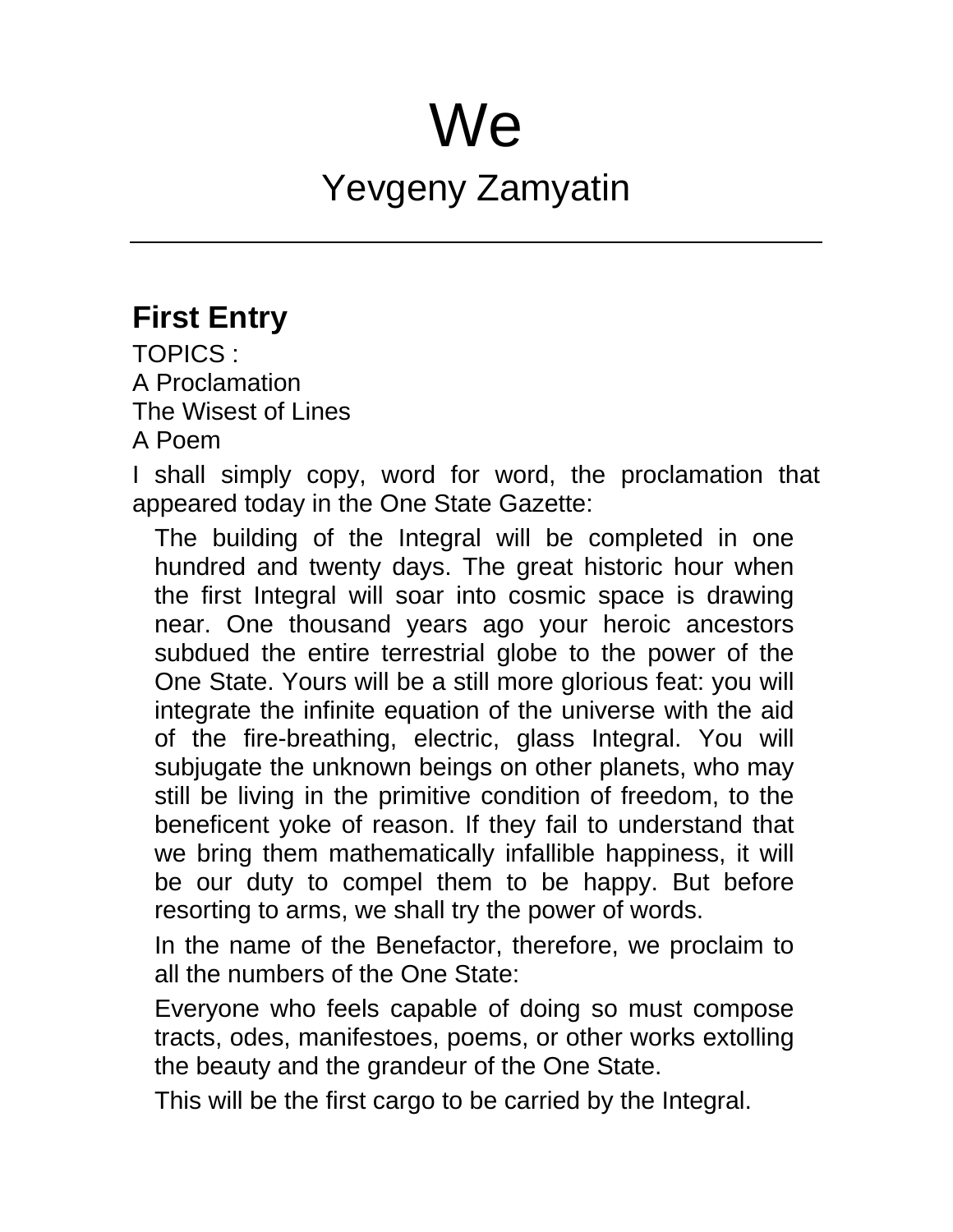Long live the One State, long live the numbers, long live the Benefactor!

I write this, and I feel: my cheeks are burning. Yes, to integrate the grandiose cosmic equation. Yes, to unbend the wild, primitive curve and straighten it to a tangent—an asymptote—a straight line. For the line of the One State is the straight line. The great, divine, exact, wise straight line— the wisest of all lines.

I, D-503, Builder of the Integral, am only one of the mathematicians of the One State. My pen, accustomed to figures, does not know how to create the music of assonances and rhymes. I shall merely attempt to record what I see and think, or, to be more exact, what we think (precisely so—we, and let this We be the title of my record). But since this record will be a derivative of our life, of the mathematically perfect life of the One State, will it not be, of itself, and regardless of my will or skill, a poem? It will. I believe, I know it.

I write this, and my cheeks are burning. This must be similar to what a woman feels when she first senses within herself the pulse of a new, still tiny, still blind little human being. It is I, and at the same time, not I. And for many long months it will be necessary to nourish it with my own life, my own blood, then tear it painfully from myself and lay it at the feet of the One State.

But I am ready, like every one, or almost every one, of us. I am ready.

## **Second Entry**

TOPICS: Ballet Square Harmony X

Spring. From beyond the Green Wall, from the wild, invisible plains, the wind brings yellow honey pollen of some unknown flowers. The sweet pollen dries your lips, and every minute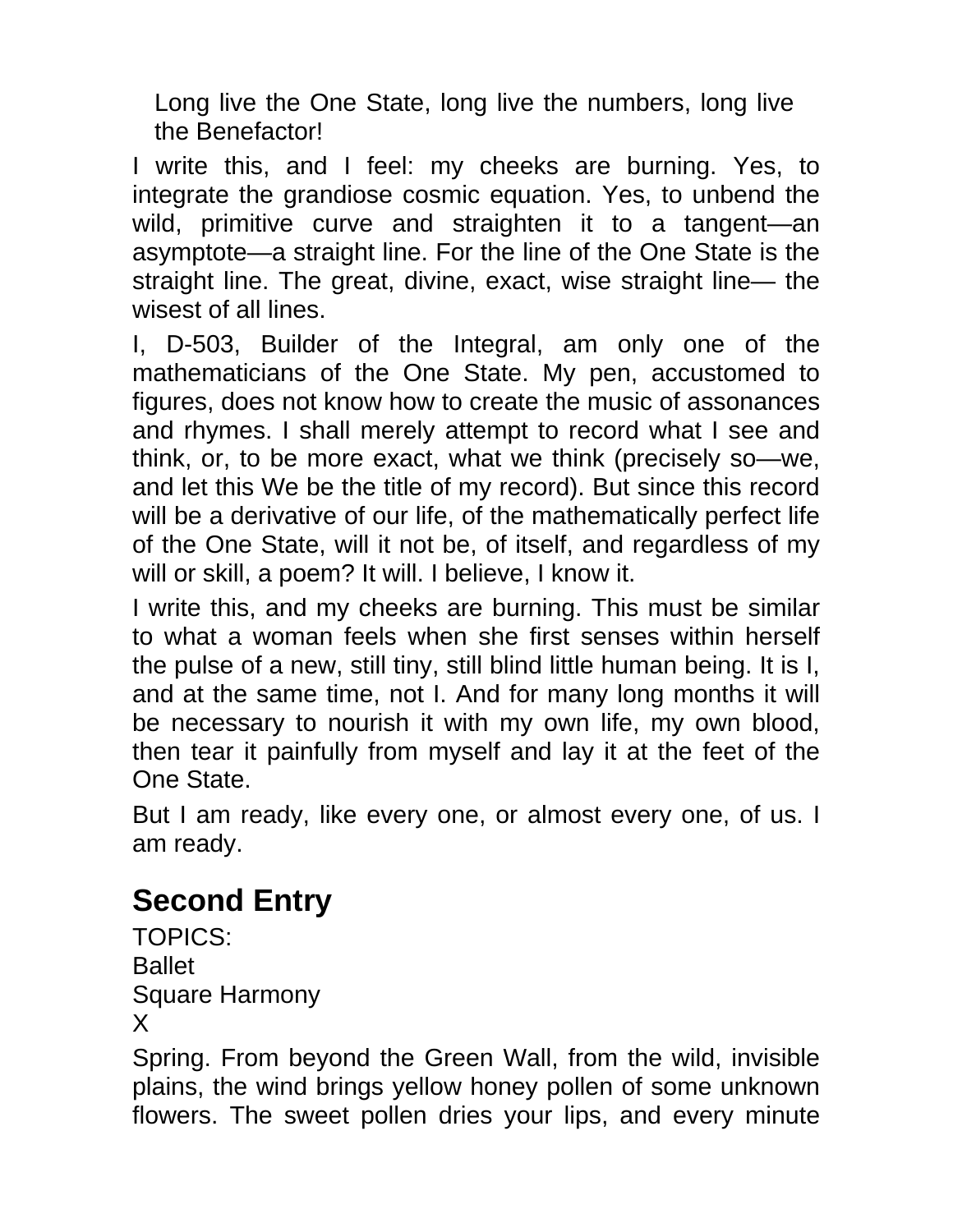you pass your tongue over them. The lips of all the women you see must be sweet (of the men, too, of course). This interferes to some extent with the flow of logical thought.

But the sky! Blue, unblemished by a single cloud. (How wild the tastes of the ancients, whose poets could be inspired by those absurd, disorderly, stupidly tumbling piles of vapor!) I love—I am certain I can safely say, we love—only such a sterile, immaculate sky. On days like this the whole world is cast of the same impregnable, eternal glass as the Green Wall, as all our buildings. On days like this you see the bluest depth of things, their hitherto unknown, astonishing equations—you see them even in the most familiar everyday objects.

Take, for instance, this. In the morning I was at the dock where the Integral is being built, and suddenly I saw: the lathes; the regulator sphere rotating with closed eyes, utterly oblivious of all; the cranks flashing, swinging left and right; the balance beam proudly swaying its shoulders; the bit of the slotting machine dancing up and down in time to unheard music Suddenly I saw the whole beauty of this grandiose mechanical ballet, flooded with pale blue sunlight.

And then, to myself: Why is this beautiful? Why is dance beautiful? Answer: because it is unfree motion, because the whole profound meaning of dance lies precisely in absolute, esthetic subordination, in ideal unfreedom. And if it is true that our forebears abandoned themselves to dance at the most exalted moments of their lives (religious mysteries, military parades), it means only one thing: the instinct of unfreedom is organically inherent in man from time immemorial, and we, in our present life, are only consciously....

I will have to finish later: the annunciator clicked. I looked up: O-90, of course. In half a minute she'll be here, for our daily walk.

Dear O! It always seems to me that she looks exactly like her name: about ten centimeters shorter than the Maternal Norm,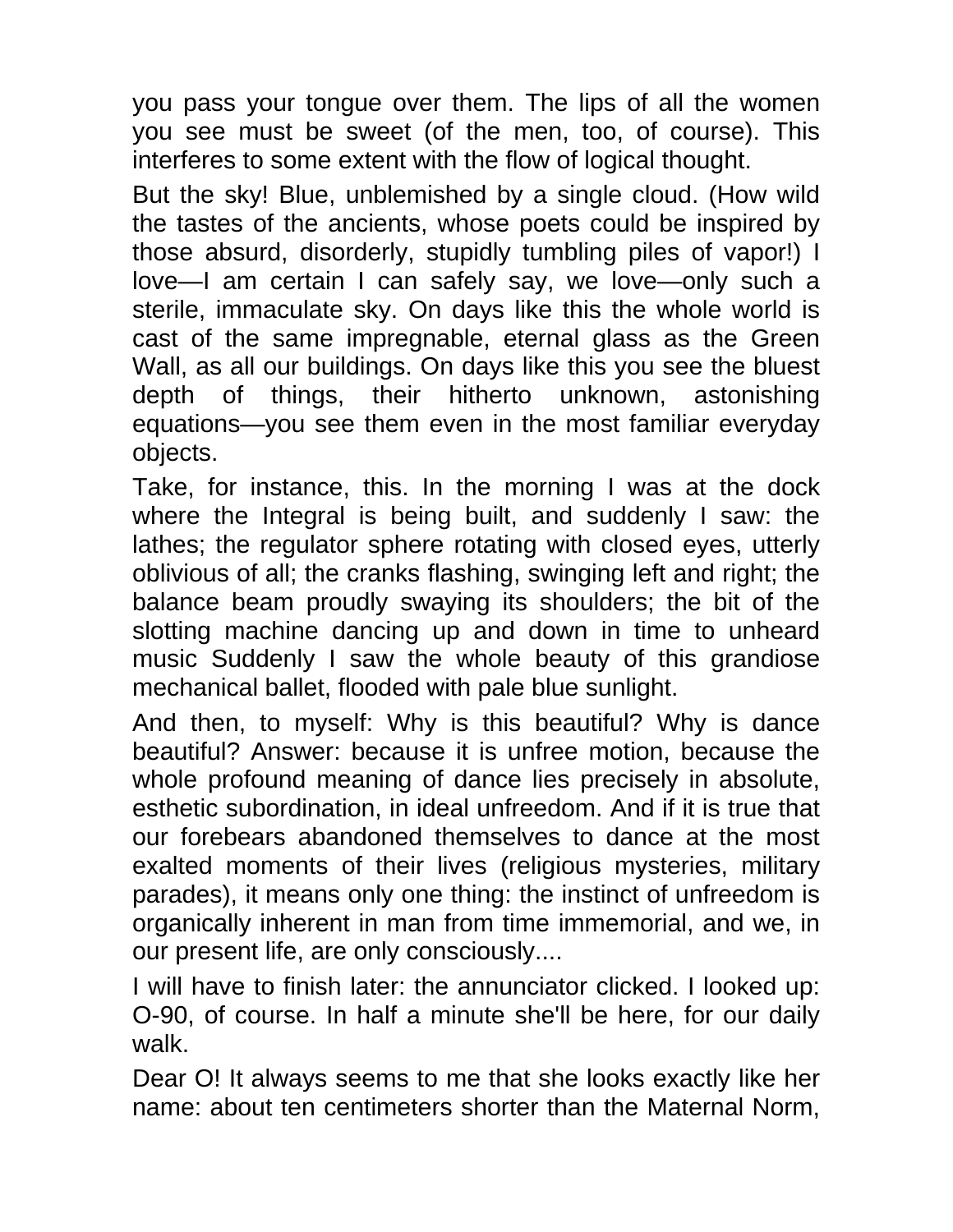and therefore carved in the round, all of her, with that pink O, her mouth, open to meet every word I say. And also, that round, plump fold on her wrist, like a baby's.

When she came in, the flywheel of logic was still humming at full swing within me, and I began, by sheer force of inertia, to speak to her about the formula I had just established, which encompassed everything—dance, machines, and all of us.

"Marvelous, isn't it?" I asked.

"Yes, marvelous." O-90 smiled rosily at me. "It's spring."

Well, wouldn't you know: spring ... She talks about spring. Women ... I fell silent.

Downstairs, the avenue was full. In such weather, the afternoon personal hour is used for an additional walk. As always, the Music Plant played the "March of the One State" with all its trumpets. The numbers walked in even ranks, four abreast, ecstatically stepping in time to the music-hundreds, thousands of numbers, in pale blue unifs\*, with golden badges on their breasts, bearing the State Number of each man and woman. And I—the four of us—but one of the innumerable waves in this mighty stream. On my left, O-90 (if this were being written by one of my hairy ancestors a thousand years ago, he probably would have described her by that funny word "mine"); on my right, two numbers I did not know, male and female.

\* Derived apparently from the ancient "uniform."

Blessedly blue sky, tiny baby suns in every badge, faces unshadowed by the insanity of thoughts ... Rays. Do you understand that? Everything made of some single, radiant, smiling substance. And the brass rhythms: "Ta-ta-ta-tam! Tata-ta-tam!" Like brass stairs gleaming in the sun, and every step taking you higher and higher, into the dizzying blue....

And again, as this morning at the dock, I saw everything as though for the first time in my life: the straight, immutable streets, the glittering glass of the pavements, the divine parallelepipeds of the transparent houses, the square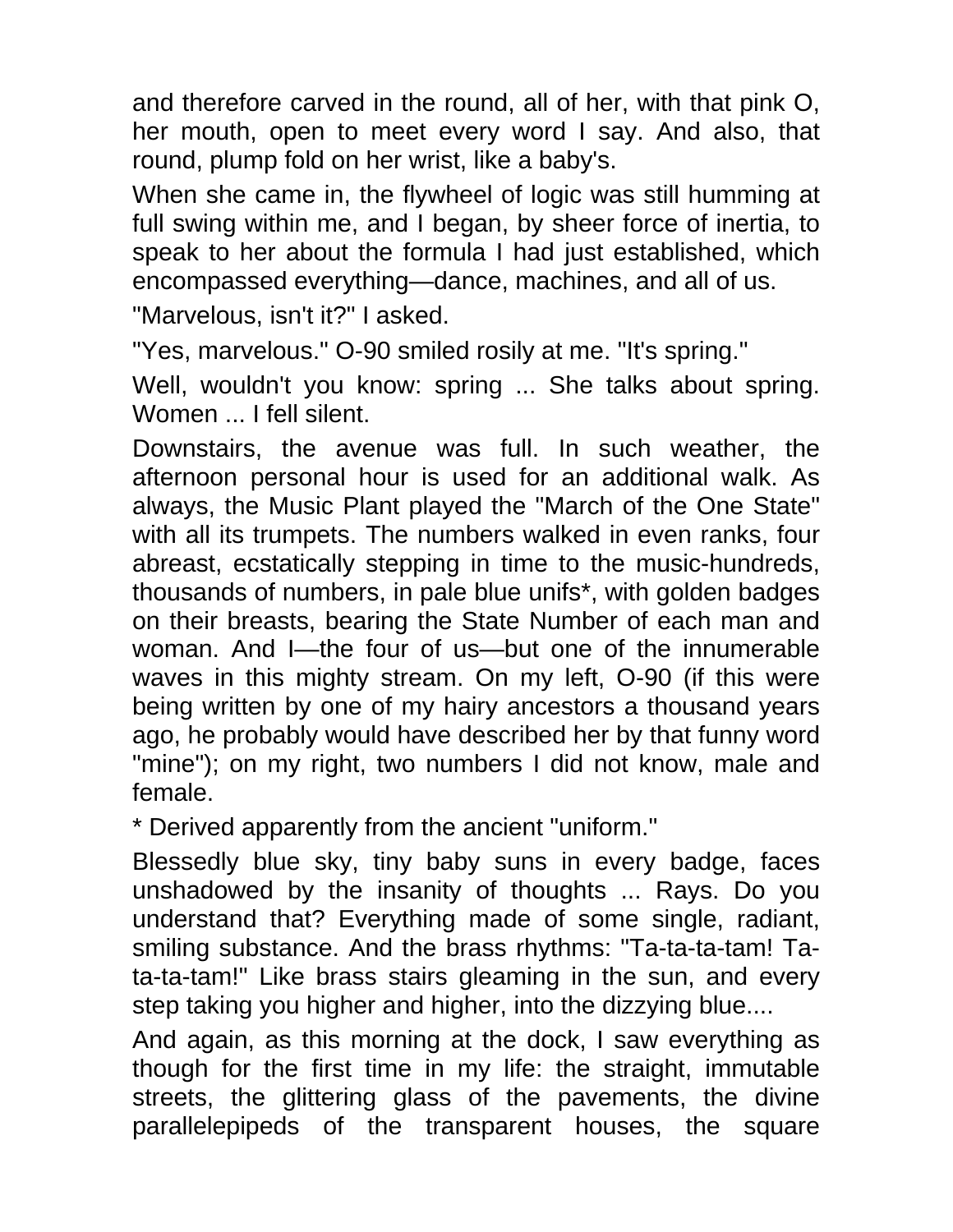harmony of the gray-blue ranks. And I felt: it was not the generations before me, but I—yes, I—who had conquered the old God and the old life. It was I who had created all this. And I was like a tower, I dared not move an elbow lest walls, cupolas, machines tumble in fragments about me.

Then—a leap across the centuries, from + to -. I remembered (evidently an association by contrast) —I suddenly remembered a picture I had seen in a museum: one of their avenues, out of the twentieth century, dazzlingly motley, a teeming crush of people, wheels, animals, posters, trees, colors, birds. . . . And they say this had really existed—could exist. It seemed so incredible, so preposterous that I could not contain myself and burst out laughing.

And immediately, there was an echo—laughter— on my right. I turned: a flash of white—extraordinarily white and sharp teeth, an unfamiliar female face.

"Forgive me," she said, "but you looked at everything around you with such an inspired air, like some mythical god on the seventh day of creation. It seems to me you are sure that even I was created by you, and by no one else. I am very flattered. . . ."

All this—without a smile; I would even say, with a certain deference (perhaps she knew that I am the Builder of the Integral). But in the eyes, or in the eyebrows—I could not tell—there was a certain strange, irritating X, which I could not capture, could not define in figures.

For some odd reason, I felt embarrassed and tried, in a rather stumbling manner, to explain my laughter to her logically. It was entirely clear, I said, that this contrast, this impassable abyss between the present and the past...

"But why impassable?" (What white teeth!) "A bridge can be thrown across an abyss. Just think: drums, battalions, ranks all this has also existed in the past; and, consequently ..."

"But of course!" I cried. (What an astonishing coincidence of ideas: she spoke almost my own words, the words I had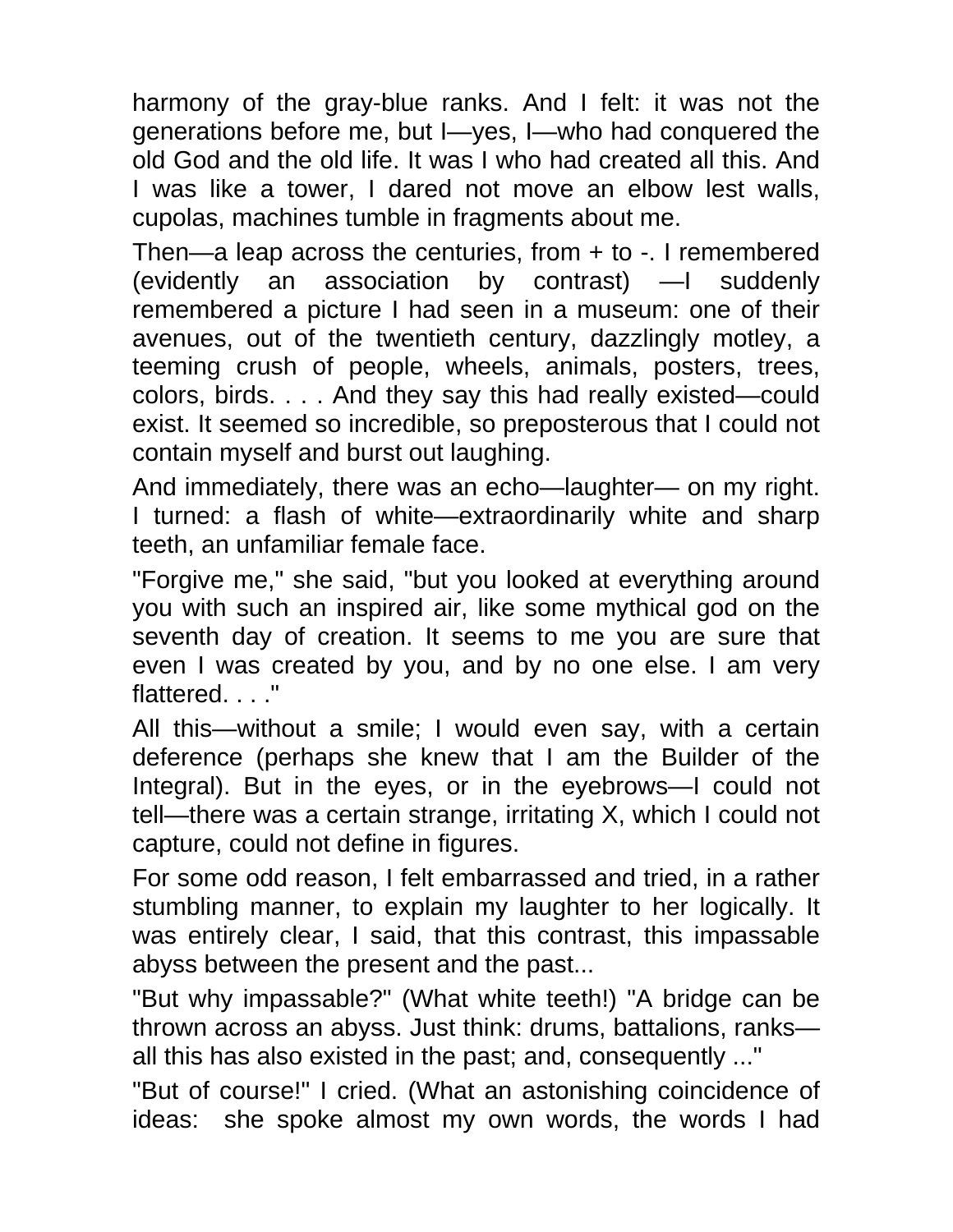written down before our walk.) "You understand, even ideas. And this is because nobody is 'one,' but 'one of.' We are so alike..."

She: "Are you sure?"

I saw her eyebrows raised to her temples at a sharp angle, like the pointed horns of an X, and again I was confused. I glanced right, left, and ...

On my right—she, slender, sharp, stubbornly pliant, like a whip, I-330 (I could see her number now); on my left—O, altogether different, all curves, with that childish fold on her wrist; and at the other end of our row, a male number I did not know—strange, doubly bent somehow, like the letter S. All of us so different...

That one on the right, I-330, seemed to have intercepted my flustered glance, and with a sigh she said, "Yes. . . . Alas!"

Actually, this "alas" was entirely appropriate. But again there was that something in her face, or in her voice. ,. . And with a sharpness unusual for me, I said, "No reason for 'Alas.' Science progresses, and it is obvious that, if not now, then in fifty or a hundred years ..."

"Even everyone's noses ..."

"Yes," I almost shouted, "noses. If there is any ground for envy, no matter what it is ... If I have a button-nose and another ..."

"Oh, your nose is 'classical,' as they used to say in olden times. But your hands ... No, let us see, let us see your hands!"

I detest to have anyone look at my hands: all hairy, shaggy—a stupid atavism. I held out my hand and said, as indifferently as I could, "An ape's hands."

She glanced at my hands, then at my face. "A most interesting conjunction." She weighed me with her eyes as on a scale, and the horns flicked again at the corners of her eyebrows.

"He is registered with me." O-90's lips opened rosily, with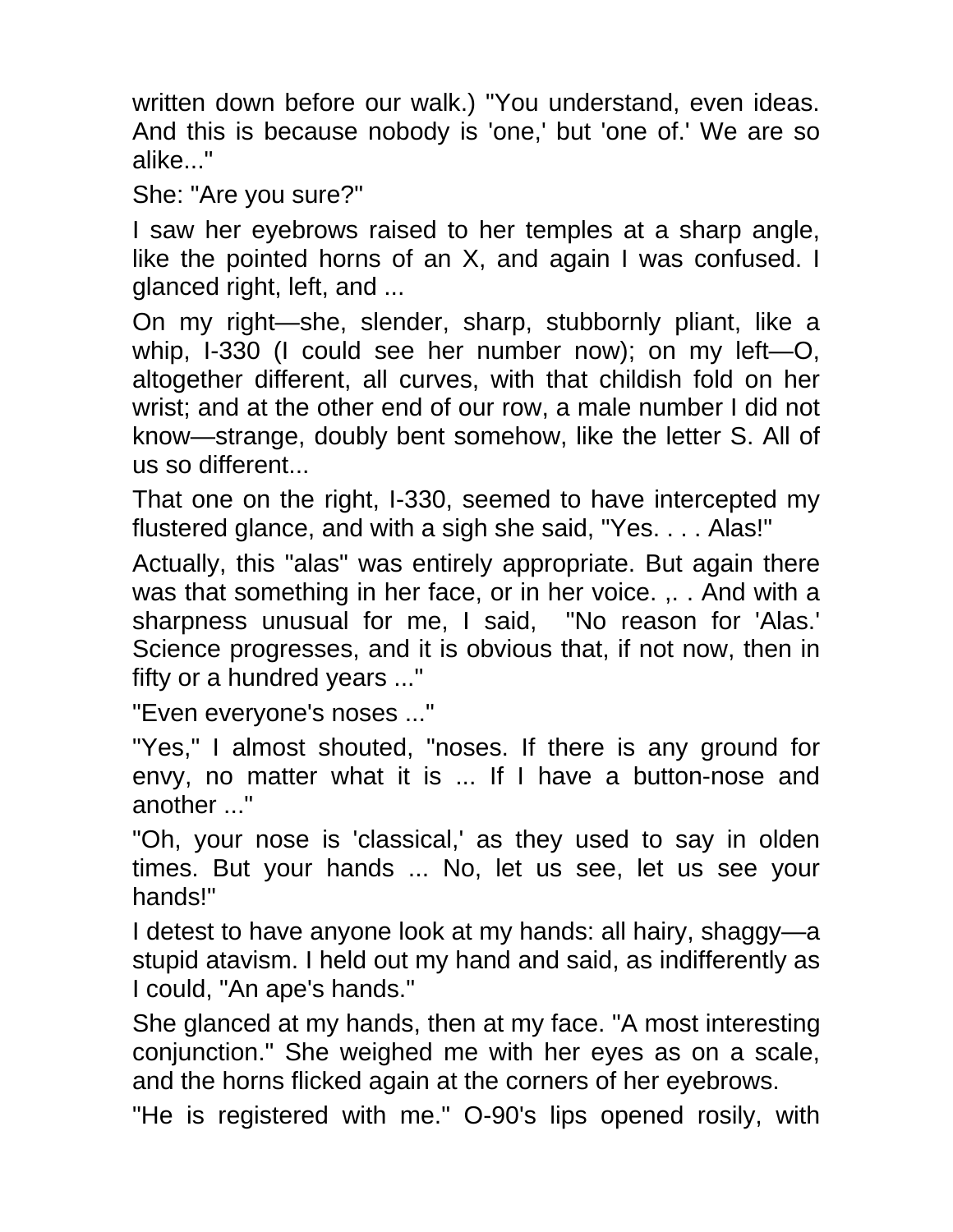eager joy.

I wished she had kept silent—this was altogether out of place. Generally, this dear O . . . how shall I put it ... her tongue is wrongly timed; the speed of the tongue should always be some seconds behind the speed of thought, but certainly not the other way around.

At the end of the avenue, the bell on the Accumulator Tower was loudly striking seventeen. The personal hour was over. I-330 was leaving with the S-shaped male number. His face somehow inspired respect, and now it seemed familiar. I must have met him somewhere, but where?

In parting, I-330 said with another of her X-smiles, "Come to auditorium 112 the day after tomorrow."

I shrugged. "If I am assigned to that auditorium ..."

And she, with an odd certainty, "You will be."

The woman affected me as unpleasantly as an irresolvable irrational member that has somehow slipped into an equation. And I was glad to remain for at least a few moments alone with dear O.

Hand in hand, we crossed four lines of avenues. At the corner she had to turn right, and I, left.

"I'd like so much to come to you today and let down the blinds. Today, right now . . ." O timidly raised her round, blue-crystal eyes to me.

How funny she is. What could I say to her? She had come to me only the day before, and she knew as well as I did that our next sexual day was the day after tomorrow. It was simply a case of her usual "words ahead of thought"—like the occasional (and sometimes damaging) premature supply of a spark to a motor.

Before we parted, I kissed her lovely blue eyes, unshadowed by a single cloud, two -- no, let me be precise — three times.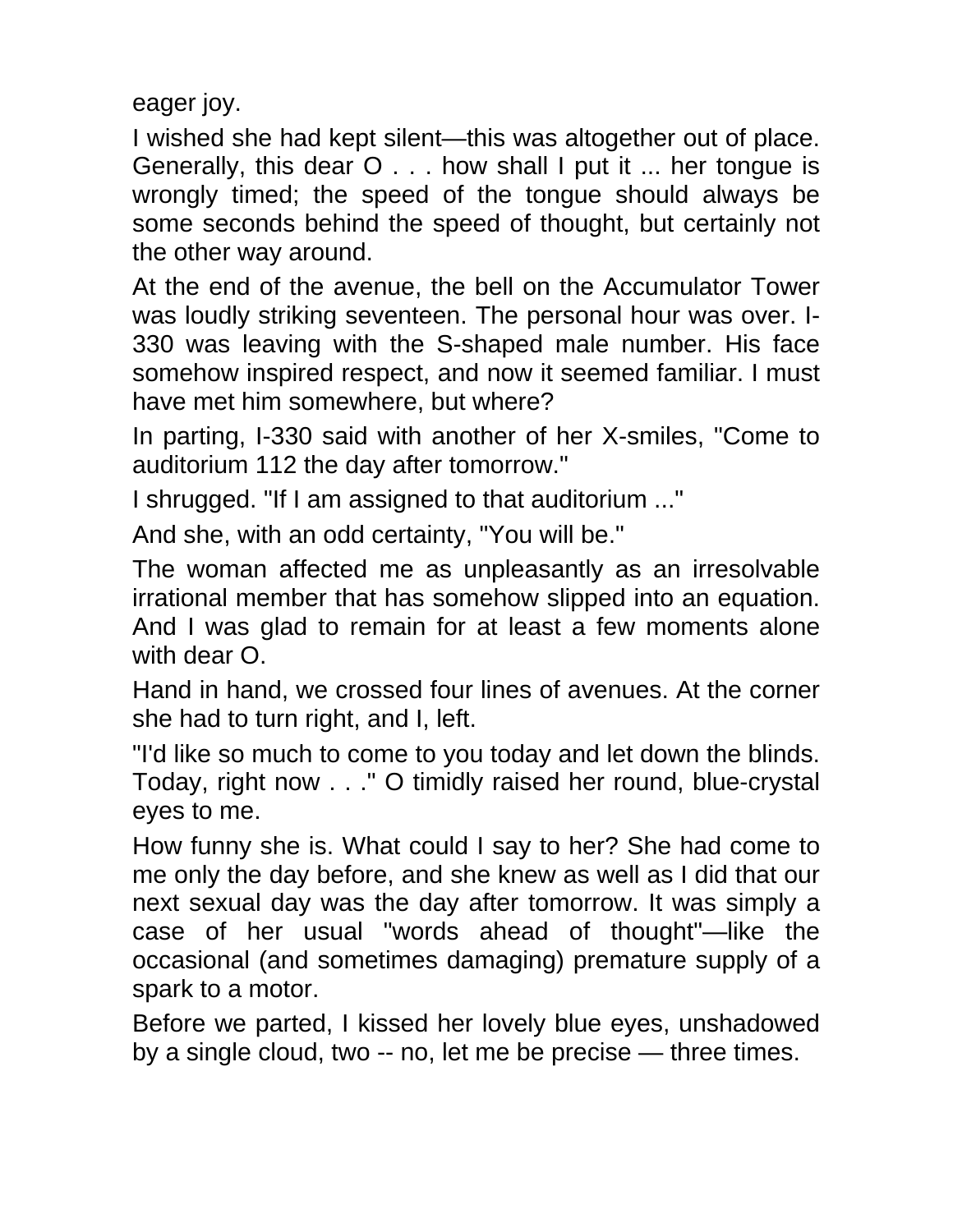## **Third Entry**

TOPICS: Coat Wall **Tables** 

I have just looked over what I had written yesterday, and I see that I did not express myself clearly enough. Of course, it is all entirely clear to any of us. But perhaps you, the unknown readers to whom the Integral will bring my notes, have reached only that page in the great book of civilization that our ancestors read some nine hundred years ago. Perhaps you do not know even about such elementary things as the Table of Hours, the Personal Hour, the Maternity Norm, the Green Wall, and the Benefactor. It seems to me ridiculous yet very difficult to speak about all this. It is as if a writer of, say, the twentieth century had to explain in his novel the meaning of "coat," or "apartment," or "wife." Yet, if his novel were to be translated for savages, how could he avoid explaining what a "coat" meant?

I am certain that a savage would look at the "coat" and wonder, "What is it for? It's only a hindrance." It seems to me that your response may be exactly the same when I tell you that none of us has been beyond the Green Wall since the Two Hundred Years' War.

But, my dear readers, a man must think, at least a little. It helps. After all, it is clear that the entire history of mankind, insofar as we know it, is the history of transition from nomadic to increasingly settled forms of existence. And does it not follow that the most settled form (ours) is at the same time the most perfect (ours) ? People rushed about from one end of the earth to the other only in prehistoric times, when there were nations, wars, commerce, discoveries of all sorts of Americas. But who needs that now? What for?

I admit, the habit of such settled existence was not achieved easily, or all at once. During the Two Hundred Years' War,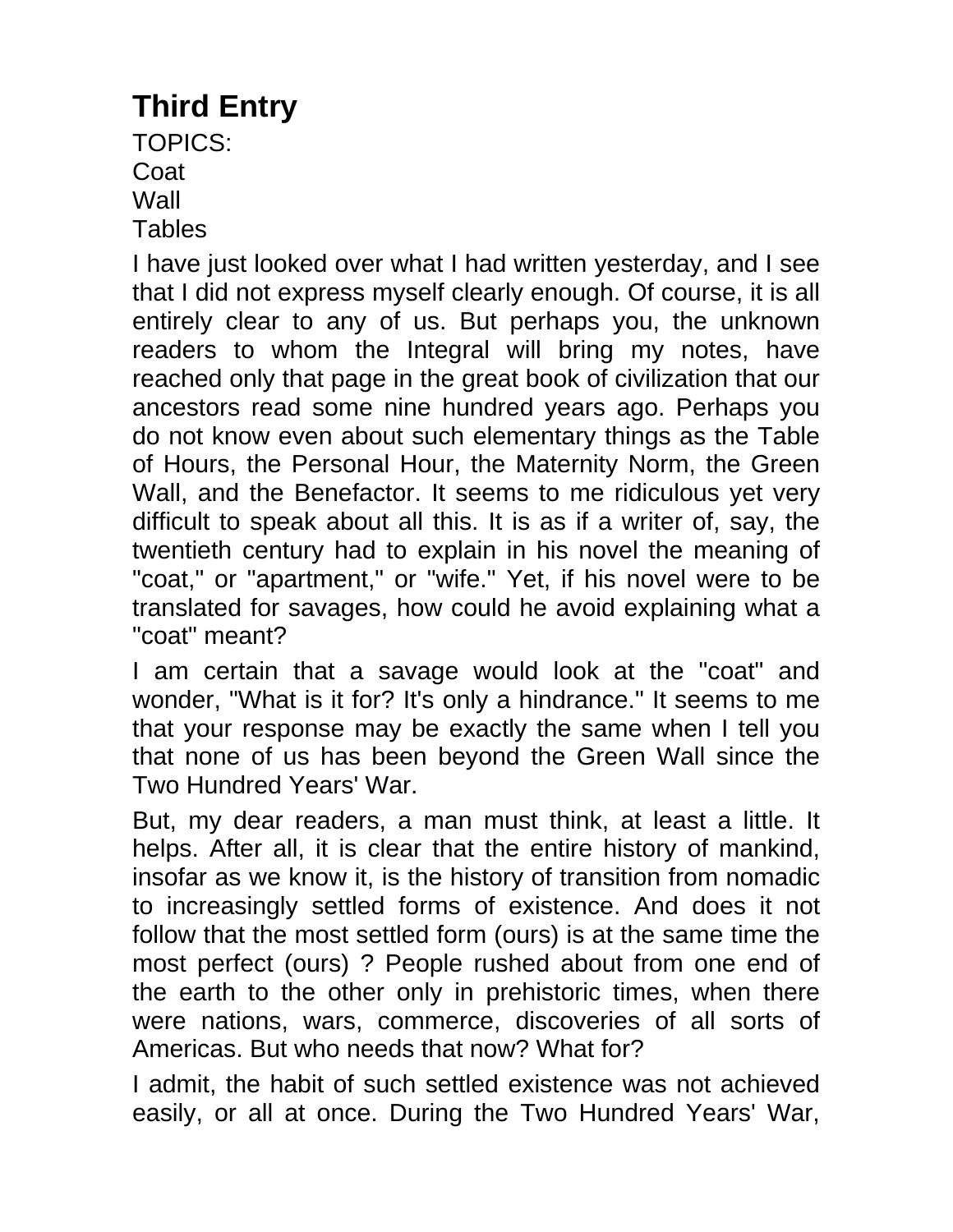when all the roads fell into ruin and were overgrown with grass, it must at first have seemed extremely inconvenient to live in cities cut off from one another by green jungles. But what of it? After man's tail dropped off, it must have been quite difficult for him at first to learn to drive off flies without its aid. In the beginning he undoubtedly missed his tail. But now—can you imagine yourself with a tail? Or can you imagine yourself in the street naked, without a coat? (For you may still be trotting about in "coats.") And so it is with me: I cannot imagine a city that is not dad in a Green Wall; I cannot imagine a life that is not regulated by the figures of our Table.

The Table ... At this very moment, from the wall in my room, its purple figures on a field of gold stare tenderly and sternly into my eyes. Involuntarily, my mind turns to what the ancients called an "icon," and I long to compose poems or prayers (which are the same thing). Oh, why am I not a poet, to render fitting praise to the Table, the heart and pulse of the One State!

As schoolchildren we all read (perhaps you have, too) that greatest literary monument to have come down to us from ancient days—"The Railway Guide." But set it side by side with our Table, and it will be as graphite next to a diamond: both consist of the same element—carbon—yet how eternal, how transparent is the diamond, how it gleams! Whose breath will fail to quicken as he rushes clattering along the pages of "The Railway Guide"? But our Table of Hours! Why, it transforms each one of us into a figure of steel, a six-wheeled hero of a mighty epic poem. Every morning, with six-wheeled precision, at the same hour and the same moment, we millions of us—get up as one. At the same hour, in millionheaded unison, we start work; and in million-headed unison we end it And, fused into a single million-handed body, at the same second, designated by the Table, we lift our spoons to our mouths. At the same second, we come out for our walk, go to the auditorium, go to the hall for Taylor exercises, fall asleep....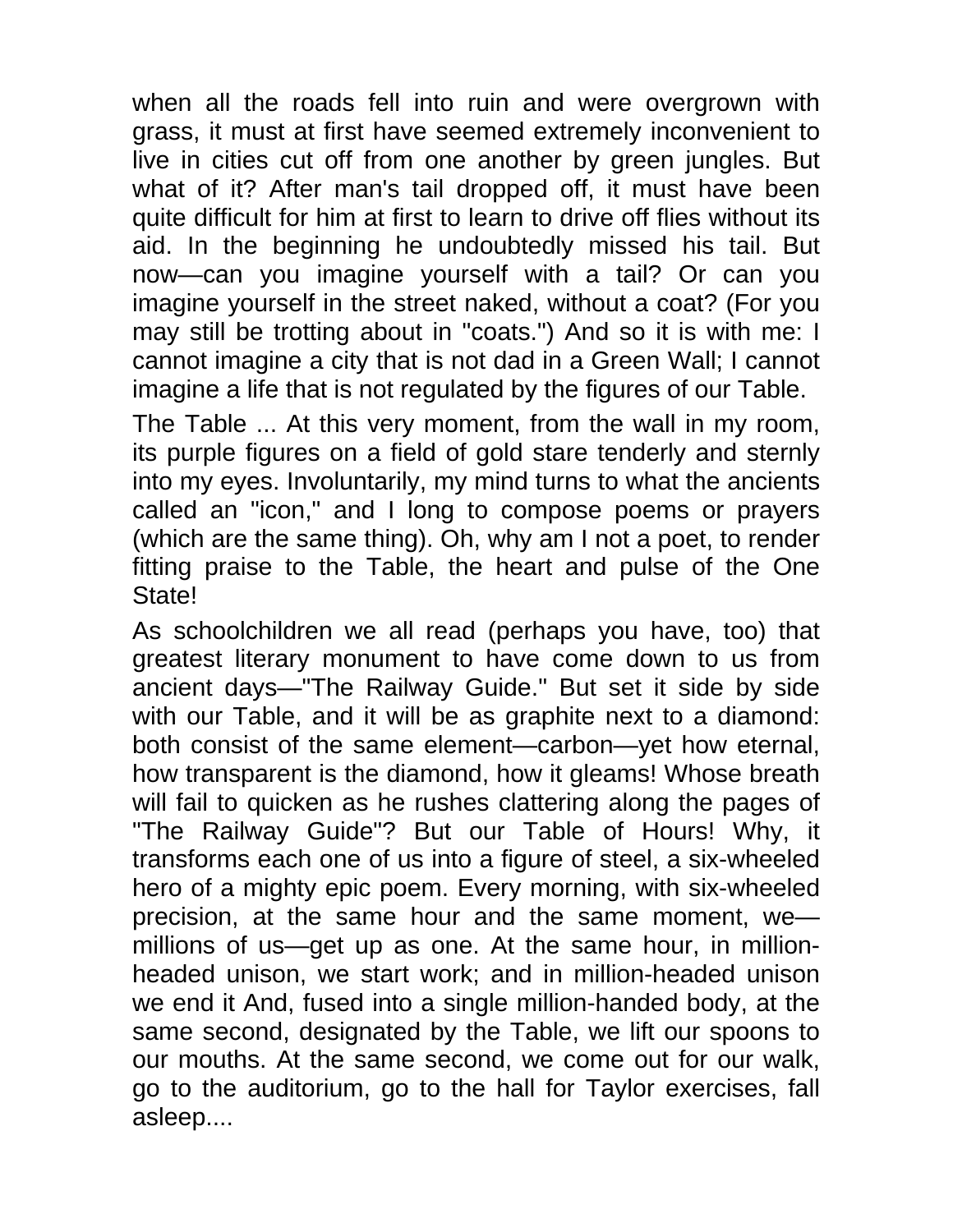I shall be entirely frank: even we have not yet found an absolute, precise solution to the problem of happiness. Twice a day, from sixteen to seventeen, and from twenty-one to twenty-two, the single mighty organism breaks up into separate cells; these are the Personal Hours designated by the Table. In these hours you will see modestly lowered shades in the rooms of some; others will walk with measured tread along the avenue, as though climbing the brass stairs of the March; still others, like myself now, are at their desks. But I am confident—and you may call me an idealist and dreamer—I am confident that sooner or later we shall fit these Personal Hours as well into the general formula. Some day these 86,400 seconds will also be entered in the Table of Hours.

I have read and heard many incredible things about those times when people still lived in a free, i.e., unorganized, savage condition. But most incredible of all, it seems to me, is that the state authority of that time—no matter how rudimentary —could allow men to live without anything like our Table, without obligatory walks, without exact regulation of mealtimes, getting up and going to bed whenever they felt like it Some historians even say that in those times the street lights burned all night, and people walked and drove around in the streets at all hours of the night.

Try as I may, I cannot understand it. After all, no matter how limited their intelligence, they should have understood that such a way of life was truly mass murder—even if slow murder. The state (humaneness) forbade the killing of a single individual, but not the partial killing of millions day by day. To kill one individual, that is, to diminish the total sum of human lives by fifty years, was criminal. But to diminish the sum of human lives by fifty million years was not considered criminal. Isn't that absurd? Today, any ten-year-old will solve this mathematical-moral problem in half a minute. They, with all their Kants taken together, could not solve it (because it never occurred to any of the Kants to build a system of scientific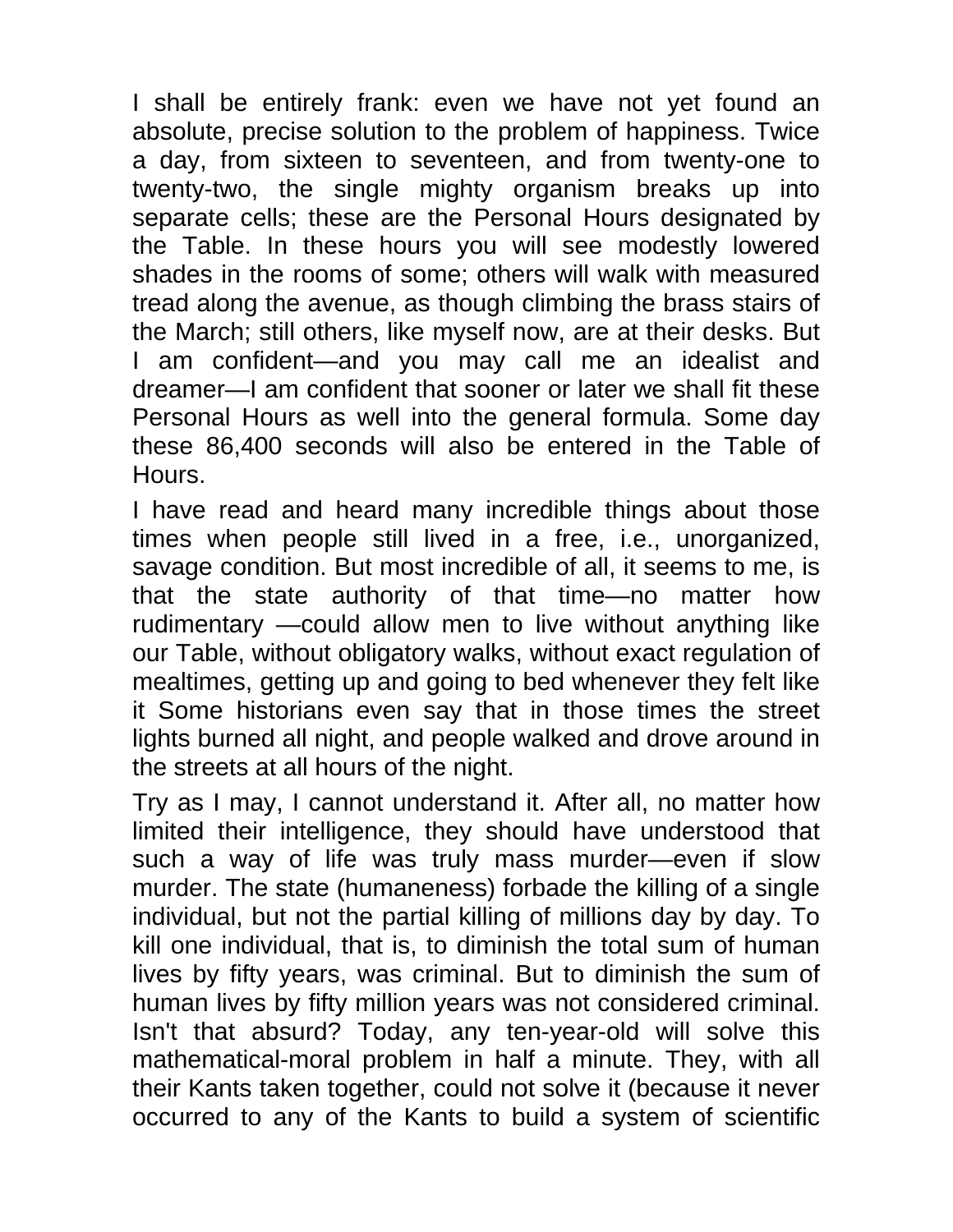ethics, i.e., ethics based on subtraction, addition, division, and multiplication).

And wasn't it absurd that the state (it dared to call itself a state!) could leave sexual life without any semblance of control? As often and as much as anyone might wish. . . . Totally unscientific, like animals. And blindly, like animals, they bore their young. Isn't it ridiculous: to know agriculture, poultry-breeding, fish-breeding (we have exact information that they knew all this), yet fail to go on to the ultimate step of this logical ladder-is

child-breeding; fail to establish such a thing as our Maternal and Paternal Norms.

It is so absurd, so unbelievable, that I am afraid, as I write this, that you, my unknown readers, will think me a malicious joker. I am afraid you may decide that I am merely trying to mock you, telling you utter nonsense with a straight face.

But, to begin with, I am incapable of jokes, for every joke contains a lie as an implicit function. Secondly, our One State Science asserts that this was how the ancients lived, and our State Science never errs. Besides, where would state logic have come from at a time when men were living in the condition of freedom—the condition of animals, apes, the herd? What could be expected of them, when even in our time the wild, apelike echo still occasionally rises from somewhere below, from some shaggy depth?

Fortunately, only on rare occasions. Fortunately, they are only breakdowns of minor parts which can easily be repaired without halting the eternal, grandiose movement of the entire Machine. And to expel the warped bolt, we have the skilled, heavy hand of the Benefactor and the experienced eyes of the Guardians.

And, by the way, I've just remembered. That number I saw yesterday, bent like an S—I think I've seen him coming out of the Office of the Guardians. Now I understand that instinctive feeling of respect I had for him, and the sense of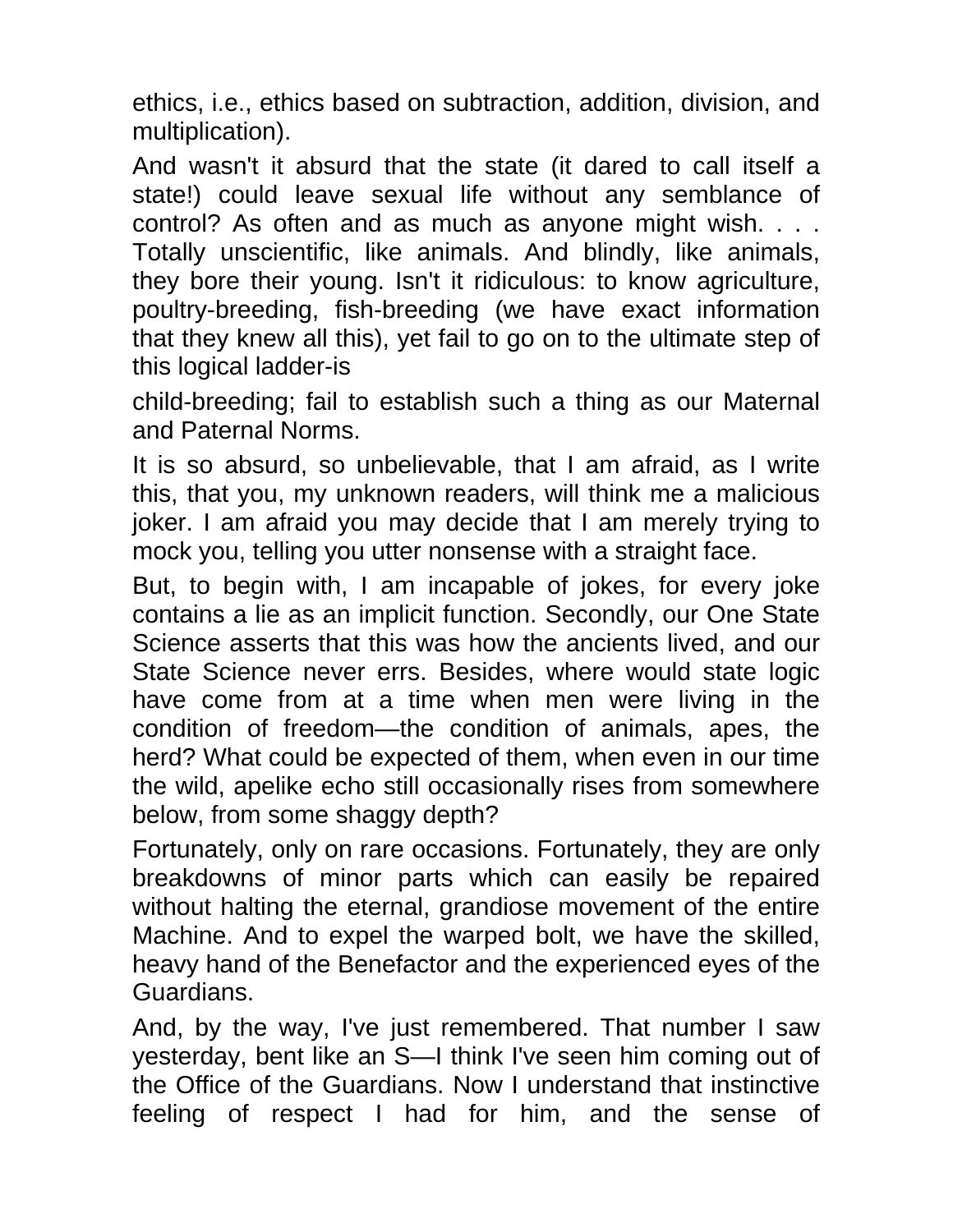awkwardness when the strange I-330 spoke before him-----1 must confess that this I-330...

The bell for bedtime: it is past twenty-two. Until tomorrow. 14

## **Fourth Entry**

```
TOPICS: 
A Savage with a Barometer 
Epilepsy
If
```
Until now, everything in life was clear to me (no wonder I seem to have a predilection for the very word "clear"). Yet today ... I cannot understand it.

First: I was, indeed, assigned to auditorium 112, as she had told me. Although the probability was

1500 3

------------------=-------------

10,000,000 20,000

(1500 being the number of auditoriums; 10,000,000, the number of numbers).

And, second . . . But let me tell it in order, as it happened.

The auditorium—an enormous, sun-drenched hemisphere of massive glass. Circular rows of nobly spherical, smoothshaven heads. With a slightly palpitating heart I looked around me. I think I was searching for the sight of a rosy crescent— O's sweet lips—over the blue waves of unifs. A flash of someone's extraordinarily white, sharp teeth, like ... No, but it wasn't that. O was to come to me at twenty-one that evening. It was entirely natural for me to wish to see her there.

The bell rang. We stood up and sang the Hymn of the One State. And then, from the stage, the voice of the phonolecturer, glittering with its golden loud-speakers and wit.

"Respected numbers! Our archeologists have recently dug up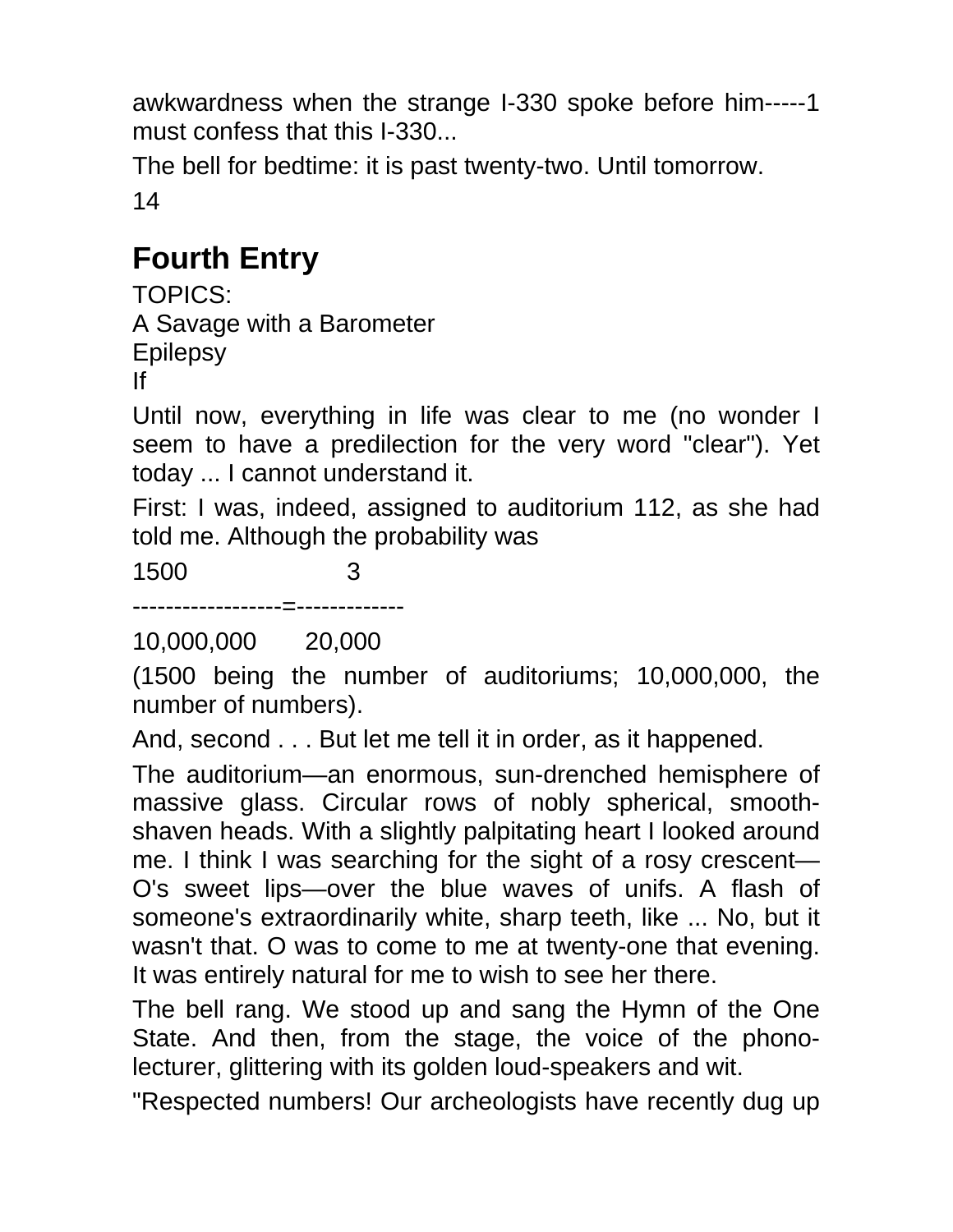a certain twentieth-century book in which the ironic author tells the story of a savage and a barometer. The savage noticed that every time the barometer indicated 'rain' it actually rained. And since he wanted it to rain, he picked out exactly enough mercury from the column to leave it at 'rain.' " (On the screen—a savage, dressed in feathers, picking out the mercury. Laughter.) "You are laughing. But does it not seem to you that the European of that period was even more ridiculous? Like the savage, the European wanted 'rain'—rain with a capital letter, algebraic rain. But all he did was stand before the barometer like a limp wet hen. The savage, at least, had more courage and energy and logic, if only primitive logic He had been able to discover that there was a connection between effect and cause. Picking out the mercury, he was able to take the first step on that great road along which . . ."

At this point (I repeat, I write these notes without concealing anything)—at this point I became as though impermeable to the vitalizing stream that flowed from the loud-speakers. I was suddenly overcome by the feeling that I had come there for nothing (why "for nothing," and how could I not have come, since I had been assigned there?). Everything seemed empty to me, nothing but mere husks. And when, by dint of a considerable effort, I managed to switch on my attention again, the phono-lecturer had already gone on to his main topic: our music, mathematical composition. (The mathematician as the cause, music as the effect.) He was describing the recently devised musicometer.

"Simply by turning this handle, any of you can produce up to three sonatas an hour. Yet think how much effort this had cost your forebears! They were able to create only by whipping themselves up to fits of 'inspiration'—an unknown form of epilepsy. And here you have a most amusing illustration of what they produced: Scriabin, the twentieth century. They called this black box" (a curtain parted on the stage, revealing their most ancient instrument) "a 'grand,' a 'royal' instrument,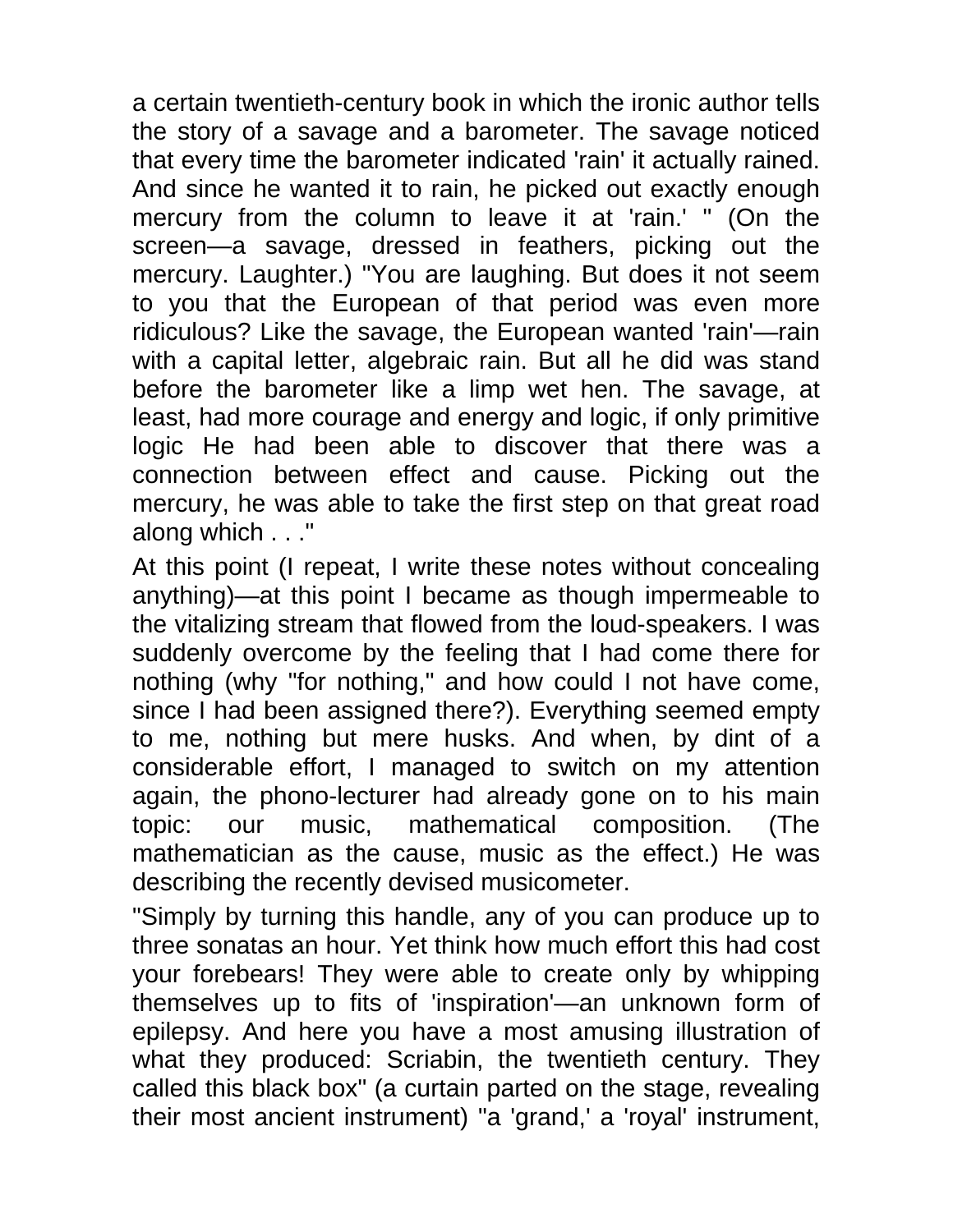which only shows once more to what extent their entire music ..."

And then I lost the thread again, perhaps because . . . Yes, I will be frank, because she, I-330, came out to the "royal" box. I suppose I was simply startled by her sudden appearance on the stage.

She wore the fantastic costume of the ancient epoch: a closely fitting black dress, which sharply emphasized the whiteness of her bare shoulders and breast, with that warm shadow, stirring with her breath, between . . . and the dazzling, almost angry teeth....

A smile—a bite—to us, below. Then she sat down and began to play. Something savage, spasmodic, variegated, like their whole life at that time—not a trace of rational mechanical method. And, of course, all those around me were right, they all laughed.

Except for a few . . . but why was it that I, too... I?

Yes, epilepsy, a sickness of the spirit, pain . . . Slow, sweet pain—a bite—and you want it still deeper, still more painful. Then, slowly, the sun. Not ours, not that bluish, crystal, even glow through glass bricks, no—a wild, rushing, scorching sun—and off with all your clothing, tear everything to shreds.

The number next to me glanced to the left, at me, and snorted. Somehow, a vivid memory remains: a tiny bubble of saliva blew out on his lips and burst. The bubble sobered me. I was myself again.

Like all the others, I now heard only senseless, hurried clattering. I laughed. There was a feeling of relief; everything was simple. The clever phono-lecturer had given us too vivid a picture of that primitive age. That was all.

With what enjoyment I listened afterward to our present music! (It was demonstrated at the end, for contrast.) The crystalline chromatic measures of converging and diverging infinite series and the synthesizing chords of Taylor and McLauren formulas; the full-toned, square, heavy tempos of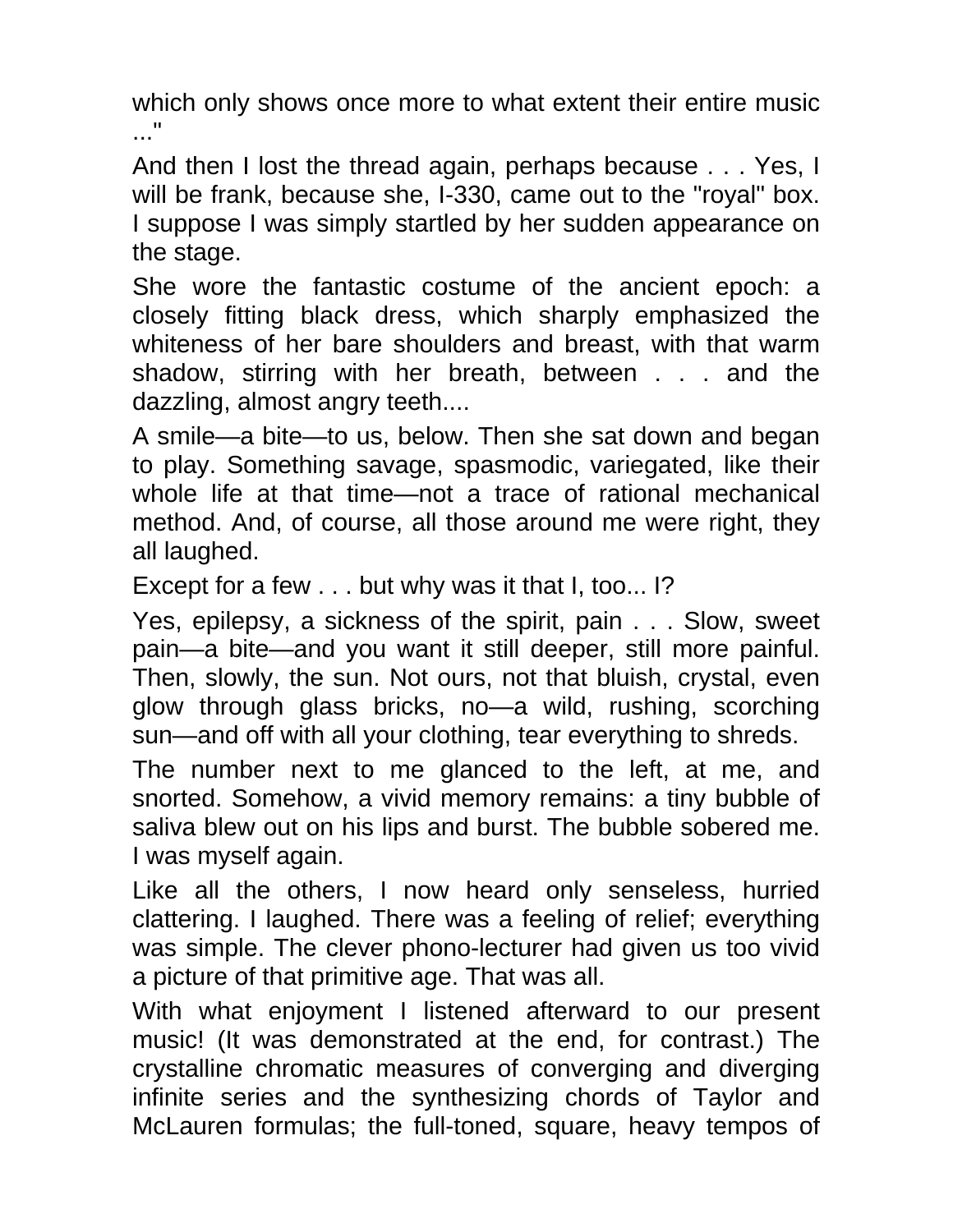"Pythagoras' Trousers"; the sad melodies of attenuating vibrations; vivid beats alternating with Frauenhofer lines of pauses—like the spectroscopic analysis of planets. . . . What grandeur! What imperishable logic! And how pathetic the capricious music of the ancients, governed by nothing but wild fantasies. . ..

As usual, we walked out through the wide doors of the auditorium in orderly ranks, four abreast. The familiar, doubly bent figure flashed past; I bowed respectfully.

O was to come in an hour. I felt pleasantly and beneficially excited. At home I stepped hurriedly into the office, handed in my pink coupon, and received the certificate permitting me to lower the shades. This right is granted only on sexual days. At all other times we live behind our transparent walls that seem woven of gleaming air—we are always visible, always washed in light We have nothing to conceal from one another. Besides, this makes much easier the difficult and noble task of the Guardians. For who knows what might happen otherwise? Perhaps it was precisely those strange, opaque dwellings of the ancients that gave rise to their paltry cage psychology. "My (sic!) home is my castle." What an idea!

At twenty-two I lowered the shades, and at the same moment O entered, slightly out of breath. She held up to me her pink lips and her pink coupon. I tore off the stub—and could not tear myself away from her pink mouth until the very last second—twenty-two-fifteen.

Afterward I showed her my "notes" and spoke (I think I spoke very well) about the beauty of the square, the cube, the straight line. She listened with such enchanting pink attention, and suddenly a tear dropped from the blue eyes, then a second, a third, right on the open page (page 7). The ink ran. Now I shall have to copy the page.

"Darling D, if only you—if..."

"If" what? If ... Her old song again about a child? Or, perhaps, something new—about... about the other one? But this would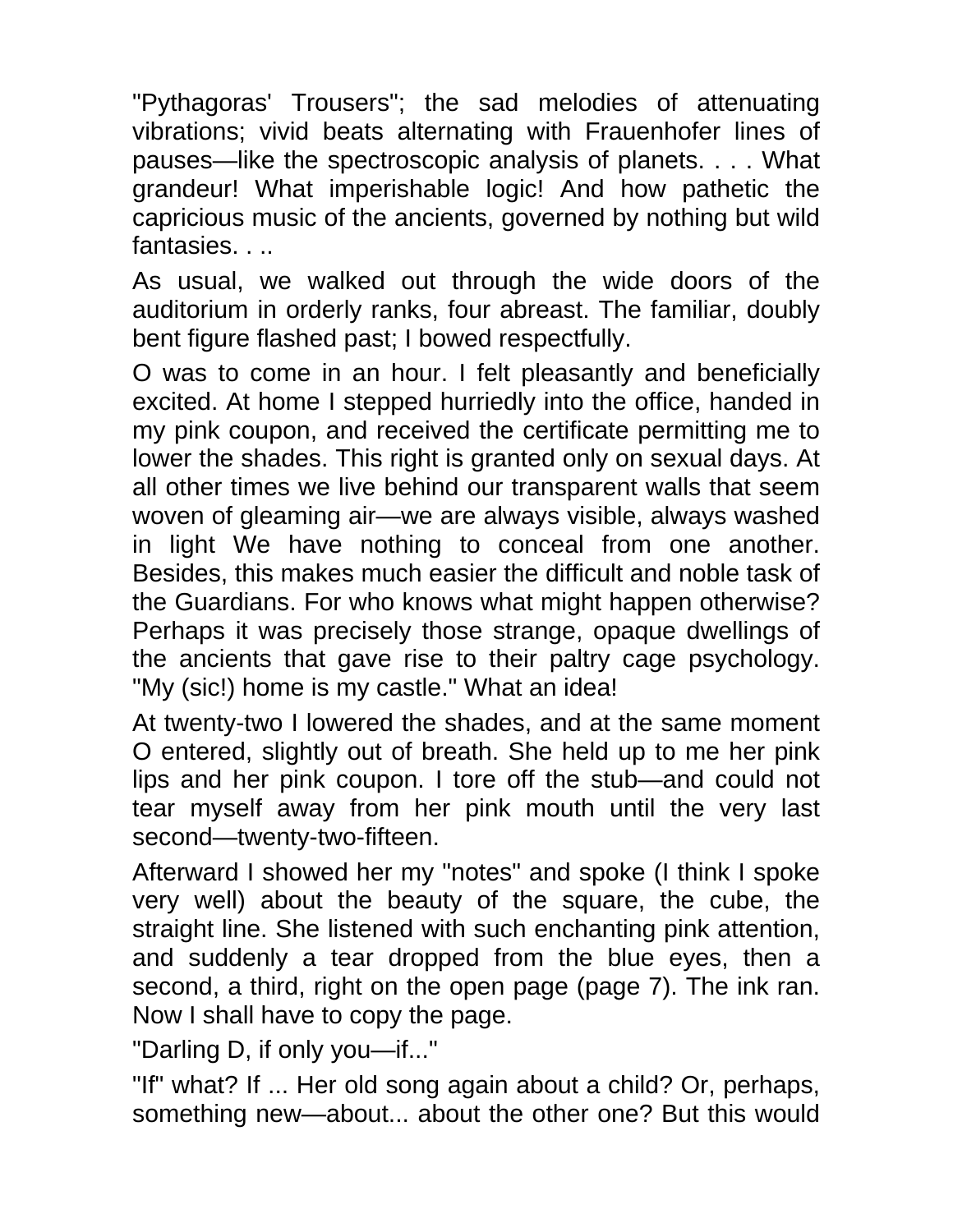... No, really, it would be too absurd.

## **Fifth Entry**

TOPICS: Square The Rulers of the World A Pleasantly Useful Function

Again it's all wrong. Again I speak to you, my unknown reader, as though you ... As though, let us say, you were my old friend R-13, the poet, the one with the Negroid lips—everybody knows him. But you are—on the moon, on Venus, Mars, Mercury? Who knows where you are, or who you are.

Now, think of a square, a living, beautiful square. And imagine that it must tell you about itself, about its life. You understand, a square would scarcely ever think of telling you that all its four angles are equal: this has become so natural, so ordinary to it that it's simply no longer consciously aware of it. And so with me: I find myself continually in this square's position. Take the pink coupons, for example, and all the rest that goes with them. To me, this is as natural as the equality of its four angles is to the square, but to you it may be more of a mystery than Newton's binomial theorem.

Well. One of the ancient sages said a clever thing accidentally, of course—"Love and Hunger rule the world." Ergo: to conquer the world, man must conquer its rulers. Our forebears succeeded, at heavy cost, in conquering Hunger; I am speaking of the Great Two Hundred Years' War—the war between the city and the village. The primitive peasants, prompted perhaps by religious prejudice, stubbornly clung to their "bread." \* But in the year 85 before the founding of the One State, our present food, a petroleum product, was developed. True, only 0.2 of the earth's population survived the war. But, cleansed of its millennial filth, how radiant the face of the earth has become! And those two tenths survived to taste the heights of bliss in the shining palace of the One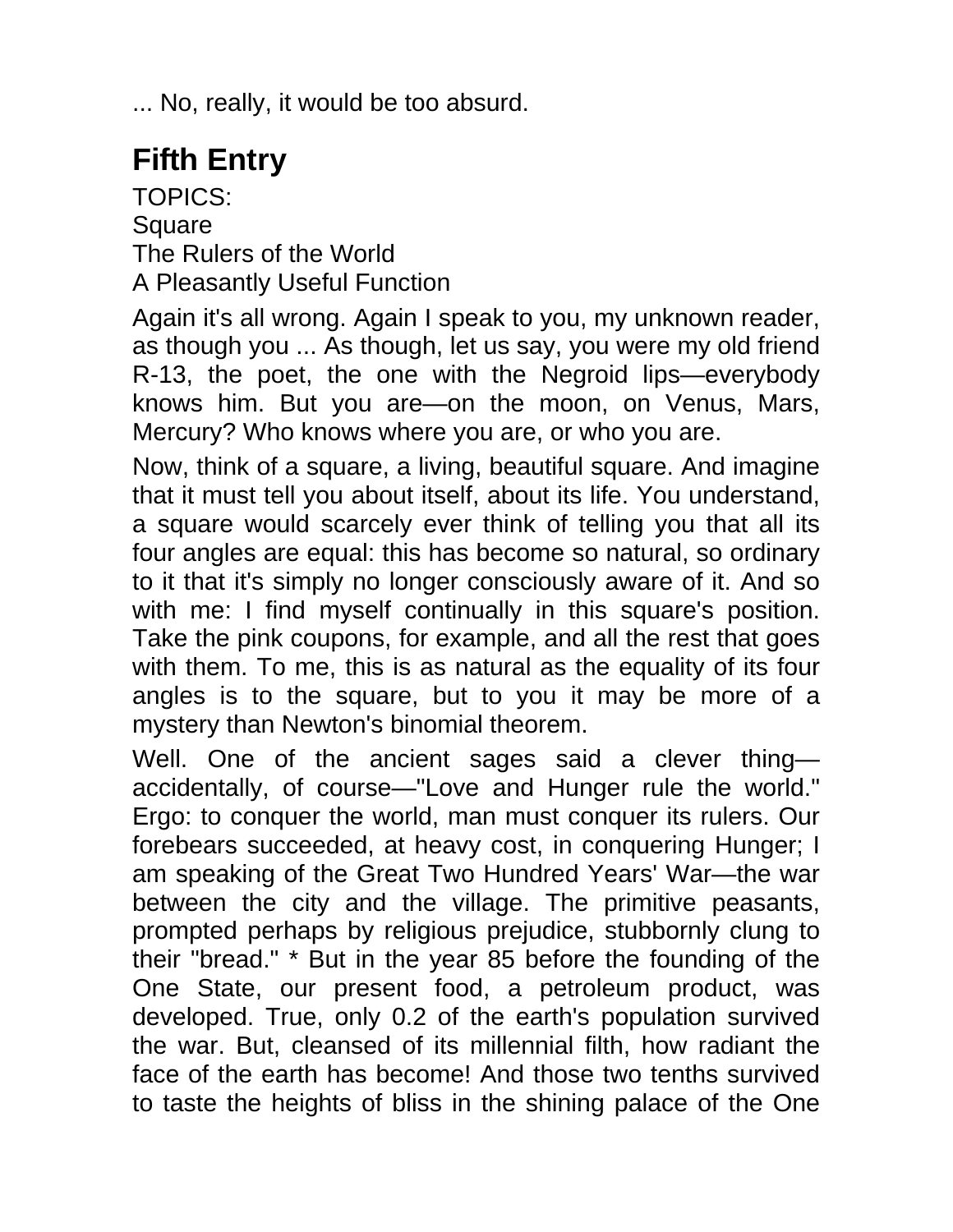State.

\* This word has survived only as a poetic metaphor; the chemical composition of this substance is unknown to us.

Is it not clear, however, that bliss and envy are the numerator and denominator of the fraction called happiness? And what sense would there be in the countless sacrifices of the Two Hundred Years' War, if reasons for envy still remained in our life? Yet they did remain, for there were still "button" noses and "classical" ones (our conversation during the walk); there were still some whose love was sought by many, and those whose love was sought by none.

Naturally, having conquered Hunger (algebraically, by the sum total of external welfare), the One State launched its attack against the other ruler of the world—Love. And finally this elemental force was also subjugated, i.e., organized and reduced to mathematical order. About three hundred years ago, our historic Lex Sexualis was proclaimed: "Each number has a right to any other number, as to a sexual commodity."

Since then it has been only a matter of technology. You are carefully examined in the laboratories of the Sexual Department; the exact content of sexual hormones in your blood is determined, and you are provided with an appropriate Table of sexual days. After that, you declare that on your sexual days you wish to use number so-and-so, and you receive your book of coupons (pink). And that is all.

Clearly, this leaves no possible reasons for envy; the denominator of the happiness fraction is reduced to zero, and the fraction is transformed into a magnificent infinity. And so what to the ancients was the source of innumerable stupid tragedies has been reduced to a harmonious, pleasant, and useful function of the organism, a function like sleep, physical labor, the consumption of food, defecation, and so on. Hence you see how the great power of logic purifies everything it touches. Oh, if only you, my dear readers, would come to know this divine power, if you, too, would learn to follow it to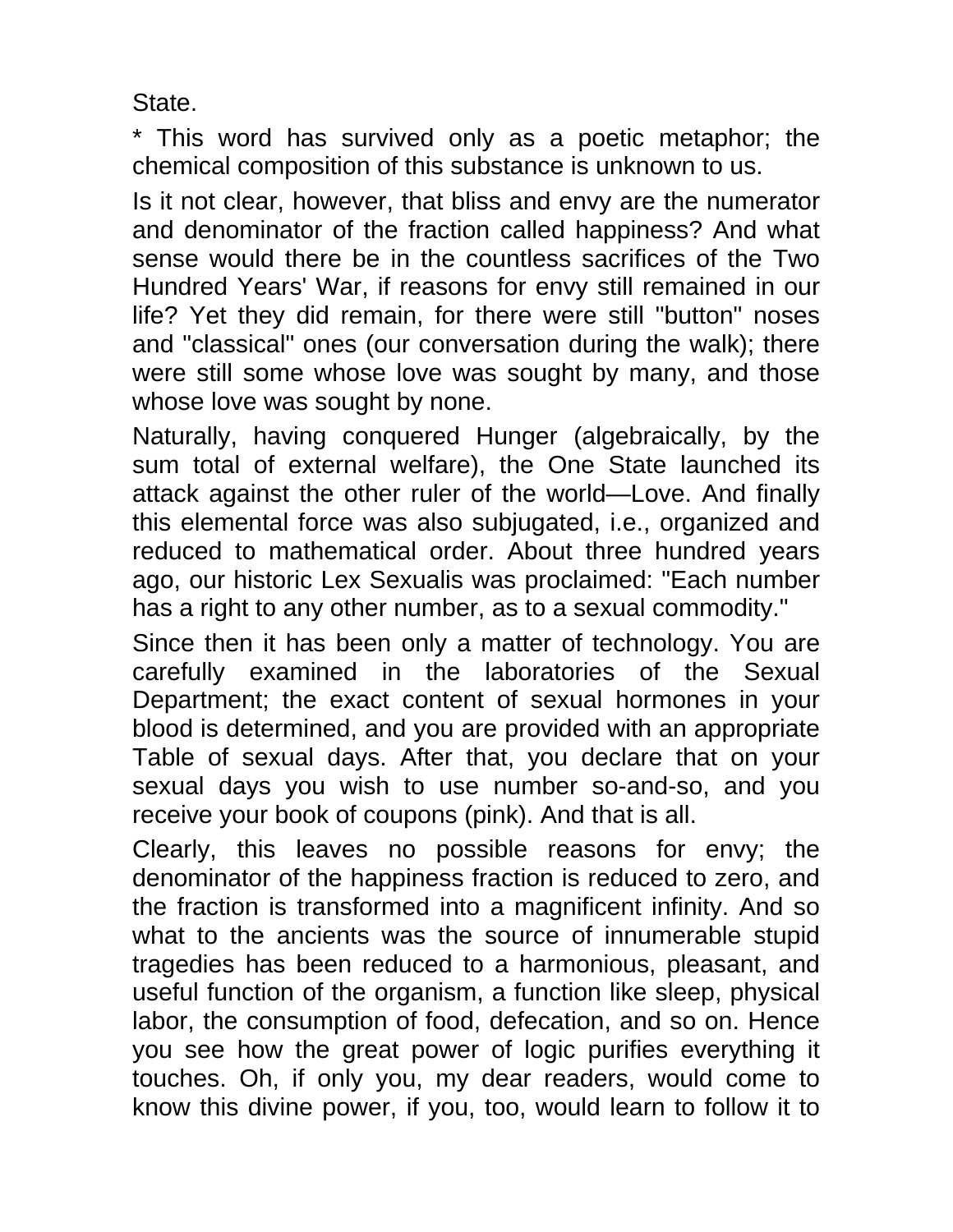the end!

How strange ... I have written today about the loftiest peaks of human history; I have breathed all this time the purest mountain air of thought Yet within me everything is somehow cloudly, cobwebby, shadowed by the cross of a strange, fourpawed X. Or is it my own shaggy paws? And all because they have been so long before my eyes? I dislike to talk about them, and I dislike them: they are a relic of a savage epoch. Can it be that somewhere within me there is really....

I wanted to cross out all this, because it is outside the outlined topics for this entry. Then I decided I would leave it. Let my notes, like the most sensitive seismograph, record the curve of even the most insignificant vibrations of my brain: for it is precisely such vibrations that are sometimes the forewarning  $of...$ 

But this is entirely absurd. This really should be stricken out: we have channeled all elemental forces —there can be no catastrophes.

And now all is entirely clear to me. The odd feeling within me is simply the result of that same square position I have described before. And the troubling X is not within me (it cannot be); it is simply my fear that some X may remain in you, my unknown readers. But I am confident you will not judge me too severely. I am confident you will understand that it is far more difficult for me to write than it has been for any other author in the history of mankind. Some wrote for their contemporaries; others for their descendants. But no one has ever written for ancestors, or for beings similar to his primitive, remote ancestors.

## **Sixth Entry**

TOPICS: An Incident The Damned "It's Clear" Twenty-four Hours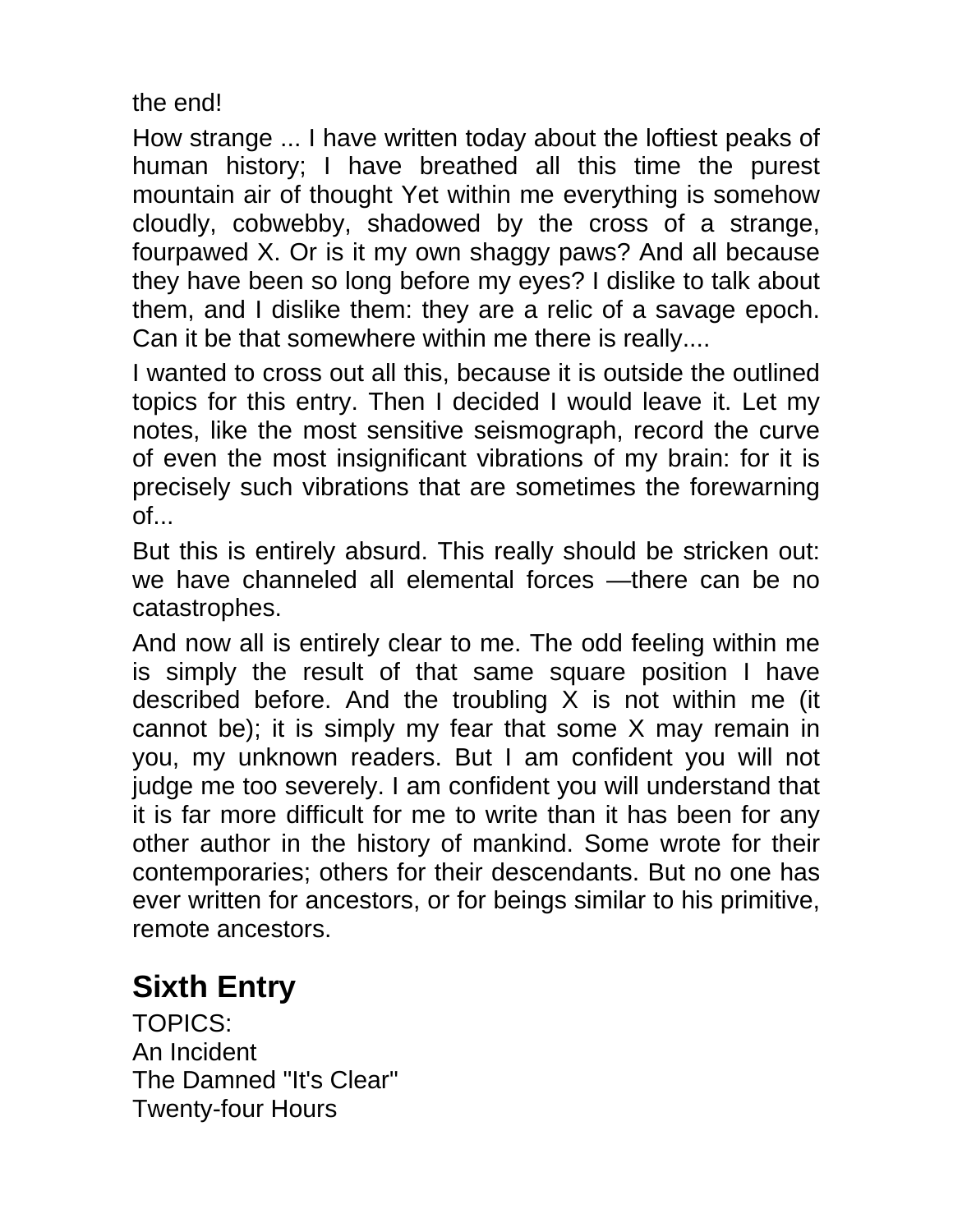I repeat: I have made it my duty to write without concealing anything. Therefore, sad as it is, I must note here that even among us the process of the hardening, the crystallization of life has evidently not yet been completed; there are still some steps to be ascended before we reach the ideal. The ideal (clearly) is the condition where nothing happens any more. But now . . . Well, today's One State Gazette announces that the day after tomorrow there will be a celebration of Justice at the Plaza of the Cube. This means that once again some number has disturbed the operation of the great State Machine; again something has happened that was unforeseen, unforecalculated.

Besides, something has happened to me as well. True, this was during the Personal Hour, that is, at a time especially set aside for unforeseen circumstances. Nevertheless . . .

At about the hour of sixteen (or, to be exact, ten to sixteen) I was at home. Suddenly the telephone rang. A female voice: "D-503?"

"Yes."

"Are you free?"

"Yes."

"This is 1, I-330.1 shall call for you in a moment —we'll go to the Ancient House. Agreed?"

I-330 ... She irritates and repels me, she almost frightens me. But this is exactly why I said, "Yes."

Five minutes later we were already in the aero. The blue majolica of the Maytime sky; the light sun in its own golden aero buzzing after us, neither falling behind nor overtaking us. And ahead of us— a cloud, white as a cataract, preposterous and puffed out like the cheeks of an ancient cupid, and somehow disturbing. Our front window is up. Wind, drying the lips. Involuntarily, you lick them all the time, and all the time you think of lips.

Then, in the distance, blurred green spots—out there, behind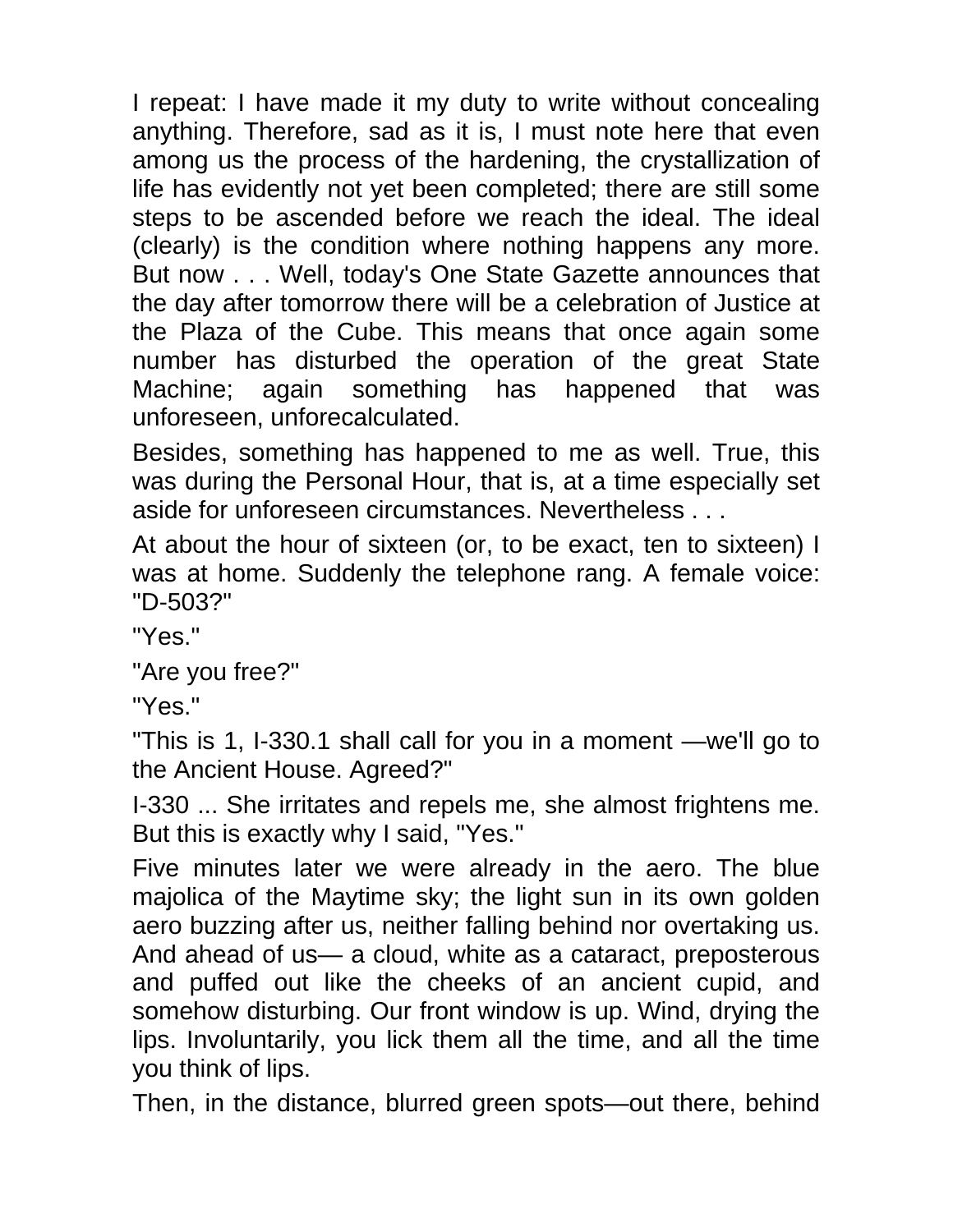the Wall. A slight, quick sinking of the heart—down, down, down—as from a steep mountain, and we are at the Ancient House.

The whole strange, fragile, blind structure is completely enclosed in a glass shell. Otherwise, of course, it would have fallen apart a long time ago. At the glass door, an old woman, all wrinkled, especially her mouth—nothing but folds and pleats, the lips sunk inward, as if the mouth had grown together somehow. It seemed incredible that she would still be able to speak. And yet, she spoke.

"Well, darlings, so you've come to see my little house?" And the wrinkles beamed (they must have arranged themselves radially, creating the impression of "beaming").

"Yes, Grandmother, I felt like seeing it again," said I-330.

The wrinkles beamed. "What sunshine, eh? Well, well, now? You little pixy! I know, I know! All right, go in by yourselves, I'll stay here, in the sun..."

Hm .. . My companion must be a frequent guest here. I had a strong desire to shake something off, something annoying: probably the same persistent visual image—the cloud on the smooth blue majolica.

As we ascended the broad, dark staircase, I-330 said, "I love her, that old woman."

"Why?"

"I don't know. Perhaps for her mouth. Or perhaps for no reason. Just like that."

I shrugged. She went on, smiling faintly, or perhaps not smiling at all, "I feel terribly guilty. Obviously, there should be no love 'just like that,' but only 'love because.' All elemental phenomena should . . ."

"It's clear ..." I began, but immediately caught myself at the word and cast a stealthy glance at I-330: had she noticed it or not?

She was looking down somewhere; her eyes were lowered,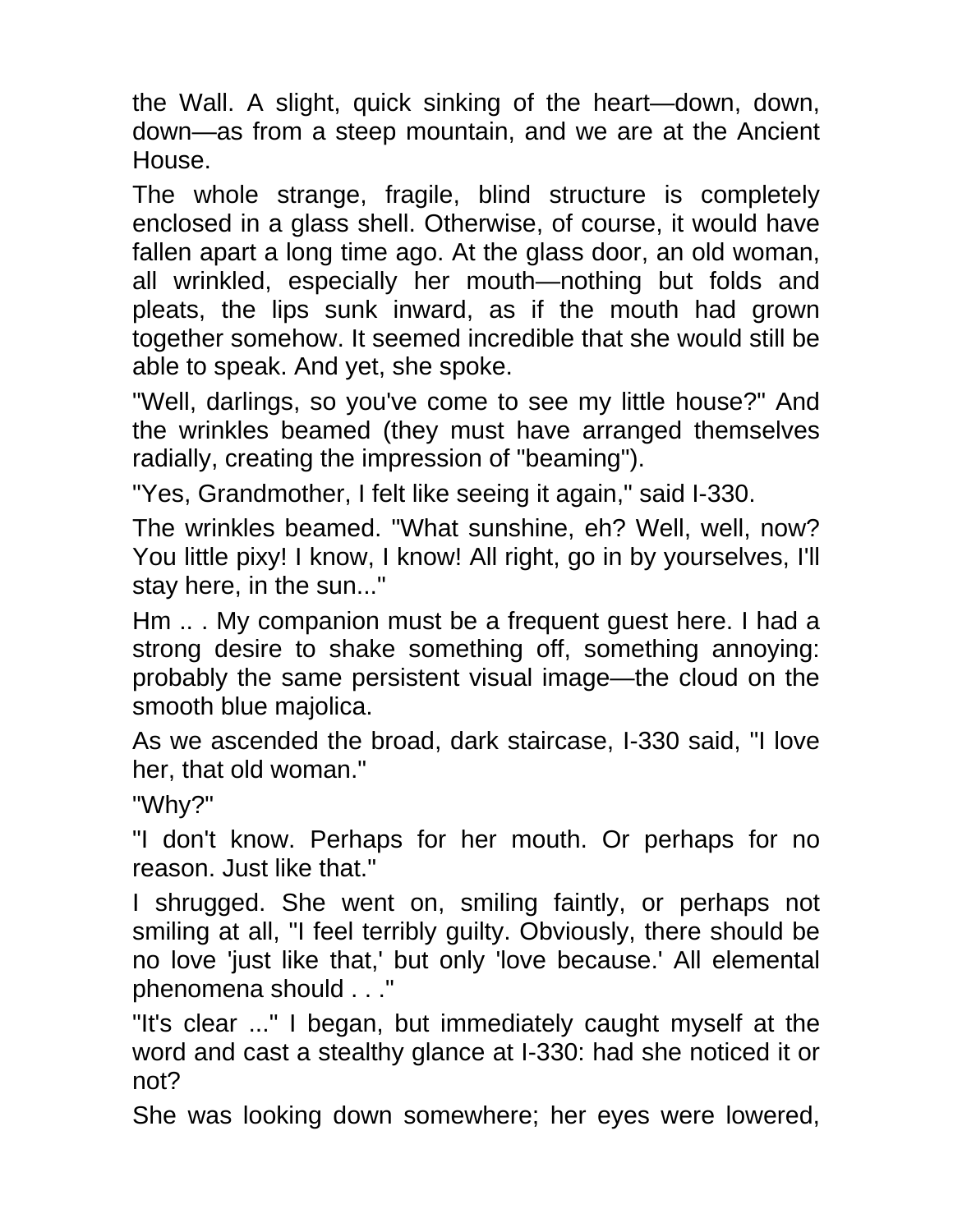like shades.

I thought of the evening hour, at about twenty-two. You walk along the avenue and there, among the bright, transparent cells—the dark ones, with lowered shades. And behind the shades . . . What was behind the shades within her? Why had she called me today, and what was all this for?

I opened a heavy, creaking, opaque door, and we stepped into a gloomy, disorderly place (they called it an "apartment"). The same strange "royal" musical instrument—and again the wild, disorganized, mad music, like the other time—a jumble of colors and forms. A white flat area above; dark blue walls; red, green, and orange bindings of ancient books; yellow bronze—chandeliers, a statue of Buddha; furniture built along lines convulsed in epilepsy, incapable of being fitted into an equation.

I could barely endure all that chaos. But my companion evidently had a stronger organism.

"This is my favorite ..." and suddenly she seemed to catch herself. A bite-smile, white sharp teeth. "I mean, to be exact, the most absurd of all these 'apartments.' "

"Or, to be even more exact," I corrected her, "their states. Thousands of microscopic, eternally warring states, as ruthless as ..."

"Of course, that's clear ..." she said, apparently with utmost seriousness.

We crossed a room with small children's beds (the children at that time were also private property) . Then more rooms, glimmering mirrors, somber wardrobes, intolerably gaudy sofas, a huge "fireplace," a large mahogany bed. Our modernbeautiful, transparent, eternal—glass was there only in the pathetic, fragile little window squares.

"And then, imagine! Here they all loved 'just like that,' burning, suffering. ..." (Again the dropped shades of the eyes.) "What stupid, reckless waste of human energy—don't you think?"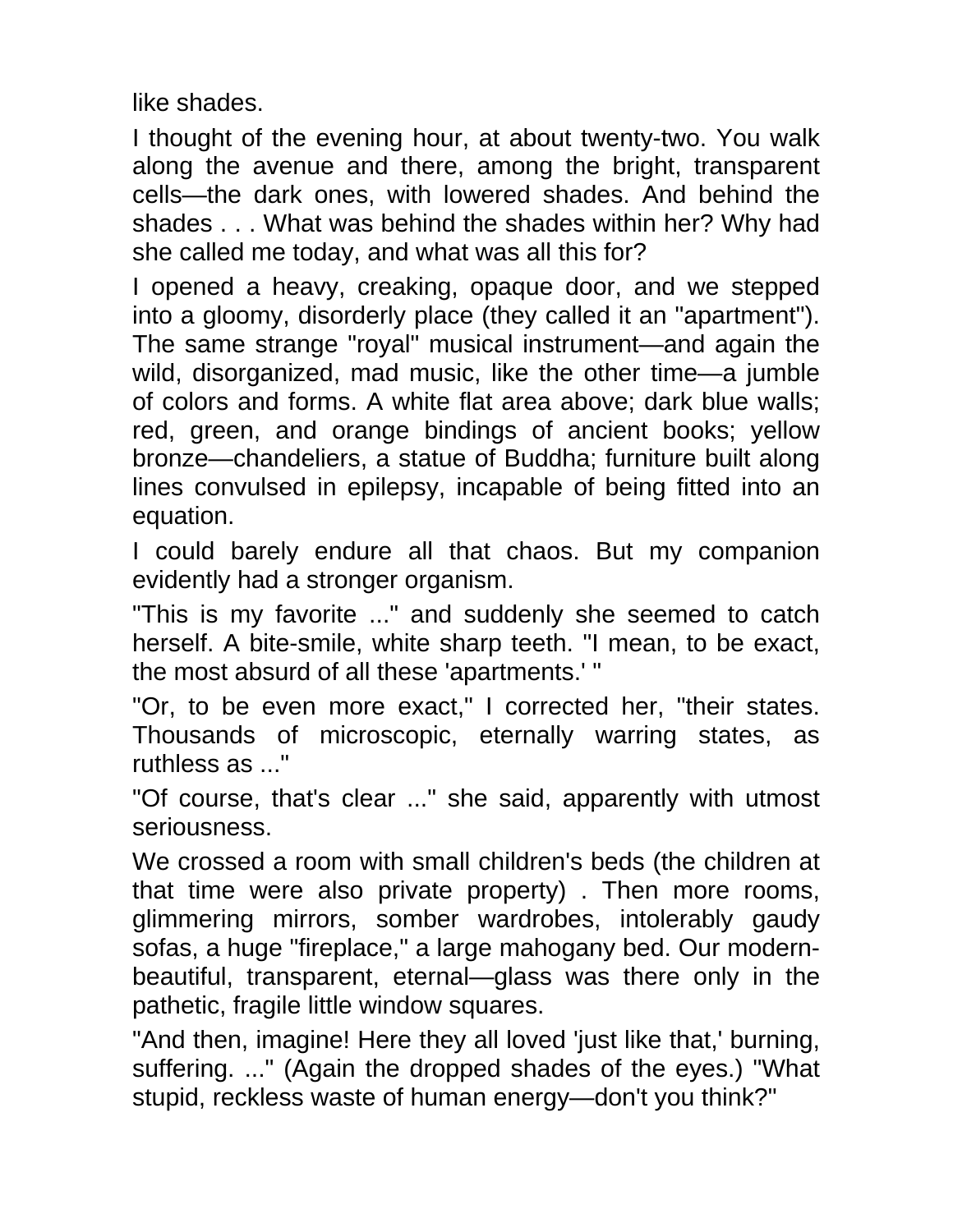She seemed to speak somehow out of myself; she spoke my thoughts. But in her smile there was that constant, irritating X. Behind the shades, something was going on within her—I don't know what— that made me lose my patience. I wanted to argue with her, to shout at her (yes, shout), but I had to agree—it was not possible to disagree.

She stopped before a mirror. At that moment I saw only her eyes. I thought: A human being is made as absurdly as these preposterous "apartments"; human heads are opaque, with only tiny windows in them—the eyes. As though guessing, she turned. "Well, here are my eyes. Well?" (Silently, of course.)

Before me, two eerily dark windows, and within, such a mysterious, alien life. I saw only flame-some fireplace of her own was blazing there—and shapes resembling ...

This, of course was natural: I saw myself reflected in her eyes. But what I was feeling was unnatural and unlike me (it must have been the opressive effect of the surroundings). I felt definitely frightened. I felt trapped, imprisoned in that primitive cage, caught by the savage whirlwind of the ancient life.

"You know what," said 1-380. "Step out for a moment to the next room." Her voice came from there, from within, from behind the dark windows of her eyes, where the fireplace was blazing.

I went out and sat down. From a shelf on the wall, the snubnosed, asymmetrical physiognomy of some ancient poet (Pushkin, I think) smiled faintly right into my face. Why was I sitting there, meekly enduring that smile? Why all of this? Why was I there—why these ridiculous feelings? That irritating, repellent woman, her strange game ...

A closet door was shut behind the wall, the rustle of silk. I barely restrained myself from going in and ... I don't remember exactly—I must have wanted to say very sharp words to her.

But she had already come out She wore a short, old, vivid yellow dress, a black hat, black stockings. The dress was of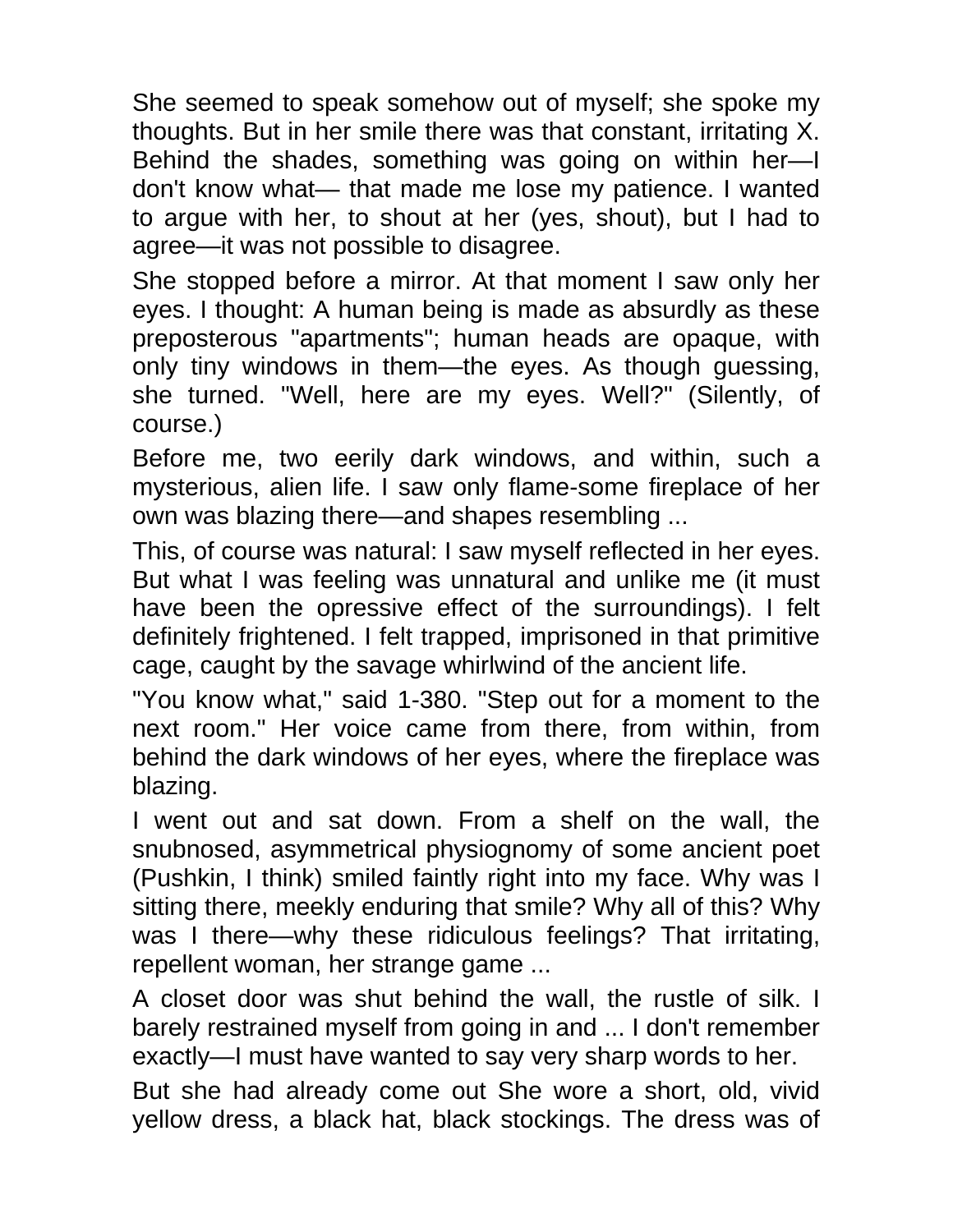light silk. I could see the stockings, very long, much higher than the knees. And the bare throat, and the shadow between ...

"Look, you are clearly trying to be original, but don't you ..."

"Clearly," she interrupted me, "to be original is to be in some way distinct from others. Hence, to be original is to violate equality. And that which in the language of the ancients was called 'being banal' is with us merely the fulfillment of our duty. Because ..."

"Yes, yes! Precisely." I could not restrain myself. "And there is no reason for you to ... to ..."

She went over to the statue of the snub-nosed poet and, drawing down the blinds over the wild flame of her eyes, blaring within her, behind her windows, she said a very sensible thing (this time, it seems to me, entirely in earnest, perhaps to mollify me). "Don't you find it astonishing that once upon a time people tolerated such characters? And not only tolerated, but worshiped them? What a slavish spirit! Don't you think?"

"It's clear ... I mean ..." (That damned "It's clear" again!)

"Oh, yes, I understand. But actually, these poets were masters far more powerful than their crowned kings. Why weren't they isolated, exterminated? With us ..."

'Yes, with us ..." I began, and suddenly she burst out laughing. I could see that laughter with my eyes: the resonant sharp curve of it, as pliantly resistant as a whip.

I remember, I trembled all over. Just to seize her, and ... I cannot recall what I wanted to do. But I had to do something, anything. Mechanically I opened my golden badge, glanced at the watch. Ten to seventeen.

"Don't you think it's time?" I said as politely as I could.

"And if I asked you to remain here with me?"

"Look, do you ... do you know what you are saying? In ten minutes I must be in the auditorium. . . . "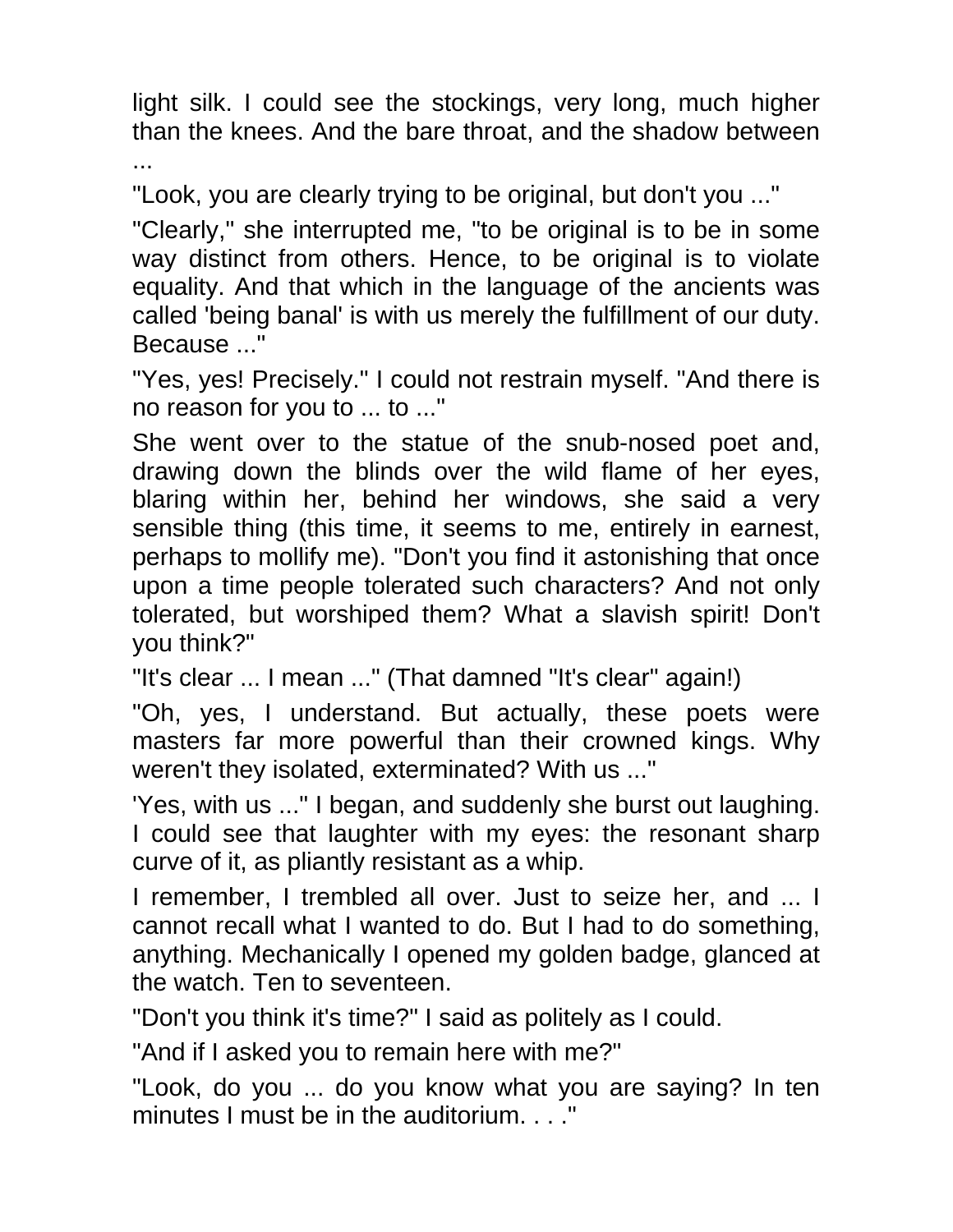"... and all numbers must attend the prescribed courses in art and sciences," she said in my voice. Then she raised the blinds, looked up; the fireplace blazed through the dark windows. "I know a doctor at the Medical Office, he is registered with me. If I ask him, he will give you a certificate that you were sick. Well?"

Now I understood. At last, I understood where that whole game of hers was leading.

"So that's it! And do you know that, like any honest number, I must, in fact, immediately go to the Office of the Guardians and ..."

"And not 'in fact'?"—sharp smile-bite. "I am terribly curious will you go to the Office, or won't you?"

"Are you staying?" I put my hand on the doorknob. It was brass, and I heard my voice—it was also brass.

"One moment... . May I?"

She went to the telephone, asked for some number—I was too upset to remember it—and cried out, "I shall wait for you in the Ancient House. Yes, yes, alone...."

I turned the cold brass knob.

'You will permit me to take the aero?"

"Yes, certainly! Of course. ..."

Outside, in the sunshine, at the entrance, the old woman was dozing like a vegetable. Again it was astonishing that her closegrown mouth opened and she spoke.

"And your ... did she remain there by herself?"

"By herself."

The old woman's mouth grew together again. She shook her head. Evidently, even her failing brain understood the full absurdity and danger of the woman's conduct

Exactly at seventeen I was at the lecture. And it was only here that I suddenly realized I had said an untruth to the old woman: I-330 was not there by herself now. Perhaps it was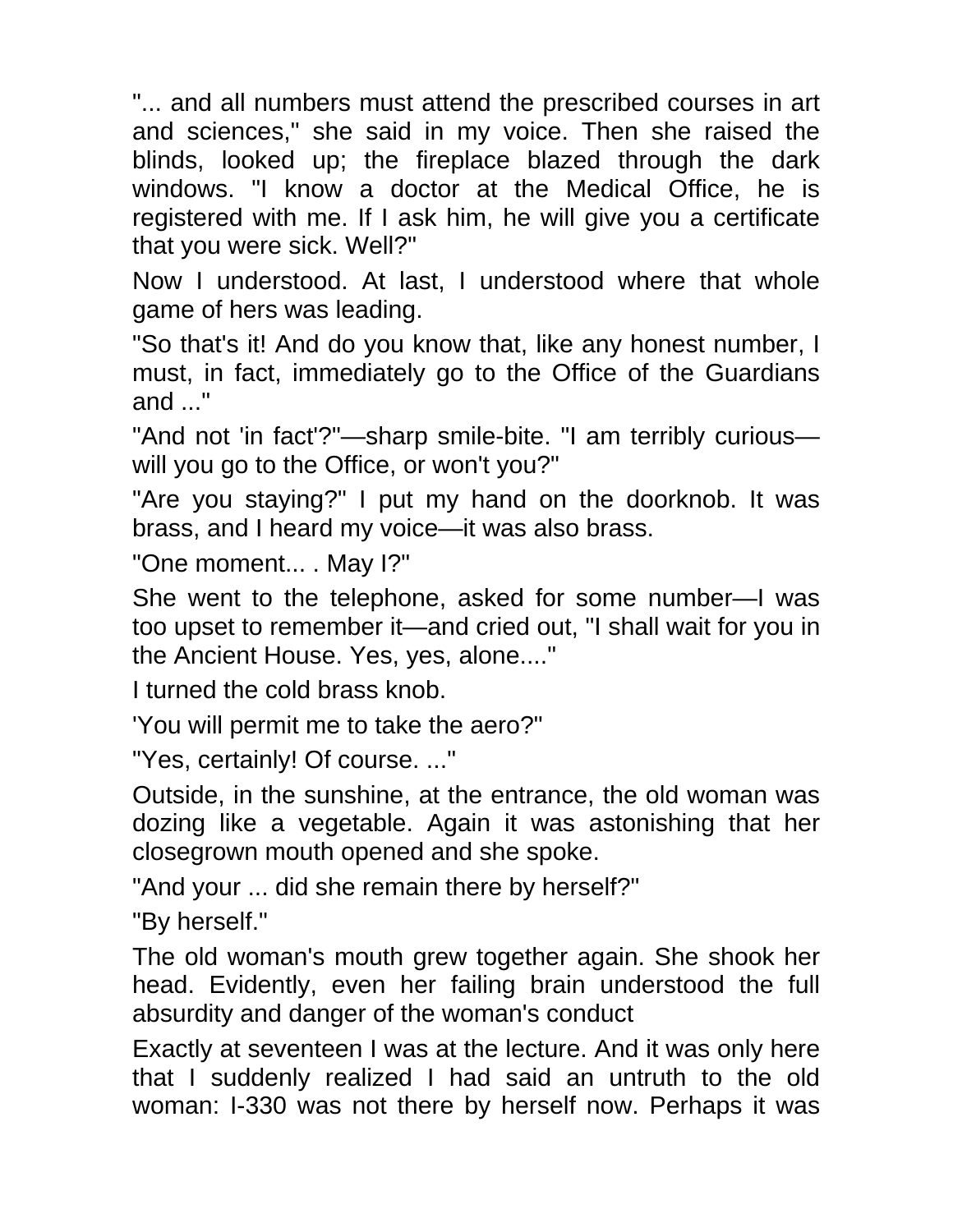this—that I had unwittingly lied to the old woman—that tormented me and interfered with my listening. Yes, she was not by herself: that was the trouble.

After half past twenty-one I had a free hour. I could go to the Office of the Guardians right there and then and turn in my report. But I felt extremely tired after that stupid incident And then— the legal time limit for reporting was two days. I would do it tomorrow; I still had twenty-four hours.

## **Seventh Entry**

TOPICS:

An Eyelash

Taylor

Henbane and Lilies of the Valley

Night. Green, orange, blue. Red royal instrument. Orangeyellow dress. The bronze Buddha. Suddenly he raises his heavy bronze eyelids, and sap begins to flow from them, from Buddha. And sap from the yellow dress, and drops of sap trickling down the mirror, and from the large bed, and the children's beds, and now I myself, flowing with sap —and some strange, sweet, mortal terror....

I woke: soft, bluish light, glimmer of glass walls, glass chairs and table. This calmed me; my heart stopped hammering. Sap, Buddha ... what nonsense! Clearly I must be ill. I have never dreamed before. They say that with the ancients dreaming was a perfectly ordinary, normal occurrence. But of course, their whole life was a dreadful whirling carousel green, orange, Buddhas, sap. We, however, know that dreams are a serious psychic disease. And I know that until this moment my brain has been a chronometrically exact gleaming mechanism without a single speck of dust. But now . . . Yes, precisely: I feel some alien body in my brain, like the finest eyelash in the eye. You do not feel your body, but that eye with the lash in it—you can't forget it for a second. . . .

The brisk crystal bell over my head: seven o'clock, time to get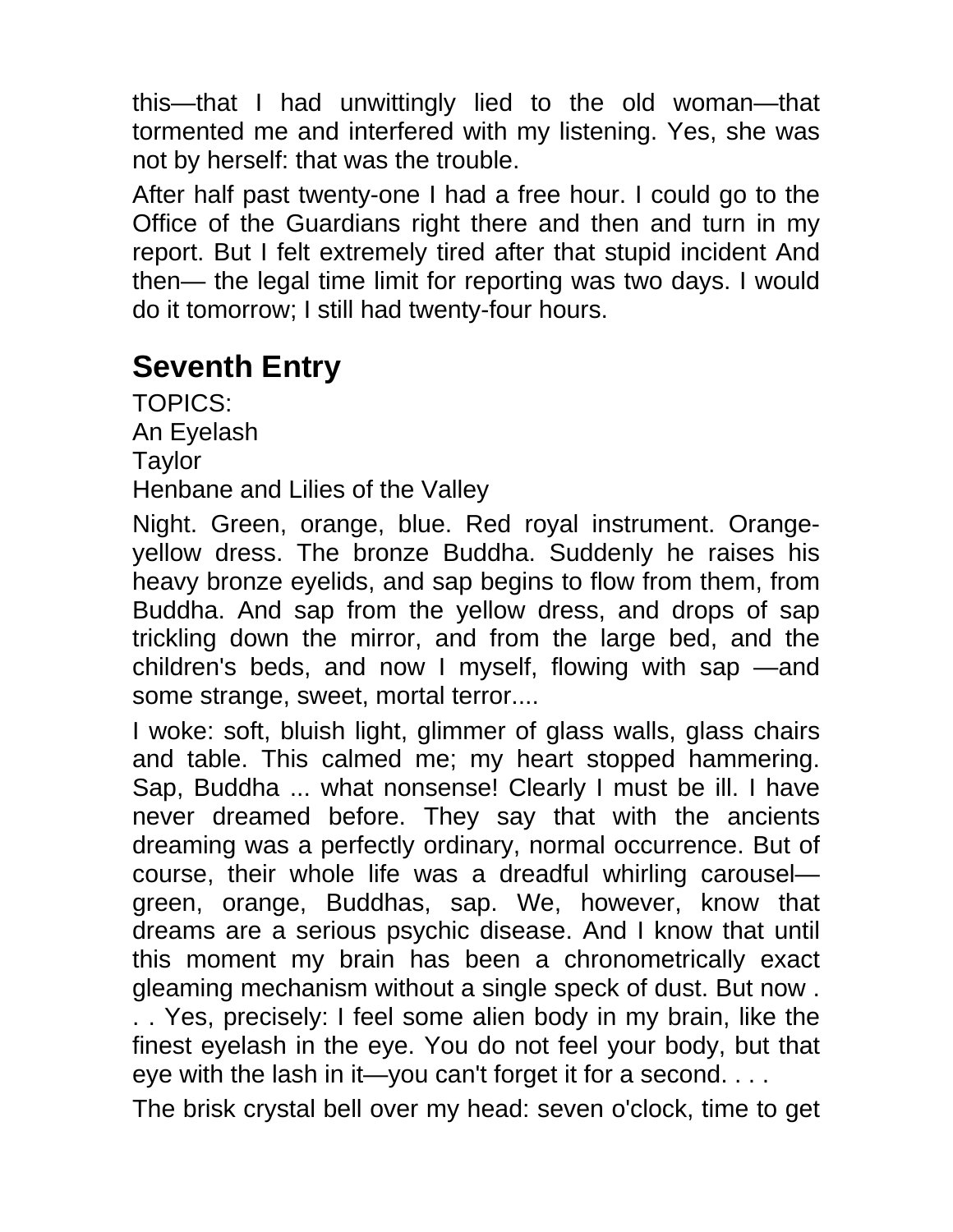up. On the right and the left, through the glass walls, I see myself, my room, my clothes, my movements—repeated a thousand times over. This is bracing: you feel yourself a part of a great, powerful, single entity. And the precise beauty of it—not a single superfluous gesture, curve, or turn.

Yes, this Taylor was unquestionably the greatest genius of the ancients. True, his thought did not reach far enough to extend his method to all of life, to every step, to the twenty-four hours of every day. He was unable to integrate his system from one hour to twenty-four. Still, how could they write whole libraries of books about some Kant, yet scarcely notice Taylor, that prophet who was able to see ten centuries ahead?

Breakfast is over. The Hymn of the One State is sung in unison. In perfect rhythm, by fours, we walk to the elevators. The faint hum of motors, and quickly—down, down, down, with a slight sinking of the heart...

Then suddenly again that stupid dream—or some implicit function of the dream. Oh, yes, the other day—the descent in the aero. However, all that is over. Period. And it is good that I was so decisive and sharp with her.

In the car of the underground I sped to the place where the graceful body of the Integral, still motionless, not yet animated by fire, gleamed in the sun. Shutting my eyes, I dreamed in formulas. Once more I calculated in my mind the initial velocity needed to tear the Integral away from the earth. Each fraction of a second the mass of the Integral would change (expenditure of the explosive fuel). The equation was very complex, with transcendental values.

As through a dream—in that firm world of numbers—someone sat down, next to me, jostled me slightly, said, "Sorry."

I opened my eyes a little. At first glance (association with the Integral), something rushing into space: a head—rushing because at either side of it stood out pink wing-ears. Then the curve at the heavy back of the head, the stooped shoulders double-curved—the letter S ...And through the glass walls of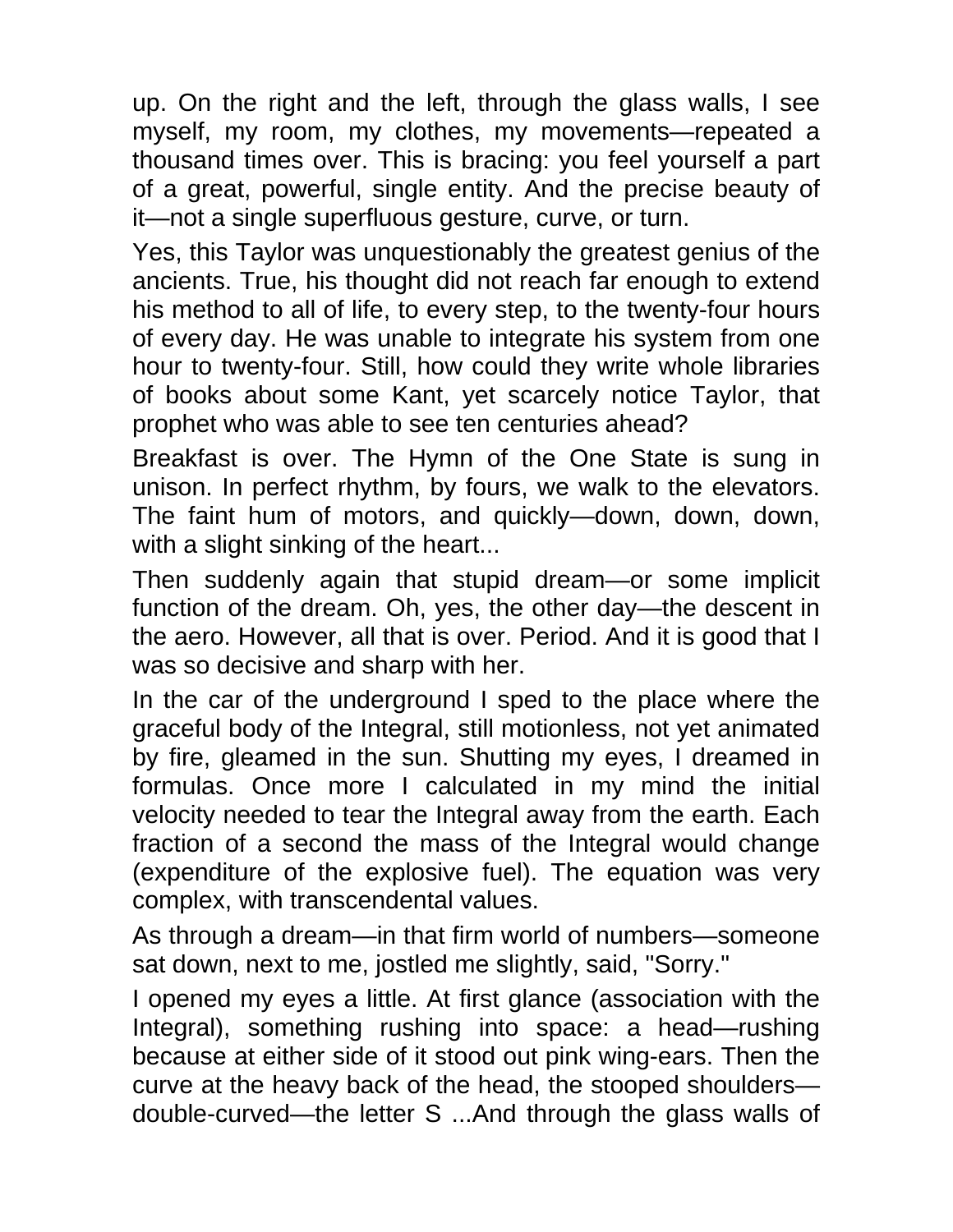my algebraic world, again that eyelash—something unpleasant that I must do today.

"Oh, no, it's nothing. Certainly." I smiled at my neighbor, bowing to him. The number S-4711 glinted from his badge. So this was why I had associated him from the very first with the letter S: a visual impression, unrecorded by the conscious mind. His eyes glinted—two sharp little drills, revolving rapidly, boring deeper and deeper—in a moment they would reach the very bottom and see what I would not... even to myself...

That troubling eyelash suddenly became entirely clear to me. He was one of them, one of the Guardians, and it was simplest to tell him everything at once, without delay.

"You know, I was at the Ancient House yesterday ..." My voice was strange, somehow flattened out I tried to clear my throat.

"Why, that's excellent. It gives material for very instructive conclusions."

"But, you see, I was not alone, I accompanied number I-330, and ..."

'I-330? I am delighted for you. A very interesting, talented woman. She has many admirers."

But then, perhaps, he too? That time during the walk ... And he might even be registered for her?

No, it was impossible, unthinkable to talk to him about it; that was clear.

"Oh, yes, yes! Of course, of course! Very." I smiled more and more broadly and foolishly, and I felt: This smile makes me look naked, stupid.

The little gimlets had reached the very bottom, then, whirling rapidly, slipped back into his eyes. With a double-edged smile, S nodded to me and slid away toward the exit.

I hid behind my newspaper—it seemed to me that everyone was staring at me—and instantly forgot about the eyelash, the gimlets, everything. The news I read was so upsetting that it drove all else out of my mind. There was but one short line: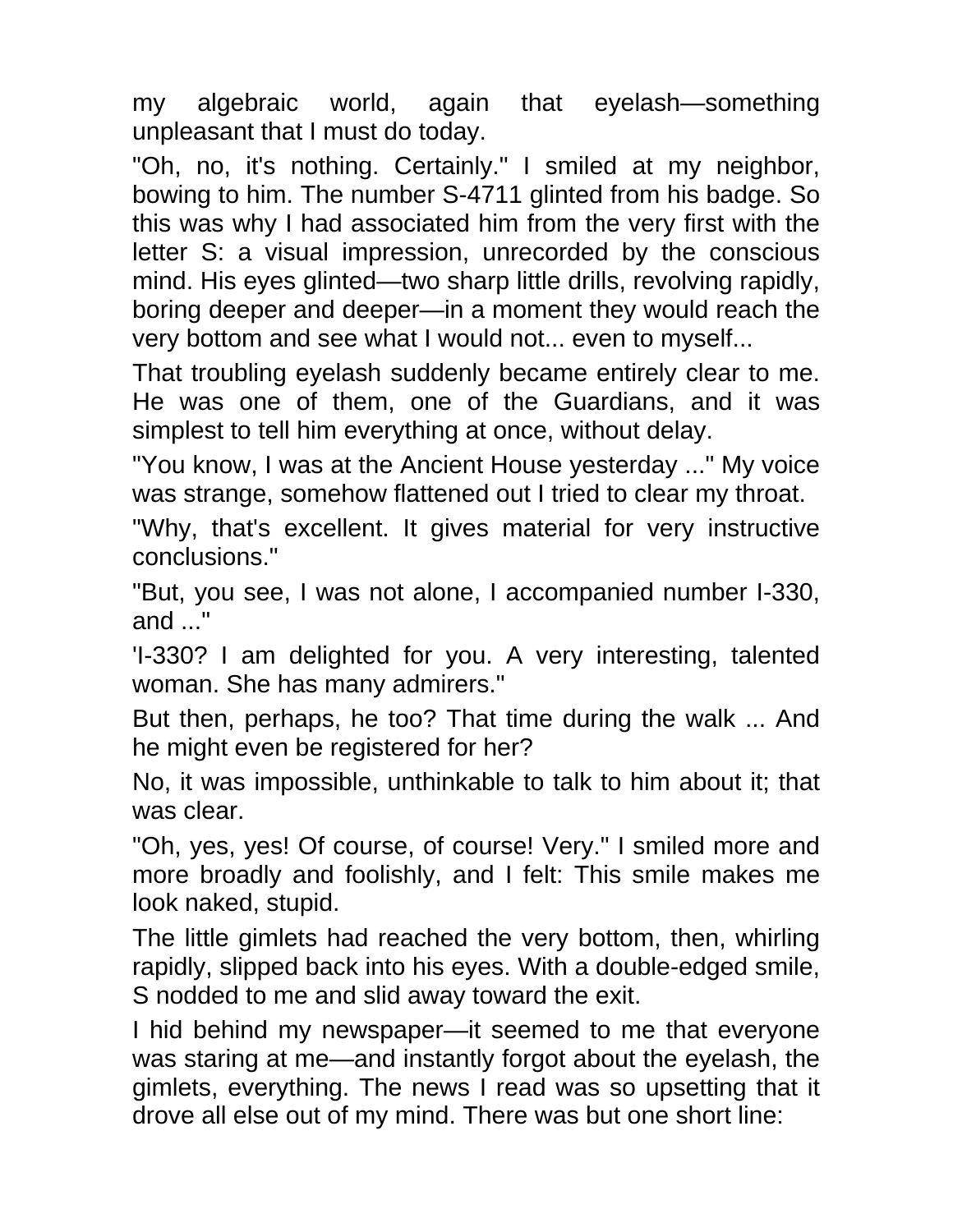"According to reliable sources, new traces have been discovered of the elusive organization which aims at liberation from the beneficent yoke of the State."

"Liberation?" Amazing, the extent to which criminal instincts persist in human nature. I use the word "criminal" deliberately. Freedom and crime are linked as indivisibly as ... well, as the motion of the aero and its speed: when its speed equals zero, it does not move; when man's freedom equals zero, he commits no crimes. That is clear. The only means of ridding man of crime is ridding him of freedom. And now, just as we have gotten rid of it (on the cosmic scale, centuries are, of course, no more than "just"), some wretched halfwits ...

No, I cannot understand why I did not go to the Office of the Guardians yesterday, immediately. Today, after sixteen o'clock, I shall go without fail.

At sixteen-ten I came out, and immediately saw O on the corner—all pink with pleasure at the meeting. "She, now, has a simple, round brain.

How fortunate: she will understand and support me... But no, I needed no support, I had made a firm decision...

The March rang out harmoniously from the trumpets of the Music Plant—the same daily March. What ineffable delight in this daily repetition, its constancy, its mirror clarity!

She seized my hand. "Let's walk." The round blue eyes wide open to me—blue windows—and I could step inside without stumbling against anything; nothing there—that is, nothing extraneous, unnecessary.

"No, no walk today. I must..." I told her where I had to go. To my astonishment, the rosy circle of her lips compressed itself into a crescent, its horns down, as if she had tasted something sour. I exploded.

"You female numbers seem to be incurably riddled with prejudices. You are totally incapable of thinking abstractly. You will pardon me, but it is plain stupidity."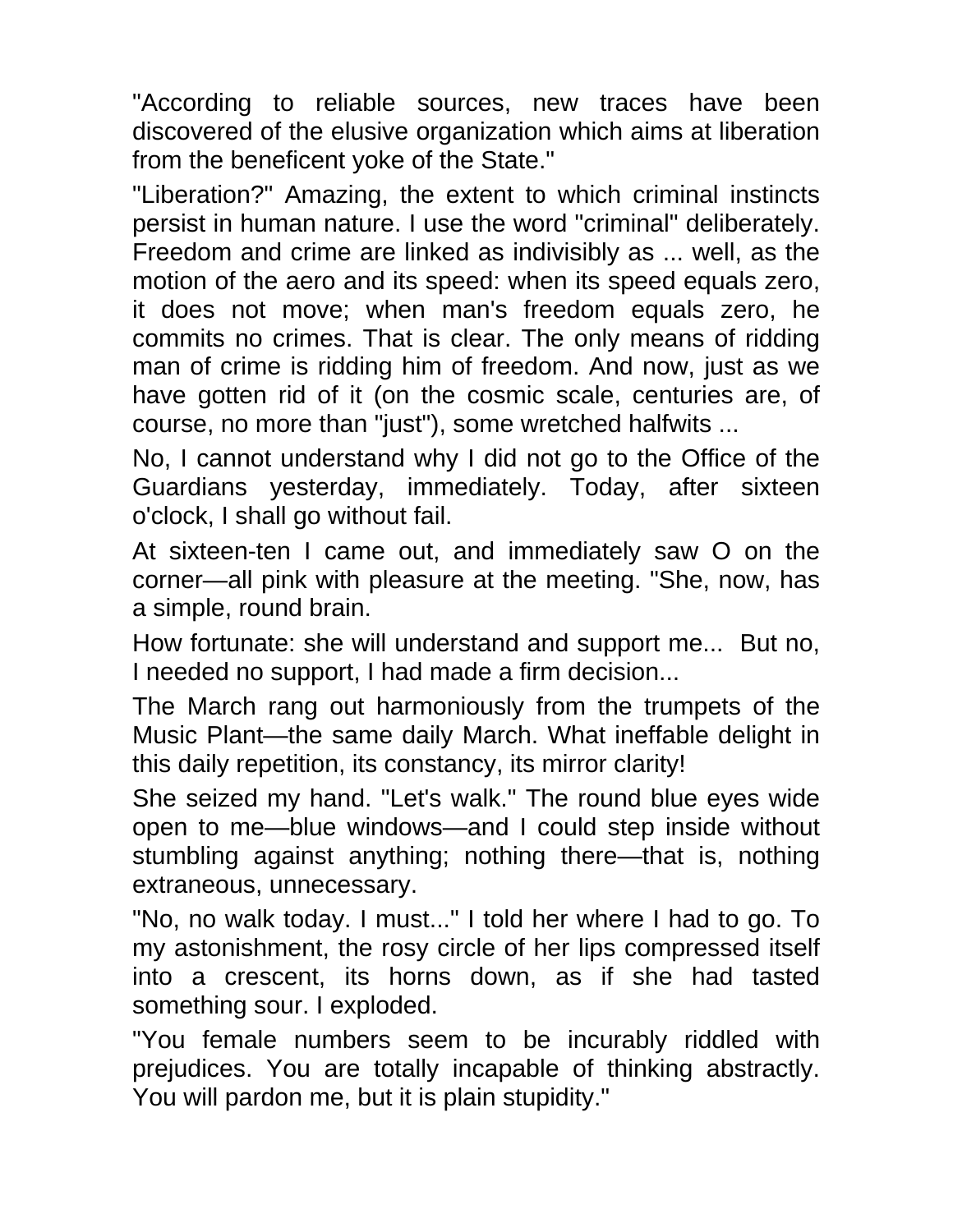"You are going to the spies-----Ugh! And I have brought you a spray of lilies of the valley from the Botanical Museum. . . . "

"Why this 'and I'—why the 'and'? Just like a woman." Angrily (I confess) I snatched her lilies of the valley. "All right, here they are, your lilies of the valley! Well? Smell them—it is pleasant, yes? Then why can't you follow just this much logic? Lilies of the valley smell good. Very well. But you cannot speak of smell itself, of the concept 'smell' as either good or bad. You cannot, can you? There is the fragrance of lilies of the valley—and there is the vile stench of henbane: both are smells. There were spies in the ancient state—and there are spies in ours ... yes, spies. I am not afraid of words. But it is clear that those spies were henbane, and ours are lilies of the valley. Yes, lilies of the valley!"

The pink crescent trembled. I realize now that it only seemed to me—but at that moment I was sure she would burst out laughing. And I shouted still more loudly, "Yes, lilies of the valley. And there is nothing funny about it, nothing at all."

The smooth round spheres of heads floated by and turned to look. O took me gently by the arm. "You are so strange today.... You are not ill?"

The dream—yellow—Buddha ... It instantly became clear to me that I must go to the Medical Office.

"You are right, I'm ill," I cried happily (an incomprehensible contradiction—there was nothing to be happy about).

"Then you must see a doctor at once. You understand yourself—it is your duty to be well. It would be ridiculous for me to try to prove it to you."

"My dear O, of course you are right. Absolutely right!"

I did not go to the Office of the Guardians. It could not be helped, I had to go to the Medical Office; they kept me there until seventeen.

And in the evening (it was all the same now—in the evening the Office of the Guardians was closed) O came to me. The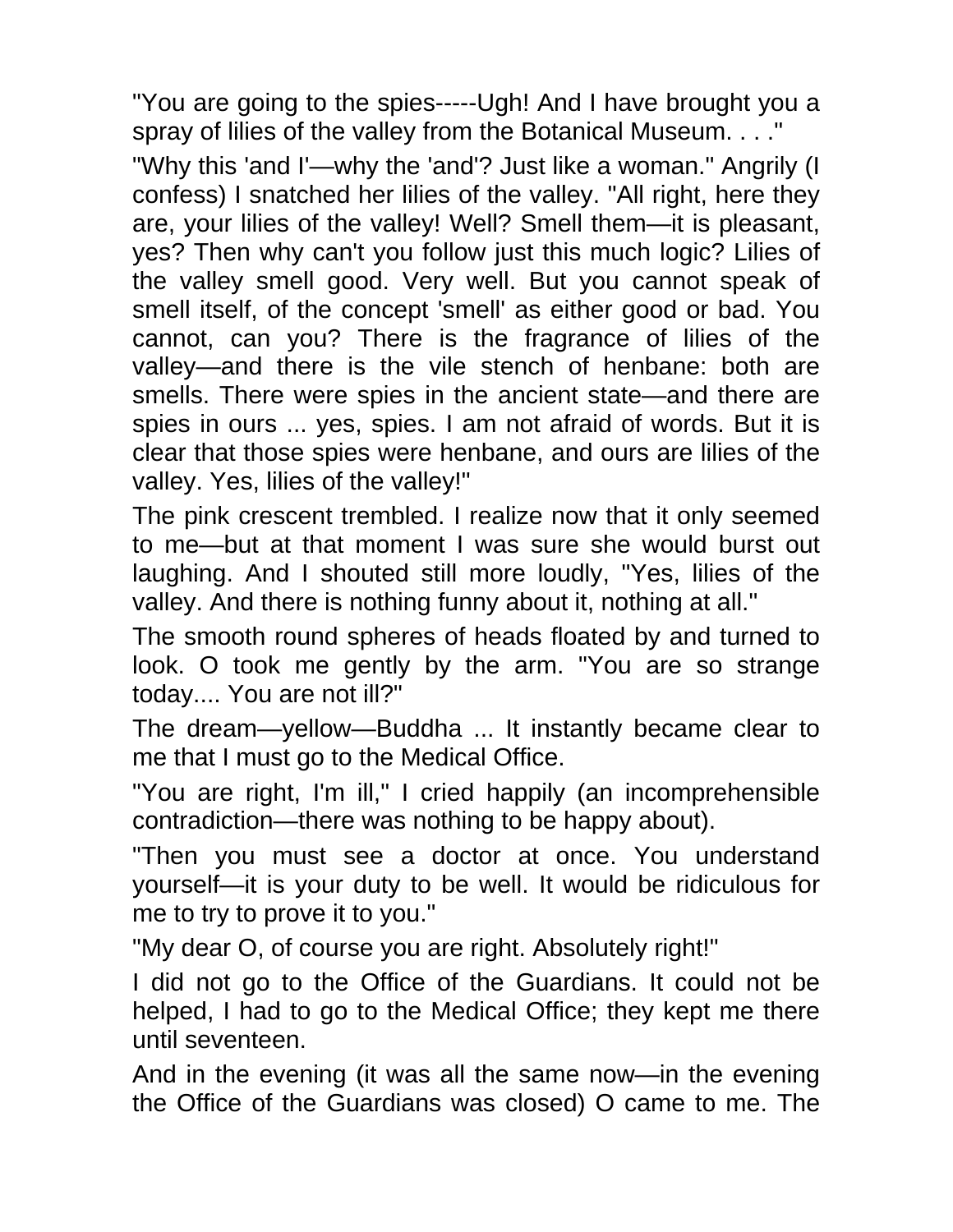shades were not lowered. We were solving problems from an ancient mathematics textbook: it is very calming and helps to clear the mind. O-90 sat over the exercise book, her head bent to her left shoulder,' her tongue diligently pushing out her left cheek. This was so childlike, so enchanting. And within me everything was pleasant, clear, and simple.

She left. I was alone. I took two deep breaths— this is very beneficial before bedtime. Then suddenly, an unscheduled smell, and again something disturbing ... Soon I found it: a spray of lilies of the valley tucked into my bed. Immediately, everything swirled up, rose from the bottom. No, she was simply tactless to leave it there. Very well, I did not go! But it was not my fault that I was sick.

## **Eighth Entry**

TOPICS: Irrational Root **Triangle** R-13

How long ago it was—during my school years— when I first encountered V- l. A vivid memory, as though cut out of time: the brightly lit spherical hall, hundreds of round boys' heads, and Plapa, our mathematics teacher. We nicknamed him Plapa. He was badly worn out, coming apart, and when the monitor plugged him in, the loudspeakers would always start with "Pla-pla-pla-tsh-sh sh," and only then go on to the day's lesson. One day Plapa told us about irrational numbers, and, I remember, I cried, banged my fists on the table, and screamed, "I don't want V"!! Take V-1 out of me!" This irrational number had grown into me like something foreign, alien, terrifying. It devoured me—it was impossible to conceive, to render harmless, because it was outside ratio.

And now again V-1. I've just glanced through my notes, and it is clear to me: I have been dodg-ing, lying to myself—merely to avoid seeing the V-1 - It's nonsense that I was sick, and all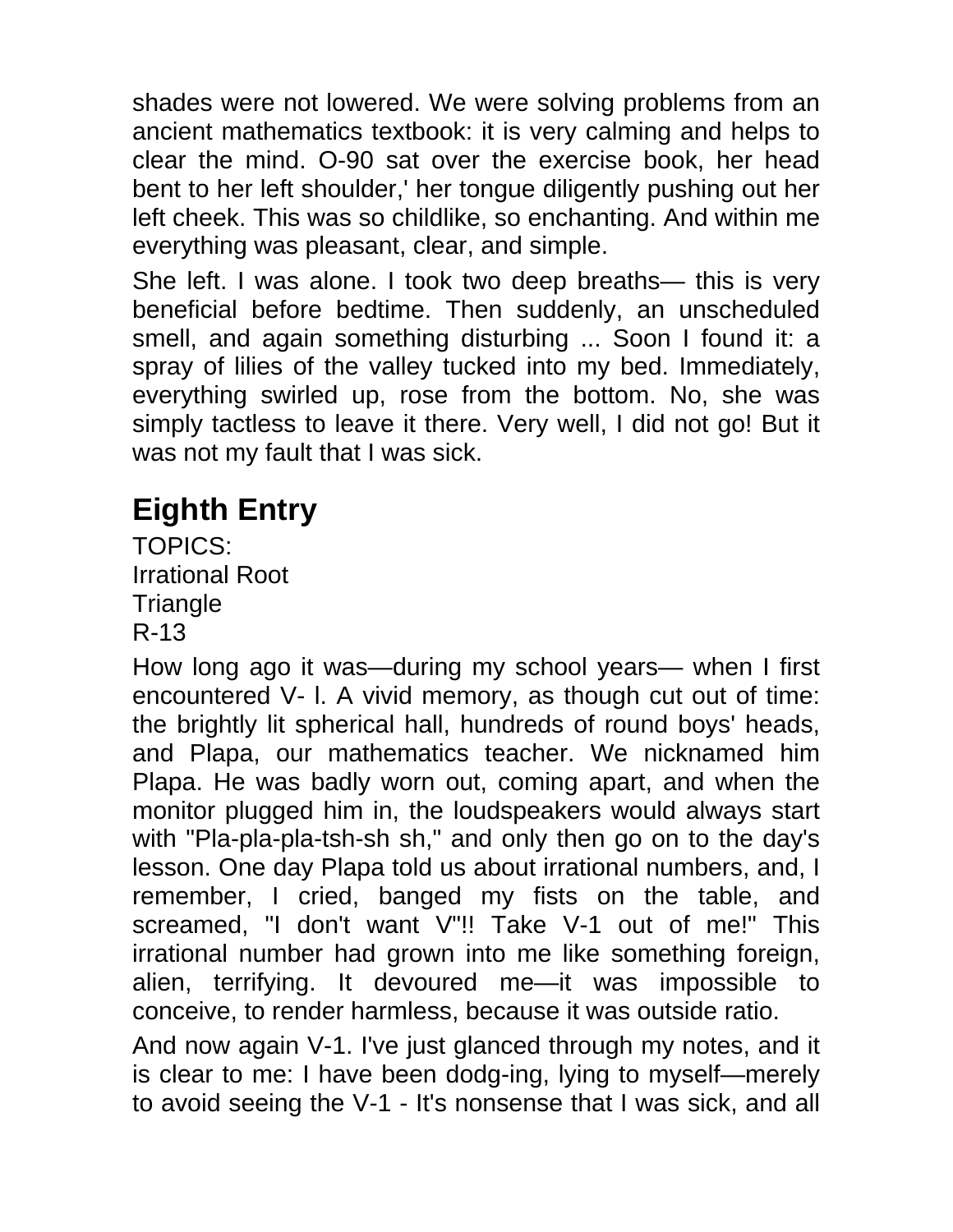the rest of it. I could have gone there. A week ago, I am sure, I would have gone without a moment's hesitation. But now? Why?

Today, too. Exactly at sixteen-ten I stood before the sparkling glass wall. Above me, the golden, sunny, pure gleam of the letters on the sign over the Office. Inside, through the glass, I saw the long line of bluish unifs. Faces glowing like icon lamps in an ancient church: they had come to perform a great deed, to surrender upon the altar of the One State their loved ones, their friends, themselves. And I—I longed to join them, to be with them. And could not: my feet were welded deep into the glass slabs of the pavement, and I stood staring dully, incapable of moving from the spot.

"Ah, our mathematician! Dreaming?"

I started. Black eyes, lacquered with laughter; thick, Negroid lips. The poet R-13, my old friend— and with him, pink O.

I turned angrily. If they had not intruded, I think I finally would have torn the V-1 out of myself with the flesh, and entered the Office.

"Not dreaming. Admiring, if you wish!" I answered sharply.

"Certainly, certainly! By rights, my good friend, you should not be a mathematician; you ought to be a poet! Yes! Really, why not transfer to us poets, eh? How would you like that? I can arrange it in a moment, eh?"

R-13 speaks in a rush of words; they spurt out in a torrent and spray comes flying from his thick lips. Every "p" is a fountain; "poets"—a fountain.

"I have served and will continue to serve knowledge," I frowned. I neither like nor understand jokes, and R-13 has the bad habit of joking.

"Oh, knowledge! This knowledge of yours is only cowardice. Don't argue, it's true. You're simply trying to enclose infinity behind a wall, and you are terrified to glance outside the wall. Yes! Just try and take a look, and you will shut your eyes.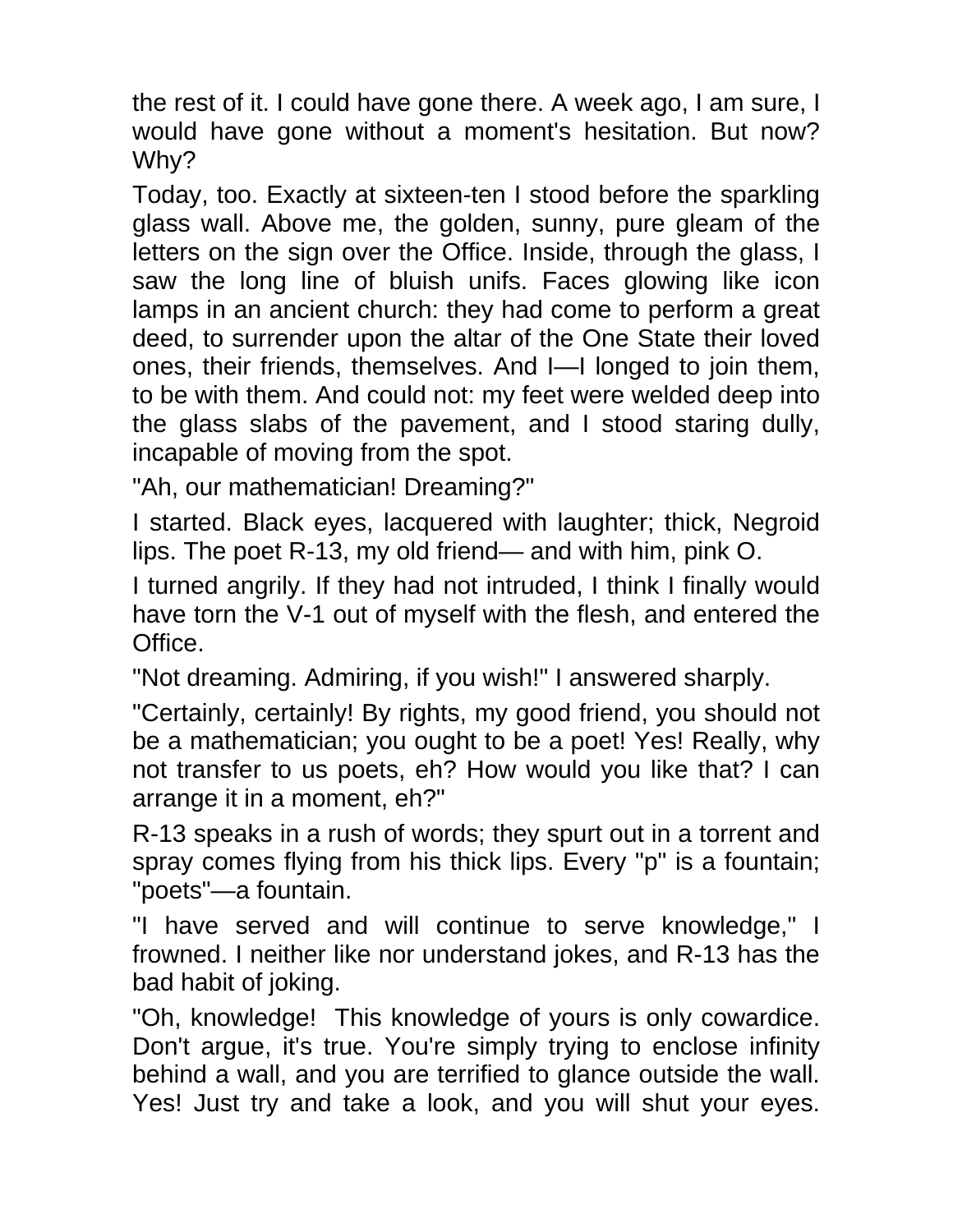Yes!"

"Walls are the foundation of all human ..." I began.

R spurted at me like a fountain. O laughed roundly, rosily. I waved them off—laugh if you please, it doesn't matter to me. I had other things to think about I had to do something to expunge, to drown out that damned V-1.

"Why not come up to my room," I suggested. "We can do some mathematical problems." I thought of that quiet hour last evening—perhaps it would be quiet today as well.

O glanced at R-13, then at me with clear, round eyes. Her cheeks flushed faintly with the delicate, exciting hue of our coupons.

"But today I ... Today I am assigned to him," she nodded at R, "and in the evening he is busy. ... So that...'

R's wet, lacquered lips mumbled good-humoredly "Oh, half an hour will be enough for us. Right, O? I don't care for your problems, let's go up to my place for a while."

I was afraid to remain alone with myself, or rather, with that new, foreign being who merely by some odd chance had my number—D-503. And I went with them to R's place. True, he is not precise, not rhythmical, he has a kind of inside-out, mocking logic; nevertheless, we are friends. Three years ago we had chosen together the charming, rosy O. This bound us even more firmly than our school years.

Then, up in R's room. Everything would seem to be exactly the same as mine: the Table, the glass chairs, the closet, the bed. But the moment R entered, he moved one chair, another—and all planes became displaced, everything slipped out of the established proportions, became non-Euclidean. R is the same as ever. In Taylor and in mathematics he was always at the bottom of the class.

We recalled old Plapa, the little notes of thanks we boys would paste all over his glass legs (we were very fond of him). We reminisced about our law instructor.\* This instructor had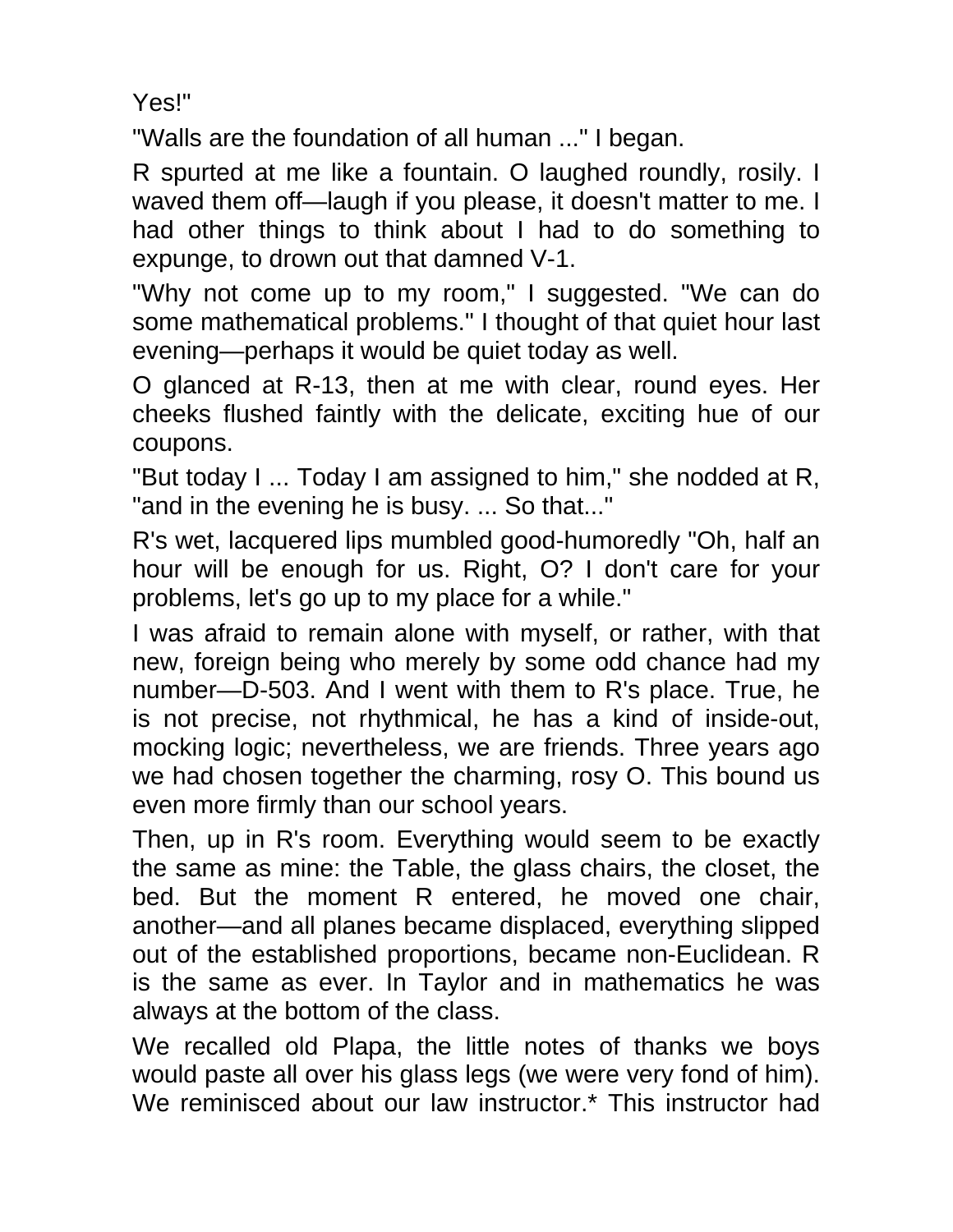an extraordinarily powerful voice; it was as though blasts of violent wind blew from the loud-speaker—and we children yelled the texts after him in deafening chorus. We also recalled how the unruly R-13 once stuffed his speaker with chewed-up paper, and every text came with a shot of a spitball. R was punished, of course; what he had done was bad, of course, but now we laughed heartily—our whole triangle—and I confess, I did too.

\*Naturally, his subject was not "Religious Law," or "God's Law," as the ancients called it, but the law of the One State.

"What if he had been alive, like the ancient teachers, eh? Wouldn't that have been ..."—a spray of words from the thick lips.

Sunlight—through the ceiling, the walls; sun— from above, from the sides, reflected from below. O sat on R's lap, and tiny drops of sunlight gleamed in her blue eyes. I felt warmed, somehow, restored. The V-1 died down, did not stir. ...

"And how is your Integral? We shall soon be setting off to educate the inhabitants of other planets, eh? You'd better rush it, or else we poets will turn out so much material that even your Integral will not be able to lift it. Every day from eight to eleven ..." R shook his head, scratched it The back of his head is like a square little valise, attached from behind (I recalled the ancient painting, "In the Carriage").

"Are you writing for the Integral, too?" I was interested. "What about? Today, for example?"

"Today, about nothing. I was busy with something else ..." His 'b's spurted out at me.

"What?"

R made a grimace. "What, what! Well, if you wish, a court sentence. I versified a sentence. An idiot, one of our poets, too. ... For two years he sat next to me, and everything seemed all right Then suddenly, how do you do! 'I am a genius,' he says, 'a genius, above the law.' And scribbled such a mess-----Eh! Better not speak about it..."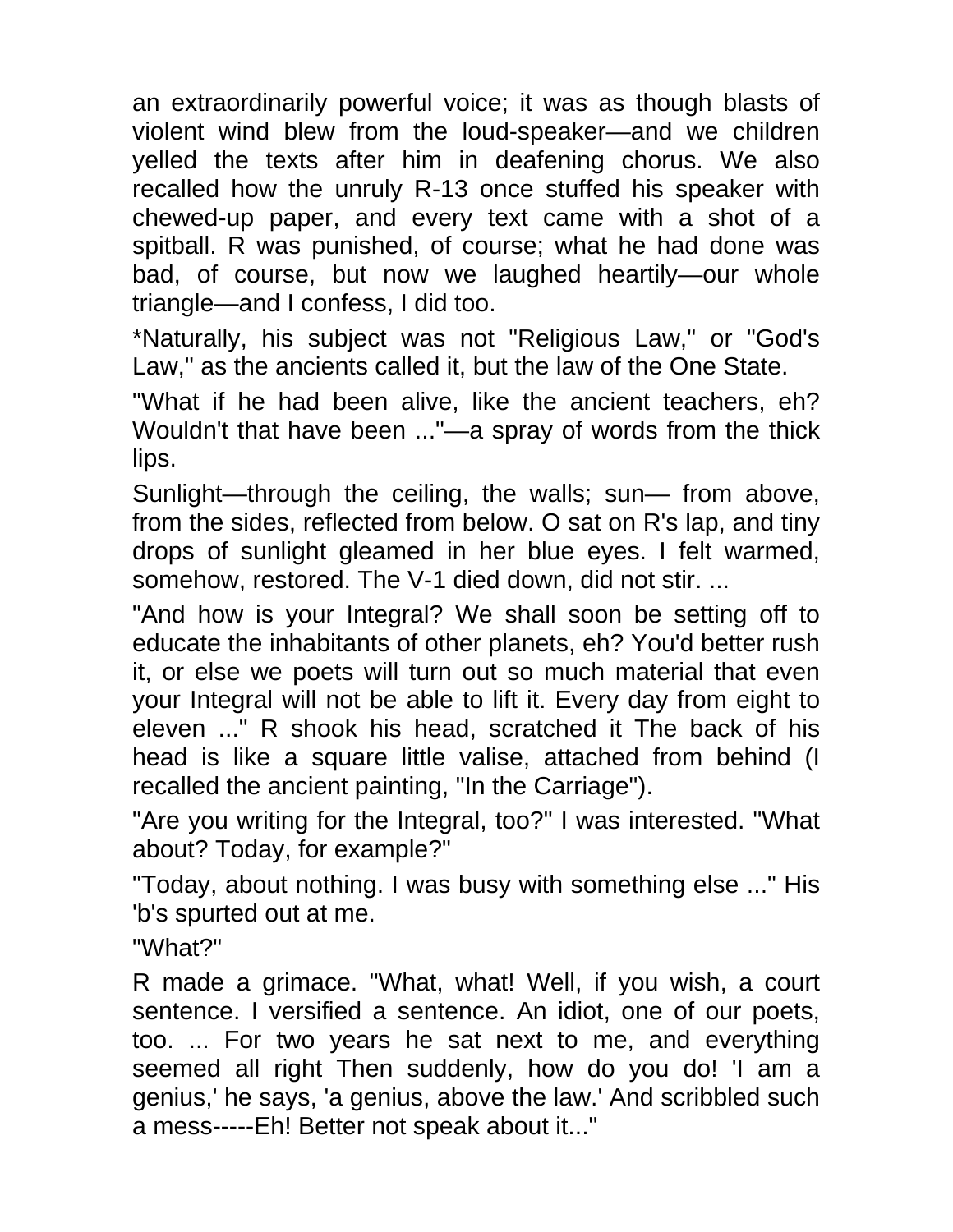The thick lips hung loosely, the lacquer vanished from his eyes. R-13 jumped up, turned, and stared somewhere through the wall. I looked at his tightly locked little valise, thinking, What is he turning over there, in that little box of his?

A moment of awkward, asymmetrical silence. It was unclear to me what the trouble was, but something was wrong.

"Fortunately, the antediluvian ages of all those Shakespeares and Dostoyevskys, or whatever you call them, are gone," I said, deliberately loudly.

R turned his face to me. The words still rushed out of him like spray, but it seemed to me that the merry shine was no longer in his eyes.

'Yes, my dearest mathematician, fortunately, fortunately, fortunately! We are the happiest arithmetical mean. ... As you mathematicians say —integration from zero to infinity, from a cretin to Shakespeare ... yes!"

I do not know why—it seemed completely irrelevant—but I recalled the other one, her tone; the finest thread seemed to extend from her to R. (What was it?) Again the V-1 began to stir. I opened my badge—it was twenty-five minutes to seventeen. They had forty-five minutes left for their pink coupon.

"Well, I must go. ..." I kissed O, shook hands with R, and went out to the elevator.

In the street, when I had already crossed to the other side, I glanced back: in the bright, sun-permeated glass hulk of the building squares of bluish-gray, opaque drawn shades could be seen here and there—squares of rhythmic, Taylorized happiness. On the seventh floor I found R-13's square; he had already drawn the blind.

Dear O ... Dear R ... In him there is also (I don't know why "also," but let my hand write as it will)—in him there is also something not entirely clear to me. And yet, he, I, and O—we are a triangle, perhaps not equilateral, but a triangle nonetheless. To put it in the language of our ancestors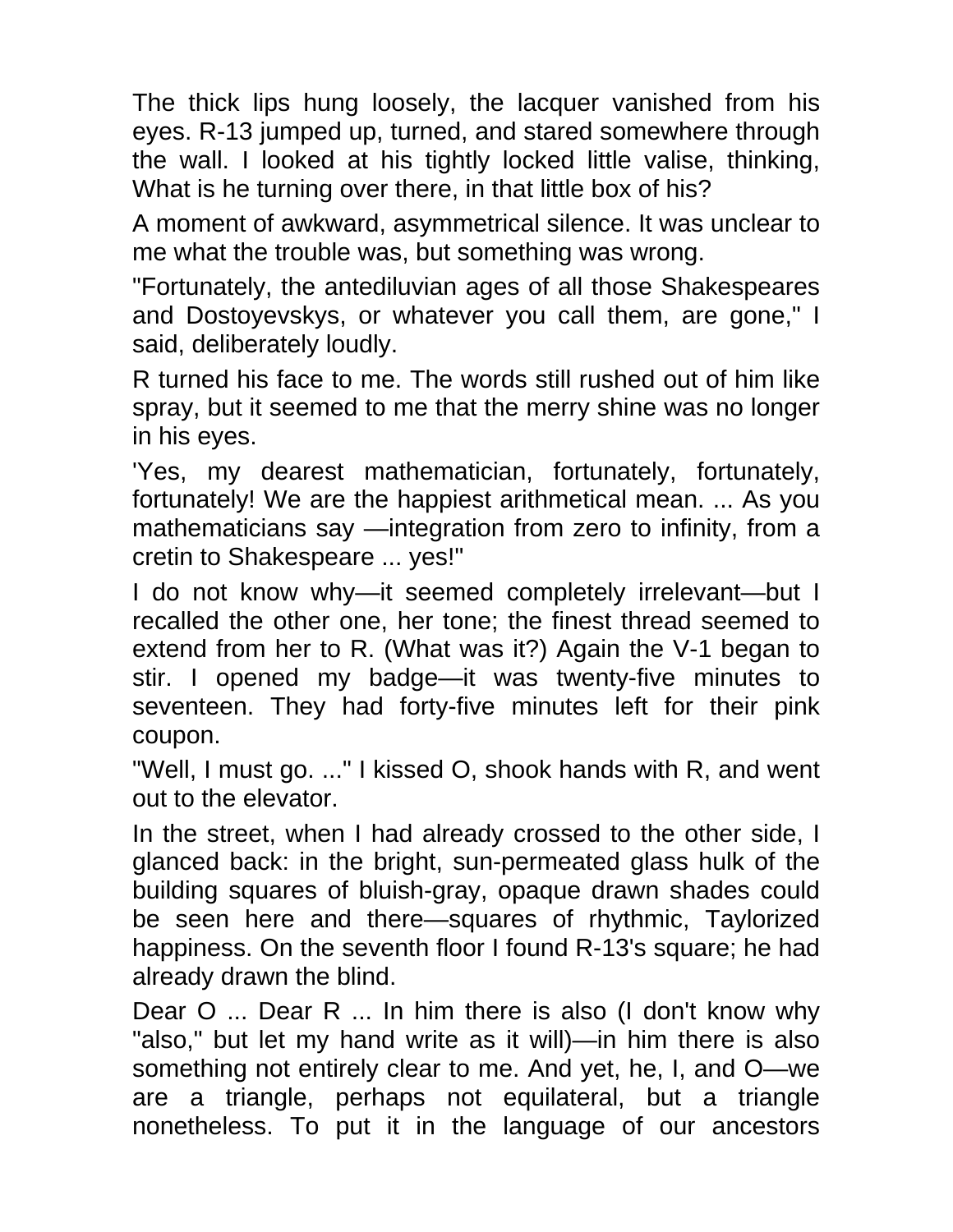(perhaps, my planetary readers, this language is more comprehensible to you), we are a family. And it is so good occasionally, if only briefly, to relax, to rest, to enclose yourself in a simple, strong triangle from all that...

## **Ninth Entry**

TOPICS : **Liturgy** Iambics and Trochees A Cast-Iron Hand

A bright, solemn day. On such days you forget your weaknesses, imprecisions, ailments, and everything is crystal, immutable, eternal—like our glass.

The Cube Plaza. Sixty-six great concentric circles of stands. Sixty-six rows of quiet luminous faces, eyes reflecting the glow of the sky, or perhaps the glow of the One State. Bloodred flowers—the women's lips. Tender garlands of childish faces in the front rows, near the center of action. Absorbed, stern, Gothic silence.

According to the descriptions that have come down to us, something similar was experienced by the ancients during their "religious services." But they worshiped their own irrational, unknown God; we serve our rational and precisely known one. Their God gave them nothing except eternal, tormenting searching; their God had not been able to think of anything more sensible than offering himself as sacrifice for some incomprehensible reason. We, on the other hand, offer a sacrifice to our God, the One State—a calm, reasoned, sensible sacrifice. Yes, this was our solemn liturgy to the One State, a remembrance of the awesome time of trial, of the Two Hundred Years' War, a grandiose celebration of the victory of all over one, of the sum over the individual.

The one. He stood on the steps of the sun-filled Cube. A white—no, not even white, already colorless—face: a glass face, glass lips. And only the eyes—black, greedy, engulfing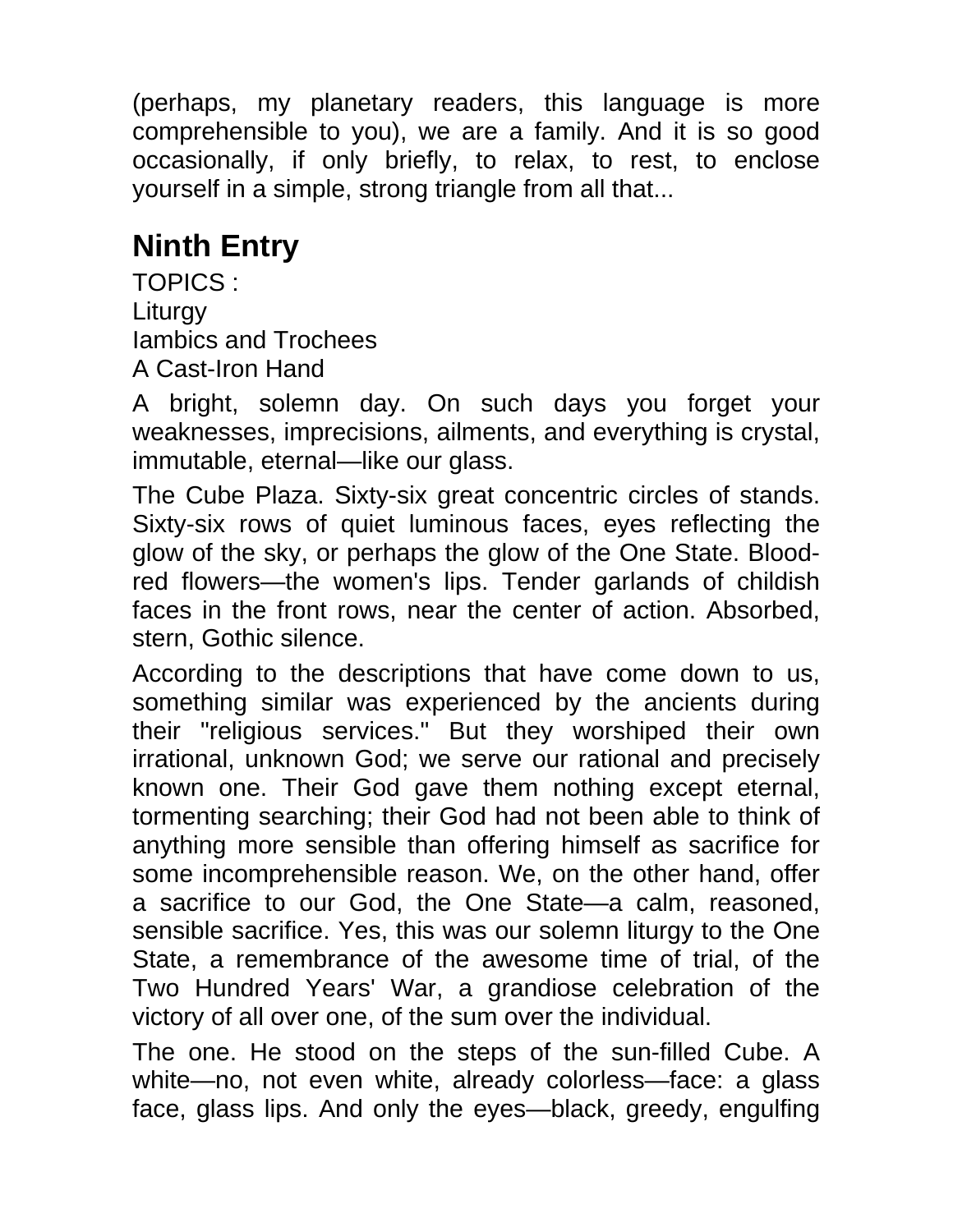holes. And the dread world from which he was but minutes away. The golden badge with his number had already been removed. His arms were bound with a purple ribbon—an ancient custom. (It evidently dates back to olden times, before such things were done in the name of the One State; in those days, the condemned understandably felt that they had the right to resist, and so their hands were usually bound in chains.)

And all the way above, upon the Cube, near the Machine—the motionless figure, as if cast in metal, of Him whom we call the Benefactor. His face could not be seen in detail from below; all you could tell was that it was defined in square, austere, majestic contours. But the hands ... It sometimes happens in photographs that the hands, placed in the foreground too near the camera, come out huge; they hold the eye and shut out all the rest So with these heavy hands, still calmly reposing on the knees. And it was clear—they were stone, and the knees were barely able to support their weight.

Then suddenly one of those huge hands slowly rose—a slow, cast-iron movement. And from the stands, obeying the raised hand, a number approached the Cube. He was one of the State Poets, whose happy lot it was to crown the celebration with his verse. Divine, brass iambics thundered over the stands—about the madman with glass eyes, who stood there on the steps, awaiting the logical results of his mad ravings.

A blazing fire. In the iambics buildings swayed, went up in jets of liquid gold, collapsed. Fresh green trees withered, shriveled, sap dripping out-nothing remaining but the black crosses of their skeletons. But now Prometheus (meaning us) appeared.

"He harnessed fire in the machine, in steel, And bound chaos in the chains of Law."

And everything was new, everything was steel—a steel sun, steel trees, steel men. But suddenly a madman "unchained the fire" and everything would perish again....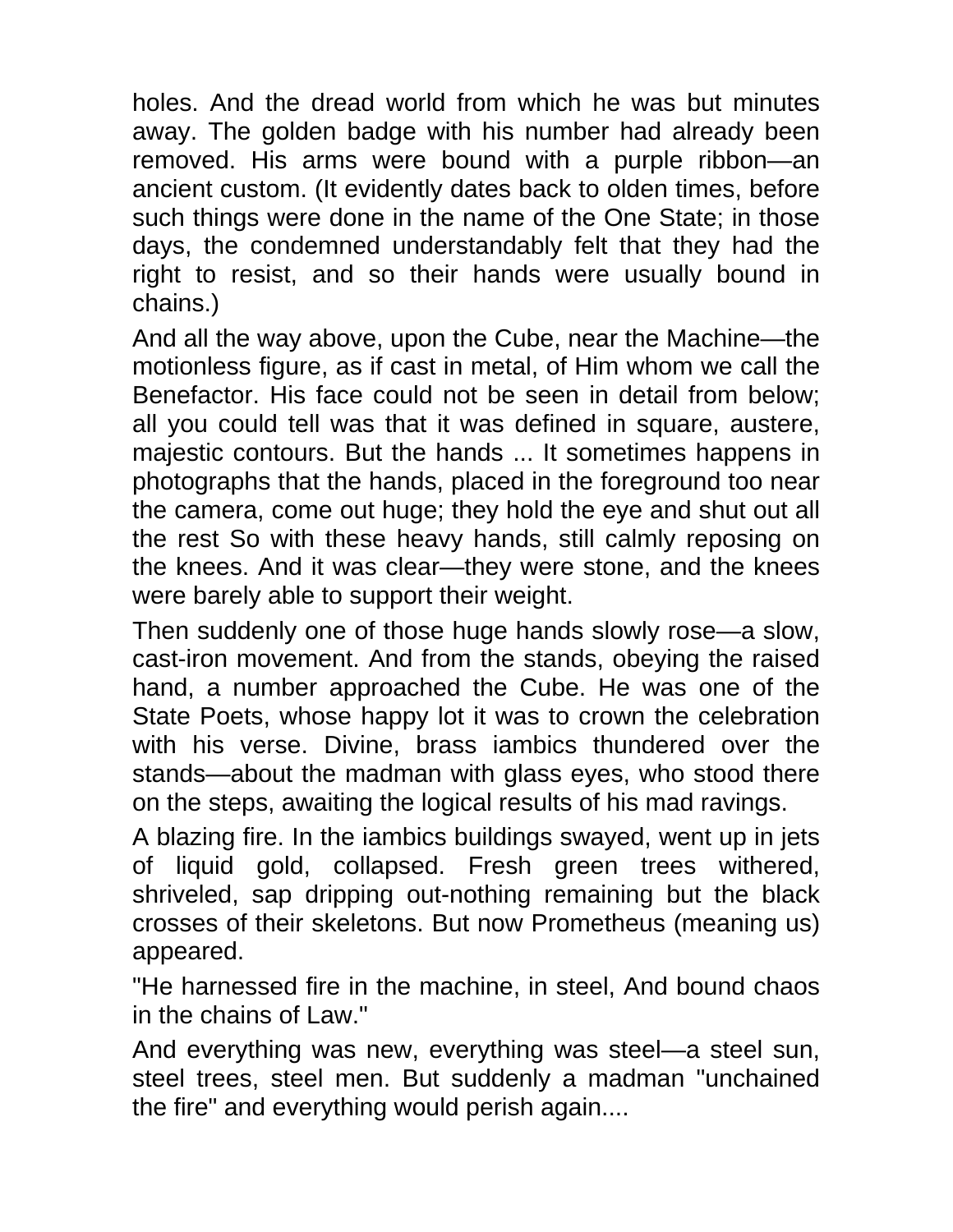Unfortunately, I have a poor memory for verses, but I remember one thing: it would have been impossible to choose more beautiful, more instructive images.

Again the slow, heavy gesture, and a second poet appeared on the steps of the Cube. I even rose a little from my seat: it could not be! No, those were his thick lips, it was he.... Why hadn't he told me he was to have this high ... His lips trembled, they were gray. I understood: to appear before the Benefactor, before the entire host of Guardians ... Yet-to be so nervous ...

Sharp, quick trochees—like blows of an ax. About a heinous crime, about sacrilegious verses which dared to call the Benefactor... no, my hand refuses to repeat it.

R-13 sank into his seat, pale, looking at no one (I would not have expected him to be so shy). For the smallest fraction of a second I had a glimpse of someone's face—a dark, sharp, pointed triangle-flashing near him, then vanishing at once. My eyes, thousands of eyes, turned up to the Machine. The third castiron gesture of the nonhuman hand. And the transgressor, swayed by an unseen wind, walked slowly up one stair, another, and now—the last step in his life, and he is on his last bed, face to the sky, head thrown back.

The Benefactor, heavy, stony as fate, walked around the Machine, placed His huge hand on the lever. ... Not a sound, not a breath—all eyes were on that hand. What a fiery gust of exaltation one must feel to be the instrument, the resultant of a hundred thousand wills! What a great destiny!

An infinite second. The hand moved down, switching on the current A flash of the intolerably dazzling blade of the ray, sharp as a shiver; faint crackling of the tubes in the Machine. The prone body enveloped in a light, glowing mist—and melting, melting before our eyes, dissolving with appalling speed. Then nothing—only a small puddle of chemically pure water, which but a moment ago had pulsed redly, wildly in the heart ...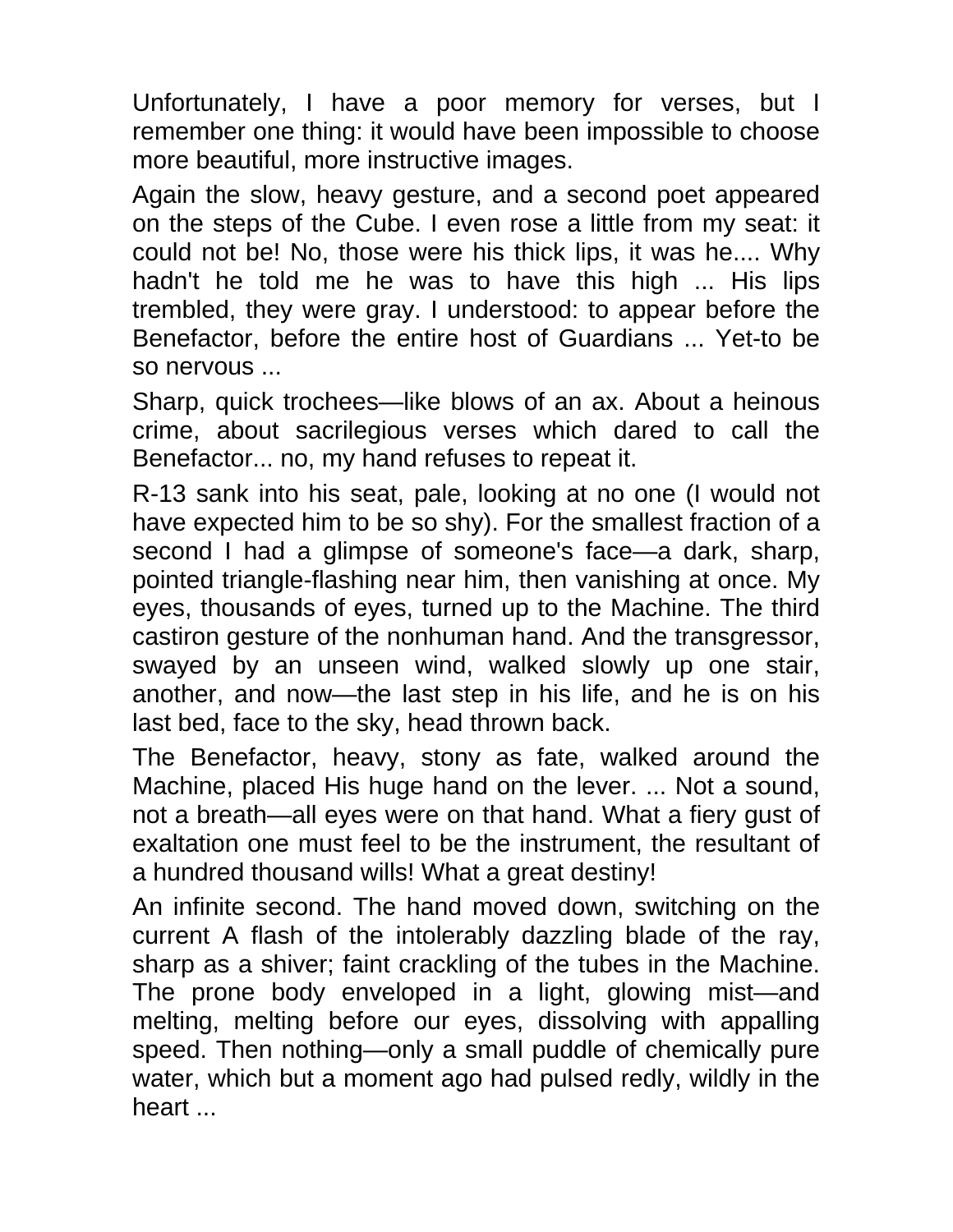All this was elementary and known to everyone: yes, dissociation of matter; yes, splitting of the atoms of the human body. And yet each tune it was a miracle—a token of the superhuman power of the Benefactor.

Above us, facing Him, the flushed faces of ten female numbers, lips parted with excitement, flowers swaying in the wind.\*

\* From the Botanical Museum, of course. Personally, I see nothing beautiful in flowers, or in anything belonging to the primitive world long exiled beyond the Green Wall. Only the rational and useful is beautiful: machines, boots, formulas, food, and so on.

According to the old custom, ten women garlanded with flowers the Benefactor's unif, still wet with spray. With the majestic step of a high priest, He slowly descended and slowly walked between the stands. And in His wake, the delicate white branches of female hands raised high, and a million-voiced storm of cheers, shouted in unison. Then cheers in honor of the host of Guardians, invisibly present somewhere here, within our ranks. Who knows, perhaps it was precisely these Guardians who had been foreseen by the imagination of ancient man when he created his dread and gentle "archangels" assigned to each man from his birth.

Yes, there was something of the old religions, something purifying like a storm, in that solemn ceremony. You who will read this—are you familiar with such moments? I pity you if you are not...

#### **Tenth Entry**

TOPICS: A Letter A Membrane My Shaggy Self

Yesterday was to me like the paper through which chemists filter their solutions: all suspended particles, all that is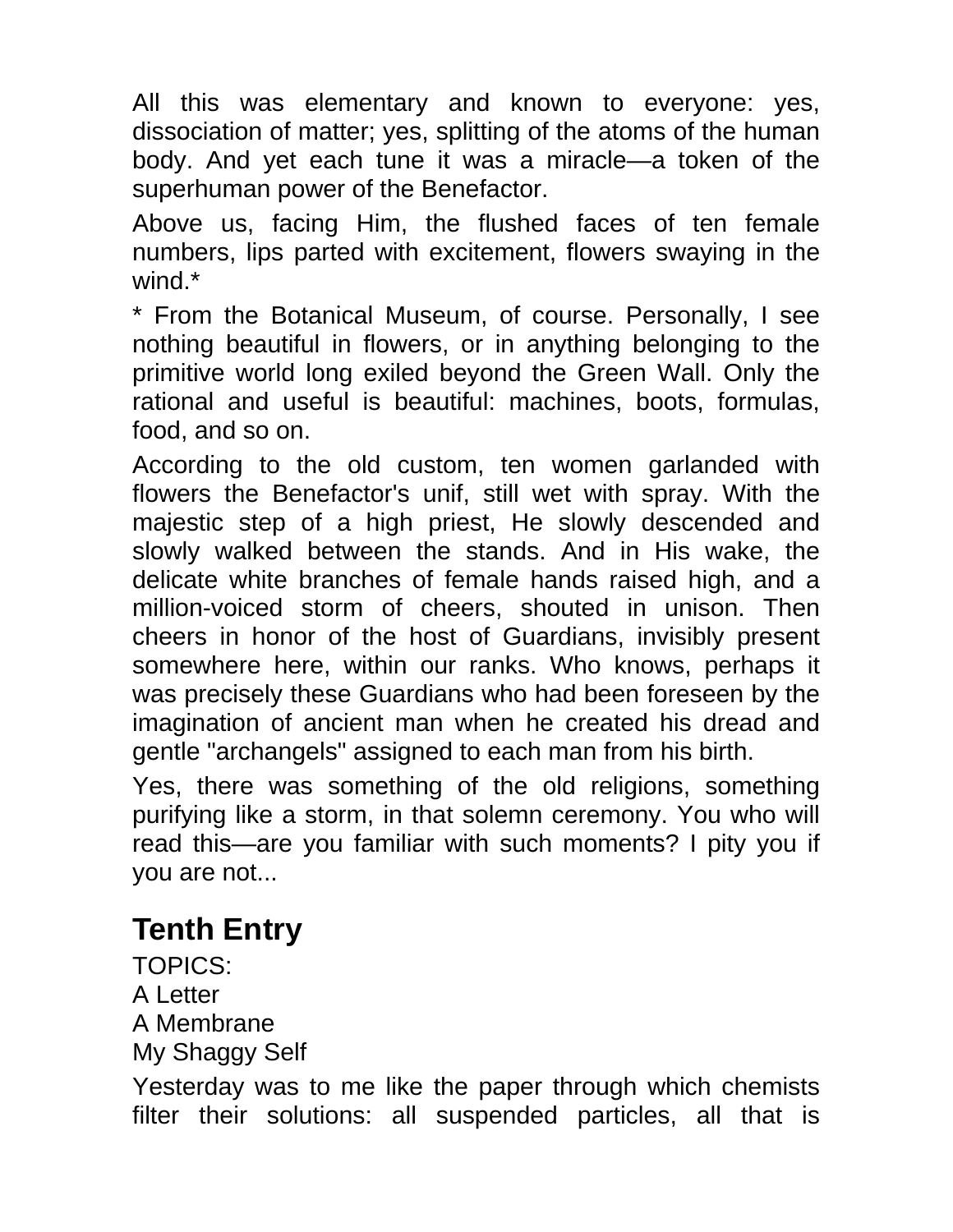superfluous remains on this paper. And this morning I went downstairs freshly distilled, transparent.

Downstairs in the vestibule, the controller sat at her table, glancing at the watch and writing down the numbers of those who entered. Her name is U ... but I had better not mention her number, lest I say something unflattering about her. Although, essentially, she is quite a respectable middle-aged woman. The only thing I dislike about her is that her cheeks sag like the gills of a fish (but why should that disturb me?).

Her pen scraped, and I saw myself on the page— D-503, and next to me an inkblot.

I was just about to draw her attention to it when she raised her head and dripped an inky little smile at me. "There is a letter for you. Yes. You will get it, my dear, yes, yes, you will get it."

I know that the letter, which she had read, still had to pass the Office of the Guardians (I believe there is no need to explain to you this natural procedure), and would reach me not later than twelve. But I was disturbed by that little smile; the ink drop muddied my transparent solution. So much, in fact, that later, at the Integral construction site, I could not concentrate and even made a mistake in my calculations, which had never happened to me before.

At twelve, again the pinkish-brown gills, and finally the letter was in my hands. I don't know why I did not read it at once, but slipped it into my pocket and hurried to my room. I opened it, ran through it, and sat down. ... It was an official notification that number I-330 had registered for me and that I was to be at her room today at twenty-one. The address was given below.

No! After everything that had happened, after I had so unequivocally shown my feelings toward her! Besides, she did not even know whether I had gone to the Office of the Guardians. After all, she had no way of learning that I had been sick—well, that I generally could not... And despite all this...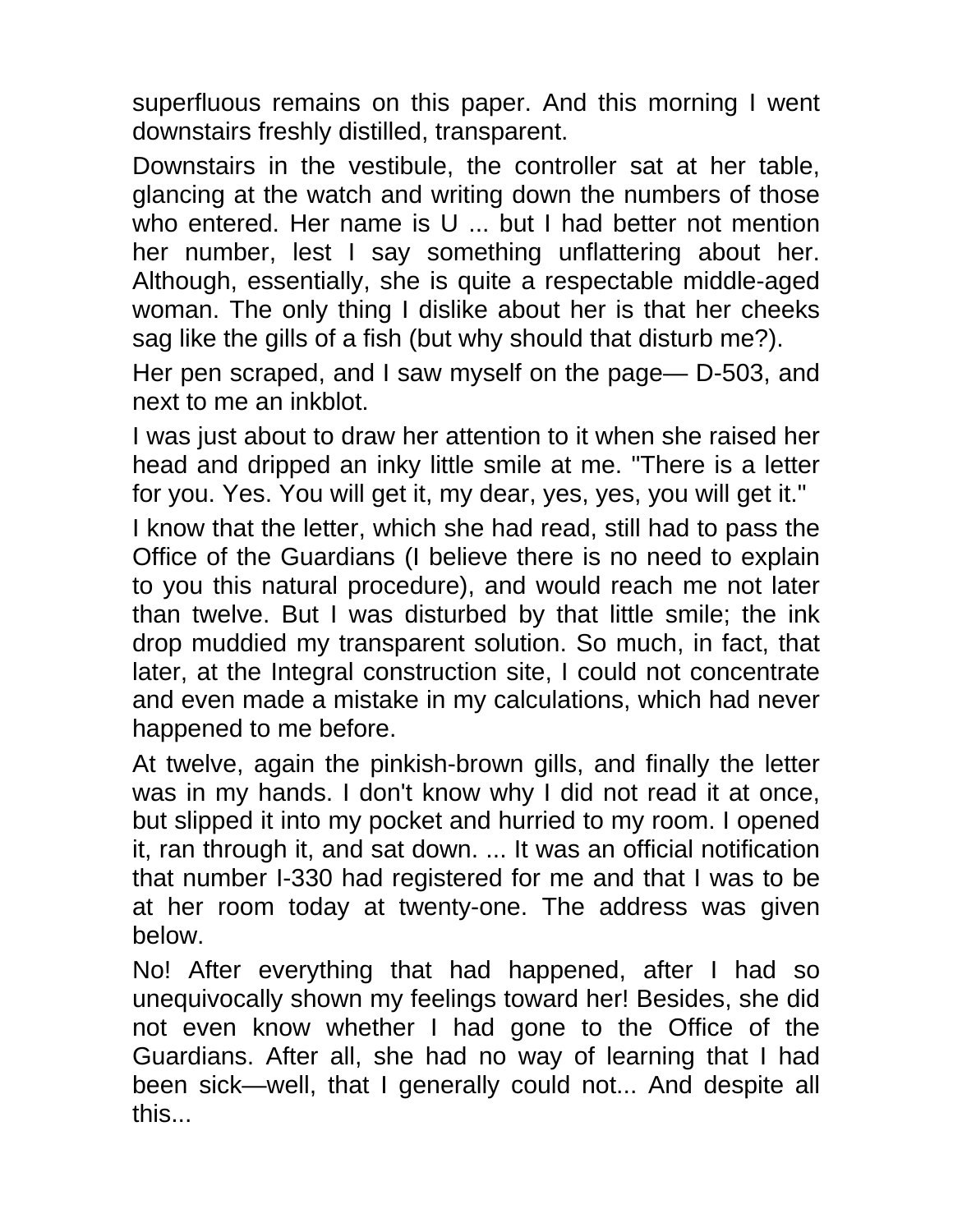A dynamo whirled, hummed in my head. Buddha, yellow silk, lilies of the valley, a rosy crescent ... Oh, yes, and this too: O was to visit me today. Ought I to show her the notice concerning I-330? I didn't know. She would not believe (indeed, how could she?) that I've had nothing to do with it, that I was entirely ... And I was sure—there would be a difficult, senseless, absolutely illogical conversation ... No, only not that Let everything be resolved automatically: I would simply send her a copy of the notice. I hurriedly stuffed the notice into my pocket— and suddenly saw this dreadful, apelike hand of mine. I recalled how I-330 had taken my hand that time, during the walk, and looked at it. Did she really...

And then it was a quarter to twenty-one. A white night Everything seemed made of greenish glass. But a very different glass from ours—fragile, unreal, a thin glass shell; and under it something whirling, rushing, humming ... And I would not have been astonished if the cupolas of the auditoriums had risen up in slow, round clouds of smoke, and the elderly moon smiled inkily—like the woman at the table in the morning, and all the shades dropped suddenly in all the houses, and behind the shades ...

A strange sensation: I felt as though my ribs were iron rods, constricting, definitely constricting my heart—there was not room enough for it. I stood before the glass door with the golden figures: I-330. She was sitting with her back to me, at the table, writing something. I entered.

"Here ..." I held out the pink coupon. "I was notified today, and so I came."

"How prompt you are! One moment, may I? Sit down, I'll just finish."

Again her eyes turned down to the letter—and what was going on within her, behind those lowered shades? What would she say? What was I to do a minute later? How could I find out, how calculate it, when all of her was—from there, from the savage, ancient land of dreams?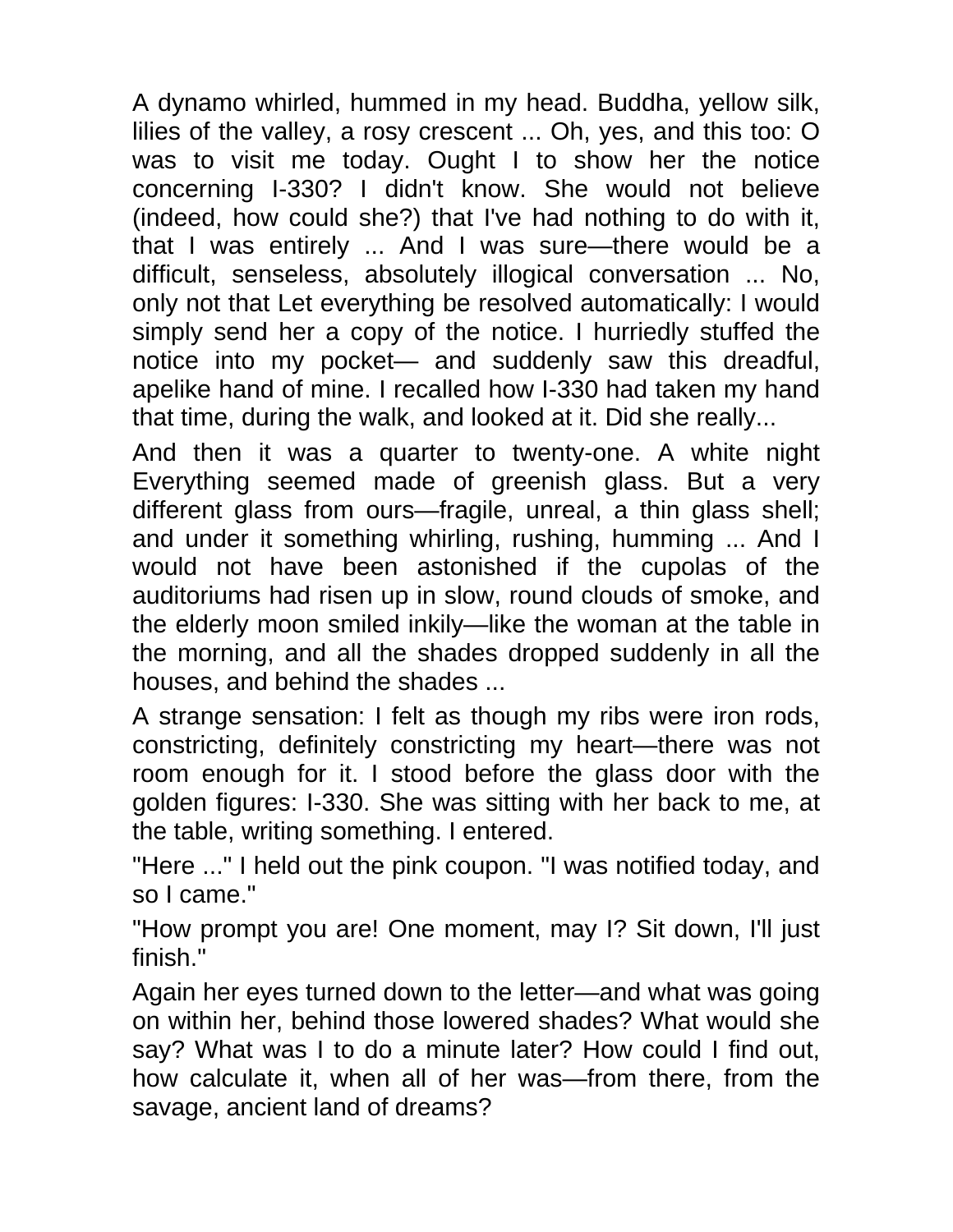I looked at her silently. My ribs were iron rods; I could not breathe ... When she spoke, her face was like a rapid, sparkling wheel—you could not see the individual spokes. But now the wheel was motionless. And I saw a strange combination: dark eyebrows raised high at the temples—a mocking, sharp triangle. And yet another, pointing upward the two deep lines from the corners of her mouth to the nose. And these two triangles somehow contradicted one another, stamped the entire face with an unpleasant, irritating X, like a slanting cross. A face marked with a cross.

The wheel began to turn, the spokes ran together....

"So you did not go to the Office of the Guardians?"

"I did not... could not—I was sick."

"Certainly. I thought so. Something had to prevent you—no matter what." (Sharp teeth, smile.) "But now you are in my hands. You remember— 'Every number who has failed to report to the Office of the Guardians within forty-eight hours, is considered ...' "

My heart thumped so violently that the rods bent. Caught stupidly, like a boy. And stupidly I kept silent. And I felt: I'm trapped, I cannot move a hand or a foot

She stood up and stretched lazily. Then she pressed a button, and the shades dropped, crackling lightly. I was cut off from the world, alone with her.

I-330 was somewhere behind me, near the closet. Her unif rustled, fell. I listened, all of me listened. And I remembered ... no, it flashed upon me within one hundredth of a second ...

I had had occasion recently to calculate the curve for a street membrane of a new type (now these membranes, gracefully camouflaged, were installed on every street, recording all conversations for the Office of the Guardians). And I remembered the rosy, concave, quivering film, the strange creature consisting of a single organ—an ear. I was such a membrane at this moment.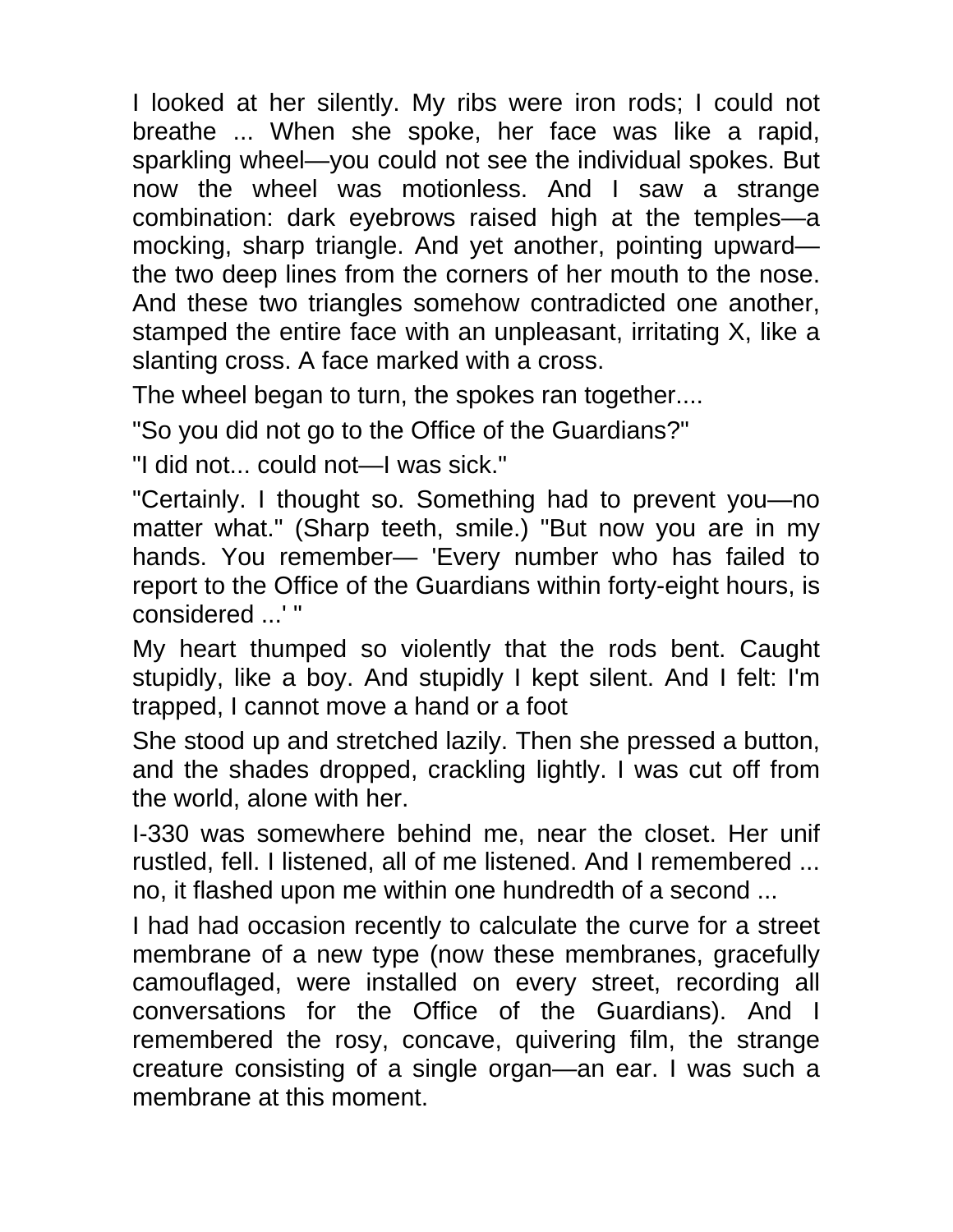A click of the fastening at the collar, on the breast still lower. The glass silk rustled down the shoulders, knees, dropped to the floor. I heard, more clearly than I could see, one foot step out of the bluish-gray silk pile, the other. ...

The tautly stretched membrane quivered and recorded silence. No: sharp blows of a hammer against the iron rods, with endless pauses. And I heard—I saw her behind me, thinking for a second.

And now—the closet doors, the click of an opening lid—and again silk, silk ...

"Well, if you please."

I turned. She was in a light, saffron-yellow dress of the ancient model. This was a thousand times more cruel than if she had worn nothing. Two pointed tips through the filmy silk, glowing pink-two embers through the ash. Two delicately rounded knees...

She sat in a low armchair. On the rectangular table before her, a bottle with something poi-sonously green, two tiny glasses on stems. At the corner of her lips a thread of smoke—that ancient smoking substance in the finest paper tube (I forget what it was called).

The membrane still quivered. The hammer pounded inside me against the red-hot iron rods. I clearly heard each blow, and ... and suddenly: What if she heard it too?

But she puffed calmly, glancing at me calmly, and carelessly shook off the ash—on my pink coupon.

As coolly as I could, I asked, "Now, listen, if that's the case, why did you register for me? And why did you compel me to come here?"

It was as if she did not hear. She poured the liquid from the bottle into her glass, sipped it.

"Delicious liqueur. Would you like some?"

It was only now that I understood: alcohol. Yesterday's scene flashed like a stroke of lightning: the Benefactor's stony hand,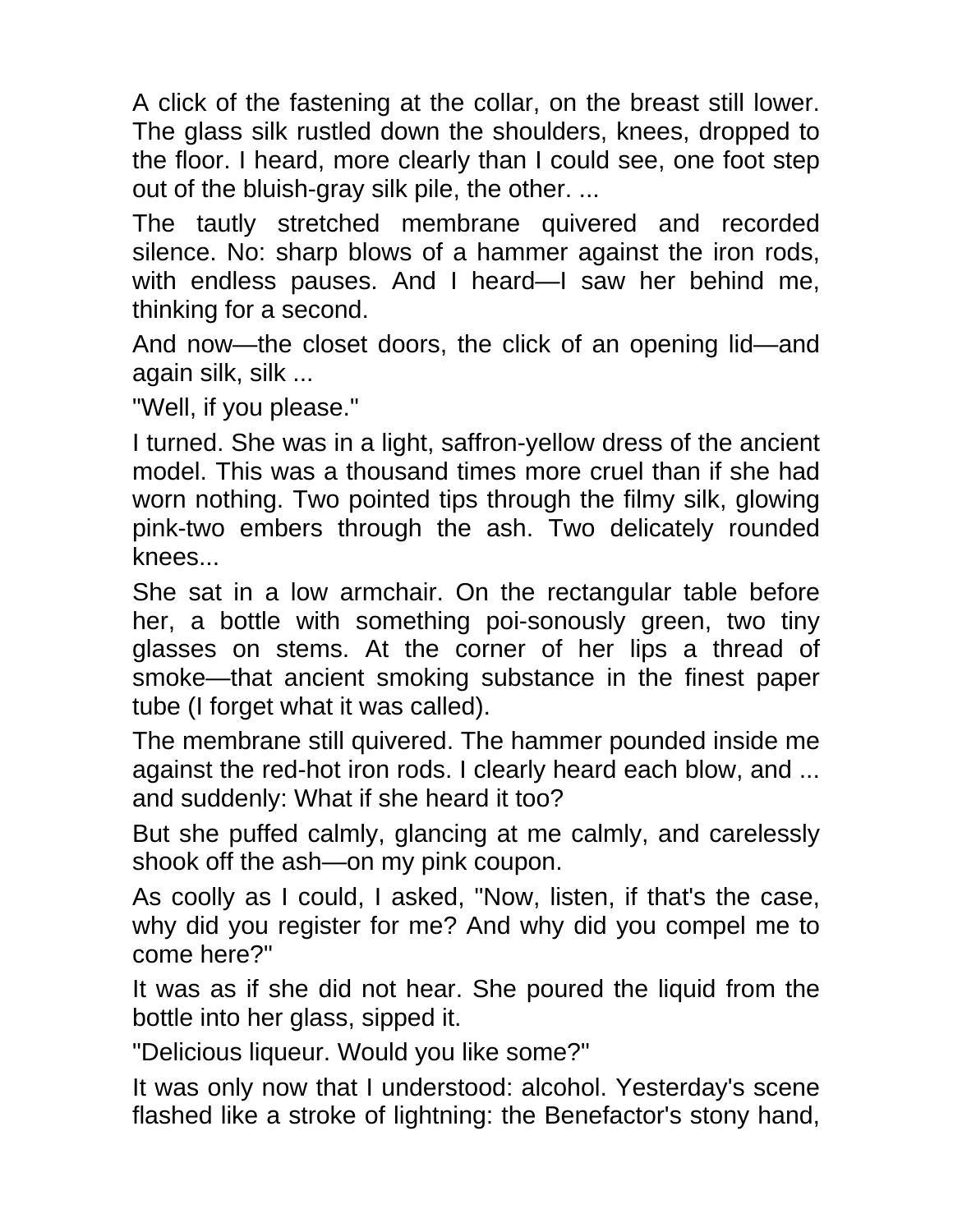the blinding ray. But on the Cube above— this body, prostrate, with the head thrown back. I shuddered.

"Listen," I said. "You know that everyone who poisons himself with nicotine, and especially alcohol, is ruthlessly destroyed by the One State...."

Dark eyebrows rose high to the temples, a sharp mocking triangle. "Quick destruction of a few is more sensible than giving many the opportunity to ruin themselves? And then, degeneration, and so on. Right—to the point of indecency."

"Yes... to the point of indecency."

"And if this little company of naked, bald truths were to be let out in the street . . . No, just imagine. . . . Well, take the most constant admirer of mine—oh, but you know him- . . . Imagine that he has discarded all the falsehood of clothes and stood among the people in his true shape.... Oh!"

She laughed. But I could clearly see her lower, sorrowful triangle—the two deep lines from the corners of her mouth to her nose. And for some reason these lines revealed it to me: that stooping, wing-eared, doubly curved ... he embraced her—as she was now.... He...

But I am trying to convey the feelings—the abnormal feelings—I had at that moment Now, as I write this, I am perfectly aware that all of this is as it should be. Like every honest number, he has an equal right to joy, and it would be unjust . . . Oh, well, but this is clear.

I-330 laughed very strangely and very long. Then she looked closely at me—into me. "But the main thing is that I am completely at ease with you. You are such a dear—oh, I am sure of it—you will never think of going to the Office and reporting that I drink liqueur, that I smoke. You will be sick, or you will be busy, or whatever. I am even sure that in a moment you will drink this marvelous poison with me...."

That brazen, mocking tone. I definitely felt: now I hate her again. But why the "now"? I have hated her all the time.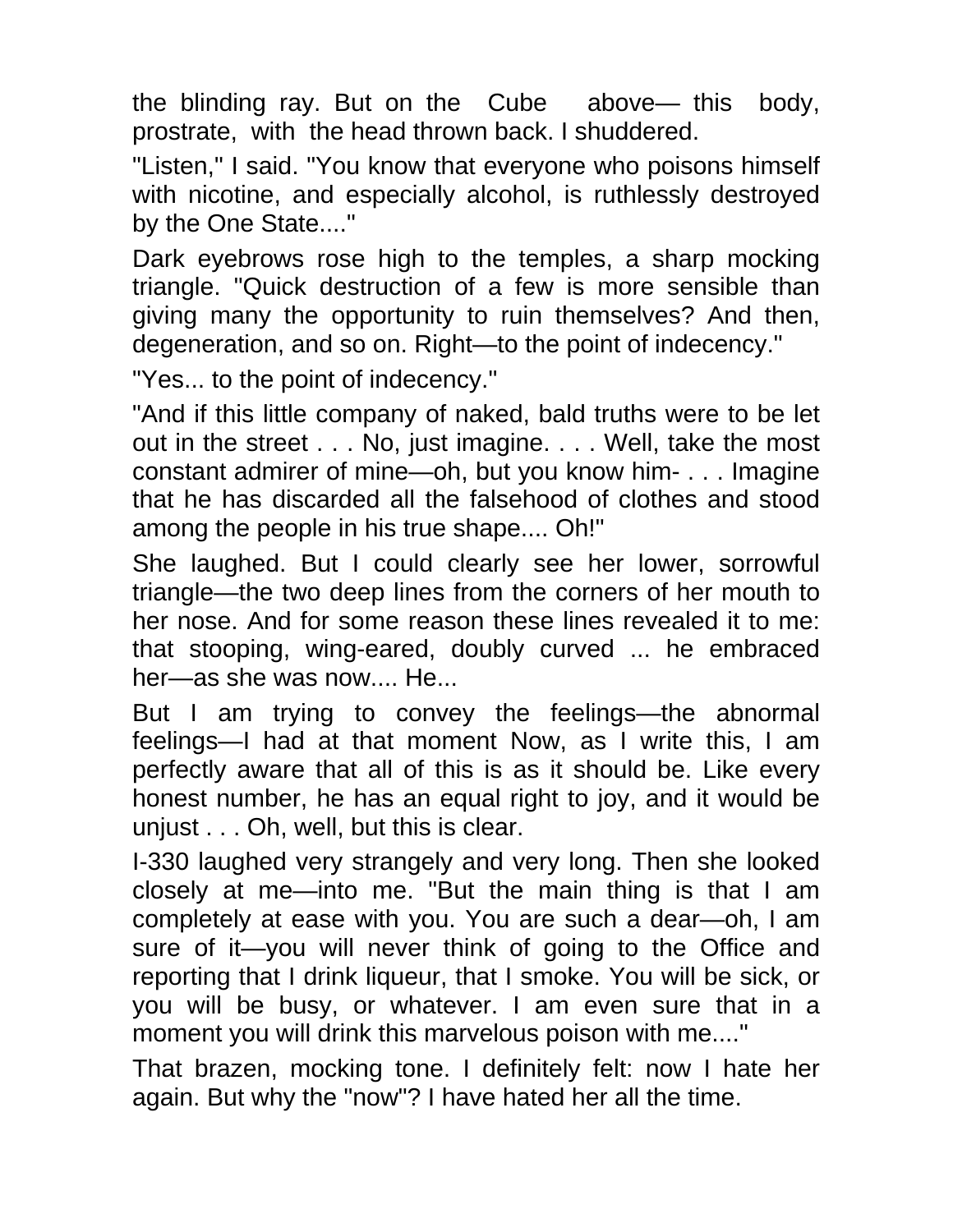She tilted the whole glassful of green poison into her mouth, stood up, and, glowing pink through the transparent saffron, took several steps ... and stopped behind my chair.

Suddenly, an arm around my neck, lips into lips—no, somewhere still deeper, still more terrifying. I swear, this took me completely by surprise, and perhaps that was the only reason why ... After all, I could not—now I realize it clearly—I myself could not have wanted what happened after that

Intolerably sweet lips (I suppose it must have been the taste of the "liqueur") —and a mouthful of fiery poison flowed into me—then more, and more. ... I broke away from the earth and, like a separate planet, whirling madly, rushed down, down, along an unknown, uncalculated orbit....

What followed can be described only approximately, only by more or less close analogies.

It has never occurred to me before, but this is truly how it is: all of us on earth walk constantly over a seething, scarlet sea of flame, hidden below, in the belly of the earth. We never think of it. But what if the thin crust under our feet should turn into glass and we should suddenly see ... I became glass. I saw—within myself. There were two of me. The former one, D-503, number D-503, and the other ... Before, he had just barely shown his hairy paws from within the shell; now all of him broke out, the shell cracked; a moment, and it would fly to pieces and ... And then ... what?

With all my strength, as though clutching at a straw, I gripped the arms of the chair and asked— only to hear myself, the other self, the old one, "Where ... where did you get this... this poison?"

"Oh, this! A certain doctor, one of my ..."

" 'One of my ...'? 'One of my'-what?" And suddenly the other leaped out and yelled, "I won't allow it! I want no one but me. I'll kill anyone who .. . Because I... Because you ... I..."

I saw—he seized her roughly with his shaggy paws, tore the silk, and sank his teeth into ... I remember exactly—his teeth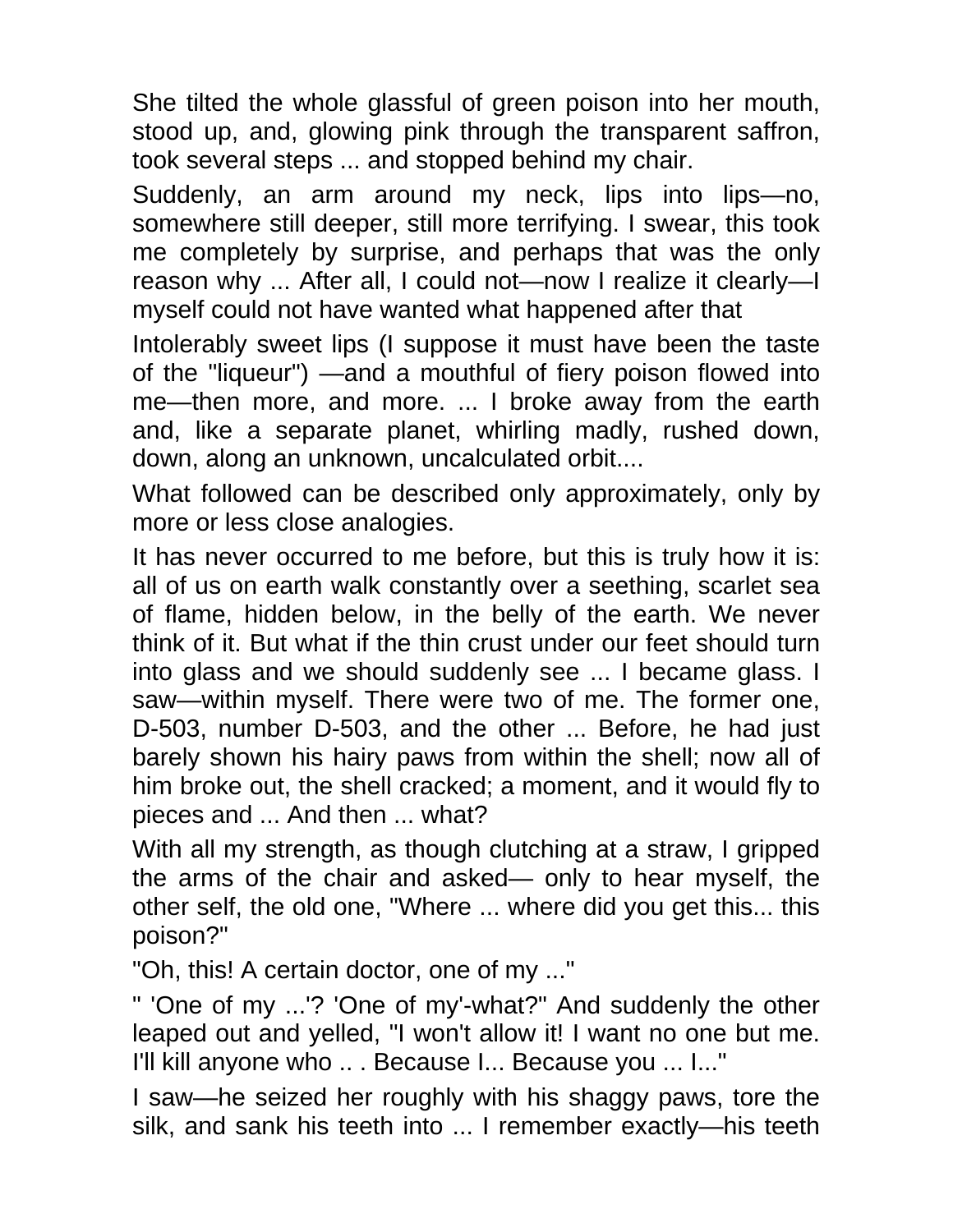...

I don't know how, but I-330 managed to slip away. And now her eyes behind that damned impermeable shade—she stood leaning with her back against the wardrobe and listened to me.

I remember—I was on the floor, embracing her legs, kissing her knees, pleading, "Now, right this minute, right now ..."

Sharp teeth, sharp mocking triangle of eyebrows. She bent down and silently unpinned my badge.

"Yes! Yes, darling, darling." I hurriedly began to throw off my unif But I-330 just as silently showed me the watch on my badge. It was five minutes to twenty-two and a half.

I turned cold. I knew what it meant to be seen in the street after twenty-two and a half. My madness vanished as if blown away. I was myself. And one thing was clear to me: I hate her, hate her, hate her!

Without a good-by, without a backward glance, I rushed out of the room. Hurriedly pinning on the badge as I ran, skipping steps, down the stairway (afraid of meeting someone in the elevator), I burst out into the empty street.

Everything was in its usual place—so simple, ordinary, normal: the glass houses gleaming with lights, the pale glass sky, the motionless greenish night But under this cool quiet glass something violent blood-red, shaggy, rushed soundlessly. And I raced, gasping, not to be late.

Suddenly I felt the hastily pinned badge loosening—it slipped off, clicking on the glass pavement. I bent down to pick it up, and in the momentary silence heard the stamping of feet behind me. I turned—something little, bowed, slunk out from around the corner, or so it seemed to me at the time.

I rushed on at full speed, the air whistling in my ears. At the entrance I stopped: the watch showed one minute before twenty-two and a half. I listened—there was no one behind me. Obviously, it had all been a preposterous fantasy, the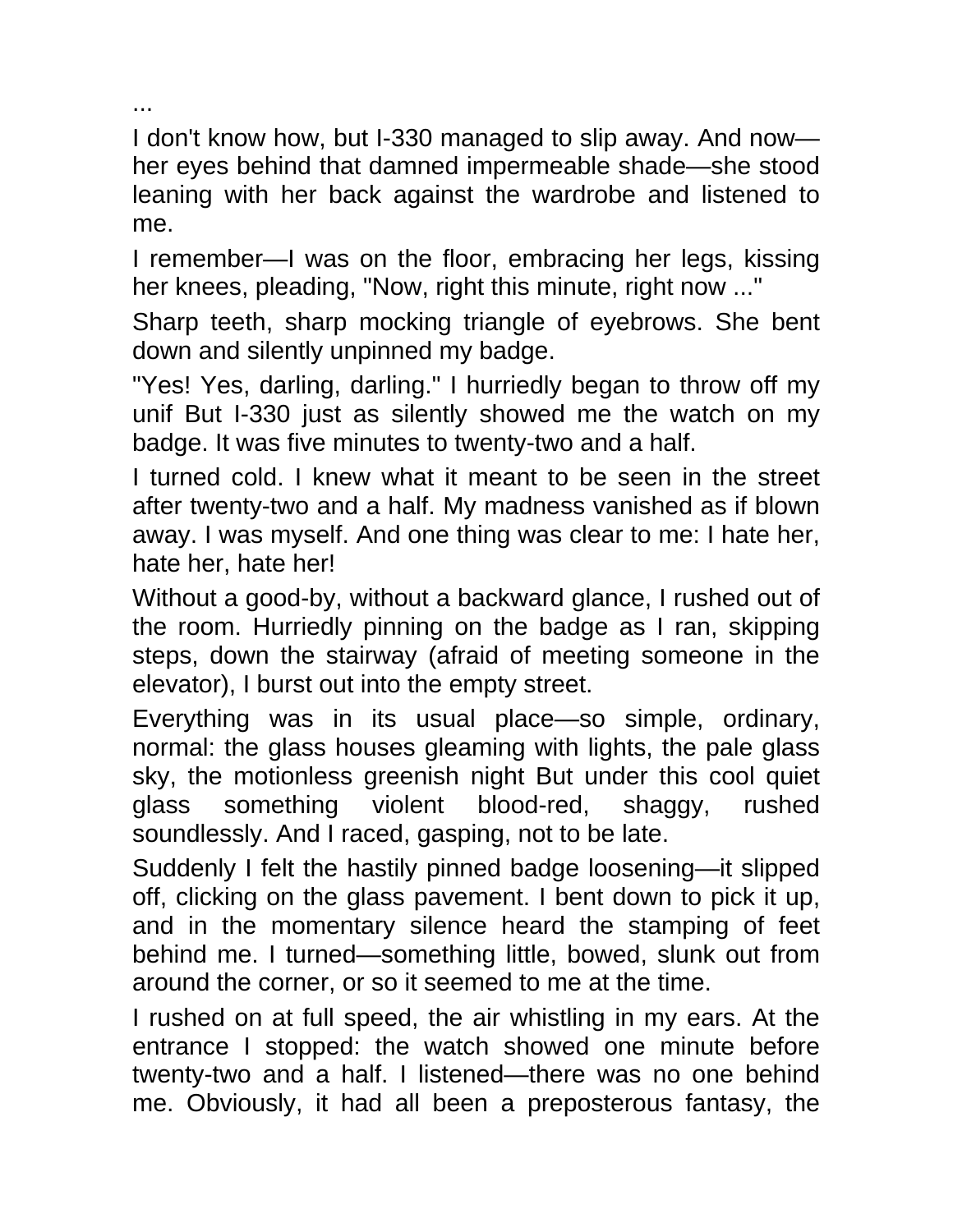effect of the poison.

It was a night of torment My bed rose and sank and rose again under me, floating along a sinusoid. I argued with myself: At night numbers must sleep; it is their duty, just as it is their duty to work in the daytime. Not sleeping at night is a criminal offense. ... And yet, I could not and could not.

I am perishing. I am unable to fulfill my obligations to the One State.... I...

#### **Eleventh Entry**

TOPICS : No, I cannot, I'll simply write, without a plan

Evening. A light mist The sky is hidden by a milky-golden veil and you cannot see what is above, beyond it The ancients knew that God— their greatest, bored skeptic—was there. We know that there is only a crystal-blue, naked, indecent nothing. But now I do not know what is there: I have learned too much. Knowledge, absolutely sure of its infallibility, is faith. I had had firm faith in myself; I had believed that I knew everything within myself. And now...

I stand before a mirror. And for the first time in my life—yes, for the first time—I see myself clearly, sharply, consciously. I see myself with astonishment as a certain "he." Here am I he: black eyebrows, etched in a straight line; and between them, like a scar, a vertical fold (I don't know whether it was there before). Steel-gray eyes, surrounded by the shadow of a sleepless night. And there, behind this steel... it turns out that I have never known what is there. And out of "there" (this "there" is at the same time here and infinitely far), out of "there" I look at myself—at him—and I know: he, with his straight eyebrows, is a stranger, alien to me, someone I am meeting for the first time in my life. And I, the real I, am not he. No. Period. All this is nonsense, and all these absurd sensations are but delirium, the result of yesterday's poisoning. . . . Poisoning by what?—a sip of the green venom, or by her? It does not matter. I am writing all this down merely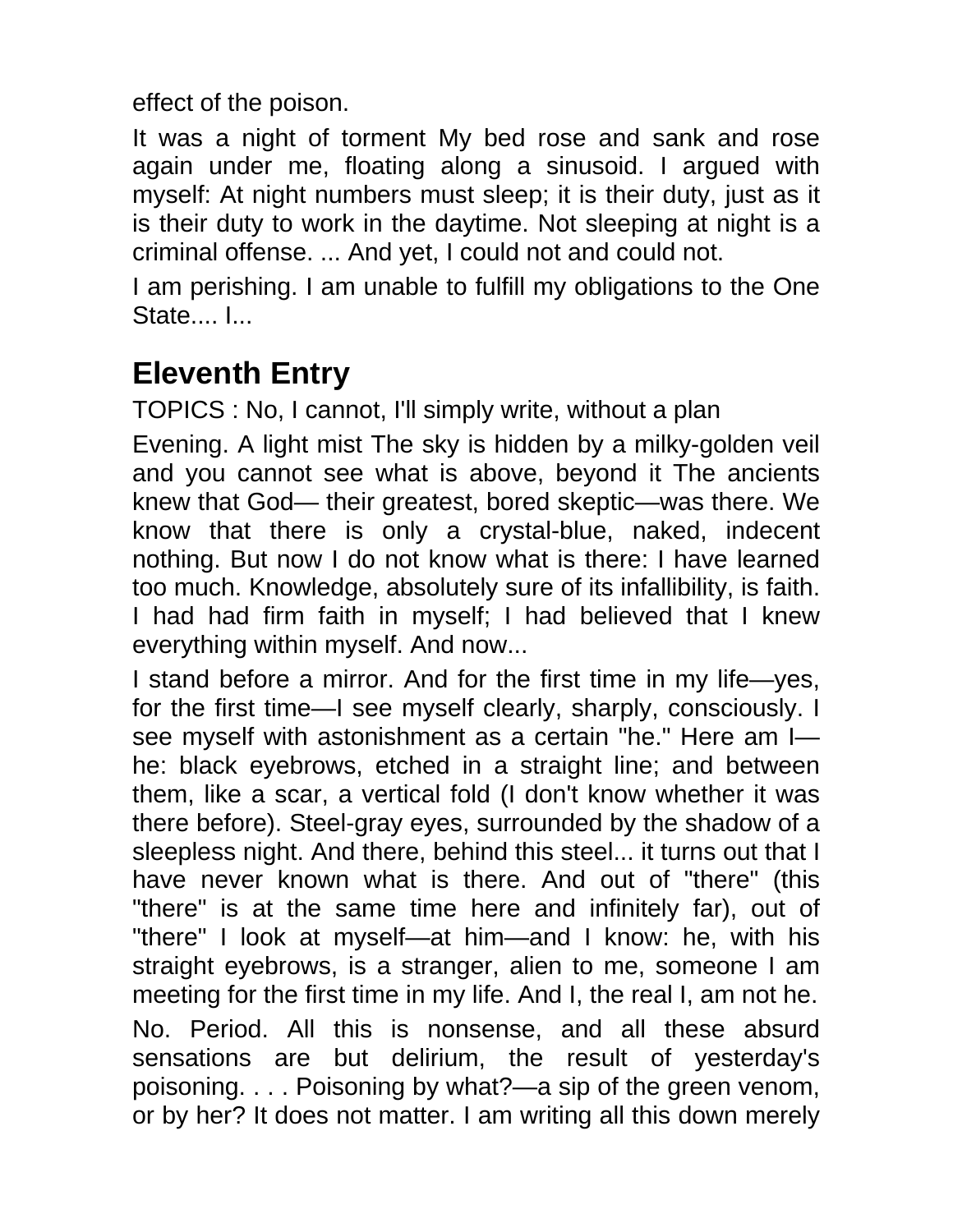to show how strangely human reason, so sharp and so precise, can be confused and thrown into disarray. Reason that had succeeded in making even infinity, of which the ancients were so frightened, acceptable to them by means of ...

The annunciator clicks: it is R-13. Let him come; in fact, I am glad. It is too difficult for me to be alone now..

Twenty minutes later

On the plane surface of the paper, in the two-dimensional world, these lines are next to one another. But in a different world they ... I am losing my sense of figures: twenty minutes may be two hundred or two hundred thousand. And it seems so strange to write down in calm, measured, carefully chosen words what has occurred just now between me and R. It is like sitting down in an armchair by your own bedside, legs crossed, and watching curiously how you yourself are writhing in the bed.

When R-13 entered, I was perfectly calm and normal. I spoke with sincere admiration of how splendidly he had succeeded in versifying the sentence, and told him that his trochees had been the most effective instrument of all in crushing and destroying that madman.

"I would even say—if I were asked to draw up a schematic blueprint of the Benefactor's Machine, I would somehow, somehow find a way of incorporating your verses into the drawing," I concluded.

But suddenly I noticed R's eyes turn lusterless, his lips turn gray.

"What is it?"

"What, what! Oh ... Oh, I'm simply tired of it Everyone around talks of nothing but the sentence. I don't want to hear about it any more. I just don't want to!"

He frowned and rubbed the back of his head-that little box of his with its strange baggage that I did not understand. A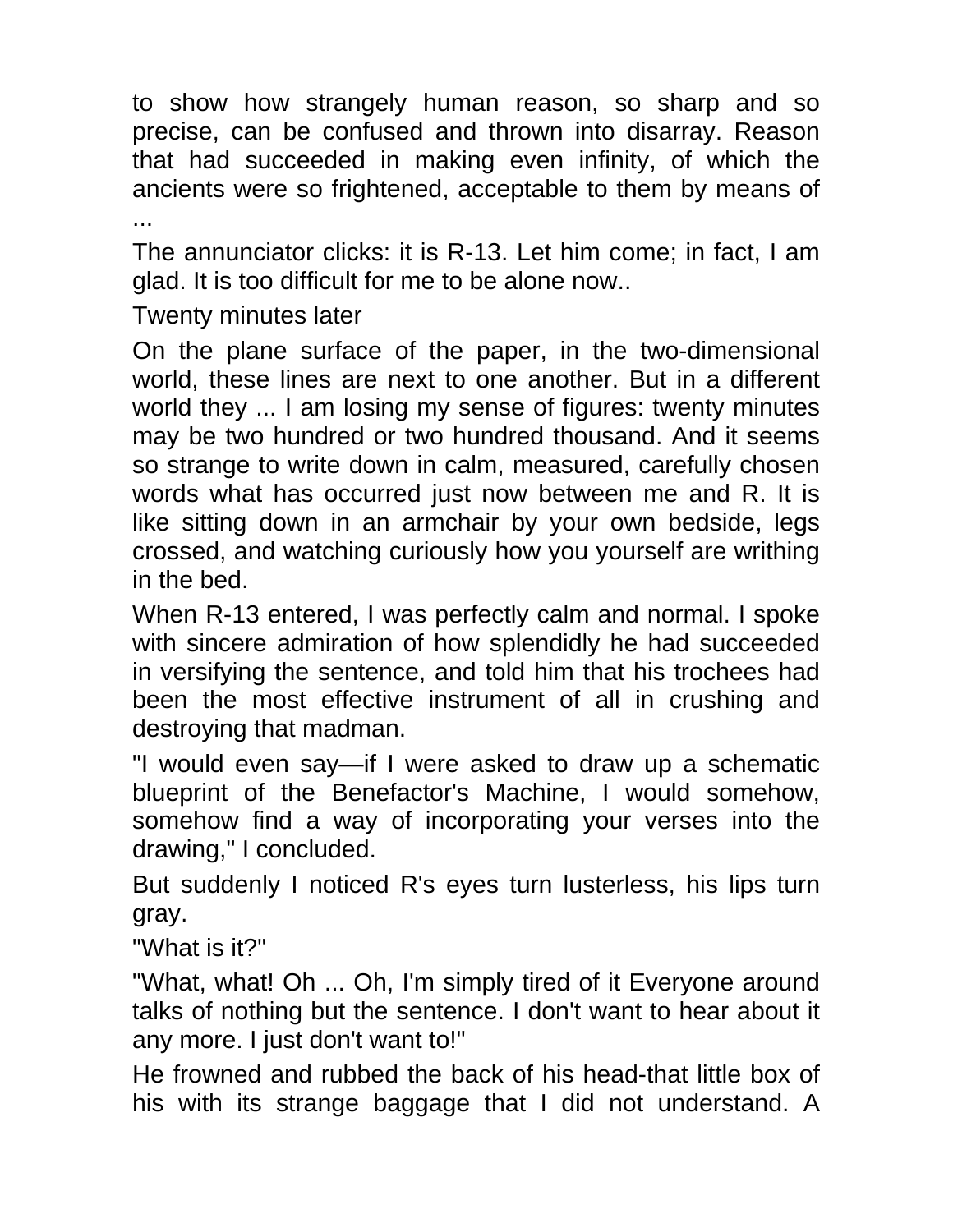pause. And then he found something in the box, pulled it out, opened it. His eyes glossed over with laughter as he jumped up.

"But for your Integral, I am composing ... That will be ... Oh, yes, that will be something!"

It was again the old R: thick, sputtering lips, spraying saliva, and a fountain of words. "You see" ("s"—a spray) ". . . that ancient legend about paradise ... Why, it's about us, about today. Yes! Just think. Those two, in paradise, were given a choice: happiness without freedom, or freedom without happiness. There was no third alternative. Those idiots chose freedom, and what came of it? Of course, for ages afterward they longed for the chains. The chains—you understand? That's what world sorrow was about For ages! And only we have found the way of restoring happiness. ... No, wait listen further! The ancient God and we—side by side, at the same table. Yes! We have helped God ultimately to conquer the devil—for it was he who had tempted men to break the ban and get a taste of ruinous freedom, he, the evil serpent. And we, we've brought down our boot over his little head, and—crrunch! Now everything is fine—we have paradise again. Again we are as innocent and simple-hearted as Adam and Eve. No more of that confusion about good and evil. Everything is simple—heavenly, childishly simple. The Benefactor, the Machine, the Cube, the Gas Bell, the Guardians—all this is good, all this is sublime, magnificent, noble, elevated, crystally pure. Because it protects our unfreedom—that is, our happiness. The ancients would begin to talk and think and break their heads—ethical, unethical . . . Well, then. In short, what about such a paradisiac poem, eh? And, of course, in the most serious tone. . . . You understand? Quite something, eh?"

Understand? It was simple enough. I remember thinking: such an absurd, asymmetrical face, yet such a dear, correct mind. This is why he is so close to me, the real me (I still consider my old self the true one; all of this today is, of course, only a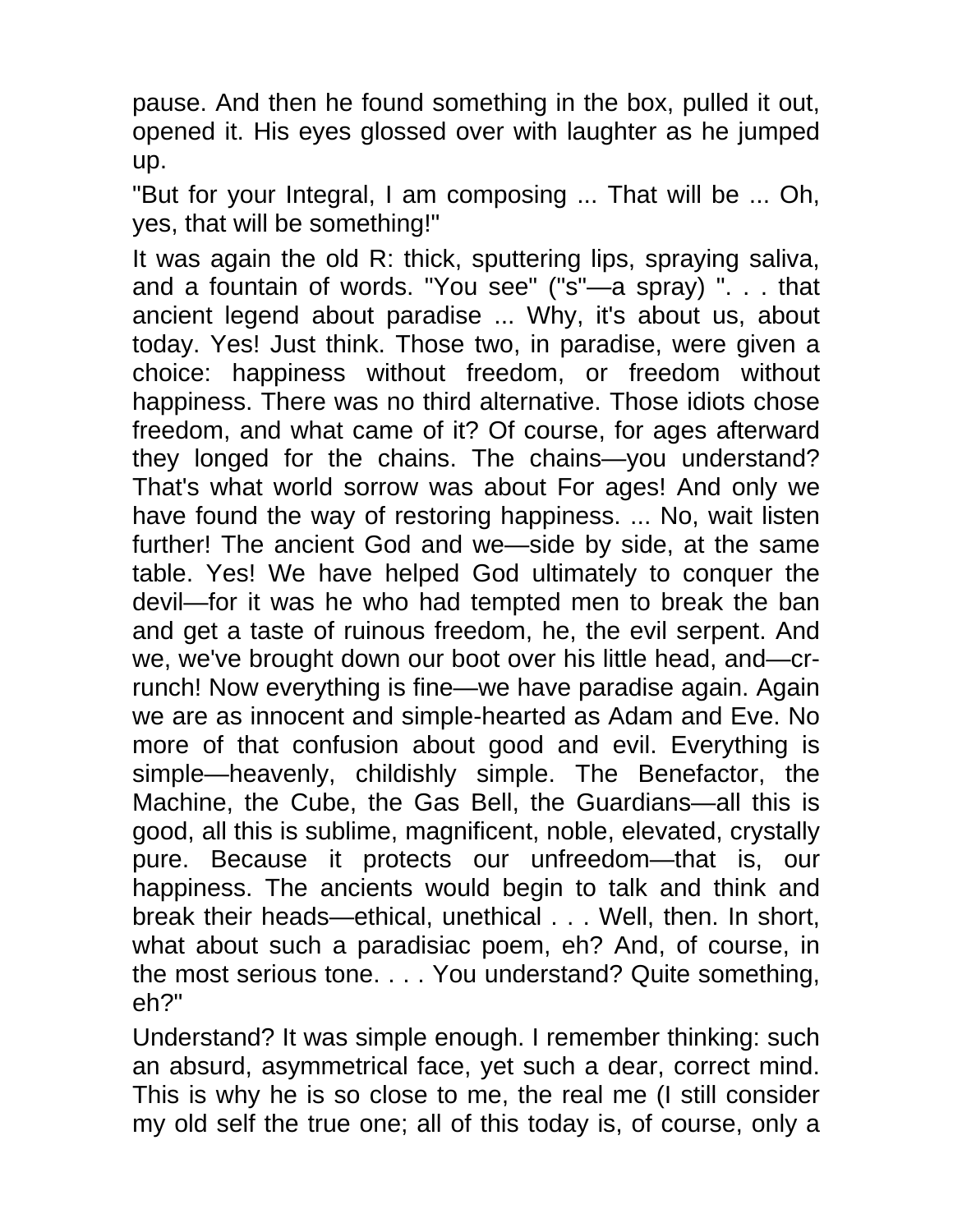sickness).

R evidently read these thoughts on my face. He put his arm around my shoulders and roared with laughter.

"Ah, you ... Adam! Yes, incidentally, about Eve...

He fumbled in his pocket, took out a notebook, and turned the pages. "The day after tomorrow ... no, in two days, O has a pink coupon to visit you. How do you feel about it? As before? Do you want her to ..."

"Of course, naturally."

"I'll tell her so. She is a little shy herself, you see. . . . What a business! With me, it is nothing, you know, merely a pink coupon, but with you.... And she would not tell me who the fourth one is that broke into our triangle. Confess it now, you reprobate, who is it? Well?"

A curtain flew up inside me—the rustle of silk, a green bottle, lips. ... And inappropriately, to no purpose, the words broke out (if I had only restrained myself!): "Tell me, have you ever tasted nicotine or alcohol?"

R compressed his lips and threw me a sidelong look. I heard his thoughts with utmost clarity: You may be a friend, all right... still... . And then his answer: "Well, how shall I put it? Actually, no. But I knew a certain woman ..."

"I-330," I shouted.

"So ... you—you too? With her?" He filled with laughter, gulped, ready to spill over.

My mirror hung on the wall in such a way that I could see myself only across the table; from here, from the chair, I saw only my forehead and my eyebrows.

And now I—the real I—saw in the mirror the twisted, jumping line of eyebrows, and the real I heard a wild, revolting shout: "What 'too'? What do you mean, 'too'? No, I demand an answer!"

Gaping thick lips, bulging eyes. Then I—the real I—seized the other, the wild, shaggy, panting one, by the scruff of the neck.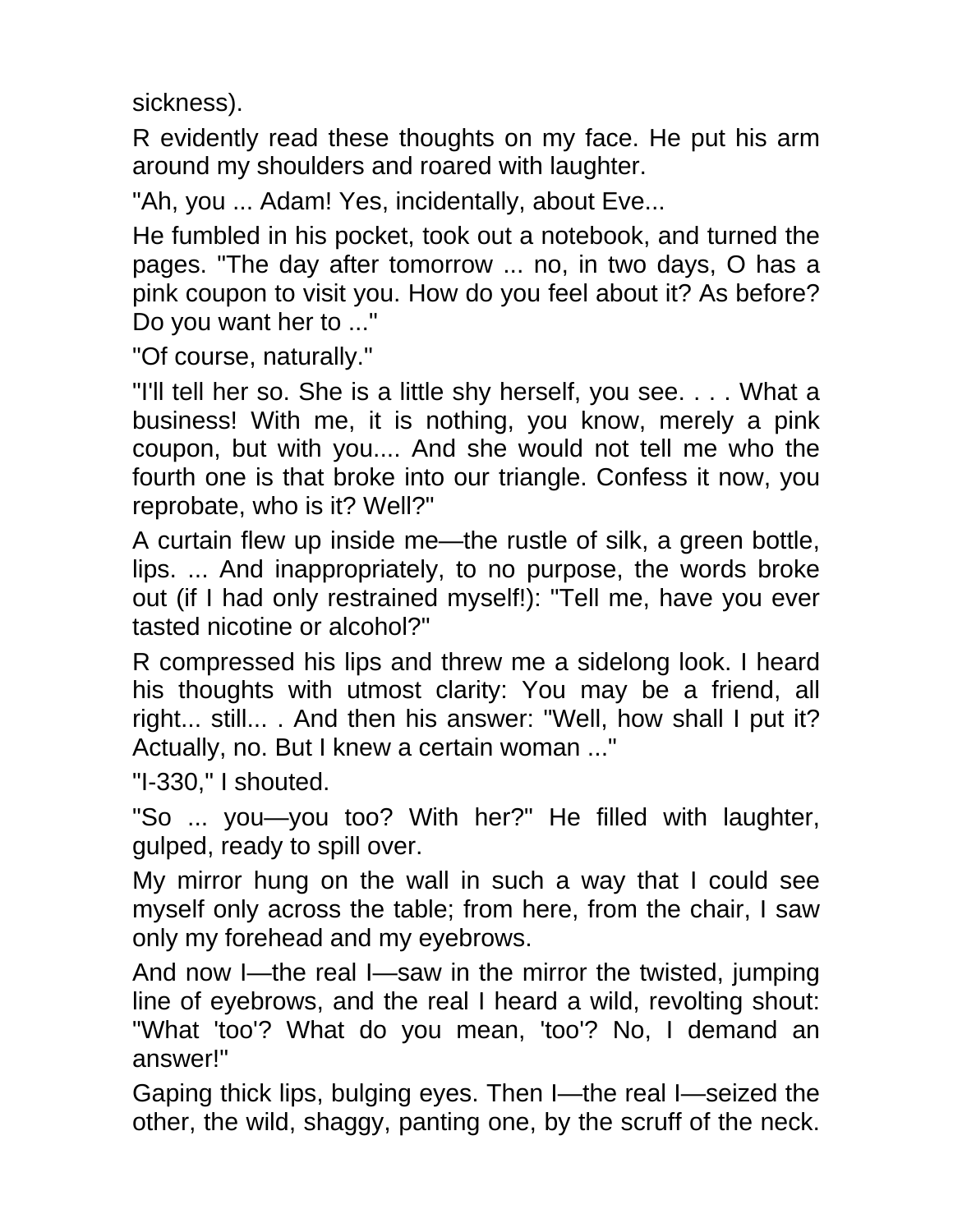The real I said to R, "Forgive me, for the Benefactor's sake. I am quite ill, I cannot sleep. I don't know what is happening to me ..."

A fleeting smile on the thick lips. "Yes, yes! I understand, I understand! It's all familiar to me ... theoretically, of course. Good-by!"

In the doorway he turned, bounced back toward me like a small black ball, and threw a book down on the table.

"My latest... I brought it for you—almost forgot it. Good-by ..." The "b" sprayed at me, and he rolled out of the room.

I am alone. Or, rather, alone with that other "I." I am sitting in the chair, legs crossed, watching with curiosity from some "there" how I—my own self—writhe in the bed.

Why, why is it that for three whole years O and R and I have had that fine, warm friendship, and now—a single word about the other one, about I-330 ... Is it possible that all this madness—love, jealousy—exists not only in those idiotic ancient books? And to think that I ... Equations, formulas, figures, and ... this! I don't understand anything ... anything at all.... Tomorrow I shall go to R and tell him that...

No, it isn't true, I will not go. Neither tomorrow, nor the day after tomorrow—I shall never go. I cannot, I don't want to see him. It is the end! Our triangle is broken.

I am alone. Evening. A light mist. The sky is hidden behind a milky-golden veil. If only I could know what is there, above it! If only I could know: Who am I, what am I like?

# **Twelfth Entry**

TOPICS : The Limitation of Infinity An Angel Reflections on Poetry

I have the constant feeling: I will recover, I can recover. I slept very well. None of those dreams or other morbid symptoms.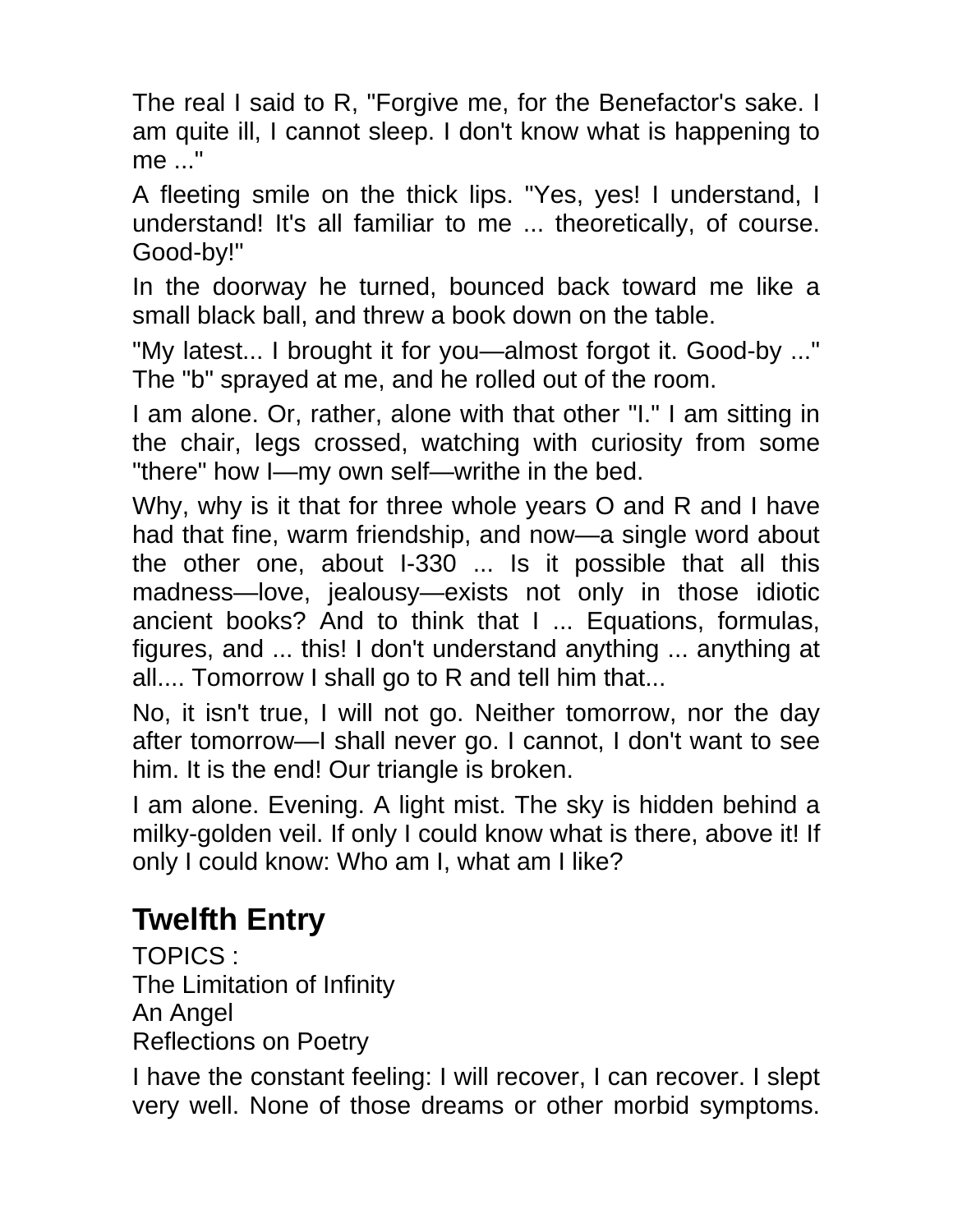Tomorrow dear O will come to me, and everything will be as simple, right, and limited as a circle. I do not fear this word "limitation." The function of man's highest faculty, his reason, consists precisely of the continuous limitation of infinity, the breaking up of infinity into convenient, easily digestible portions— differentials. This is precisely what lends my field, mathematics, its divine beauty. And it is the understanding of this beauty that the other one, I-330, lacks. However, this is merely in passing—a chance association.

All these thoughts—in time to the measured, regular clicking of the wheels of the underground train. I silently scanned the rhythm of the wheels and R's poems (from the book he had given me yesterday). Then I became aware of someone cautiously bending over my shoulder from behind and peering at the opened page. Without turning, out of the merest corner of my eye, I saw the pink wide wing-ears, the double-bent... it was he! Reluctant to disturb him, I pretended not to notice. I cannot imagine how he got there; he did not seem to be in the car when I entered.

This incident, trivial in itself, had a particularly pleasant effect upon me; it strengthened me. How good it is to know that a vigilant eye is fixed upon you, lovingly protecting you against the slightest error, the slightest misstep. This may seem somewhat sentimental, but an analogy comes to my mind the Guardian Angels that the ancients dreamed of. How many of the things they merely dreamed about have been realized in our life!

At the moment when I felt the Guardian Angel behind my back, I was enjoying a sonnet entitled "Happiness." I think I will not be mistaken if I say that it is a poem of rare and profound beauty of thought. Here are its first four lines:

Eternally enamored two times two.

Eternally united in the passionate four,

Most ardent lovers in the world-

Inseparable two times two. ..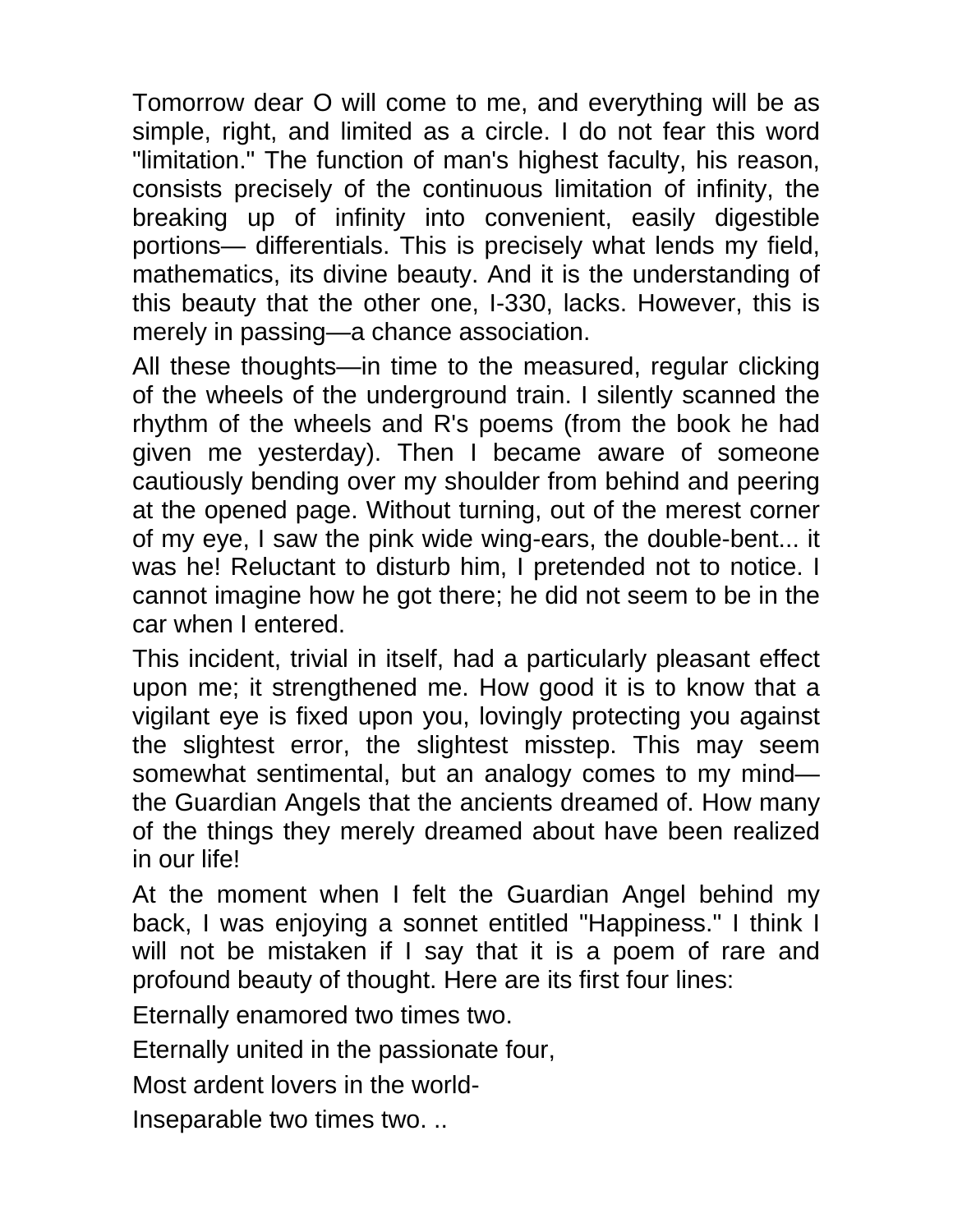And so on—about the wise, eternal bliss of the multiplication table.

Every true poet is inevitably a Columbus. America existed for centuries before Columbus, but only Columbus succeeded in discovering it. The multiplication table existed for centuries before R-13, yet it was only R-13 who found a new Eldorado in the virginal forest of figures. And indeed, is there any happiness wiser, more unclouded than the happiness of this miraculous world? Steel rusts. The ancient God created the old man, capable of erring—hence he erred himself. The multiplication able is wiser and more absolute than the ancient God: it never—do you realize the full meaning of the word?—it never errs. And there are no happier figures than those which live according to the harmonious, eternal laws of the multiplication table. No hesitations, no delusions. There is only one truth, and only one true way; this truth is two times two, and the true way—four. And would it not be an absurdity if these happily, ideally multiplied twos began to think of some nonsensical freedom—i.e., clearly, to error? To me it is axiomatic that R-13 succeeded in grasping the most fundamental, the most....

At this point I felt once more—first at the back of my head, then at my left ear—the want, delicate breath of my Guardian Angel. He had obviously noticed that the book on my lap was now dosed and my thoughts far away. Well, I was ready, there and then, to open all the pages of my mind to him; there was such serenity, such joy in this feeling. I remember: I turned and looked into his eyes with pleading insistence, but he did not understand, or did not wish to understand, and asked me nothing. Only one thing remains to me—to speak to you, my unknown readers, about everything. (At this moment you are as dear and near and unattainable to me as he was then.)

My reflections proceeded from the part to the whole: the part, R-13; the majestic whole, our Institute of State Poets and Writers. I wondered at the ancients who had never realized the utter absurdity of their literature and poetry. The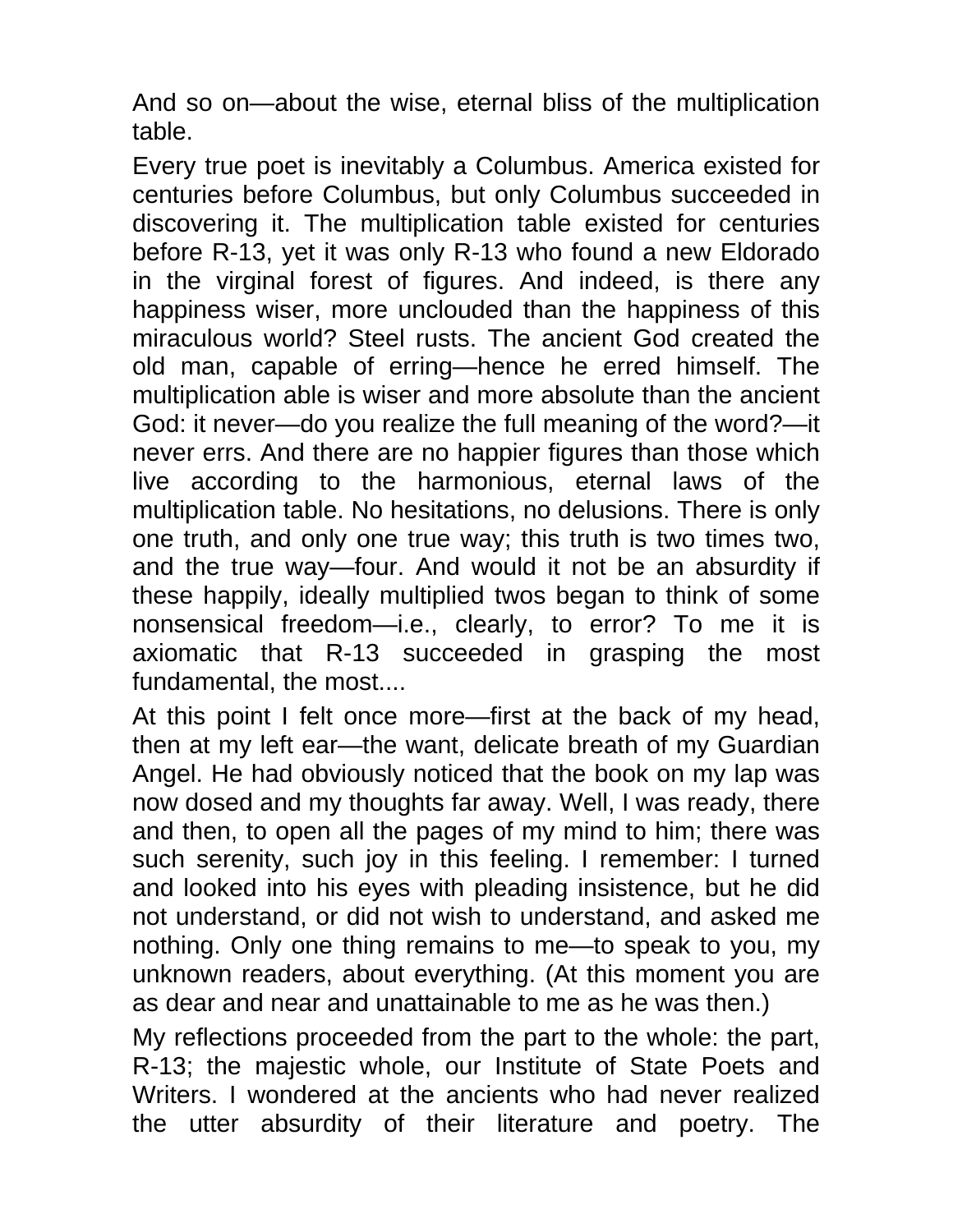enormous, magnificent power of the literary word was completely wasted. It's simply ridiculous—everyone wrote anything he pleased. Just as ridiculous and absurd as the fact that the ancients allowed the ocean to beat dully at the shore twenty-four hours a day, while the millions of kilogrammometers of energy residing in the waves went only to heighten lovers' feelings. But we have extracted electricity from the amorous whisper of the waves; we have transformed the savage, foam-spitting beast into a domestic animal; and in the same way we have tamed and harnessed the once wild element of poetry. Today, poetry is no longer the idle, impudent whistling of a nightingale; poetry is civic service, poetry is useful.

Take, for example, our famous "mathematical couplets." Could we have learned in school to love the four rules of arithmetic so tenderly and so sincerely without them? Or "Thorns," that classical image: the Guardians as the thorns on the rose, protecting the delicate flower of the State from rude contacts. . . . Whose heart can be so stony as to remain unmoved at the sight of innocent childish lips reciting like a prayer the verse:

"The bad boy rudely sniffed the rose, But the steely thorn pricked bis nose. The mischief-maker cries, 'Oh, Oh,' And runs as fast as he can go," and so on.

Or the Daily Odes to the Benefactor? Who, upon reading them, will not bow piously before the selfless labors of this Number of Numbers? Or the awesome Red Flowers of Court Sentences? Or the immortal tragedy He Who Was Late to Work? Or the guidebook Stanzas on Sexual Hygiene?

All of our life, in its entire complexity and beauty, has been engraved forever in the gold of words.

Our poets no longer soar in the empyrean; they have come down to earth; they stride beside us to the stern mechanical March of the Music Plant. Their lyre encompasses the morning scraping of electric toothbrushes and the dread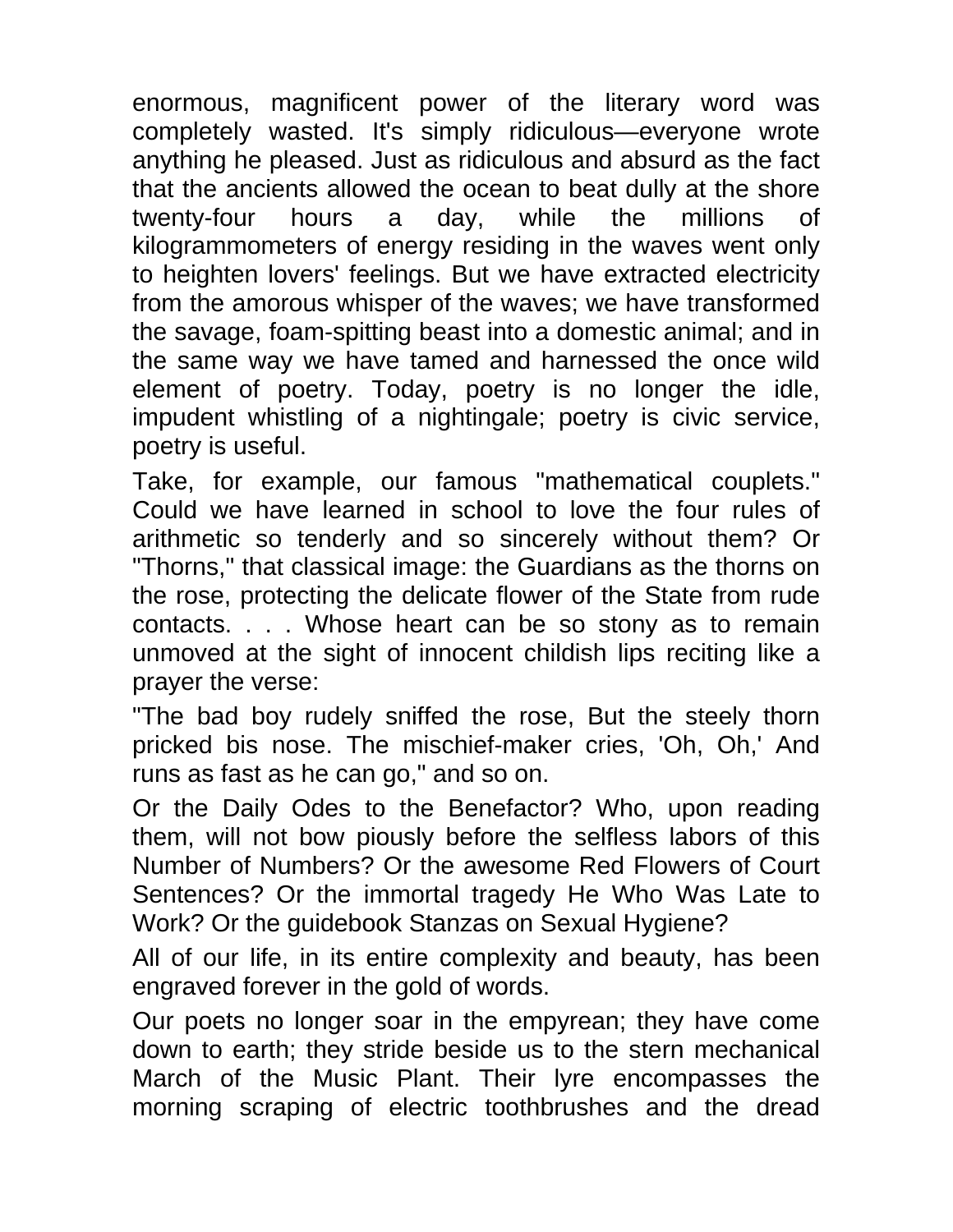crackle of the sparks in the Benefactor's Machine; the majestic echoes of the Hymn to the One State and the intimate tinkle of the gleaming crystal chamberpot; the exciting rustle of dropping shades, the merry voices of the latest cookbook, and the scarcely audible whisper of the listening membranes in the streets.

Our gods are here, below, with us—in the office, the kitchen, the workshop, the toilet; the gods have become like us. Ergo, we have become as gods. And we shall come to you, my unknown readers on the distant planet, to make your life as divinely rational and precise as ours.

## **Thirteenth Entry**

TOPICS:

Fog

Thou

An Utterly Absurd Incident

I woke at dawn; the solid, rosy firmament greeted my eyes. Everything was beautifully round. In the evening O would be here. I felt: I am completely well. I smiled and fell asleep again.

The morning bell. I rose. But now all was different around me: through the glass of the ceiling, the wall—everywhere dense, penetrating fog. Crazy clouds, now heavier, now lighter. There were no longer any boundaries between sky and earth; everything was flying, melting, falling—nothing to get hold of. No more houses. The glass walls dissolved in the fog like salt crystals in water. From the street, the dark figures inside the houses were like particles suspended in a milky, nightmare solution, some hanging low, some higher and still higher-all the way up to the tenth floor. And everything was swirling smoke, as in a silent, raging fire.

Exactly eleven-forty-five; I glanced deliberately at the watch to grasp at the figures, at the solid safety of the figures.

At eleven-forty-five, before going to perform the usual physical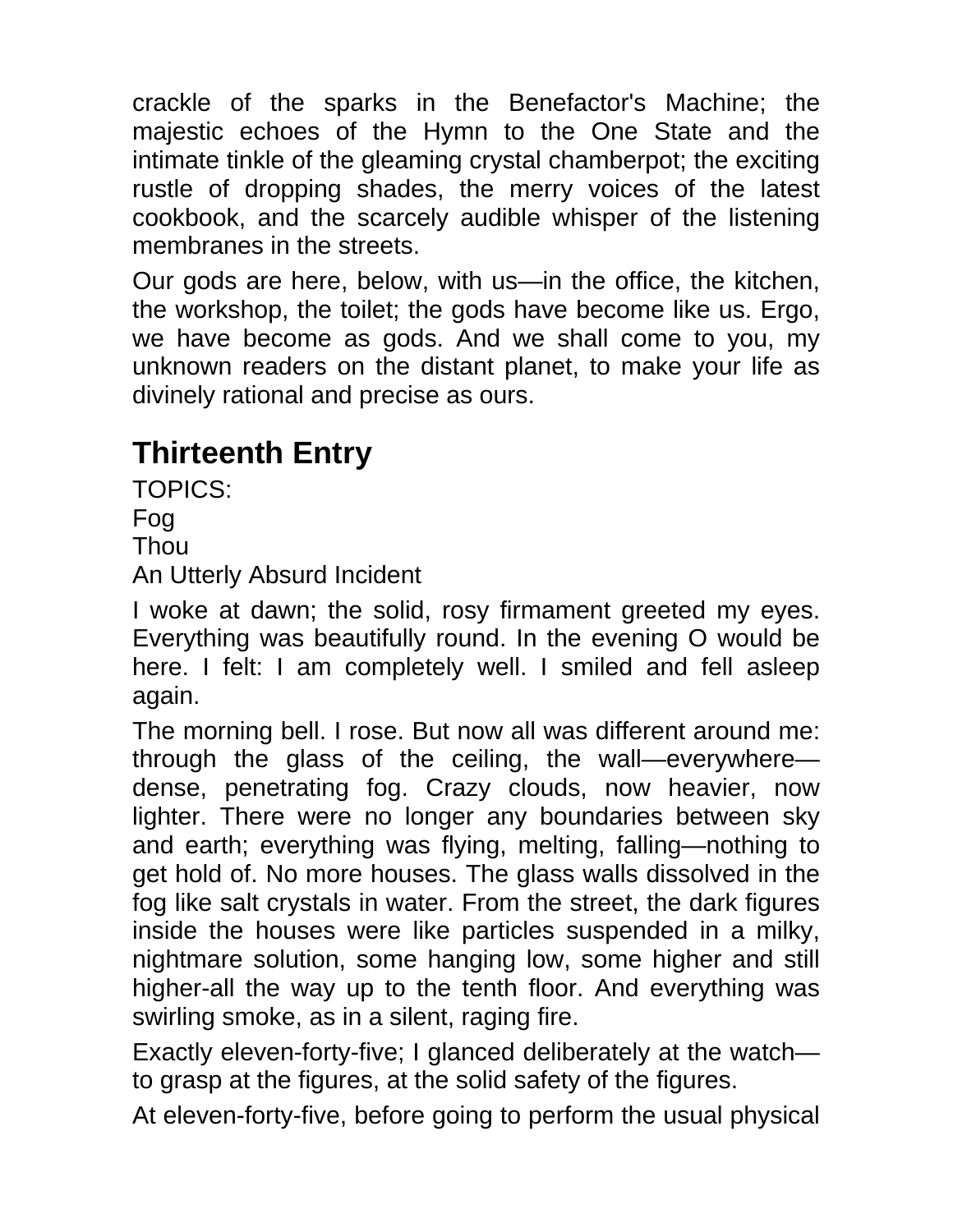labor prescribed by the Table of Hours, I stopped off for a moment in my room. Suddenly, the telephone rang. The voice—a long, slow needle plunged into the heart: "Ah, you are still home? I am glad. Wait for me on the corner. We shall go ... you'll see where."

"You know very well that I am going to work now."

"You know very well that you will do as I tell you. Good-by. In two minutes ..."

Two minutes later I stood on the corner. After all, I had to prove to her that I was governed by the One State, not by her. "You will do as I tell you ..." And so sure of herself—I could hear it in her voice. Well, now I shall have a proper talk with her.

Gray unifs, woven of the raw, damp fog, hurriedly came into being at my side and instantly dissolved in the fog. I stared at my watch, all of me a sharp, quivering second hand. Eight minutes, ten ... Three minutes to twelve, two minutes ...

Finished. I was already late for work. I hated her. But I had to prove to her ...

At the corner, through the white fog, blood—a slit, as with a sharp knife—her lips.

"I am afraid I delayed you. But then, it's all the same. It is too late for you now."

How I... But she was right, it was too late.

I silently stared at her lips. All women are lips, nothing but lips. Some pink, firmly round—a ring, a tender protection against the whole world. But these: a second ago they did not exist, and now—a knife slit—and the sweet blood will drip down.

She moved nearer, leaned her shoulder against me—and we were one, and something flowed from her into me, and I knew: this is how it must be. I knew it with every nerve, and every hair, every heartbeat, so sweet it verged on pain. And what joy to submit to this "must." A piece of iron must feel such joy as it submits to the precise, inevitable law that draws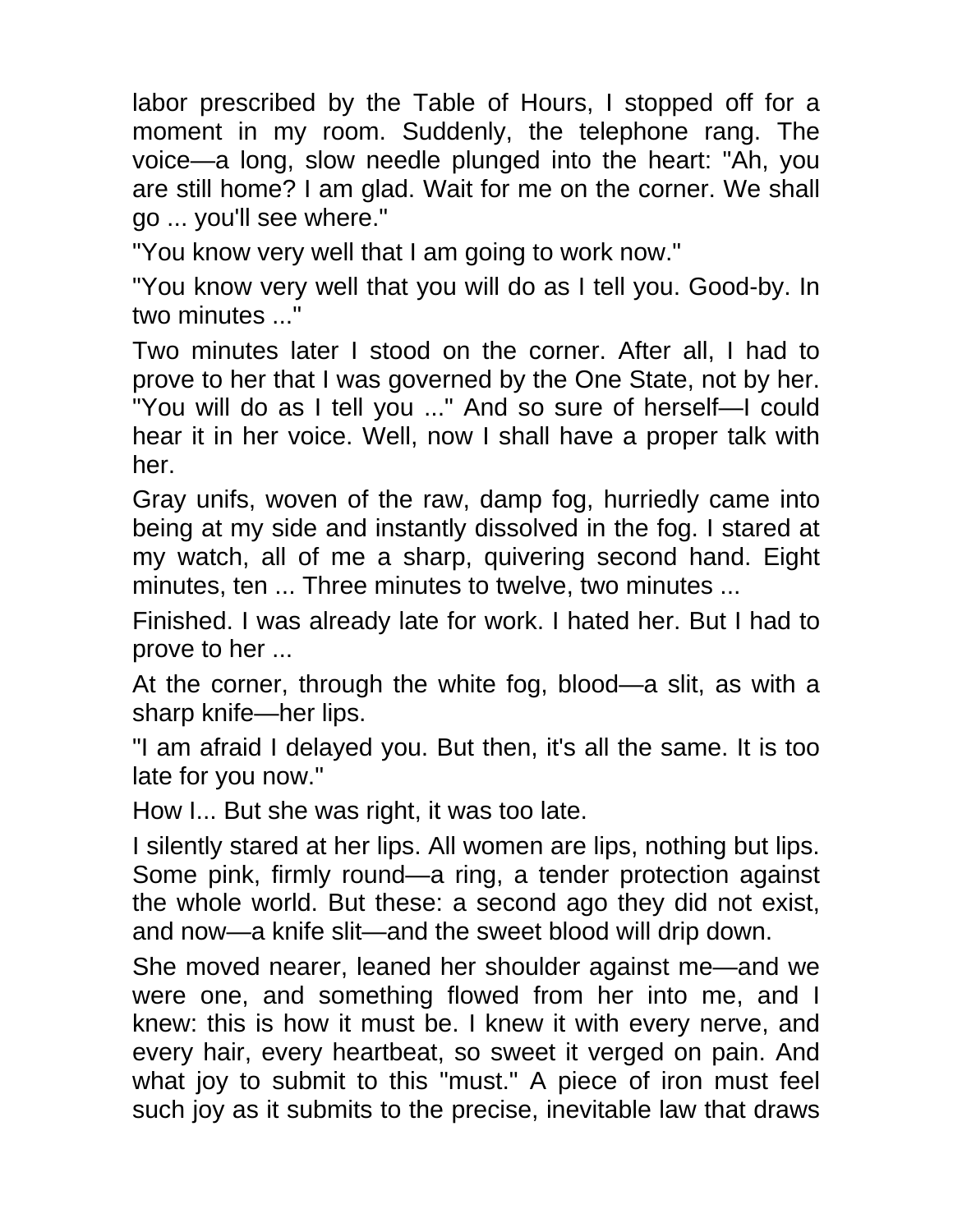it to a magnet. Or a stone, thrown up, hesitating a moment, then plunging headlong back to earth. Or a man, after the final agony, taking a last deep breath—and dying.

I remember I smiled dazedly and said, for no good reason, "Fog ... So very ..."

"Do you like fog?"

She used the ancient, long-forgotten "thou"—the "thou" of the master to the slave. It entered into me slowly, sharply. Yes, I was a slave, and this, too, was necessary, was good.

"Yes, good ..." I said aloud to myself. And then to her, "I hate fog. I am afraid of it."

"That means you love it. You are afraid of it because it is stronger than you; you hate it because you are afraid of it; you love it because you cannot subdue it to your will. Only the unsubduable can be loved."

Yes, this is true. And this is precisely why— precisely why I ...

We walked, the two of us—one. Somewhere far through the fog the sun sang almost inaudibly, everything was filling up with firmness, with pearl, gold, rose, red. The entire world was a single unen-compassable woman, and we were in its very womb, unborn, ripening joyfully. And it was clear to me ineluctably clear—that the sun, the fog, the rose, and the gold were all for me. ...

I did not ask where we were going. It did not matter. The only thing that mattered was to walk, to walk, to ripen, to fill up more and more firmly...

"Here." I-330 stopped at a door. "The one I spoke to you about at the Ancient House is on duty here today."

From far away, with my eyes only, protecting what was ripening within me, I read the sign: MEDICAL OFFICE. I understood.

A glass room filled with golden fog. Glass ceilings, colored bottles, jars. Wires. Bluish sparks in tubes.

And a tiny man, the thinnest I had ever seen. All of him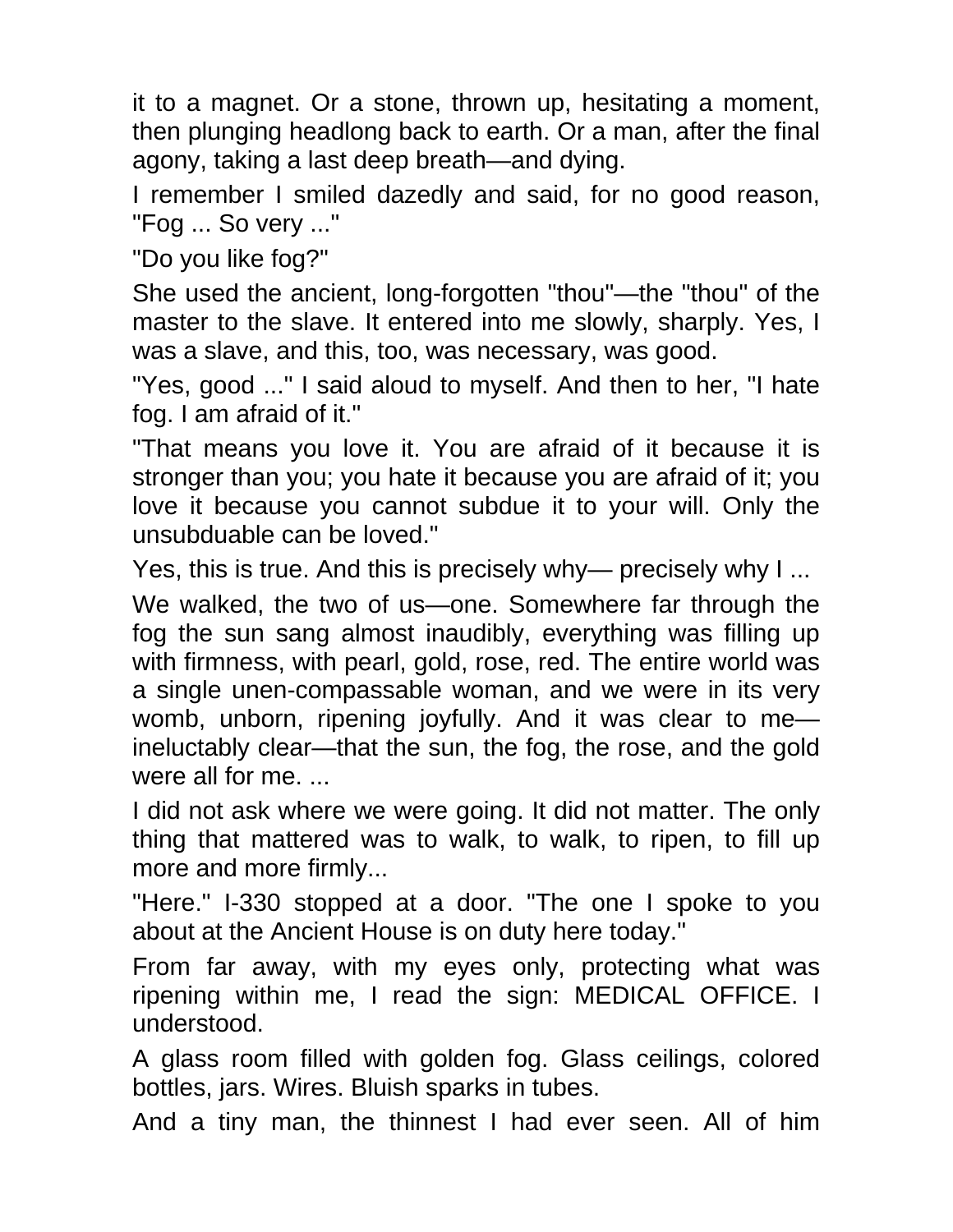seemed cut out of paper, and no matter which way he turned, there was nothing but a profile, sharply honed: the nose a sharp blade, lips like scissors.

I did not hear what I-330 said to him: I watched her speak, and felt myself smiling blissfully, uncontrollably. The scissorlips flashed and the doctor said, "Yes, yes. I understand. The most dangerous disease—I know of nothing more dangerous. . . ." He laughed, quickly wrote something with the thinnest of paper hands, and gave the slip to I-330; then he wrote another one and gave it to me.

He had given us certificates that we were ill and could not report to work. I was stealing my services from the One State, I was a thief, I saw myself under the Benefactor's Machine. But all of this was as remote and indifferent as a story in a book ... I took the slip without a moment's hesitation. I—all of me, my eyes, lips, hands—knew that this had to be.

At the corner, at the almost empty garage, we took an aero. I-330 sat down at the controls, as she had the first time, and switched the starter to "Forward." We broke from the earth and floated away. And everything followed us: the rosy-golden fog, the sun, the finest blade of the doctor's profile, suddenly so clear. Formerly, everything had turned around the sun; now I knew—everything was turning around me—slowly, blissfully, with tightly closed eyes. ...

The old woman at the gates of the Ancient House. The dear mouth, grown together, with its rays of wrinkles. It must have been closed all these days, but now it opened, smiled. "Aah, you mischievous imp! Instead of working like everybody else ... oh, well, go in, go in! If anything goes wrong, I'll come and warn you. ..."

The heavy, creaky, untransparent door closed, and at once my heart opened painfully wide—still wider—all the way. Her lips were mine. I drank and drank. I broke away, stared silently into her eyes, wide open to me, and again ...

The twilight of the rooms, the blue, the saffron-yellow, the dark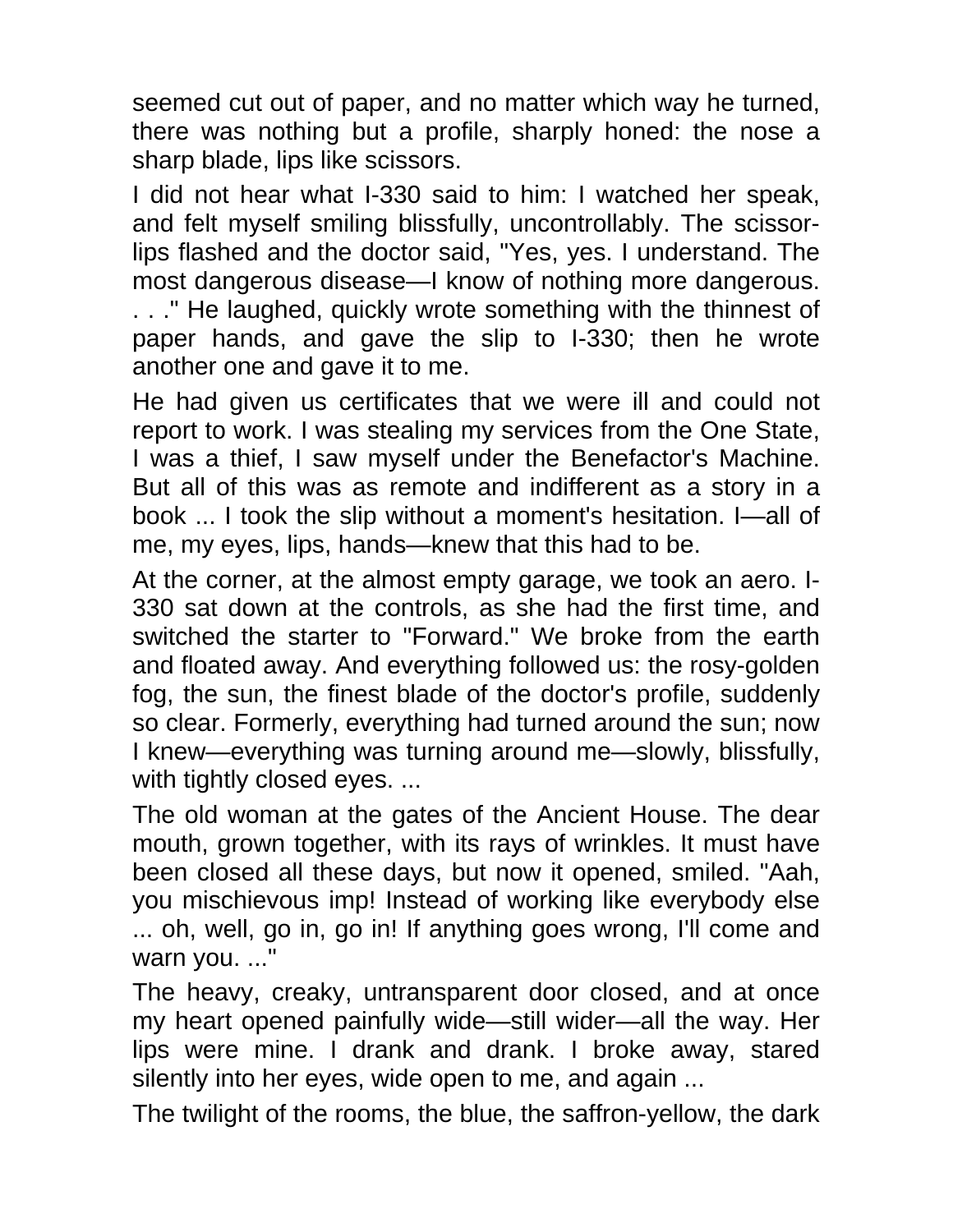green leather, Buddha's golden smile, the glimmering mirrors. And—my old dream, so easy to understand now—everything filled with golden-pink sap, ready to overflow, to spurt....

It ripened. And inevitably, as iron and the magnet, in sweet submission to the exact, immutable law, I poured myself into her. There was no pink coupon, no accounting, no State, not even myself. There were only the tenderly sharp clenched teeth, the golden eyes wide open to me; and through them I entered slowly, deeper and deeper. And silence. Only in the corner, thousands of miles away, drops falling in the washstand, and I was the universe, and from one drop to the other-eons, millennia. ...

Slipping on my unif, I bent down to I-330 and drank her in with my eyes for the last time.

"I knew it ... I knew you ..." she said, just audibly.

Rising quickly, she put on her unif and her usual sharp bitesmile. "Well, fallen angel. You're lost now. You're not afraid? Good-by, then! You will return alone. There."

She opened the mirrored door of the wardrobe; looking at me over her shoulder, she waited. I went out obediently. But I had barely stepped across the threshold when suddenly I felt that I must feel her press against me with her shoulder-only for a second, only with her shoulder, nothing more.

I rushed back, into the room where she was probably still fastening her unif before the mirror. I ran in—and stopped. I clearly saw the ancient key ring still swaying in the door of the wardrobe, but I-330 was not there. She could not have left there was only one exit And yet she was not there. I searched everywhere, I even opened the wardrobe and felt the bright, ancient dresses. No one ...

I feel embarrassed, somehow, my planetary readers, to tell you about this altogether improbable occurrence. But what can I say if this was exactly how it happened? Wasn't the whole day, from the earliest morning, full of improbabilities? Isn't it all like that ancient sickness of dreams? And if so, what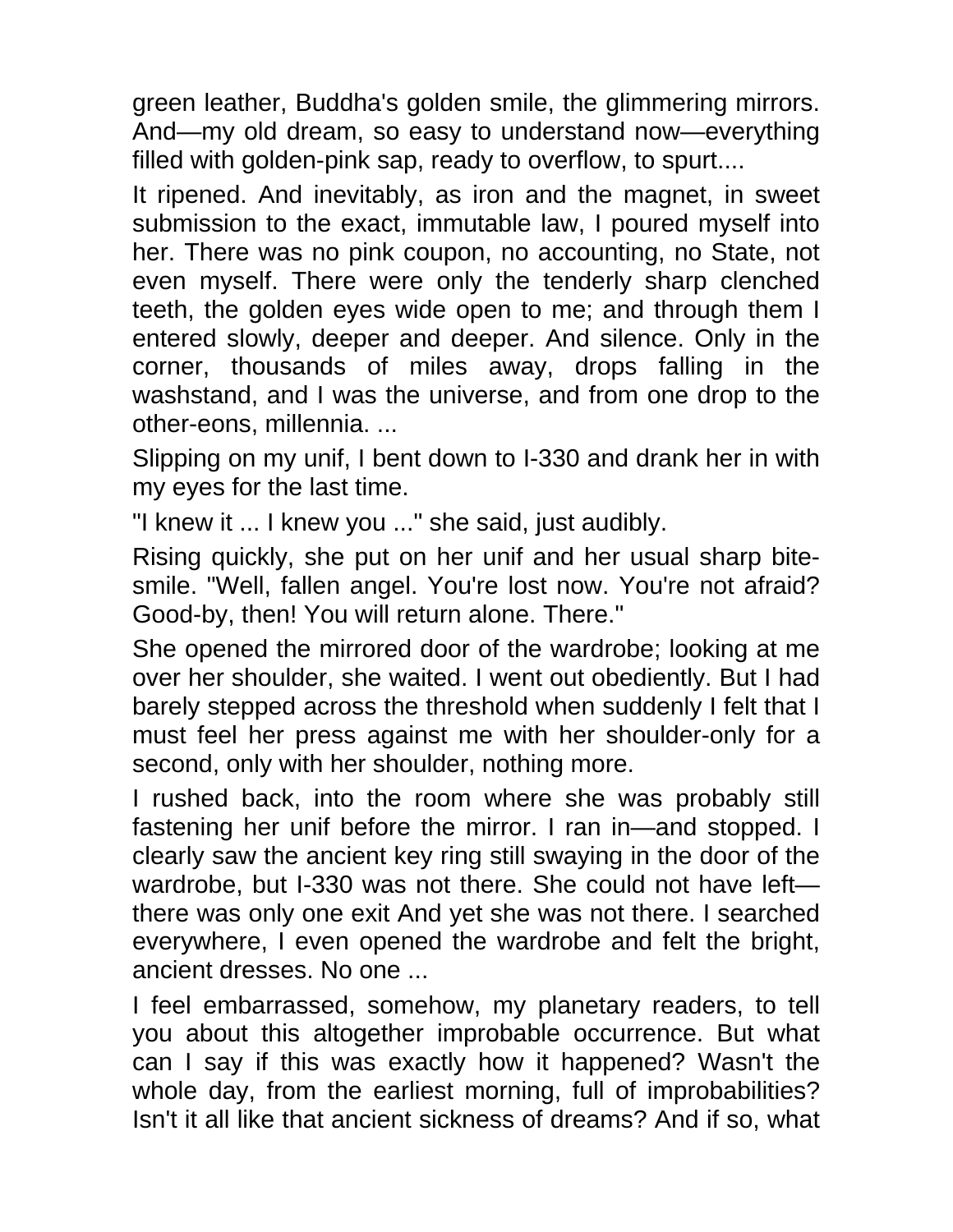difference does it make if there is one absurdity more, or one less? Besides, I am certain that sooner or later I shall succeed in fitting all these absurdities into some logical formula. This reassures me and, I hope, will reassure you.

But how full I ami If only you could know how full I am—to the very brim!

### **Fourteenth Entry**

TOPICS: "Mine" Impossible The Cold Floor

More about the other day. My personal hour before bedtime was occupied, and I could not record it yesterday. But all of it is etched in me, and most of all—perhaps forever—that intolerably cold floor....

In the evening O was to come to me—this was her day. I went down to the number on duty to obtain permission to lower my shades.

"What is wrong with you?" the man on duty asked me. "You seem to be sort of..."

"I... I am not well...."

As a matter of fact, it was true. I am certainly sick. All of this is an illness. And I remembered: yes, of course, the doctor's note. ... I felt for it in my pocket—it rustled there. Then everything had really happened, it had been real....

I held out the slip of paper to the man on duty. My cheeks burned. Without looking, I saw him glance up at me, surprised.

And then it was twenty-one and a half. In the room at the left, the shades were down. In the room at the right, I saw my neighbor over a book— his knobby brow and bald head a huge yellow parabola. Tormentedly I paced my room. How could I now, with O, after all that had happened? And from the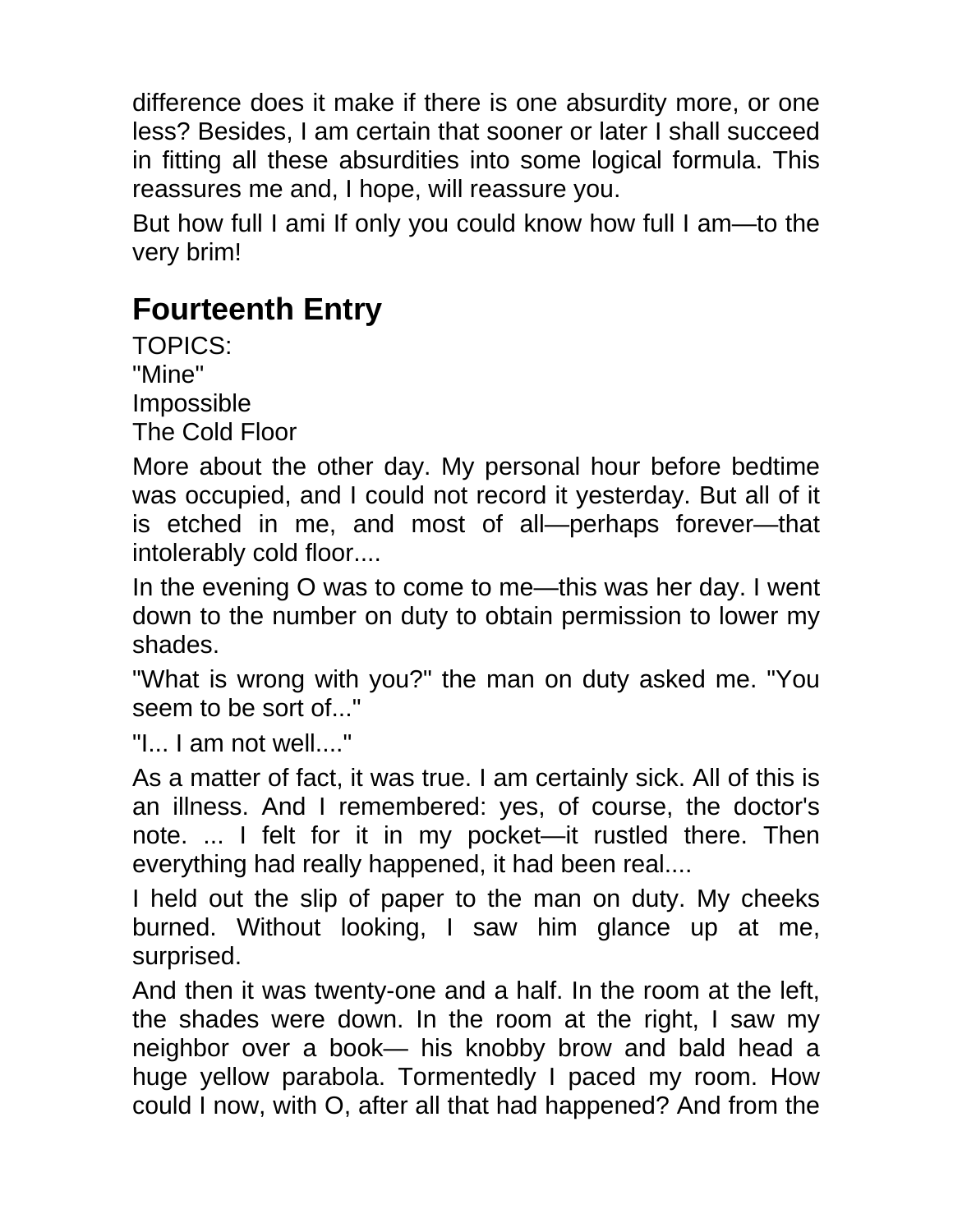right I sensed distinctly the man's eyes upon me, I saw distinctly the wrinkles on his forehead—a row of yellow illegible lines; and for some reason it seemed to me those lines were about me.

At a quarter to twenty-two a joyous rosy hurricane burst into my room, a strong circle of rosy arms closed about my neck. And then I felt the circle weakening, weakening. It broke. The arms dropped.

"You're not the same, you're not the old one, not mine!"

"What sort of primitive notion—'mine'? I never was ..." and I broke off. It came to me: it's true; before this I never was ... But now? Now I no longer live in our clear, rational world; I live in the ancient nightmare world, the world of square roots of minus one.

The shades fell. Behind the wall on the right my neighbor dropped bis book on the floor, and in the last, momentary narrow slit between the shade and the floor I saw the yellow hand picking up the book, and my one wish was to grasp at that hand with all my strength....

"I thought—I hoped to meet you during the walk today. I have so much—there is so much I must tell you ..."

Sweet, poor O! Her rosy mouth—a rosy crescent, its horns down. But how can I tell her what happened? I cannot, if only because that would make her an accomplice to my crimes. I knew she would not have enough strength to go to the Office of the Guardians, and hence ...

She lay back. I kissed her slowly. I kissed that plump, naive fold on her wrist. Her blue eyes were closed, and the rosy crescent slowly opened, bloomed, and I kissed all of her.

And then I felt how empty, how drained I was— I had given everything away. I cannot, must not. I must—and it's impossible. My lips grew cold at once....

The rosy half-moon trembled, wilted, twisted. O drew the blanket over herself, wrapped herself in it, hid her face in the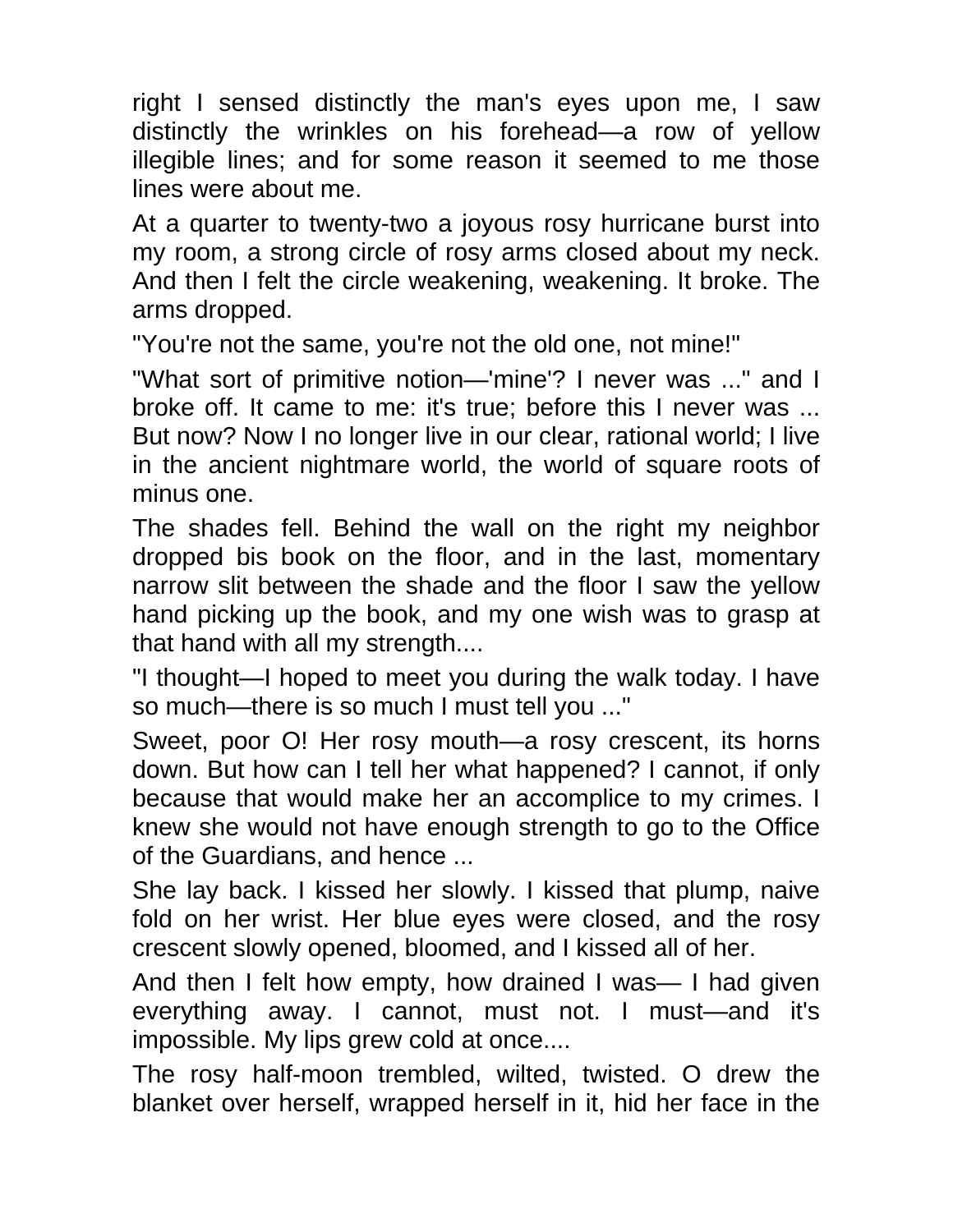pillow....

I sat on the floor near the bed—what an incredibly cold floor!—I sat silently. The agonizing cold rose from beneath, higher and higher. It must be cold like this in the blue, silent, interplanetary space.

"But you must understand, I did not want to ..." I muttered. "I did all I could ..."

This was true. I, the real I, had not wanted to. And yet how could I tell her this? How explain that the iron may not want to, but the law is ineluctable, exact...

O raised her face from the pillow and said without opening her eyes, "Go away." But she was crying, and the words came out as "gooway," and for some reason this silly trifle cut deeply into me.

Chilled, numb all through, I went out into the corridor. Outside, behind the glass, a light, barely visible mist. By nightfall the fog would probably be dense again. What would happen that night?

O silently slipped past me toward the elevator. The door clicked.

"One moment," I cried out, suddenly frightened.

But the elevator was already humming, down, down, down.

She had robbed me of R.

She had robbed me of O.

And yet, and yet...

### **Fifteenth Entry**

TOPICS: The Bell The Mirror-Smooth Sea I Am to Burn Eternally

I had just stepped into the dock where the Integral is being built when the Second Builder hurried to meet me. His face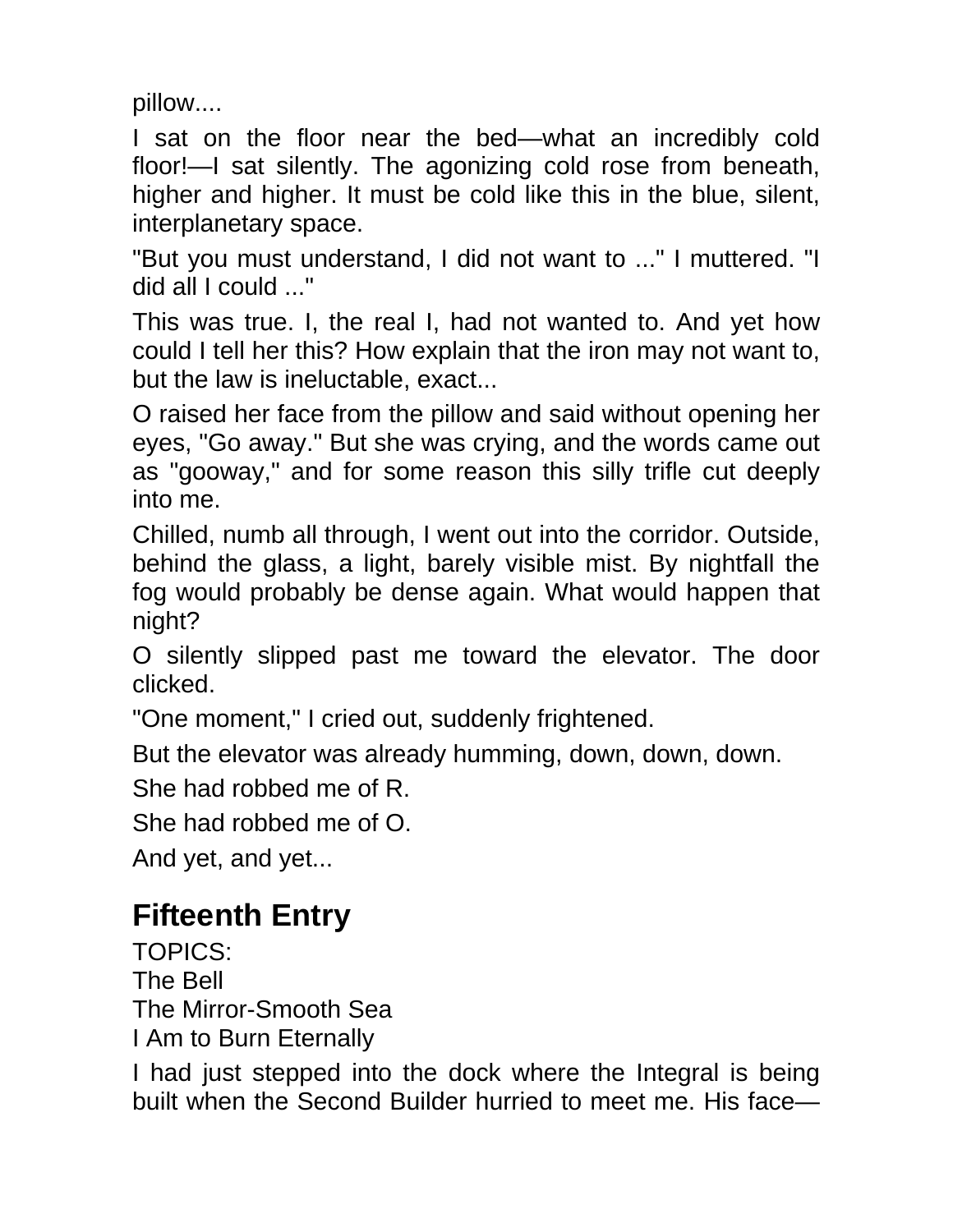round, white, as usual—a china plate; and his words, like something exquisitely tasty, served up on the plate: "Well, while it pleased you to be sick the other day, we had, I'd say, quite a bit of excitement here in the chiefs absence."

"Excitement?"

"Oh, yes! The bell rang at the end of the workday, and everybody began to file out. And imagine— the doorman caught a man without a number. I'll never understand how he managed to get in. He was taken to the Operational Section. They'll know how to drag the why and how out of the fellow ..." (All this with the tastiest smile.)

The Operational Section is staffed with our best and most experienced physicians, who work under the direct supervision of the Benefactor Himself. They have a variety of instruments, the most effective of them all the famous Gas Bell. Essentially, it is the old school laboratory experiment: a mouse is placed under a glass jar and an air pump gradually rarefies the air inside it And so on. But, of course, the Gas Bell is a much more perfect apparatus, using all sorts of gases. And then, this is no longer torture of a tiny helpless animal. It serves a noble end: it safeguards the security of the One State—in other words, the happiness of millions. About five centuries ago, when the Operational Section was first being developed, there were some fools who compared the Section to the ancient Inquisition, but that is as absurd as equating a surgeon performing a tracheotomy with a highwayman; both may have the same knife in then-hands, both do the same thing—cut a living man's throat—yet one is a benefactor, the other a criminal; one has a + sign, the other a....

All this is entirely clear—within a single second, at a single turn of the logical machine. Then suddenly the gears catch on the minus, and something altogether different comes to ascendancy—the key ring, still swaying in the door. The door had evidently just been shut, yet I-330 was already gone, vanished. That was something the machine could not digest in any way. A dream? But even now I felt that strange sweet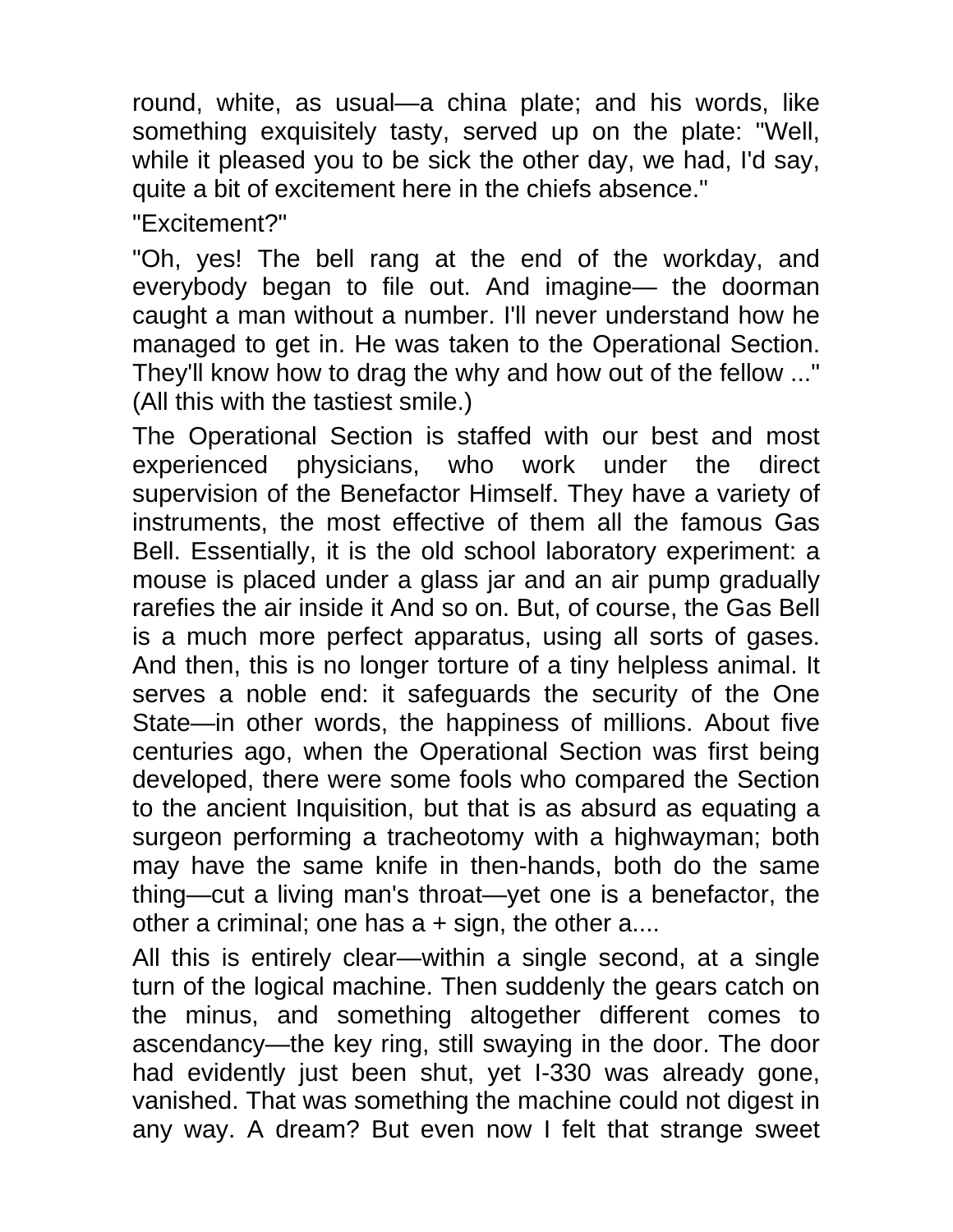pain in my right shoulder— I-330 pressing herself against the shoulder, next to me in the fog. "Do you like fog?" Yes, I love the fog. ... I love everything, and everything is firm, new, astonishing, everything is good....

"Everything is good," I said aloud.

"Good?" The china eyes goggled at me. "What is good about this? If that unnumbered one had managed ... it means that they are everywhere, all around us, at all times .. . they are here, around the Integral, they ..."

"Who are they?"

"How would I know who? But I feel them, you understand? All the time."

"And have you heard about the newly invented operation excision of the imagination?" (I had myself heard something of the kind a few days earlier.)

"I know about it. But what has that to do with ... ?"

"Just this: in your place, I would go and ask to be operated on."

Something distinctly lemon-sour appeared on the plate. The good fellow was offended by the hint that he might possibly possess imagination. . . . Oh, well, only a week ago I would have been offended myself. Not today. Today I know that I have it, that I am ill. I also know that I don't want to be cured. I don't, and that's all there is to it We ascended the glass stairs. Everything below was as clearly visible as if it were spread out on the palm of my hand.

You, who read these notes, whoever you may be—you have a sun over your heads. And if you have ever been as ill as I am now, you know what the sun is like—what it can be like—in the morning. You know that pink, transparent, warm gold, when the very air is faintly rosy and everything is suffused with the delicate blood of the sun, everything is alive: the stones are alive and soft; iron is alive and soft; people are alive, and everyone is smiling. In an hour, all this may vanish,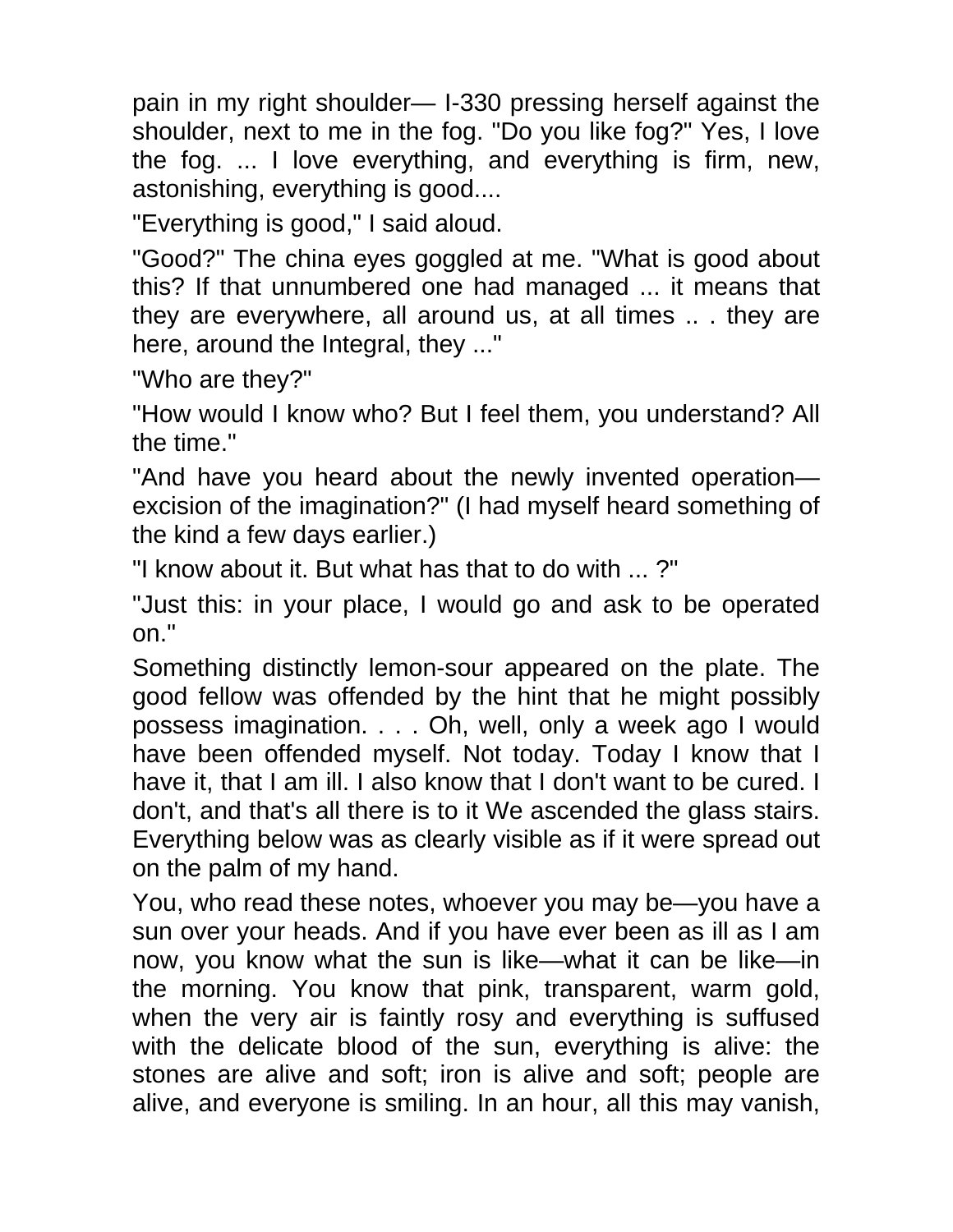in an hour the rosy blood may trickle out, .but for the moment everything lives. And I see something pulsing and flowing in the glass veins of the Integral. I see—the Integral is pondering its great, portentous future, the heavy load of unavoidable happiness it will carry upward, to you, unknown ones, who are forever searching and never finding. You shall find what you seek, you shall be happy—it is your duty to be happy, and you do not have much longer to wait.

The body of the Integral is almost ready: a graceful, elongated ellipsoid made of our glass—as eternal as gold, as flexible as steel. I saw the transverse ribs and the longitudinal stringers being attached to the body from within; in the stern they were installing the base for the giant rocket motor. Every three seconds, a blast; every three seconds the mighty tail of the Integral will eject flame and gases into cosmic space, and the fiery Tamerlane of happiness will soar away and away....

I watched the men below move in regular, rapid rhythm, according to the Taylor system, bending, unbending, turning like the levers of a single huge machine. Tubes glittered in their hands; with fire they sliced and welded the glass walls, angles, ribs, brackets. I saw transparent glass monster cranes rolling slowly along glass rails, turning and bending as obediently as the men, delivering their loads into the bowels of the Integral. And all of this was one: humanized machines, perfect men. It was the highest, the most stirring beauty, harmony, music. ... Quick! Below! To join them, to be with them!

And now, shoulder to shoulder, welded together with them, caught up in the steel rhythm ... Measured movements; firmly round, ruddy cheeks; mirror-smooth brows, untroubled by the madness of thought. I floated on the mirror-smooth sea. I rested.

Suddenly one of them turned to me serenely. "Better today?" "Better? What's better?"

"Well, you were out yesterday. We had thought it might be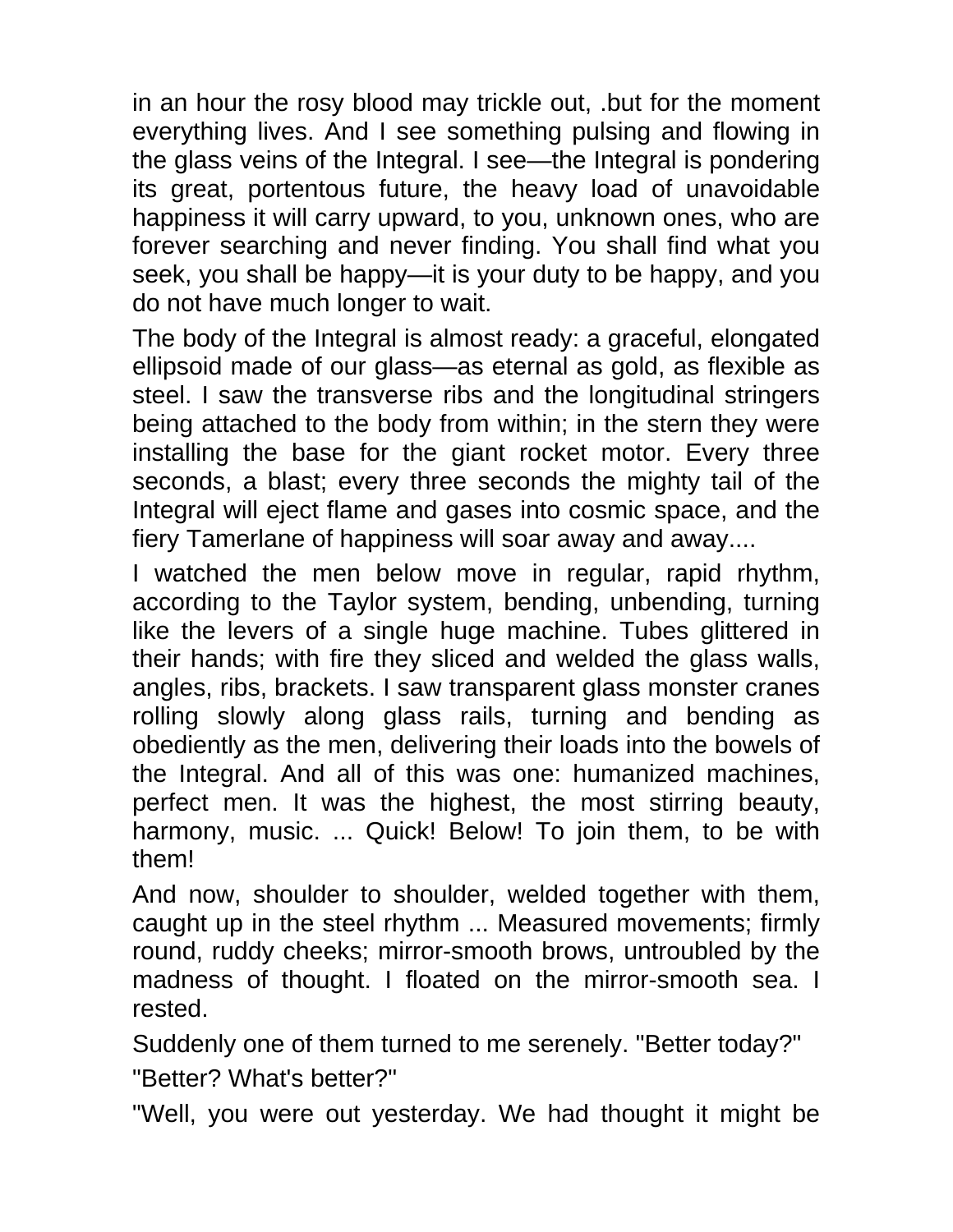something dangerous. ..." A bright forehead, a childlike, innocent smile.

The blood rushed to my face. I could not, could not lie to those eyes. I was silent, drowning....

The gleaming white round china face bent down through the hatch above. "Hey! D-503! Come up, please! We're getting a rigid frame here with the brackets, and the stress ..."

Without listening to the end, I rushed up to him. I was escaping ignominiously, in headlong flight I could not raise my eyes. The glittering glass stairs flashed under my feet, and every step increased my hopelessness: I had no place here— I, the criminal, the poisoned one. Never again would I merge into the regular, precise, mechanical rhythm, never again float on the mirrorlike untroubled sea. I was doomed to burn forever, to toss about, to seek a corner where to hide my eyes-forever, until I finally found strength to enter that door and ...

And then an icy spark shot through me: I—well, I didn't matter; but I would also have to tell about her, and she, too, would be ...

I climbed out of the hatch and stopped on the deck. I did not know where to turn now, I didn't know why I had come there. I looked up. The midday-weary sun was rising dully. Below me was the Integral, gray-glassy, unalive. The rosy blood had trickled out It was clear to me that all of this was merely my imagination, that everything remained as it had been before, yet it was also clear...

"What's wrong with you, 508, are you deaf? I have been calling and calling.... What's the matter?" The Second Builder shouted into my ear. He must have been shouting for a long time.

What's the matter with me? I have lost the rudder. The motor roars, the aero quivers and rushes at full speed, but there is no rudder, no controls, and I don't know where I'm flying: down-to crash into the ground in a moment, or up-into the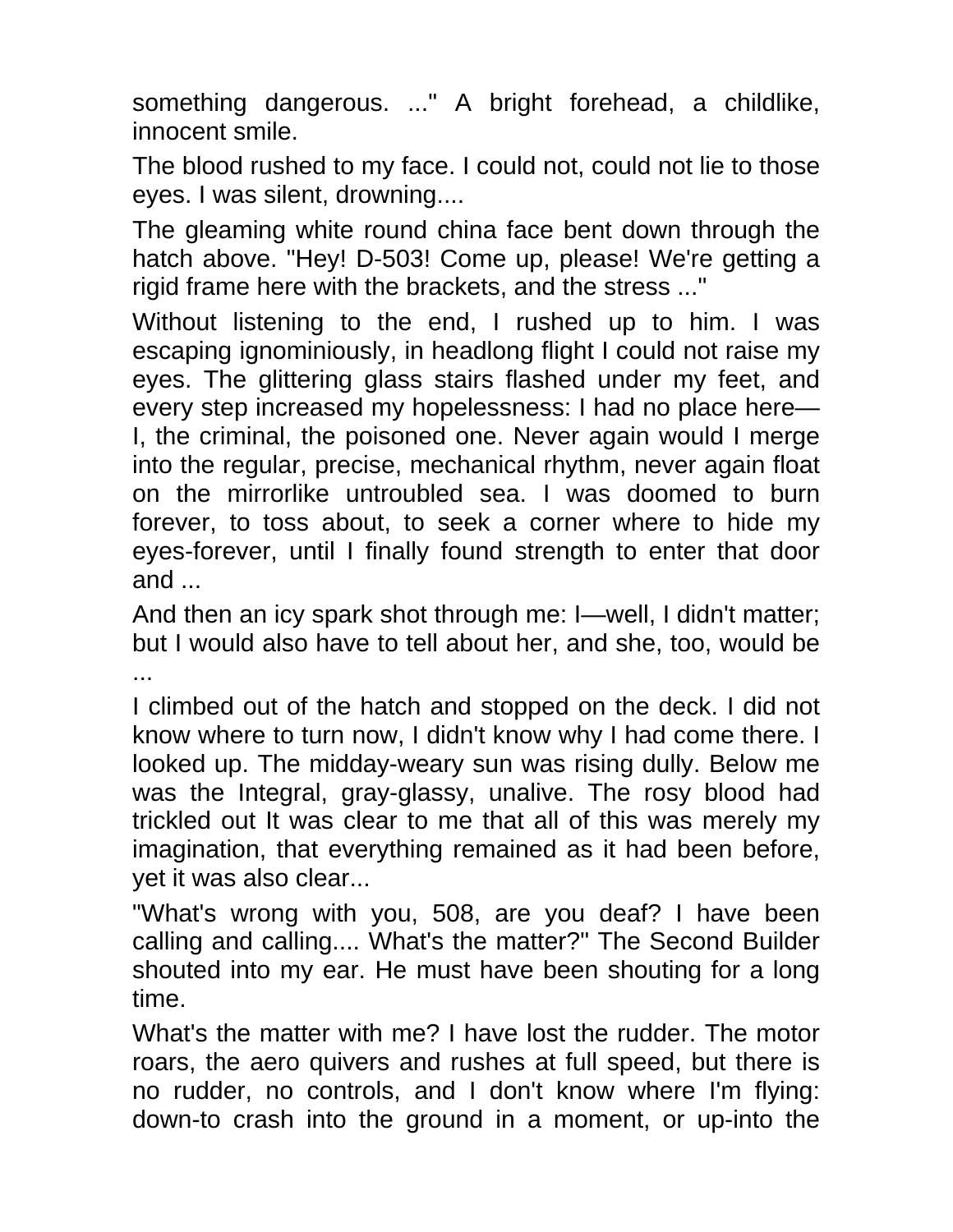sun, into the flames....

## **Sixteenth Entry**

TOPICS: Yellow Two-Dimensional Shadow Incurable Soul

I have not written anything for several days, I don't know how many. All the days are one day. All the days are one color yellow, like parched, fiery sand. And there is not a spot of shadow, not a drop of water. ... On and on endlessly over the yellow sand. I cannot live without her, yet since she vanished so incomprehensibly that day in the Ancient House, she ...

I have seen her only once since that day, during the daily walk. Two, three, four days ago—I do not know; all the days are one. She flashed by, filling for a second the yellow, empty world. And, hand in hand with her, up to her shoulder, the double-bent S and the paper-thin doctor. And there was a fourth one—I remember nothing but his fingers: they would fly out of the sleeves of his unif like clusters of rays, incredibly thin, white, long. I-330 raised her hand and waved to me. Over her neighbor's head she bent toward the one with the ray-like fingers. I caught the word Integral. All four glanced back at me. Then they were lost in the gray-blue sky, and again—the yellow, dessicated road.

That evening she had a pink coupon to visit me. I stood before the annunciator and implored it, with tenderness, with hatred, to click, to register in the white slot: I-330. Doors slammed; pale, tall, rosy, swarthy numbers came out of the elevator; shades were pulled down on all sides. She was not there. She did not come.

And possibly, just at this very moment, exactly at twenty-two, as I am writing this, she stands with closed eyes, leaning against someone with her shoulder, saying to someone, "Do you love?" To whom? Who is he? The one with the raylike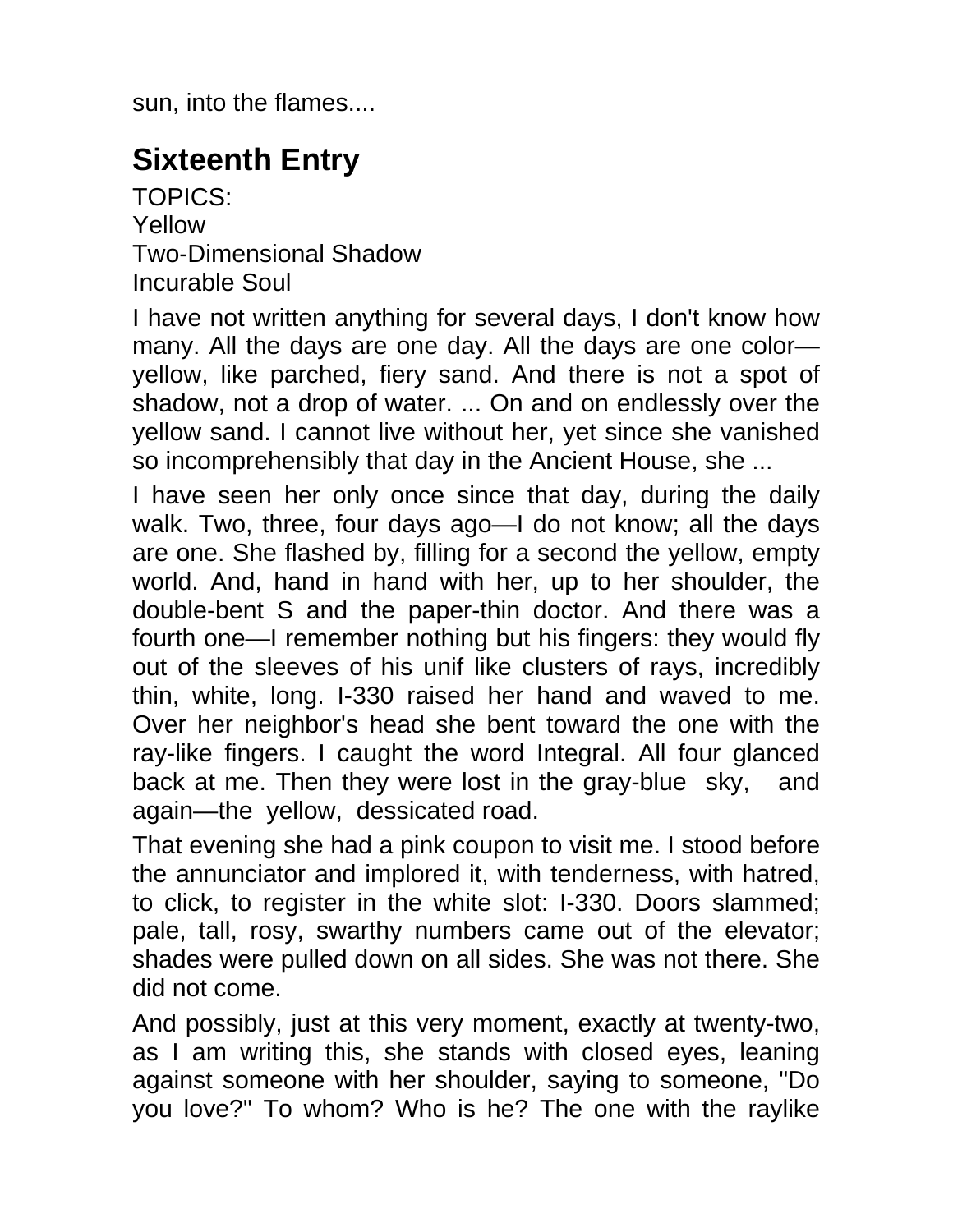fingers, or the thick-lipped, sputtering R? Or S?

S ... Why am I constantly hearing his flat steps all these days, splashing as through puddles? Why is he following me all these days like a shadow? Before me, beside me, behind—a gray-blue, two-dimensional shadow. Others pass through it, step on it, but it is invariably here, bound to me as by some invisible umbilical cord. Perhaps this cord is she—I-330? I don't know. Or perhaps they, the Guardians, already know that  $I...$ 

Suppose you were told: Your shadow sees you, sees you all the time. Do you understand me? And suddenly you have the strangest feeling: your hands are not your own, they interfere with you. And I catch myself constantly swinging my arms absurdly, out of time with my steps. Or suddenly I feel that I must glance back, but it's impossible, no matter how I try, my neck is rigid, locked. And I run, I run faster and faster, and feel with my back—my shadow runs faster behind me, and there is no escape, no escape anywhere. . . .

Alone, at last, in my room. But here there is something else the telephone. I pick up the receiver. "Yes, I-330, please." And again I hear a rustle in the receiver, someone's steps in the hall, past her room—and silence. ... I throw down the receiver—I can't, I can't endure it any longer. I must run there, to her.

This happened yesterday. I hurried there, and wandered for an hour, from sixteen to seventeen, near the house where she lives. Numbers marched past me, row after row. Thousands of feet stepped rhythmically, a million-footed monster floated, swaying, by. And only I was alone, cast out by a storm upon a desert island, seeking, seeking with my eyes among the grayblue waves.

A moment, and I shall see the sharply mocking angle of the eyebrows lifted to the temples, the dark windows of the eyes, and there, within them, the burning fireplace, the stirring shadows. And I will step inside directly, I will say, "You know I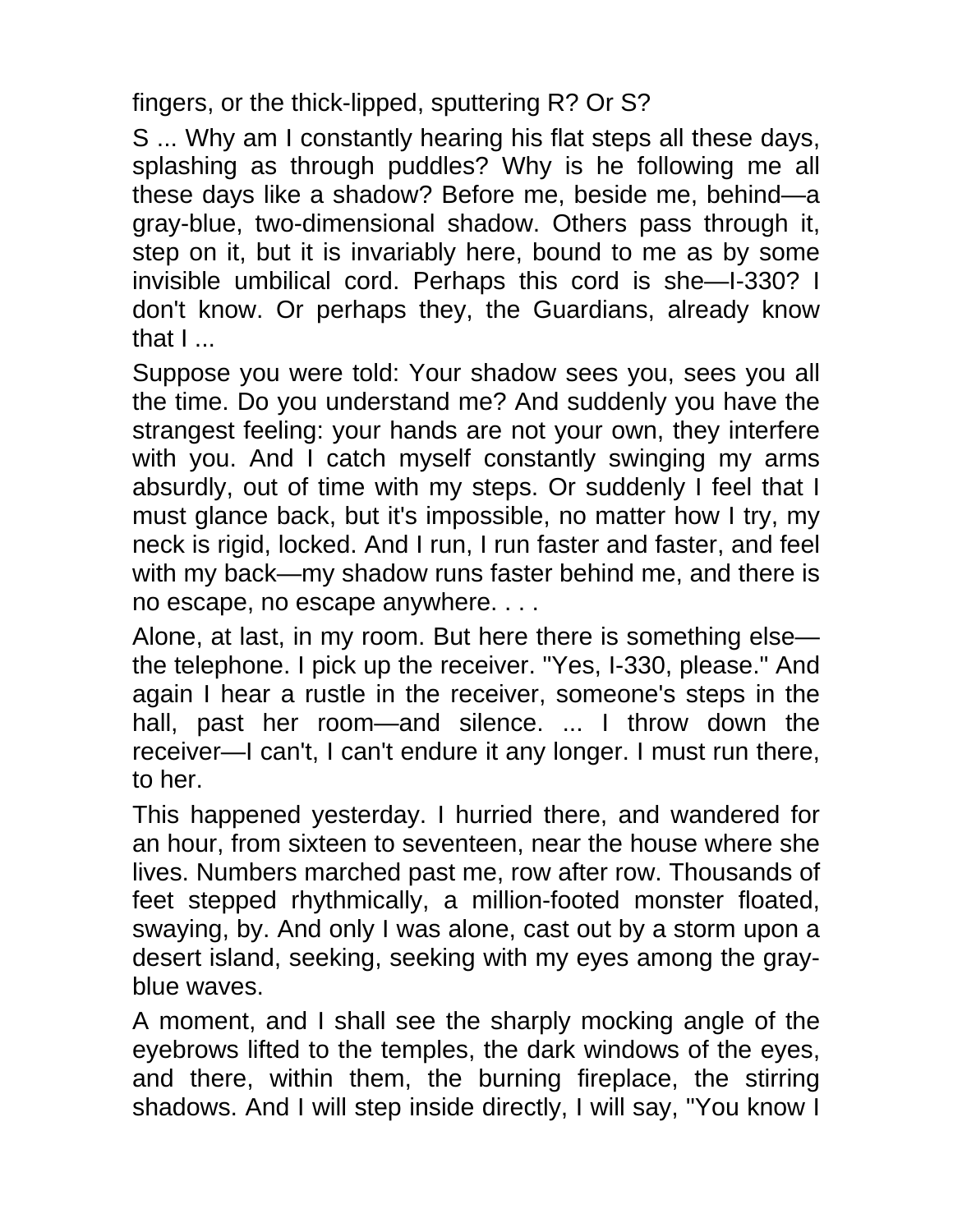cannot live without you. Why, then ..." I will use the warm, familiar "thou"—only "thou."

But she is silent. Suddenly I hear the silence, I do not hear the Music Plant, and I realize it is past seventeen, everybody else is gone, I am alone, I am late. Around me—a glass desert, flooded by the yellow sun. In the smooth glass of the pavement, as in water, I see the gleaming walls suspended upside down, and myself, hung mockingly head down, feet up. I must hurry, this very second, to the Medical Office to get a certificate of illness, otherwise they'll take me and ... But perhaps that would be best? To stay here and calmly wait until they see me and take me to the Operational Section and so put an end to everything, atone for everything at once.

A faint rustle, and a doubly bent shadow before me. Without looking, I felt two steel-gray gimlets drill into me. With a last effort, I smiled and said—I had to say something—"I ... I must go to the Medical Office."

"What's the problem, then? Why do you stand here?"

Absurdly upside down, hung by the feet, I was silent, burning up with shame. "Come with me," S said harshly. I followed obediently, swinging my unnecessary, alien arms. It was impossible to raise my eyes; I walked all the way through a crazy, upside-down world: some strange machines, their bases up; people glued antipodally to the ceiling; and, lower still, beneath it all, the sky locked into the thick glass of the pavement. I remember: what I resented most of all was that, for this last time in my life, I was seeing everything in this absurdly upside-down, unreal state. But it was impossible to raise my eyes.

We stopped. A staircase rose before me. Another step, and I would see the figures in white medical smocks, the huge, mute Bell....

With an enormous effort, I finally tore my eyes away from the glass underfoot, and suddenly the golden letters of MEDICAL OFFICE burst into my face. At that moment it had not even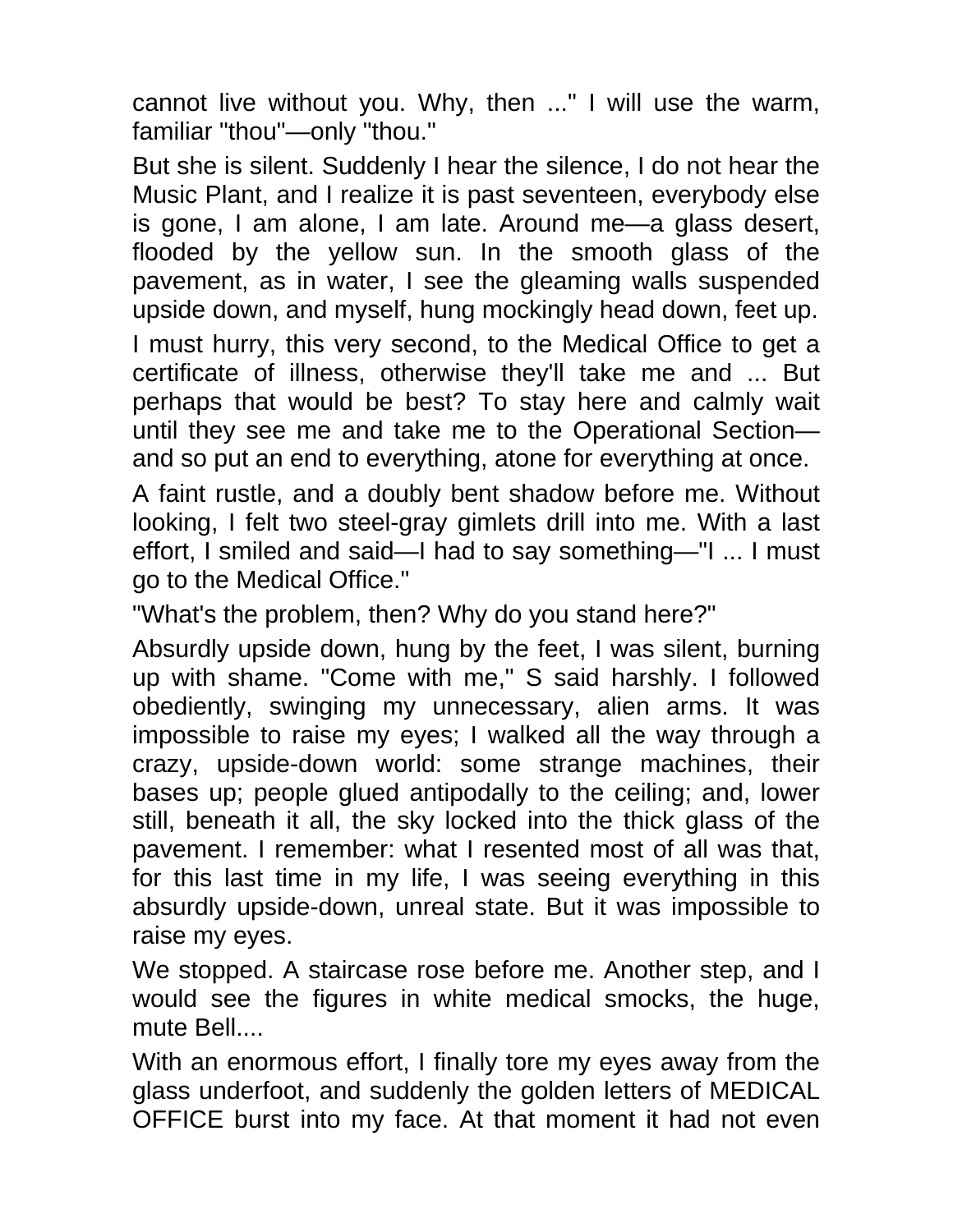occurred to me to wonder why he had spared me, why he had brought me here instead of to the Operational Section. At a single bound I swung across the steps, slammed the door firmly behind me, and took a deep breath. I felt: I had not breathed since morning, my heart had not been beating—and it was only now that I had taken my first breath, only now that the sluices in my breast had opened. ...

There were two of them: one short, with tubby legs, weighing the patients with his eyes as though lifting them on horns; the other paper-thin, with gleaming scissor-lips, his nose a finest blade. . . . The same one. I rushed to him as to someone near and dear, mumbling about insomnia, dreams, shadows, a yellow world. The scissor-lips gleamed, smiled.

"You're in a bad way! Apparently, you have developed a soul."

A soul? That strange, ancient, long-forgotten word. We sometimes use the words "soul-stirring," "soulless," but "soul" ... ?

"Is it... very dangerous?" I muttered.

"Incurable," the scissors snapped.

"But ... what, essentially, does it mean? I somehow don't... don't understand it."

"Well, you see ... How can I explain it to you? ... You are a mathematician, aren't you?"

"Yes."

"Well, then—take a plane, a surface—this mirror, say. And on this surface are you and I, you see? We squint against the sun. And here, the blue electric spark inside that tube, and there—the passing shadow of an aero. All of it only on the surface, only momentary. But imagine this impermeable substance softened by some fire; and nothing slides across it any more, everything enters into it, into this mirror world that we examined with such curiosity when we were children. Children are not so foolish, I assure you. The plane has acquired volume, it has become a body, a world, and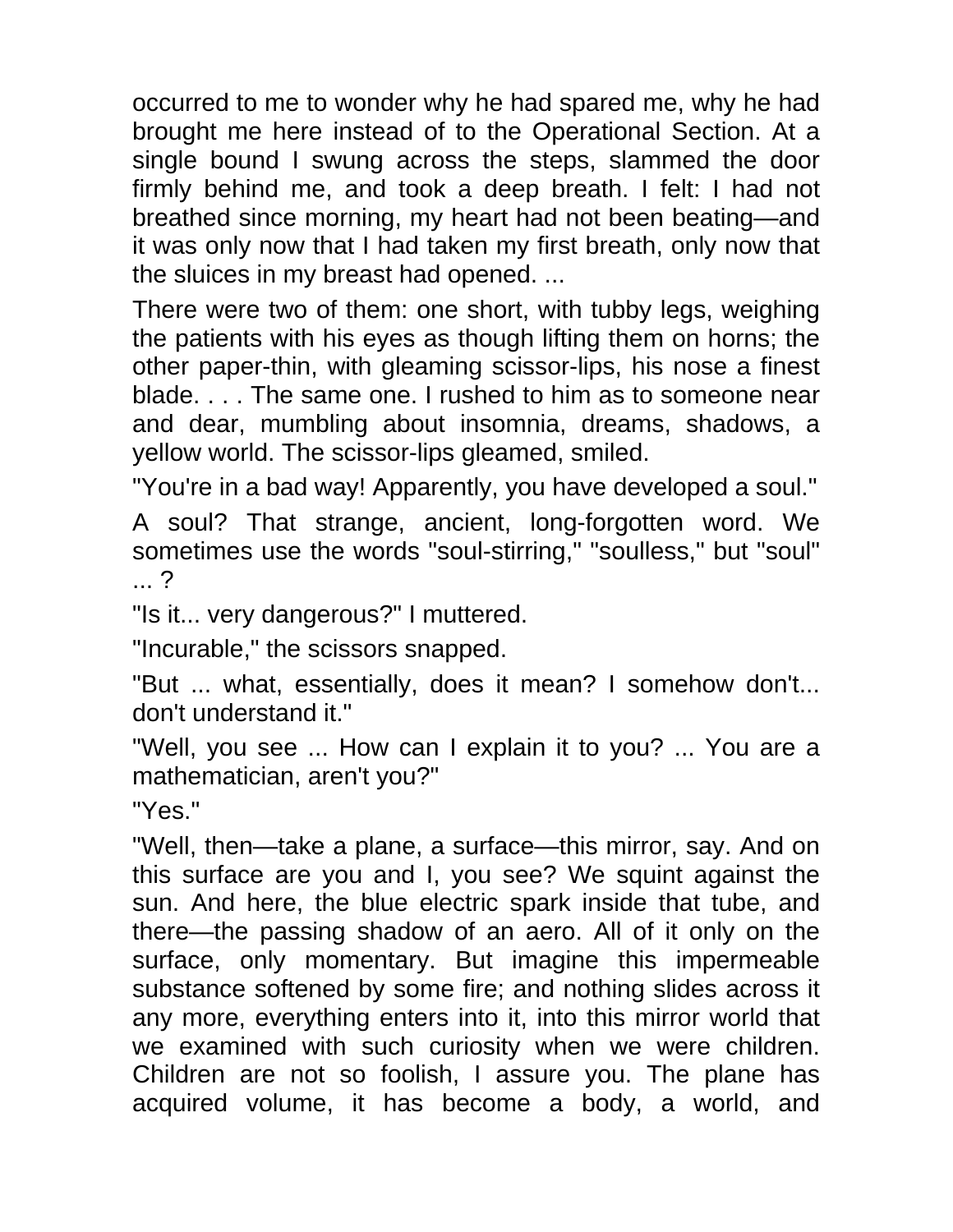everything is now inside the mirror—inside you: the sun, the blast of the whirling propeller, your trembling lips, and someone else's. Do you understand? The cold mirror reflects, throws back, but this one absorbs, and everything leaves its tracer-forever. A moment, a faint line on someone's face—and it remains in you forever. Once you heard a drop fall in the silence, and you hear it now. ..."

"Yes, yes, exactly. ..." I seized his hand. I heard it now—drops falling slowly from the washstand faucet And I knew: this was forever. "But why, why suddenly a soul? I've never had one, and suddenly ... Why . .. No one else has it, and I. . . ?"

I clung even more violently to the thin hand; I was terrified of losing the lifeline.

"Why? Why don't you have feathers, or wings-only shoulder blades, the base for wings? Because wings are no longer necessary, we have the aero, wings would only interfere. Wings are for flying, and we have nowhere else to fly: we have arrived, we have found what we had been searching for. Isn't that so?"

I nodded in confusion. He looked at me with a scalpel-sharp laugh. The other heard it, pattered in from his office on his tubby feet, lifted my paper-thin doctor, lifted me on his horneyes.

"What's the trouble? A soul? A soul, you say? What the devil! We'll soon return to cholera if you go on that way. I told you" (raising the paper-thin one on his horns) "—I told you, we must cut out imagination. In everyone. . . . Extirpate imagination. Nothing but surgery, nothing but surgery will do..."

He saddled his nose with huge X-ray glasses, circled around and around me for a long time, peered through the bones of my skull, examining the brain, and writing something in his book.

"Curious, most curious I Listen, would you consent to ... to being preserved in alcohol? It would be extremely useful to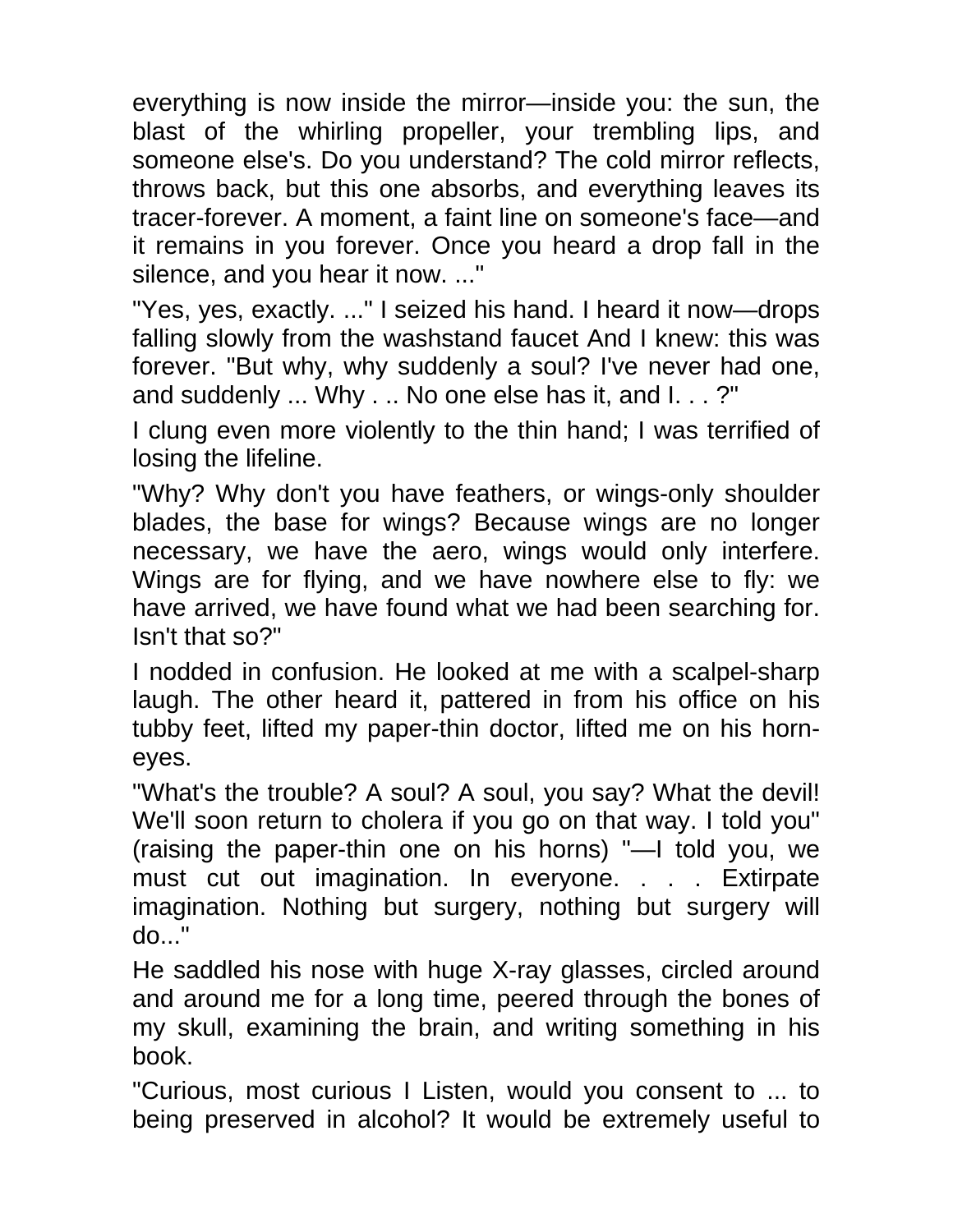the One State. ... It would help us prevent an epidemic. ... Of course, unless you have some special reasons to ..."

"Well, you see," said the thin one, "Number D-503 is the Builder of the Integral, and I am sure it would interfere with ..."

"U-um." The other grunted and pattered back to his office.

We remained alone. The paper-thin hand fell lightly, gently on my hand, the profile face bent close to mine. He whispered, "I'll tell you in confidence—you are not the only one. It was not for nothing that my colleague spoke about an epidemic. Try to remember—haven't you noticed anything like it, very much like it, very similar in anyone else?" He peered at me closely. What was he hinting at? Whom did he mean? Could it be . . . ?

"Listen." I jumped up from the chair.

But he was already speaking loudly about other things. "As far as your insomnia and your dreams, I can suggest one thing do more walking. Start tomorrow morning, go out and take a walk ... well, let's say to the Ancient House."

He pierced me with his eyes again, smiling his thinnest smile. And it seemed to me—I saw quite clearly a word, a letter, a name, the only name, wrapped in the finest tissue of that smile. ... Or was this only my imagination again?

I could barely wait until he wrote out a certificate of illness for that day and the next. Silently I pressed his hand once more, and ran out. My heart, fast and light as an aero, swept me up and up. I knew—some joy awaited me tomorrow. What was it?

#### **Seventeenth Entry**

TOPICS : Through the Glass I Am Dead **Corridors** I am completely bewildered. Yesterday, at the very moment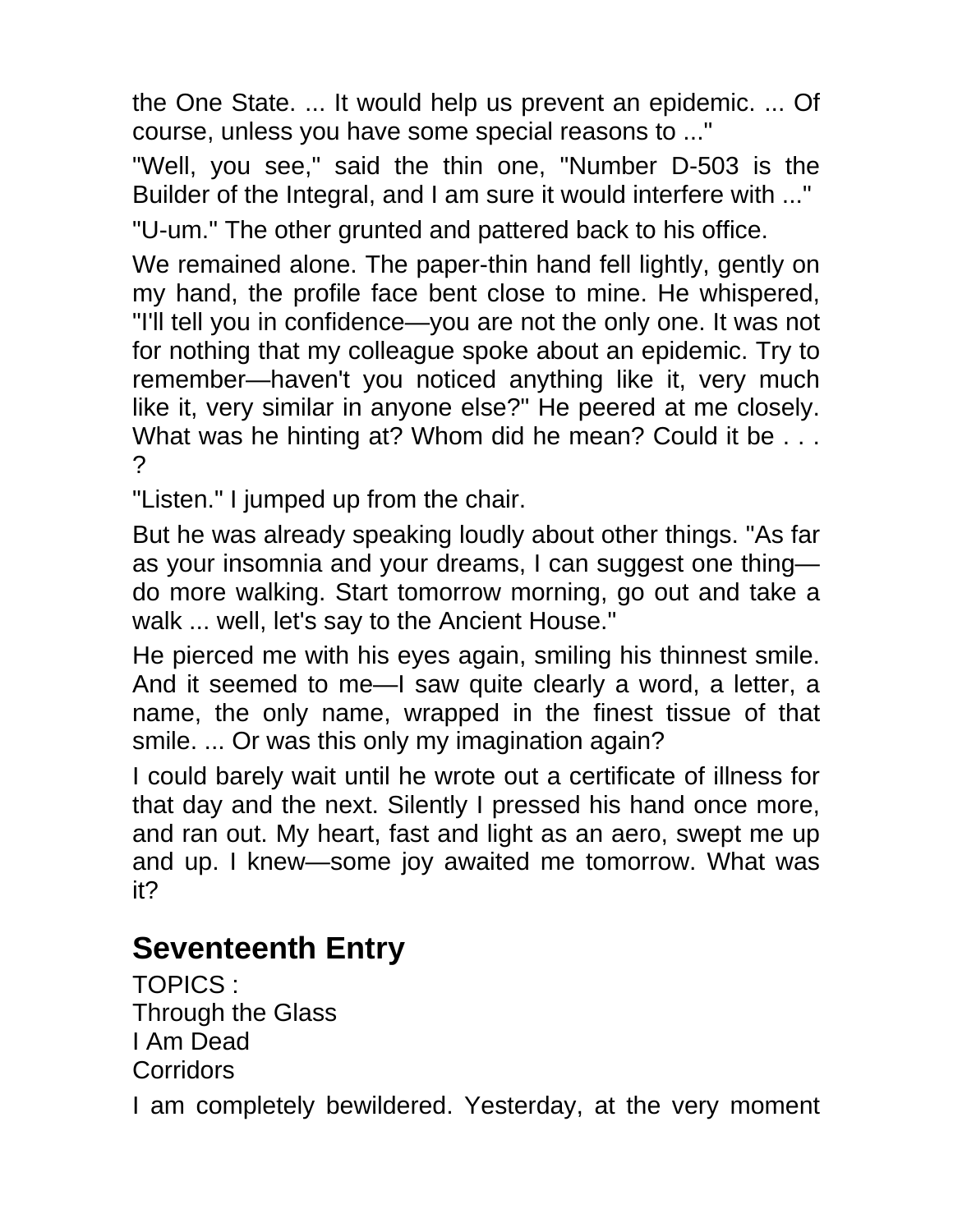when I thought that everything was already disentangled, that all the X's were found, new unknown quantities appeared in my equation.

The starting point of all the coordinates in this entire story is, of course, the Ancient House. It is the center of the axial lines of all the X's, Y's and Z's on which my whole world has been built of late. Along the line of X's (Fifty-ninth Avenue) I walked toward the starting point of the coordinates. All that had happened yesterday whirled like a hurricane within me: upside-down houses and people, tormentingly alien hands, gleaming scissors, sharp drops falling in the washstand—all this had happened, had happened once. And all of it, tearing my flesh, was whirling madly within, beneath the surface melted by a fire, where the "soul" was.

In order to carry out the doctor's prescription, I deliberately chose to walk along two lines at right angles instead of a hypotenuse. I was already on the second line—the road along the Green Wall. From the illimitable green ocean behind the Wall rose a wild wave of roots, flowers, branches, leaves. It reared, and in a moment it would roll and break and overwhelm me, and, instead of a man—the finest and most precise of instruments—I would be turned into ...

But fortunately between me and the wild green ocean was the glass of the Wall. Oh, great, divinely bounding wisdom of walls and barriers! They are, perhaps, the greatest of man's inventions. Man ceased to be a wild animal only when he built the first wall Man ceased to be a savage only when we had built the Green Wall, when we had isolated our perfect mechanical world from the irrational, hideous world of trees, birds, animals. . . .

Through the glass the blunt snout of some beast stared dully, mistily at me; yellow eyes, persistently repeating a single, incomprehensible thought. For a long time we stared into each other's eyes—those mine-wells from the surface world into another, subterranean one. And a question stirred within me: What if he, this yellow-eyed creature, in his disorderly,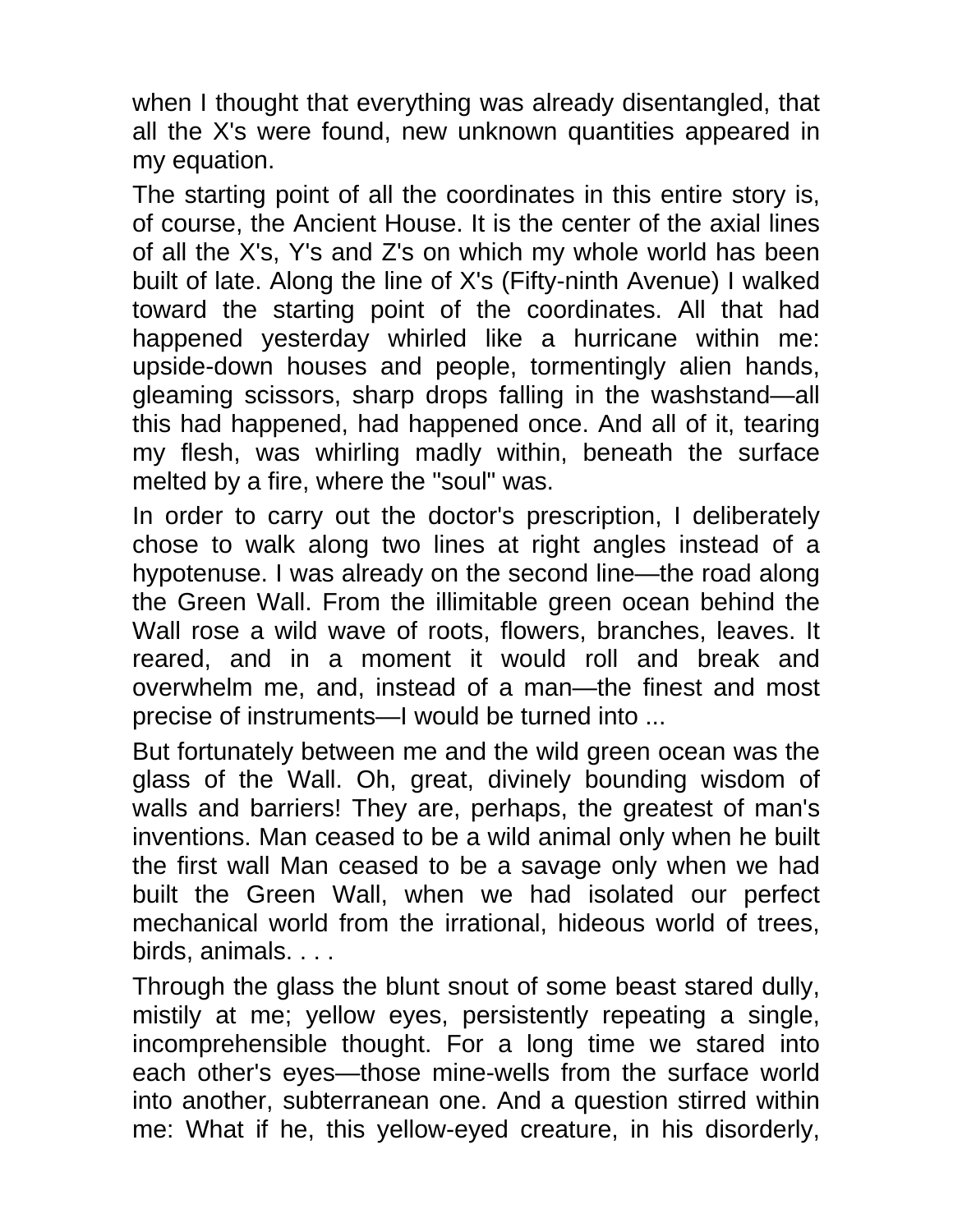filthy mound of leaves, in his uncomputed life, is happier than we are?

I raised my hand, the yellow eyes blinked, backed away, and disappeared among the greenery. The paltry creature! What absurdity—that he could possibly be happier than we are! Happier than I, perhaps; but I am only an exception, I am sick. But even I... The dark-red walls of the Ancient House were already before me, and the old woman's dear, ingrown mouth. I rushed to her: "Is she here?"

The ingrown mouth opened slowly. "Which 'she'?"

"Oh, which, which! I-330, of course. ... We came here together that day—by aero .. ."

"Oh, oh, I see... I see..."

The rays of wrinkles round the lips, sly rays from the yellow eyes, probing inside me, deeper and deeper. And at last, "Oh, well. ... She's here, she came a little while ago."

She's here. I saw a shrub of silvery-bitter wormwood at the old woman's feet. (The courtyard of the Ancient House is part of the museum, carefully preserved in its prehistoric state.) A branch of the wormwood lay along the old woman's hand and she stroked it; a yellow strip of sunlight fell across her knees. And for an instant, I, the sun, the old woman, the wormwood, and the yellow eyes were one, bound firmly together by some invisible veins, and, pulsing through the veins, the same tumultuous, glorious blood....

I am embarrassed to write about this now, but I have promised to be completely frank in these notes. Well, then: I bent and kissed the ingrown, soft, mossy mouth. The old woman wiped her lips and laughed.

I ran through the familiar, dim, echoing rooms— for some reason directly to the bedroom. And it was only at the door, when I had already seized the handle, that suddenly the thought came, What if she is not alone? I stopped and listened. But all I heard was the beating of my heart—not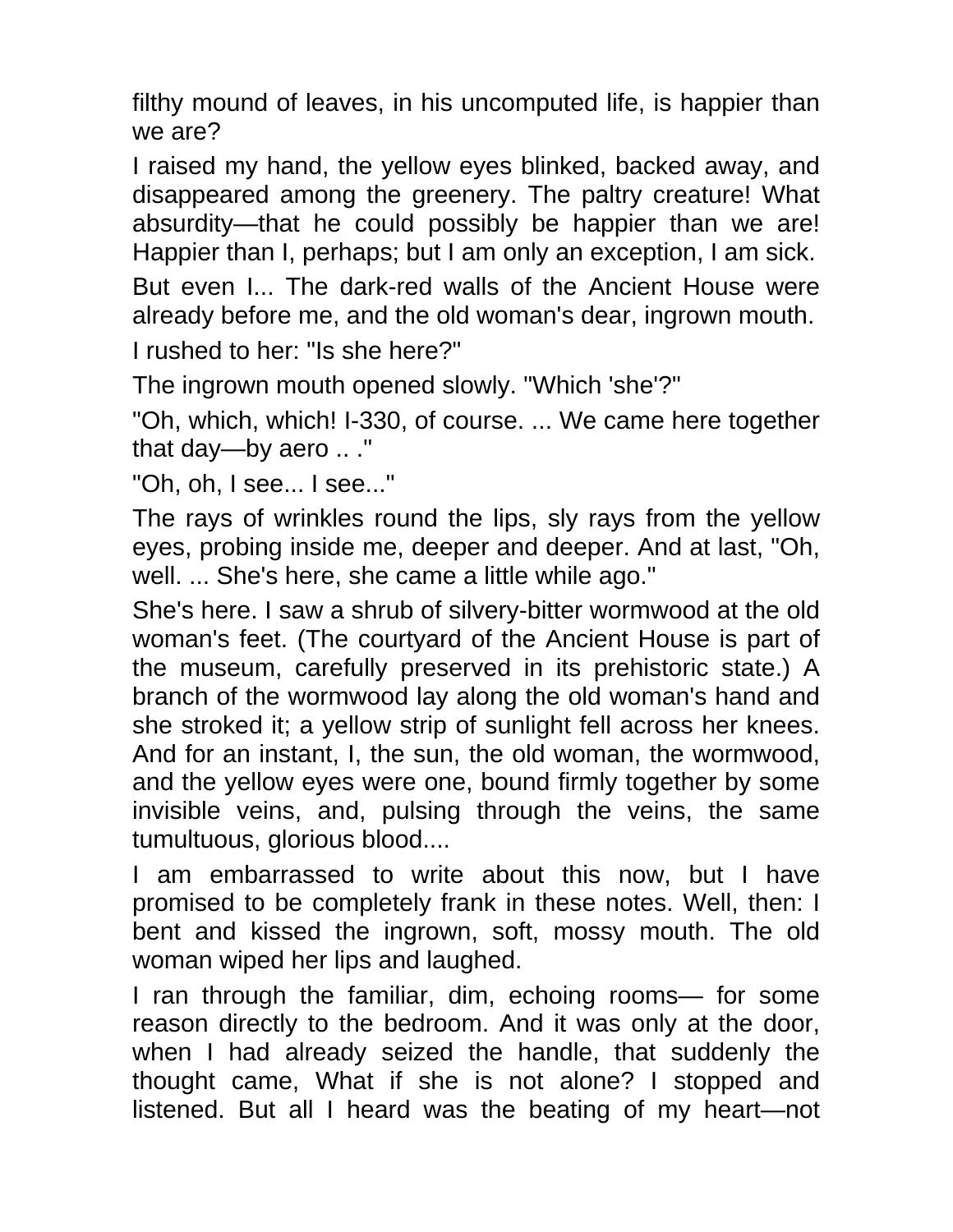within, but somewhere near me.

I entered. The wide bed—smooth, untouched. The mirror. Another mirror in the closet door, and in the keyhole—the key with the antique ring. And no one.

I called quietly, "I-330 Are you here?" Then, still more quietly, with eyes closed, scarcely breathing, as though I were already on my knees before her, "Darling!"

Silence. Only the drops falling hurriedly into the washstand from the faucet. I cannot explain why, but at that moment it annoyed me. I turned the faucet firmly and went out. Clearly, she was not there. That meant she must be in some other "apartment."

I ran down the wide gloomy stairway, tried one door, another, a third. Locked. Everything was locked except "our" apartment—and that was empty....

And yet, I turned back again without knowing why. I walked slowly, with difficulty; my shoes were suddenly as heavy as cast iron. I clearly remember thinking: It's a mistake to assume that the force of gravity is constant. Hence, all my formulas ...

The thought broke off: a door slammed downstairs, someone's steps pattered quickly across the tiles. I—light again, lighter than light—rushed to the rail, to bend over, to say everything in one word, one cry—"You"....

I turned numb: below, etched against the dark square shadow of the window frame, swinging its rosy wing-ears, the head of S was hurrying across.

Lightning-fast, without reason (I still don't know the reason), I felt: He must not see me, he must not!

On tiptoe, pressing myself into the wall, I slipped upstairs, toward the unlocked apartment.

A moment at the door. His feet stamped dully up the stairs, he was coming here. If only the door ... I pleaded with the door, but it was wooden, it creaked, squealed. I stormed past green, red, the yellow Buddha; I was before the mirrored door of the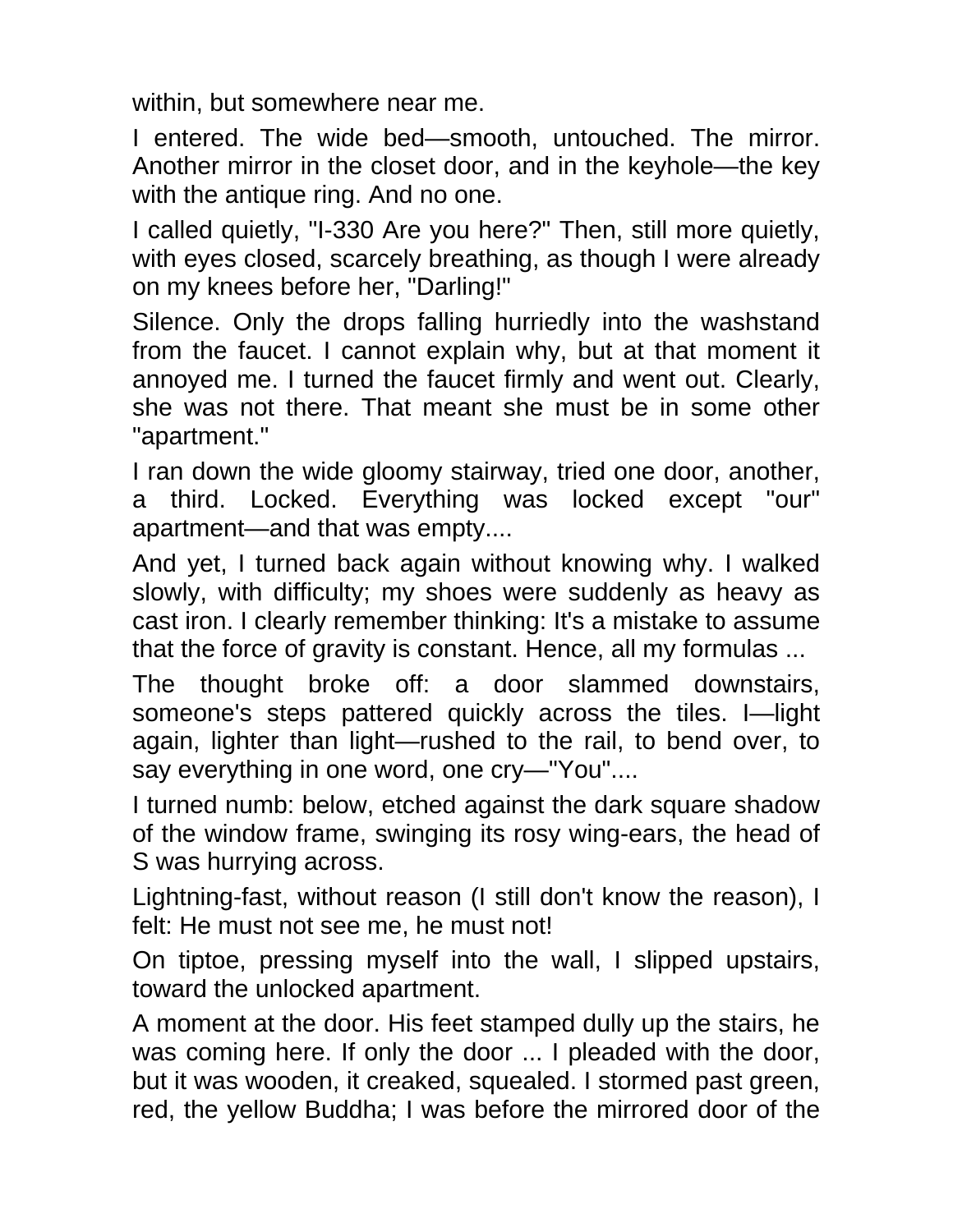wardrobe: my face pale, listening eyes, lips ... Through the tumult of blood, I heard the door creaking again.... It was he, he....

I seized the key; the ring swayed. A flash of memory—again an instant thought, bare, unreasoning, a splinter of a thought: "That time I-330 ..." I quickly opened the closet door; inside, in the darkness, I shut it tightly. A step, and the ground rocked under my feet. Slowly, softly, I floated down somewhere, my eyes turned dark, I died.

Later, when I sat down to record these strange events, I searched my memory and looked up some books. Now, of course, I understand it: it was a state of temporary death, familiar to the ancients, but—as far as I know—entirely unknown among us.

I have no idea how long I was dead—perhaps no more than five or ten seconds. But after a time I revived and opened my eyes. It was dark, and I felt myself going down and down. ... I stretched my hand and tried to grasp at something—it was scraped by a rough, rapidly moving wall. There was blood on my finger—clearly all this was not the product of my sick imagination. What was it, then?

I heard my broken, quivering breath (I am ashamed to confess this, but everything was so unexpected and incomprehensible). A minute, two, three—down and down. Finally, a soft thud; that which had been dropping under my feet was now motionless. In the dark I found a handle, pushed it; a door opened. Dim light Behind me I saw a small square platform speeding up. I rushed to it—too late: I was trapped there—but where this "there" was I did not know.

A corridor. The silence weighed a thousand tons. Along the vaulted ceiling, lamps—an endless, shimmering, trembling line of dots. The place was a little like the "tubes" of our underground, but much narrower and made not of our glass but of some ancient material. A thought flashed through my mind—the memory of the underground shelters where our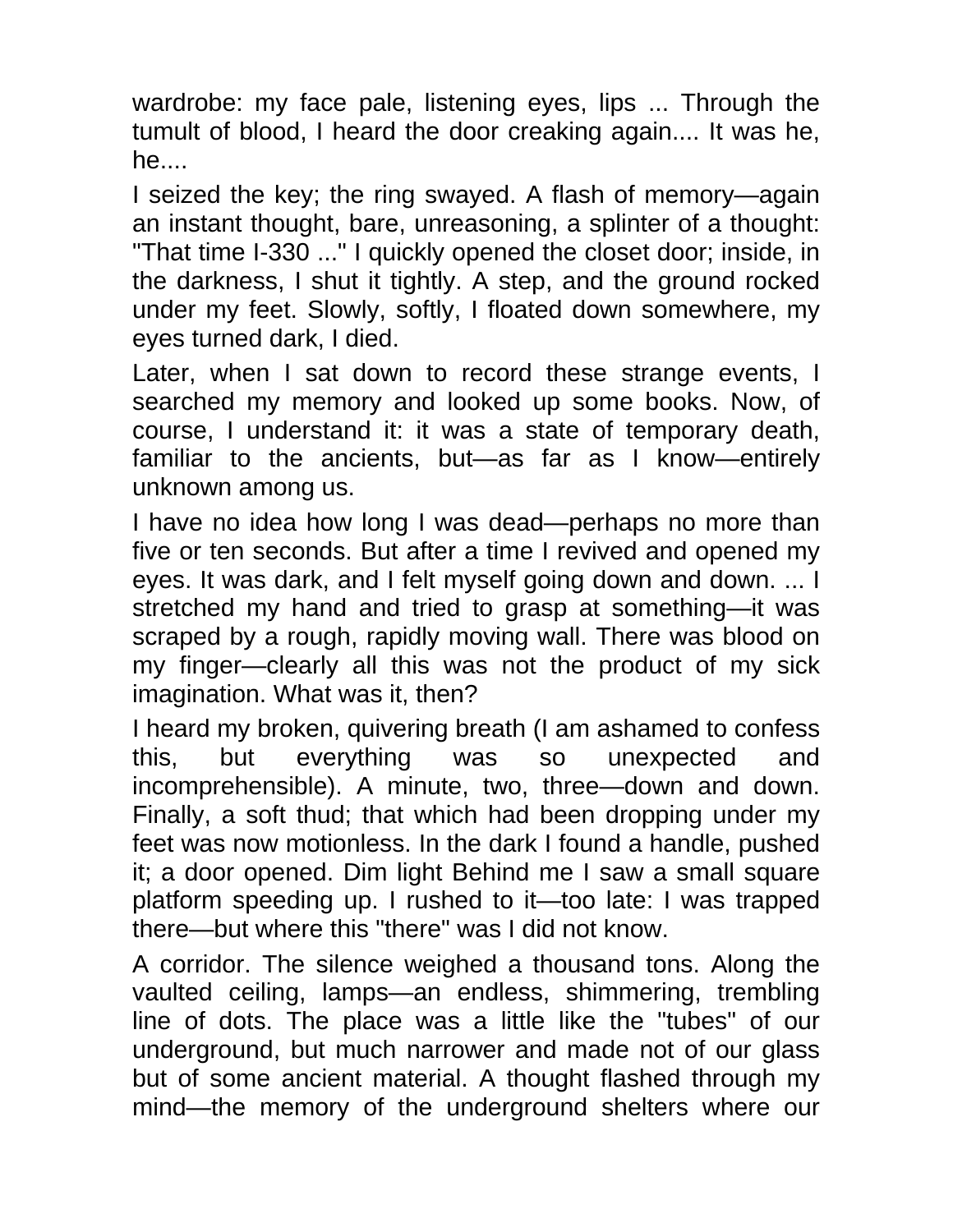ancestors supposedly hid during the Two Hundred Years' War. ... No matter, I must go.

I must have walked some twenty minutes, then turned right. The corridor was wider here, the lamps brighter. A vague humming sound. Perhaps machines, perhaps voices, I could not tell, but I was near a heavy opaque door—the sound came from behind it.

I knocked. Then again, louder. The hum ceased. Something clanked, and the door swung open, heavily, slowly.

I don't know which of us was more astonished: before me stood my blade-sharp, paper-thin doctor.

"You? Here?" And his scissor-lips snapped shut And I—as though I had never known a single human word—I stared silently without comprehending what he was saying. He must have been telling me to leave, because he quickly pushed me with his flat paper stomach to the end of the brighter section of the corridor, then turned me around and gave me a shove from the back.

"But, sorry ... I wanted ... I thought that I-330 ... But behind me ..."

"Wait here," the doctor snapped, and vanished.

At last! At last she was near me, here—and what did it matter where this "here" was? The familiar, saffron-yellow silk, the bite-smile, the veiled eyes ... My lips, hands, knees trembled; and in my head, the silliest thought: Vibration is sound. Trembling must make a sound. Then why isn't it audible?

Her eyes opened to me—all the way; I entered...

"I could not bear it any longer! Where have you been? Why?" I spoke quickly, incoherently, as in delirium, without tearing my eyes away from her. Or perhaps I merely thought this. "There was the shadow—following me.... I died—in the closet.... Because your ... that one ... he speaks with scissors. ... I have a soul.... Incurable .. ."

"An incurable soul! My poor dear!" I-330 laughed—sprayed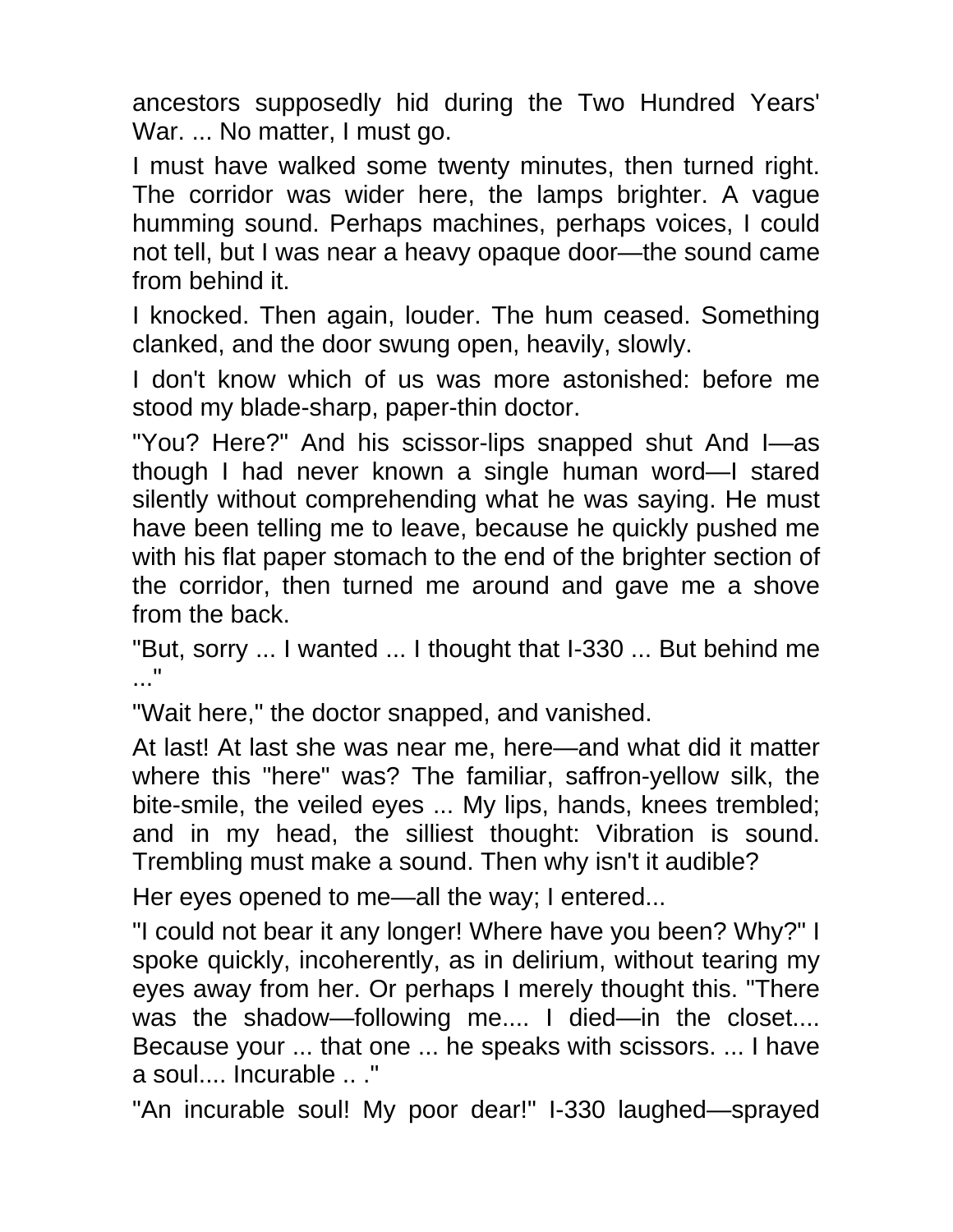me with laughter, and the delirium was over, and drops of laughter rang, sparkled all around, and everything, everything was beautiful.

The doctor appeared again from around the corner—the marvelous, magnificent, thinnest doctor.

"Well." He stopped beside her.

"It's nothing, it's all right! I'll tell you later. A mere accident.. .. Tell them I shall return in ... oh, fifteen minutes...."

The doctor slipped away around the corner. She waited. The door closed with a dull thud. Then I-330 slowly, slowly pressed against me with her shoulder, arm, all of her, plunging a sharp sweet needle deeper and deeper into my heart, and we walked together, the two of us—one....

I don't remember where we turned off into darkness, and in the darkness—up a flight of stairs, endlessly, silently. I could not see, but I knew: she walked just as I did, with closed eyes, blind, her head thrown back, her teeth biting her lips—and listened to the music, to my barely audible trembling.

I came to in one of the innumerable nooks in the yard of the Ancient House. A fence—bare, rocky ribs and yellow teeth of ruined walls. She opened her eyes and said, "The day after tomorrow, at sixteen." And she left.

Did all this really happen? I don't know. I will learn the day after tomorrow. There is only one real trace—the scraped skin on my right hand, on the tips of my fingers. But the Second Builder has assured me that he saw me touch the polishing wheel by accident with those fingers, and that is all there is to it. Well, it may be so. It may be. I don't know—I don't know anything.

## **Eighteenth Entry**

TOPICS: A Logical Jungle Wounds and Plaster Never Again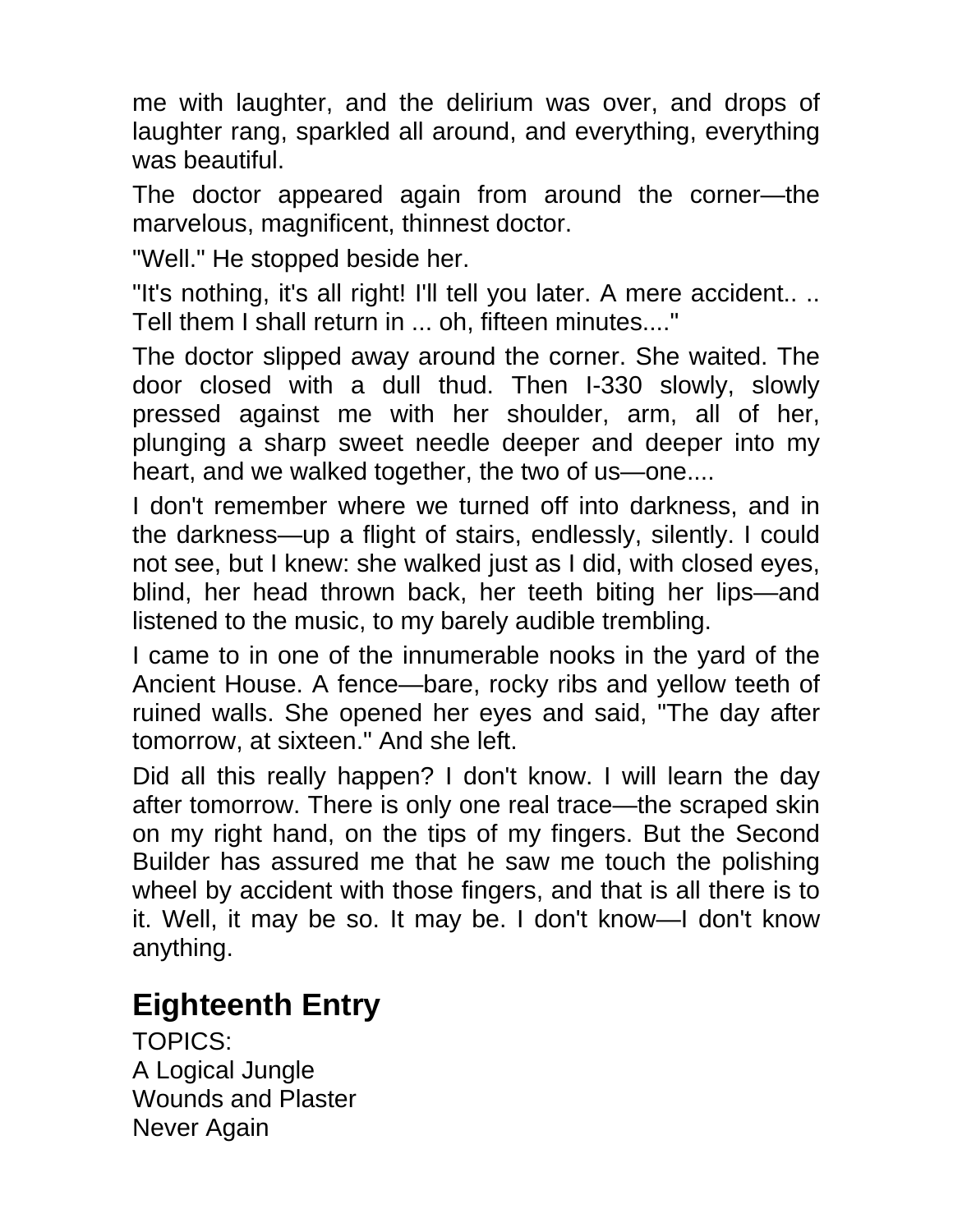Yesterday I went to bed, and instantly sank into the very depths of sleep, like an overturned, overloaded ship. A heavy, dense mass of swaying green water. And then I slowly rose from the bottom, and somewhere in the middle depths I opened my eyes: my own room, morning, still green, congealed. A splinter of sunlight on the mirrored door of the closet, flashing into my eyes, preventing me from punctually fulfilling the hours of sleep prescribed by the Table of Hours. It would be best to open the closet door. But all of me seemed wrapped in cobwebs; the cobwebs even spread over my eyes; I had no strength to rise....

And yet I rose and opened—and suddenly, behind the mirrored door, struggling out of her dress, all rosy, I-330. By now I was so accustomed to the most incredible events, that, as I recall, I was not even surprised and asked no questions. I quickly stepped into the closet and breathlessly, blindly, greedily united with her. I can see it now: through the crack in the darkness, a sharp ray of sunlight breaking like a flash of lightning on the floor, on the wall of the closet, rising higher ... and now the cruel, gleaming blade fell on the bare outstretched neck of I-330-----And this was so terrifying that I could not bear it I cried out, and opened my eyes again.

My room. Morning, still green, congealed. A splinter of sunlight on the closet door. Myself—in bed. A dream. But my heart still hammered madly, quivered, sprayed pain; aching fingers, knees. There was no doubt that all of it had happened. And I no longer knew what was dream and what reality. Irrational values were growing through everything solid, familiar, three-dimensional, and instead of firm, polished planes I was surrounded by gnarled, shaggy things....

It was still long before the bell. I lay thinking, and an extremely odd chain of logic unwound itself in my mind.

Every equation, every formula in the surface world has its corresponding curve or body. But for irrational formulas, for my V-1, we know of no corresponding bodies, we have never seen them. ... But the horror of it is that these invisible bodies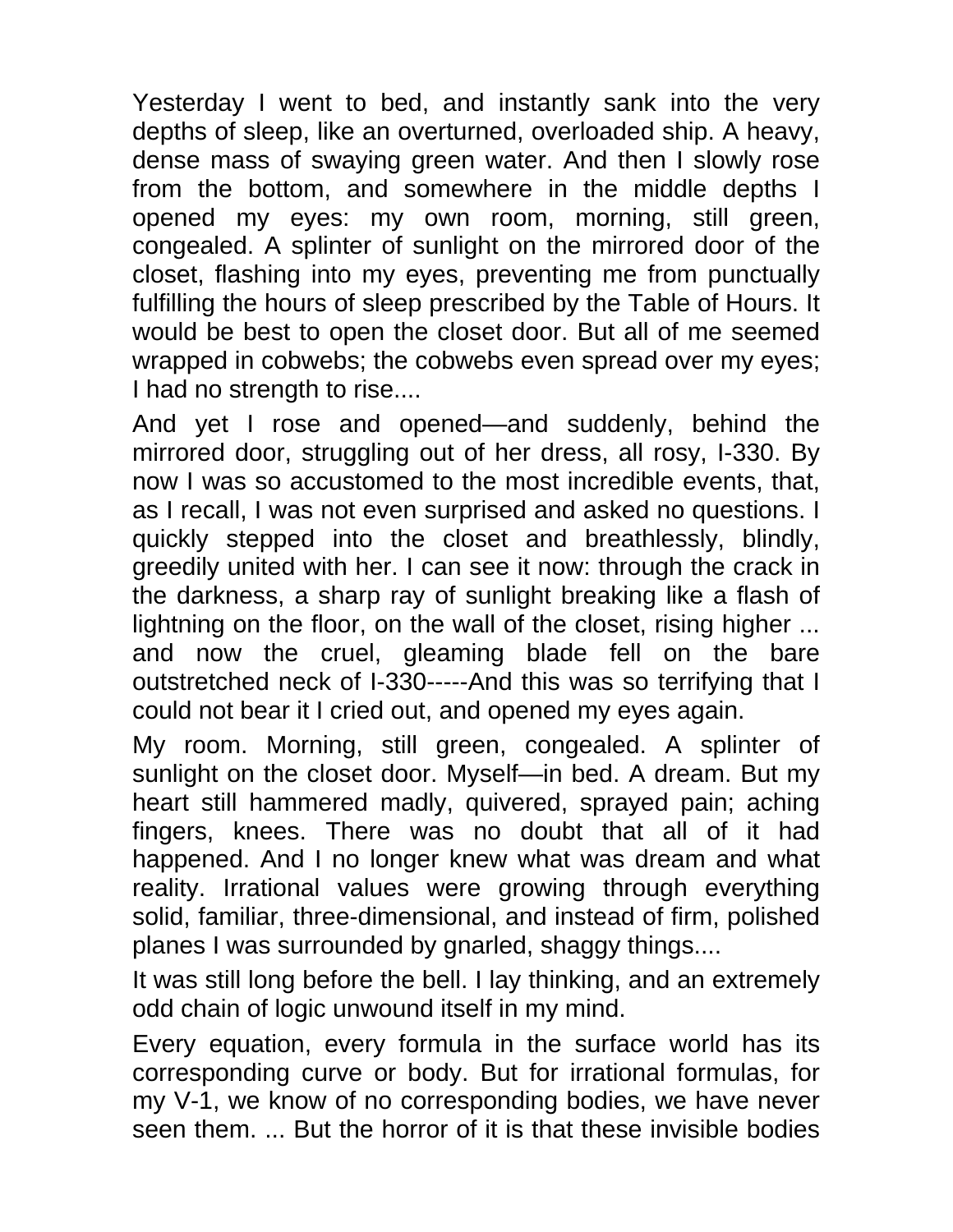exist, they must, they inevitably must exist: in mathematics, their fantastic, prickly shadows-irrational formulas—pass before us as on a screen. And neither mathematics nor death ever makes a mistake. So that, if we do not see these bodies in our world, there must be, there inevitably must be, a whole vast world for them—there, beyond the surface....

I jumped up without waiting for the bell and rapidly began to pace the room. My mathematics— until now the only firm and immutable island in my entire dislocated world—has also broken off its moorings, is also floating, whirling. Does it mean, then, that this preposterous "soul" is as real as my unif, as my boots, although I do not see them at the moment? (They are behind the mirrored closet door.) And if the boots are not a disease, why is the "soul" a disease?

I sought and could not find a way out of this wild thicket of logic. It was the same unknown and eerie jungle as that other one, behind the Green Wall, inhabited by the extraordinary, incomprehensible creatures that spoke without words. It seemed to me that I was seeing through thick glass something infinitely huge and at the same time infinitely small, scorpionlike, with a hidden yet constantly sensed sting—the V-1.... But perhaps this was nothing else but my "soul," which, like the legendary scorpion of the ancients, voluntarily stung itself with everything that...

The bell. It was day. All of this, without dying, without vanishing, was merely covered by the light of day, just as visible objects, without dying, are covered at night by the darkness. A vague, quivering mist filled my head. Through the mist I saw the long glass tables, the spherical heads chewing slowly, silently, in unison. From afar through the fog I heard the ticking of the metronome, and in time to this familiar, caressing music I mechanically counted to fifty along with everyone else: fifty prescribed chewing movements for each bite. And, mechanically, in time to the ticking, I descended and marked off my name in the book of departures—like everyone else. But I felt I lived apart from everyone, alone,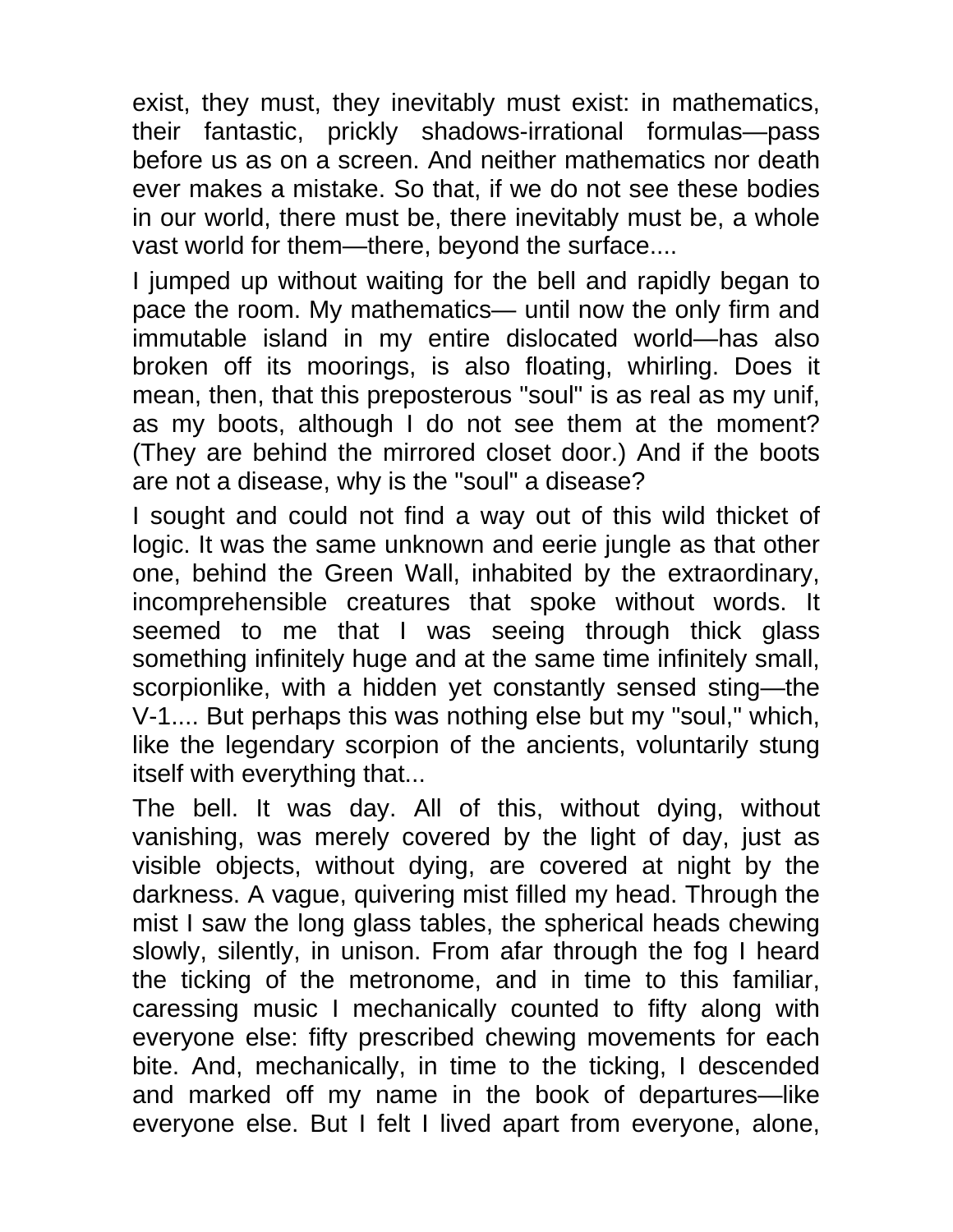behind a soft wall that muted outside sounds. And here, behind this wall— my world....

But then, if this world is mine alone, why does it go into these notes? Why record all these absurd "dreams," closets, endless corridors? I am saddened to see that, instead of a harmonious and strict mathematical poem in honor of the One State, I am producing some sort of a fantastic adventure novel. Ah, if it were really nothing but a novel, and not my present life, filled with X's, V-1 and falls.

However, perhaps it is all for the best. You, my unknown readers, are most probably children compared to us, for we have been brought up by the One State and hence have reached the highest summits possible for man. And, like children, you will swallow without protest everything bitter I shall give you only when it is carefully coated with the thick syrup of adventure.

ln the evening

Are you familiar with the feeling of speeding in an aero up and up the blue spiral, when the window is open and the wild wind whistles past your face? There is no earth, you forget the earth, it is as far from you as Saturn, Jupiter, Venus. This is how I live now. A storm-wind rushes at my face, and I have forgotten the earth, I have forgotten the sweet, rosy O. And yet the earth exists; sooner or later one must glide back to it, and I merely shut my eyes before the day for which her name—O-90— is entered in my Sexual Table.

This evening the distant earth reminded me of its existence.

Obeying the doctor's instructions (I sincerely, most sincerely want to get well), I wandered for two hours along the glass deserts of our precise, straight avenues. Everyone else was in the auditoriums, as prescribed by the Table of Hours, and only I was alone. ... It was essentially an unnatural sight: imagine a human finger cut off from the whole, from the hand—a separate human finger, running, stooped and bobbing, up and down, along the glass pavement. I was that finger. And the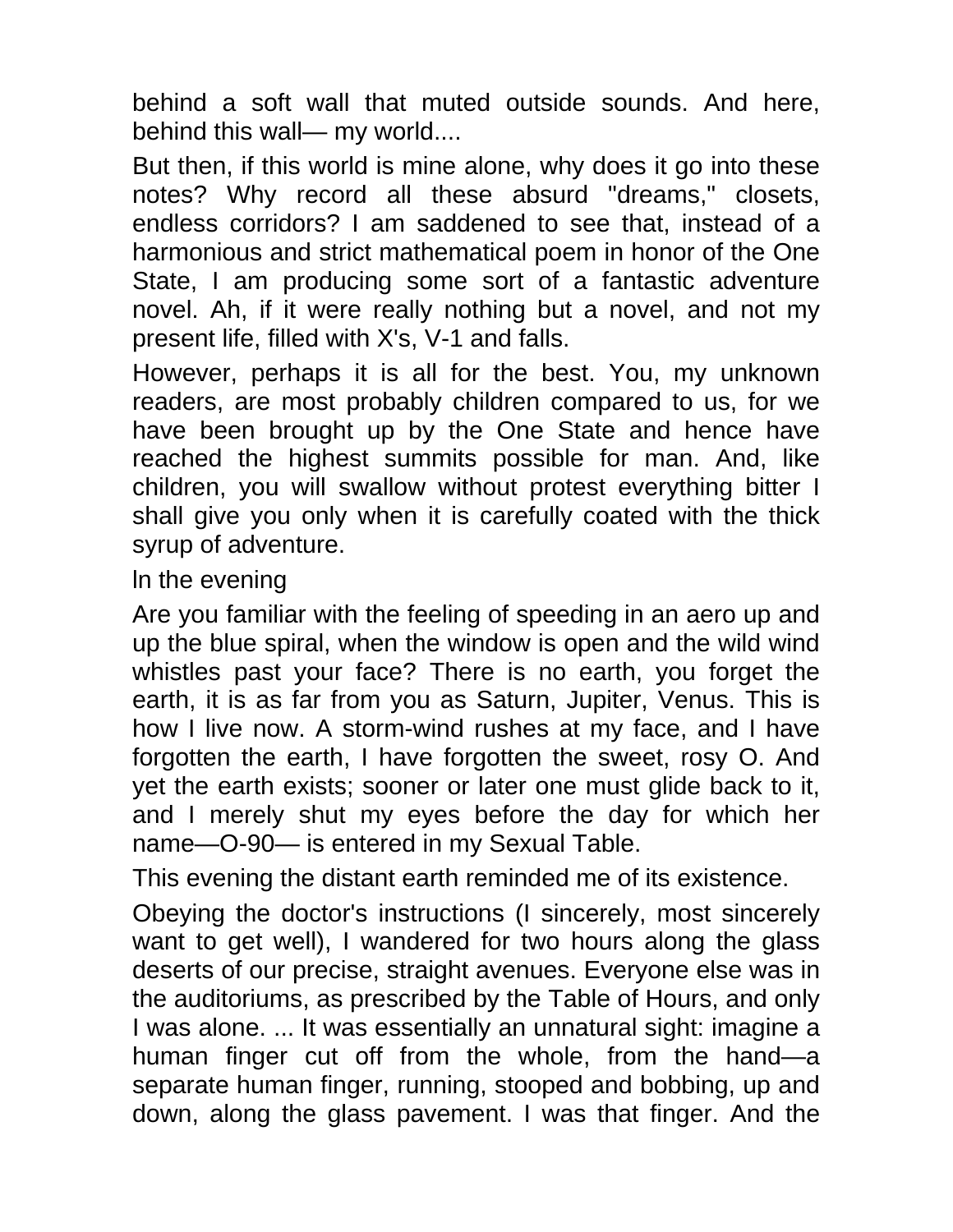strangest, the most unnatural thing of all was that the finger had no desire whatever to be on the hand, to be with others. I wanted either to continue thus—by myself, or ... But why try to conceal it any longer—to be with her, with I-330, once again pouring all of myself into her through the shoulder, through the intertwined hands....

I returned home when the sun was already setting. The rosy ash of evening glowed on the glass walls, on the golden spire of the Accumulator Tower, in the voices and smiles of the numbers I met. How strange: the dying rays of the sun fall at exactly the same angle as those flaring in the morning, yet everything is altogether different The rosiness is different: now it was quiet, just faintly tinged with bitterness, and in the morning it would again be seething, resonant.

Downstairs in the lobby, U, the controller, took a letter from under a pile of envelopes covered with the rosy ash and handed it to me. I repeat: she is a perfectly decent woman, and I am certain that her feelings toward me are most friendly. And yet, every time I see those sagging, gill-like cheeks, they somehow set my teeth on edge.

Holding out the letter with her gnarled hand, U sighed. But her sigh just barely ruffled the curtain that separated me from the world; my whole being was centered on the envelope that trembled in my hands—undoubtedly containing a letter from I-330.

A second sigh, heavily underscored by two lines, made me break away from the envelope. I looked up: between the gills through the bashful blinds of lowered eyelids—a sympathetic, enveloping, clinging smile. And then, "My poor, poor friend," with a sigh underscored by three lines and a barely noticeable nod at the letter, the contents of which she was, of course, in the line of duty, familiar with.

"No, really, I...But why?"

"No, no, my dear, I know you better than you know yourself. I have long been watching you, and I can see that you need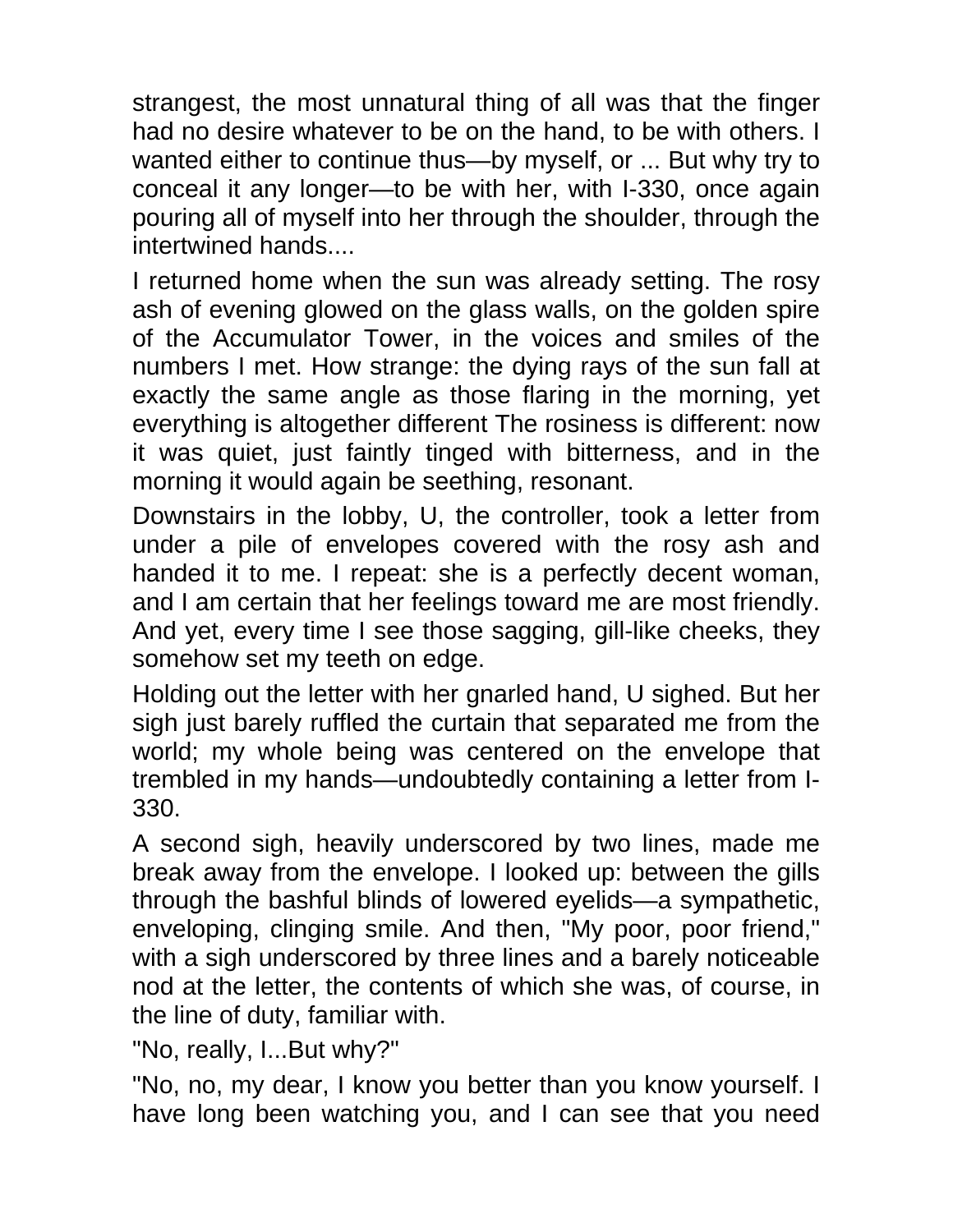someone marching hand in hand with you through life who has been a student of life for many years...."

I felt myself all plastered over by her cloying smile—the plaster that would cover the wounds about to be inflicted by the letter trembling in my hands. And finally, through the bashful blinds, almost whispering, "I shall think about it, my dear, I shall think about it. And be assured: if I feel myself strong enough . . . But no, I must first think about it..."

Great Benefactor! Am I to ... does she mean to say that...

There were spots before my eyes, thousands of sinusoids, and the letter jumped in my hand. I walked to the wall, nearer to the light. The sun was dying, and the dismal, dark rose ash fell, thickening steadily, upon me, the floor, my hands, the letter.

I tore the envelope, and quickly—the signature, the wound: it was not I-330, it was . . . O. And still another wound: a watery blot on the lower right-hand corner of the page—where the drop fell. ... I detest blots, whatever the reason for them—ink, or . . . anything else. And I know that formerly I simply would have been annoyed, my eyes would have been offended by that annoying blot. Why, then, was this gray little spot now like a cloud, turning everything darker, more leaden? Or was this again my "soul"?

The letter

You know ... or, perhaps, you do not know ... I cannot say it properly, but it does not matter: now you know that without you there will be no day, no morning, no spring for me. Because R is to me only ... but this is of no interest to you. At any rate, I am very grateful to him. Without him, alone, these past days, I don't know what I would have . . . During these days and nights I have lived ten or perhaps twenty years. And it seems to me that my room is not rectangular, but round and endless—around and around, and all is the same, and no doors anywhere.

I cannot live without you—because I love you. Because I see,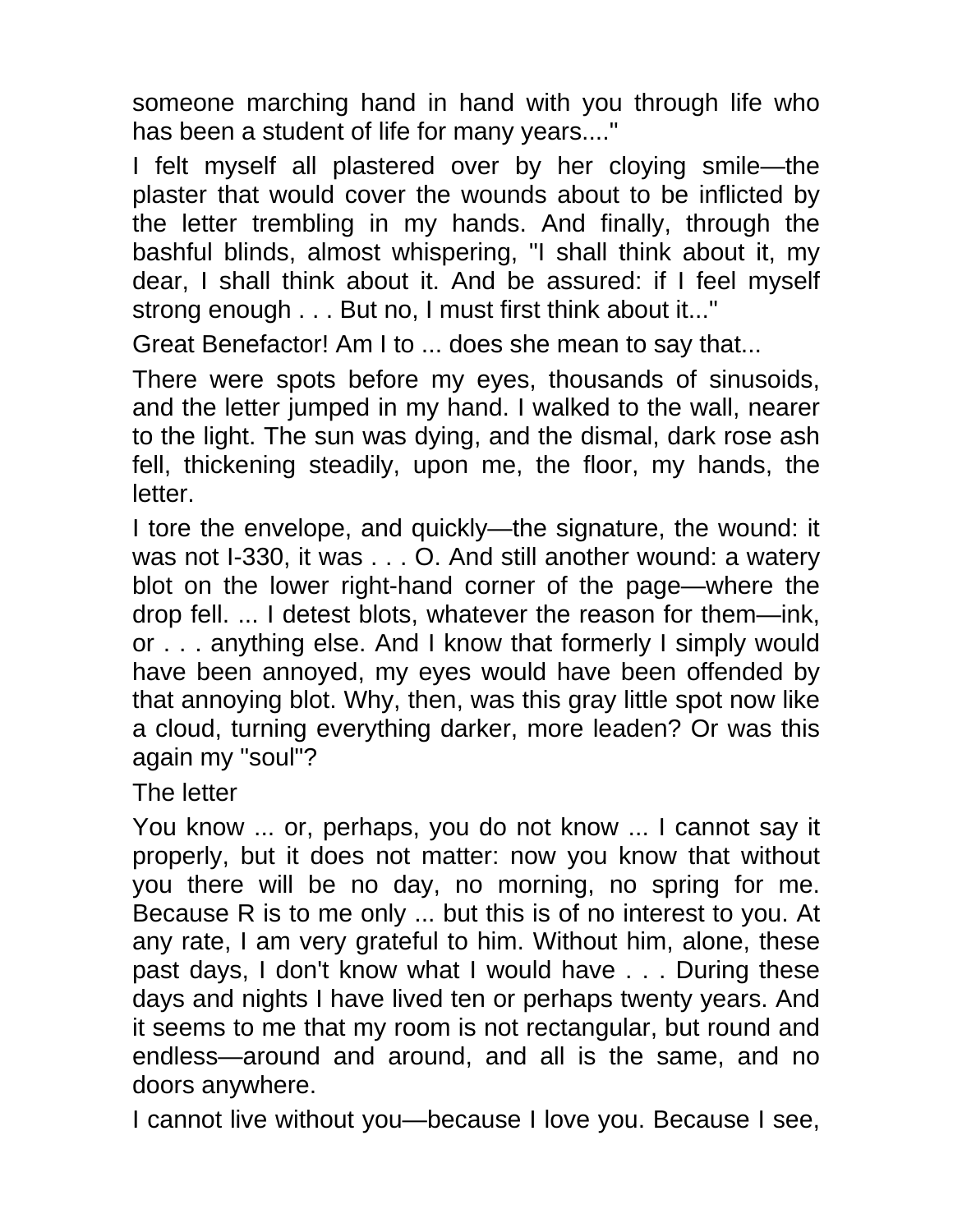I understand: today you don't need anyone, anyone in the world except her, the other one, and . . . you understand—just because I love you I must. ..

I need only two or three days to put together the pieces of me into some semblance of the former O-90, and then I will go and tell them myself that I withdraw my registration for you. And you must feel relieved, you must be happy. I shall never again . . . Farewell.

 $O<sub>1</sub>$ 

Never again. Yes, it is better that way, she is right But why, then, why ...

## **Nineteenth Entry**

TOPICS:

The Infinitestimal of the Third **Order** 

A Scowling Glance Over the Parapet

In that strange corridor with the quivering line of dim lamps ... or no, no, it was not there, it was later, when we were already in some hidden corner in the yard of the Ancient House . . . she said, "The day after tomorrow." That means today, and everything is winged. The day flies. Our Integral is ready for flight: the rocket motor has already been installed and was tested today on the ground. What magnificent, powerful blasts, and to me each of them was a salute in honor of her, the only, the unique one—in honor of today.

During the first firing a dozen or so numbers from the dock neglected to get out of the way-nothing remained of them except some crumbs and soot I record with pride that this did not disturb the rhythm of our work for even a moment No one recoiled; both we and our machines continued our straight-line and circular motions with the same precision as before, as though nothing had happened. Ten numbers are less than a hundred-millionth part of the population of the One State; practically considered, it is an infinitesimal of the third order.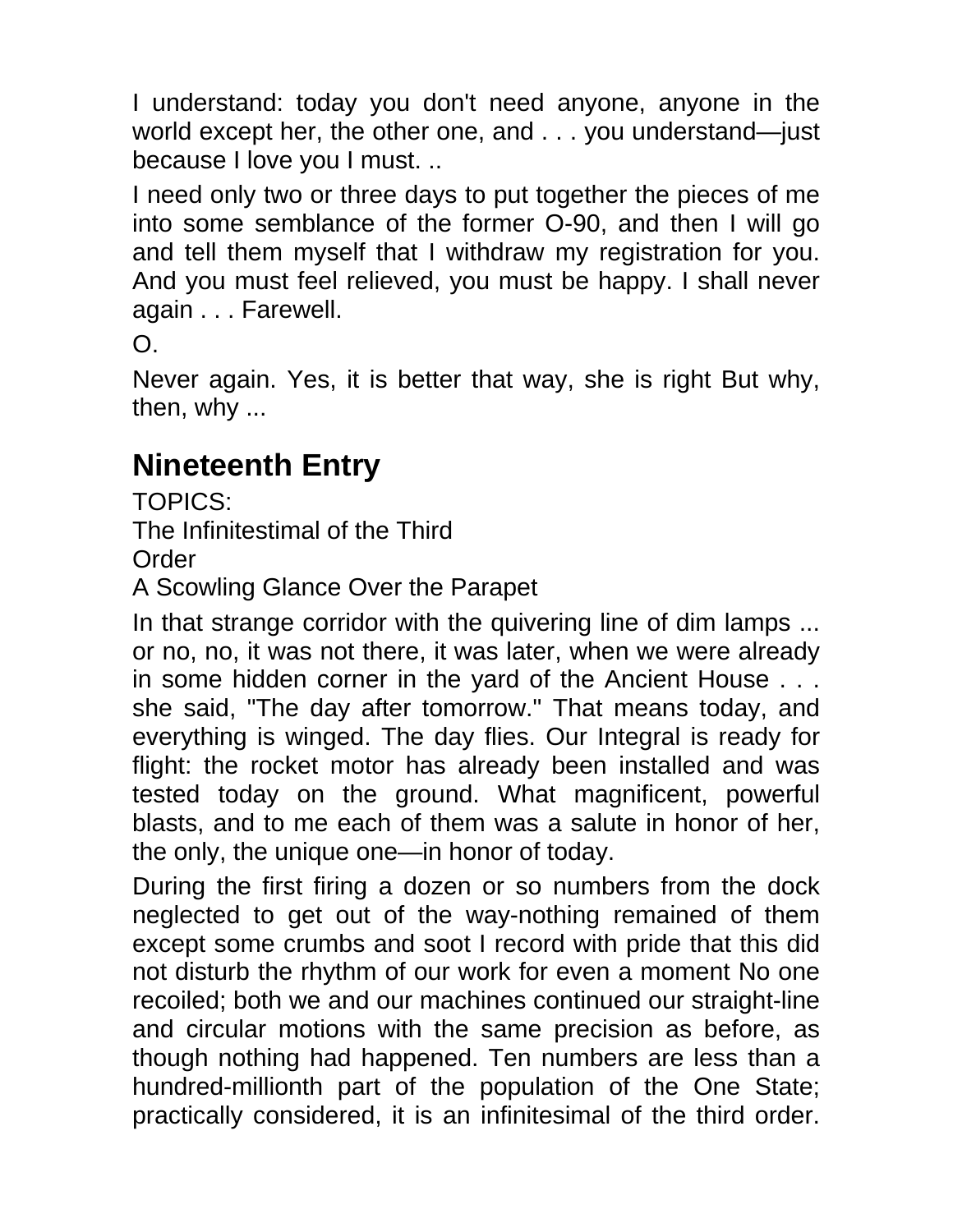Only the ancients were prone to arithmetically illiterate pity; to us it is ridiculous.

And it's ridiculous to me that yesterday I paid attention to a miserable little gray spot and even wrote about it in these pages. All of this is but that same "softening" of the surface which should be diamond-hard—as hard as our walls.

Sixteen o'clock. I did not go for my supplementary walk; who knows, she might take it into her head to come just now, when everything rings brightly with the sun....

I am almost alone in the house. Through the sun-drenched walls I can see far, both right and left and down, the empty rooms suspended in the air, repeating themselves as in a mirror. And only on the bluish stairway, faintly sketched in by the sun, a lean, gray shadow is sliding up. I hear the steps now—and I see through the door—I feel the plaster smile glued to me. Then past my door, and down another stairway....

The annunciator clicked. I threw myself to the narrow white slit, and ... and saw some unfamiliar male number (beginning with a consonant). The elevator hummed, the door slammed. Before me—a heavy brow, set carelessly, aslant, over the face. And the eyes ... a strange impression, as though his words were coming from under the scowling brow, where the eyes were.

"A letter for you from her," came from beneath the overhanging brow. "She asked that everything be done exactly as it says."

From under the jutting brow, the overhang, a glance around. There's no one, no one here; come, let me have it! With another glance around, he slipped me the envelope and left. I was alone.

No, not alone: in the envelope, the pink coupon, and the faintest fragrance—hers. It is she, she will come, she will come to me. Quickly the letter-to read it with my own eyes, to believe it all the way....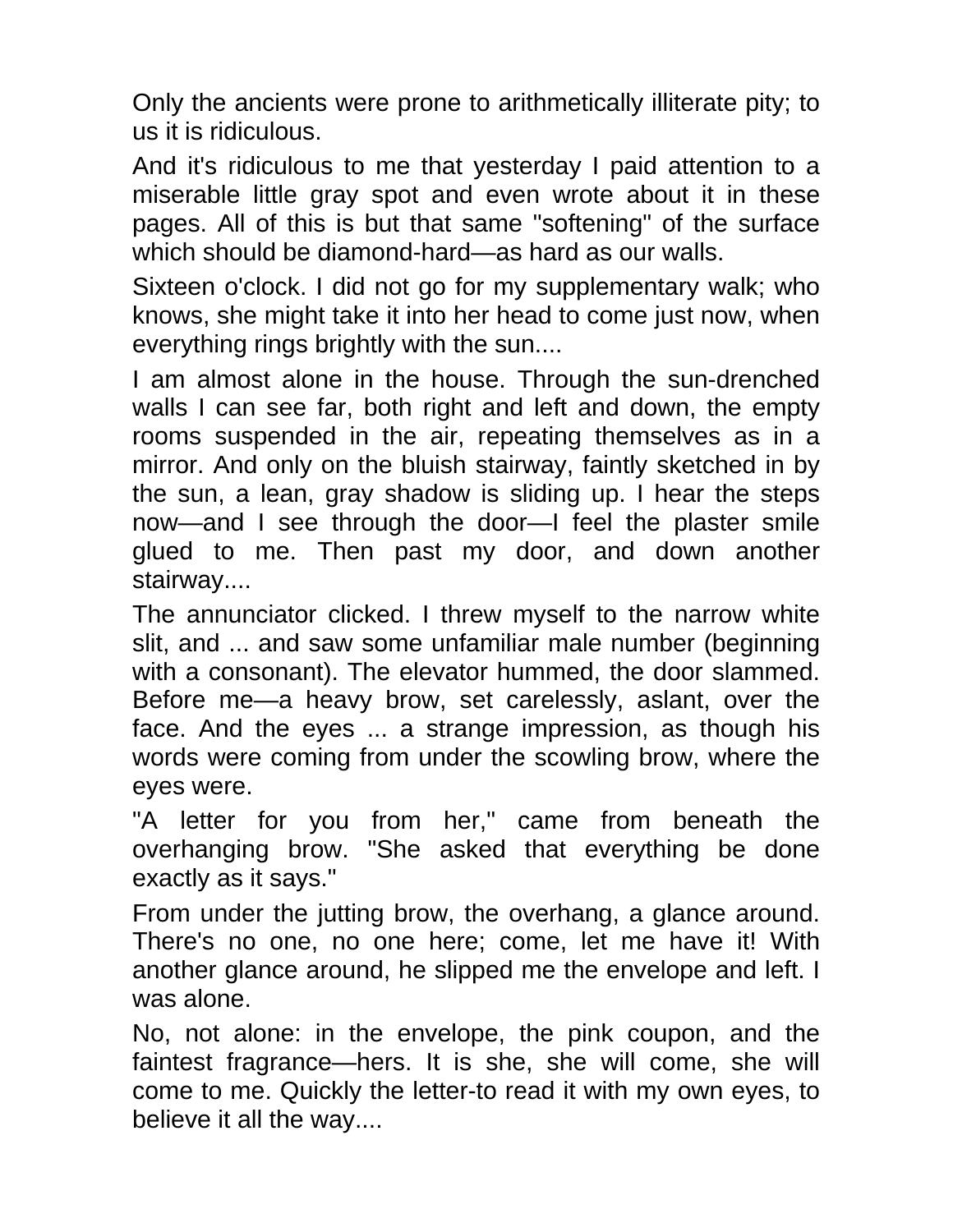But no, this cannot be true! I read again, skipping lines: "The coupon . . . and don't fail to lower the shades, as if I were really there. ... It is essential that they think I ... I'm very, very sorry...."

I tore the letter to bits. In the mirror, for a second, my distorted, broken eyebrows. I took the coupon to tear it as I tore her note....

"She asked that everything be done exactly as it says."

My hands slackened. The coupon dropped on the table. She is stronger than I. I'm afraid I will do what she asks. However . . . however, I don't know: we'll see, it's still a long time until evening. ... The coupon lies on the table.

My tortured, broken eyebrows in the mirror. Why don't I have a doctor's note today as well? I would walk and walk endlessly, around the whole Green Wall, then drop into bed to the very bottom. . . . But I must go to the thirteenth auditorium, I must wind all of myself up tightly to sit two hours—two hours—without stirring ... when I need to scream and stamp my feet.

The lecture. How strange that the voice coming from the gleaming apparatus is not metallic, as usual, but somehow soft, furry, mossy. A woman's voice. I imagine her as she must have been once upon a time: tiny, a little bent hook of an old woman, like the one at the Ancient House.

The Ancient House . . . And everything bursts out like a fountain from below—and I must use all of my strength to steel myself again, or I will drown the auditorium with screams. Soft, furry words pass through me, and all that remains is the awareness that they have something to do with children, with child-breeding. I am like a photographic plate. I retain every impression with an oddly alien, indifferent, senseless precision: a golden crescent—the light reflected on the loud-speaker; under it, a child, a living illustration, stretches toward the crescent; the edge of its microscopic unif in its mouth; a tightly dosed little fist, the little thumb inside it; a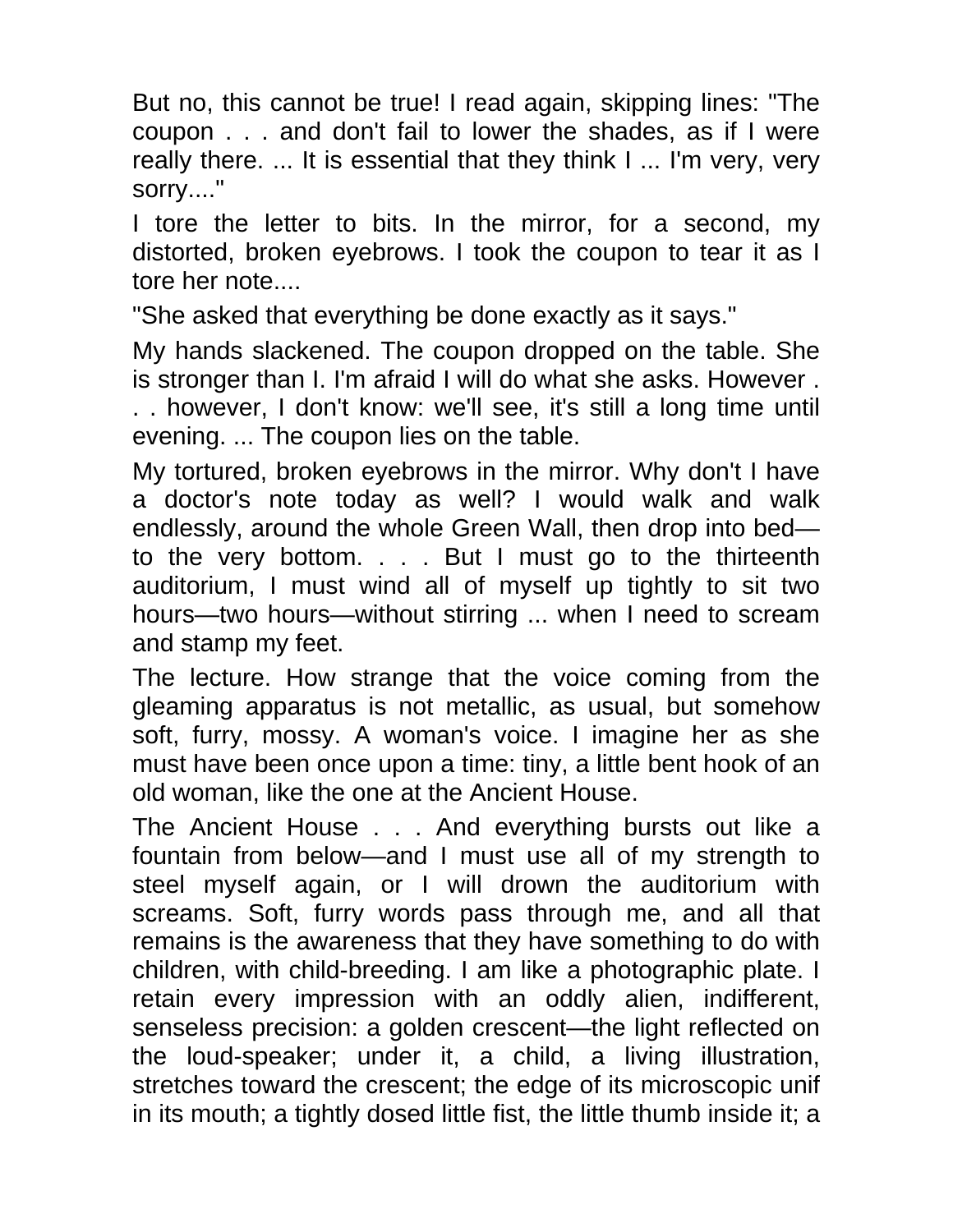light shadow across the wrist—a plump, tiny fold. Like a photographic plate, I record: the bare foot hangs over the edge now, the rosy fan of toes is stepping on air—a moment, and it will tumble to the floor.

A woman's scream; a unif, spreading like transparent wings, flew up to the stage, caught the child; lips on the tiny fold across the wrist; she moved the child to the middle of the table, came down from the stage. Mechanically, my mind imprinted the rosy crescent of the lips, its horns down, blue saucer eyes filled to the brim. O. And, as if reading some harmonious formula, I suddenly realized the necessity, the logic of this trivial incident.

She sat down just behind me, on the left. I glanced back; she obediently took her eyes away from the table with the child; her eyes turned to me, entered me, and again: she, I, and the table on the stage—three points, and through these pointslines, projections of some inevitable, still unseen events.

I walked home along the green, twilit street, already gleaming with lights here and there. I heard all of myself ticking like a clock. And the hands of the clock would in a moment step across some figure—I would do something from which there would be no drawing back. She, I-330, needs someone to think she is with me. And I need her, and what do I care for her "need." I will not be a blind for someone else—I won't.

Behind me, familiar steps, as though splashing through puddles. I no longer glance back; I know-it is S. He'll follow me to the door, then he will probably stand below, on the sidewalk, his gimlets drilling up, into my room—until the shades fall, concealing someone's crime. ...

He, my Guardian Angel, put a period to my thoughts. I decided—No, I won't. I decided.

When I came into my room and switched on the light, I did not believe my eyes: near the table stood O. Or, rather, hung, like an empty dress that had been taken off the body. It was as though not a single spring remained under her dress; her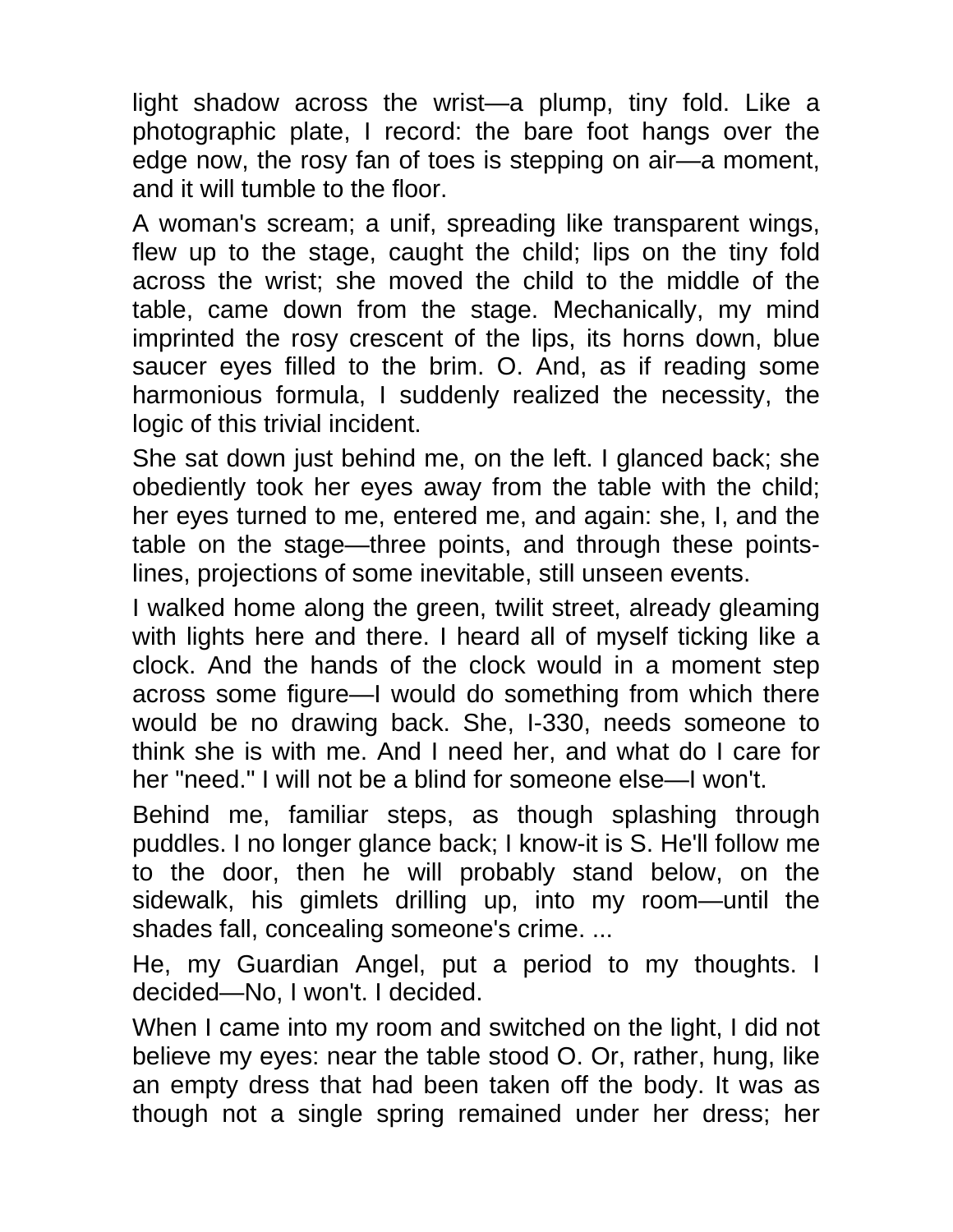arms drooped, springless; her legs, her voice hung limply.

"I ... about my letter. You received it? Yes? I must know the answer, I must—right now."

I shrugged. Gloating, as if she were to blame for everything, I looked at her brimming blue eyes and delayed to answer. Then, with enjoyment, stabbing her with every separate word, I said, "An answer? Well ... You are right. Completely. About everything."

"Then ..." (she tried to cover her trembling with a smile, but I saw it). "Very well! I'll go-I'll go at once."

She hung over the table. Lowered eyes, limp arms, legs. The crumpled pink coupon of the other one was still on the table. I quickly opened the manuscript of "We" and hid the coupon more, perhaps, from myself than from O.

"You see, I'm still writing. Already 170 pages ... It's turning into something so unexpected ..."

A voice, a shadow of a voice: "Do you remember ... on page seven ... I let a drop fall, and you ..."

Blue saucers-silent, hurried drops over the brim, down the cheeks, and words, hurried, over the brim. "I can't, I will go in a moment. . . . I'll never again ... let it be as you say. But I want, I must have your child-give me a child and I will go, I'll go!"

I saw all of her trembling under her unif, and I felt: in a moment, I too... I put my hands behind my back and smiled.

"You seem to be anxious for the Benefactor's Machine?"

And her words, like a stream over the dam: "It doesn't matter! But I will feel, I'll feel it within me. And then, if only for a few days ... To see, to see just once the little crease, here—like that one, on the table. Only one day!"

Three points: she, I, and the tiny fist there, on the table, with the plump fold....

Once, I remember, when I was a child, we were taken to the Accumulator Tower. On the very top landing, I bent over the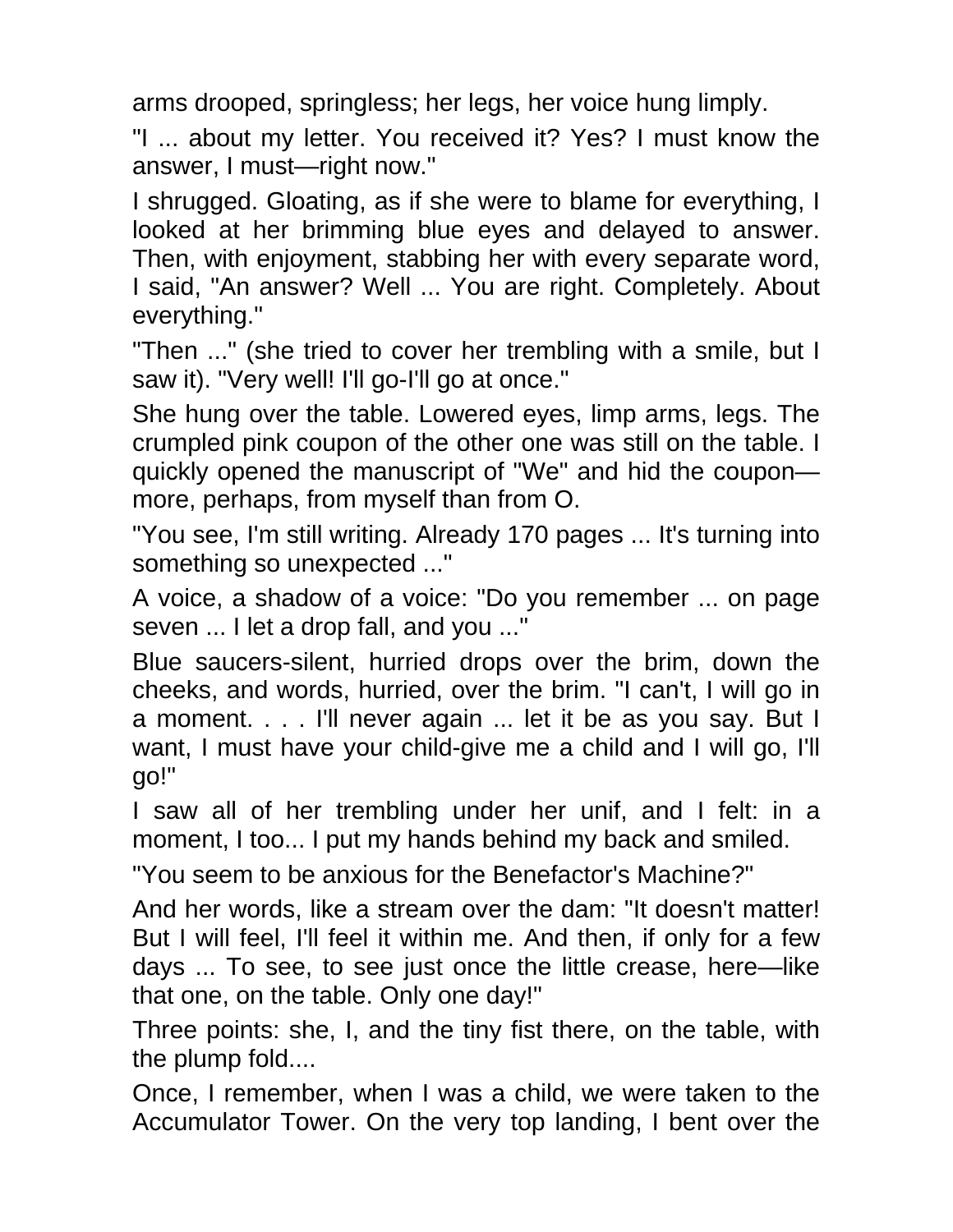glass parapet. Below, dots of people, and my heart thumped sweetly: What if? At that time I had merely seized the rail more firmly; now, I jumped.

"So you want it? Knowing that..."

Eyes dosed, as if facing the sun. A wet, radiant smile. "Yes, yes! I do!"

I snatched the pink coupon from under the manuscript—the other's coupon—and ran downstairs, to the controller on duty. O caught my hand, cried out something, but I understood her words only when I returned.

She sat on the edge of the bed, her hands locked tightly between her knees. "That was ... her coupon?"

"What does it matter? Well, yes, hers."

Something cracked. Or, perhaps, O merely stirred. She sat, hands locked in her knees, silently.

"Well? Hurry ..." I roughly seized her hand, and red spots (tomorrow they'll be blue) appeared on her wrist, by the plump childlike fold.

That was the last. Then—a click of the switch, all thought extinguished, darkness, sparks—I flew over the parapet, down....

#### **Twentieth Entry**

TOPICS : **Discharge** The Material of Ideas Zero Crag

Discharge—this is the most fitting definition. Now I see that it was precisely like an electrical discharge. The pulse of my recent days had grown ever drier, ever faster, ever more tense; the poles came ever closer—a dry crackling—another millimeter: explosion, then—silence.

Everything in me is very quiet and empty now, as in a house when everyone is gone and you are lying alone, sick, and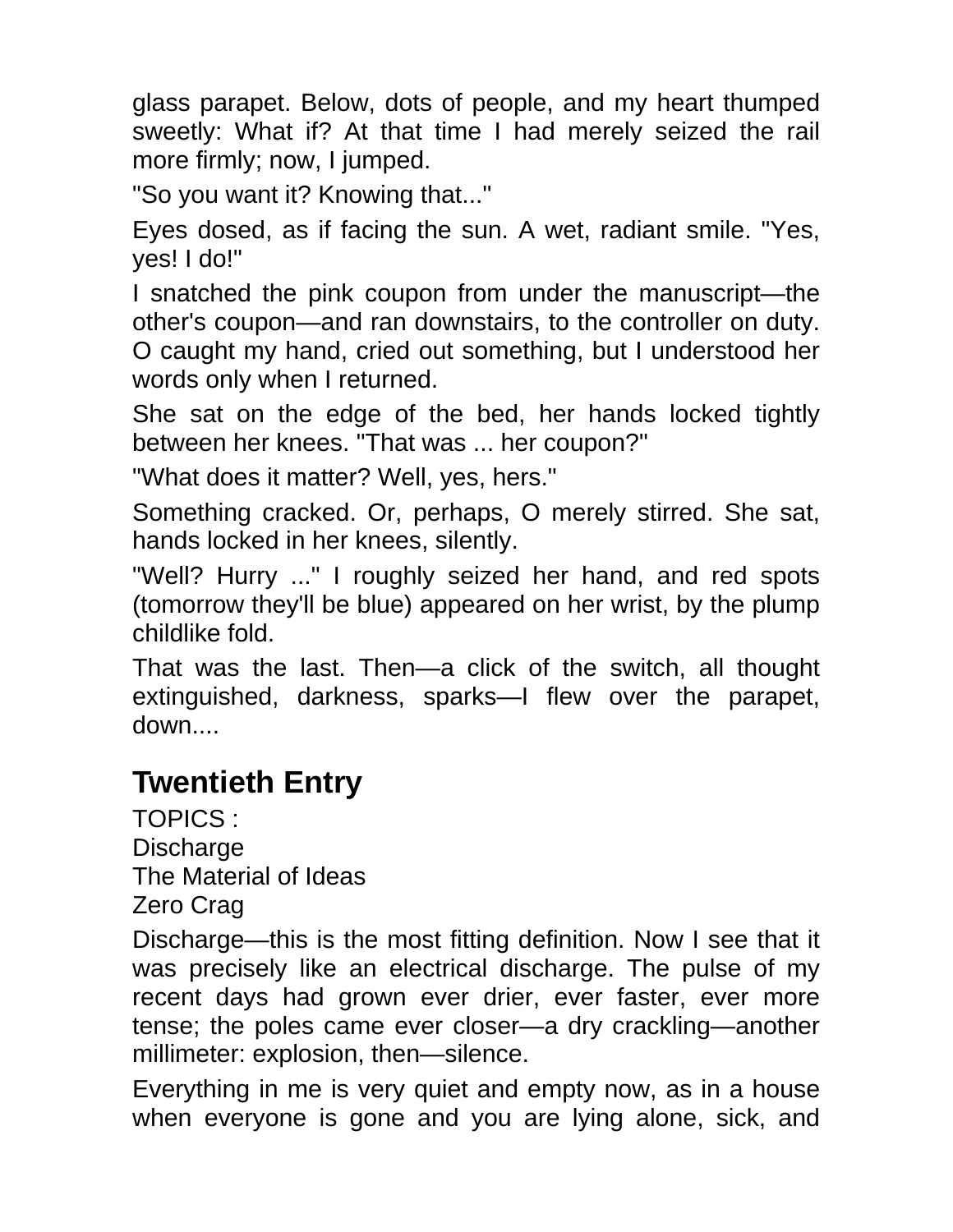hearing with utmost clarity the sharp, metallic ticking of your thoughts.

Perhaps this "discharge" has cured me finally of my tormenting "soul," and I've become again like all of us. At least, I can now visualize without any pain O on the steps of the Cube; I can see her in the Gas Bell. And if she names me there, in the Operational Section, it does not matter: in my last moment I shall piously and gratefully kiss the punishing hand of the Benefactor. Suffering punishment is my right in relation to the One State, and I will not yield this right. We, the numbers of our State, should not, must not give up this right the only, and therefore the most precious, right that we possess.

My thoughts tick quietly, with metallic clarity. An unseen aero carries me off into the blue heights of my beloved abstractions. And there, in the purest, most rarefied air, I see my idea of "right" burst with the snap of a pneumatic tire. And I see clearly that it is merely a throwback to one of the absurd prejudices of the ancients—their notion of "rights."

There are clay ideas, and there are ideas forever carved of gold or of our precious glass. And, in order to determine the material of which an idea is made, it is enough to pour upon it a single drop of strong acid. One of these acids was known to the ancients too: reductio ad finem. I believe this is what they called it. But they were afraid of this poison, they preferred to see even a day heaven, even a toy heaven, rather than blue nothing. But we, thanks to the Benefactor, are adults, we need no toys.

Well, then, suppose a drop of acid is applied to the idea of "rights." Even among the ancients, the most mature among them knew that the source of right is might, that right is a function of power. And so, we have the scales: on one side, a grain, on the other a ton; on one side "I," on the other "We," the One State. Is it not clear, then, that to assume that the "I" can have some "rights" in relation to the State is exactly like assuming that a gram can balance the scale against the ton?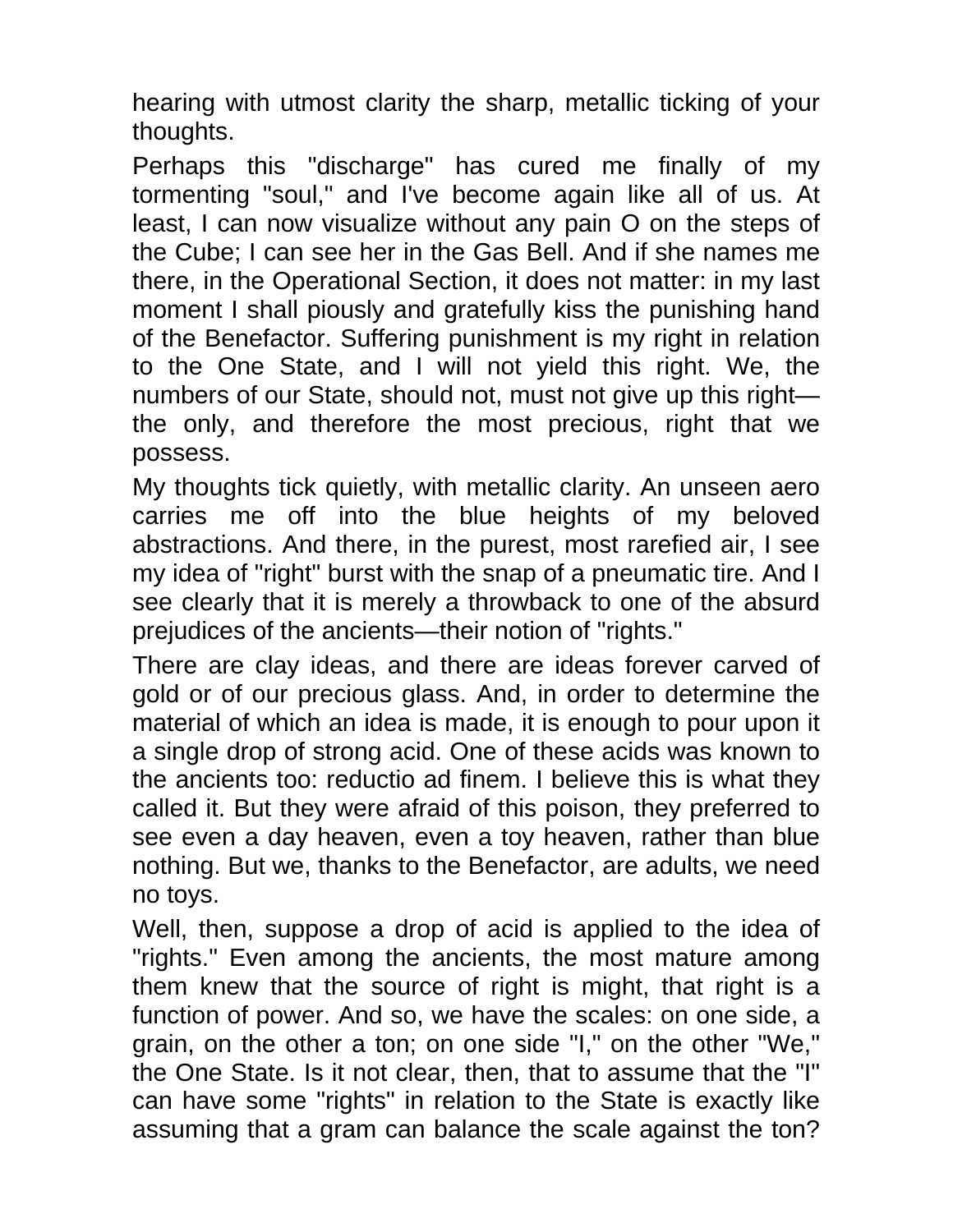Hence, the division: rights to the ton, duties to the gram. And the natural path from nonentity to greatness is to forget that you are a gram and feel yourself instead a millionth of a ton.

You, pink-cheeked, full-bodied Venusians, and you, Uranians, sooty as blacksmiths, I hear your murmur of objections in my blue silence. But you must learn to understand: everything great is simple; only the four rules of arithmetic are eternal and immutable. And only an ethic built on the four rules can be great, immutable, and eternal. This is the ultimate wisdom, the summit of the pyramid, which people, flushed with perspiration, kicking and gasping, have been climbing for centuries. And from this summit, all that is below, in the depths, where the residual something surviving in us from our savage ancestors still stirs like a heap of miserable worms, is alike. From this summit all these are alike: the unlawful mother—O; the murderer; the madman who dared to fling his verses into the face of the One State. And the judgment meted out to them is alike: untimely death. This is that divine justice the stone-house people had dreamed of in the rosy, naive light of the dawn of history. Their "God" punished blasphemy against the Holy Church as sternly as murder.

You, Uranians, as austere and dark as the ancient Spaniards who had the wisdom to burn offenders in blazing pyres, you are silent; I think you are on my side. But I hear the pink Venusians muttering something about torture, executions, a return to barbarian times. My dear friends, I pity you: you are incapable of philosophic-mathematical thought.

Human history ascends in circles, like an aero. The circles differ—some are golden, some bloody. But all are equally divided into three hundred and sixty degrees. And the movement is from zero-onward, to ten, twenty, two hundred, three hundred and sixty degrees—back to zero. Yes, we have returned to zero—yes. But to my mathematical mind it is clear that this zero is altogether different, altogether new. We started from zero to the right, we have returned to it from the left. Hence, instead of plus zero, we have minus zero. Do you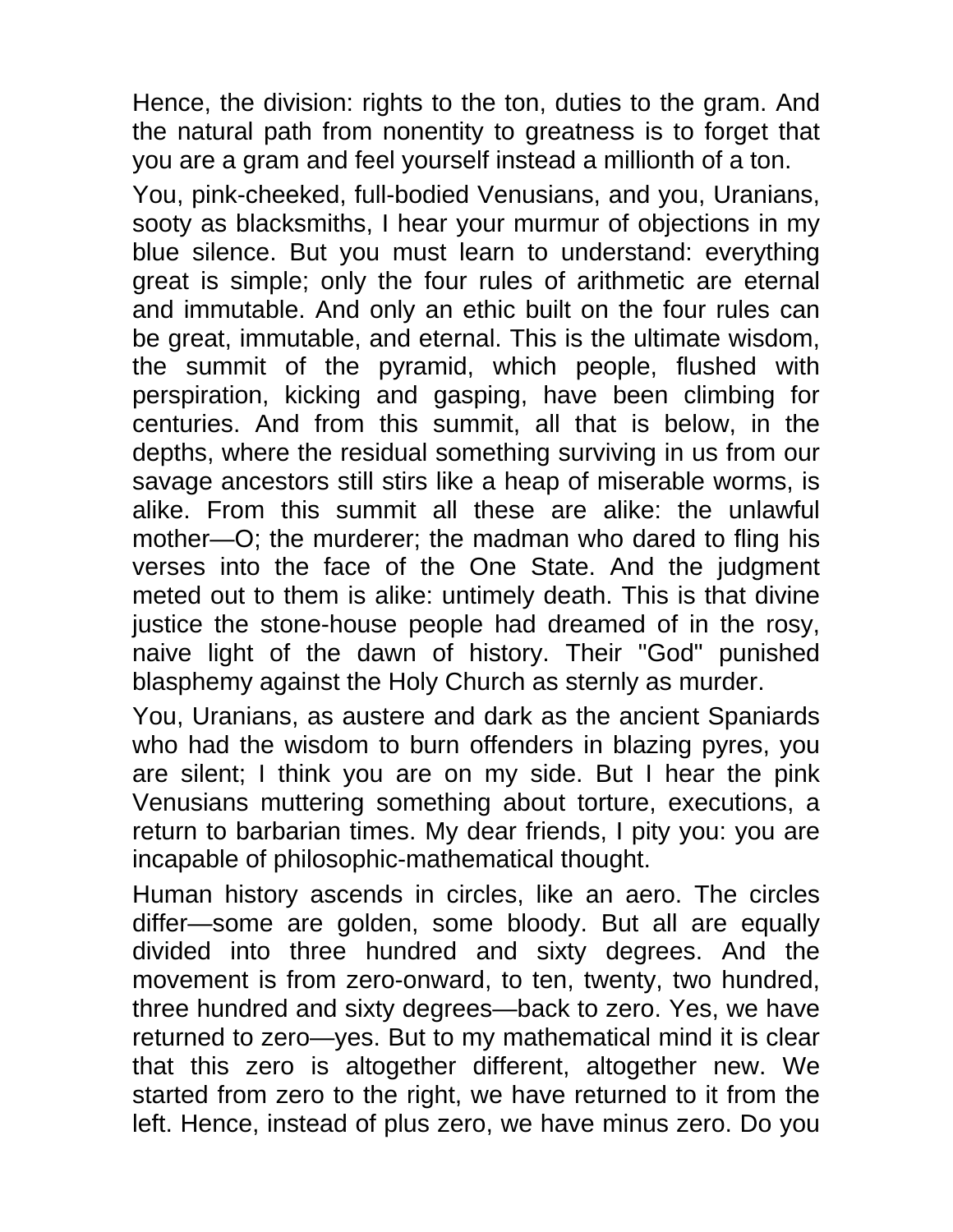understand?

I envisage this Zero as an enormous, silent, narrow, knifesharp crag. In fierce, shaggy darkness, holding our breath, we set out from the black night side of Zero Crag. For ages we, the Colum-buses, have sailed and sailed; we have circled the entire earth. And, at long last, hurrah! The burst of a salute, and everyone aloft the masts: before us is a different, hitherto unknown side of Zero Crag, illumined by the northern lights of the One State— a pale blue mass, sparks, rainbows, suns, hundreds of suns, billions of rainbows....

What if we are but a knife's breadth away from the other, the black side of the crag? The knife is the strongest, the most immortal, the most brilliant of man's creations. The knife has been a guillotine; the knife is the universal means of solving all knots; along the knife's edge is the road of paradoxes—the only road worthy of a fearless mind.

## **Twenty-first Entry**

TOPICS: An Author's Duty The Ice Swells The Most Difficult Love

Yesterday was her day, and once again she did not come, and once again she sent an inarticulate note, explaining nothing. But I am calm, I am completely calm. If nevertheless I follow the note's dictates, if I take down her coupon to the controller on duty and then, lowering the shades, sit in my room alone, it is not because I am unable to act against her wishes. Ridiculous! Of course not It is simply because, protected by the shades from all the plaster-healing smiles, I can quietly write these pages.

That is one. Second, I am afraid that if I lose I-330, I will also lose what is perhaps the only key to the disclosure of all the unknown quantities (the incident of the closet, my temporary death, and so on). And, even simply as the author of these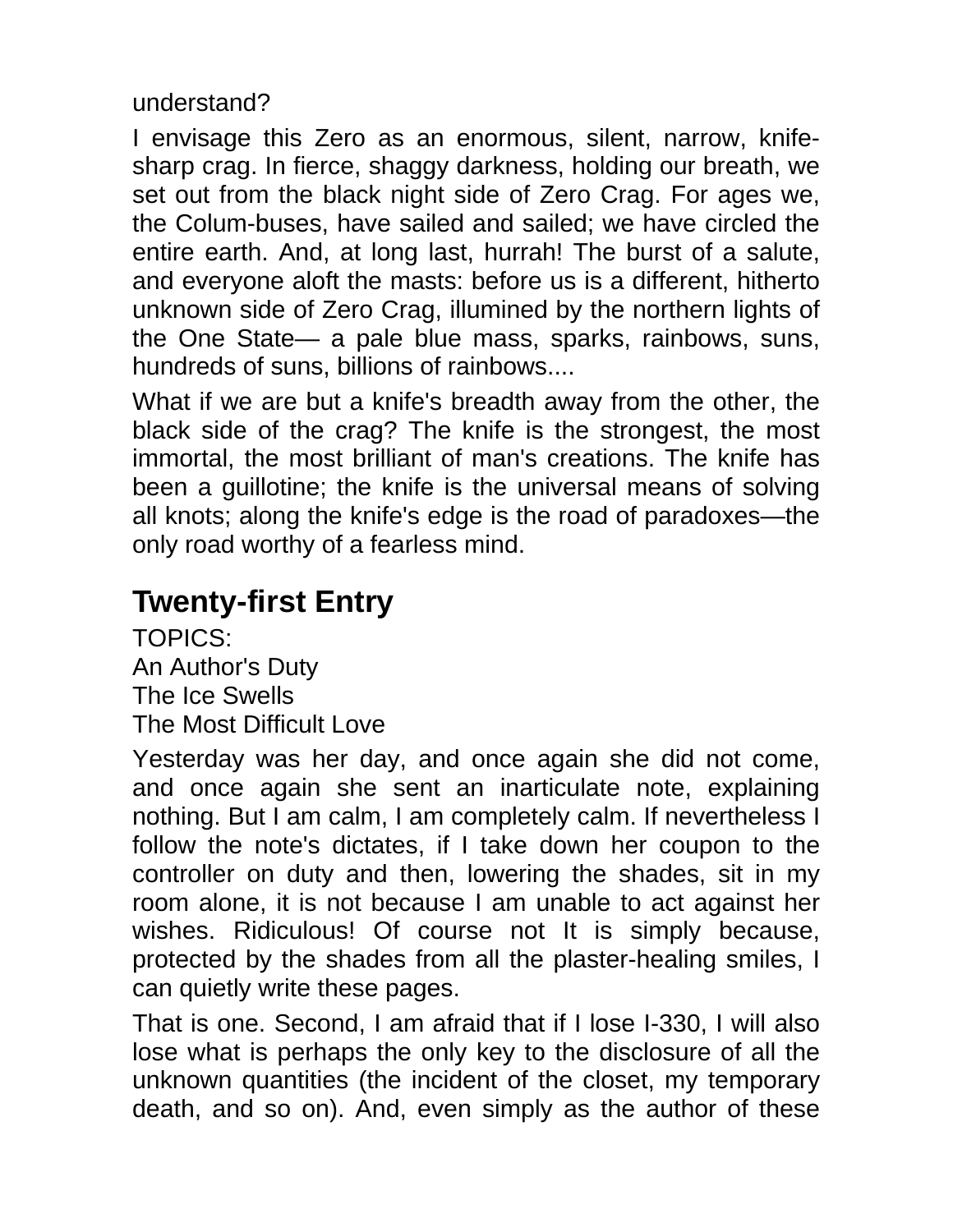notes, I feel that I am duty-bound to find the answers. Not to mention the fact that all unknowns are organically inimical to man, and homo sapiens is human in the full sense of the word only when his grammar is entirely free of question marks, when it has nothing but exclamation points, periods, and commas.

And so, guided, it seems to me, precisely by an author's obligation, I took an aero today at sixteen and proceeded once more to the Ancient House. I flew against a strong wind. The aero plowed with difficulty through the airy thickets, their invisible branches swishing and whipping at it The city beneath me seemed built entirely of blue blocks of ice. Suddenly—a cloud, a swift slanting shadow, and the ice turned leaden, swelled as the ice on a river in springtime, when you are standing on the bank and waiting: a moment, and everything will burst, spill over, whirl, and rush downstream. But minutes pass, and the ice still holds; and you feel as though you yourself were swelling, and your heart beats faster, faster, with mounting disquiet (But why am I writing all this, and whence these strange sensations? For there is surely no icebreaker capable of crushing the most transparent, most enduring crystal of our life....).

There was no one at the entrance to the Ancient House. I walked around it and found the old gatekeeper near the Green Wall. Her hand shielding her eyes, she was looking up. There, above the Wall—the sharp black triangles of some birds. Screaming, they dashed themselves against the firm, invisible barrier of electric waves, recoiled, and—back again over the Wall.

I saw their slanting shadows glide swiftly over her dark, wrinkled face, her swift glance at me.

"There's no one, no one here! No one! And no need to go in. No ..."

What does she mean, no need? And what a strange notion regarding me only as someone's shadow!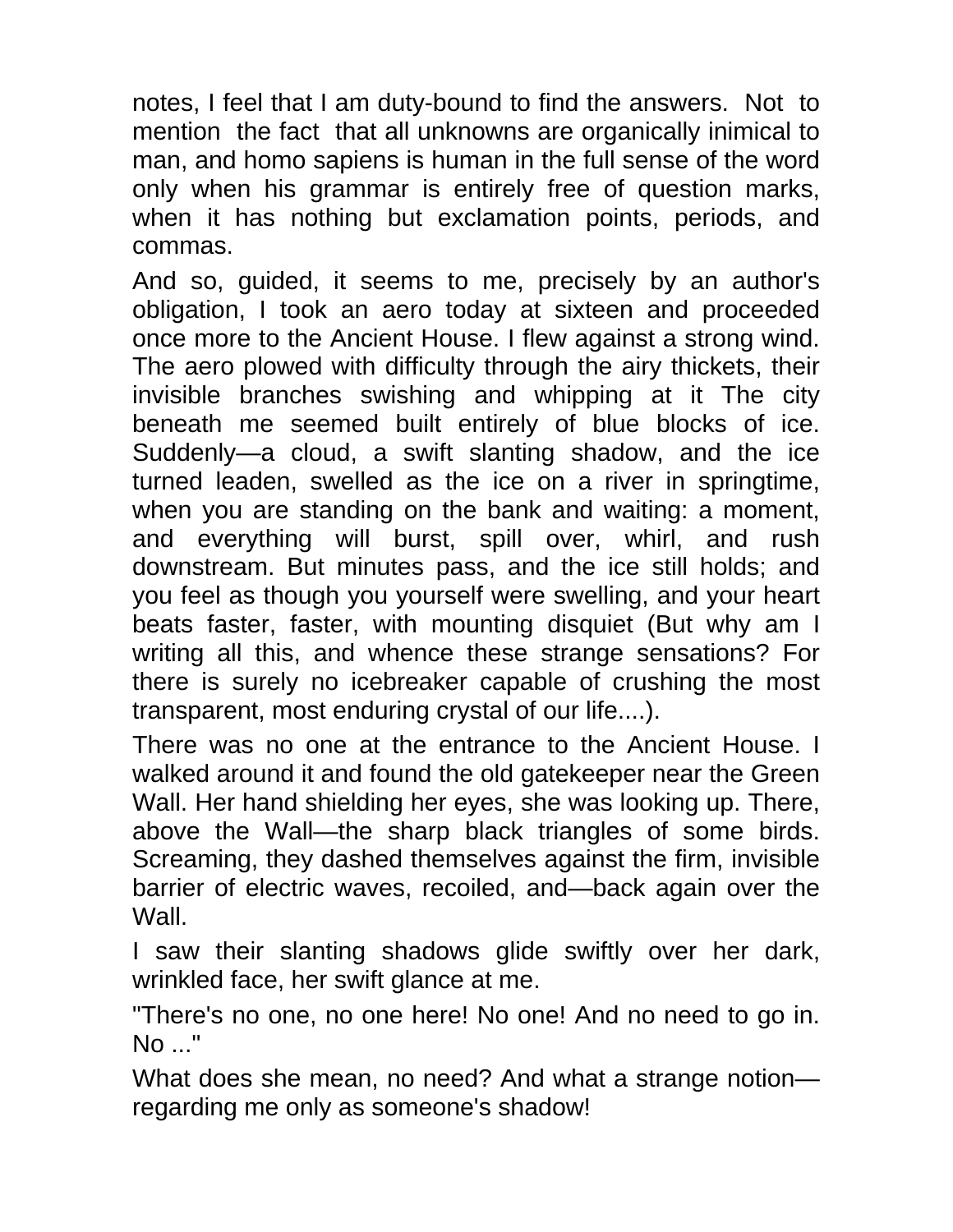What if all of them are only my shadows? Was it not I who populated with them all these pages—just recently no more than white rectangular deserts? Without me, would they ever be seen by those whom I shall lead behind me along the narrow paths of lines?

Naturally, I said nothing of all this to her. From my own experience I know that the crudest thing is to make a person doubt his own reality, his three-dimensional—not any other reality. I merely told her dryly that her job was to open the door, and she let me into the courtyard.

Empty. Quiet. Wind outside, behind the walls, distant as the day when, shoulder to shoulder, two as one, we came out from below, from the corridors —if, indeed, this ever really happened. I walked beneath stone archways where my steps, resounding from the damp vaults, seemed to fall behind me, as if someone followed on my heels. Yellow walls with scars of red brick watched me through the dark glass squares of their windows, watched me open the singing doors of barns, peer into corners, dead ends, nooks, and crannies. A gate in the fence, and a desolate vacant lot—memorial of the great Two Hundred Years' War. Rising from the earth-bare stony ribs, the yellow grinning jaws of walls, an ancient stove with a vertical chimney—a ship forever petrified among the stony splashes of red and yellow brick.

It seemed to me that I had seen those yellow teeth before, dimly, as through water, at the bottom of a deep lake. And I began to search. I stumbled into pits, tripped over rocks; rusty claws caught at my unif; sharp, salty drops of sweat crept down my forehead into my eyes....

It was not there! I could not find it anywhere— that exit from below, from the corridors. It was not there. But then, it might be better this way: more likelihood that all of it had been one of my senseless "dreams."

Exhausted, covered with dust and cobwebs, I had already opened the gate to return to the main yard. Suddenly—a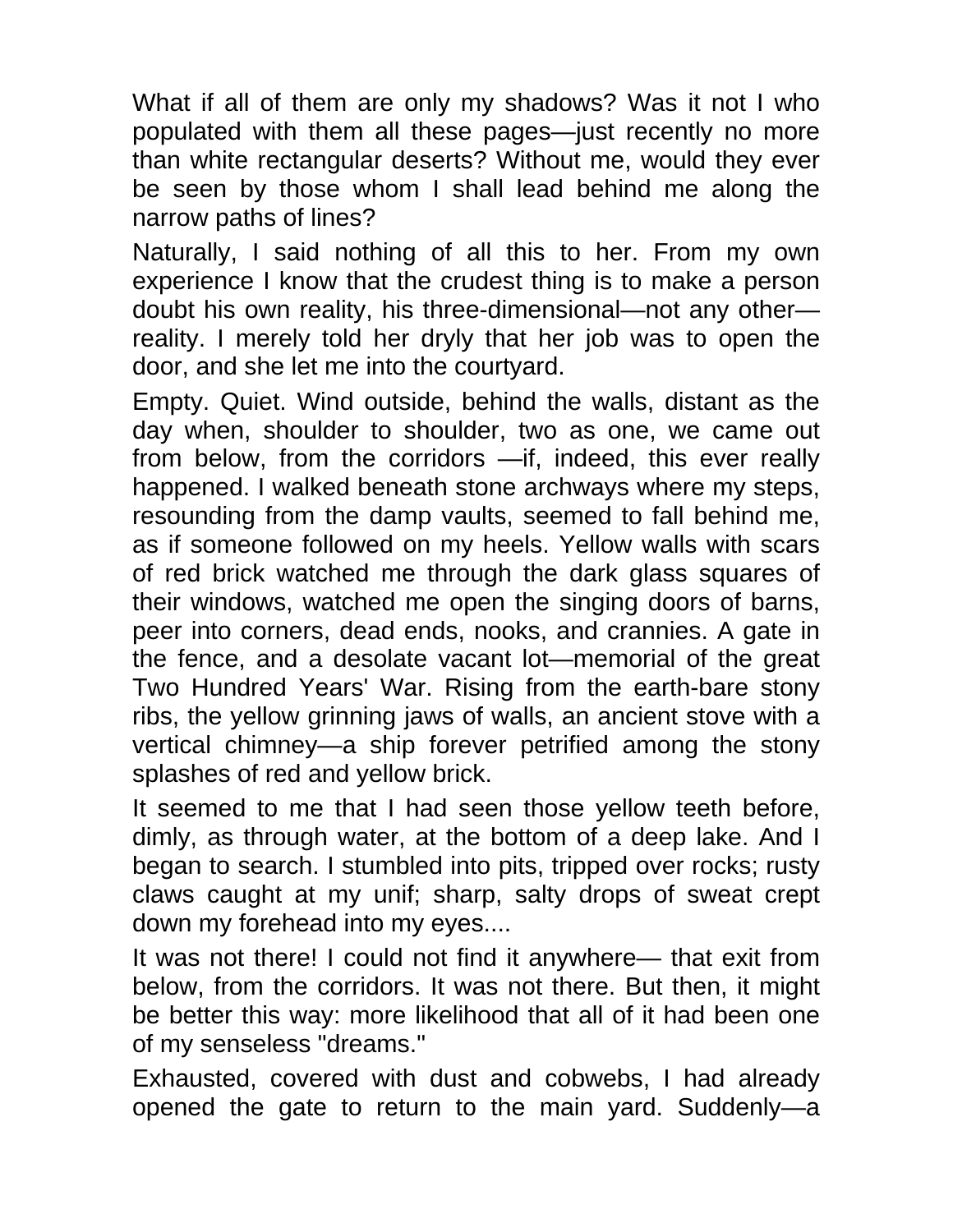rustle behind me, splashing steps, and there, as I turned—the pink wing-ears, the double-curved smile of S.

Squinting, he bored through me with his gimlets, then asked, "Taking a stroll?"

I was silent. My hands were alien.

"Well, then, are you feeling better now?"

"Yes, thank you. I think I am returning to normal."

He released me—raised his eyes, threw back his head, and for the first time I noticed his Adam's apple.

Above us, at the height of no more than fifty meters, buzzed several aeros. By their low altitude, slow flight, and lowered black trunks of observation tubes, I recognized them: they were the aeros of the Guardians—not the usual group of two or three, but ten or twelve of them (unfortunately, I must confine myself to an approximate figure).

"Why are there so many today?" I ventured to ask.

"Why? Hm ... A true physician begins his cure with a healthy man, one who will get sick only tomorrow, or the day after tomorrow, or in a week. Prophylaxis, you seel"

He nodded, and plashed away across the stone slabs of the yard. Then he turned, and over his shoulder, "Be careful!"

I was alone. Quiet. Empty. Far above the Green Wall the wind, the birds were tossing about What did he mean?

My aero glided swiftly down the current. Light, heavy shadows of clouds; below—blue cupolas, cubes of glass ice turned leaden, swollen . . .

In the evening

I opened my manuscript to jot down in these pages some thoughts that I believe will prove useful (to you, my readers), thoughts about the great Day of Unanimity, which is approaching. And then I realized I could not write tonight. I was listening constantly to the wind as it flapped its dark wings against the window; I was constantly turning back, waiting. For what? I did not know. And when the familiar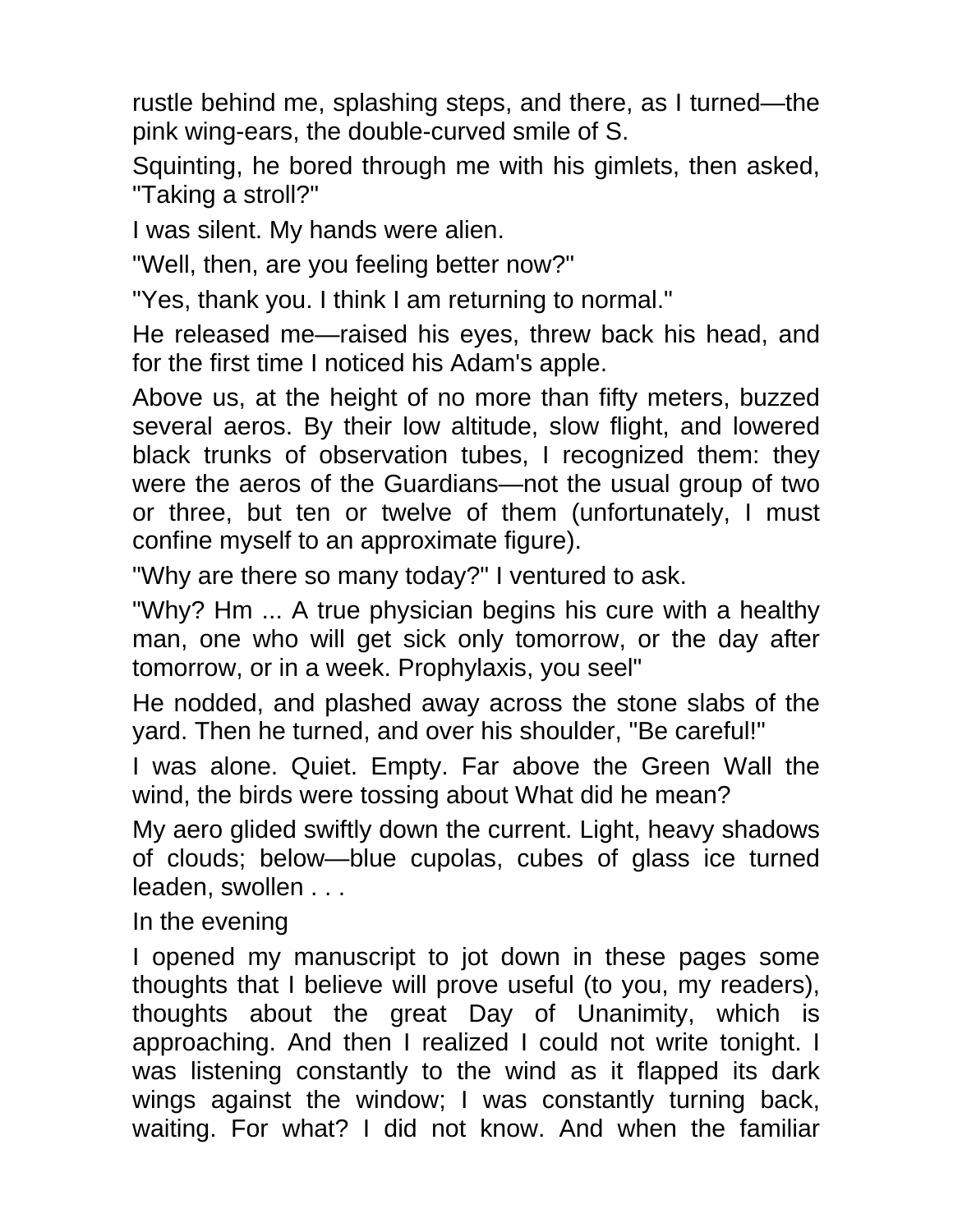brownish-pink gills appeared in ray room, I confess I was glad. She sat down, modestly smoothed out the fold of her unif which fell between her knees, quickly plastered me all over with her smiles, a piece on every crack— and I felt myself pleasantly, firmly bound.

"You know, I came to class today (she works at the Child-Rearing Factory) and found a caricature on, the wall. Yes, yes, I assure you! They drew me as a kind of fish. Perhaps I am really ..."

"Oh, no, no, of course not," I hastened to say. (From nearby, there was really nothing in her face resembling gills, and my words about gills had been entirely wrong.)

"Well, anyway, that isn't important. But, you understand, the act itself. Naturally, I called out the Guardians. I am very fond of children, and I believe that the most difficult and noble love is— cruelty. Do you understand it?"

I certainly did! It echoed my own thoughts. I could not refrain from reading to her a fragment from my Twentieth Entry, beginning with "My thoughts tick quietly, with metallic clarity."

Without looking up, I saw the quivering of her brown-pink cheeks, drawing closer and closer to me, and now her dry, hard, almost pricking fingers were on my hands.

"Give it to me, give it to me! I will record it and have the children memorize it. We need this more than your Venusians, we need it—today, tomorrow, the day after tomorrow."

She glanced over her shoulder and almost whispered, "Have you heard? They say that on the Day of Unanimity ..."

I jumped up. "What—what do they say? What about the Day of Unanimity?"

The comfortable walls had disappeared. I instantly felt myself flung out, there, where the immense wind tossed over the roofs and the slanting twilit clouds sank lower and lower....

U resolutely, firmly grasped my shoulders, although I noticed that, as if resonating to my own agitation, her bony fingers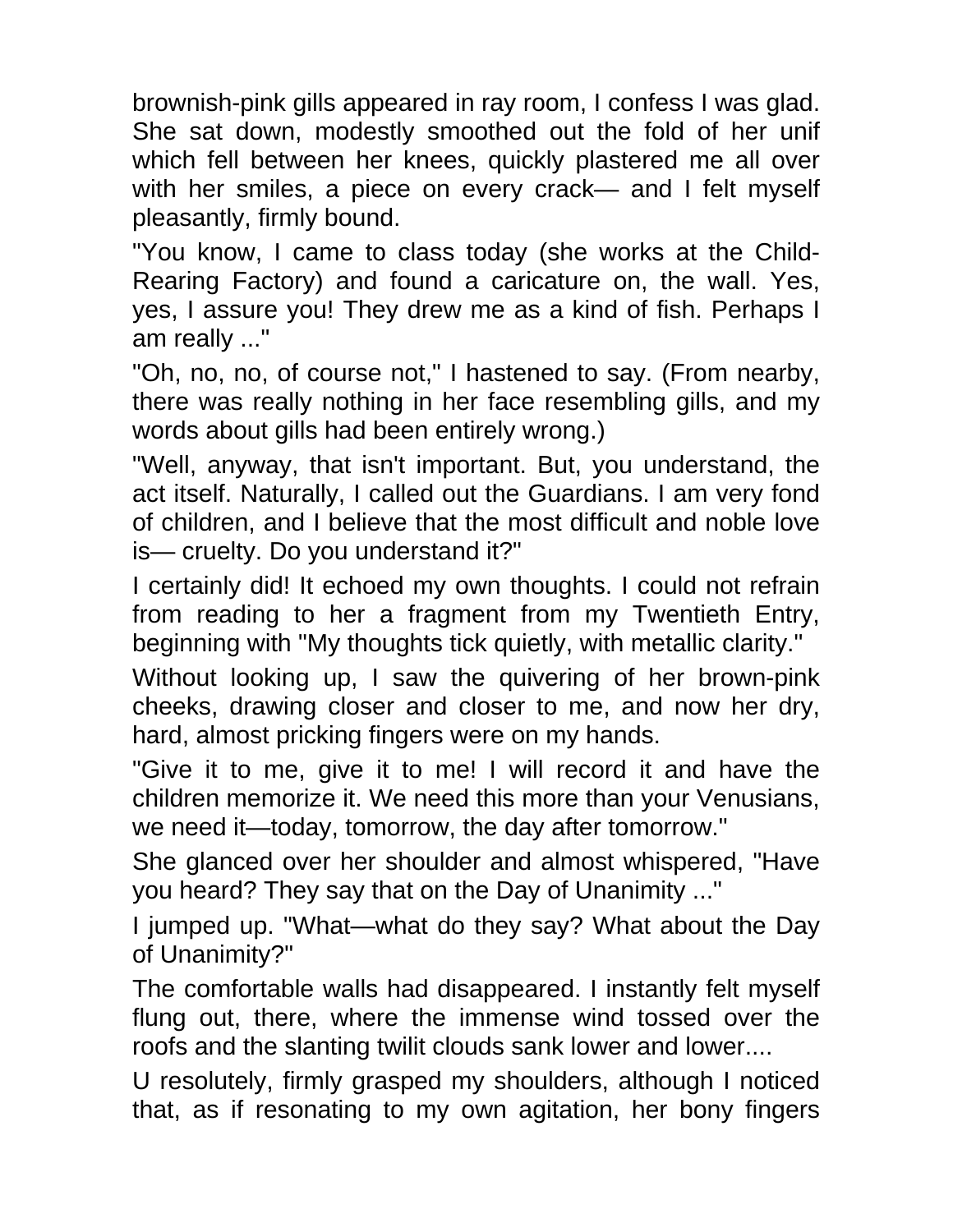trembled.

"Sit down, my dear, don't get upset. People say all sorts of things, it doesn't matter. And then—if only you need it, I shall be with you on that day. I'll leave my children with someone else and be with you; for you, my dear, are also a child, and you need ..."

"No, no." I waved her away. "Certainly not! Then you will really think that I am a child, that I cannot ... by myself ... Certainly not!" (I must confess that I had other plans for that day.)

She smiled. The unspoken meaning of the smile was obviously, "Ah, what an obstinate boy!" She sat down, eyes lowered, hands modestly straightening again the fold of her unif that dropped between her knees. And then she turned to something else. "I think I must decide . . . for your sake . . . No, I beg you, don't hurry me, I must still think about it. ..."

I did not hurry her, although I realized that I ought to be pleased, and that there was no greater honor than gracing someone's evening years.

All that night I was tormented by wings. I walked about shielding my head with my hands from the wings. And then, there was the chair. Not one of ours, not a modern glass chair, but an ancient wooden one. It moved like a horse—front right foot, rear left, front left, rear right. It ran up to my bed, climbed into it, and I made love to the wooden chair. It was uncomfortable and painful.

Amazing: can't anyone invent a remedy for this dreamsickness? Or else turn it into something rational, or even useful?

#### **Twenty-second Entry**

TOPICS: Congealed Waves Everything Is Being Perfected I Am a Microbe Imagine yourself standing on the shore: the waves rise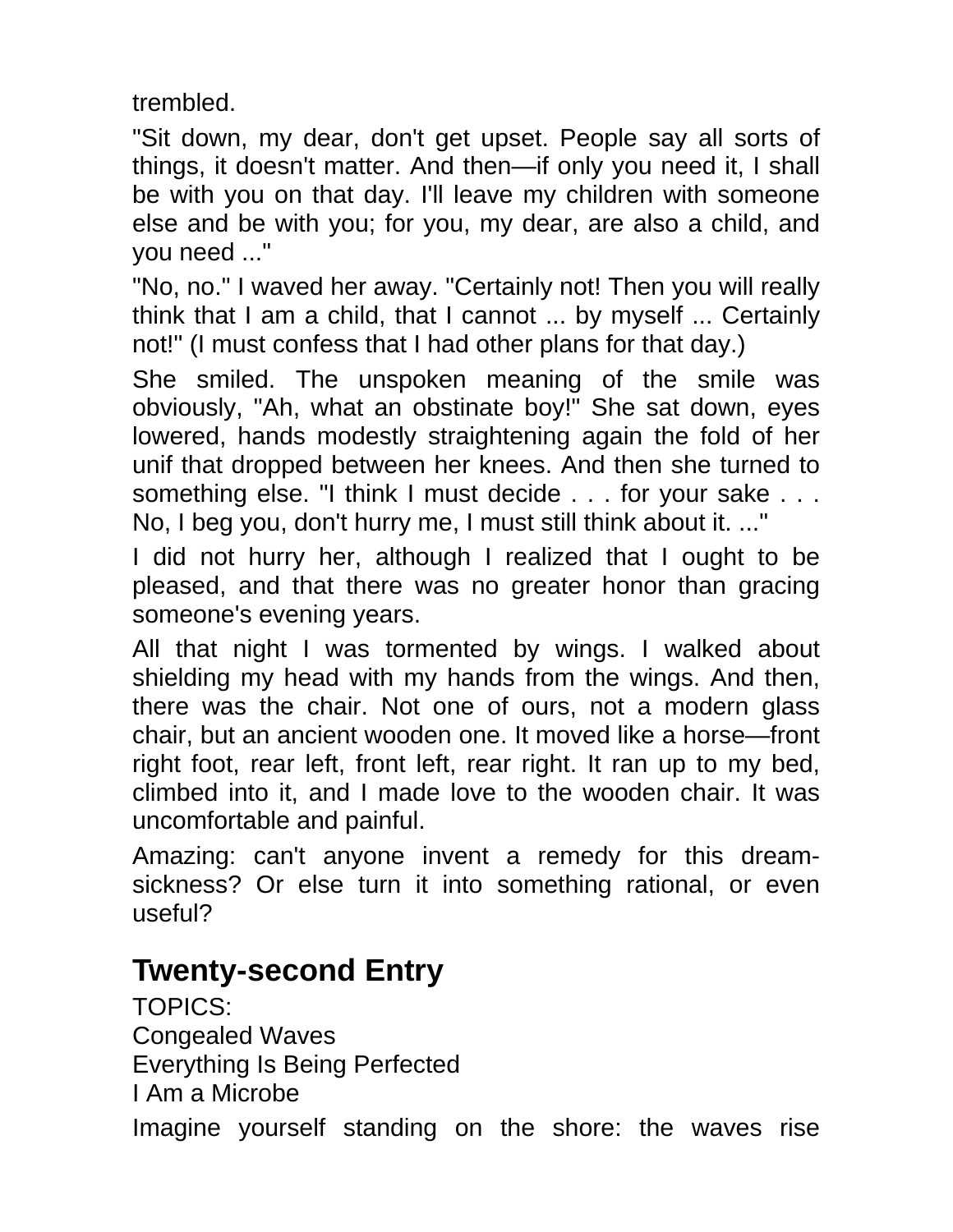rhythmically, then, having risen, suddenly remain there frozen, congealed. It seemed just as eerie and unnatural when our daily walk, prescribed by the Table of Hours, suddenly halted midway, and everyone was thrown into confusion. The last time something similar happened, according to our annals, was 119 years ago, when a meteorite dropped, smoking and whistling, right into the thick of the marching rows.

We walked as usual, in the manner of the warriors on Assyrian reliefs: a thousand heads, two fused, integral feet, two integral, swinging arms. At the end of the avenue, where the Accumulator Tower hummed sternly, a rectangle moved toward us. In front, behind, and on the sides—guards; in the middle—three people, the golden numbers already removed from their unifs. And everything was terrifyingly clear.

The huge clock atop the Tower was a face; leaning from the clouds, spitting down seconds, it waited indifferently. And then, exactly at six minutes past thirteen, something went wrong in the rectangle. It happened quite near me, and I saw every detail; I clearly remember the thin long neck and the network of blue veins on the temple, like rivers on the map of some tiny unknown world, and this unknown world was evidently a very young man. He must have noticed someone in our ranks; rising to his toes, he stretched his neck, and stopped. A click: one of the guards sent the blue spark of an electric whip across him, and he squealed thinly, like a puppy. Then—a series of distinct clicks, about every two seconds: a dick, and a squeal, a click, and a squeal.

We continued our rhythmic, Assyrian walk, and, looking at the graceful zigzags of the sparks, I thought: Everything in human society is being continually perfected—and should be. What a hideous weapon was the ancient whip—and how beautiful ...

But at this moment, like a nut slipping off a machine in full swing, a slender, pliant female figure broke from our ranks and with the cry "Enough! Don't dare to ... !" she threw herself into the midst of the rectangle. It was like that meteor, 119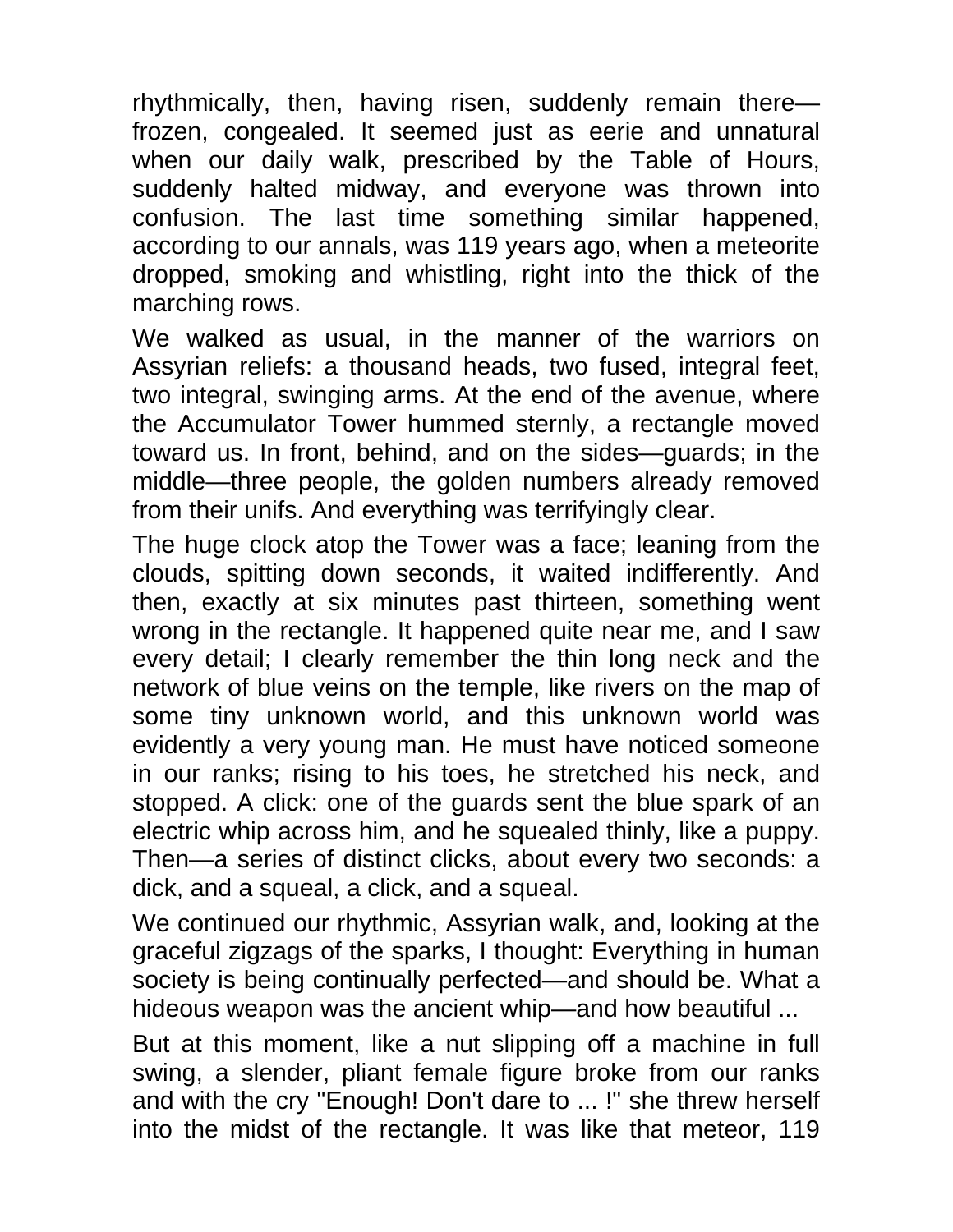years ago: the whole procession stopped dead, and our ranks were like the gray crests of waves congealed by a sudden frost.

For a moment I looked at her as a stranger, like everyone else. She was no longer a number—she was only a human being, she existed only as the metaphysical substance of an insult thrown in the face of the One State. But then one of her movements—turning, she swung her hips to the left—and all at once I felt: I know, I know this body, pliant as a whip! My eyes, my lips, my arms know it! At that moment I was completely certain of it.

Two of the guards stepped out to intercept her.

In a second, their trajectories will cross over that still limpid, mirrorlike point of the pavement—in a moment she will be seized. . . . My heart gulped, stopped, and without reasoning—is it allowed, forbidden, rational, absurd?—I flung myself toward that point.

I sensed upon me thousands of terrified, wide-open eyes, but this merely fed the desperate, gay, exulting strength of the hairy-armed savage who broke out of me, and he ran still faster. Only two steps remained. She turned....

Before me was a trembling, freckled face, red eyebrows.... It was not she, not I-330.

Wild burst of joy. I wanted to cry out something like "Right, hold her!" but I heard only a whisper. And on my shoulder—a heavy hand. I was held, I was being taken somewhere, I tried to explain to them. ... "But listen, but you must understand, I thought that..."

But how explain all of myself, all of my sickness, recorded in these pages? And I subsided and walked obediently. ... A leaf torn off a tree by a sudden blast of wind obediently falls downward, but on the way it whirls, catches at every familiar branch, fork, knot And I, too, was catching at every silent spherical head, at the transparent ice of the walls, at the blue spire of the Accumulator Tower piercing a cloud.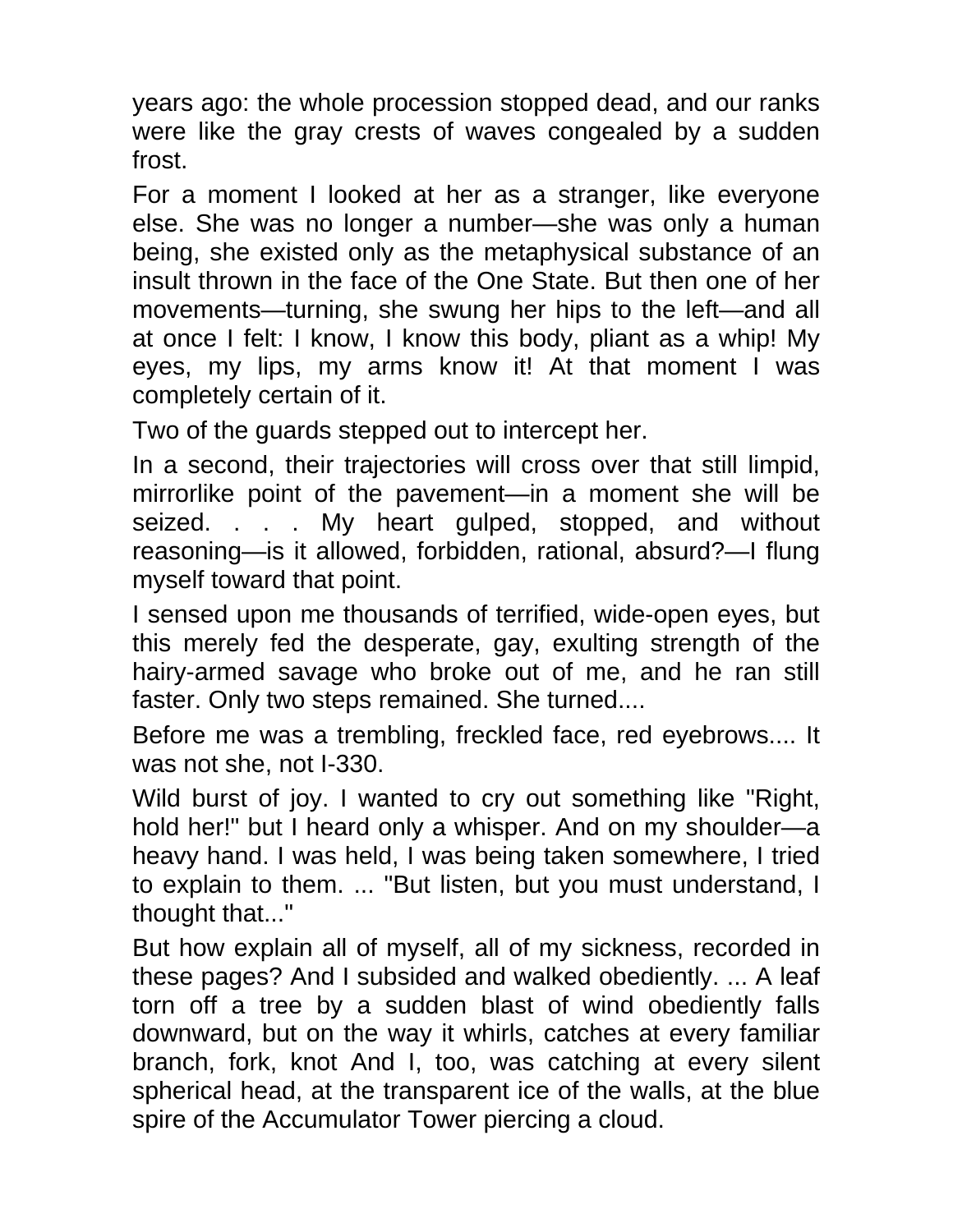At that moment, when an impenetrable curtain was just about to cut me off from this whole, beautiful world, I saw nearby, swinging his pink ear-wings, gliding over the mirror-smooth pavement, a huge, familiar head. And a familiar, flattened voice: "It is my duty to inform you that Number D-503 is ill and incapable of controlling his emotions. And I am sure that he was carried away by natural indignation...."

"Yes, yes." I seized at it. "I even cried 'Hold her!'"

Behind my back: "You did not cry anything."

"Yes, but I wanted to—I swear by the Benefactor, I did."

For a second the gray, cold gimlet-eyes drilled through me. I don't know whether he saw within me that this was (almost) the truth, or whether he had some secret purpose of his own in sparing me again for a while, but he wrote out a note and gave it to one of those who held me. And I was free again, or, to be more exact, was returned again to the regular, endless Assyrian ranks.

The rectangle, containing both the freckled face and the temple with the map of bluish veins, disappeared around the corner, forever. We walked— a single million-headed body, and within each of us—that humble joy which probably fills the lives of molecules, atoms, phagocytes. In the ancient world this was understood by the Christians, our only predecessors (however imperfect) : humility is a virtue, and pride a vice; "We" is from God, and "I" from the devil.

And now I was marching in step with everyone— yet separated from them. I still trembled from the recent excitement, like a bridge after an ancient iron train rushed, clattering, across it. I felt myself. But only an eye with a speck of dust in it, an abscessed finger, an infected tooth feel themselves, are aware of their individuality; a healthy eye, finger, tooth are not felt—they seem nonexistent Is it not clear that individual consciousness is merely a sickness?

Perhaps I am no longer a phagocyte, busily and calmly devouring microbes (with bluish temples and freckles).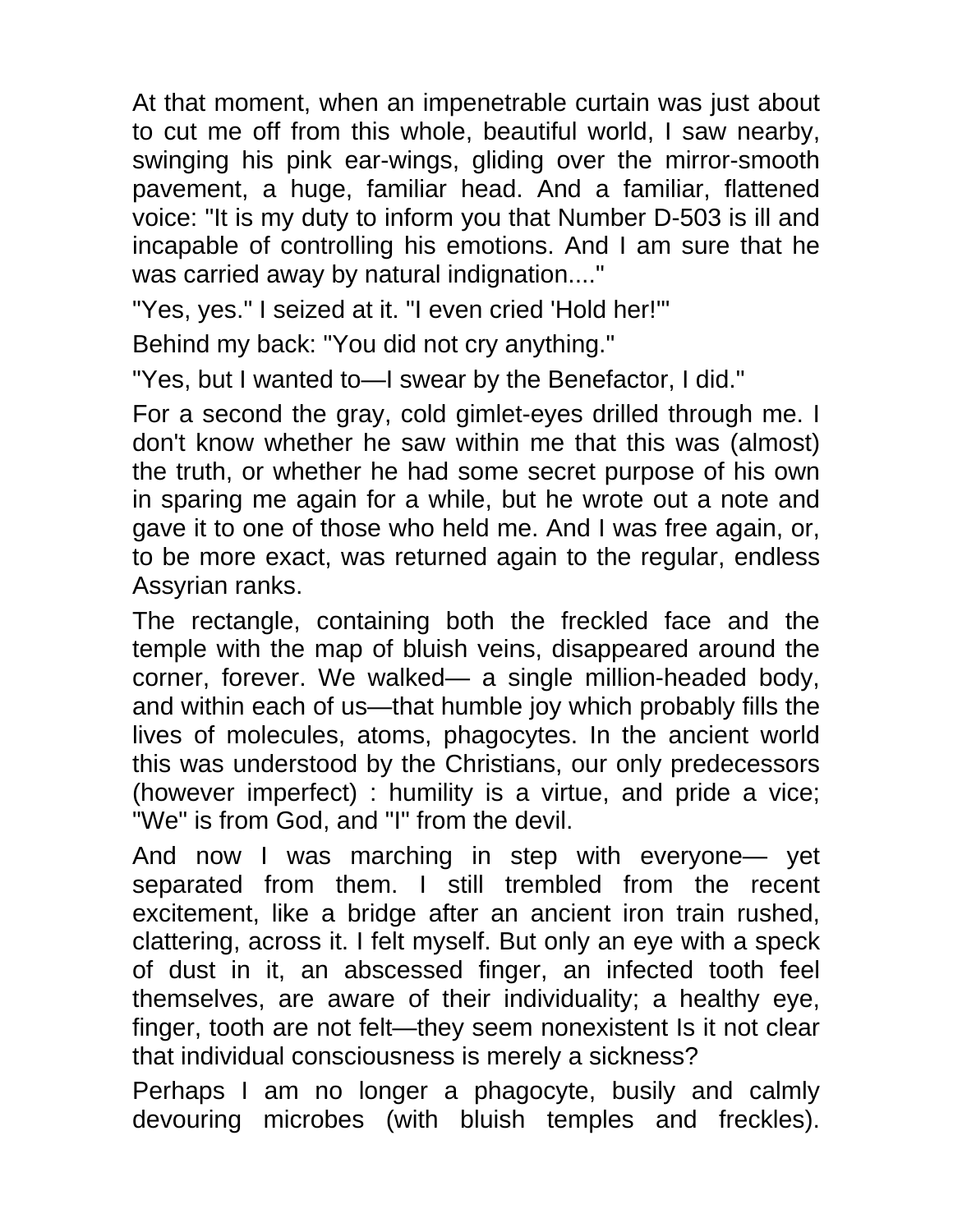Perhaps I am a microbe, and perhaps there are already thousands of them among us, still—like myself—pretending to be phagocytes...

What if today's essentially unimportant incident ... what if it is only a beginning, only the first meteorite of a hail of thundering fiery rocks poured by infinity upon our glass paradise?

## **Twenty-third Entry**

TOPICS: Flowers The Dissolution of a Crystal If Only

It is said there are flowers that bloom only once in a hundred years. Why should there not be some that bloom once in a thousand, in ten thousand years? Perhaps we never knew about them simply because this "once in a thousand years" has come only today?

Blissfully, drunkenly, I walked down the stairs to the number on duty, and all around me, wherever my eyes fell, thousandyear-old buds were bursting into bloom. Everything bloomed—armchairs, shoes, golden badges, electric bulbs, someone's dark, shaggy eyes, the faceted columns of the banisters, a handkerchief someone dropped on the stairs, the table of the number on duty, and the delicately brown, speckled cheeks of U over the table. Everything was extraordinary, new, delicate, rosy, moist.

U took the pink coupon, and above her head, through the glass wall, the moon, pale blue, fragrant, swayed from an unseen branch. I pointed triumphantly at the moon and said, "The moon— you understand?"

U glanced at me, then at the number on the coupon, and I saw again that enchantingly modest, familiar movement of her hand, smoothing the folds of the unif between the angles of her knees.

"My dear, you don't look normal, you look sick— for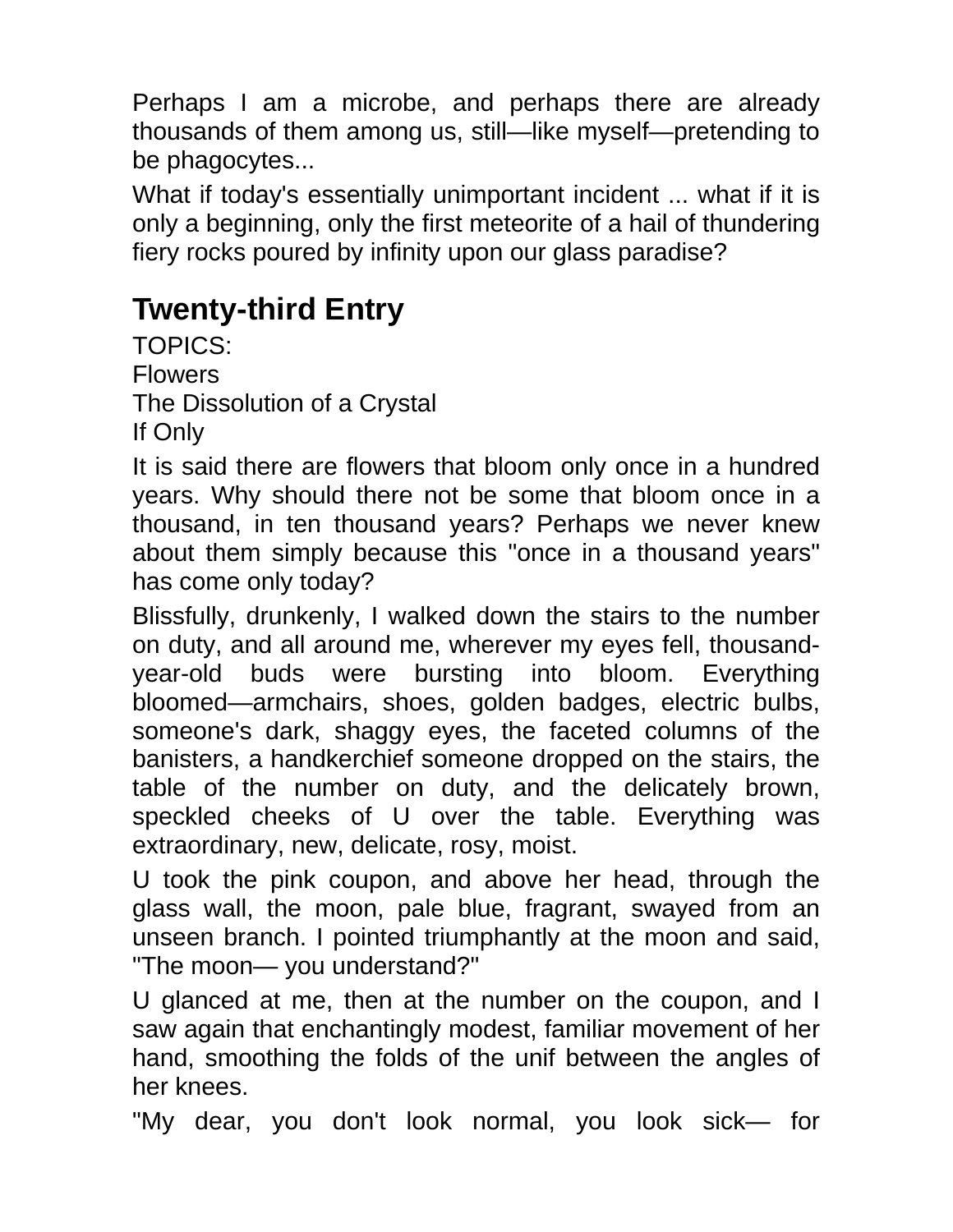abnormality and sickness are the same thing. You are ruining yourself, but no one, no one will tell you that."

That "no one" is, of course, equated with the number on the coupon: I-330. Dear, marvelous U! Of course you are right: I am imprudent, I am sick, I have a soul, I am a microbe. But isn't blooming a sickness? Doesn't it hurt when a bud splits open? And don't you think that spermatozoa are the most terrible of microbes?

Back upstairs, in my room. In the wide-open calyx of the chair—I-330. I am on the floor, embracing her legs, my head in her lap. We do not speak. Silence, heartbeats . . . And I am a crystal, I dissolve in her. I feel with utmost clarity how the polished facets that delimit me in space are melting away, away—I vanish, dissolve in her lap, within her, I grow smaller and smaller and at the same time ever wider, ever larger, expanding into immensity. Because she is not she, but the universe. And for a moment I and this chair near the bed, suffused with joy, are one. And the magnificently smiling old woman at the gate of the Ancient House, and the wild jungle beyond the Green Wall, and some silver ruins on black ground, dozing like the old woman, and the slamming of a door somewhere, immeasurably far away—all this is in me, with me, listening to the beating of my pulse and rushing through the blessed second....

In absurd, confused, flooded words I try to tell her that I am a crystal, and therefore there is a door in me, and therefore I feel the happiness of the chair she sits in. But the words are so nonsensical that I stop, ashamed: I—and suddenly such ...

"Darling, forgive me! I don't know—I talk such nonsense, so foolishly...."

"And why do you think that foolishness is bad? If human foolishness had been as carefully nurtured and cultivated as intelligence has been for centuries, perhaps it would have turned into something extremely precious."

"Yes. ..." (It seems to me that she is right—how could she be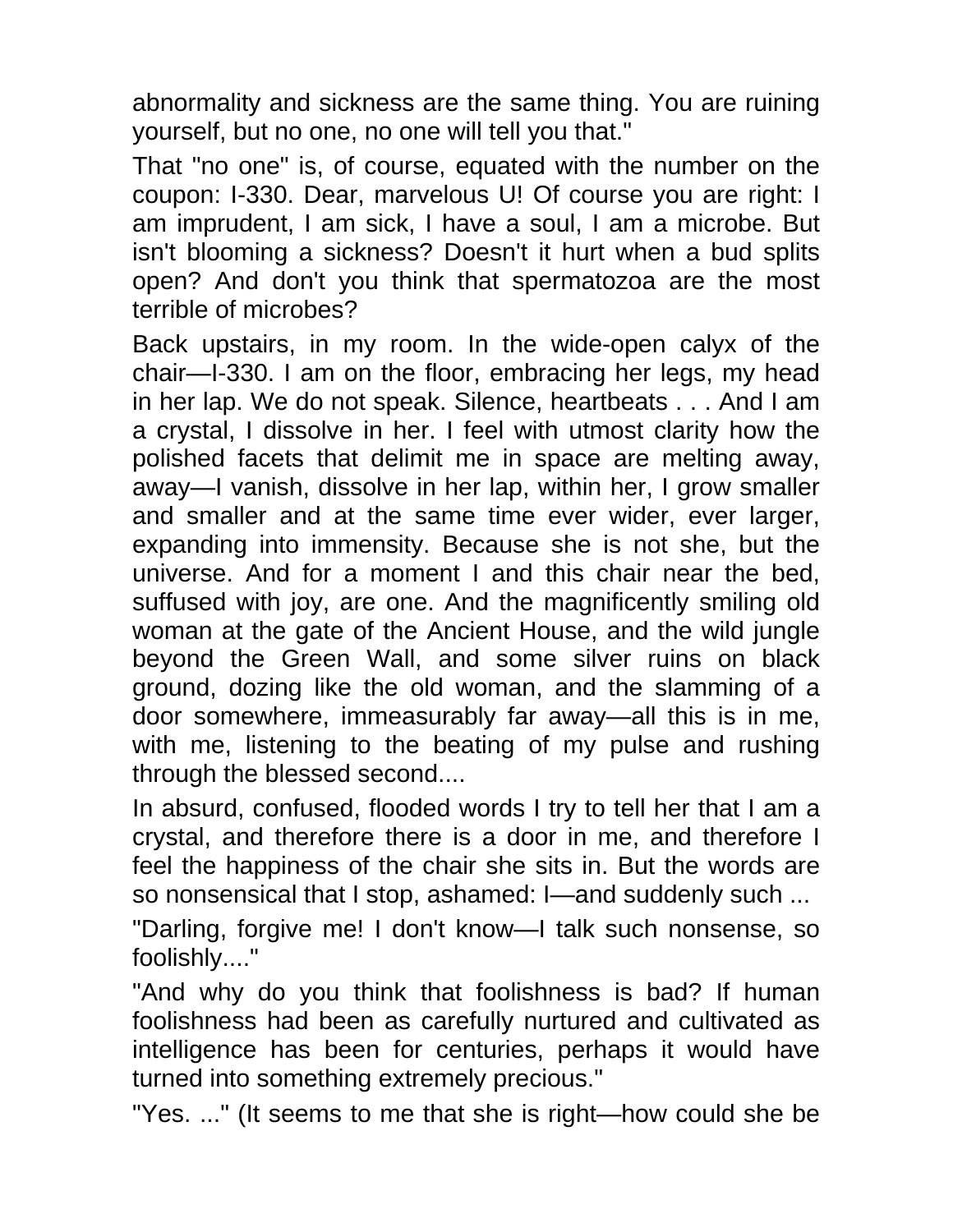wrong at this moment?)

"And for one foolish action—for what you did the other day during the walk—I love you still more, much more."

"But why did you torment me, why didn't you come, why did you send me your coupons and make me ..."

"Perhaps I had to test you? Perhaps I must know that you will do whatever I wish—that you are altogether mine?"

"Yes, altogether!"

She took my face—all of me—in her hands and raised my head. "And what about your 'duty of every honest number'? Eh?"

Sweet, sharp, white teeth; a smile. In the open calyx of the chair she is like a bee—a sting, and honey.

Yes, duties ... Mentally I turn the pages of my latest entries: not a hint of a thought anywhere that, actually, I should ...

I am silent. I smile ecstatically (and probably foolishly), look into her pupils, run with my eyes from one to the other, and in each of them I see myself: I, tiny, infinitesimal, am caught in these tiny rainbow prisons. And then again—bees—lips, the sweet pain of blooming ...

In every number there is an invisible, quietly ticking metronome, and we know the time exactly to within, five minutes without looking at a clock. But now my metronome had stopped, I did not know how much time had passed. Anxiously, I drew out the badge with my watch from under the pillow.

Thanks to the Benefactor! We still have twenty minutes. But minutes, so ridiculously short, are running fast, and I must tell her so much— everything, all of me: about O's letter, about that dreadful evening when I gave her a child; and also, for some reason, about my childhood—about the mathematician Plapa, about V-1, about my first time at the Day of Unanimity, when I cried bitterly because, on such a day, there turned out to be an inkspot on my unif.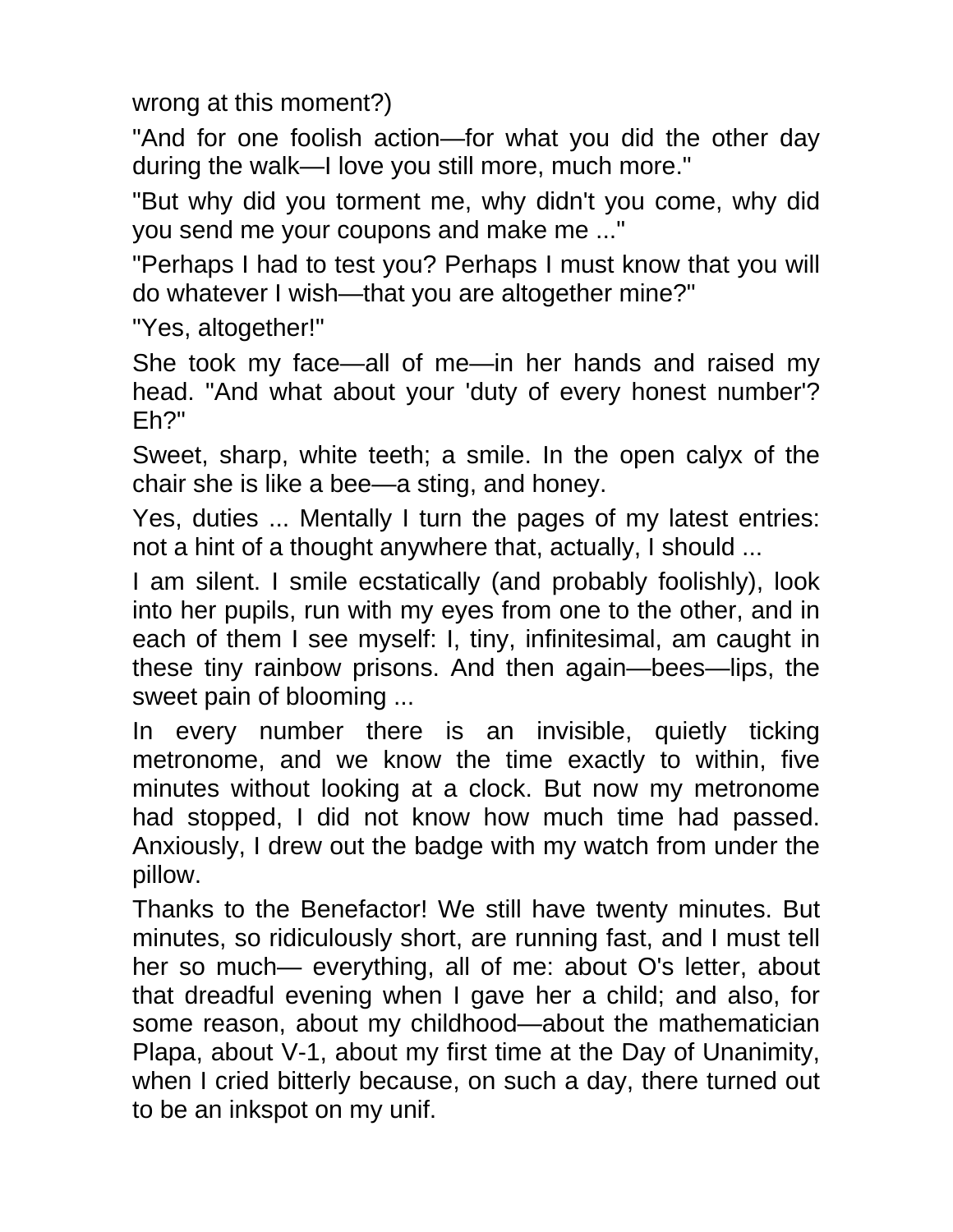I-330 raised her head, leaned on her elbow. At the corners of her lips, two long, sharp lines, and the dark angle of raised eyebrows: a cross.

"Perhaps, on that day ..." She broke off, her brow darkening. She took my hand and pressed it hard. "Tell me, you will not forget me, you will remember me always?"

"Why do you speak like that? What do you mean? My darling!" She was silent, and her eyes now looked past me, through me, far away. I suddenly heard the wind flapping huge wings against the glass (of course, this had gone on all the time, but I had not heard it until now), and for some reason I recalled the piercing birds over the top of the Green Wall.

She shook her head, as if to free herself of something. Again, for a second, she touched me with all of herself—as an aero touches the earth for a moment, springlike, before settling down.

"Well, give me my stockings now! Hurry!"

Her stockings, thrown on the table, rested on the open page of my manuscript (the 193rd). In my haste, I swept off the manuscript, the pages scattered, I would never be able to collect them in order again. And even if I did, there would be no real order; some gaps, some obstacles, some X's would remain.

"I can't go on this way," I said. "You are here, next to me, and yet you seem to be behind an ancient, opaque wall. I hear a rustling, voices behind the wall, but cannot make out the words; I don't know what is there. I cannot bear it. You are forever keeping something back, you've never told me where I was that time in the Ancient House, and what those corridors were, and why the doctor. Or, perhaps, this never really happened?"

I-330 put her hands on my shoulders, and slowly entered deep into my eyes. "You want to know everything?"

"Yes, I want to. I must."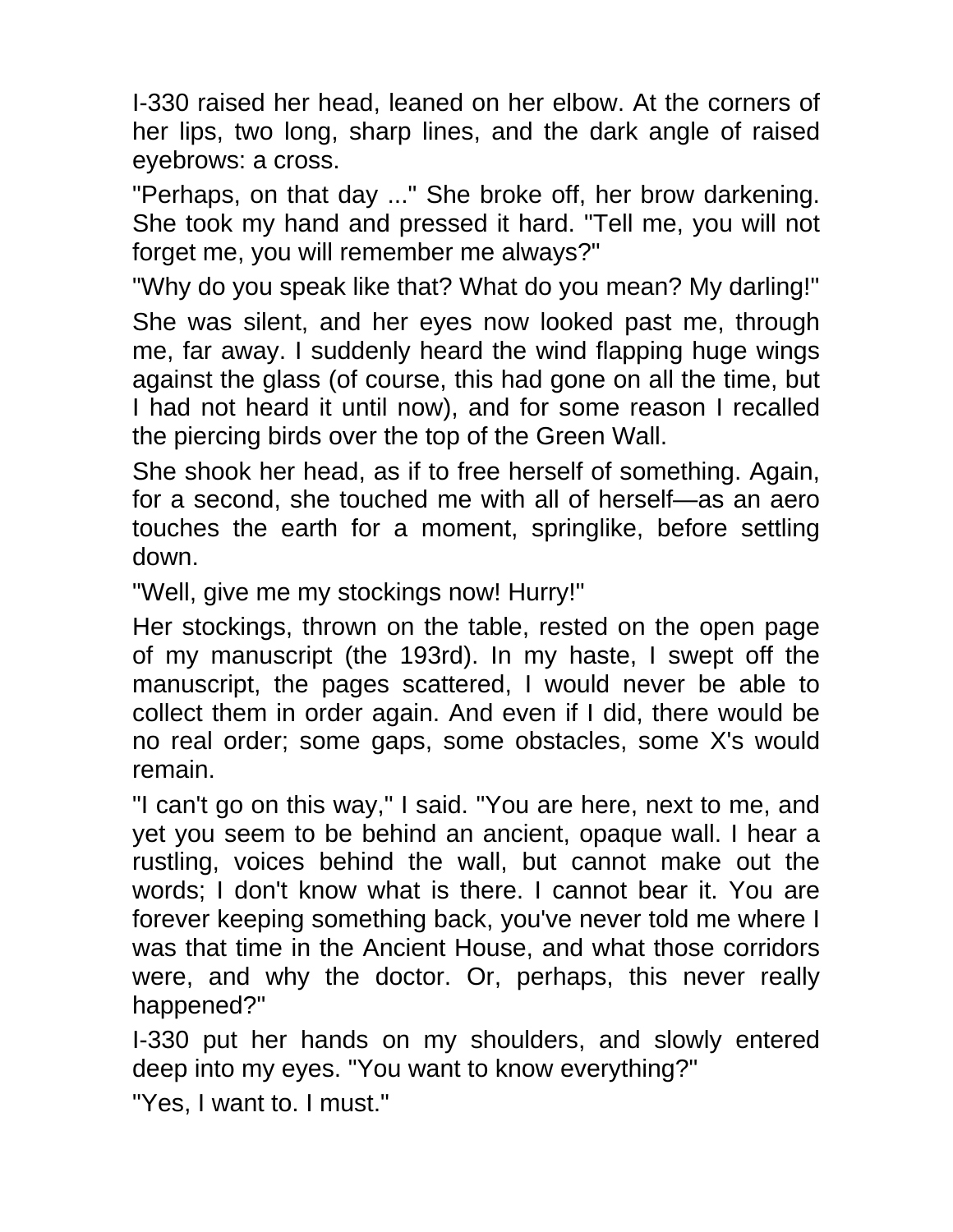"And you won't be afraid to follow me anywhere, to the very end—wherever I might lead you?"

"Anywhere!"

"Good. I promise you: after the holiday, if only ... Oh, by the way, how is your Integral doing? I always forget to ask—how soon?"

"No, what do you mean, 'if only? Again? 'If only' what?"

But she, already at the door: "You'll see yourself..."

I am alone. All that remains of her is a faint fragrance, reminiscent of the sweet, dry, yellow pollen of some flowers from behind the Wall. And also—the little hooks of questions firmly stuck within me—like those used by the ancients in catching fish (Prehistoric Museum).

Why did she suddenly think of the Integral?

# **Twenty-fourth Entry**

TOPICS:

The Limit of Function To Cross Out Everything Easter

I am like a machine set at excessive speed: the bearings are overheated; another minute, and molten metal will begin to drip, and everything will turn to naught Quick—cold water, logic. I pour it by the pailful, but logic hisses on the red-hot bearings and dissipates into the air in whiffs of white, elusive steam.

Of course, it's clear: in order to determine the true value of a function it is necessary to take it to its ultimate limit And it is clear that yesterday's preposterous "dissolution in the universe," brought to its ultimate point, means death. For death is precisely the most complete dissolution of self in the universe. Hence, if we designate love as "L" and death as "D," then  $L = f(D)$ . In other words, love and death...

Yes, exactly, exactly. This is why I am afraid of I-330, I resist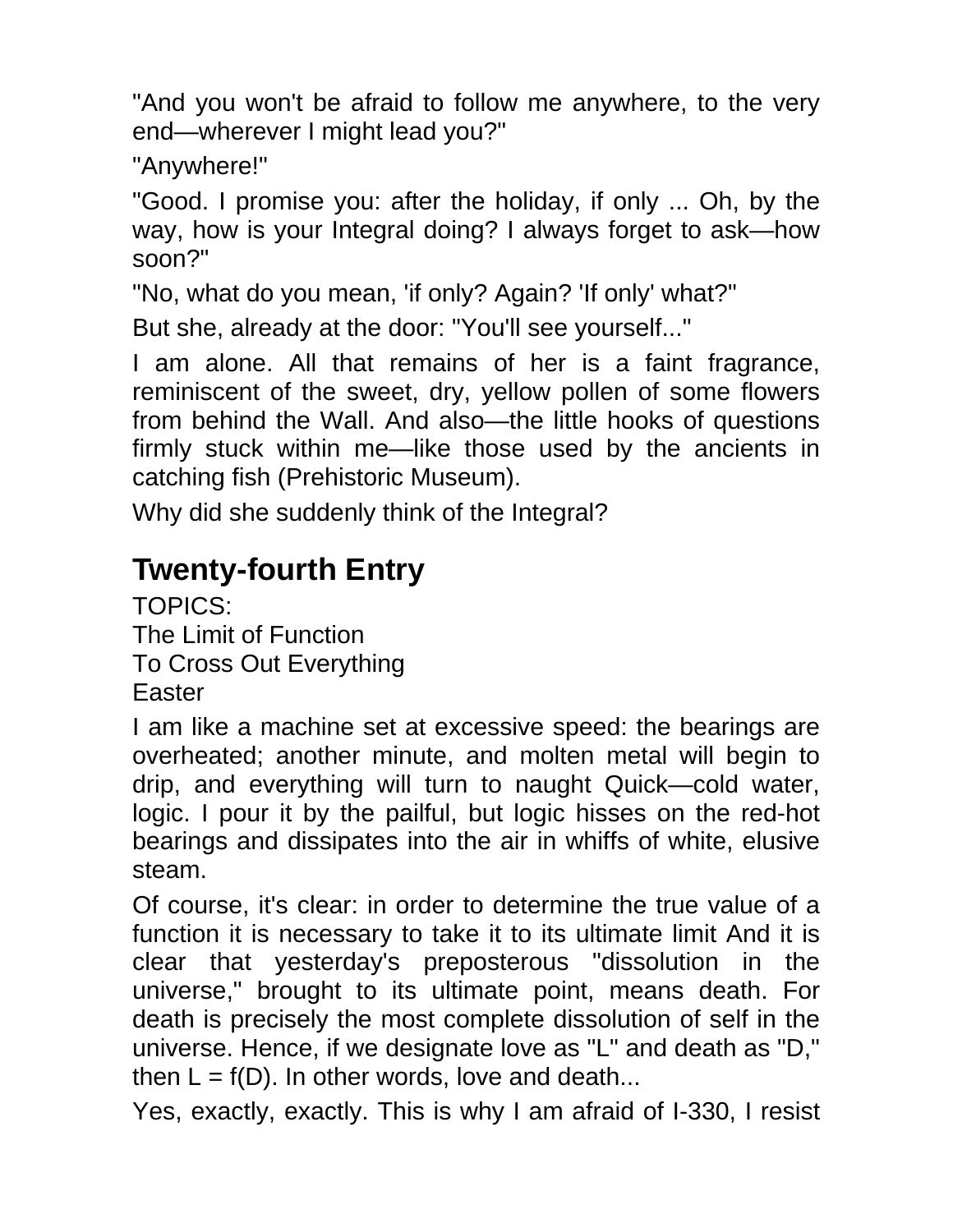her, I don't want to ... But why does this "I don't want" exist within me together with "I want"? That's the full horror of it—I long for last night's blissful death again. That's the horror of it, that even, today, when the logical function has been integrated, when it is obvious that death is implicit in this function, I still desire her, with my lips, arms, breast, with every millimeter of me....

Tomorrow is Unanimity Day. She will, of course, be there too, I'll see her, but only from a distance. From a distance—that will be painful, because I must, I am irresistibly drawn to be near her, so that her hands, her shoulder, her hair ... But I long even for this pain—let it come.

Great Benefactor! How absurd—to long for pain. Who doesn't know that pain is a negative value, and that the sum of pain diminishes the sum we call happiness? And hence ...

And yet—there is no "hence." Everything is blank. Bare.

In the evening

Through the glass walls of the house—a windy, feverishly pink, disquieting sunset. I turn my chair away from that intruding pinkness and turn the pages of my notes. And I can see: again I have forgotten that I am writing not for myself, but for you, unknown readers, whom I love and pity—for you who are still trudging somewhere below, behind, in distant centuries.

Well, then—about Unanimity Day, this great holiday. I have always loved it, since childhood. It seems to me that to us it has a meaning similar to that of "Easter" to the ancients. I remember, on the eve of this day I would prepare for myself a sort of hour calendar—then happily cross out each hour: an hour nearer, an hour less to wait. ... If I were certain that nobody would see it, honestly, I would carry such a little calendar with me even today, watching by it how many hours remain until tomorrow, when I will see—if only from a distance ...

(I was interrupted: they brought me a new unif, fresh from the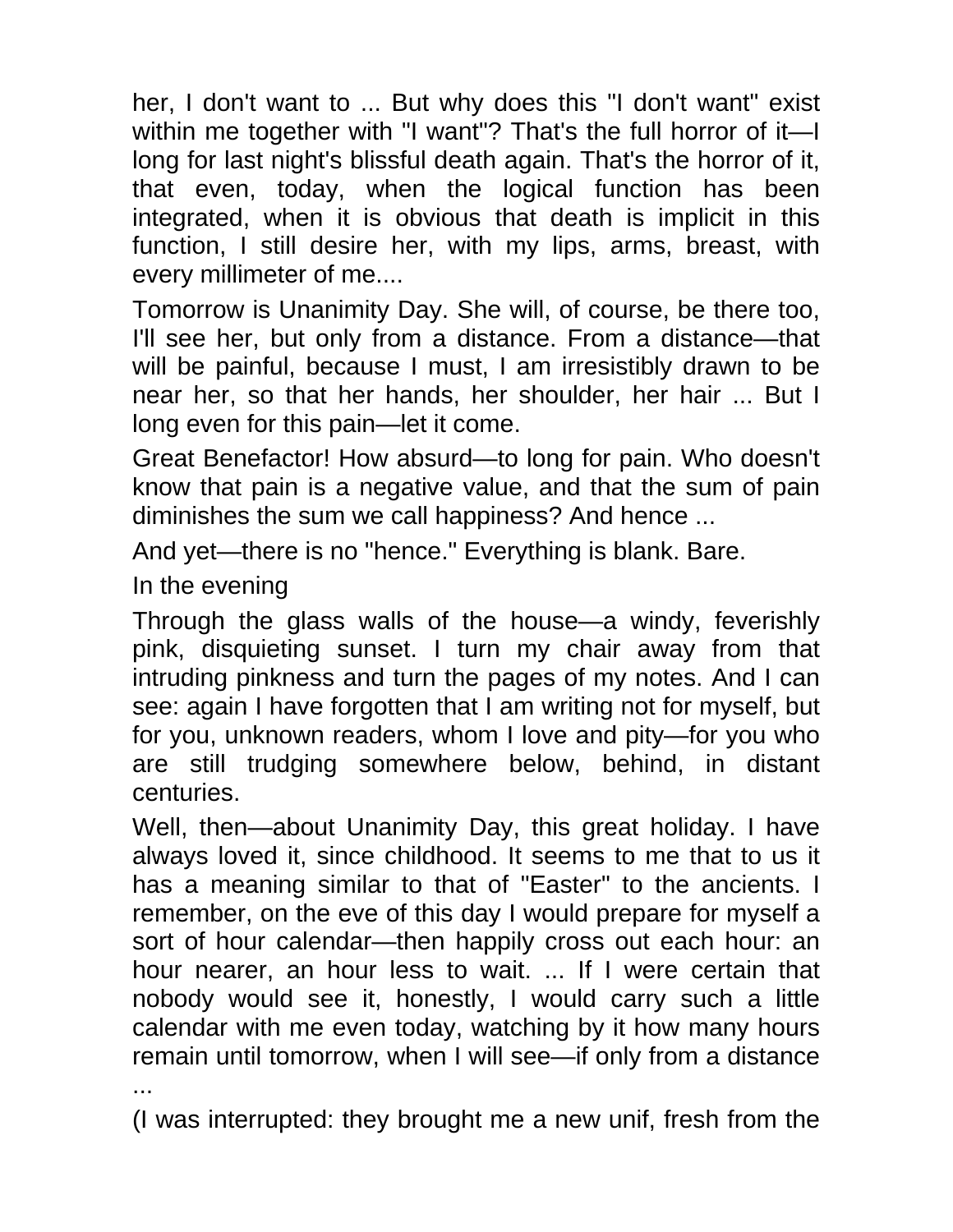factory. We usually receive new unifs for this day. In the hallway outside—steps, joyful exclamations, noise.)

I continue. Tomorrow I will see the spectacle which is repeated year in, year out, and yet is ever new, and ever freshly stirring: the mighty chalice of harmony, the reverently upraised arms. Tomorrow is the day of the annual elections of the Benefactor. Tomorrow we shall again place in the Benefactor's hands the keys to the imperishable fortress of our happiness.

Naturally, this is entirely unlike the disorderly, disorganized elections of the ancients, when-absurd to say—the very results of the elections were unknown beforehand. Building a state on entirely unpredictable eventualities, blindly—what can be more senseless? And yet apparently it needed centuries before man understood this.

Needless to say, among us, in this respect as in all others, there is no room for eventualities; nothing unexpected can occur. And the elections themselves are mainly symbolic, meant to remind us that we are a single, mighty, million-celled organism, that—in the words of the ancients—we are the Church, one and indivisible. Because the history of the One State knows of no occasion when even a single voice dared to violate the majestic unison.

It is said that the ancients conducted their elections in some, secret manner, concealing themselves like thieves. Some of our historians even assert that they came to the election ceremonies carefully masked. (I can imagine that fantastically gloomy sight: night, a square, figures in dark cloaks moving stealthily along the walls; the scarlet flame of torches flattened by the wind. ...) No one has yet discovered the full reason for all this secrecy; it is most likely that elections were connected with some mystical, superstitious, or even criminal rites. But we have nothing to conceal or be ashamed of; we celebrate elections openly, honestly, in broad daylight I see everyone voting for the Benefactor; everyone sees me voting for the Benefactor. And, indeed, how could this be otherwise, since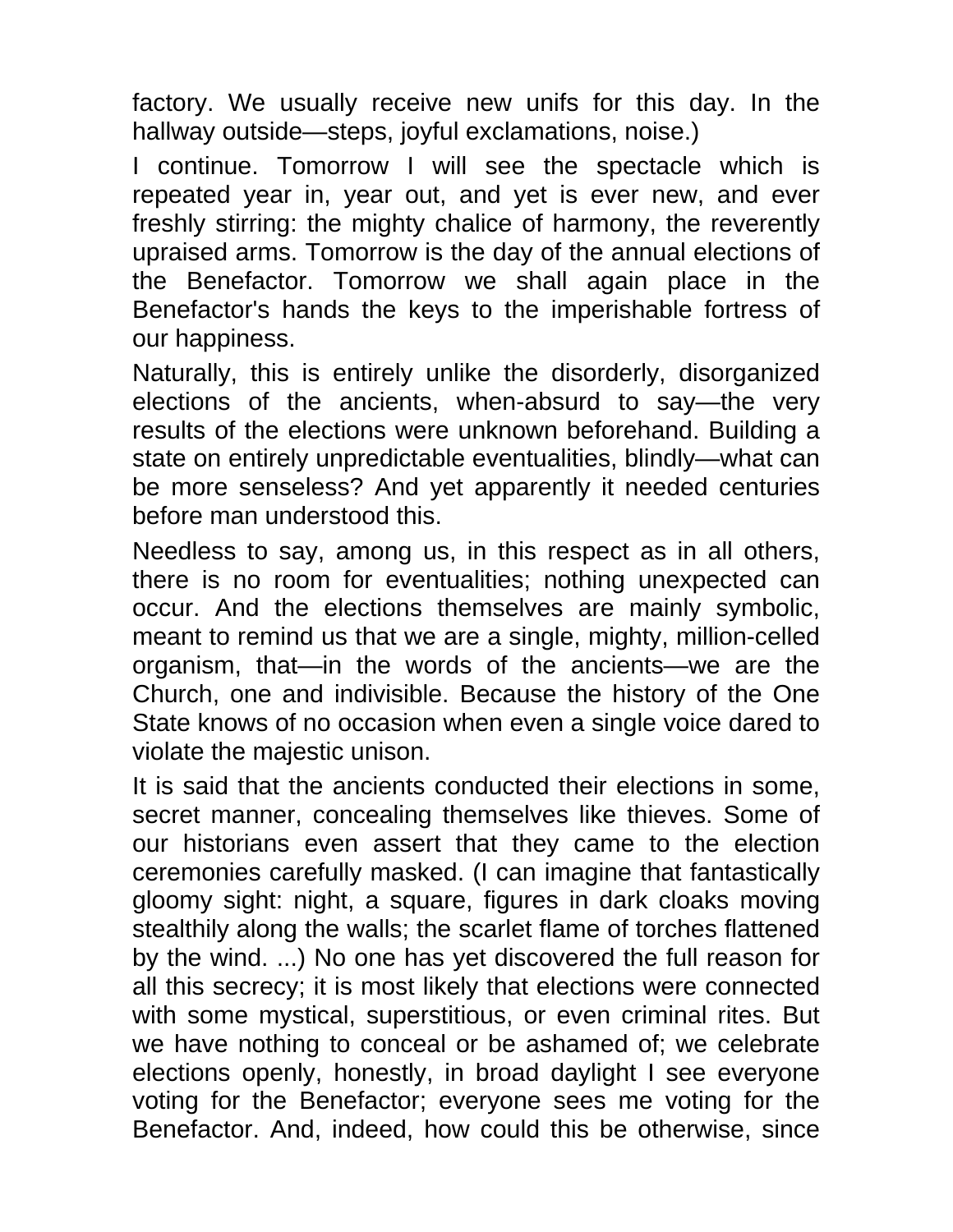"everyone" and "I" are a single "We." How infinitely more ennobling, sincere, and lofty this is than the cowardly, stealthy "secrecy" of the ancients! And also—how much more expedient. For even assuming the impossible—some dissonance in the usual monophony—the unseen Guardians are right there, in our ranks. They can immediately take note of the numbers of those who have strayed and save them from further false steps—thus saving the One State from them. And, finally, one more ...

Through the wall on the left—a woman hastily unfastening her unif before the glass door of the closet. And for a second, a glimpse of eyes, lips, two sharp rosy points.... Then the blind falls, and all that happened yesterday is instantly upon me, and I no longer know what "finally, one more" was meant to be, I want to know nothing about it, nothing! I want one thing—I-330. I want her with me every minute, any minute, always—only with me. And all that I have just written about Unanimity is unnecessary, entirely beside the point, I want to cross it out, tear it up, throw it away. Because I know (this may be blasphemy, but it is true), the only holiday for me is to be with her, to have her near me, shoulder to shoulder. And without her, tomorrow's sun will be nothing but a small circle cut of tin, and the sky, tin painted blue, and I myself ...

I snatch the telephone receiver. "I-330, is it you?"

"Yes, I. You're calling so late."

"Perhaps it is not too late. I want to ask you ... I want you to be with me tomorrow. Darling ..."

I said the last word almost in a whisper. And for some reason, the memory of an incident this morning at the building site flashed before me. In jest, someone had placed a watch under a hundred-ton hammer—the hammer swung, a gust of wind in the face, and a hundred tons delicately, quietly came to rest upon the fragile watch.

A pause. It seems to me that I hear someone's whisper there, in her room. Then her voice: "No, I cannot. You understand—I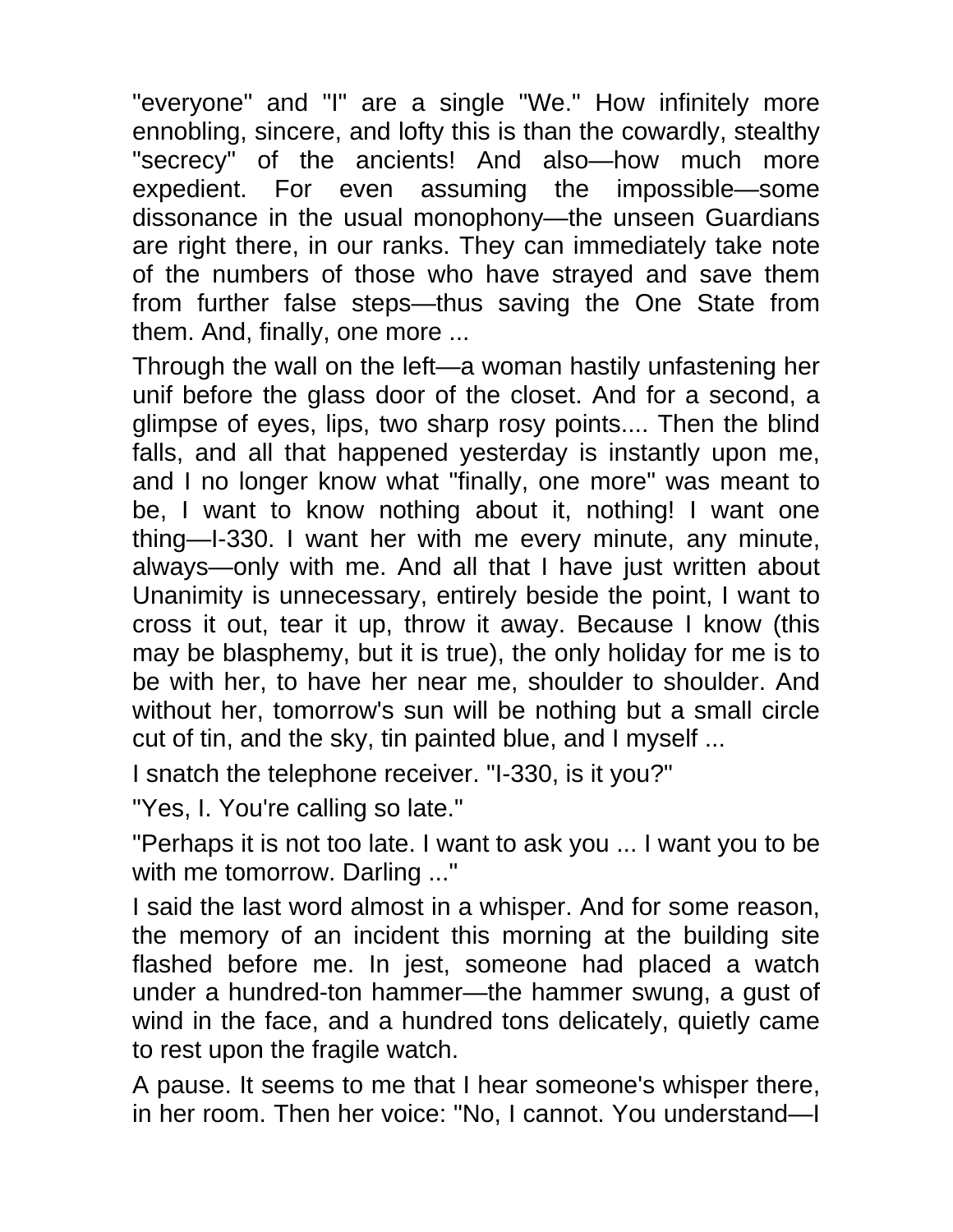would myself ... No, no, I cannot. Why? You will see tomorrow."

Night

## **Twenty-fifth Entry**

TOPICS : Descent from Heaven The Greatest Catastrophe in History The Known Is Ended

Before the ceremony, everyone stood still and, like a solemn, slow canopy, the Hymn swayed over our heads—hundreds of trumpets from the Music Plant and millions of human voices and for a second I forgot everything. I forgot the disquieting hints of I-330 about today's celebration; I think I forgot even her. I was the boy who had once wept on this day over a tiny spot on his unif, visible to no one but himself. No one around may see the black, indelible spots I am covered with, but I know that I—a criminal—have no right to be among these frank, wide-open faces. If I could only stand up and shout, scream out everything about myself. And let it mean the end—let it!—if only for a moment I can feel myself as pure and thoughtless as this childishly innocent blue sky.

All eyes were raised. In the unblemished morning blue, still moist with night's tears—a barely visible speck, now dark, now glowing in the sun's rays. It was He, the new Jehovah, coming down to us from heaven, as wise and loving-cruel as the Jehovah of the ancients. He came nearer and nearer, and millions of hearts rose higher and higher to meet Him. Now He sees us. And, together with Him, I mentally look down from above on the concentric circles of the platforms, marked by the thin blue dotted lines of our unifs, like cobweb circles spangled with microscopic suns (our gleaming badges). And in a moment, He will sit down in the center of the cobweb, the white wise Spider— the white-robed Benefactor, who has wisely bound us hand and foot with the beneficent nets of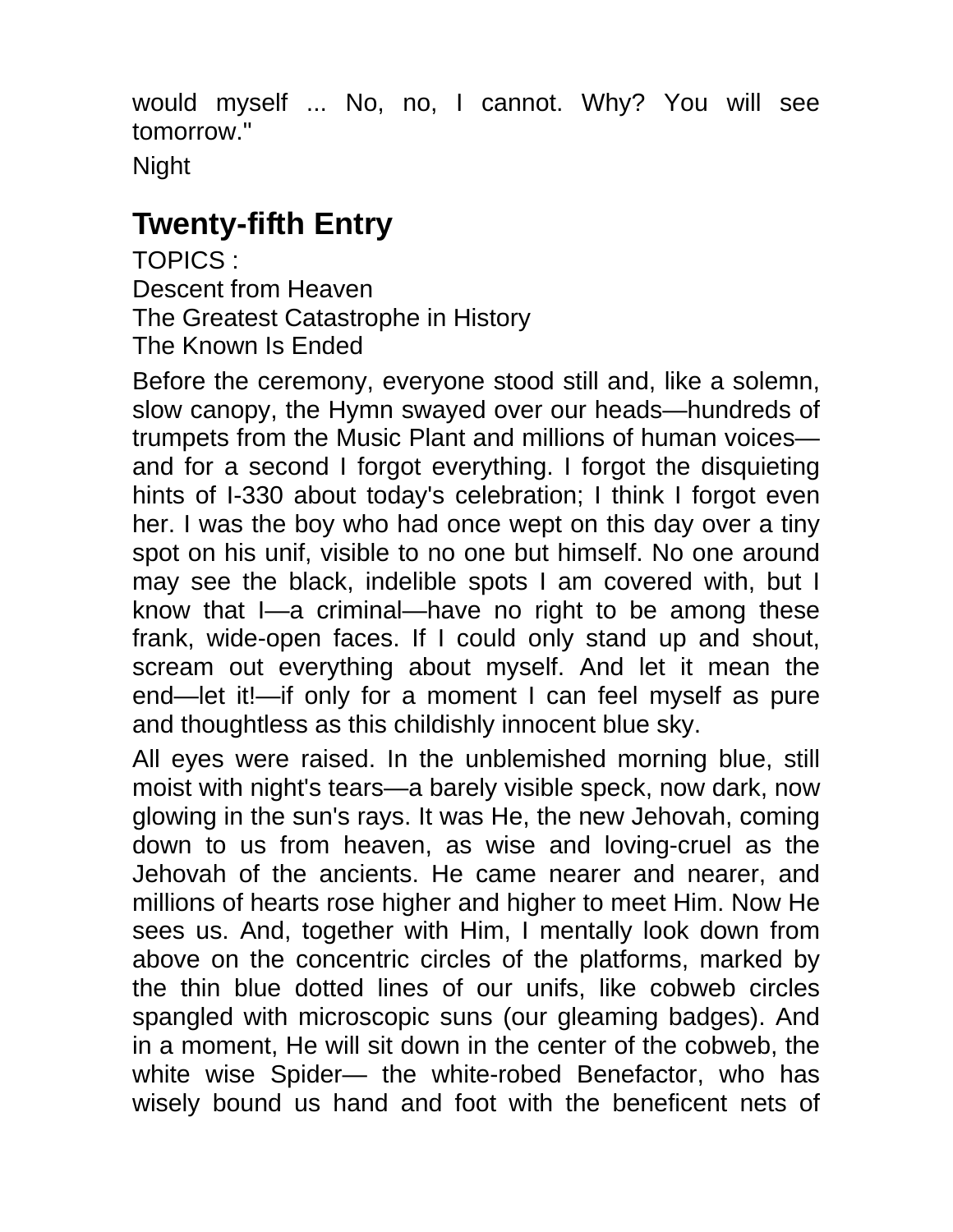happiness.

But now His majestic descent from heaven was completed, the brass tones of the Hymn were silent, everyone sat down and instantly I knew: all of this was indeed the finest cobweb; it was stretched tautly, it quivered—in a moment it would break and something unthinkable would happen ...

Rising slightly in my seat, I glanced around, and my eyes met lovingly anxious eyes running from face to face. Now one number raised his hand, and, with a scarcely noticeable movement of his fingers, he signaled to another. And then an answering signal. And another. ... I understood: these were the Guardians. I knew they were alarmed by something; the cobweb, stretched, was quivering. And within me—as in a radio receiver set on the same wave length—there was an answering quiver. On the stage, a poet read a pre-election ode, but I did not hear a single word—only the measured swaying of a hexametric pendulum, and every movement brought nearer some unknown appointed hour. I was still feverishly scanning the rows-face after face, like pages—and still failing to find the only one, the one I sought, I had to find it, quickly, for in a moment the pendulum would tick, and then...

He, it was he, of course. Below, past the stage, the rosy wingears slid past over the gleaming glass, the running body reflected as a dark, doubly curved S. He hurried somewhere in the tangled passages among the platforms.

S, I-330—there is some thread that links them (all the time I've sensed this thread between them; I still don't know what it is; some day I'll disentangle it). I fastened my eyes on him; like a ball of cotton he rolled farther and farther, the thread trailing behind him. Now he stopped, now ...

Like a lightning-quick, high-voltage discharge: I was pierced, twisted into a knot. In my row, at no more than forty degrees from me, S stopped, bent down. I saw I-330, and next to her the revoltingly thick-lipped, grinning R-13.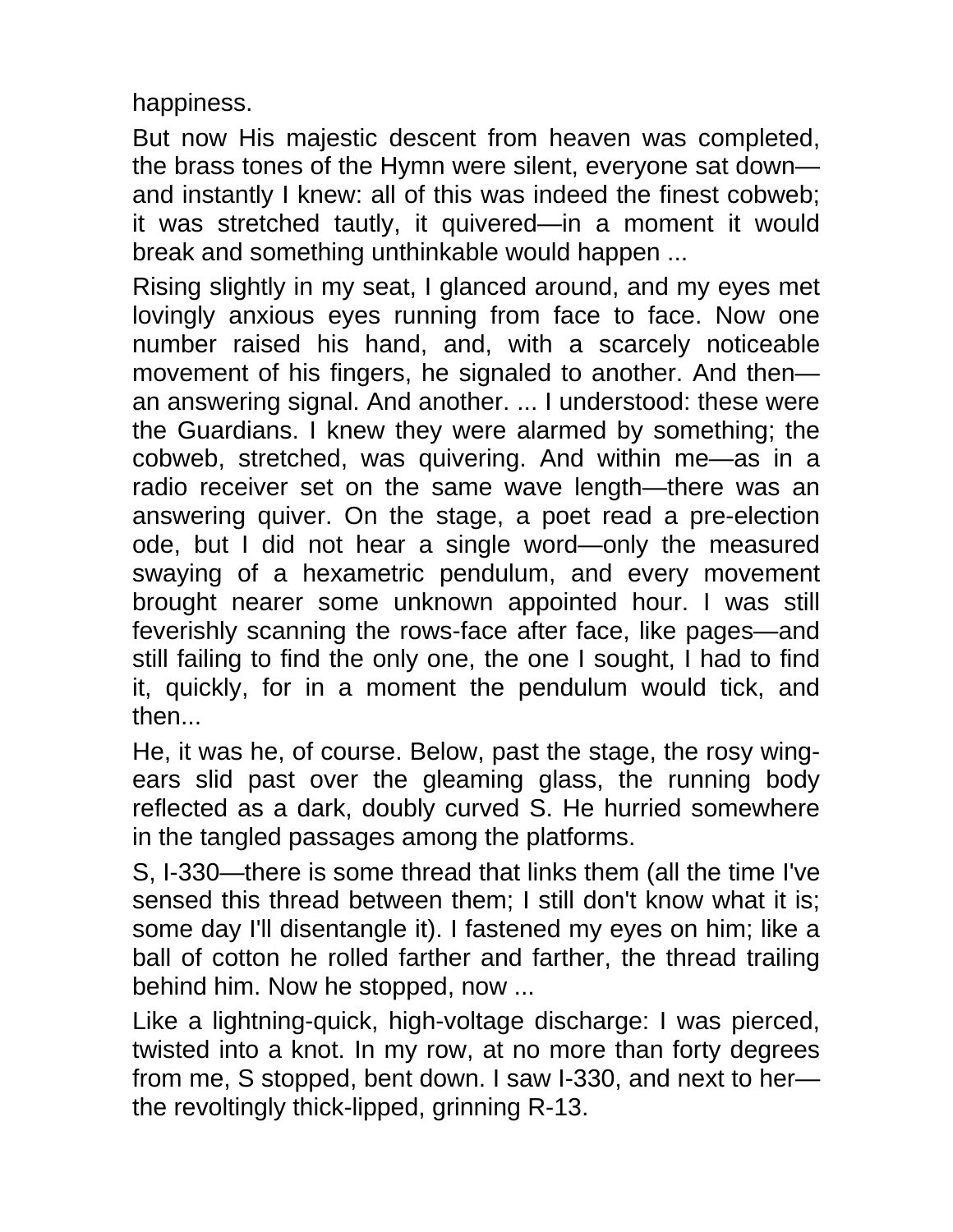My first impulse was to rush there and cry out, "Why are you with him today? Why didn't you want me to ... ?" But the invisible, beneficent cobweb tightly bound my hands and feet; with teeth clenched, I sat as stiff as iron, my eyes fixed on them. As now, I remember the sharp physical pain in my heart. I thought: If nonphysical causes can produce physical pain, then it is clear that...

Unfortunately, I did not bring this to conclusion. I recall only that something flashed about a "soul," and then the absurd ancient saying, "His heart dropped into his boots." And I grew numb. The hexameters were silent. Now it will begin.... But what?

The customary five-minute pre-election recess. The customary pre-election silence. But now it was not the usual prayerlike, worshipful silence: now it was as with the ancients, when our Accumulator Towers were still unknown, when the untamed sky had raged from time to time with "storms." This silence was the silence of the ancients before a storm.

The air—transparent cast iron. It seemed one had to open the mouth wide to breathe. The ear, tense to the point of pain, recorded, somewhere behind, anxious whispers, like gnawing mice. With lowered eyes, I saw before me all the time those two, I-330 and R, side by side, shoulder to shoulder—and on my knees, my hateful, alien, shaggy, trembling hands. ...

In everyone's hand, the badge with the watch. One. Two. Three ... Five minutes ... From the stage—the slow, cast-iron voice:

"Those in favor will raise their hands."

If only I could look into His eyes as in the past—directly and devotedly: "Here I am, all of me. Take me!" But now I did not dare. With a great effort, as though all my joints were rusty, I raised my hand.

The rustle of millions of hands. Someone's stifled "Ah!" And I felt that something had already begun, was dropping headlong, but I did not know what, and did not have the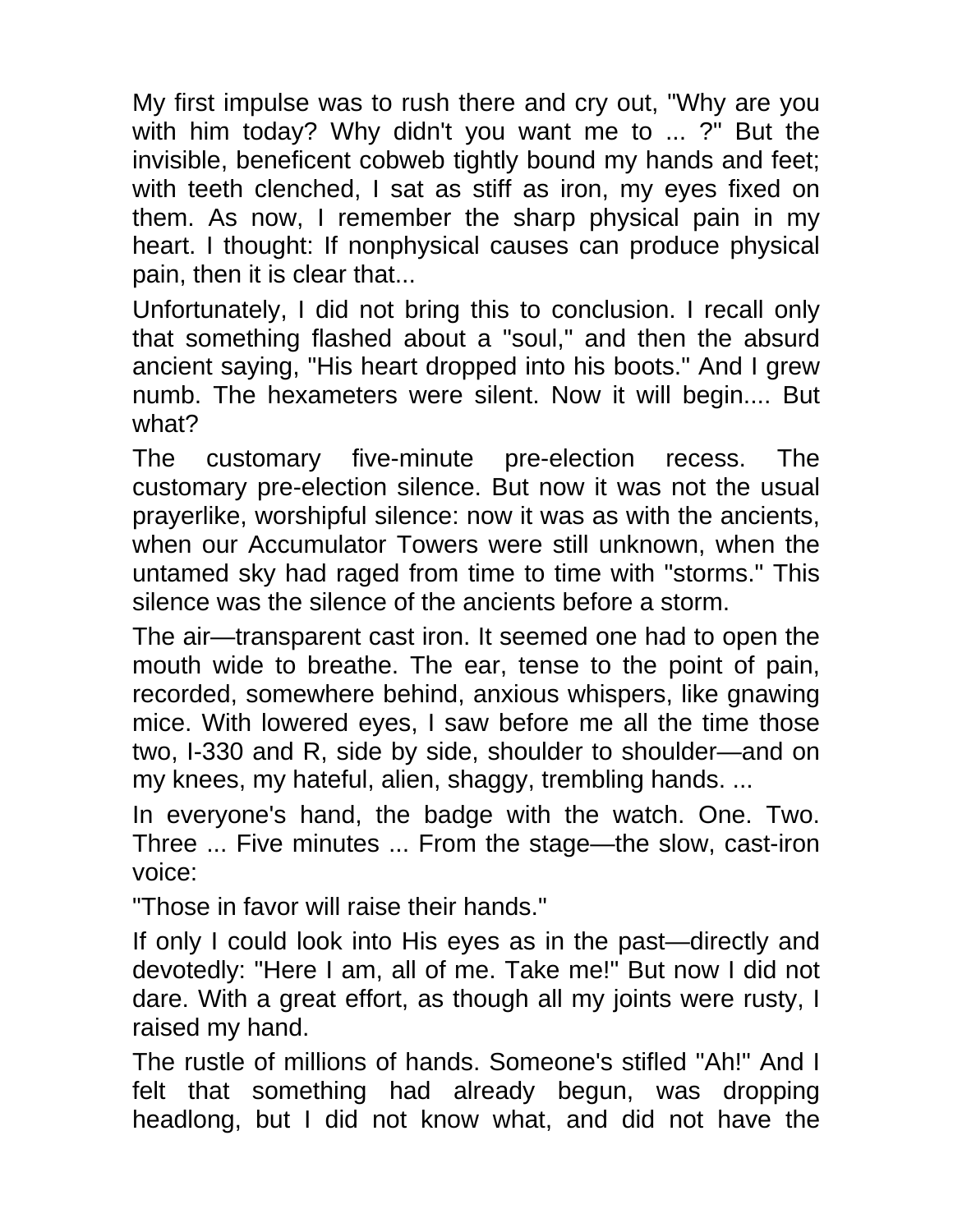strength—did not dare-to look. ...

"Who is against?"

This always has been the most solemn moment of the ceremony: everyone continued sitting motionless, joyously bowing his head to the beneficent yoke of the Number of Numbers. But this time, with horror, I heard a rustling again, light as a sigh—more audible than the brass trumpets of the Hymn, Thus a man will sigh faintly for the last time in his life and all the faces around him turn pale, with cold drops on their foreheads.

I raised my eyes, and ...

It took one-hundredth of a second: I saw thousands of hands swing up—"against"—and drop. I saw the pale, cross-marked face of I-330, her raised hand. Darkness fell on my eyes.

Another hair's breadth. A pause. Silence. My pulse. Then, all at once, as at a signal from some mad conductor, shouts, crashing on all the platforms, the whirl of unifs swept in flight, the figures of the Guardians rushing about helplessly, someone's heels in the air before my eyes, and near them someone's mouth wide open in a desperate, unheard scream. For some reason, this etched itself in memory more sharply than anything else: thousands of silently screaming mouths, as on some monstrous movie screen.

And just as on a screen—somewhere far below, for a second—O's whitened lips. Pressed to the wall of a passage, she stood shielding her stomach with crossed arms. Then she was gone, swept away, or I forgot her because ...

This was no longer on a screen—it was within me, in my constricted heart, in my hammering temples. Over my head on the left, R-13 jumped suddenly up on the bench spluttering, red, frenzied. In his arms—I-330, her unif torn from shoulder to breast, red blood on white. .. . She held him firmly around the neck, and he, repulsive and agile as a gorilla, was carrying her up, away, bounding in huge leaps from bench to bench.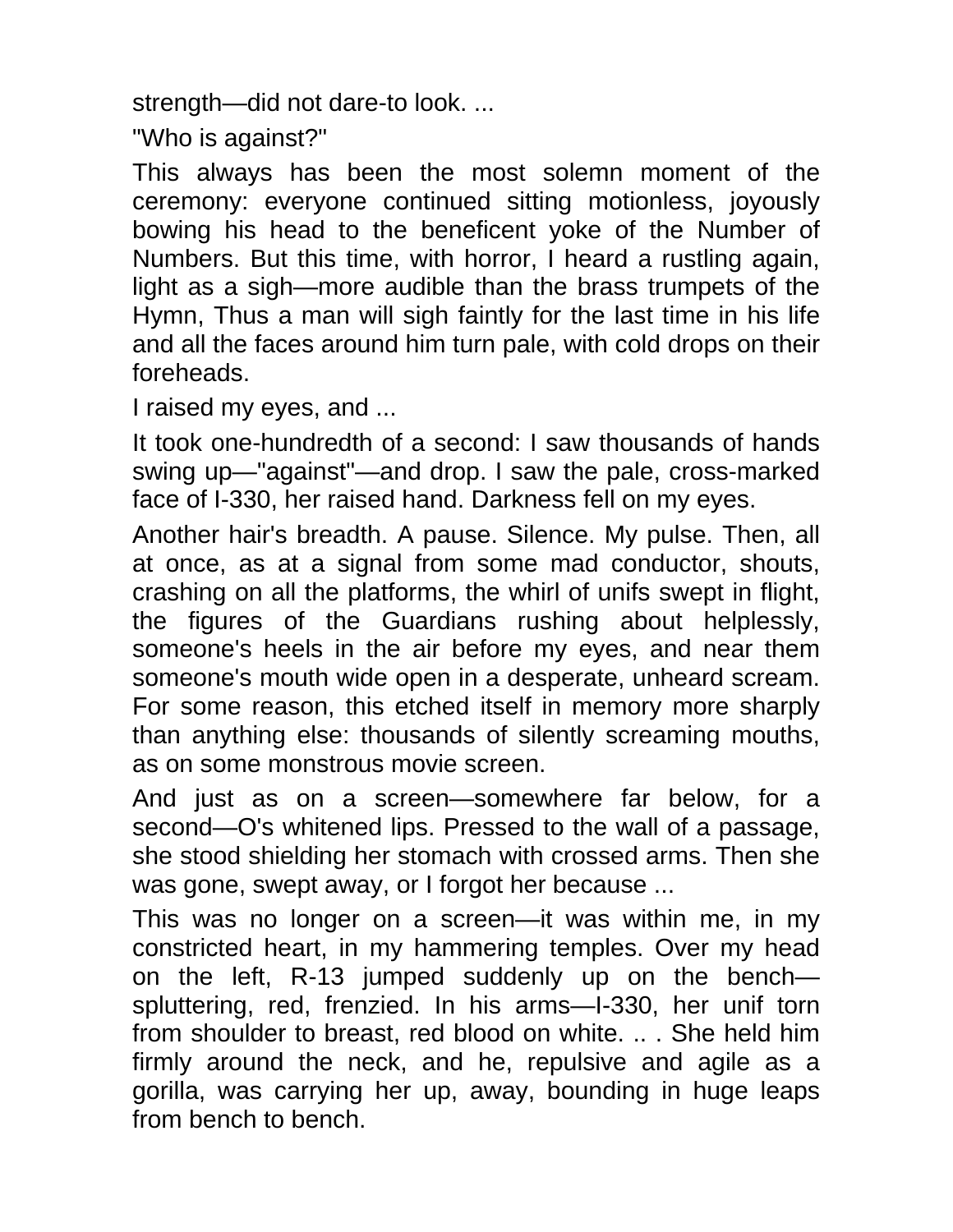As during a fire in ancient days, everything turned red before me, and only one impulse remained—to jump, to overtake them. I cannot explain to myself where I found such strength, but, like a battering ram, I tore through the crowd, stepping on shoulders, benches—and now I was upon them; I seized R by the collar: "Don't you dare! Don't you dare, I say. Let her go. This very moment!" (My voice was inaudible—everyone shouted, everyone ran.)

"Who? What is it? What?" R turned, his sputtering lips shaking. He must have thought he had been seized by one of the Guardians.

"What? I won't have it, I won't allow it! Put her down—at once!"

He merely slapped his lips shut in anger, tossed his head, and ran on. And at this point—I am terribly ashamed to write about it, but I feel I must, I must record it, so that you, my unknown readers, may learn the story of my sickness to the very end at this point I swung at his head. You understand—I struck him! I clearly remember this. And I remember, too, the feeling of release, the lightness that spread throughout my body from this blow.

I-330 quickly slipped down from his arms.

"Get away," she cried to R. "Don't you see, he's ... Get away, R, go!"

Baring his white, Negroid teeth, R spurted some word into my face, dived down, disappeared. And I lifted I-330 into my arms, pressed her firmly to myself, and carried her away.

My heart was throbbing—enormous—and with each heartbeat, a rush of such a riotous, hot wave of joy. And who cared if something somewhere had been smashed to bits what did it matter! Only to carry her so, on and on ...

Evening. 22 O'clock.

It is with difficulty that I hold the pen in my hand: I am so exhausted after all the dizzying events of this morning. Is it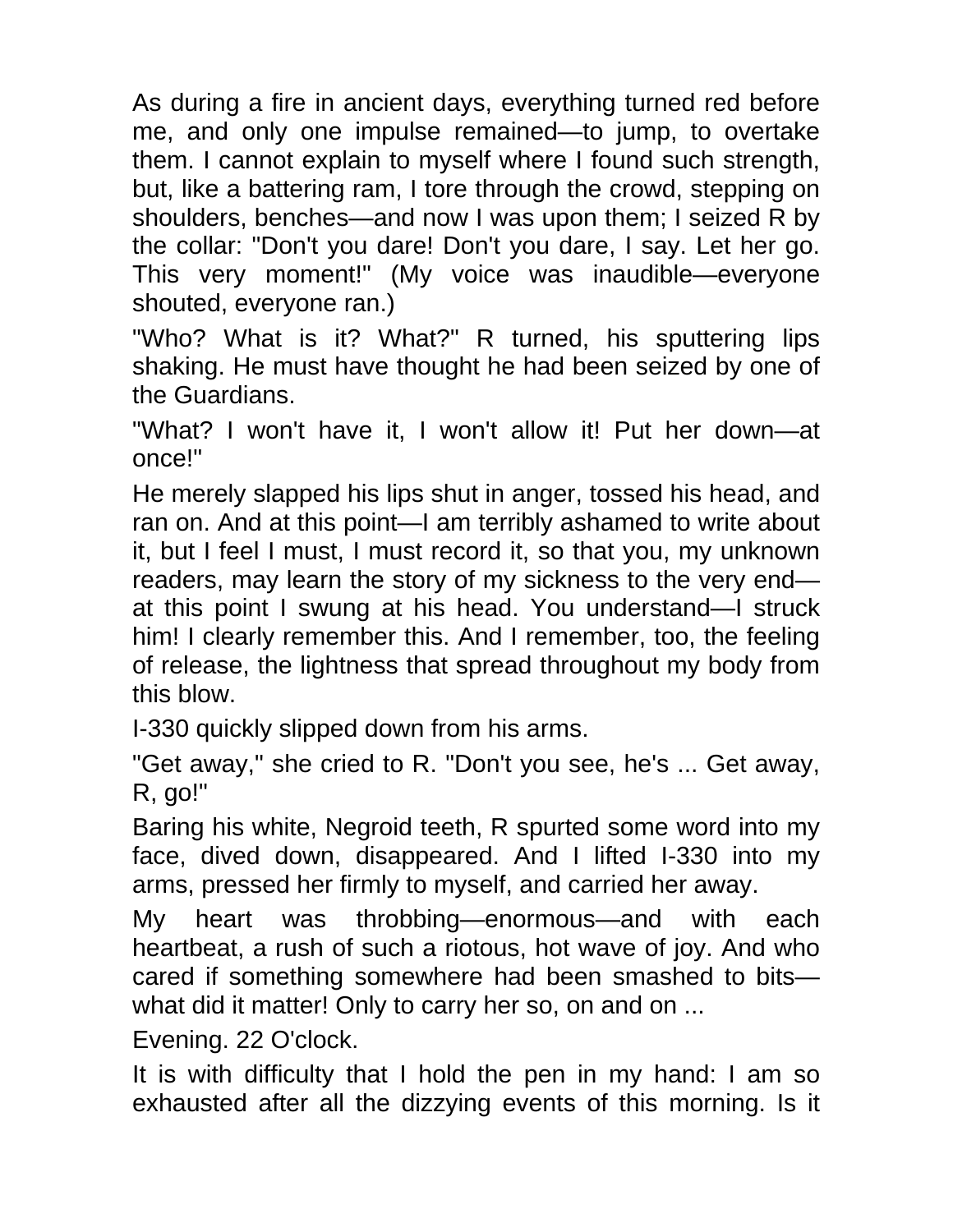possible that the sheltering, age-old walls of the One State have toppled? Is it possible that we are once again without house or roof, in the wild state of freedom, like our distant ancestors? Is there indeed no Benefactor? Against ... On Unanimity Day? I am ashamed, I am pained and frightened for them. But then, who are "they"? And who am I? "They," "We" do I know?

She sat on the sun-heated glass bench, on the topmost platform, where I had brought her. Her right shoulder and below—the beginning of the miraculous, incalculable curve bare; the thinnest, serpentine, red trickle of blood. She did not seem to notice the blood, the bared breast ... no, she saw it all—but this was precisely what she needed now, and if her unif were buttoned up, she would rip it open herself, she ...

"And tomorrow ..." she breathed greedily through gleaming, clenched, sharp teeth. "No one knows what tomorrow will be. Do you understand— I do not know, no one knows—tomorrow is the unknown! Do you understand that everything known is finished? Now all things will be new, unprecedented, inconceivable."

Below, the crowds were seething, rushing, screaming. But all that was far away, and growing farther, because she looked at me, she slowly drew me into herself through the narrow golden windows of her pupils. Long, silently. And for some reason I thought of how once, long ago, I had also stared through the Green Wall into someone's incomprehensible yellow eyes, and birds were circling over the Wall (or was this on some other occasion?).

"Listen: if nothing extraordinary happens tomorrow, I will take you there—do you understand?"

No, I did not understand. But I nodded silently. I was dissolved, I was infinitely small, I was a point...

There is, after all, a logic of its own (today's logic) in this condition: a point contains more unknowns than anything else; it need but stir, move, and it may turn into thousands of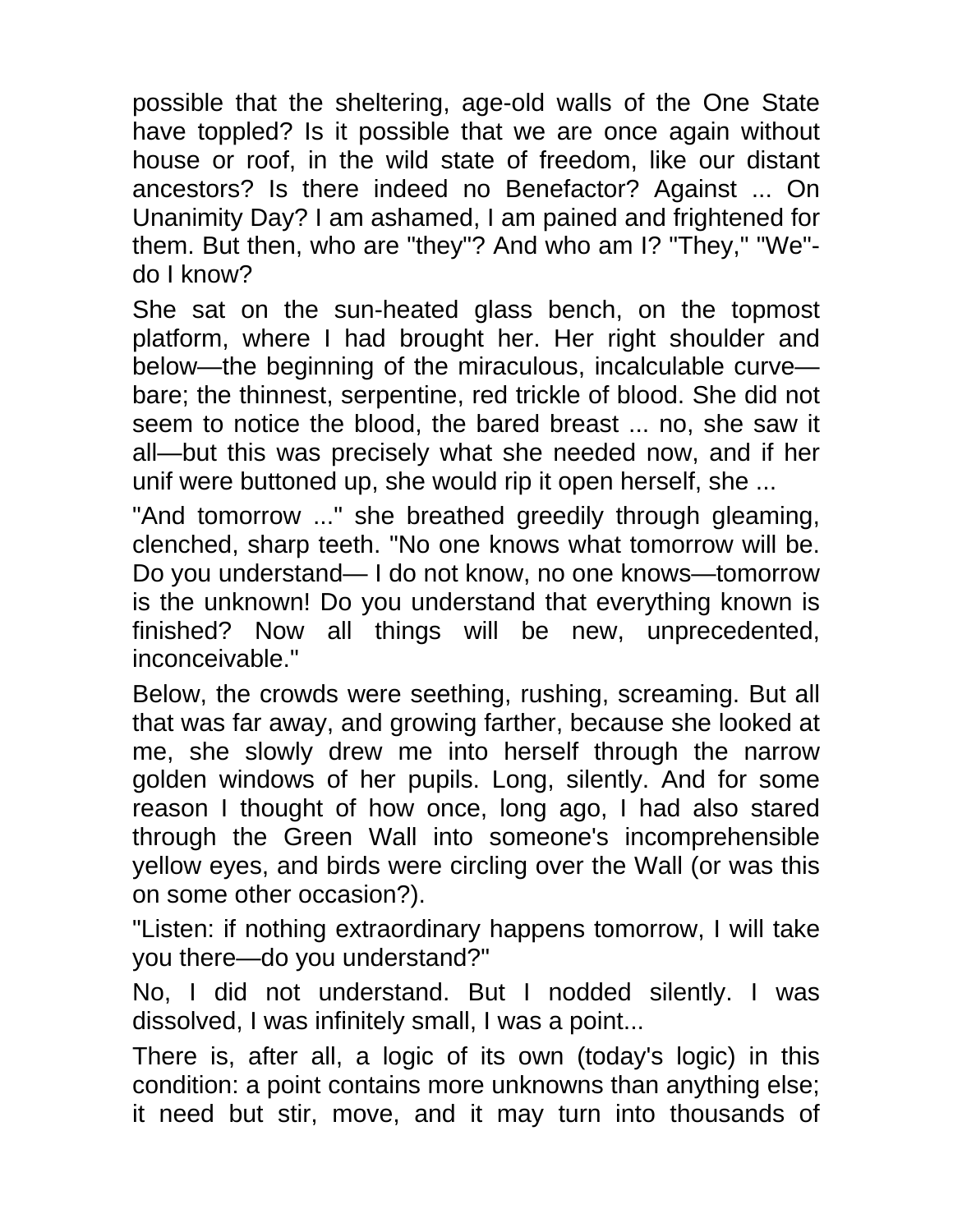curves, thousands of bodies.

I was afraid to stir: what would I turn into? And it seemed to me that everyone, like me, was terrified of the slightest movement.

At this moment, as I write this, everyone sits in his own glass cage, waiting for something. I do not hear the humming of the elevator usual at this hour, I hear no laughter, no steps. Now and then I see, in twos, glancing over their shoulders, people tiptoe down the corridor, whispering....

What will happen tomorrow? What will I turn into tomorrow?

### **Twenty-sixth Entry**

TOPICS: The World Exists A Rash 41° Centigrade

Morning. Through the ceiling, the sky—firm, round, ruddycheeked as ever. I think I would be less astonished if I had seen above me some extraordinary square sun; people in varicolored garments of animal skins; stone, untransparent walls, Does it mean, then, that the world—our world—still exists? Or is this merely by inertia? The generator is already switched off, but the gears still clatter, turning—two revolutions, three, and on the fourth they'll stop....

Are you familiar with this strange condition? You wake at night, open your eyes to blackness, and suddenly you feel you've lost your way—and quickly, quickly you grope around you, seeking something familiar, solid—a wall, a lamp, a chair. This was exactly how I groped around me, ran through the pages of the One State Gazette—quick, quick. And then:

Yesterday we celebrated Unanimity Day, which everyone has long awaited with impatience. For the forty-eighth time, the Benefactor, who has demonstrated his steadfast wisdom on so many past occasions, was elected by a unanimous vote. The celebration was marred by a slight disturbance,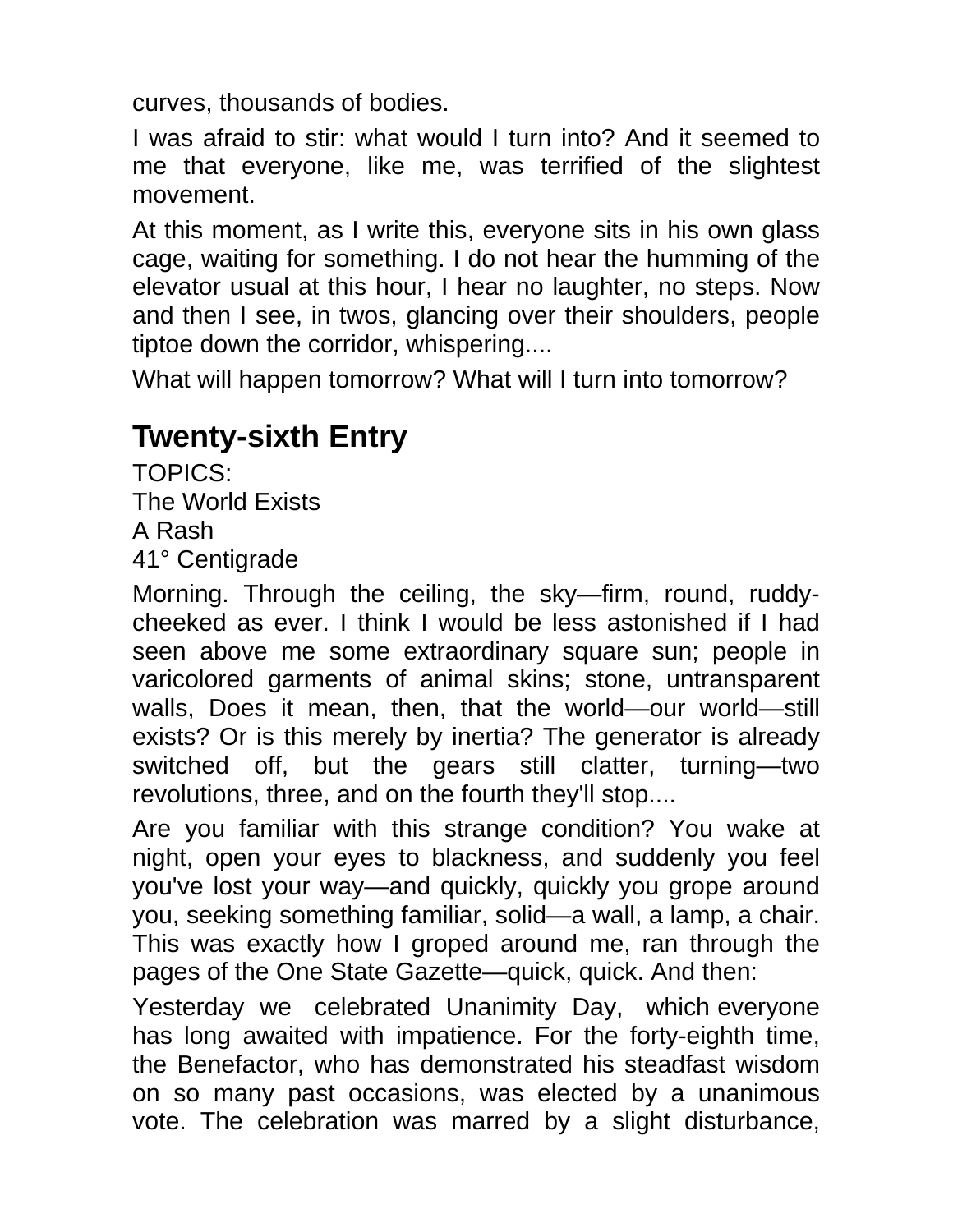caused by the enemies of happiness. These enemies have, naturally, forfeited the right to serve as bricks in the foundation of the One State—a foundation renewed by yesterday's election. It is clear to everyone that taking account of their votes would be as absurd as considering the coughs of some sick persons in the audience as a part of a magnificent heroic symphony.

Oh, all-wise! Are we, after all, saved in spite of everything? Indeed, what objection can be raised to this most crystal clear of syllogisms?

And two lines further:

Today at twelve there will be a joint session of the Administrative Office, the Medical Office, and the Office of the Guardians. An important state action will take place within the next few days.

No, the walls are still intact. Here they are—I can feel them. And I no longer have that strange sensation that I am lost, that I am in some unknown place and do not know the way. And it's no longer surprising that I see the blue sky, the round sun. And everyone—as usual—is going to work.

I walked along the avenue with especially firm, ringing steps, and it seemed to me that everybody else walked with the same assurance. But when I turned at a crossing, I saw that everybody shied off sideways from the corner building, gave it a wide berth—as if a pipe had burst there and cold water were gushing out, making it impossible to use the sidewalk.

Another five, ten steps, and I was also showered with cold water, shaken, thrown off the sidewalk. ... At the height of some two meters a rectangular sheet of paper was pasted on the wall, bearing an incomprehensible, venomously green inscription:

MEPHI

And beneath it, the S-shaped back, transparent wing-ears, quivering with anger, or excitement. His right hand raised, his left stretched helplessly back, like a hurt, broken wing, he was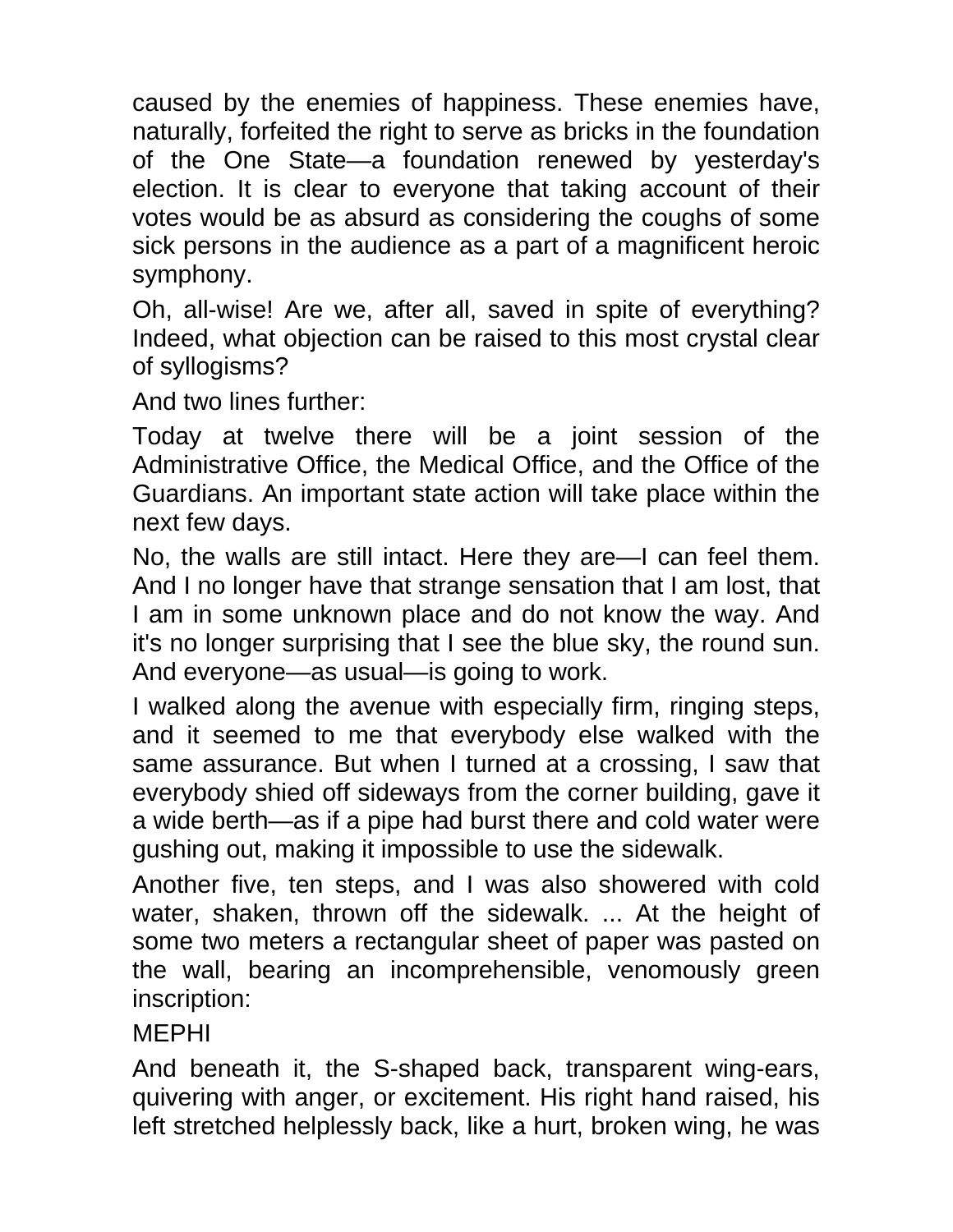leaping up, trying to tear off the paper—and could not reach it, every time just short of touching it.

Each passerby was probably deterred by the same thought: If I come over, just I of all these others—won't he think I'm guilty of something and therefore trying ...

I confess to the same thought. But I recalled the many times when he was truly my Guardian Angel, the many times he saved me—and I boldly walked up to him, stretched my hand, and pulled off the sheet.

S turned, quickly bored his gimlets into me, to the very bottom, found something there. Then he raised his left eyebrow and winked with it at the wall where MEPHI had just hung. And flicked a corner of a smile at me, which seemed somehow astonishingly gay. But then, it was really nothing to wonder at. A physician will always prefer a rash and a fortydegree fever to the tormenting, slowly rising temperature of the incubation period: at least, the nature of the illness is clear. The MEPHI scattered on the walls today is the rash. I understood the smile.\*

\* I must confess that I discovered the true reason for this smile only after many days filled to the brim with the strangest and most unexpected events.

Steps down to the underground, and underfoot, on the immaculate glass of the stairs—again the white sheet: MEPHI. And on the wall below, on a bench, on a mirror in the car (evidently pasted hurriedly, awry), everywhere the same white, frightening rash.

In the silence, the distinct hum of the wheels was like the noise of inflamed blood. Someone was touched on the shoulder; he started and dropped a roll of papers. And on my left, another—reading the same line in his newspaper over and over, the paper trembling faintly. I felt that everywhere—in the wheels, hands, newspapers, eyelashes—the pulse was beating faster and faster. And, perhaps, today, when I get there with I-330, the temperature will be thirty-nine, forty, forty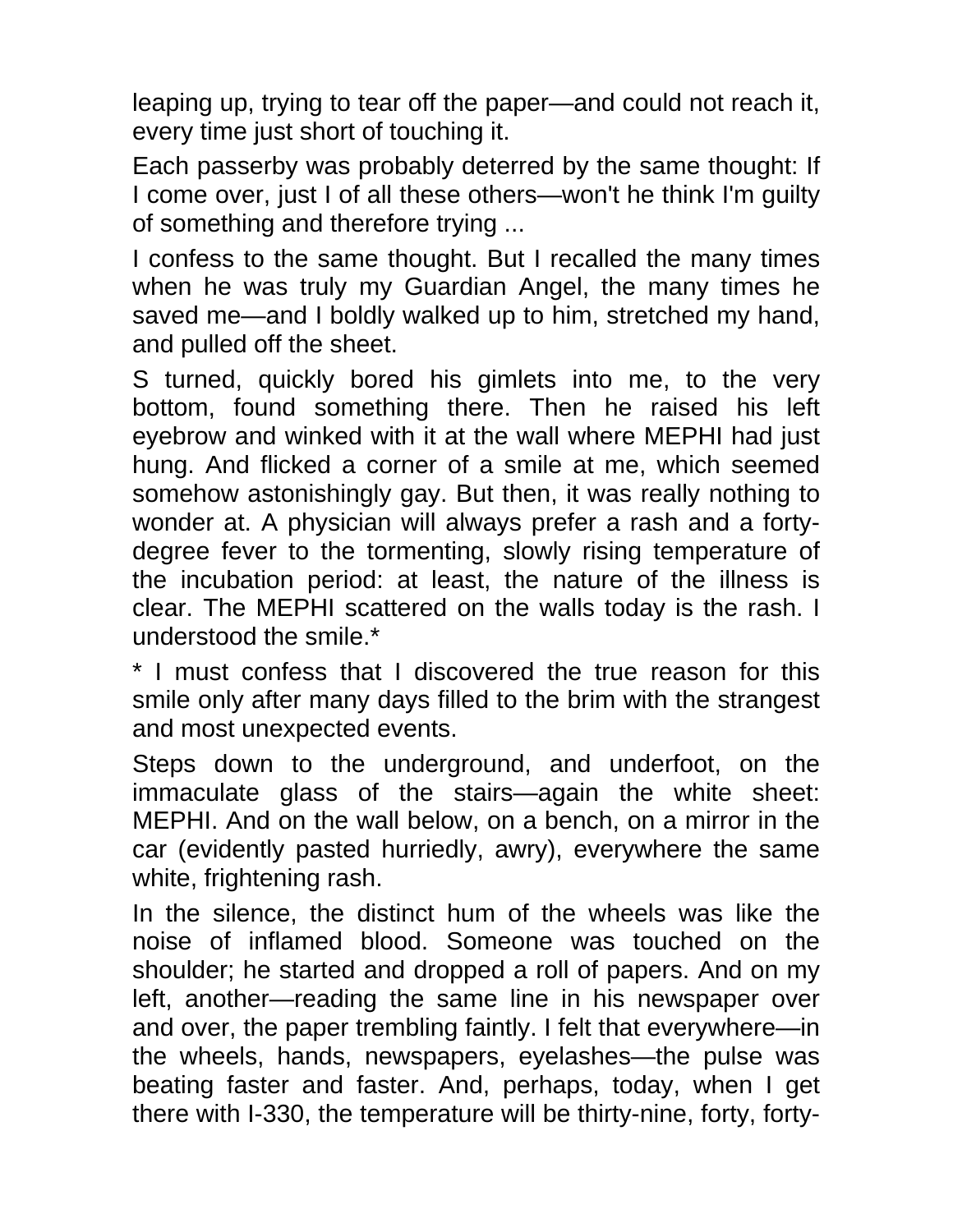one degrees centigrade-marked on the thermometer by a black line....

At the dock—the same silence, humming like a distant, invisible propeller. The machines stand glowering silently. And only the cranes are gliding, scarce audibly, as if on tiptoe, bending down, grasping in their claws the pale-blue blocks of frozen ah- and loading them into the tanks of the Integral: we are already preparing it for the test flight.

"Well, do you think we'll finish loading in a week?" I ask the Second Builder. His face is like fine china, embellished with sweet pale blue and delicately rosy flowers (eyes, lips); but today they are somehow faded, washed away. We calculate aloud, but I break off in the middle of a word and stand there, gaping: high under the cupola, on the blue block just lifted by the crane—a scarcely visible white square, a pasted sheet of paper. And all of me shakes—could it be with laughter? Yes, I hear myself laughing (do you know the feeling when you hear your own laughter?).

"No, listen. ..." I say. "Imagine yourself in an ancient plane; the altimeter shows five thousand meters; the wing snaps, you plunge down like a tumbler pigeon, and on the way you calculate: 'Tomorrow, from twelve to two . . . from two to six ... at six—dinner ...' Isn't that absurd? But that's exactly what we are doing now!"

The little blue flowers stir, bulge. What if I were made of glass, and he could see that in some three or four hours ...

## **Twenty-seventh Entry**

#### TOPICS : None—Impossible

I am alone in endless corridors—the same ones, under the Ancient House. A mute, concrete sky. Water dripping somewhere on stone. Familiar, heavy, opaque door—and a muted hum behind it.

She said she would come out to me exactly at sixteen. But it is already five minutes past sixteen, ten, fifteen—no one.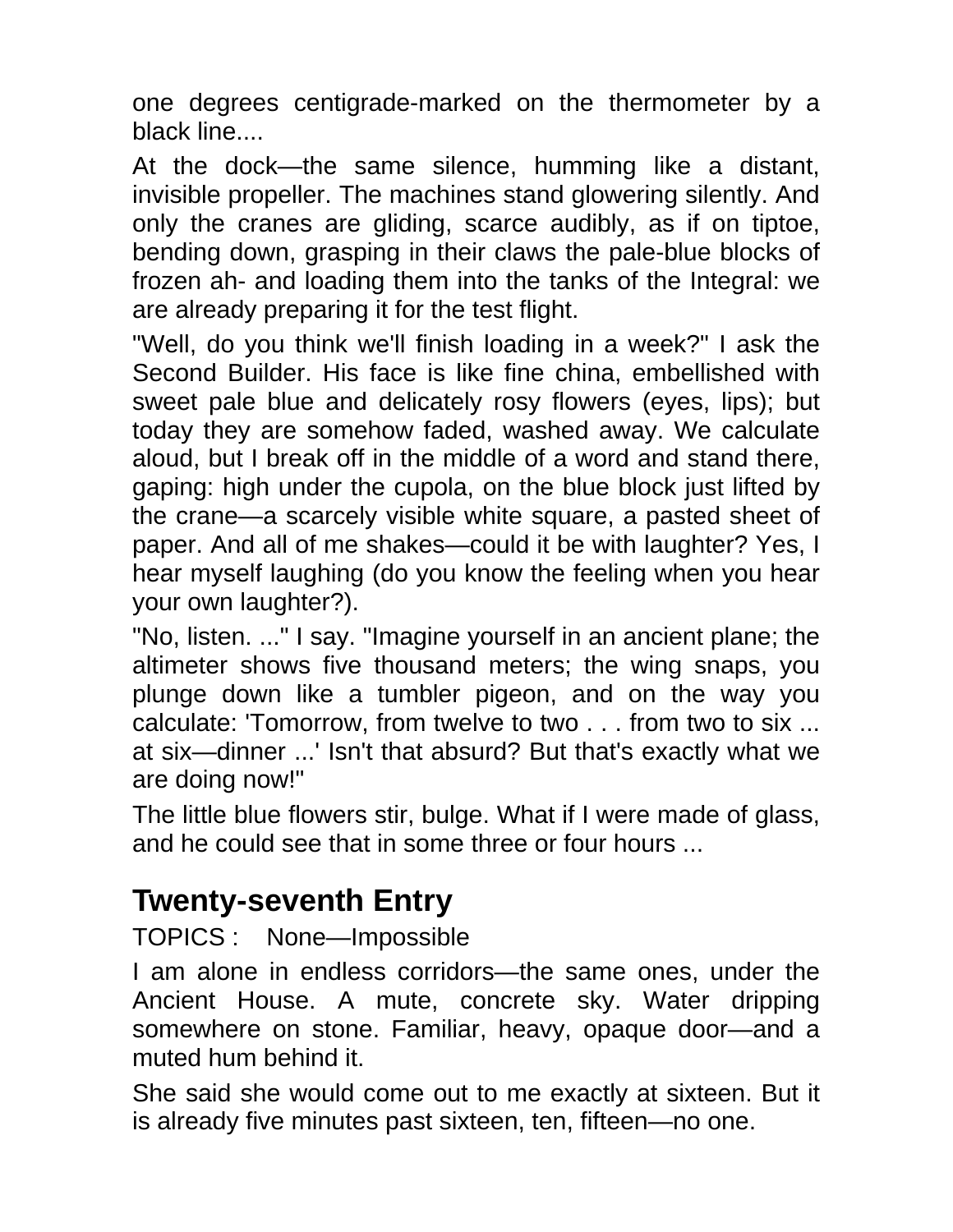For a second I am the old I, terrified that the door might open. Five more minutes, and if she does not come ...

Water dripping somewhere on stone. No one. With anguished joy I feel—I'm saved. I slowly walk back along the corridor. The quivering dotted line of bulbs on the ceiling grows dimmer and dimmer. . . .

Suddenly, a door clicks hastily behind me, the quick patter of feet, softly rebounding from the walls, the ceiling—and there she is—light, airy, somewhat breathless with running, breathing through her mouth.

"I knew you would be here, you'd come! I knew— you, you ..."

The spears of her eyelashes spread open, they let me in and ... How describe what it does to me— this ancient, absurd, miraculous ritual, when her lips touch mine? What formula can express the storm that sweeps everything out of my soul but her? Yes, yes, my soul—laugh if you will.

Slowly, with an effort, she raises her lids—and her words come slowly, with an effort "No, enough .. . later. Let us go now."

The door opens. Stairs—worn, old. And an in. tolerably motley noise, whistling, light...

Nearly twenty-four hours have passed since then, and everything has settled down to some extent within me. And yet it is extremely difficult to describe what happened, even approximately. It is as if a bomb had been exploded in my head and open mouths, wings, shouts, leaves, words, rockspiled, side by side, one after the other....

I remember my first thought was: Quick, rush back! It seemed clear to me: while I had waited in the corridor, they had managed somehow to blow up or destroy the Green Wall. And everything from out there had swept in and flooded our city, which had long ago been purged of the lower world.

I must have said something of the kind to I-330. She laughed. "Oh, no! We've simply come out beyond the Green Wall."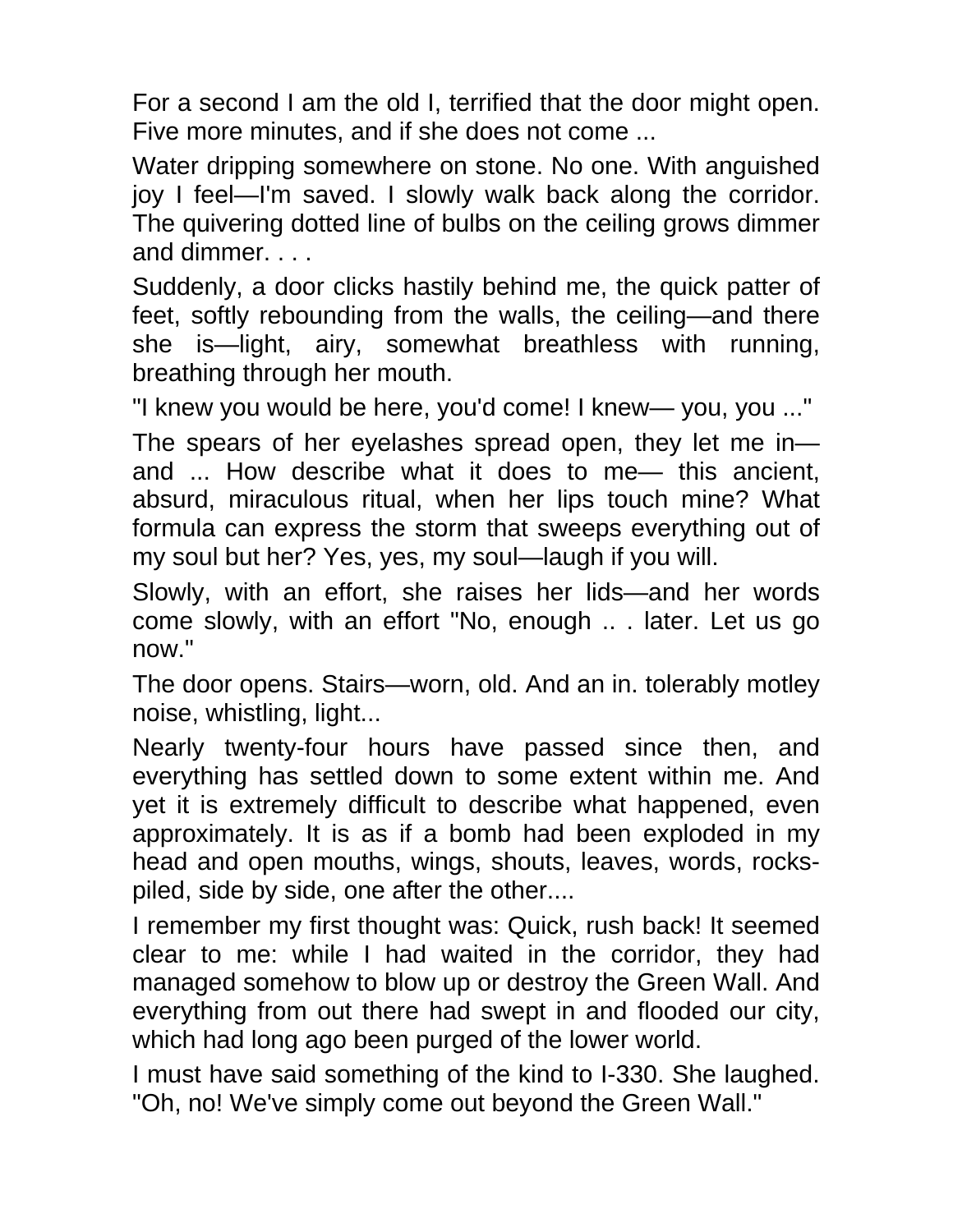I opened wide my eyes: face to face with me, in wide-awake reality, was that which hitherto had not been seen by any living man except diminished a thousandfold, muted and dimmed by the thick, cloudy glass of the Wall.

The sun ... this was not our sun, evenly diffused over the mirror-smooth surface of our pavements.

These were living fragments, continually shifting spots, which dazed the eyes and made the head reel. And the trees, like candles—rising up into the sky itself; like spiders crouching on the earth with gnarled paws; like mute green fountains ... And everything was crawling, stirring, rustling. . . . Some shaggy little ball dashed out from underfoot. And I was frozen to the spot, I could not make a step, because under my feet was not a level surface— you understand—not a firm, level surface, but something revoltingly soft, yielding, springy, green, alive.

I was stunned by it all, I gasped, I gagged— perhaps this is the most accurate word. I stood, clutching at some swaying bough with both hands.

"It's nothing, it's nothing! It's only in the beginning, it will pass. Don't be afraid!"

Next to I-330, against the green, dizzyingly shifting latticework, somebody's finest profile, paper, thin. . . . No, not somebody's—I know him. I remember—it is the doctor. No, no, my mind is clear, I see everything. Now they are laughing; they have seized me by the arms and drag me forward. My feet get tangled, slip. Before us—moss, hillocks, screeching, cawing, twigs, tree trunks, wings, leaves, whistles....

Then suddenly the trees spread out, run apart. A bright green clearing. In the clearing—people ... Or—I don't know what to call them—perhaps, more precisely, beings.

And here comes the most difficult part of all, because this transcended every limit of probability. And now it was clear to me why I-330 had always stubbornly refused to speak about it: I should not have believed her anyway—not even her. Perhaps, tomorrow I will not believe even myself—even these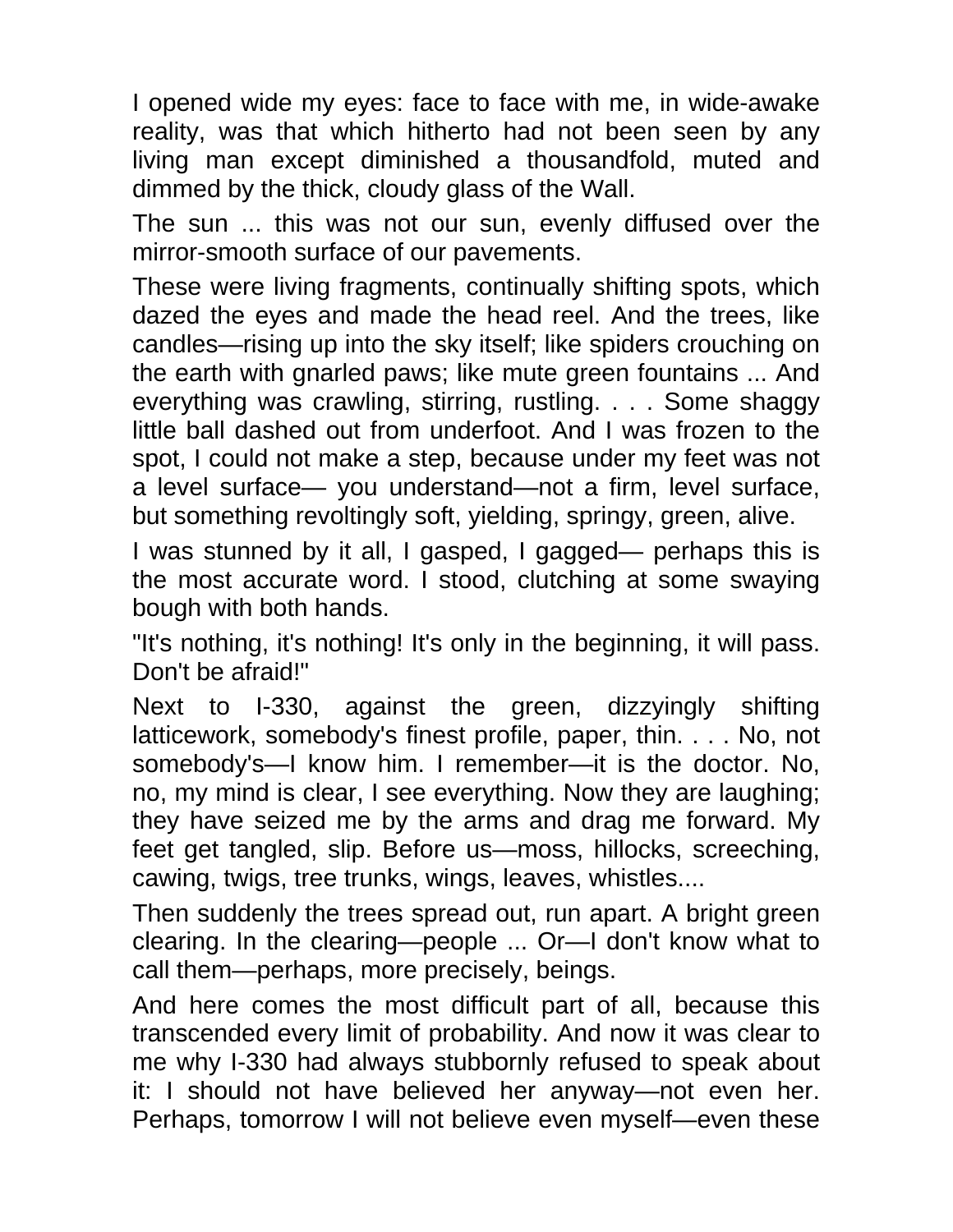notes.

In the clearing, around a bare, skull-like rock, there was a noisy crowd of three or four hundred ... people—I must say "people"—it is difficult to call them anything else. Just as on the platforms in our Plaza one sees at first only familiar faces, so here I first saw only our gray-blue unifs. A second more, and there, among the unifs, clearly and simply—black, red, golden, bay, roan, and white people—they must have been people. All were without clothing and all were covered with short, glossy fur, like the fur that can be seen by anyone on the stuffed horse in the Prehistoric Museum. But the females had faces exactly like those of our women: delicately rosy and free of hair, as were also their breasts—large, firm, of splendid geometric form. The males had only parts of their faces hairless— like our ancestors.

All this was so incredible, so unexpected, that I stood calmly (yes, calmly!) and looked. It was the same as with a scale: you overload one side, and then, no matter how much more you add, the arrow won't move.

Suddenly, I was alone. I-330 was no longer with me—I didn't know where or how she had disappeared. Around me, only those beings, their furry bodies glowing like satin in the sun. I seized some-one's hot, firm, raven shoulder. 'For the Benefactor's sake, tell me—where did she go? Why, just now, just a moment ago ..."

Stern, shaggy eyebrows turned to me. "Sh-sh! Quiet!" And he nodded shaggily toward the center of the clearing, toward the yellow, skull-like stone. There, above the heads, above everyone, I saw her. The sun shone from behind her, directly into my eyes, and all of her stood out sharp, coal-black against the blue cloth of the sky—a charcoal silhouette etched on blue. Just overhead, some clouds floated by. And it seemed that not the clouds, but the stone, and she herself, and with her the crowd and the clearing were gliding as silently as a ship, and the earth itself, grown light, was floating underfoot....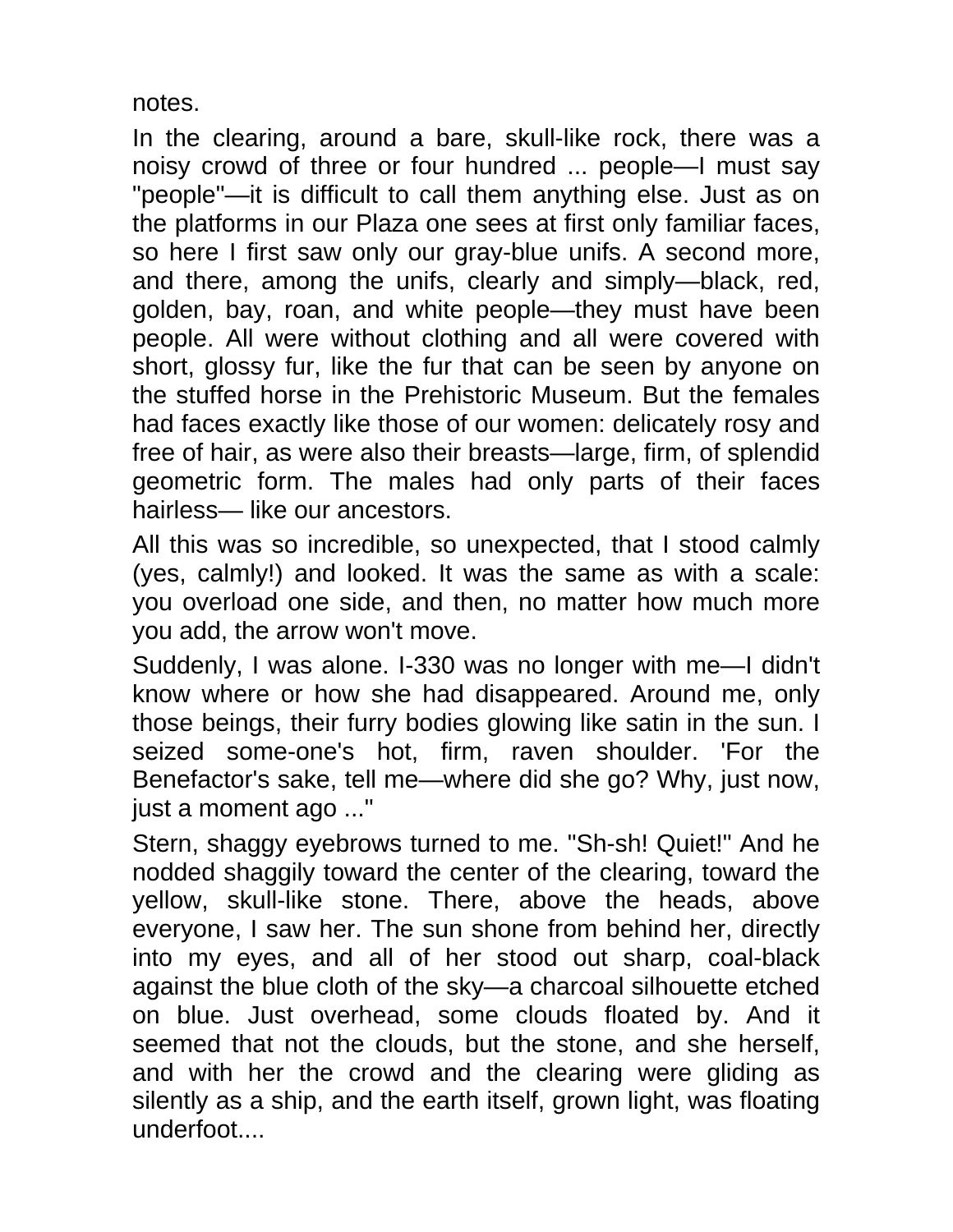"Brothers ..." She spoke. "Brothers! You all know: there, in the city behind the Wall, they are building the Integral. And you know: the day has come when we shall break down the Wall—all walls—to let the green wind blow free from end to end—across the earth. But the Integral is meant to take these walls up there, into the heights, to thousands of other earths, whose fires will rustle to you tonight through the black leaves. ..."

Waves, foam, wind against the stone: "Down with the Integral! Down!"

"No, brothers, not down. But the Integral must be ours. On the day when it first rises into the sky, we shall be in it. Because the Builder of the Integral is with us. He has come out from behind the Wall, he has come here with me, to be among you. Long live the Builder!"

A moment, and I was somewhere above. Beneath me heads, heads, heads, wide-open shouting mouths, arms flashing up and falling. It was extraordinary, intoxicating: I felt myself above all others. I was I, a separate entity, a world. I had ceased to be a component, as I had been, and become a unit.

And now—with a dented, crumpled, happy body, as happy as after a love embrace—I am below, right near the stone. Sun, voices from above, I-330 smiling. A golden-haired, satinygolden woman, spreading the fragrance of grass. In her hands, a cup, apparently of wood. She takes a sip from it with scarlet lips and hands it to me, and greedily, with closed eyes, to quench the fire, I drink the sweet, stinging, cold, fiery sparks.

And then—my blood and the whole world—a thousand times faster. The light earth flies like down. And everything is light, and simple, and clear.

And now, I see the huge, familiar letters, MEPHI, on the stone, and for some reason this is right and necessary—it is the strong, simple thread that links everything together. I see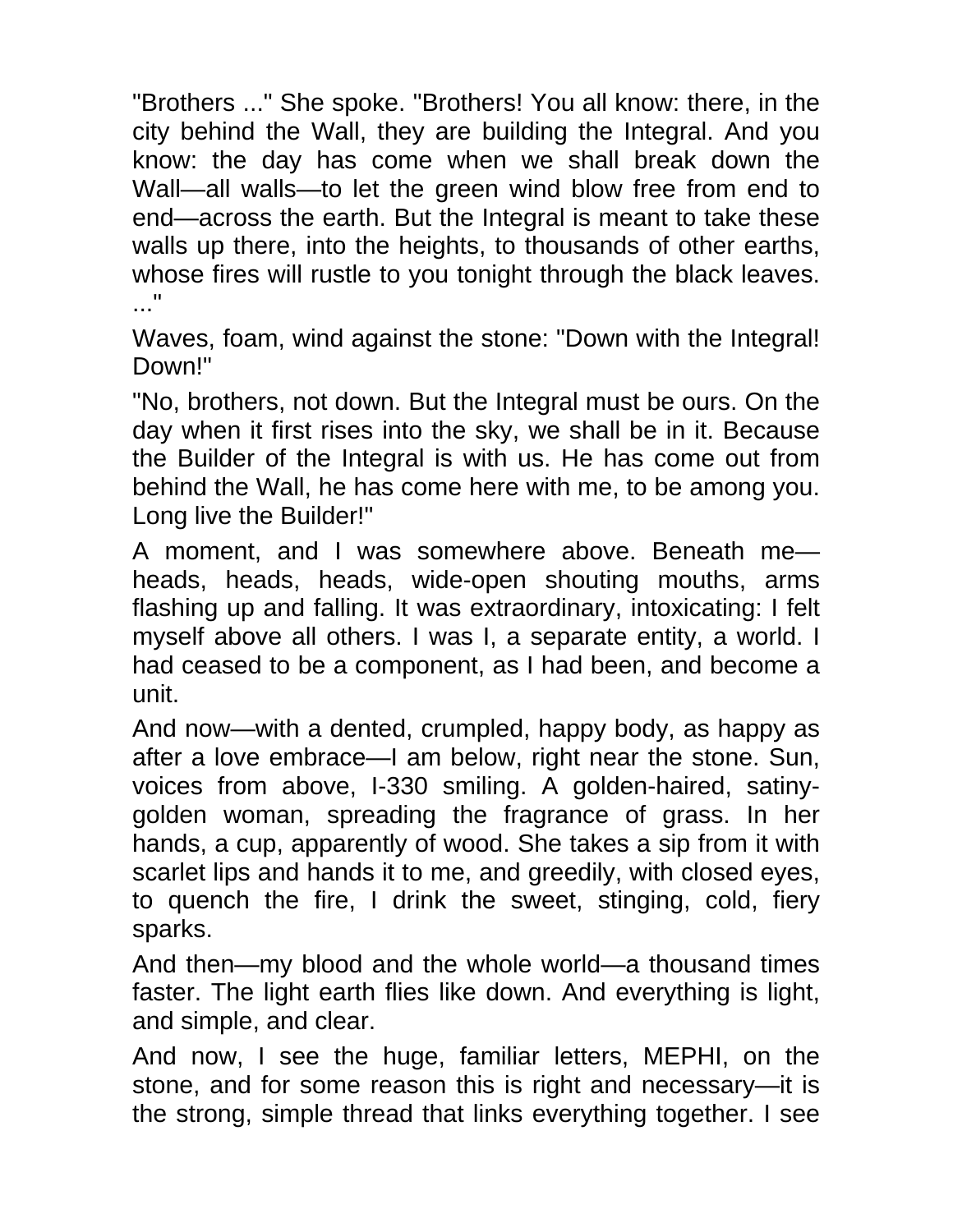a crude image—perhaps on the same stone: a winged youth with a transparent body and, where the heart should be, a dazzling, crimson-glowing coal. And again—I understand this coal. ... Or no: I feel it—just as, without hearing, I feel every word (she is speaking from above, from the stone). And I feel that everybody breathes together—and everybody will fly together somewhere, like the birds over the Wall that day...

From behind, from the densely breathing crowd of bodies—a loud voice: "But this is madness!"

And then it seems that I—yes, I believe it was I—jumped up on the stone. Sun, heads, a green serrated line against the blue, and I shout, "Yes, yes, madness! And everyone must lose his mind, everyone must! The sooner the better! It is essential—I know it."

Next to me, I-330. Her smile—two dark lines: from the ends of her lips—up, at an angle. And the coal is now within me, and all this is instant, easy, just a bit painful, beautiful....

After that, only broken, separate fragments.

Slowly, just overhead—a bird. I see: it is alive, like me. Like a man it turns its head right, left, and black, round eyes drill into me....

Another fragment: a back, with shiny fur the color of old ivory. A dark insect with tiny, transparent wings crawls along the back, and the back twitches to drive it off, then twitches again....

Another fragment: the shadow of the leaves-interlaced, latticed. In the shadow people are lying and chewing something that resembles the legendary food of the ancients—a long yellow fruit and a piece of something dark. A woman thrusts it into my hand, and it is funny: I don't know whether I can eat it.

Again—a crowd, heads, feet, hands, mouths. Faces flash momentarily and disappear, burst like bubbles. And for a moment—or did it merely seem to me?—transparent, flying wing-ears.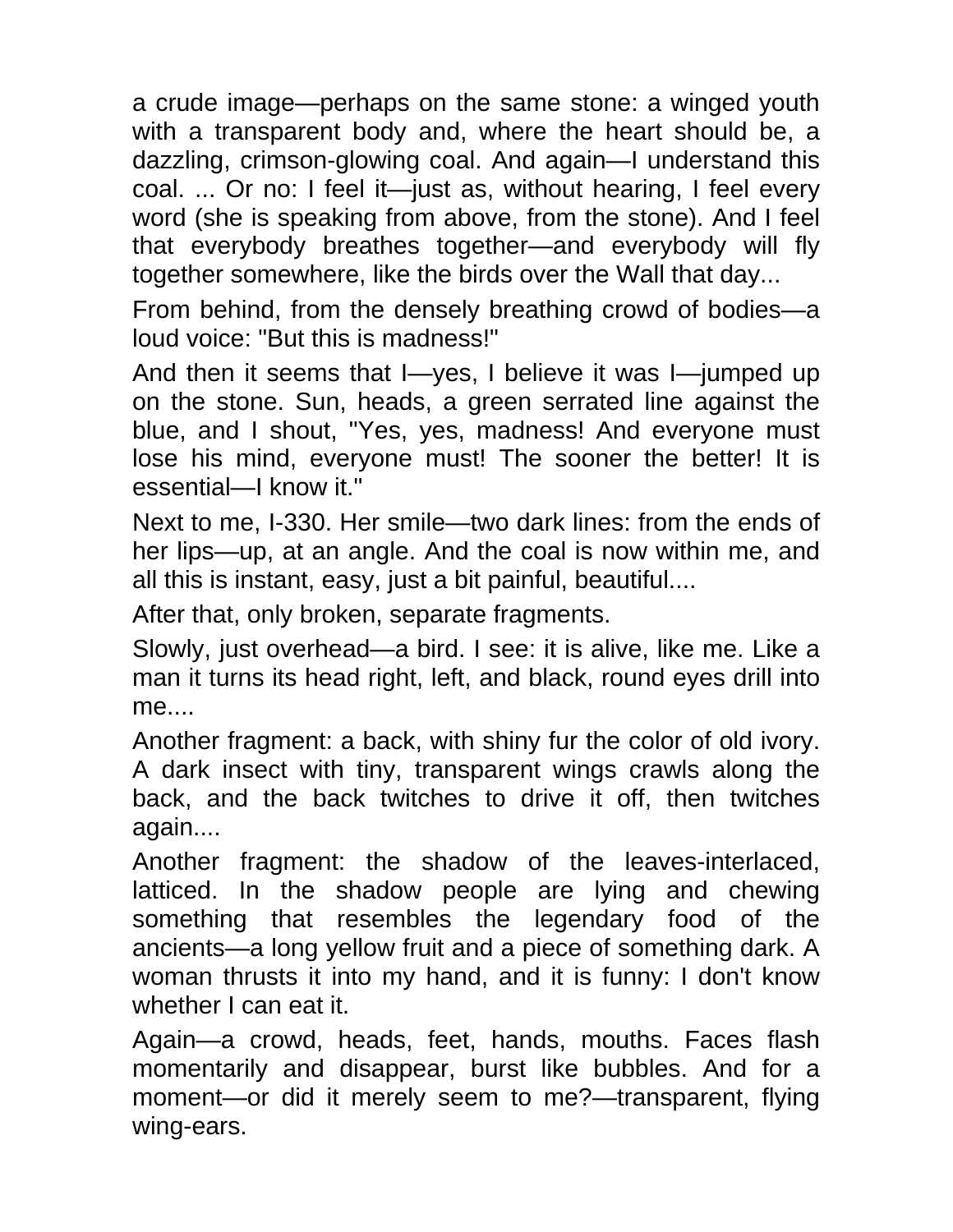With all my strength I press the hand of I-330. She glances back. "What is it?"

"He is here-----It seemed to me ..."

"He? Who?"

"S ... just a moment ago—in the crowd ..."

The coal-black, thin eyebrows rise to the temples: sharp triangle, a smile. I do not understand why she is smiling; how can she smile?

"Don't you see—don't you see what it means if he or any of them is here?"

"Silly! Would it occur to anyone there, inside the Wall, that we are here? Try to remember-did you ever think that it was possible? They are hunting for us there—let them! You're dreaming."

She smiles lightly, gaily, and I smile. The earth-intoxicated, light, gay—floats. ...

### **Twenty-eighth Entry**

TOPICS: Two Women Entropy and Energy The Opaque Part of the Body

If your world is like the world of our distant forebears, imagine that you have stumbled upon a sixth, a seventh continent in the ocean—some Atlantis with fantastic labyrinth-cities, people soaring in the air without the aid of wings or aeros, rocks lifted by the power of a glance—in short, things that would never occur to you even if you suffer from dreamsickness. This is how I felt yesterday. Because, you understand—as I have told you before—not one of us has been beyond the Wall since the Two Hundred Years' War.

I know: it is my duty before you, my unknown friends, to tell in greater detail about the strange and unexpected world that revealed itself to me yesterday. But I am still unable to return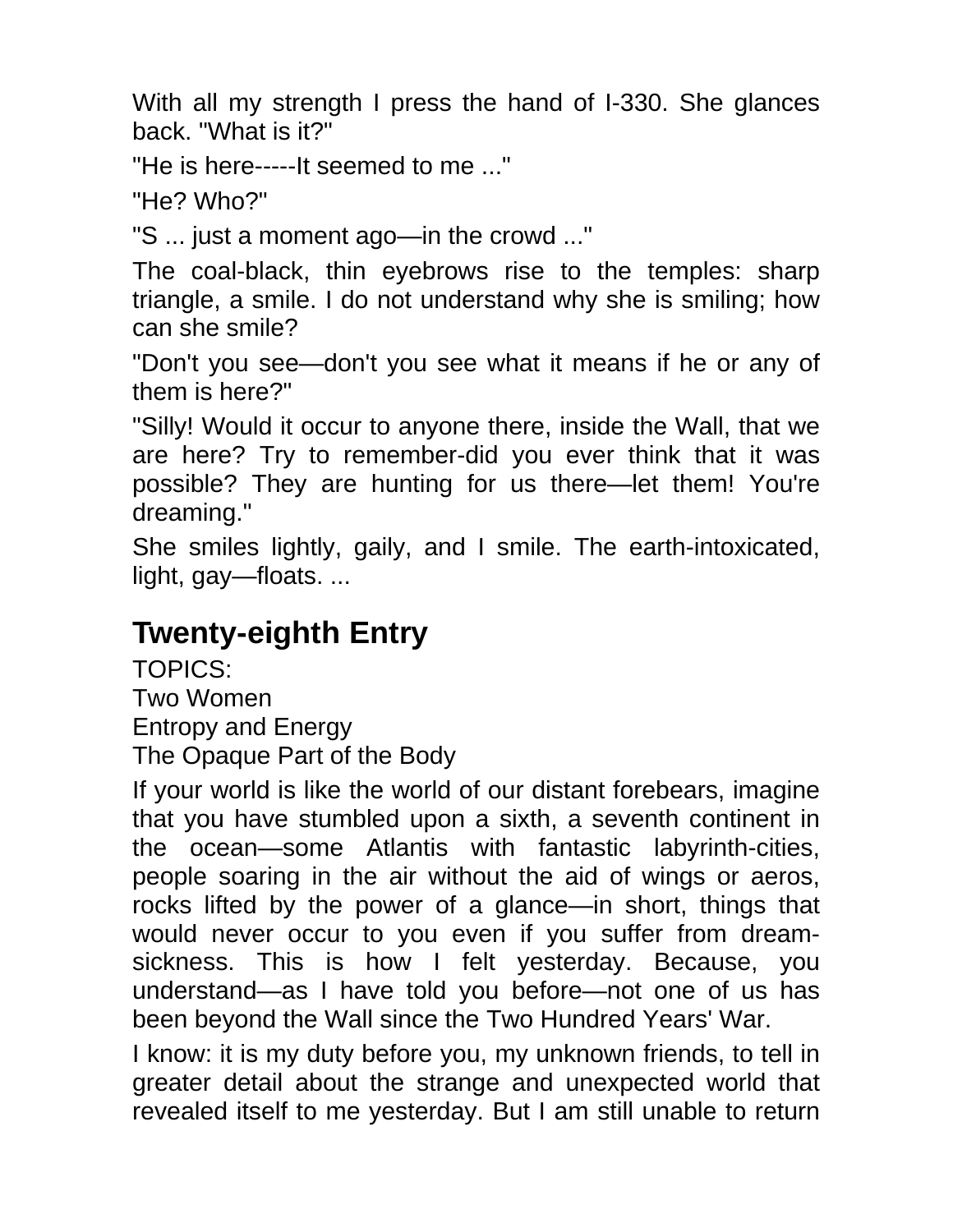to that. There is a constant flood of new and new events, and I cannot collect them all: I lift the edges of my unif, I hold out my palms, and yet whole pailfuls spill past, and only drops fall on these pages.

First I heard loud voices behind my door, and recognized the voice of I-330, firm, metallic, and the other—almost inflexible, like a wooden ruler— the voice of U. Then the door flew open with a crash and catapulted both of them into my room. Yes, exactly—catapulted.

I-330 put her hand on the back of my chair and smiled at the other over her right shoulder, only with her teeth. I would not like to be faced with such a smile.

"Listen," I-330 said to me. "This woman, it appears, has set herself the task of protecting you from me, like a small child. Is that with your permission?"

And the other, her gills quivering, "Yes, he is a child. He is! That is the only reason he doesn't see that you're with him ... that it's only in order to ... that it is all a game. Yes. And it's my duty ..."

For a moment, in the mirror—the broken, jumping line of my eyebrows. I sprang up and, with difficulty restraining within me the other with the shaking hairy fists, with difficulty squeezing out each word through my teeth, I threw at her, straight at the gills, "Out! Th-this very moment! Get out!"

The gills swelled out, brick red, then drooped, turned gray. She opened her mouth to say something, then, saying nothing, snapped it shut and walked out.

I rushed to I-330. "I'll never—I'll never forgive myself! She dared—to you? But you don't think that I think, that . . . that she ... It's all because she wants to register for me, and I..."

"Fortunately, she won't have time to register. And I don't care if there are a thousand like her. I know you will believe me, not the thousand. Because, after what happened yesterday, I am open to you—all of me, to the very end, just as you wanted. I am in your hands, you can—at any moment ..."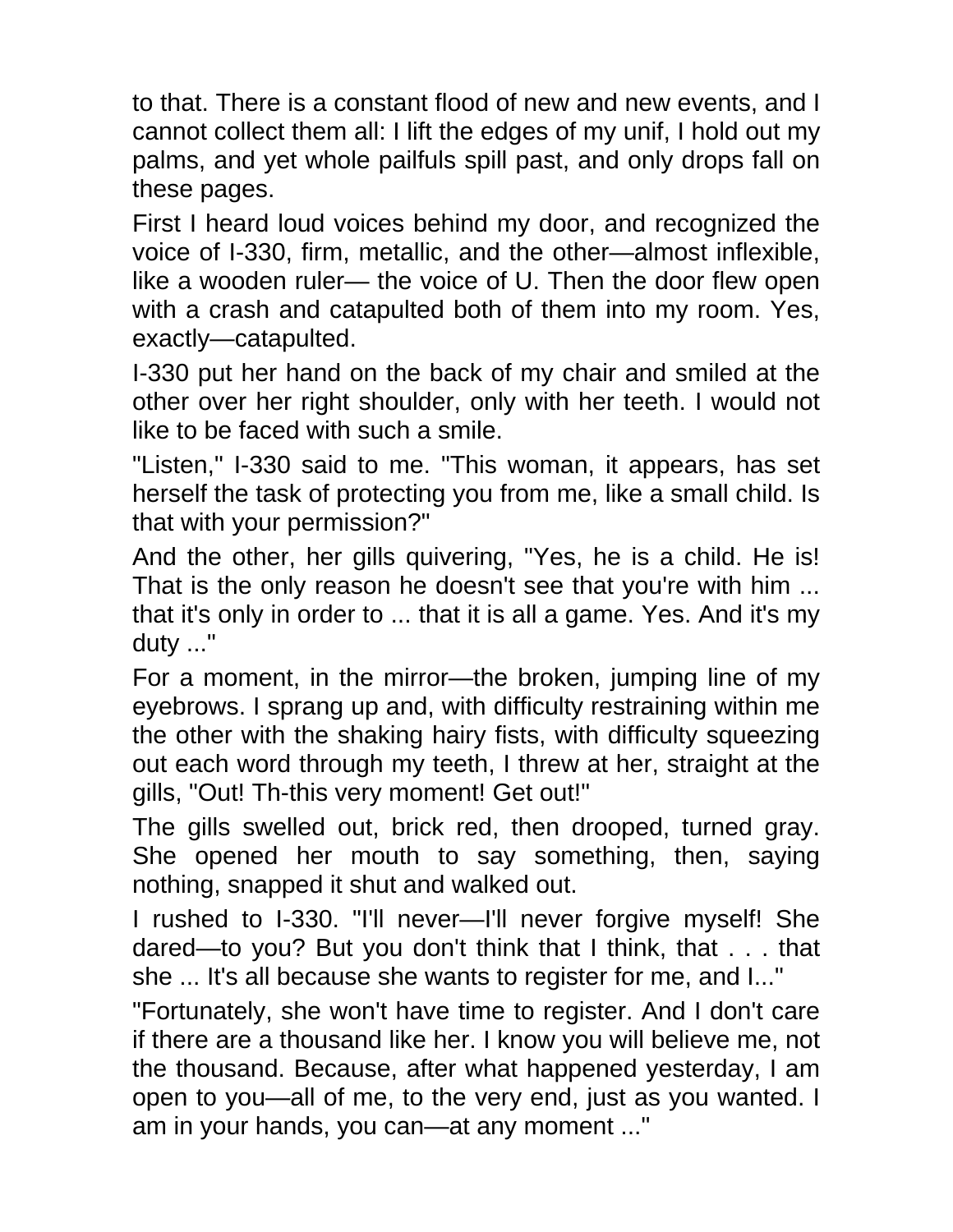"What do you mean—at any moment?" And immediately I understood. The blood rushed to my ears, my cheeks. I cried. "Don't, don't ever speak to me about it! You know that it was the other I, the old one, and now ..."

'"Who can tell? A human being is like a novel: until the last page you don't know how it will end. Or it wouldn't be worth reading. ..."

She stroked my head. I could not see her face, but I could tell by her voice: she was looking far, far off, her eyes caught by a cloud, floating soundlessly, slowly, who knows where. . . .

Suddenly she thrust me away—firmly but tenderly. "Listen, I've come to tell you that these may be the last days we ... You know—the auditoriums have been canceled as of this evening."

"Canceled?"

"Yes. And as I walked past, I saw—they were preparing something in the auditoriums: tables, medics in white."

"But what can it mean?"

"I don't know. No one knows as yet. And that's the worst of it But I feel—the current is switched on, the spark is running. If not today, then tomorrow. . . . But perhaps they won't have time enough."

I have long ceased to understand who "They" are, who are "We." I do not know what I want— whether I want them to have time enough, or not. One thing is clear to me: I-330 is now walking on the very edge—and any moment...

"But this is madness," I say. "You—and the One State. It is like putting a hand over the muzzle of a gun and hoping to stop the bullet. It's utter madness!"

A smile. " 'Everyone must lose his mind—the sooner the better.' Somebody said this yesterday. Do you remember? Out there ..."

Yes, I have it written down. Hence, it really happened. Silently I stare into her face: the dark cross is especially distinct on it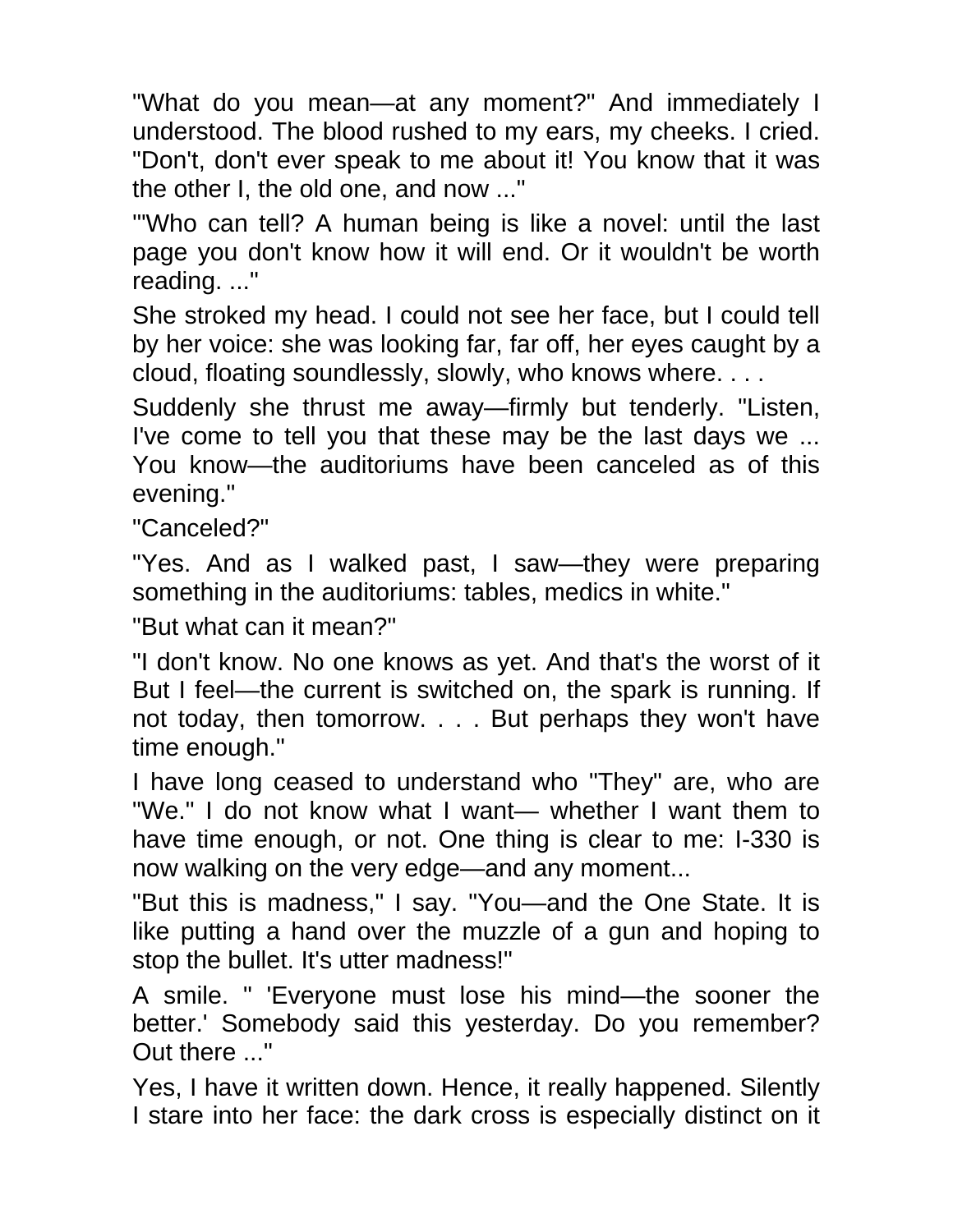now.

"Darling, before it is too late ... If you want, I will leave everything, I will forget it all—let's go together there, beyond the Wall, to those ... whoever they are."

She shook her head. Through the dark windows of her eyes, deep within her, I saw a flaming oven, sparks, tongues of fire leaping up, a heaping pile of dry wood. And it was clear to me: it was too late, my words would no longer avail....

She stood up. In a moment she would leave. These might be the last days—perhaps the last minutes. ... I seized her hand.

"No! Just a little longer—oh, for the sake ... for the sake ..."

She slowly raised my hand, my hairy hand which I hated so much, toward the light. I wanted to pull it away, but she held it firmly.

"Your hand ... You don't know—few know it— that there were women here, women of the city, who loved the others. You, too, must have some drops of sunny forest blood. Perhaps that's why I..."

A silence. And strangely—this silence, this emptiness made my heart race madly. And I cried, "Ah! You will not go! You will not go until you tell me about them, because you love ... them, and I don't even know who they are, where they are from. Who are they? The half we have lost? H2 and O? And in order to get H2O—streams, oceans, waterfalls, waves, storms—the two halves must unite...."

I clearly remember every movement she made. I remember how she picked up from the table my glass triangle, and while I spoke, she pressed its sharp edge to her cheek; there was a white line on the cheek, then it had filled with pink and vanished. And how strange that I cannot recall her words, especially at first—only fragmentary images, colors.

I know that in the beginning she spoke about the Two Hundred Years' War. I saw red on the green of grass, on dark clay, on blue snow—red, undrying pools. Then yellow, sun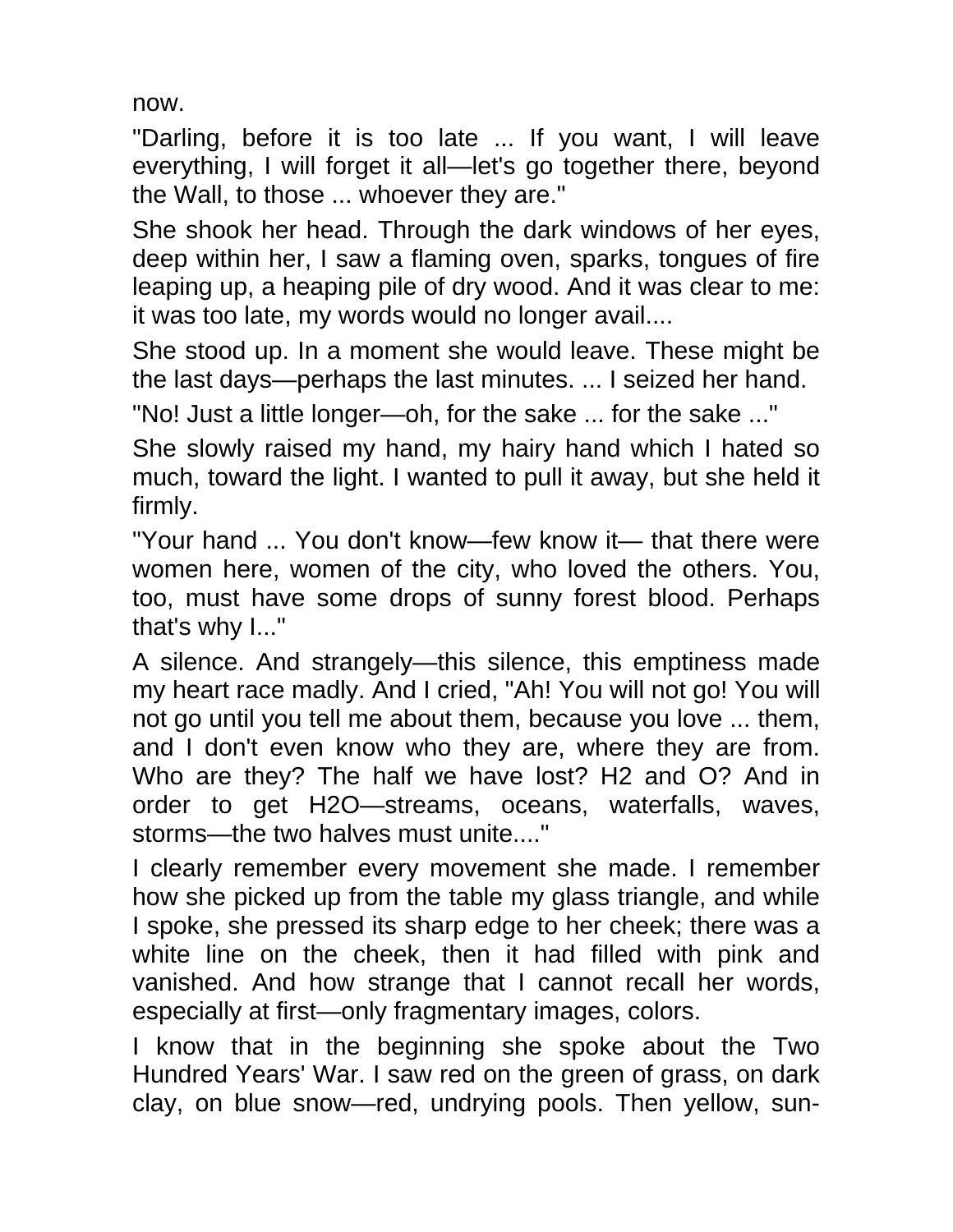parched grasses, naked, yellow, shaggy men and shaggy dogs—together, near swollen corpses, canine, or perhaps human. ... This, of course, outside the Wall. For the city had already conquered, the city had our present food, synthesized of petroleum.

And almost from the very sky, down to the ground—black, heavy, swaying curtains: slow columns of smoke, over woods, over villages. Stifled howling—black endless lines driven to the city—to be saved by force, to be taught happiness.

"You have almost known all this?"

"Yes, almost."

"But you did not know—few knew—that a small remnant still survived, remained there, outside the Wall. Naked, they withdrew into the woods. They learned how to live from trees, from animals and birds, from flowers and the sun. They have grown a coat of fur, but under the fur they have preserved their hot, red blood. With you it's worse: you're overgrown with figures; figures crawl all over you like lice. You should be stripped of everything and driven naked into the woods. To learn to tremble with fear, with joy, with wild rage, with cold, to pray to fire. And we, Mephi—we want..."

"No, wait! 'Mephi'? What's 'Mephi'?"

"Mephi? It is an ancient name, it's he who ... Do you remember—out there, the image of the youth drawn on the stone? Or no, I'll try to say it in your language, it will be easier for you to understand. There are two forces in the world entropy and energy. One leads to blissful quietude, to happy equilibrium; the other, to destruction of equilibrium, to tormentingly endless movement.

Entropy was worshiped as God by our—or, rather, your ancestors, the Christians. But we anti-Christians, we..."

At this moment, there was a barely audible, a whispered knock at the door, and the man with the squashed face, with the forehead pushed low over his eyes, who had often brought me notes from I-330, burst into the room.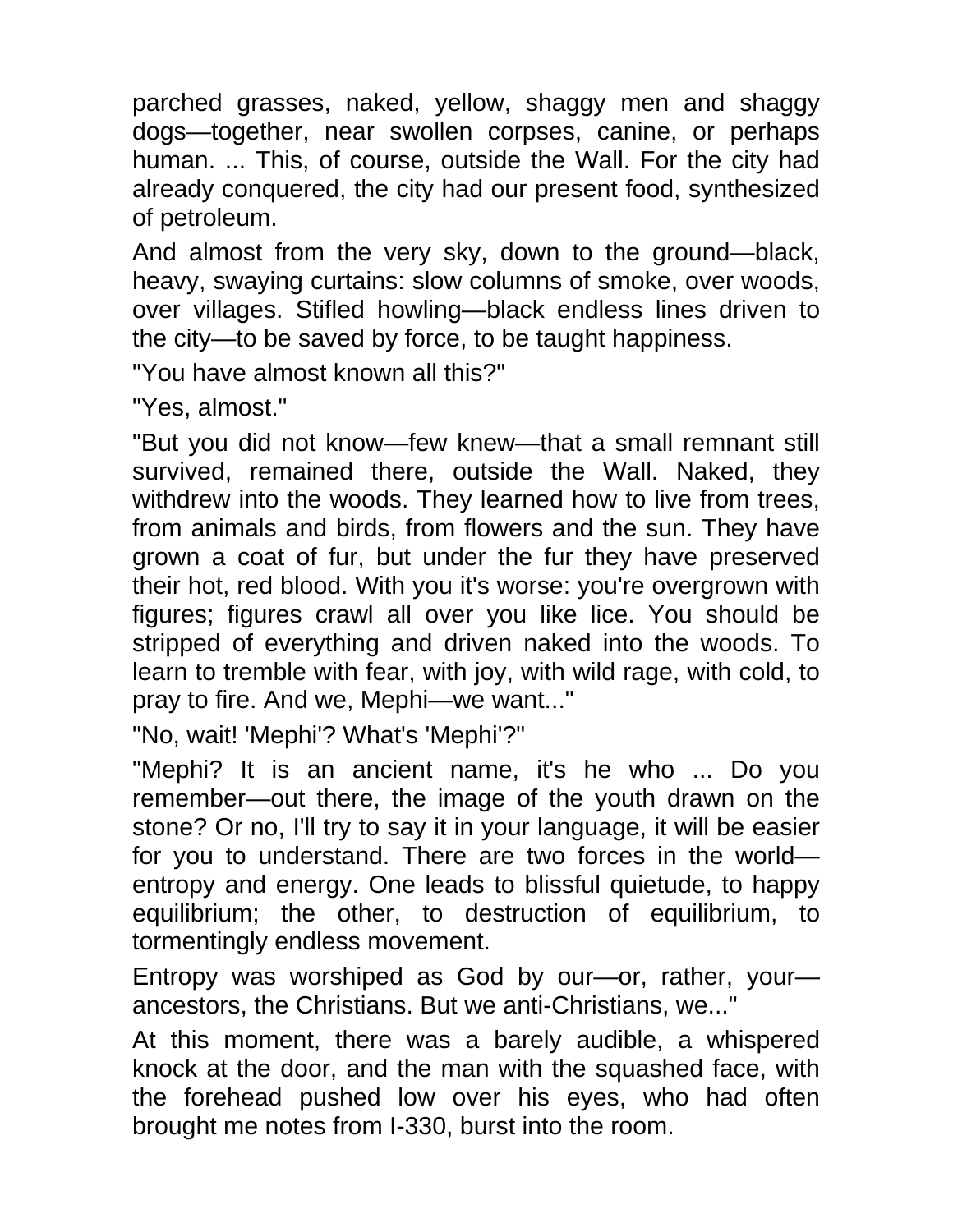He rushed up to us, stopped, his breath hissing like an air pump, unable to say a word. He must have run at top speed. "What is it! What happened?" She seized him by the hand.

 "They're coming-here ..." he finally panted. "Guards ... and with them that—oh, what d'you call him ... like a hunchback..." "S?"

"Yes! They're right here, in the house. They'll be here in a moment Quick, quick!"

"Nonsense! There's time. ..." She laughed, and in her eyessparks, gay tongues of flame.

It was either absurd, reckless courage—or something else, still unknown to me.

'For the Benefactor's sake! But you must realize— this is..."

"For the Benefactor's sake?" A sharp triangle-a smile.

"Well,. then ... for my sake ... I beg you."

"Ah, and I still had to talk to you about a certain matter.... Oh, well, tomorrow..."

She gaily (yes, gaily) nodded to me; the other, coming out for a fraction of a second from under his forehead, nodded too. And then I was alone.

Quick, to the table. I opened my notes, picked up a pen. They must find me at this work, for the benefit of the One State. And suddenly—every hair on my head came alive and separate, stirring: What if they take it and read at least one page—of these, the last ones?

I sat at the table, motionless—and saw the trembling of the walls, the trembling of the pen in my hands, the swaying, blurring of the letters. . . .

Hide it? But where? Everything is glass. Burn it? But they will see from the next rooms, from the hall. And then, I could not, I was no longer able to destroy this anguished—perhaps most precious— piece of myself.

From the distance, in the corridor, voices, steps. I only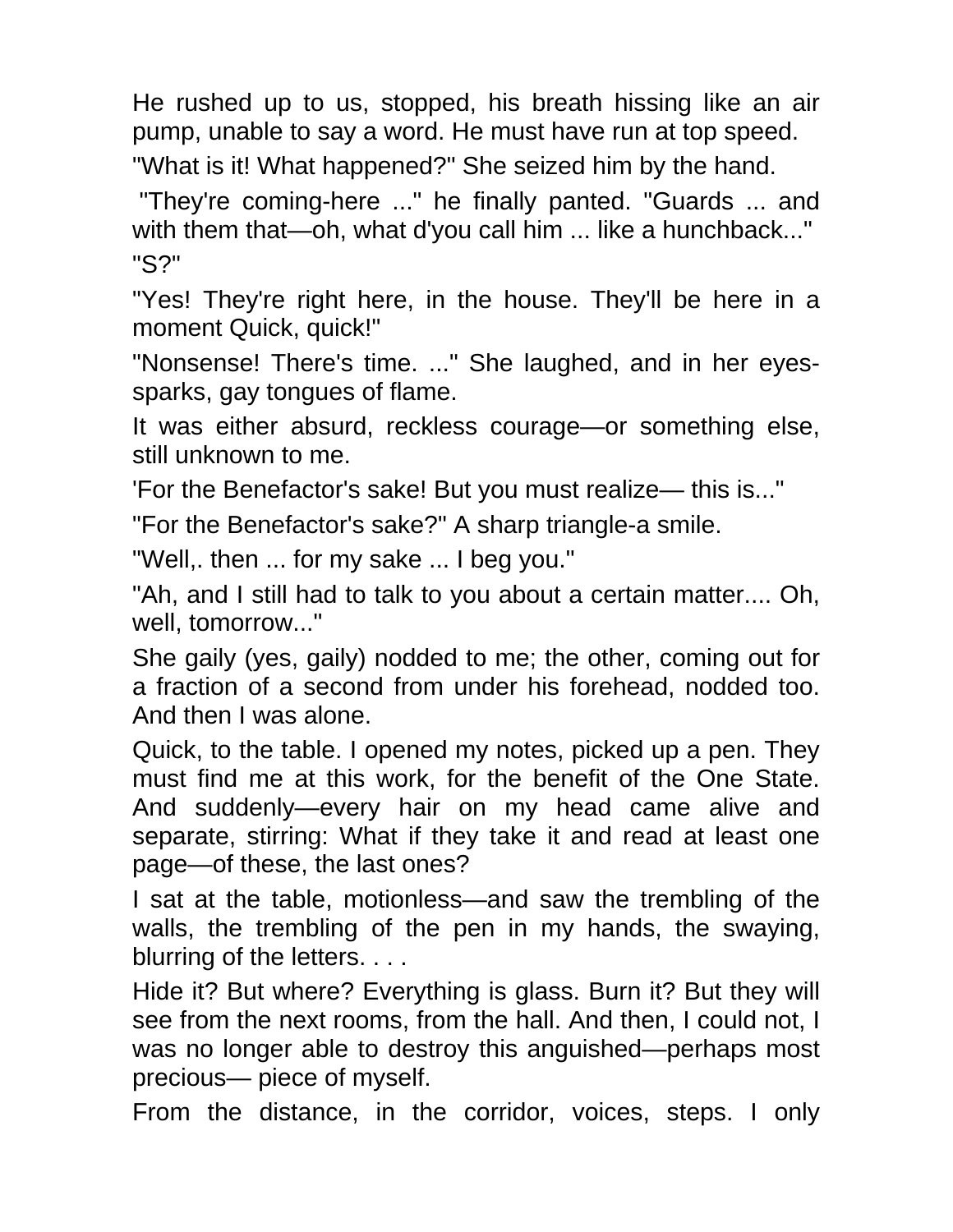managed to snatch a handful of the sheets and thrust them under myself. And now I was riveted to the chair, which trembled with every atom. And the floor under my feet—a ship's deck. Up and down....

Shrinking into a tiny lump, huddling under the shelter of my own brow, I saw stealthily, out of the corner of my eye, how they went from room to room, beginning at the right end of the hallway, and coming nearer, nearer. . . . Some sat benumbed, like me; others jumped up to meet them, throwing their doors wide open—lucky ones! If I could also ...

"The Benefactor is the most perfect disinfection, essential to mankind, and therefore in the organism of the One State no peristalsis . . ." With a jumping pen I squeezed out this utter nonsense, bending ever lower over the table, while in my head there was a crazy hammering, and with my back I heard the door handle click. A gust of air. The chair under me danced....

With an effort I tore myself away from the page and turned to my visitors. (How difficult it is to play games.. . . Who spoke to me of games today?) They were led by S. Glumly, silently, quickly his eyes bored wells in me, in my chair, in the pages quivering under my hand. Then, for a second-familiar, everyday faces on the threshold, one separating from among them—inflated, pink-brown gills. . . .

I recalled everything that had taken place in this room half an hour ago, and it was clear to me that in a moment she ... My whole being throbbed and pulsed in that (fortunately, untransparent) part of my body which covered the manuscript.

U approached S from behind, cautiously touched his sleeve, and said in a low voice, "This is D-503, the Builder of the Integral. You must have heard of him. He is always working here, at his table.... Doesn't spare himself at all!"

And I had ... What an extraordinary, marvelous woman.

S slid over to me, bent over my shoulder, over the table. I tried to cover the writing with my elbow, but he shouted sternly,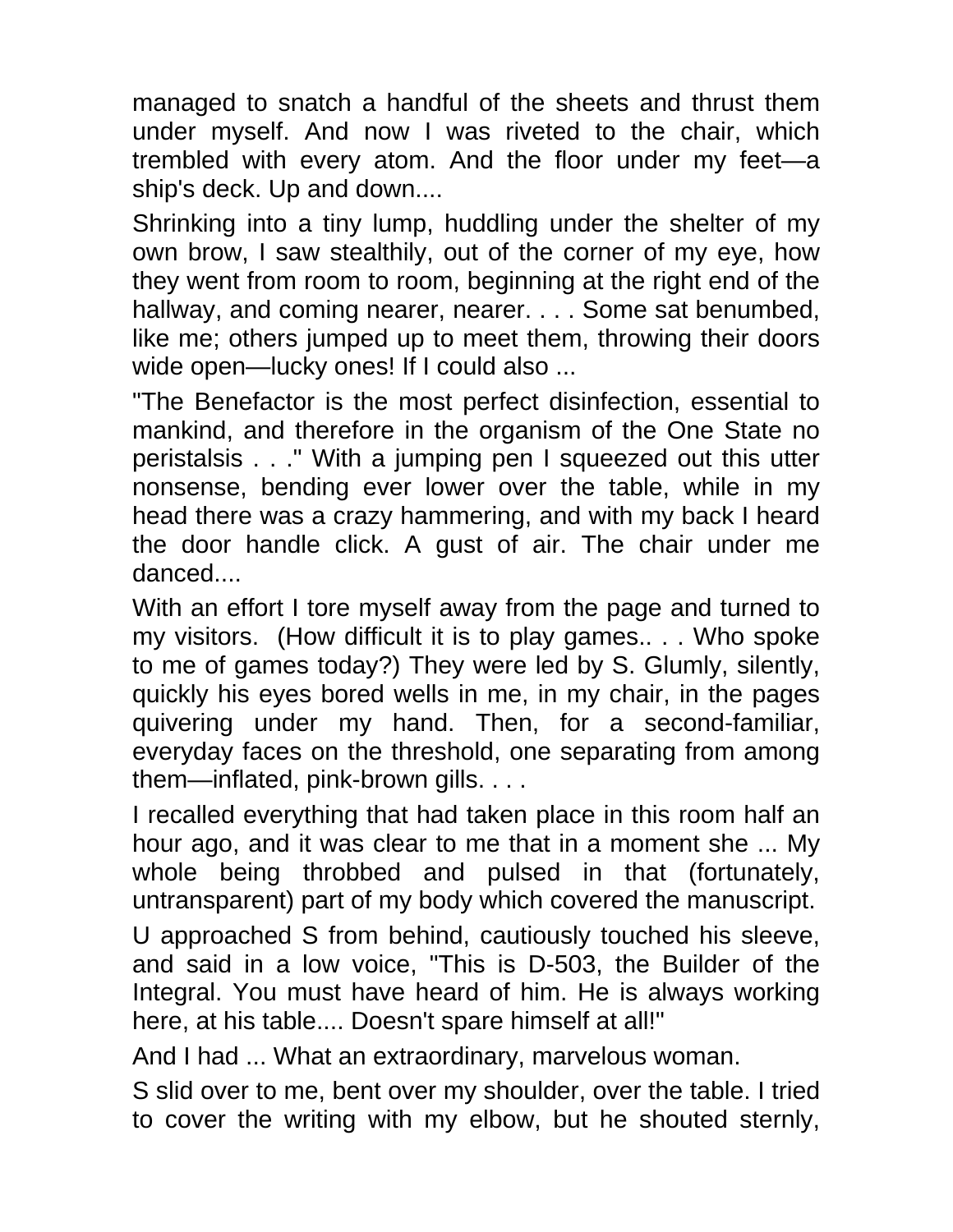"You will show me what you have there, instantly!"

Flushed with shame, I held the paper out to him. He read it, and I saw a smile slip out of his eyes, flick down his face, and settle somewhere in the right corner of his lips, with a faint quiver of its tail. ...

"Somewhat ambiguous. Nevertheless ... Well, continue: we shall not disturb you any more."

He plashed away, like paddles on water, toward the door, and every step he made returned to me gradually my feet, my hands, my fingers. My soul again spread equally throughout my body. I was able to breathe.

And the last thing: U lingered a moment in my room, came over to me, bent to my ear, and in a whisper, "It's your luck that I..."

What did she mean by that?

Later in the evening I learned that they had taken away three numbers. However, no one speaks aloud about this, or about anything that is happening these days (the educational influence of the Guardians invisibly present in our midst). Conversations deal chiefly with the rapid fall of the barometer and the change of weather.

### **Twenty-ninth Entry**

TOPICS:

Threads on the Face

**Sprouts** 

Unnatural Compression

Strange: the barometer is falling, but there is still no wind. Quiet Somewhere above, the storm that is still inaudible to us has started. Clouds are rushing madly. They are still few separate jagged fragments. And it seems as if a city has already been overthrown up above, and pieces of walls and towers are tumbling down, growing before our eyes with terrifying speed—nearer and nearer; but they will still fly through blue infinity before they drop to the very bottom,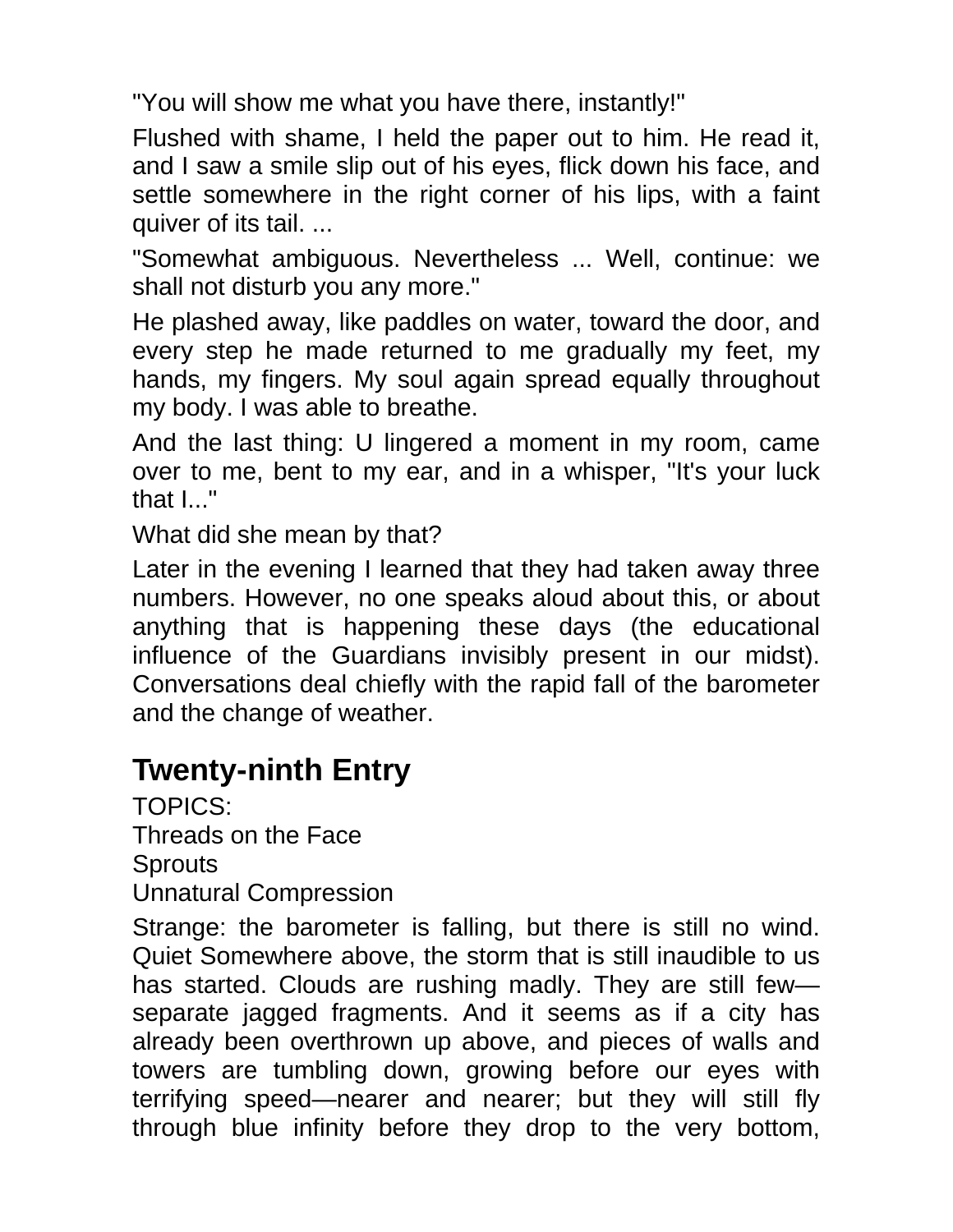where we are.

And here, below, there is silence. In the air-thin, incomprehensible, almost invisible threads. Every autumn they are carried here from outside, from beyond the Wall. Slowly, they float—and suddenly you feel something alien, Invisible on your face; you want to brush it off, but no, you cannot; you cannot rid yourself of it.

There are especially many of these threads along the Green Wall, where I walked this morning. I-330 asked me to meet her in the Ancient House-in our old "apartment" I was approaching the opaque mass of the Ancient House when I heard behind me someone's short, rapid steps and hurried breathing. I glanced back: O was trying to catch up with me.

All of her was firmly rounded in some special, somehow complete way. Her arms, the cups of her breasts, her entire body, so familiar to me, filled out, rounded, stretched her unif; in a moment, it seemed, they would break the thin doth and burst into the sunlight. And I thought: Out there, in the green jungles, the sprouts push as stubbornly through the earth in spring—hurrying to send out branches, leaves, to bloom.

For several seconds she was silent, her blue eyes looking radiantly into my face.

"I saw you on Unanimity Day."

"I saw you too ..." And I remembered instantly how she had stood below, in the narrow passageway, pressing herself to the wall and shielding her stomach with her arms. Involuntarily, I glanced at it, round under the unif.

She evidently caught my glance. All of her turned roundly pink. A pink smile: "I am so happy, so happy ... I am full—you know, to the brim. I walk about and hear nothing around me, listening all the time within, inside me ..."

I was silent. There was something foreign on my face, disturbing, but I could not rid myself of it. Then suddenly, still glowing with blue radiance, she seized my hand—and I felt her lips on it ... It was the first time in my life this happened to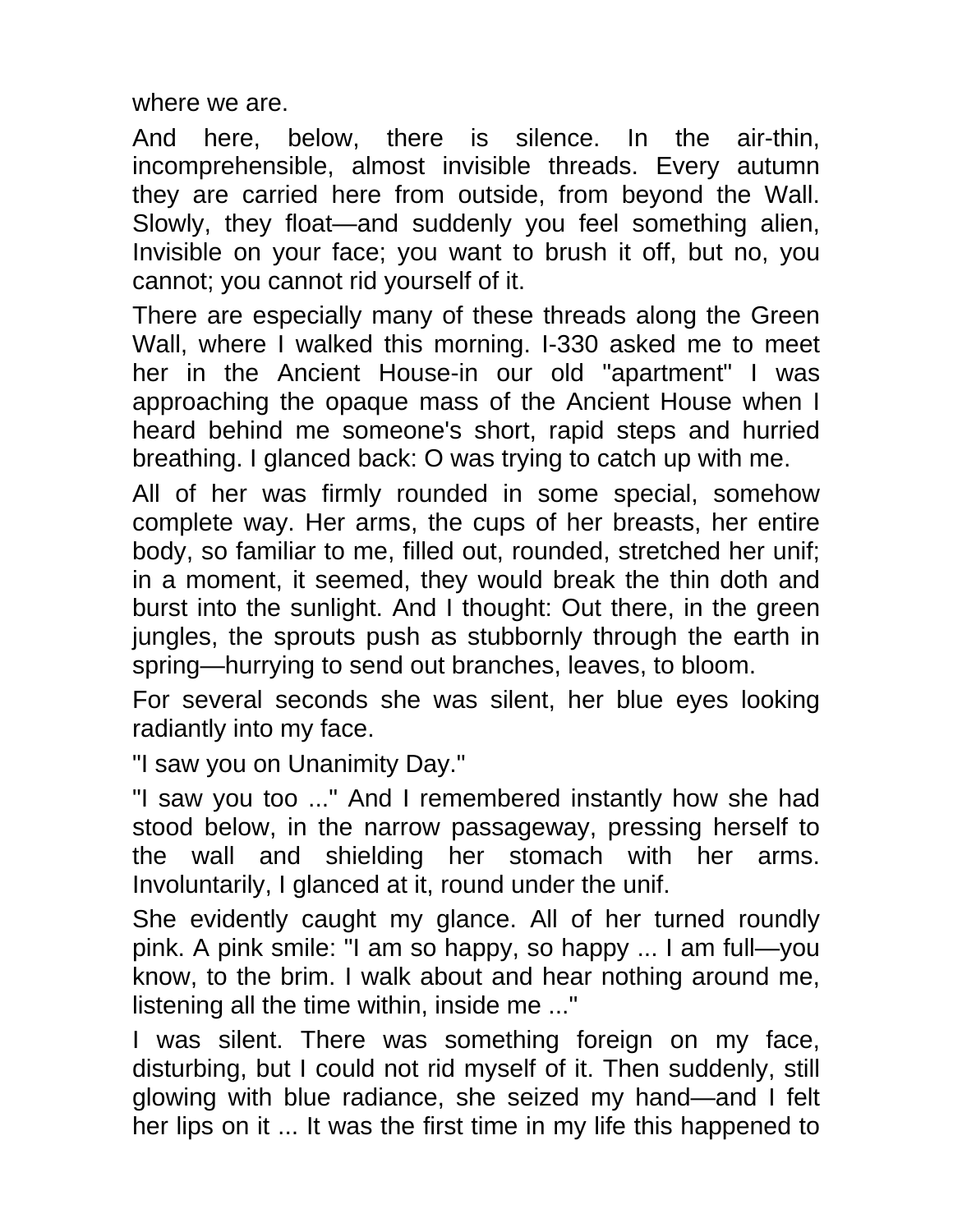me. Some unknown, ancient caress—causing me such shame and pain that I (too roughly, perhaps) pulled away my hand.

'You've lost your mind! No, that isn't ... I mean, you ... Why such happiness? Have you forgotten what awaits you? If not now, in a month, in two months..."

The light went out of her; all her roundness crumpled, shriveled at once. And in my heart—an unpleasant, a painful compression, connected with a sense of pity. (But the heart is nothing but an ideal pump; compression, shrinkage, the sucking in of fluid by a pump are technical absurdities. It is clear, then, how essentially preposterous, unnatural, and morbid are the "loves," "pities," and all the other nonsense that causes such compressions!)

Silence. On the left, the foggy green glass of the Wall. Ahead, the dark red massive house. And these two colors, adding up, produced within me what I thought a brilliant idea.

"Wait! I know how to save you. I'll free you of the need to die after seeing your child. You will be able to nurse it—you understand—you'll watch it grow in your arms, round out, fill up, and ripen like a fruit..."

She trembled violently and clutched at me.

"Do you remember that woman ... that time, long ago, during our walk? Well, she is here now, in the Ancient House. Come with me to her; I promise, everything will be arranged at once."

I saw already in my mind's eye how, together with I-330, we led her through the corridors—I saw her there, among the flowers, grasses, leaves. ... But she recoiled from me; the horns of her rosy crescent quivered and bent down.

"It's that one," she said.

"I mean ..." I was embarrassed for some reason. "Well, yes, it is."

"And you want me to go to her—to ask her—to ... Don't even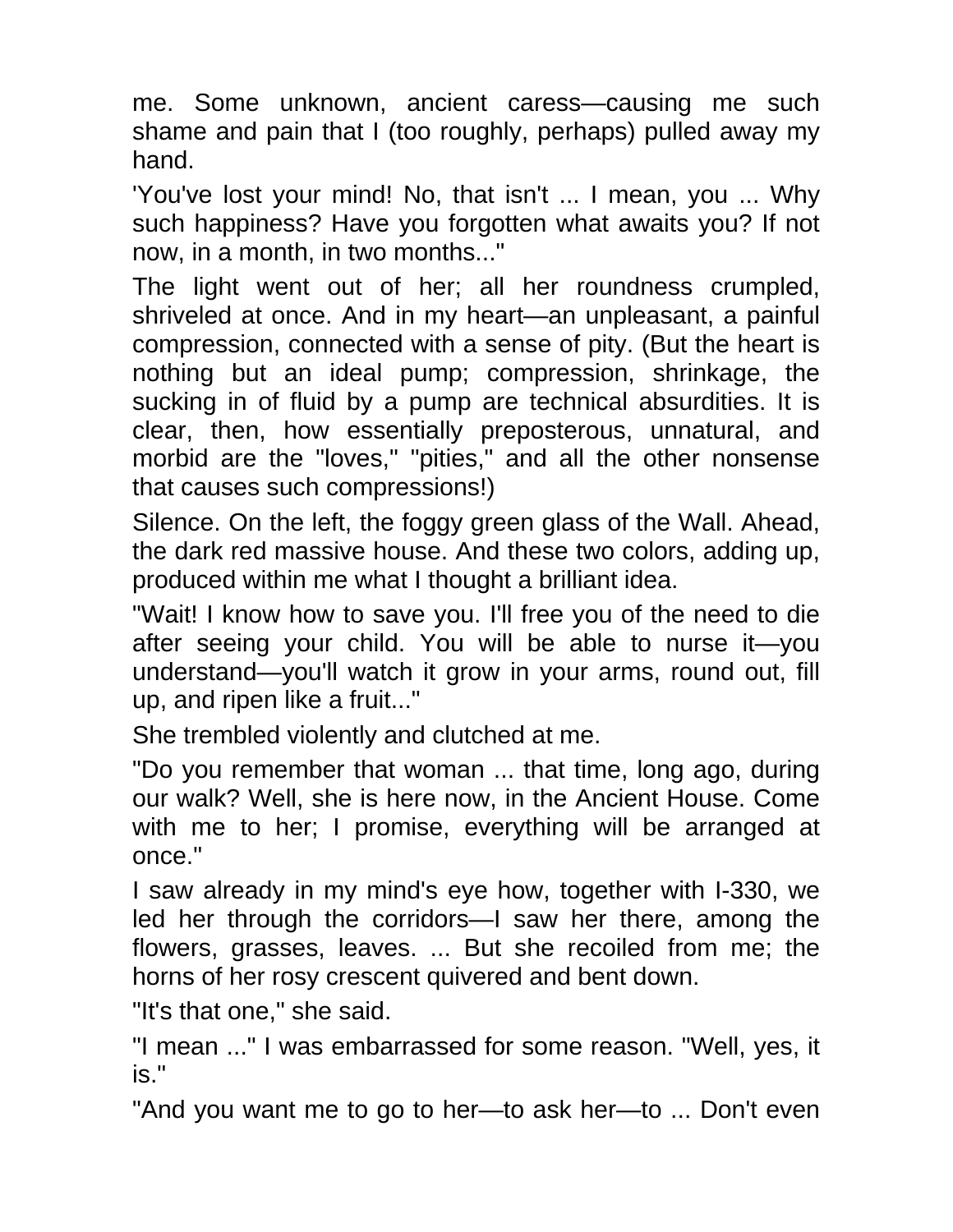dare to speak to me about it again!"

Stooping, she walked rapidly away. Then, as if suddenly remembering something, she turned and cried, "So I will die— I don't care! And it doesn't concern you—what does it matter to you?"

Silence. Pieces of blue walls and towers tumble from above, grow larger with terrifying speed, but they must still fly hours perhaps days—through infinity. The invisible threads float slowly, settle on my face, and it's impossible to shake them off, to rid myself of them.

I slowly walk to the Ancient House. In my heart, an absurd, agonizing compression....

# **Thirtieth Entry**

TOPICS:

The Final Number

Galileo's Mistake

Would It Not Be Better?

Here is my conversation with I-330 yesterday, at the Ancient House, in the midst of motley, noisy colors—reds, greens, bronze-yellows, whites, oranges—stunning the mind, breaking up the logical flow of thought. . . . And all the time, under the frozen, marble smile of the pug-nosed ancient poet.

I reproduce this conversation to the letter—for it seems to me that it will be of vast, decisive importance to the destiny of the One State—nay, of the entire universe. Besides, perhaps, my unknown readers, you will find in it a certain vindication of me....

I-330 flung everything at me immediately, without preliminaries. "I know: the Integral is to make its first, trial flight the day after tomorrow. On that day we shall seize it"

"What? The day after tomorrow?"

"Yes. Sit down, calm yourself. We cannot lose a minute. Among the hundreds rounded up at random by the Guardians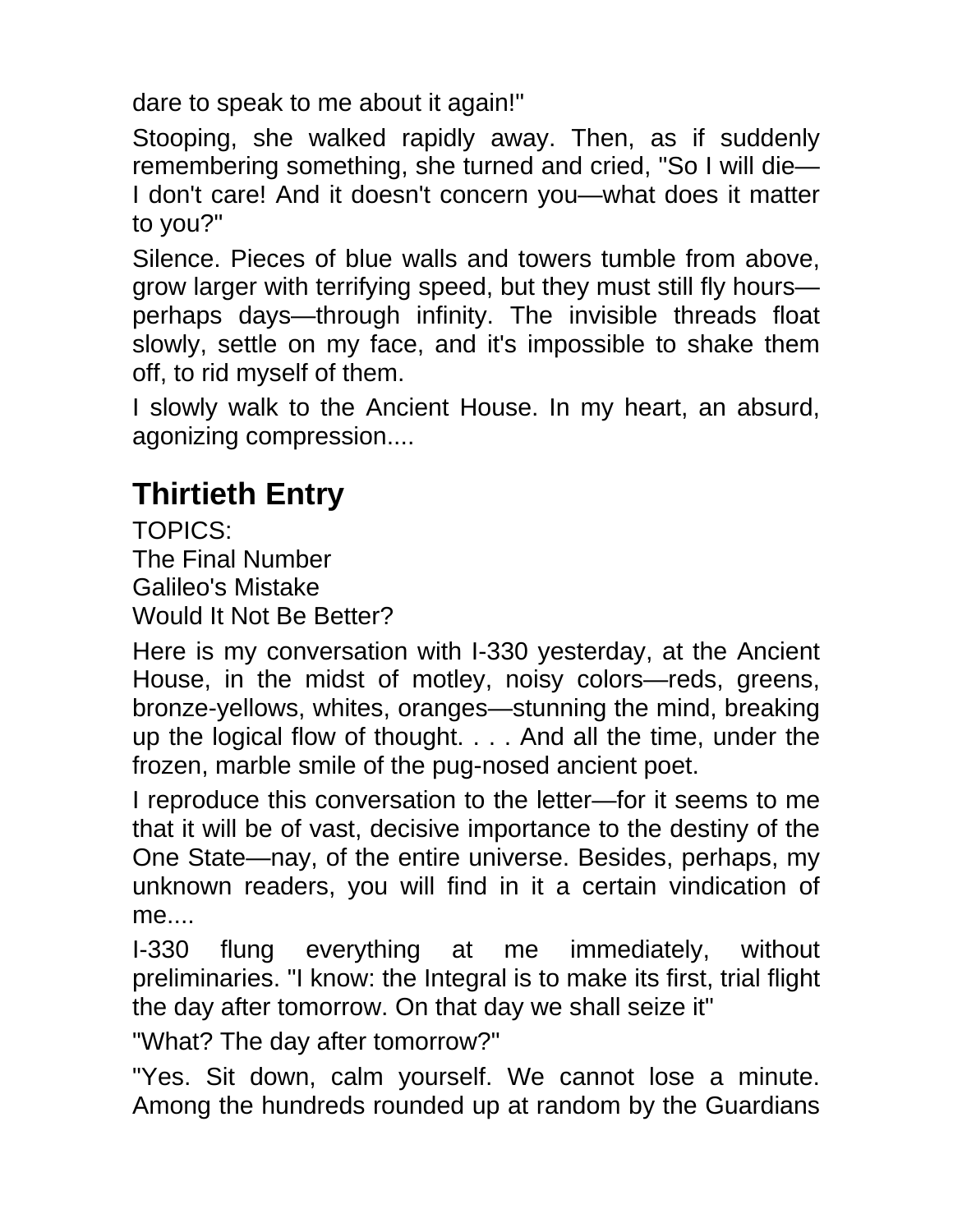last night there were twelve Mephi. If we delay a day or two, they'll perish."

I was silent.

"To observe the test, they have to send you electricians, mechanics, doctors, meteorologists. Exactly at twelve remember this—when the lunch bell will ring and everyone will go to the dining room, we shall remain in the corridor, lock them in, and the Integral is ours.... Do you understand— it must be done, at any cost. The Integral in our hands will be the weapon that will help us finish everything quickly, painlessly, at once. Their aeros —ha! Insignificant gnats against a falcon. And then— if it becomes essential—we can simply direct the motor exhausts downward, and by their work alone..."

I jumped up. "It's unthinkable! Absurd! Don't your realize that what you're planning is revolution?"

"Yes, revolution! Why is this absurd?"

"It is absurd because there can be no revolution. Because our—I am saying this, not you—our revolution was the final one. And there can be no others. Everyone knows this...."

The mocking, sharp triangle of eyebrows. "My dear—you are a mathematician. More—you are a philosopher, a mathematical philosopher. Well, then: name me the final number."

"What do you mean? I ... I don't understand: what final number?"

"Well, the final, the ultimate, the largest"

"But that's preposterous! If the number of numbers is infinite, how can there be a final number?"

"Then how can there be a final revolution? There is no final one; revolutions are infinite. The final one is for children: children are frightened by infinity, and it's important that children sleep peacefully at night..."

"But what sense, what sense is there in all of this—for the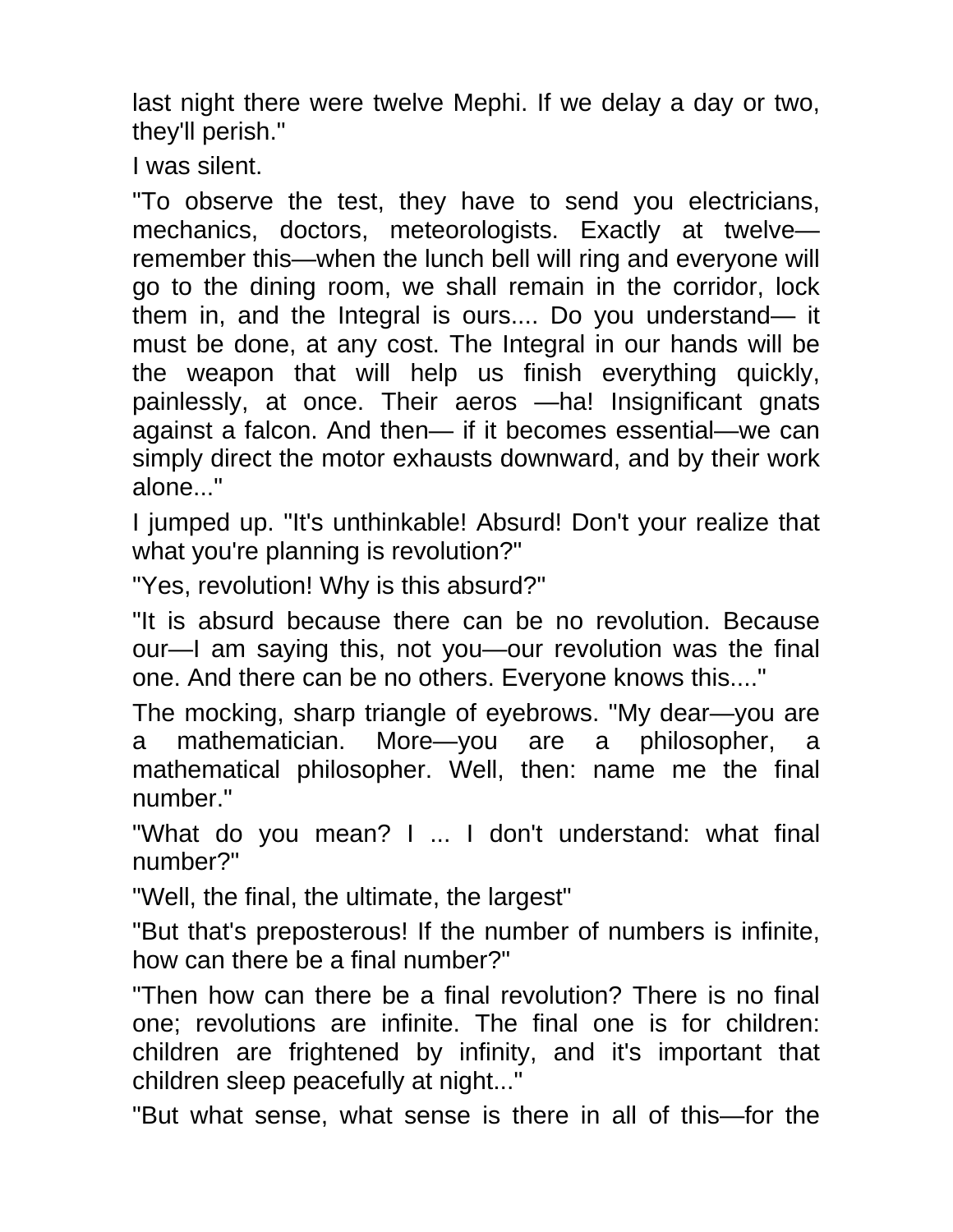Benefactor's sake! What sense, if everybody is already happy?"

"Let us suppose ... Very well, suppose it's so. And what next?"

"Ridiculous! An utterly childish question. Tell children a story—to the very end, and they will still be sure to ask, 'And what next? And why? "

"Children are the only bold philosophers. And bold philosophers are invariably children. Exactly, just like children, we must always ask, 'And what next?'"

"There's nothing next! Period. Throughout the universe spread uniformly—everywhere. ..."

"Ah: uniformly, everywhere! That's exactly where it is entropy, psychological entropy. Is it not clear to you, a mathematician, that only differences, differences in temperatures—thermal contrasts —make for life? And if everywhere, throughout the universe, there are equally warm, or equally cool bodies ... they must be brought into collision to get fire, explosion, Gehenna. And we will bring them into collision."

"But I-330, you must understand—this was exactly what our forebears did during the Two Hundred Years' War...."

"Oh, and they were right—a thousand times right But they made one mistake. They later came to believe that they had the final number—which does not, does not exist in nature. Their mistake was the mistake of Galileo: he was right that the earth revolves around the sun, but he did not know that the whole solar system also revolves— around some other center; he did not know that the real, not the relative, orbit of the earth is not some naive circle ..."

"And you?"

"We? We know for the time being that there is no final number. We may forget it. No, we are even sure to forget it when we get old—as everything inevitably gets old. And then we, too, shall drop—like leaves in autumn from the tree—like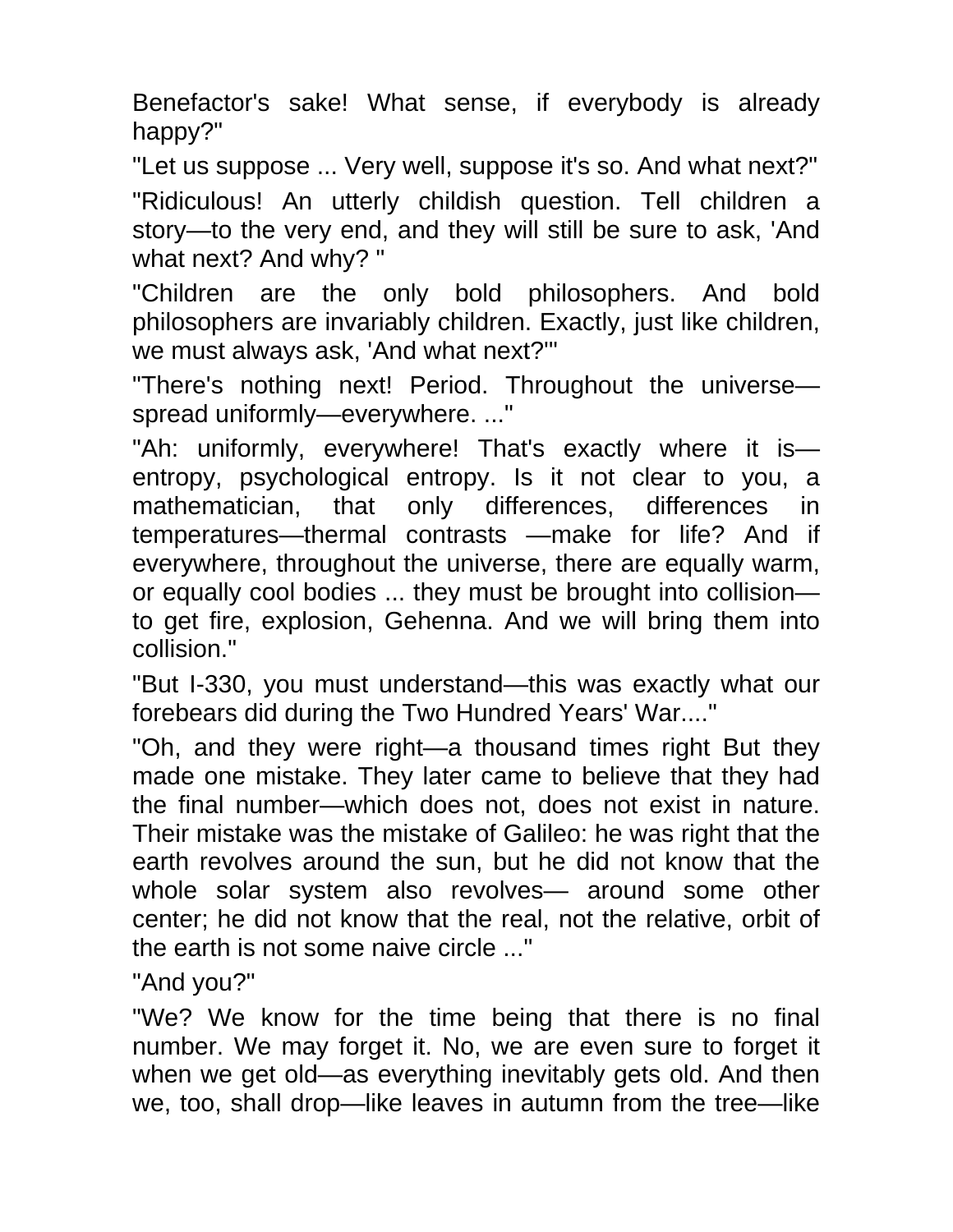you, the day after tomorrow. ... No, no, my dear, not you. For you are with us, you are with us!"

Fiery, stormy, flashing—I have never yet seen her like that she embraced me with all of herself. I disappeared....

At the last, looking firmly, steadily into my eyes, "Remember, then: at twelve."

And I said, "Yes, I remember."

She left. I was alone—among the riotous, many-voiced tumult of blue, red, green, bronze-yellow, orange colors....

Yes, at twelve ... And suddenly an absurd sensation of something alien settled on my face—impossible to brush off. Suddenly—yesterday morning, U—and what she had shouted into I-330's face. ... Why? What nonsense.

I hurried outside—and home, home. ...

Somewhere behind me I heard the piercing cries of birds over the Wall. And before me, in the setting sun—the spheres of cupolas, the huge, flaming cubes of houses, the spire of the Accumulator Tower like lightning frozen in the sky. And all this, all this perfect, geometric beauty will have to be ... by me, by my own hands ... Is there no way out, no other road?

Past one of the auditoriums (I forget the number) . Inside it, benches piled up in a heap; in the middle, tables covered with sheets of pure white glass cloth; on the white, a stain of the sun's pink blood. And concealed in all of this—some unknown, and therefore frightening tomorrow. It is unnatural for a thinking, seeing being to live amidst irregulars, unknowns, X's ... As if you were blindfolded and forced to walk, feeling your way, stumbling, and knowing that somewhere—just nearby is the edge; a single step, and all that will remain of you will be a flattened, mangled piece of flesh. Am I not like this now?

And what if—without waiting—I plunge myself, head down? Would it not be the only, the correct way—disentangling everything at once?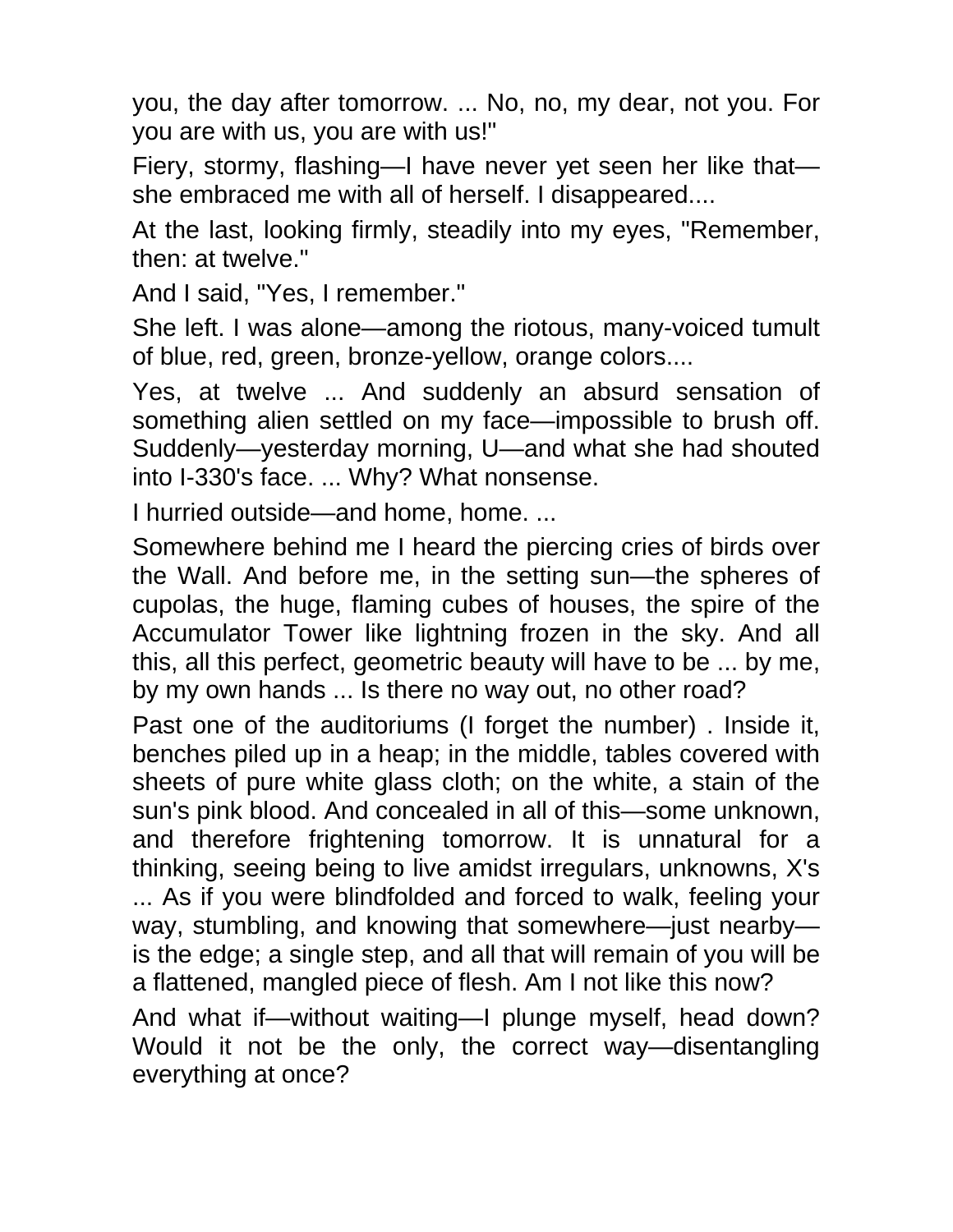# **Thirty-first Entry**

TOPICS: The Great Operation I Have Forgiven Everything A Train Collision

Saved! At the very last moment, when it seemed there was no longer anything to grasp at, when it seemed that everything was finished . . .

It is as though you have already ascended the stairs to the Benefactor's dread Machine, and the glass Bell has come down over you with a heavy clank, and for the last time in your life—quick, quick—you drink the blue sky with your eyes ...

And suddenly—it was only a "dream." The sun is pink and gay, and the wall is there—what joy to stroke the cold wall with your hand; and the pillow—what an endless delight to watch and watch the hollow left by your head on the white pillow....

This was approximately what I felt when I read the One State Gazette this morning. It had been a terrible dream, and now it was over. And I, fainthearted nonbeliever, I had already thought of willful death. I am ashamed to read the last lines I had written yesterday. But it is all the same now: let them stay as a reminder of the incredible thing that might have happened—and now will not happen ... no, it will not happen!

The front page of the One State Gazette glowed with a proclamation:

REJOICE!

For henceforth you shall be perfect! Until this day, your own creations—machines—were more perfect than you.

How?

Every spark of a dynamo is a spark of the purest reason; each movement of a piston is a flawless syllogism. But are you not possessors of the same unerring reason?

The philosophy of cranes, presses, and pumps, is as perfect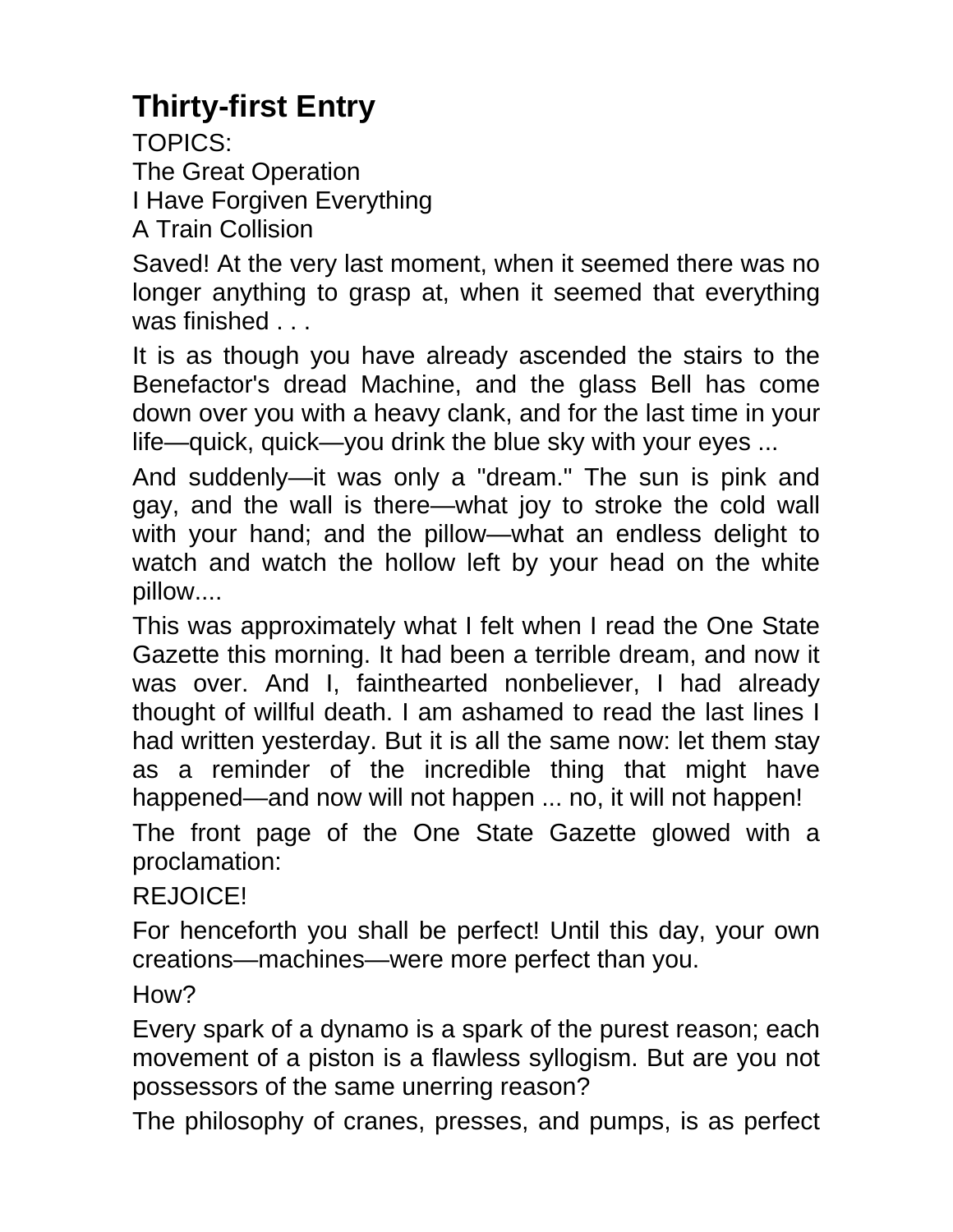and clear as a compass-drawn circle. Is your philosophy less compass-drawn?

The beauty of a mechanism is in its rhythm—as steady and precise as that of a pendulum. But you, nurtured from earliest infancy on the Taylor system-have you not become pendulum-precise?

Except for one thing:

Machines have no imagination.

Have you ever seen the face of a pump cylinder break into a distant, foolish, dreamy smile while it works?

Have you ever heard of cranes restlessly turning from side to side and sighing at night, during the hours designated for rest?

No!

And you? Blush with shame! The Guardians have noticed more and more such smiles and sighs of late. And—hide your eyes—historians of the One State ask for retirement so that they need not record disgraceful events.

But this is not your fault—you are sick. The name of this sickness is IMAGINATION.

It is a worm that gnaws out black lines on the forehead. It is a fever that drives you to escape ever farther, even if this "farther" begins where happiness ends. This is the last barricade on our way to happiness.

Rejoice, then: this barricade has already been blown up.

The road is open.

The latest discovery of State Science is the location of the center of imagination—a miserable little nodule in the brain in the area of the pans Varolii. Triple-X-ray cautery of this nodule—and you are cured of imagination—

FOREVER.

You are perfect. You are machinelike. The road to one hundred per cent happiness is free. Hurry, then, everyone—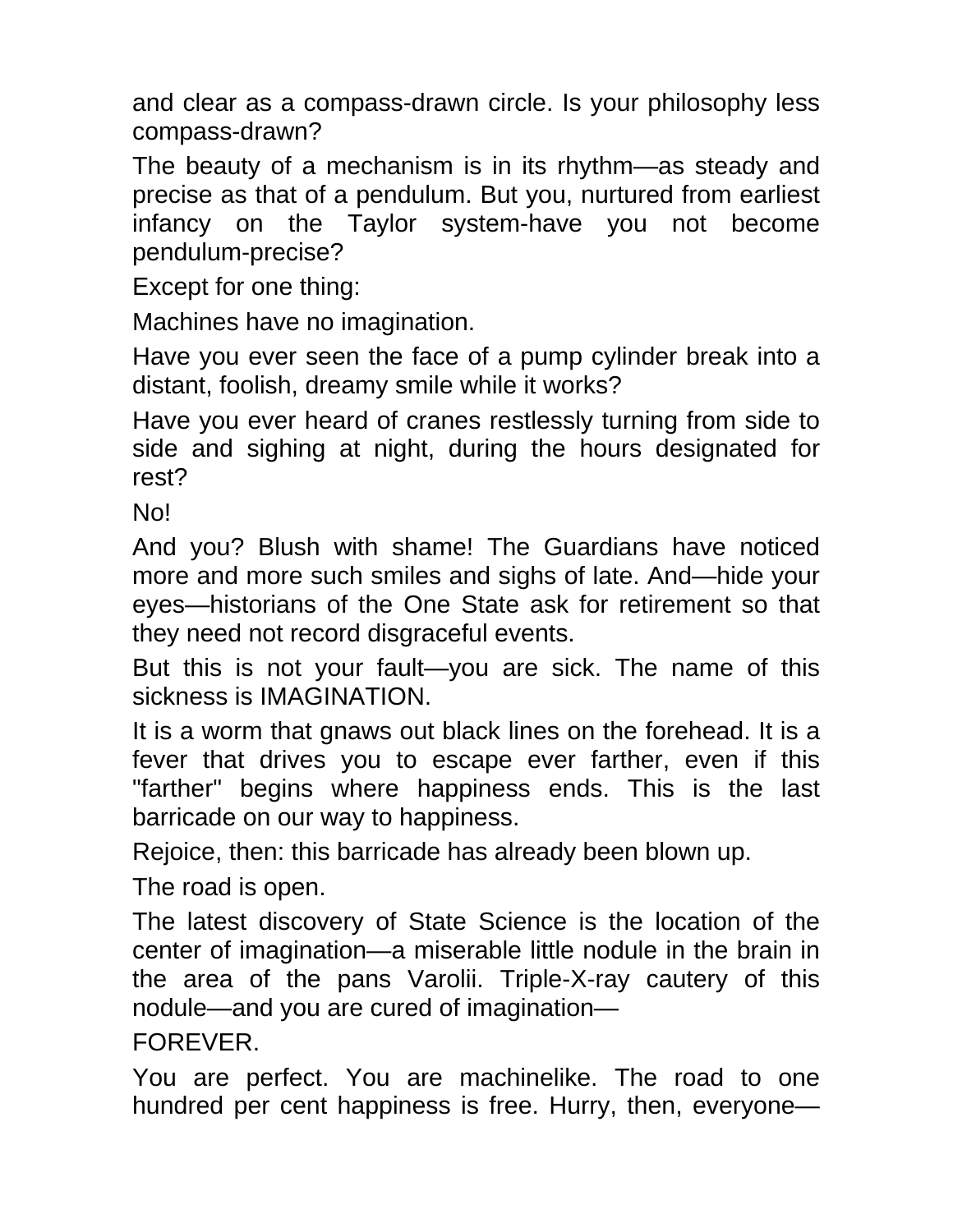old and young—hurry to submit to the Great Operation. Hurry to the auditoriums, where the Great Operation is being performed. Long live the Great Operation! Long live the One State! Long live the Benefactor!

You ... If you were reading all this not in my notes, resembling some fanciful ancient novel, if this newspaper, still smelling of printers' ink, were trembling in your hands as it does in mine; if you knew, as I know, that this is the most actual reality, if not today's, then tomorrow's—would you not feel as I do? Wouldn't your head reel, as mine does? Wouldn't these eerie, sweet, icy needle pricks run down your back, your arms? Would it not seem to you that you're a giant, Atlas—and if you straighten up, you will inevitably strike the glass ceiling with your head?

I seized the telephone receiver. "I-330. ... Yes, yes, 330." And then I cried out breathlessly, "You're home, yes? Have you read it? You're reading it? But this is, this is ... It's remarkable!"

"Yes. ..." A long, dark silence. The receiver hummed faintly, pondered something. ... "I must see you today. Yes, at my place, after sixteen. Without fail."

Dearest! Dear, such a dear! "Without fail ..." I felt myself smiling and could not stop. And now I would carry this smile along the street—high, like a light.

Outside, the wind swept at me. It whirled, howled, whipped, but I felt all the more exultant: whistle, scream—it doesn't matter now—you can no longer topple walls. And if cast-iron, flying clouds tumble overhead—let them tumble: they cannot blot out the sun. We have forever chained it to the zenith—we, Joshuas, sons of Nun.

At the corner a dense group of Joshuas stood with their foreheads glued to the glass wall. Inside, a man already lay stretched out on the dazzling white table. From under the white the bare soles of his feet formed a yellow angle; white doctors were bent over his head; a white hand stretched to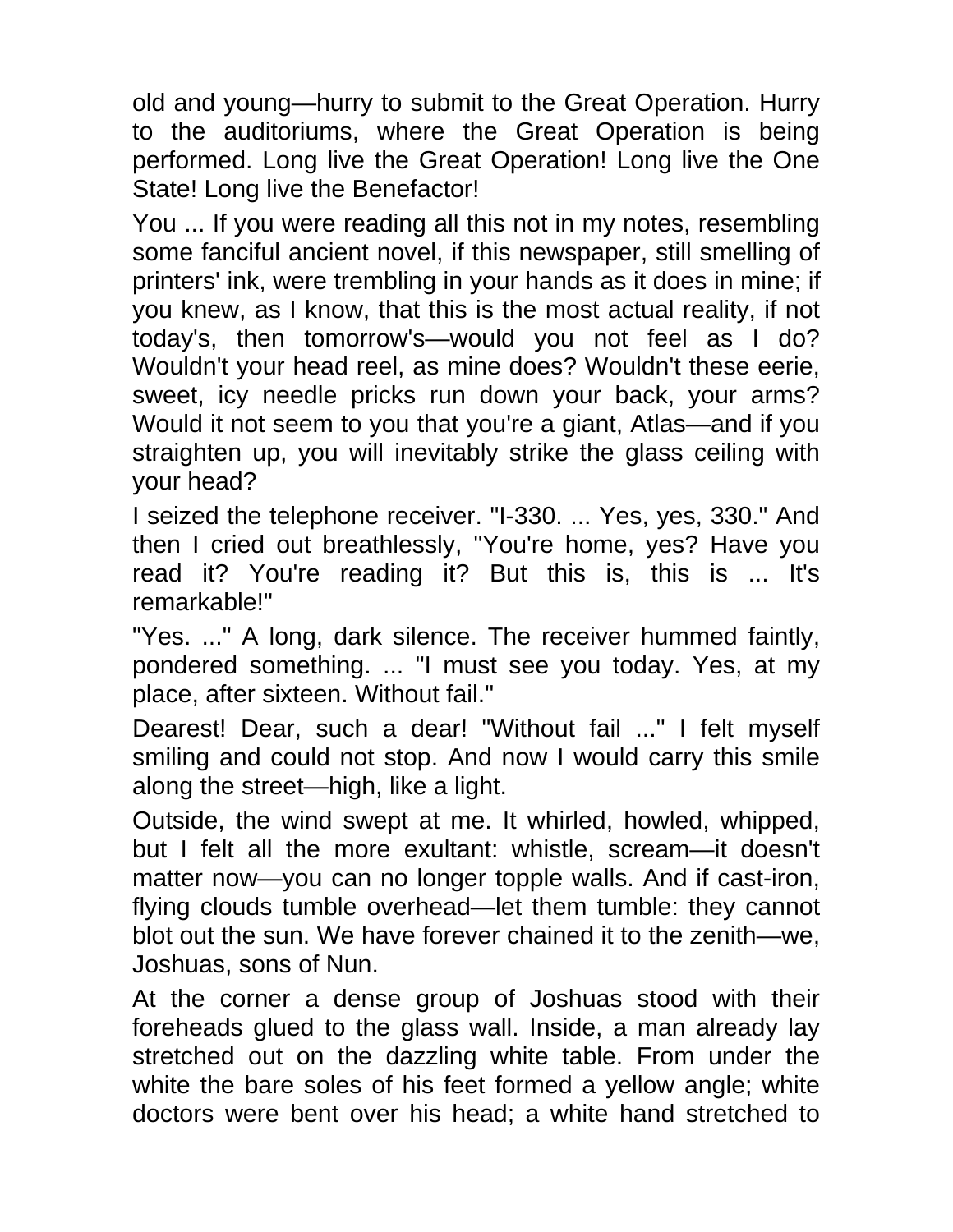another hand a hypodermic syringe filled with something.

"And you, why don't you go in?" I asked, addressing no one, or, rather, everyone.

"And what about you?" A spherical head turned to me.

"I will, later. I must first..."

Somewhat embarrassed, I withdrew. I really had to see her, 330, first. But why "first"? This I could not answer.

The dock. Icy-blue, the Integral shimmered, sparkled. In the machine compartment the dynamo hummed gently, caressingly, repeating some word over and over again—and the word seemed familiar, one of my own. I bent over it and stroked the long, cold tube of the engine. Dear ... so dear. Tomorrow you will come alive; tomorrow, for the first time in your life, you will be shaken by the fiery, flaming sparks within your womb....

How would I be looking at this mighty glass monster if everything had remained as yesterday? If I knew that tomorrow at twelve I would betray it... yes, betray. . . .

Cautiously, someone touched my elbow from the back. I turned: the platelike flat face of the Second Builder.

"You know it already?" he said.

"What? The Operation? Yes? How strangely— everything, everything—at once ..."

"No, not that: the trial flight has been postponed to the day after tomorrow. All because of this Operation. . . . And we were rushing, doing our best—and all for nothing. ..."

"All because of this Operation. . . ." What a ridiculous, stupid man. Sees nothing beyond his flat face. If he only knew that, were it not for the Operation, he would be locked up in a glass box tomorrow at twelve, rushing about, trying to climb the walls ...

In my room, at half past fifteen. I entered and saw U. She sat at my table—bony, straight, rigid, her right cheek set firmly on her hand. She must have waited long, for, when she jumped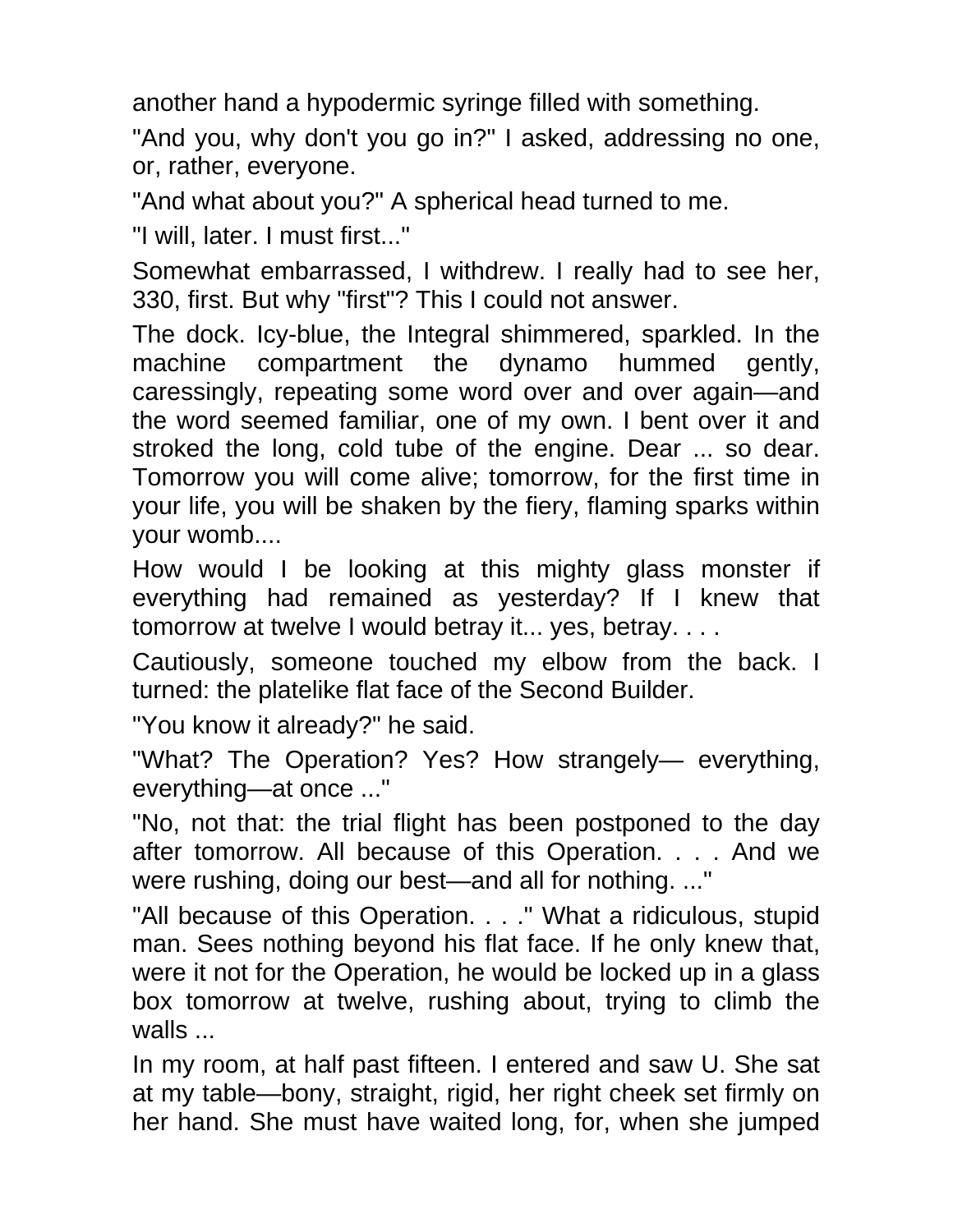up to meet me, five dents remained on her cheek from her fingers.

For a second I recalled that wretched morning, and herself there, raging by the table, next to I-330. . . . But only for a second, and then the memory was washed away by today's sun. It was like entering the room on a bright day and absently turning the switch: the bulb lights up, but is invisible—pallid, absurd, unneeded. . . .

Without a thought, I held my hand out to her, I forgave her everything. She seized both of my hands and pressed them hard in her own bony ones. Her sagging cheeks quivering with excitement like some ancient ornaments, she said, "I have been waiting . . . Only for a moment. ... I only wanted to say how happy I am, how glad for you! You understand tomorrow, or the day after, you will be well—completely well, newly born....

I saw some sheets of paper on the table—the last pages of my notes. They lay there as I left them in the evening. If she had seen what I had written there ... However, it no longer mattered; now it was merely history, ridiculously distant, like something seen through the wrong end of binoculars....

"Yes," I said. "And you know—just now I was walking down the street, and there was a man before me, and his shadow on the pavement. And imagine, the shadow glowed. And it seems to me—I am certain—that tomorrow there will be no shadows. No man, no object will cast a shadow.... The sun will shine through everything ..."

She spoke gently and sternly. "You are a dreamer! I would not permit the children at school to speak like that ..."

And she went on about the children—how she had taken them all to the Operation, and how they had had to be tied up there ... and that "love must be ruthless, yes, ruthless," and that she thought she would at last decide ...

She smoothed the gray blue cloth over her knees, quickly and silently plastered me over with her smile, and left.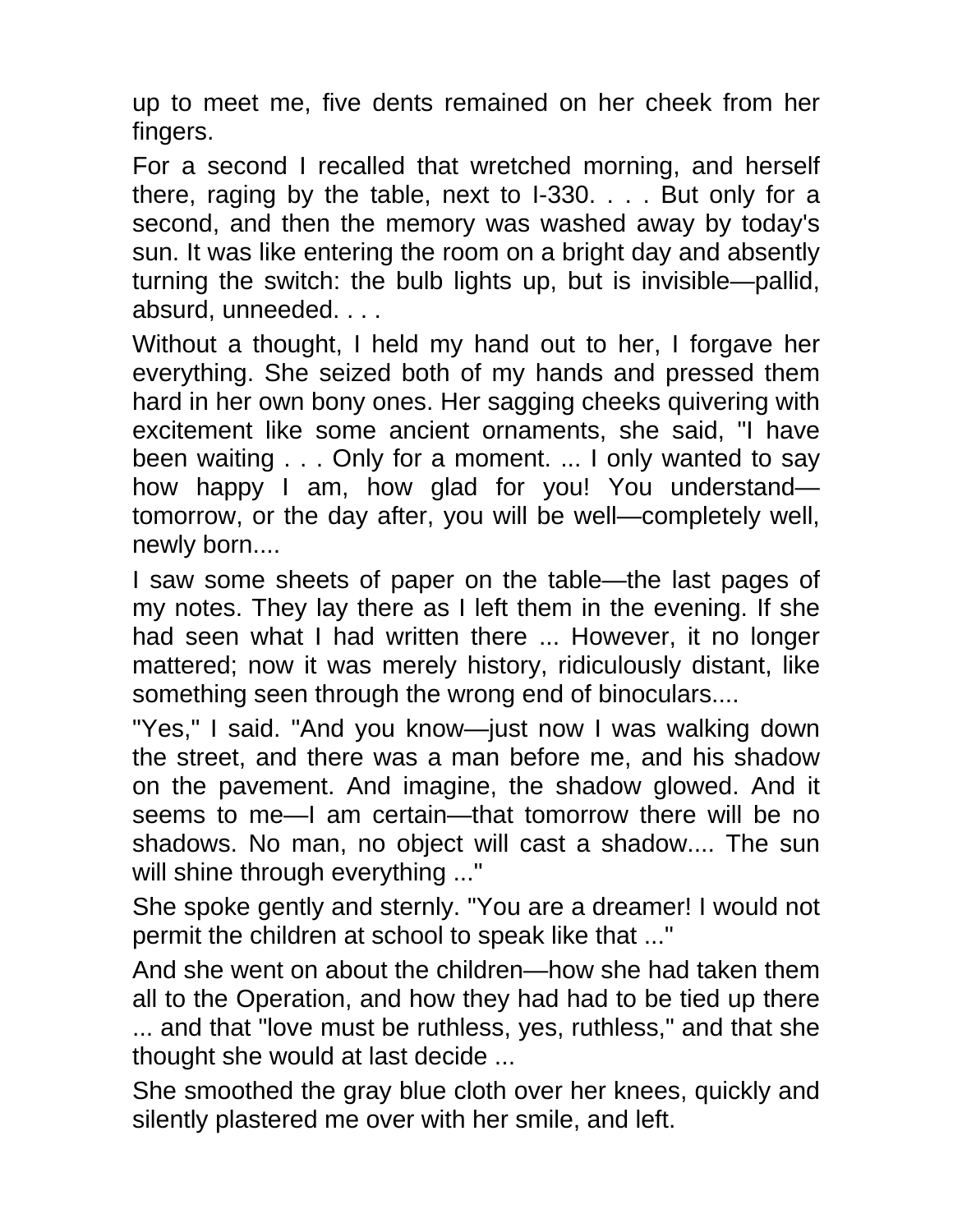Fortunately, the sun had not yet stopped today; it was still running, and now it was sixteen. I knocked at the door, my heart beating....

"Come in!"

And I was down on the floor near her chair, embracing her legs, head thrown back and looking into her eyes—one, then the other—and in each one seeing myself, in marvelous captivity. ...

And then, outside the wall, a storm. Clouds darkening—more and more like cast iron. Let them! My head could not contain the flow of riotous, wild words—spilling over the rim. I spoke aloud, and, together with the sun, we were flying somewhere . . . But now we knew where—and behind us, planets—planets spraying flame, inhabited by fiery, singing flowers—and mute, blue planets, where sentient, rational stones were organized into societies—planets which, like our earth, had reached the summit of absolute, and hundred per cent happiness.....

Suddenly, from above, "But don't you think that the society at the summit is precisely a society organized of stones?" The triangle of her eyebrows grew sharper, darker. "And happiness ... Well, after all, desires torment us, don't they? And, clearly, happiness is when there are no more desires, not one . . . What a mistake, what ridiculous prejudice it's been to have marked happiness always with a plus sign. Absolute happiness should, of course, carry a minus sign the divine minus."

I remember I muttered in confusion, "Absolute minus? Minus 273° .. ."

"Precisely—minus 273°. Somewhat chilly, but wouldn't that in itself prove that we're at the summit?"

As once, a long time ago, she somehow spoke for me, through me, unfolding my ideas to the very end. But there was something sharply frightening in it—I could not bear it, and with an effort I forced a "no" out of sayself.

"No," I said. "You ... you are mocking me...."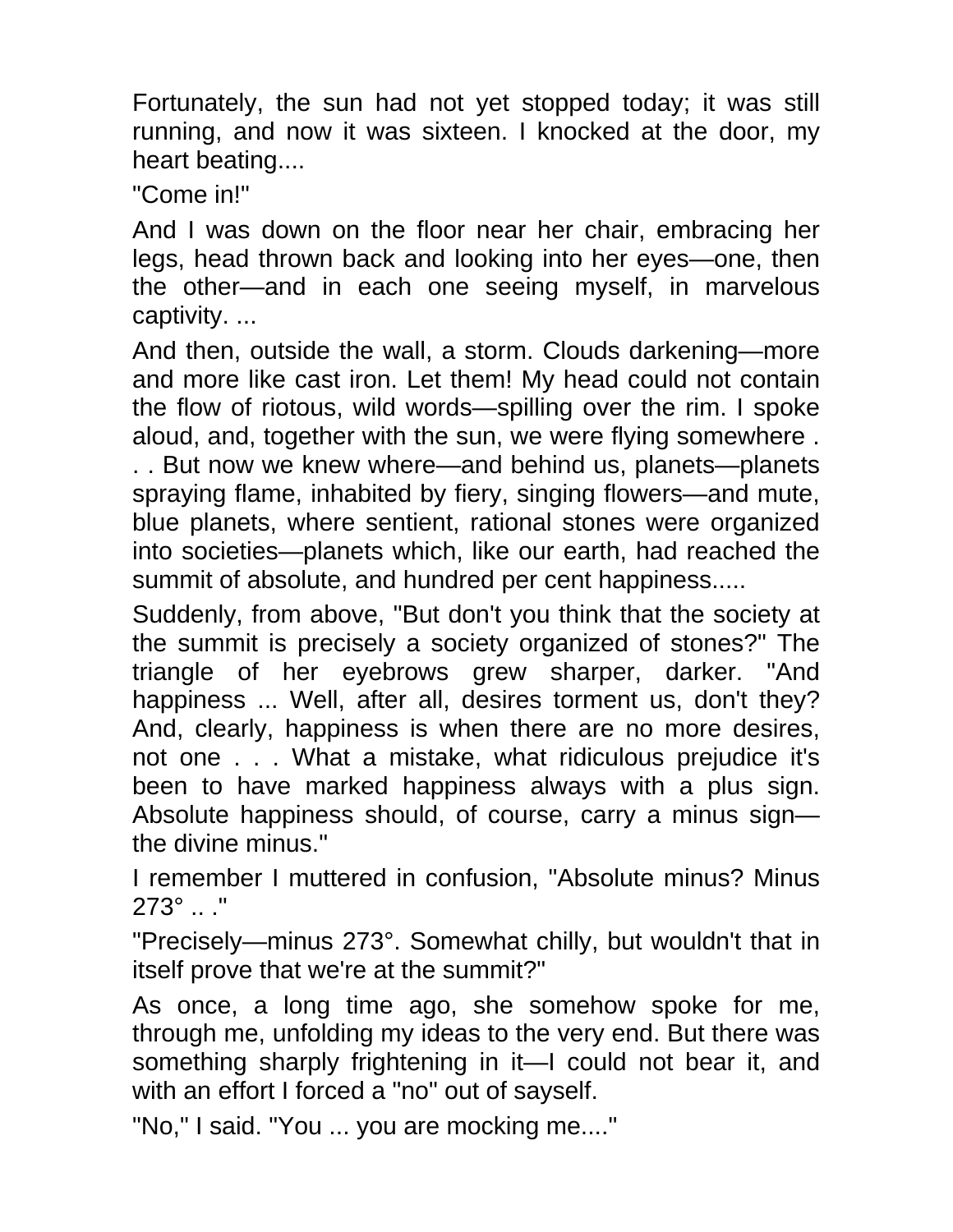She laughed, loudly—too loudly. Quickly, in a second, she laughed herself to some unseen edge, stumbled, fell. ... A silence.

She rose and placed her hands upon my shoulders, and looked at me slowly and long. Then pulled me to herself—and there was nothing, only her hot, sharp lips.

"Farewell!"

It came from far, from above, and took a long time to reach me—a minute, perhaps, or two.

"What do you mean, 'Farewell'?"

"Well, you are sick, you have committed crimes because of me—has it not been a torment to you? And now, the Operation—and you will cure yourself of me. And that means—farewell."

"No," I cried out.

A pitilessly sharp, dark triangle on white: "What? You don't want happiness?"

My head was splitting; two logical trains collided, climbing upon each other, crashing, splintering. ...

"Well, I am waiting. Make your choice: the Operation and one hundred per cent happiness— or.. ."

"I cannot ... without you. I want nothing without you," I said, or merely thought—I am not sure—but she heard.

"Yes, I know," she answered. And, her hands still on my shoulders, her eyes still holding mine, "Until tomorrow, then. Tomorrow, at twelve. You remember?"

"No, it's been postponed for a day.. . . The day after tomorrow...."

"All the better for us. At twelve, the day after tomorrow. ..."

I walked alone through the twilit street. The wind was whirling, driving, carrying me like a slip of paper. Fragments of castiron sky flew and flew-they had another day, two days to hurtle through infinity. ... The unifs of passersby brushed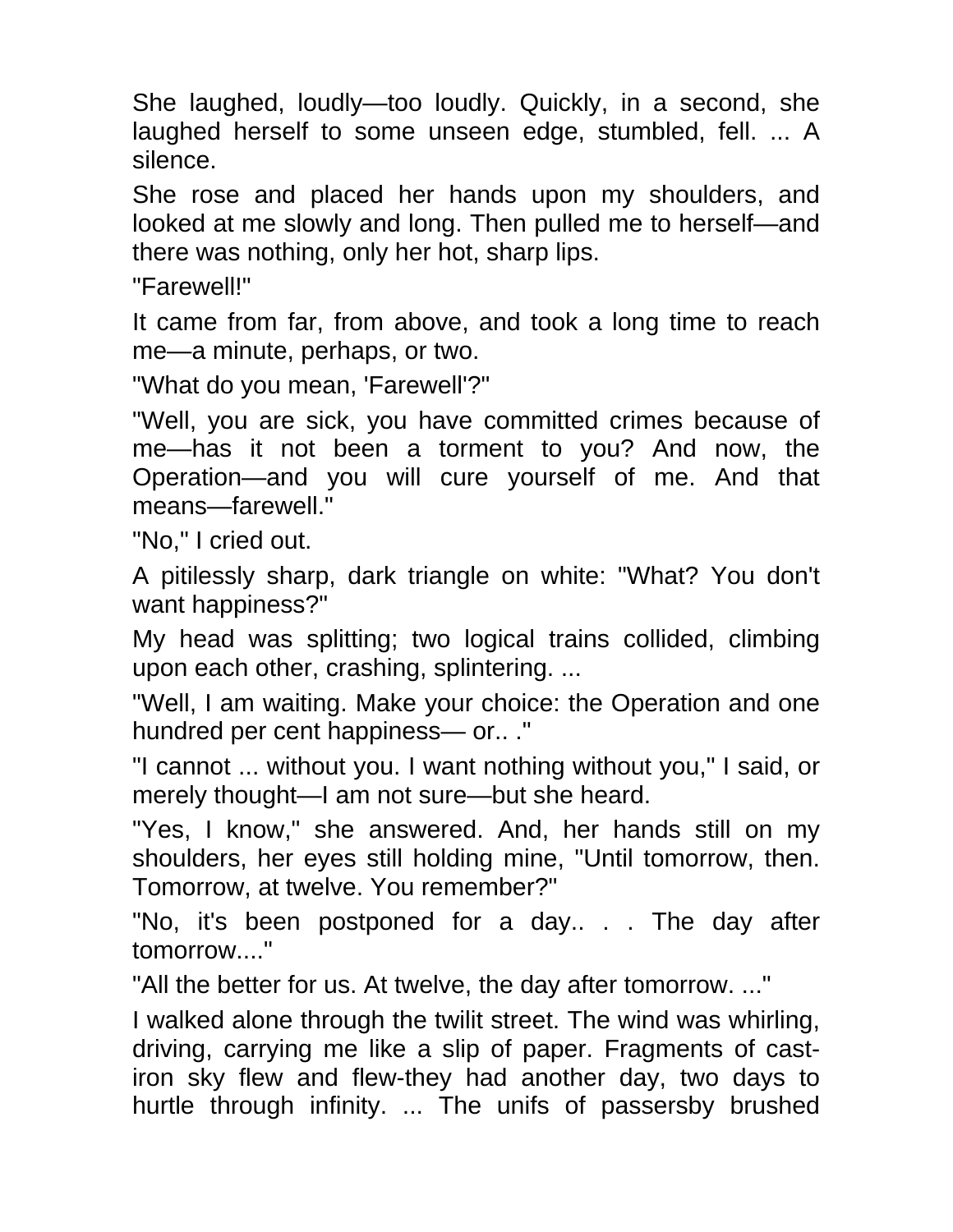against me, but I walked alone. I saw it clearly: everyone was saved, but there was no salvation for me. I did not want salvation....

### **Thirty-second Entry**

TOPICS: I Do Not Believe **Tractors** A Human Splinter

Do you believe that you will die? Yes, man is mortal, I am a man: hence ... No, this is not what I mean. I know you know this. I am asking: have you ever really believed it; believed it totally, not with your mind, but with your body; have you ever felt that one day the fingers holding this very page will be icy, yellow....

No, of course you don't believe it—and this is why you have not jumped from the tenth floor down to the pavement; this is why you are still eating, turning the page, shaving, smiling, writing....

The same—yes, exactly the same—is true of me today. I know that this little black arrow on the dock will crawl down here, below, to midnight, will slowly rise again, will step across some final line—and the incredible tomorrow will be here. I know this, but somehow I also don't believe it. Or, perhaps, it seems to me that twenty-four hours are twenty-four years. And this is why I can still do something, hurry somewhere, answer questions, climb the ladder to the Integral. I still feel it rocking on the water; I know I must grasp the handrail and feel the cold glass under my hand. I see the transparent, living cranes bend their long, birdlike necks, stretch their beaks, and tenderly, solicitously feed the Integral with the terrible explosive food for its motors. And below, on the river, I clearly see the blue, watery veins and nodes, swollen with the wind. But all of this is quite apart from me, extraneous, flat—like a scheme on a sheet of paper. And it is strange that the flat,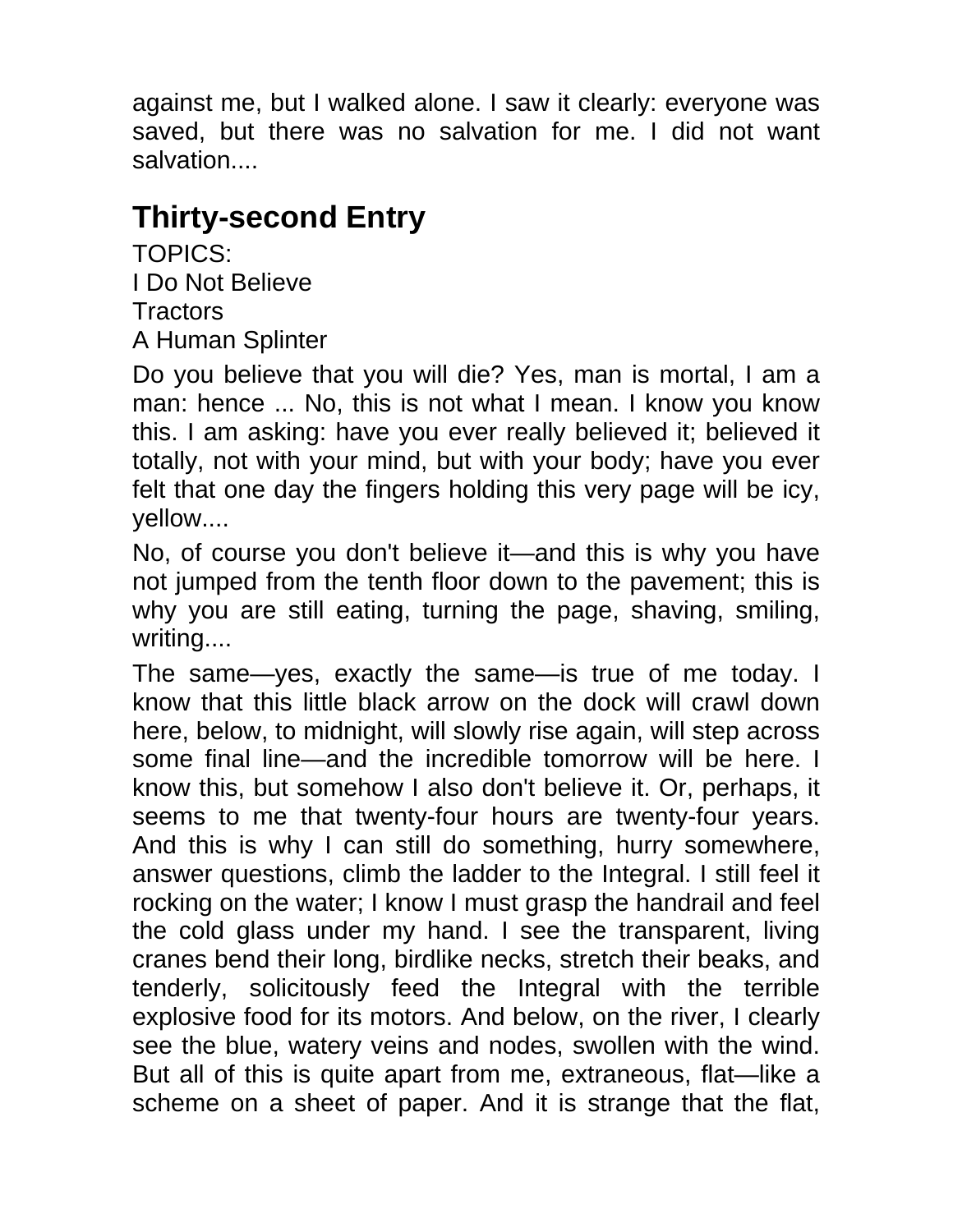paper face of the Second Builder is suddenly speaking.

"Well, then? How much fuel shall we take for the motors? If we think of three ... or three and a half hours ..."

Before me—projected on the blueprint—my hand with the calculator, the logarithmic dial at fifteen.

"Fifteen tons. No, better load ... yes—load a hundred ..."

Because, after all, I do know that tomorrow ...

And I see, from somewhere at the side: my hand with the dial starts to tremble faintly.

"A hundred? Why so much? That would be for a week. A week? Much longer!"

"Anything might happen. . . . Who knows . .."

I know ...

The wind howls; the air is tightly filled with something invisible, to the very top. I find it hard to breathe, hard to walk. And slowly, with an effort, without stopping for a second, the arrow crawls upon the face of the clock on the Accumulator Tower at the end of the avenue. The spire is in the clouds—dim, blue, howling in muted tones, sucking electricity. The trumpets of the Music Plant howl.

As ever, in rows, four abreast But the rows are somehow unsolid; perhaps it is the wind that makes them waver, bend more and more. Now they have collided with something on the corner, they flow back, and there is a dense, congealed, immobile cluster, breathing rapidly. Suddenly everyone is craning his neck.

"Look! No, look—that way, quick!"

"It's they! It's they!"

"... I'll never ... Better put my head straight into the Machine. ..."

"Sh-sh! You're mad..."

In the auditorium at the corner the door is gaping wide, and a slow, heavy column of some fifty people emerges. "People?"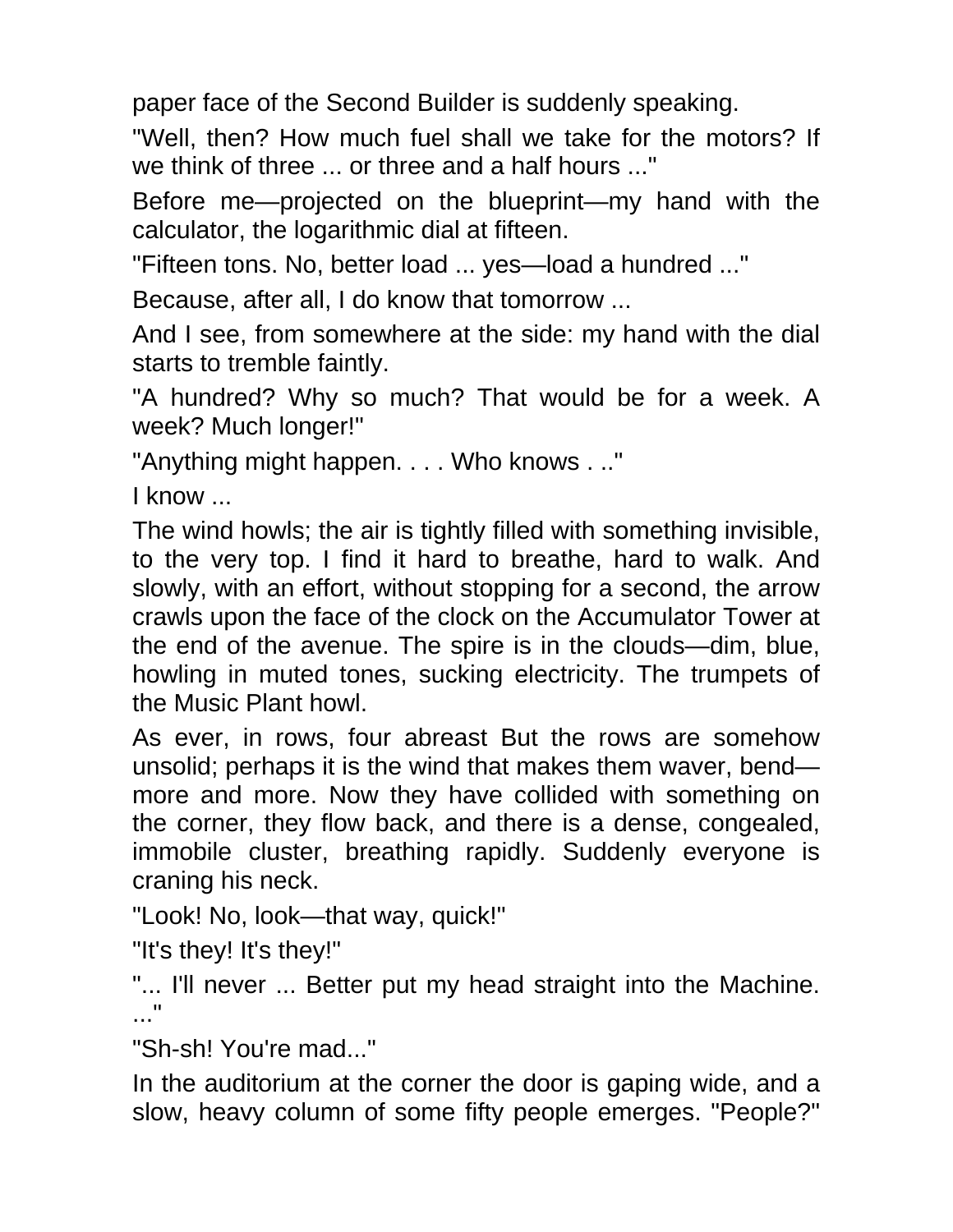No, that does not describe them. These are not feet—they are stiff, heavy wheels, moved by some invisible transmission belt These are not people—they are humanoid tractors. Over their heads a white banner is flapping in the wind, a golden sun embroidered on it; between the sun's rays, the words: "We are the first! We have already undergone the Operation! Everybody, follow us!"

Slowly, irresistibly, they plow through the crowd. And it is clear that if there were a wall, a tree, a house in their way, they would without halting plow through the wall, the tree, the house. Now they are in the middle of the avenue. Hands locked, they spread out into a chain, facing us. And we—a tense knot, necks stretched, heads bristling forward—wait. Clouds. Whistling wind.

Suddenly the flanks of the chain, on the right and the left, bend quickly and rush upon us, faster, faster, like a heavy machine speeding downhill. They lock us in the ring—and toward the gaping doors, into the doors, inside ..

Someone's piercing scream: "They're driving us in! Run!"

And everybody rushes. Just near the wall there is still a narrow living gateway, and everyone streams there, head forward—heads instantly sharp as wedges, sharp elbows, shoulders, sides. Like a jet of water, compressed inside a fire hose, they spread fanlike, and all around—stamping feet, swinging arms, unifs. From somewhere for an instant—a glimpse of a double curved, S-like body, translucent wingears—and he is gone, as though swallowed by the earth, and I am alone, in the midst of flashing arms and feet—I run....

I dive into a doorway for a moment's breath, my back pressed to the door—and instantly, a tiny human splinter—as if driven to me by the wind.

"I was ... following you ... all the time ... I do not want to—you understand—I do not want to. I agree. .. ."

Round, tiny hands upon my sleeve, round blue eyes: it is O. She seems to slide down along the wall and slump onto the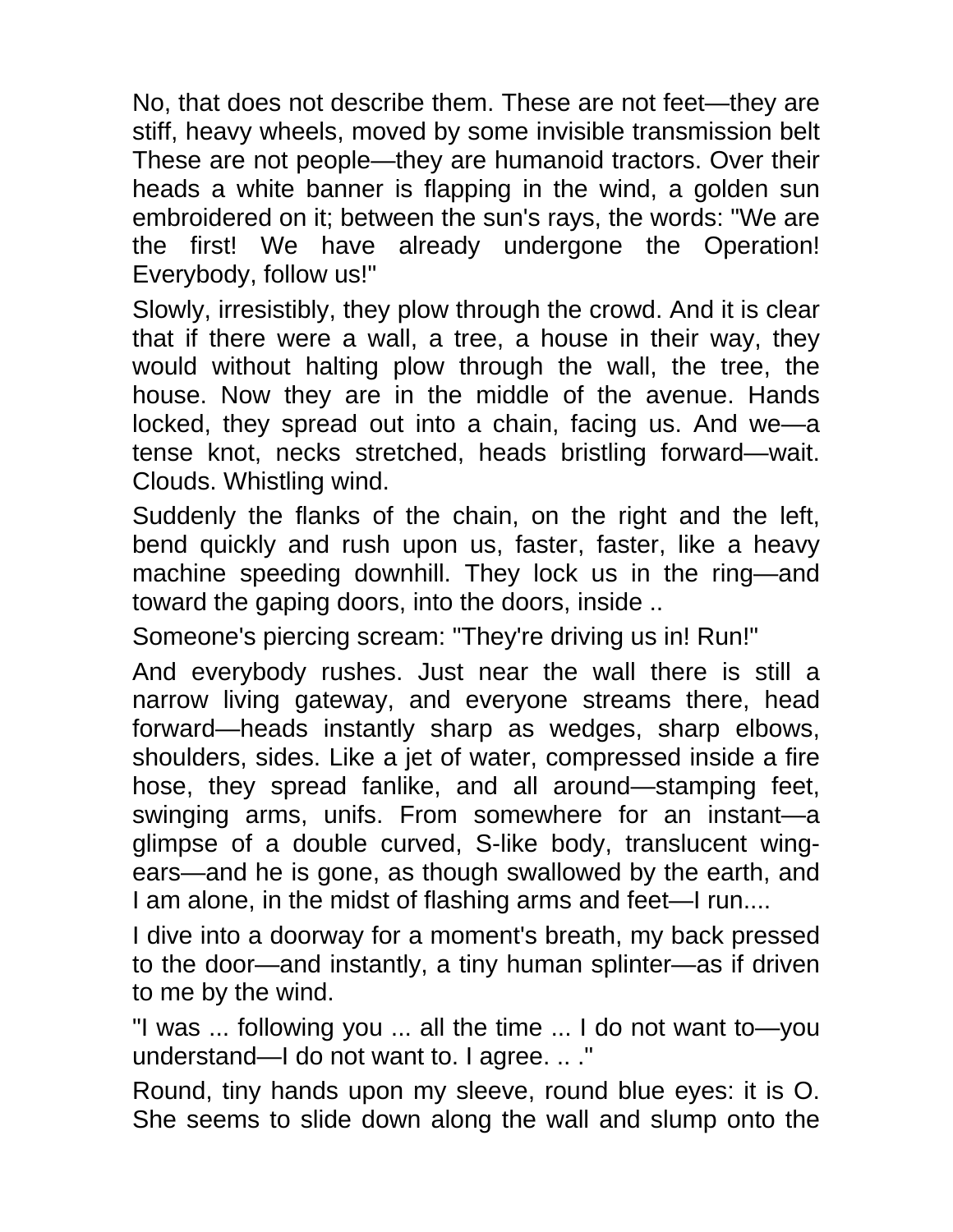ground. Shrunk into a little ball below, on the cold stair, and I bend over her, stroking her head, her face—my hands are wet. As though I were very big, and she—altogether tiny—a tiny part of my own self. This is very different from die feeling for I-330. It seems to me that something like it may have existed among the ancients toward their private children.

Below, through the hands covering the face, just audibly: "Every night I ... I cannot ... if they cure me ... Every night alone, in darkness—I think about him: what he will be like, how I will . . . There will be nothing for me to live by—you understand? And you must, you must..."

A preposterous feeling, but I know: yes, I must. Preposterous, because this duty of mine is yet another crime. Preposterous, because white cannot at the same time be black, duty and crime cannot coincide. Or is there no black or white in life, and the color depends only on the initial logical premise? And if the premise was that I unlawfully gave her a child ...

"Very well-but don't, don't ..." I say. "You understand, I must take you to I-330—as I offered that time—so that she ..."

"Yes." Quietly, without taking her hands from her face.

I helped her to get up. And silently, each with our own thoughts—who knows, perhaps about the same thing—along the darkening street, among mute, leaden houses, through the taut, swishing branches of wind...

At a certain transparent, tense point, I heard through the whistling of the wind familiar, slapping steps. At the corner, I glanced back, and in the midst of the rushing, upside-down clouds reflected in the dim glass of the pavement I saw S. Immediately, my hands were not my own, swinging out of time, and I was telling O loudly that tomorrow—yes, tomorrow—the Integral would go up for the first time, and it would be something utterly unprecedented, uncanny, miraculous.

O gave me an astonished, round, blue stare, looked at my loudly, senselessly swinging arms. But I did not let her say a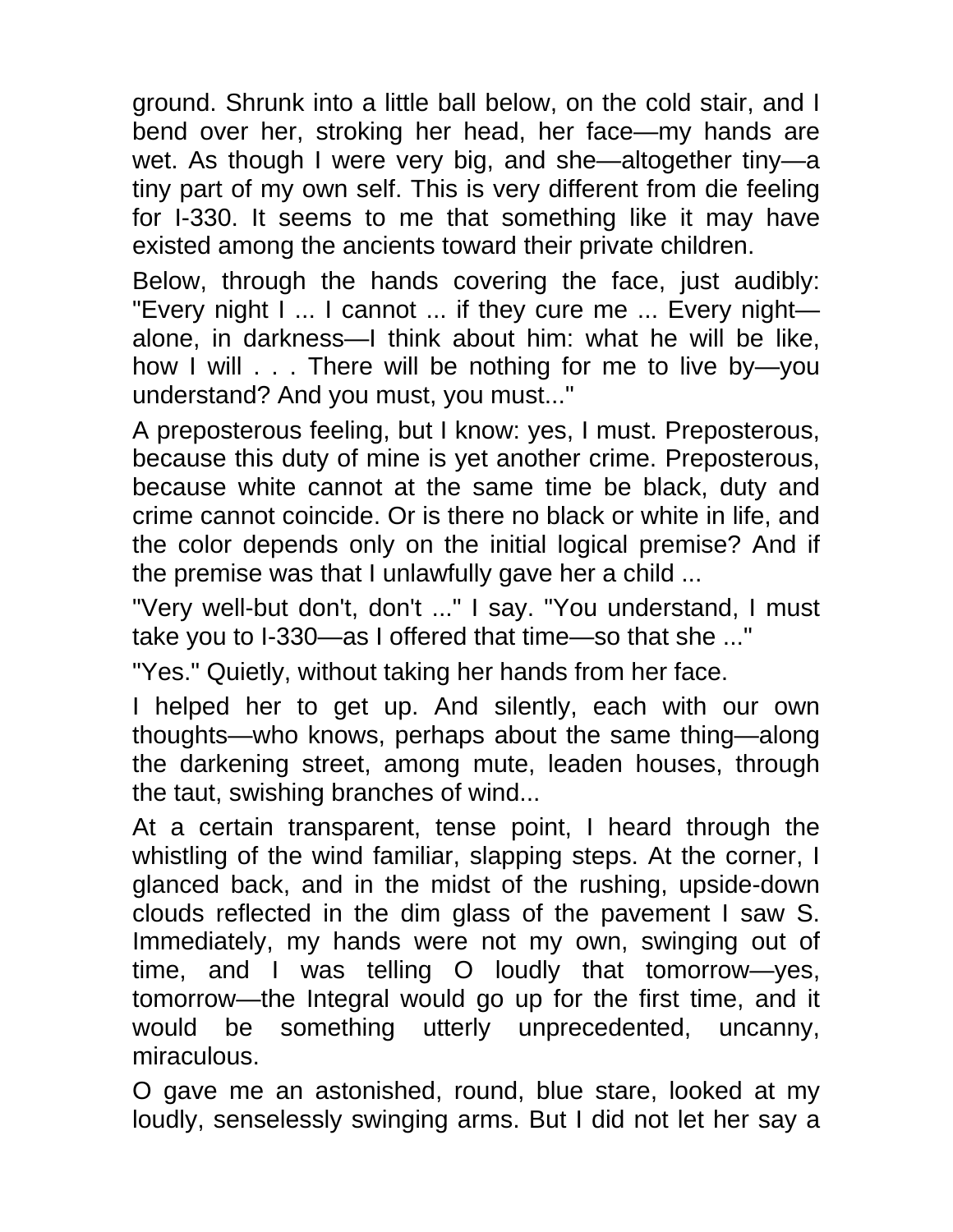word—I shouted on and on. And there, within me, separately—heard only by myself—the feverish, humming, hammering thought, No, I must not ... I must somehow ... I must not lead him to I-330...

Instead of turning left, I turned right. The bridge offered its obedient, slavishly bent back to the three of us—to me, O, and to S—behind us. The brightly lit buildings on the other side scattered lights into the water, the lights broke into thousands of feverishly leaping sparks, sprayed with frenzied white foam. The wind hummed like a thick bass string stretched somewhere low overhead. And through the bass, behind us all the time . . .

The house where I live. At the door O stopped, began to say something. "No! You promised..."

I did not let her finish. Hurriedly I pushed her into the entrance, and we were in the lobby, inside. Over the control desk, the familiar, excitedly quivering, sagging cheeks. A dense cluster of numbers in heated argument; heads looking over the banister from the second floor; people running singly down the stairs. But I would see about that later, later . . . Now I quickly drew O into the opposite corner, sat down, back against the wall (behind the wall I saw, gliding back and forth, a dark, large-headed shadow), and took out a note pad.

O slowly sagged into her chair—as though her body were melting, evaporating under her unif, and there were only an empty unif and empty eyes that sucked you into their blue emptiness.

Wearily, "Why did you bring me here? You lied to me!"

"No ... Be quiet! Look that way—you see, behind the wall?"

"Yes, A shadow."

"He follows me all the time ... I cannot. You understand—I must not. I'll write two words—you'll take the note and go alone. I know he will remain here."

The body stirred again under the unif, the belly rounded out a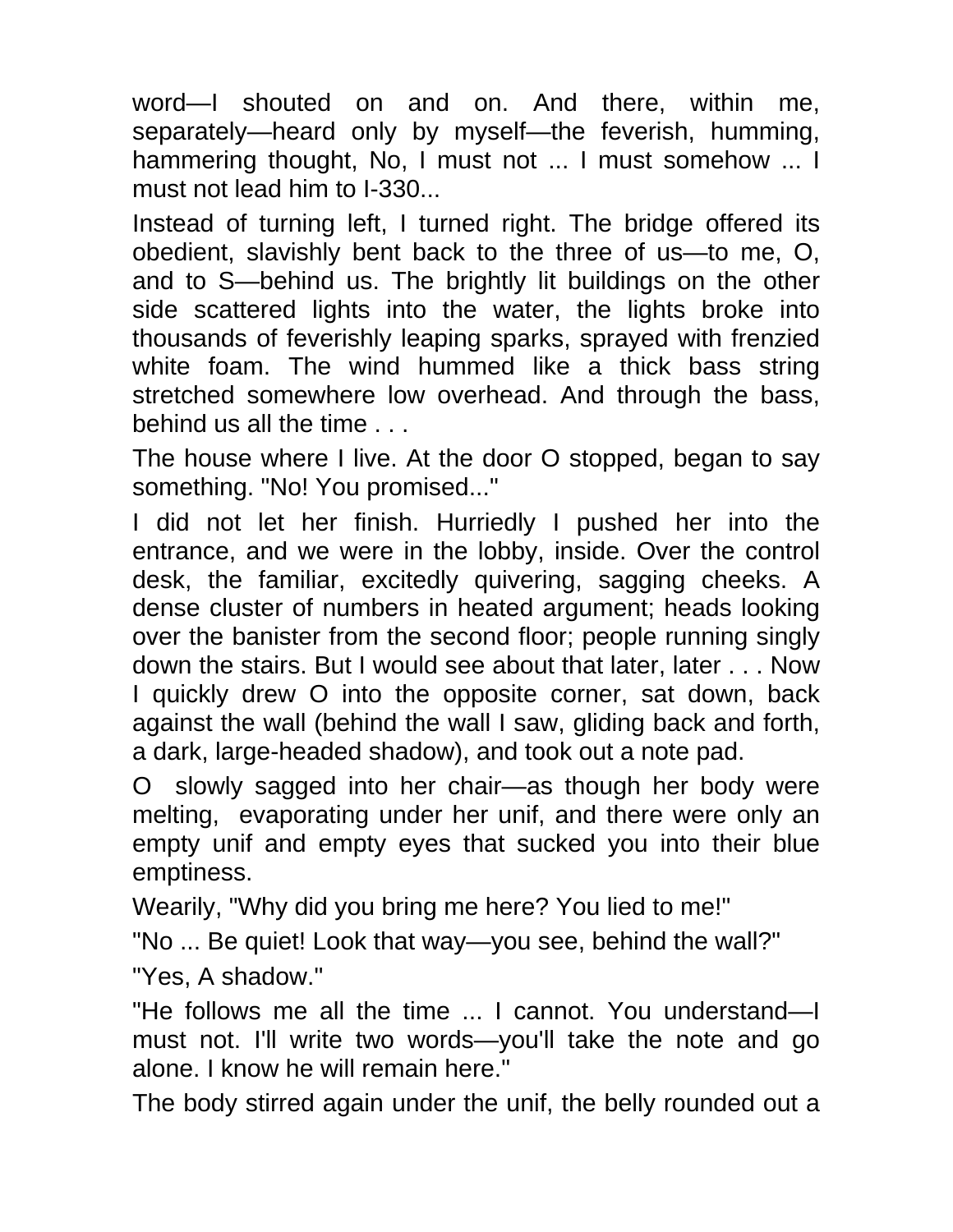little; on the cheeks—a faint, rosy dawn.

slipped the note into her cold fingers, firmly pressed her hand, dipped my eyes for the last time into her blue eyes.

"Good-by! Perhaps, some day we shall..." She took away her hand. Stooping, she walked off slowly. . . . Two steps, and quickly she turned— and was again next to me. Her lips moved. With her eyes, her lips, all of herself—a single word, saying a single word to me—and what an unbearable smile, what pain. . . .

And then, a bent tiny human splinter in the doorway, a tiny shadow behind the wall—without looking back, quickly, ever more quickly ...

I went over to U's desk. Excitedly, indignantly inflating her gills, she said to me, 'You understand—they all seem to have lost their heads! He insists that he has seen some human creature near the Ancient House—naked and all covered with fur..."

From the dense cluster of heads, a voice: "Yes! I'll say it again—I saw it, yes."

"Well, what do you think of that? The man's delirious!"

And this "delirious" of hers was so sure, so unbending that I asked myself: Perhaps all of it, all that's been happening to me and around me lately is really nothing but delirium?

But then I glanced at my hairy hands, and I remembered: "There must be a drop of forest blood in you . . . Perhaps that's why I..."

No—fortunately, it is not delirium. No— unfortunately, it is not delirium.

### **Thirty-third Entry**

TOPICS :

No outline, hurriedly, the last—

The day has come.

Quick, the newspaper. Perhaps it ... I read it with my eyes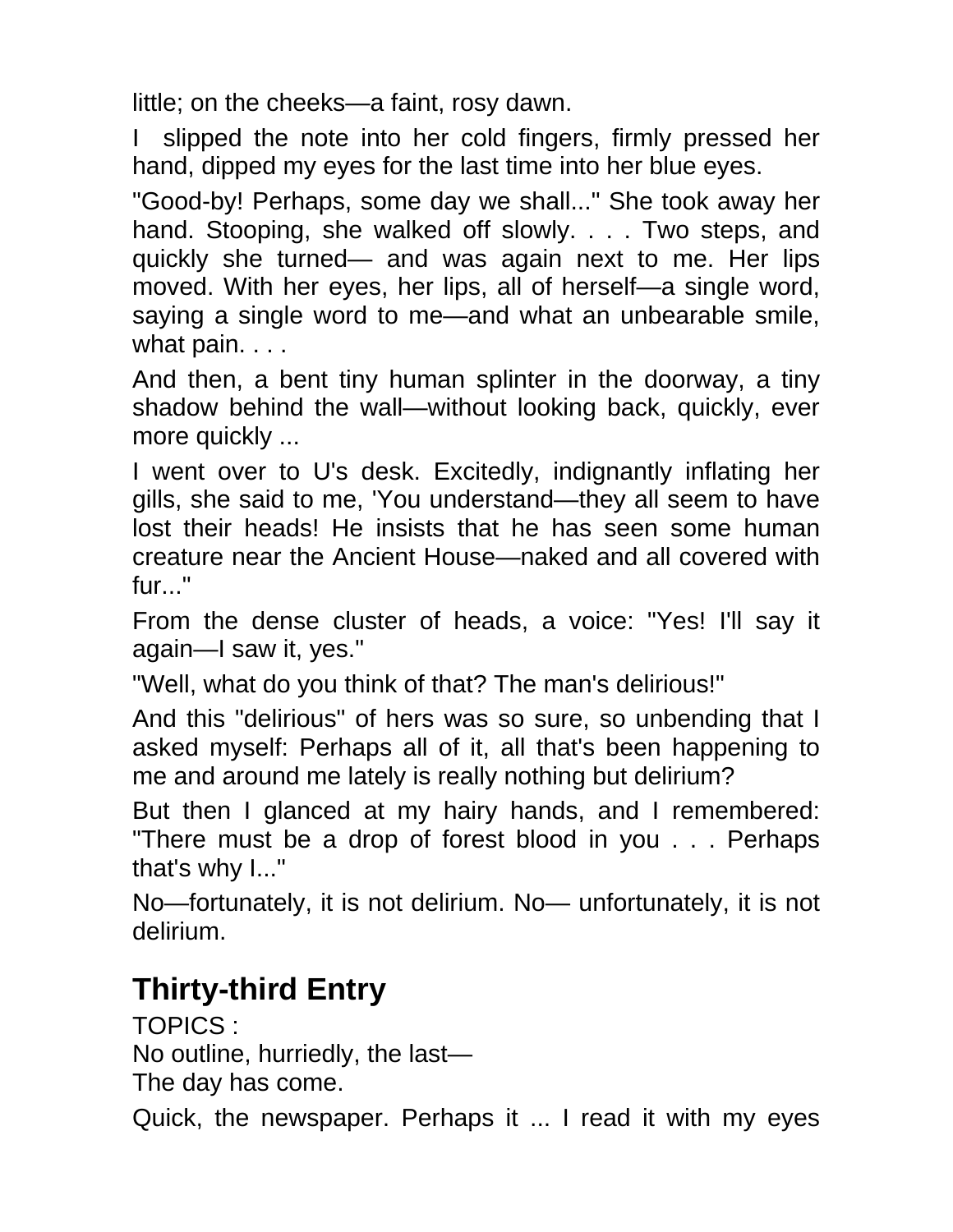(precisely—my eyes are now like a pen, a calculator, which you hold in your hands and feel—it is apart from you, an instrument).

In bold type, across the front page:

The enemies of happiness are not sleeping. Hold on to your happiness with both hands! Tomorrow all work will halt—all numbers shall report for the Operation. Those who fail to do so will be subject to the Benefactor's Machine.

Tomorrow! Can there be—will there be a tomorrow?

By daily habit, I stretch my hand (an instrument) to the bookshelf to add today's Gazette to the others, in the binding stamped with the gold design. And on the way: What for? What does it matter? I shall never return to this room.

The newspaper drops to the floor. And I stand up and look around the room, the whole room; I hastily take with me, gather up into an invisible valise, all that I'm sorry to leave behind. The table. The books. The chair. I-330 sat in it that day, and I—below, on the floor ... The bed ...

Then, for a minute or two—absurdly waiting for some miracle. Perhaps the telephone will ring, perhaps she'll say that...

No. There is no miracle.

I am leaving—into the unknown. These are my last lines. Good-by, beloved readers, with whom I've lived through so many pages, to whom, having contracted the soul sickness, I have exposed all of myself, to the last crushed little screw, the last broken spring ...

I am leaving.

### **Thirty-fourth Entry**

TOPICS: The Excused Ones Sunny Night Radio Valkyrie Oh, if I had really smashed myself and all the others to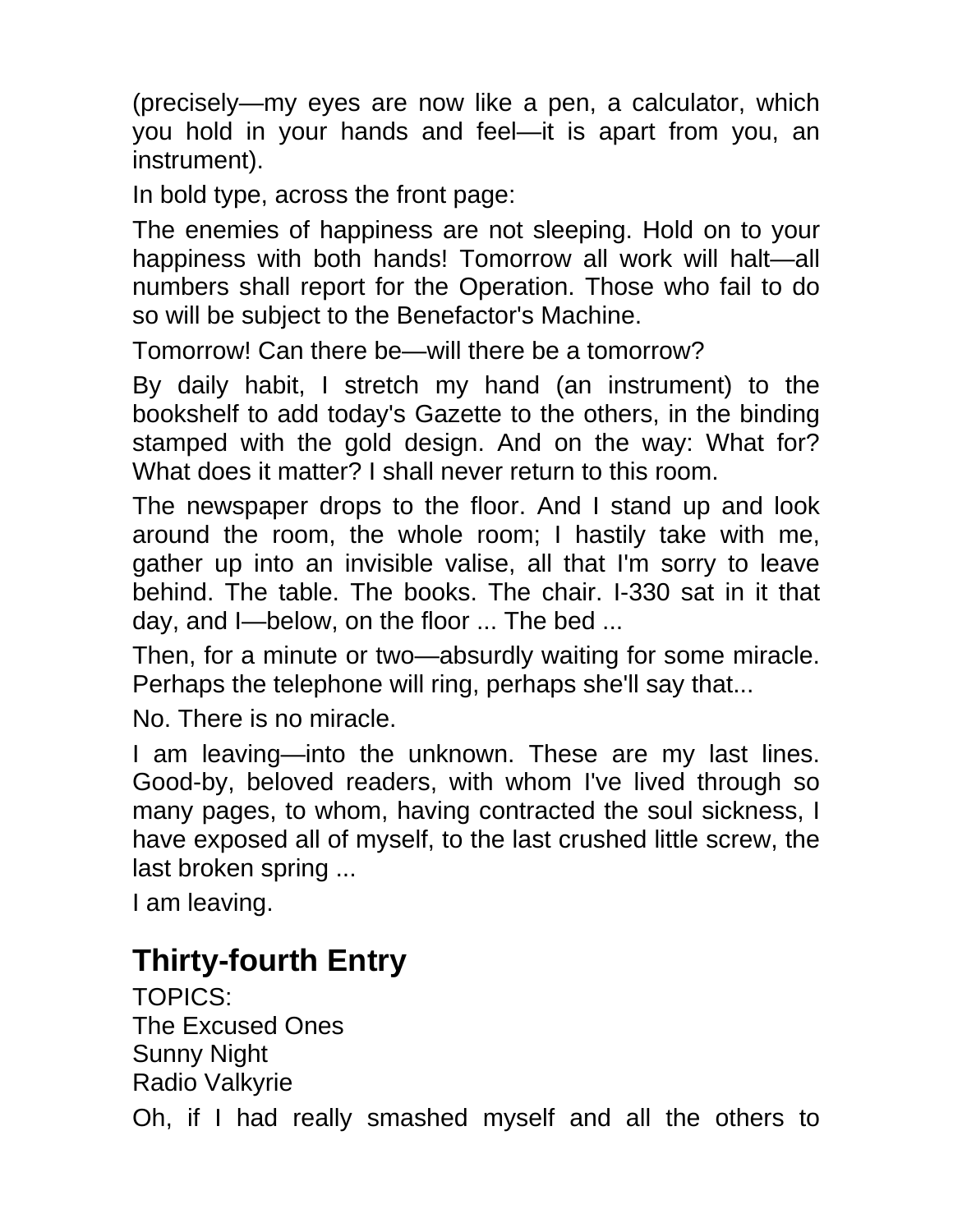smithereens, if I had really found myself with her somewhere behind the Wall, among beasts baring their yellow fangs, if I had never returned here! It would have been a thousand, a million times easier. But now—what? To go and strangle that... But how would that help?

No, no, no! Take yourself in hand, D-503. Set yourself upon some firm logical axis—if only for a short time, bear down on the lever with all your strength, and, like an ancient slave, turn the millstones of syllogisms—until you write down, think over everything that happened. ...

When I boarded the Integral, everybody was already there, each at his post; all the cells in the gigantic glass beehive were full. Through the glass decks—tiny human ants below, near the telegraphs, dynamos, transformers, altimeters, valves, indicators, engines, pumps, tubes. In the lounge—a group of unknown men over schemes and instruments, probably assigned there by the Scientific Bureau. And with them, the Second Builder with two of his assistants.

All three with their heads drawn, turtlelike, into their shoulders, their faces—gray, autumnal, joyless.

"Well?" I asked.

"Oh ... A bit nervous ..." one of them said with a gray, lusterless smile. "Who knows where we may have to land? And generally, it's uncertain...

It was unbearable to look at them—at those whom I would in an hour, with my own hands, eject from the comfortable figures of the Table of Hours, tearing them away from the maternal breast of the One State. They reminded me of the tragic figures of the "Three Excused Ones," whose story is known to every schoolboy. It is a story of how three numbers were, by way of an experiment, excused from work for a month: do what you like, go where you wish.\* The wretches loitered near their usual places of work, peering inside with hungry eyes; they stood in the street hour after hour, repeating the motions which had already become necessary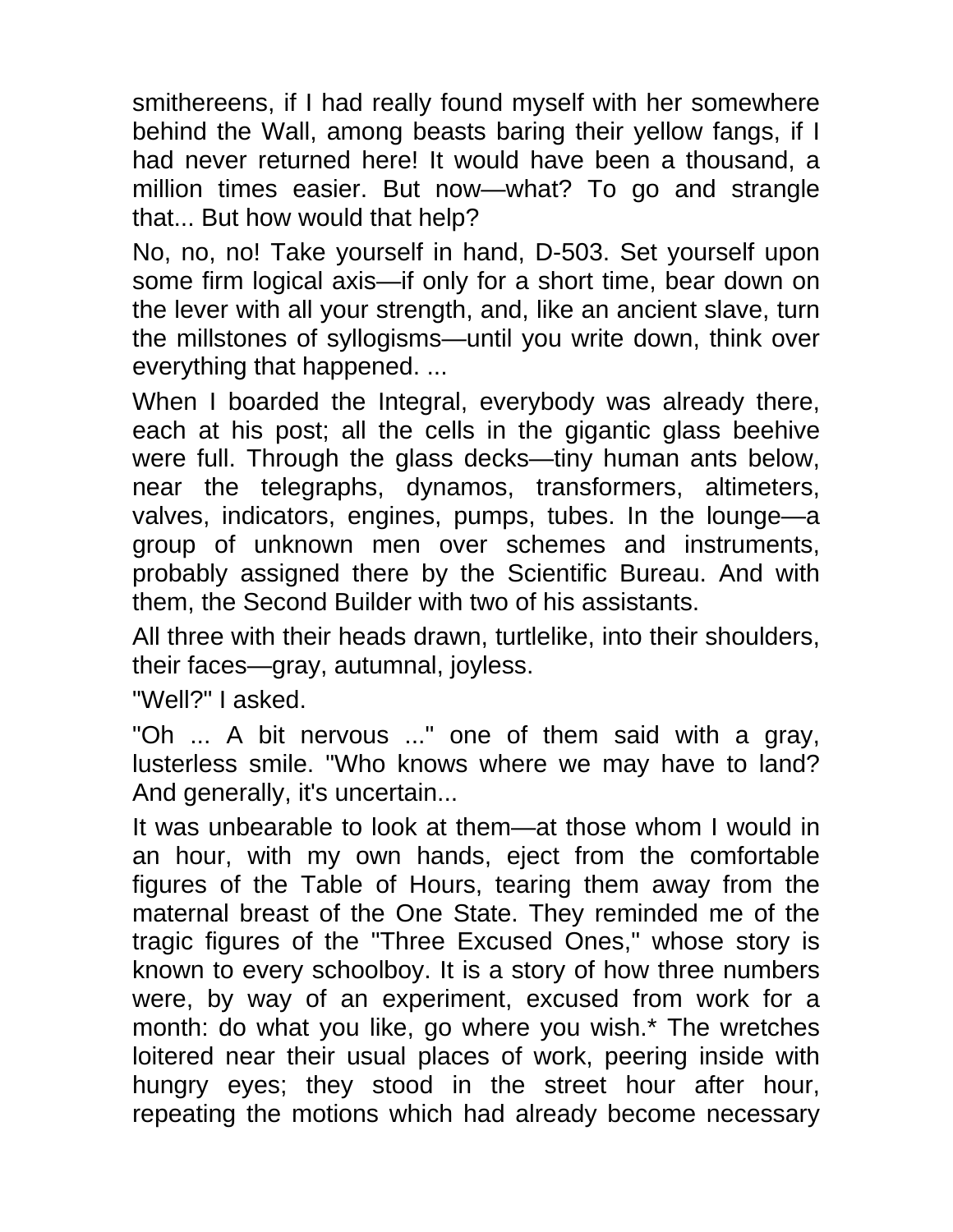to their organisms at the given times of day: they sawed and planed the air, swung invisible hammers, struck invisible blocks. And, finally, on the tenth day, unable to endure it any longer, they linked hands, walked into the water, and to the sounds of the March, went deeper and deeper, until the water put an end to their misery. ...

I repeat: it was painful for me to look at them; I hurried to leave them.

"I will check the machine compartment," I said, "and then we're off."

They asked me questions: what voltage was to be used for the starting blast, how much water ballast for the stern tank. There was a phonograph inside me: it answered all questions promptly and precisely, while I continued inwardly without interruption with my own thoughts.

This happened long ago, in the third century after the introduction of the Table.

Suddenly, in a narrow passageway, something reached me, within—and from that moment it all began.

In the narrow passageway gray unifs, gray faces flickered past me, and, for a second, one face: hair low on the forehead, deep-set eyes—that same man. I understood: they were here, and there was no escape from all this anywhere, and only minutes remained—a few dozen minutes. . . . The tiniest molecular shivers ran through my body (they did not stop to the very end)—as though a huge motor had been set up within me, and the structure of my body was too slight for it, and so the walls, the partitions, the cables, the beams, the lights— everything trembled. ...

I did not know yet whether she was there. But there was no more time now—I was called upstairs, to the command cabin: it was time to go. ... Where?

Gray, lusterless faces. Tense blue veins below, in the water. Heavy, cast-iron layers of sky. And how hard to lift my castiron hand, to pick up the receiver of the command telephone.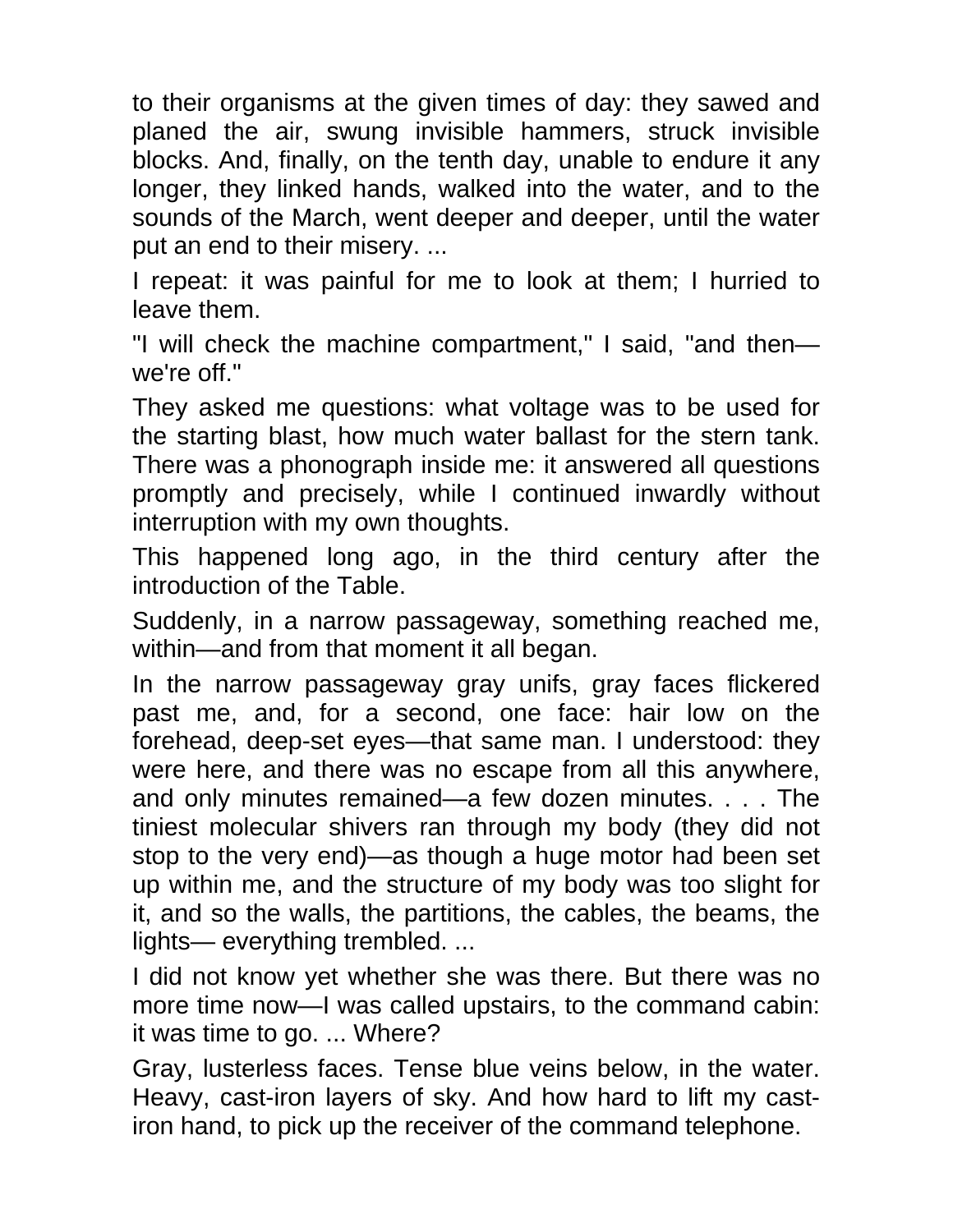"Up-45 degrees!"

A dull blast—a jolt—a frenzied white-green mountain of water aft—the deck slipping away from underfoot—soft, rubbery and everything below, all of life, forever ... For a second we were falling deeper and deeper into some funnel, and everything contracted: the icy-blue relief map of the city, the round bubbles of its cupolas, the solitary leaden finger of the Accumulator Tower. Then a momentary cottonwool curtain of clouds-we plunged through it-sun and blue sky. Seconds, minutes, miles—the blue was rapidly congealing, filling up with darkness, and stars emerged like drops of silvery, cold sweat....

And now—the uncanny, intolerably bright, black, starry, sunny night It was like suddenly becoming deaf: you still see the roaring trumpets, but you only see them: the trumpets are mute, all is silence. The sun was mute.

All this was natural, it was to be expected. We had left the earth's atmosphere. But everything had happened so quickly, had taken everyone so unawares, that everyone around was cowed, silenced.

And to me—to me it all seemed easier somehow under this mute, fantastic sun: as though, crumpling up for the last time, I had already crossed the inescapable threshold—and my body was somewhere there, below, while I sped through a new world where everything must be so unfamiliar, so upside down....

"Hold the course!" I shouted into the receiver. Or, perhaps, it was not I, but the phonograph in me—and with a mechanical, hinged hand I thrust the command phone into the hands of the Second Builder. And I, shaken from head to foot by the finest molecular trembling, which I alone could feel, ran downstairs, to look for ...

The door to the lounge—the one that in an hour would heavily click shut. ... By the door, someone I did not know—short, with a face like hundreds, thousands of others, a face that would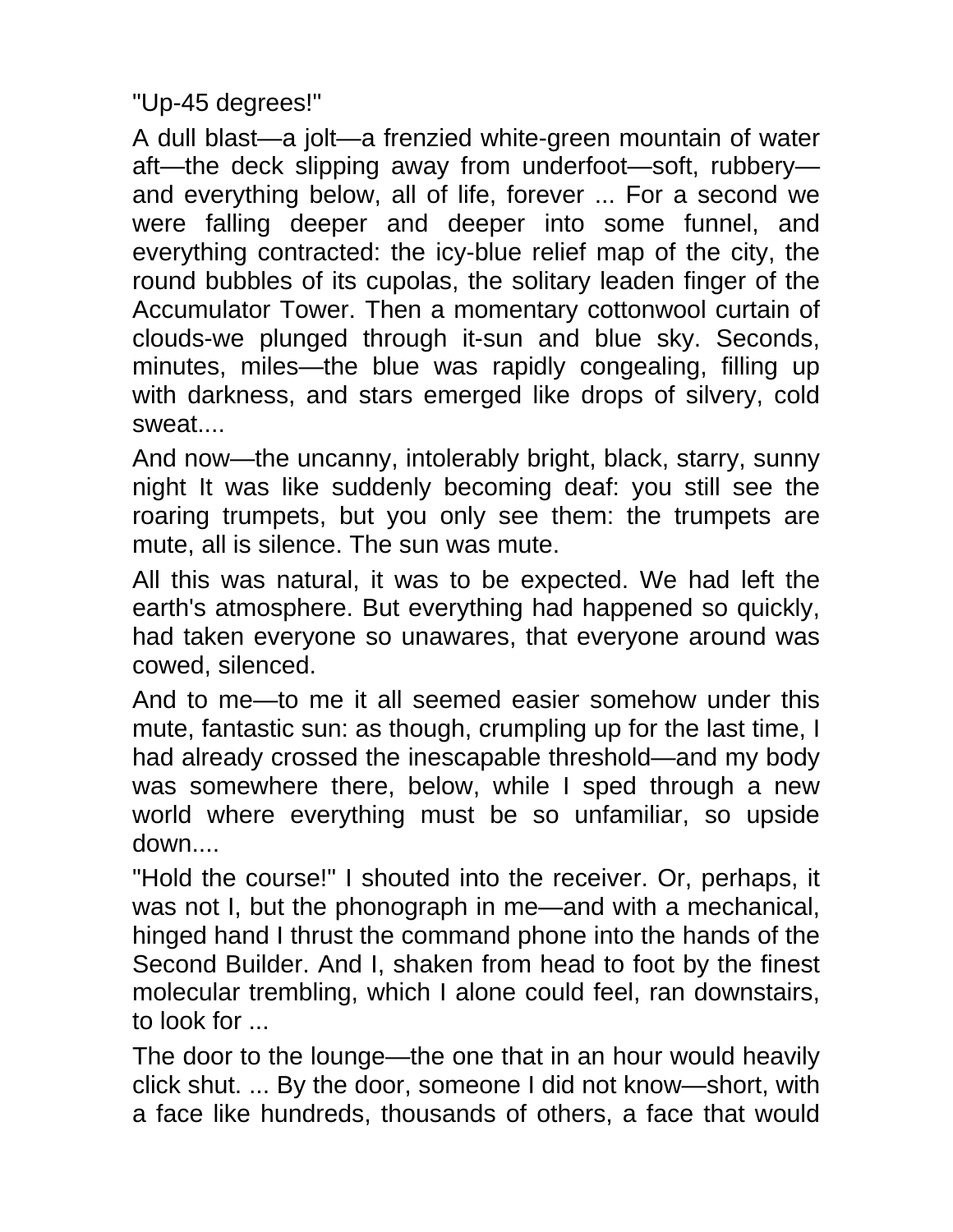be lost in a crowd. And only his hands were unusual extraordinarily long, down to his knees, as though taken in a hurry, by mistake, from another human set.

A long arm stretched out, barred the way. "Where to?"

Clearly, he did not know that I knew everything.

Very well: perhaps this was as it should be. And looking down on him, deliberately curt, I said, "I am the Builder of the Integral. I supervise the tests. Understand?"

The arm was gone.

The lounge. Over the instruments and maps-gray, bristly heads, and yellow heads, bald, ripe. Quickly, I swept them with a glance, and back, along the corridor, down the hatch, to the engine room. Heat and din of pipes red-hot from the explosions, cranks gleaming in a desperate, drunken dance, the incessant, faintly visible quiver of arrows on the dials. ...

And finally, at the tachometer—he, with the low forehead bent over a notebook. ...

"Listen ..." The din made it necessary to shout into his ear. "Is she here? Where is she?"

In the shadow under the forehead, a smile. "She? There, in the radio-telephone room. . . ."

I rushed in. There were three of them, all in winged receiving helmets. She seemed a head taller than ever, winged, gleaming, flying—like the ancient Valkyries. And the huge blue sparks above, over the radio antenna, seemed to come from her, and the faint, lightning smell of ozone, also from her.

"Someone .. . no—you ..." I said to her breathlessly (from running). "I must transmit a message down, to the earth, to the dock. . . . Come, I'll dictate it-----"

Next to the apparatus room there was a tiny boxlike cabin. Side by side, at the table. I found her hand, pressed it hard. "Well? What next?"

"I don't know. Do you realize how wonderful it is to fly, not knowing where—to fly—no matter where ... And soon it will be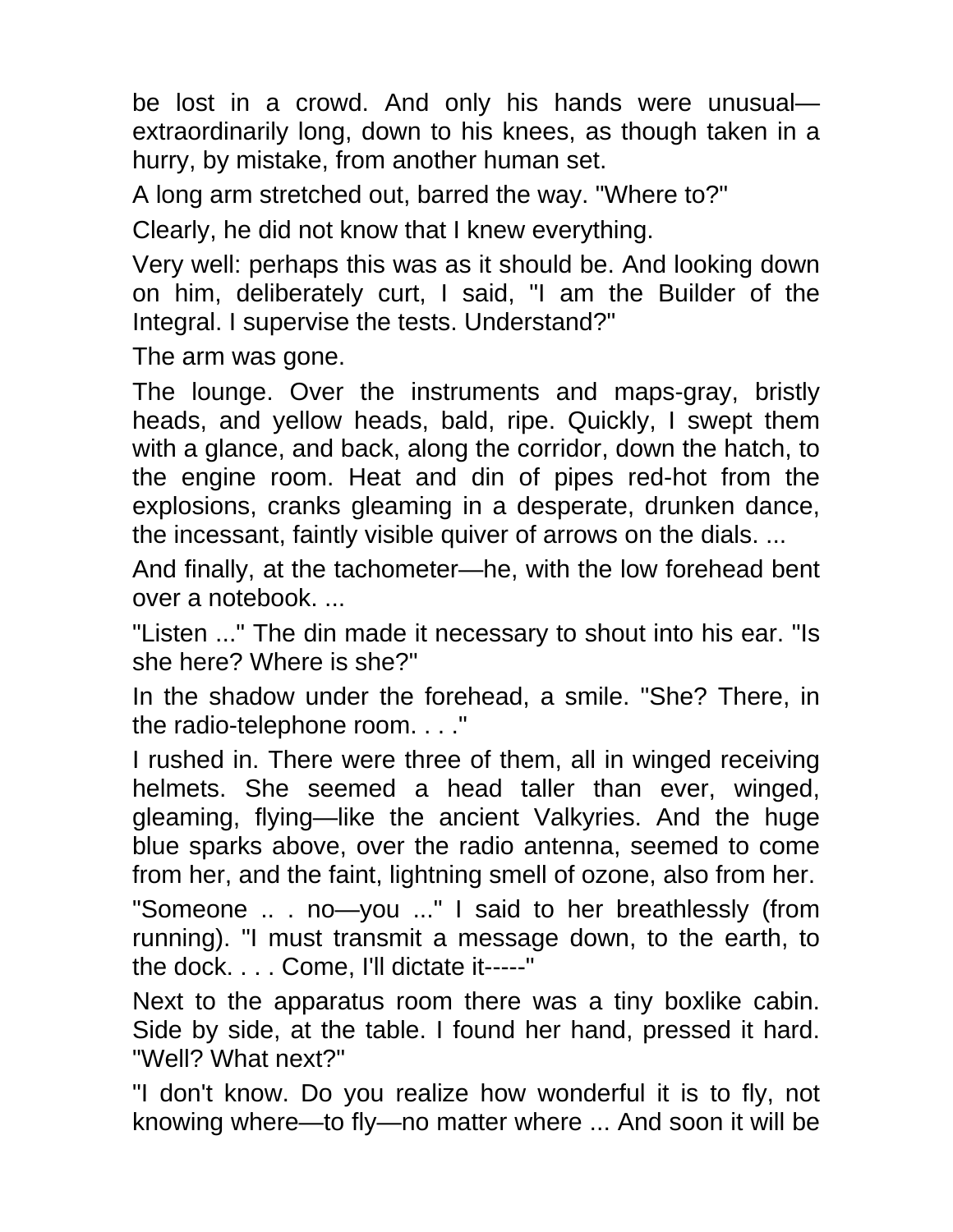twelve—and who knows what's to come? And night... Where shall we be at night, you and I? Perhaps on grass, on dry leaves ..."

She emanates blue sparks and smells of lightning, and my trembling grows more violent.

"Write down," I say loudly, still out of breath (with running). "Time, eleven-thirty. Velocity: sixty-eight hundred ..."

She, from under the winged helmet, without taking her eyes from the paper, quietly: "She came to me last night with your note. ... I know—I know everything, don't speak. But the child is yours? And I sent her there—she is already safe, beyond the Wall. She'll live...."

Back in the commander's cabin. Again—the night, delirious, with a black starry sky and dazzling sun; the clock hand on the wall—limping slowly, from minute to minute; and everything as in a fog, shaken with the finest, scarcely perceptible (perceptible to me alone) trembling.

For some reason, it seemed to me: It would be better if all that was about to follow took place not here, but lower, nearer to the earth.

"Halt engines!" I cried into the receiver.

Still moving by inertia, but slower, slower. Now the Integral caught at some hair-thin second, hung for a moment motionless; then the hair broke, and the Integral plunged like a stone—down, faster, faster. And so, in silence, for minutes, dozens of minutes. I heard my own pulse. The clock hand before my eyes crawled nearer and nearer to twelve. And it was clear to me: I was the stone; I-330 was the earth, and I a stone, thrown by someone's, hand. And the stone was irresistibly compelled to fall, to crash against the earth, to smash itself to bits. ... And what if ... Below, the hard blue smoke of clouds was already visible. ... What if...

But the phonograph inside me picked up the receiver with hingelike precision, gave the command: "Low speed." The stone no longer fell. And now only the four lower auxiliaries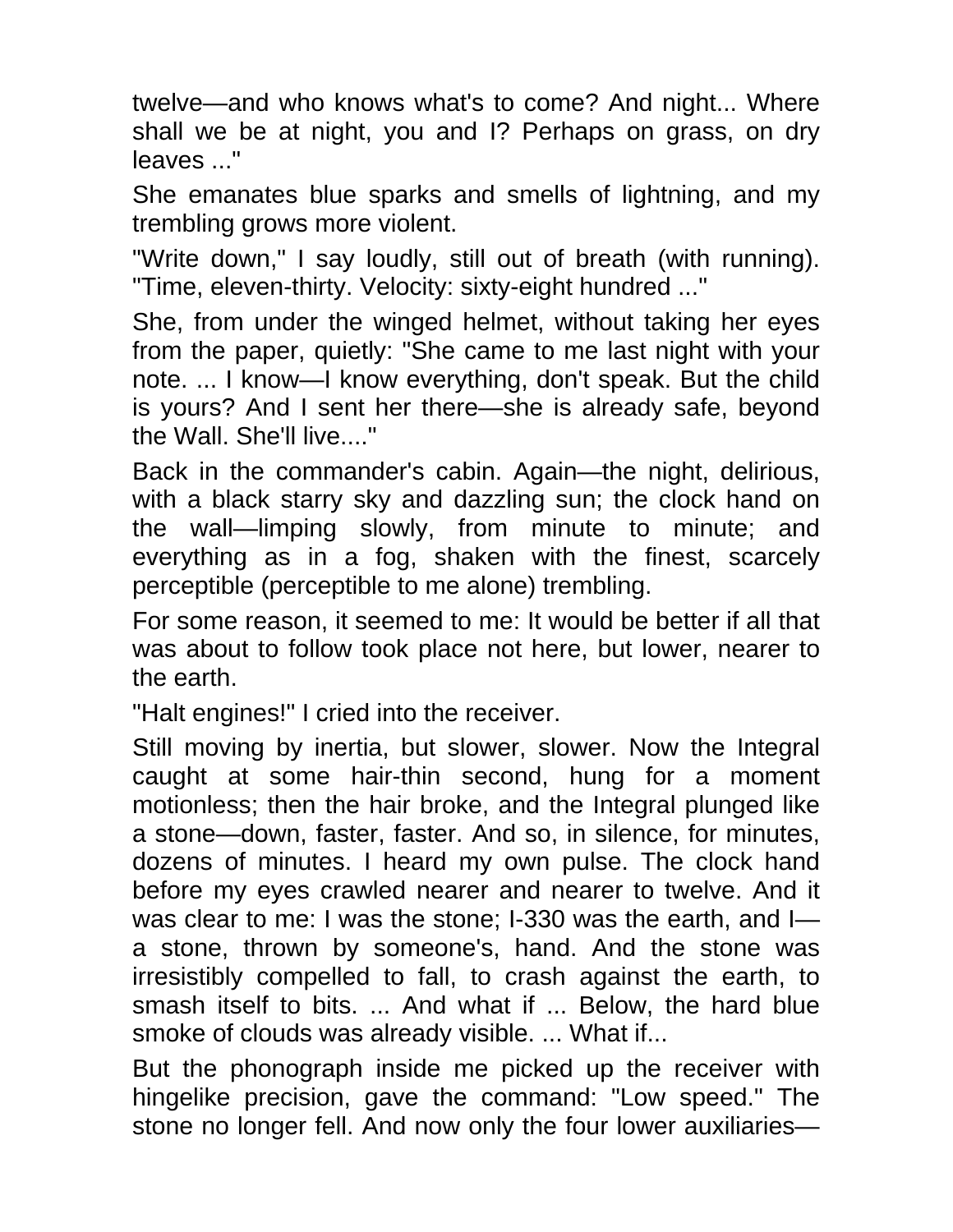two fore, two aft—puffed wearily, merely to neutralize the Integral's weight, and the Integral stopped in mid-air with a slight quiver, firmly anchored, about a kilometer from the earth.

Everyone rushed out on deck (it's almost twelve-time for the lunch bell) and, bending over the glass railing, hurriedly gulped the unknown world below, beyond the Wall. Amber, green, blue: the autumn woods, meadows, a lake. At the edge of a tiny blue saucer, some yellow, bonelike ruins, a threatening, yellow, dry finger—probably the spire of an ancient church, miraculously preserved.

"Look, look! There, to the right!"

There—in a green wilderness—a rapid spot flew like a brown shadow. I had binoculars in my hand; mechanically I brought them to my eyes: chest-deep in the grass, with sweeping tails, a herd of brown horses galloped, and on their backs, those beings—bay, white, raven black....

Behind me: "And I tell you—I saw a face."

"Go on! Tell it to someone else!"

"Here, here are the binoculars...."

But they were gone now. And endless green wilderness ...

And in the wilderness—filling all of it, and all of me, and everyone—the piercing quaver of a bell: lunchtime, in another minute, at twelve.

The world—scattered in momentary, unconnected fragments. On the steps, somebody's clanking golden badge—and I don't care: it crunched under my heel. A voice: "And I say, there was a face!" A dark rectangle: the open door of the lounge. Clenched, white, sharply smiling teeth. . . .

And at the moment when the clock began to strike, with agonizing slowness, without breathing from one stroke to the next, and the front ranks had already begun to move—the rectangle of the door was suddenly crossed over by two familiar, unnaturally long arms: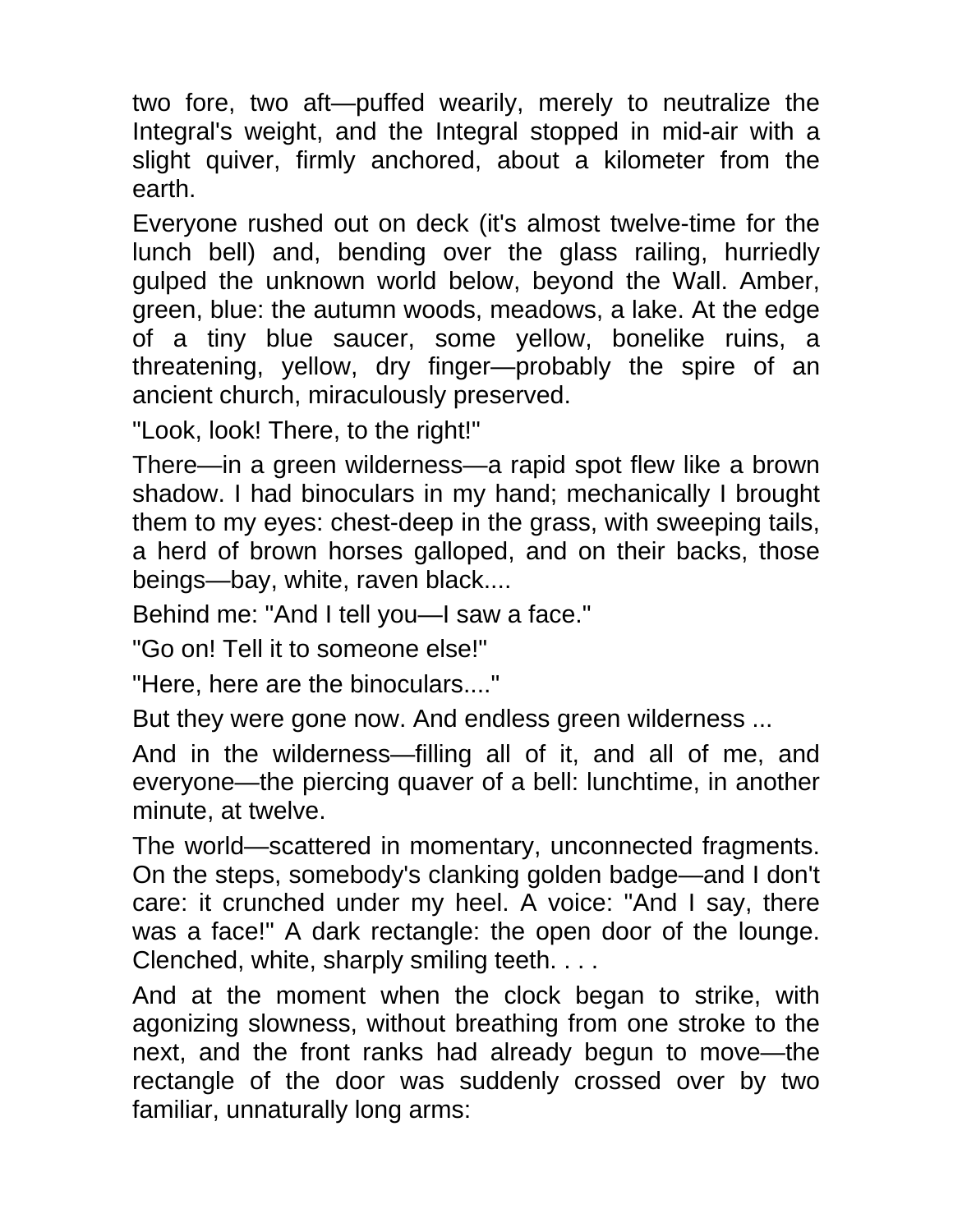"Stop!"

Fingers dug into my palm—I-330, next to me.

"Who is he? Do you know him?"

"Isn't he ... Isn't he one of..."

He stood on someone's shoulders. Over a hundred faces—his face, like hundreds, thousands of others, yet unique.

"In the name of the Guardians ... Those to whom I speak, they hear me, each of them hears me. I say to you—we know. We do not know your numbers as yet, but we know everything. The Integral shall not be yours! The test flight will be completed; and you—you will not dare to make a move now you will do it, with your own hands. And afterward ... But I have finished. ..."

Silence. The glass squares underfoot are soft as cotton; my feet are soft as cotton. She is beside me—utterly white smile, frenzied blue sparks. Through her teeth, into my ear, "Ah, so you did it? You 'fulfilled your duty'? Oh, well ..."

Her hand broke from my hand, the Valkyrie's wrathful, winged helmet was now somewhere far ahead. Alone, silent, frozen, I walked like all the others into the lounge....

But no, it wasn't I—not I! I spoke of it to no one, no one except those white, mute pages ... Within me—inaudibly, desperately, loudly—I cried this to her. She sat across the table, opposite me, and she did not once allow her eyes to touch me. Next to her, someone's ripe-yellow bald head.

I heard (it was I-330 speaking), " 'Nobility?' No, my dearest Professor, even, a simple philological analysis of the word will show that it is nothing but a relic of ancient feudal forms. And  $we$ ."

I felt myself go pale—and now everyone would see it ... But the phonograph within me performed the fifty prescribed masticating movements for every bite, I locked myself within me as in an ancient, untransparent house—I piled rocks before my door, I pulled down the shades ...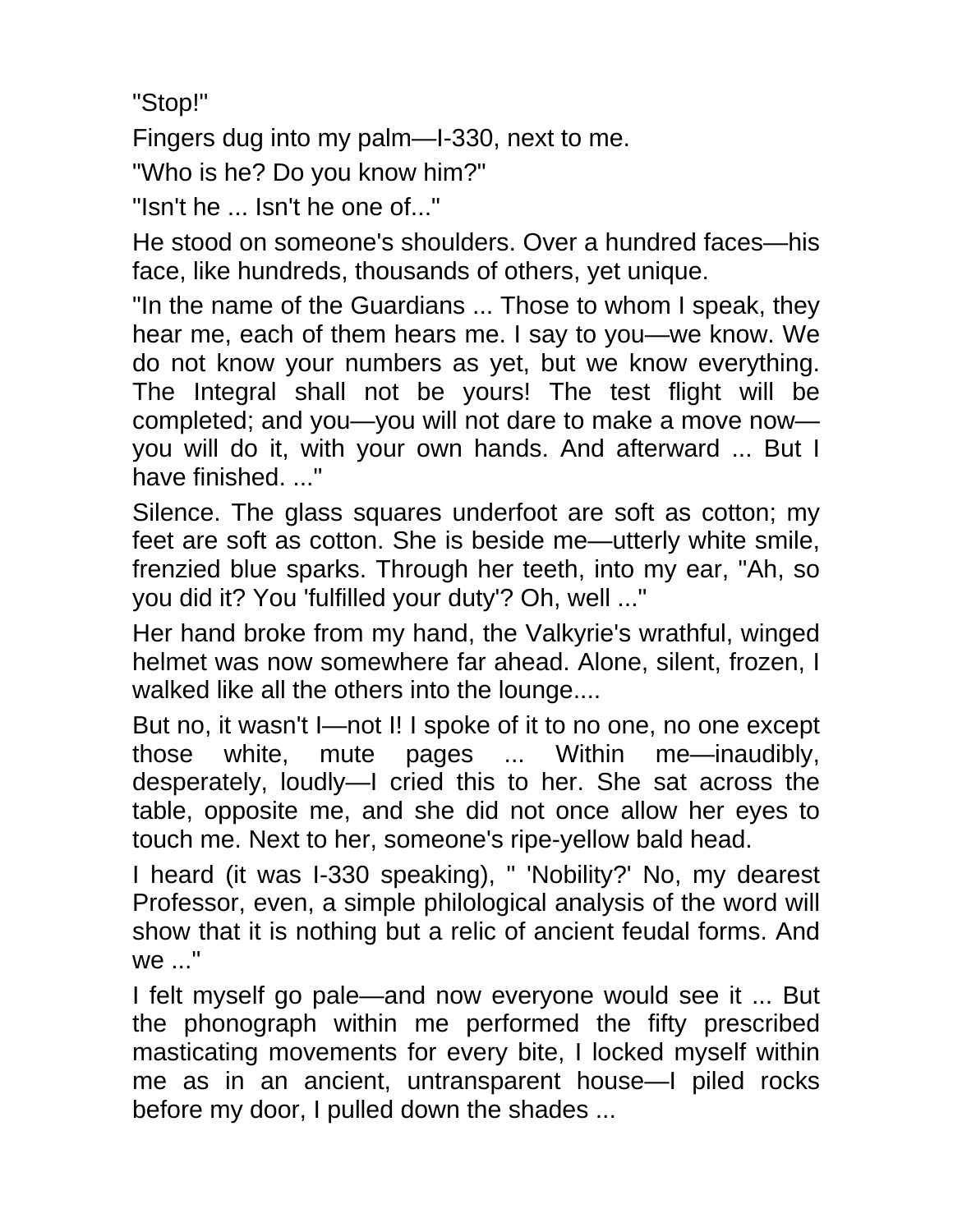Later—the commander's receiver in my hands; and flight, in icy, final anguish—through clouds— into the icy, starry-sunny night. Minutes, hours. And evidently all this time, at feverish speed, the logical motor, unheard even by me, continued to work within me. For suddenly, at a certain point of blue space, I saw: my writing table, and over it U's gill-like cheeks, and the forgotten pages of my notes. And it was clear to me: no one but she— everything was clear. ...

Ah, if I could only ... I must, I must get to the radio room ... The winged helmets, the smell of blue lightning ... I remember—I was speaking to her loudly. And I remember looking through me as though I were of glass—from far away, "I am busy. I am receiving messages from below. Dictate to her...."

In the tiny cabin, after a moment's thought, I dictated firmly, "Time—fourteen-forty. Down! Stop engines. The end of everything."

The command cabin. The Integral's mechanical heart has been stopped, we are dropping, and my heart cannot keep up; it falls behind, it rises higher and higher into my throat. Clouds—then a distant green spot—ever greener, clearer rushing madly at us—now—the end ...

The white-porcelain twisted face of the Second Builder. It must be he who pushed me with all his strength. My head struck something, and falling, darkening, I heard as through a fog, "Aft engines-full speed!"

A sharp leap upward ... I remember nothing else.

# **Thirty-fifth Entry**

TOPICS: In a Hoop A Carrot A Murder I did not sleep all night. All night—a single thought...

Since yesterday, my head is tightly bandaged. But no: it's not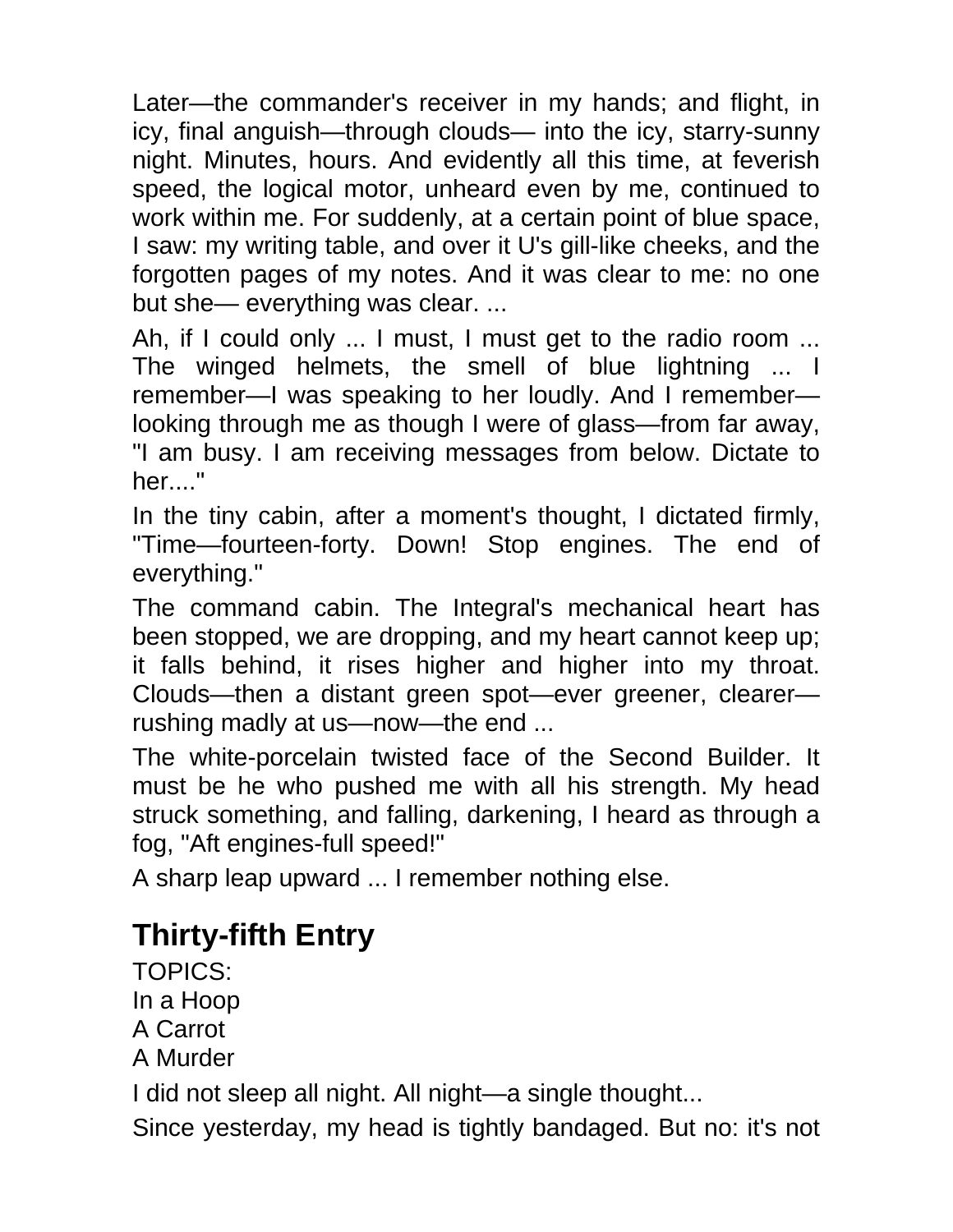a bandage—it is a hoop; a merciless tight hoop of glass steel riveted to my head, and I am caught within this single, locked circle: I must kill U. Kill her, and then go to the other and say, "Now you believe?" The most disgusting thing of all is that killing is somehow messy, primitive. Crushing her skull with something—it gives me a strange sensation of something sickeningly sweet in the mouth, and I cannot swallow my saliva, I keep spitting it out into my handkerchief, and my mouth is dry.

In my closet there was a heavy piston rod which had snapped in the casting (I had to examine the structure of the breach under the microscope). I rolled up my notes into a tube (let her read all of me—to the last letter), slipped the rod into the tube, and went downstairs. The staircase was interminable, the stairs disgustingly slippery, liquid; I wiped my lips with my handkerchief all the time...

Below. My heart thumped. I stopped, pulled out the rod, and walked to the control table....

U was not there: an empty, icy board. I remembered—all work was stopped today; everyone was to report for the Operation. Of course, there was no reason for her to be here—no one to register.

In the street. Wind. A sky of flying cast-iron slabs. And—as at a certain moment yesterday—the world was split into sharp, separate, independent fragments, and each, as it hailed down, halted for a second, hung before me in the air—and vanished without a trace.

It was as though the precise, black letters on this page were suddenly to slide off, scatter in terror— here, there—and not a single word, nothing but a senseless jumble: fright-skip-jump. .

. . The crowd in the street was also like that-scattered, not in rows—moving forward, back, aslant, across.

And now no one. And for an instant, rushing headlong, everything stood still. There, on the second floor, in a glass cage suspended in the air, a man and a woman—kissing as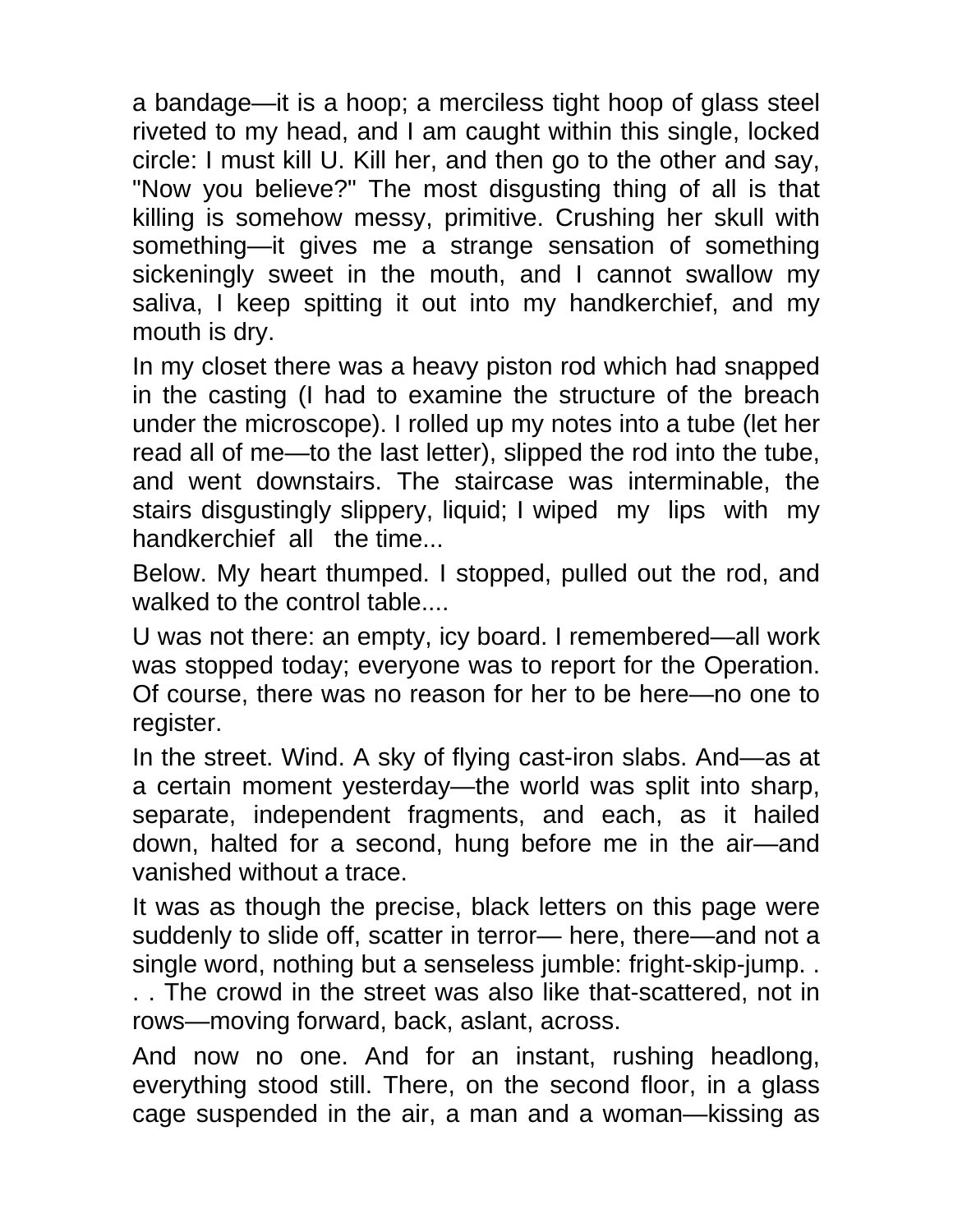they stood, her whole body brokenly bent backward. This forever, for the last time....

At some corner, a stirring, spiky bush of heads. Over the heads—separately, in the air—a banner, words: "Down with the machines! Down with the Operation!" And apart (from me) —I, with a fleeting thought: Is everybody filled with pain that can be torn from within only together with his heart? Must everybody do something, before ... And for a second there was nothing in the world except my brutish hand with its heavy, cast iron roll....

A small boy—all of him thrust forward, a shadow under his lower lip. The lower lip is turned out like the cuff of a rolled-up sleeve. His whole face is distorted, turned inside out—he is crying loudly, rushing from someone at full speed—and the stamping of feet behind him...

The boy reminded me: Yes, U must be at school today, I must hurry. I ran to the nearest stairs to the underground.

In the doorway, someone, rushing past: "Not running! Trains aren't running today! There ..."

I went down. Utter delirium. Glitter of faceted, crystal suns. Platform densely packed with heads. An empty, motionless train.

And in the silence—a voice. Hers. I could not see her, but I knew this firm, pliant voice like a striking whip—and somewhere, the sharp triangle of eyebrows raised to temples....

I shouted, "Let me! Let me through! I must. . ."

But someone's fingers dug into my arms, my shoulders, like a vise, nailing me down. In the silence, the voice: "Run upstairs! They'll cure you, they'll stuff you full of rich, fat happiness, and, sated, you will doze off peacefully, snoring in perfect unison— don't you hear that mighty symphony of snores? Ridiculous people! They want to free you of every squirming, torturing, nagging question mark. And you are standing here and listening to me. Hurry upstairs, to the Great Operation!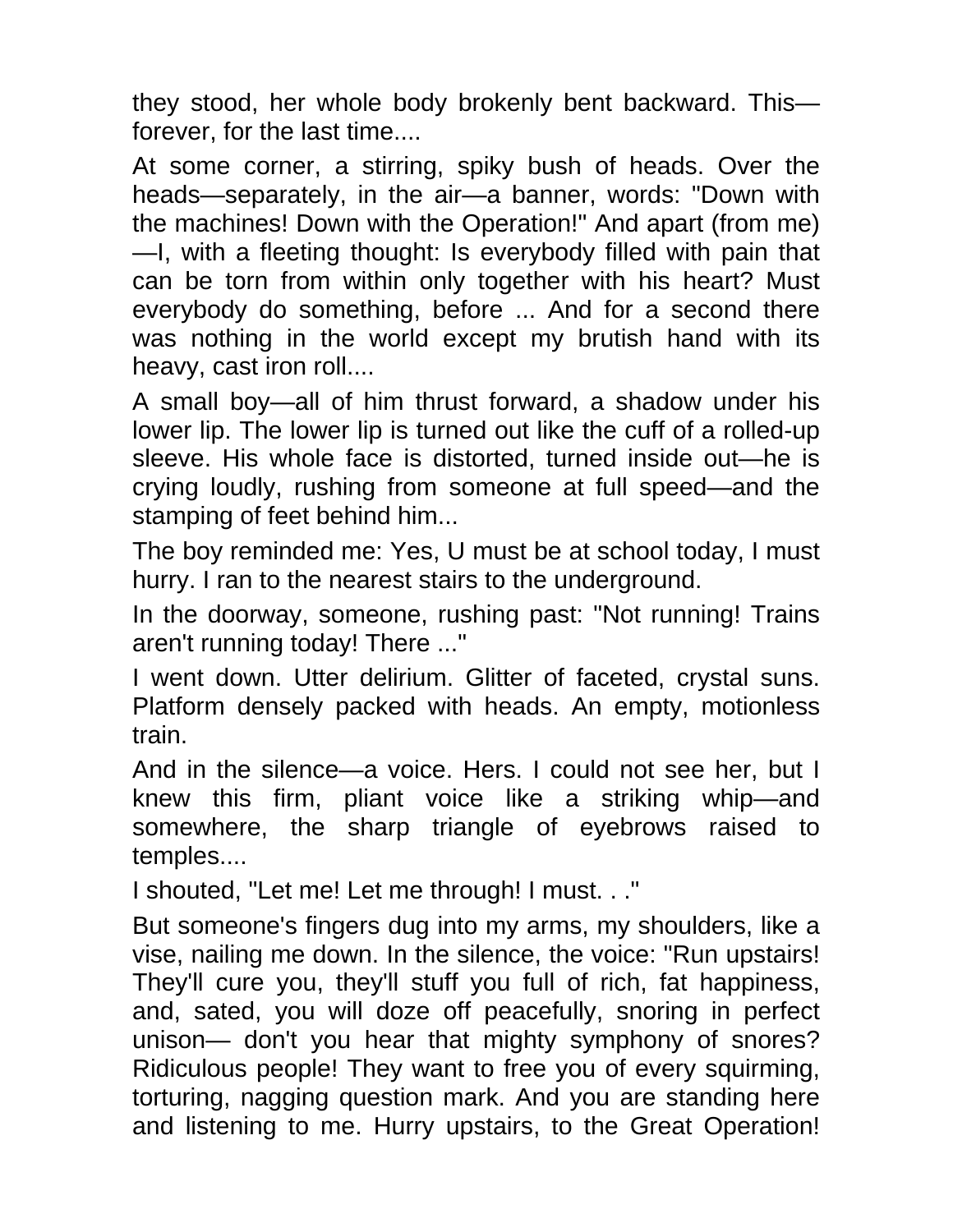What is it to you if I stay here—alone? What is it to you if I don't want others to want for me, if I want to want myself—if I want the impossible...."

Another voice—slow, heavy: "Ah! The impossible? That means running after your stupid fantasies, which wag their tails before your nose? No, we'll grab them by the tail, and crush them, and then..."

"And then gobble them up and snore—and there will have to be a new tail before your nose. They say the ancients had an animal they called an ass. To force it to go forward, ever forward, they would tie a carrot to the harness shaft before him, just where he could not reach it. And if he reached it and gobbled it down ..."

Suddenly the vise released me. I rushed to the middle, where she was speaking. But at that moment everybody surged, crushed together—there was a shout behind: "They're coming, they're coming here!" The light flared, went out someone had cut the wire. An avalanche of bodies, screams, groans, heads, fingers....

I don't know how long we rolled so through the underground tube. At last, stairs, a dim light, growing lighter—and once more out in the street, fanlike, in all directions.

And now—alone. Wind, gray twilight—low, just overhead. On the wet glass of the pavement—deep, deep—the upsidedown lights, walls, figures moving feet up. And the incredibly heavy roll in my hand-pulling me into the depths, to the very bottom.

Downstairs, at the table,—there was still no U, and her room was empty, dark.

I went up to my room, switched on the light. My temples throbbed in the tight circle of the hoop, I was still locked within the same circle: the table, on the table the white roll; bed, door, table, white roll ... In the room on the left the shades were down. On the right, over a book—a knobby bald head, the forehead a huge yellow parabola. The wrinkles on the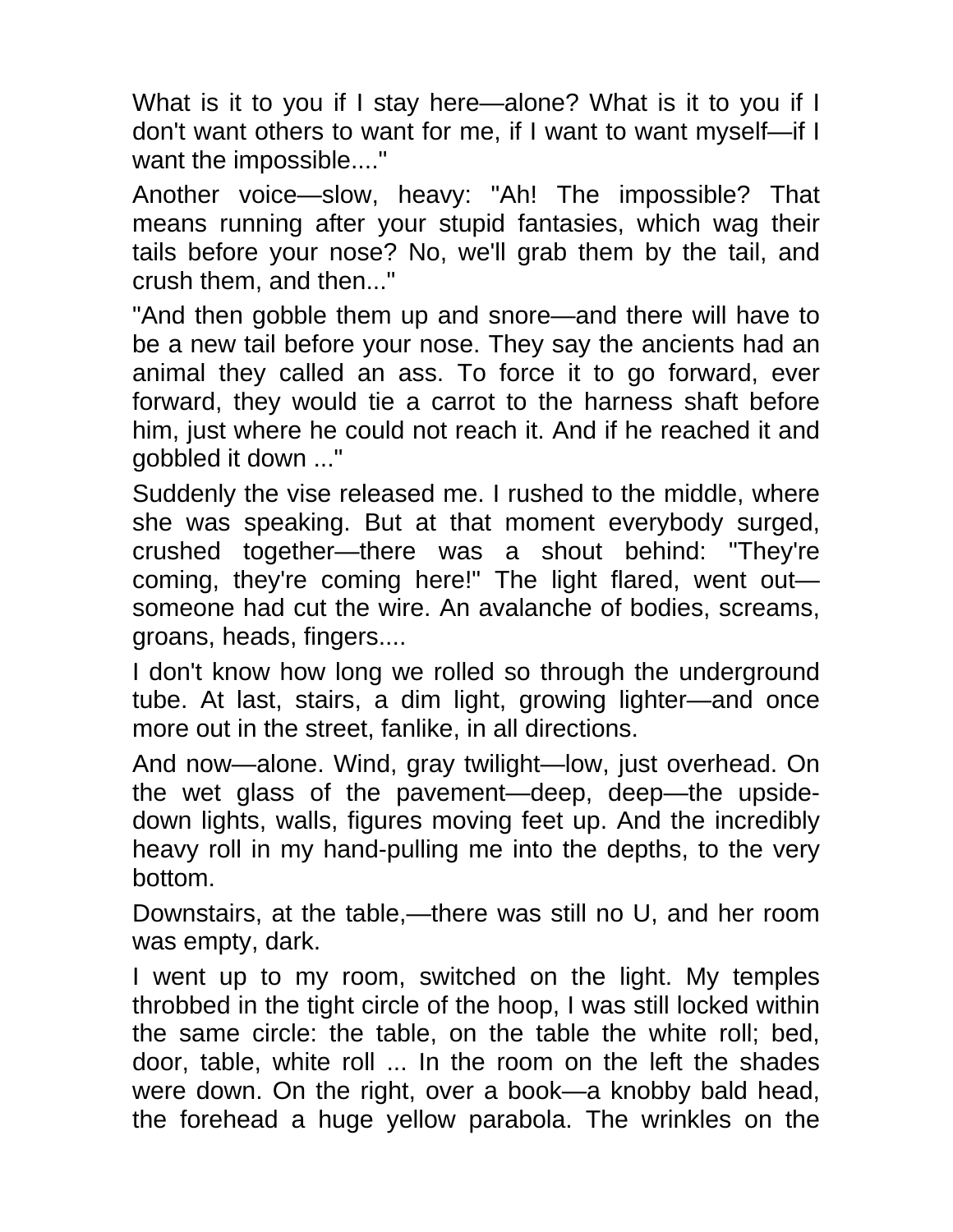forehead—a row of yellow, illegible lines. Sometimes our eyes would meet, and then I felt: they were about me, those yellow lines.

It happened exactly at 21. U came to me herself. Only one thing remains clear in my memory: I breathed so loudly that I heard my own breathing, and tried and tried to lower it—and could not.

She sat down, smoothed her unif on her knees. The pinkbrown gills fluttered.

"Ah, my dear—so it is true that you were hurt? As soon as I learned—I immediately . . ."

The rod was before me on the table. I sprang up, breathing still more loudly. She heard it, halted in mid-sentence, and also, for some reason, stood up. I saw already that place on her head... A sickening sweetness in my mouth... My handkerchief—but it wasn't there; I spat on the floor.

The one behind the right wall—with yellow, intent wrinkles about me. He must not see, it will be still more disgusting if he sees.... I pressed the button—what difference if I had no right to, it was all the same now—the shades fell.

She evidently understood, dashed to the door. But I anticipated her—and, breathing loudly, my eyes fixed every moment on that spot on her head...

"You... you've gone mad! Don't dare..." She backed away sat down, or, rather, fell on the bed, thrust her folded hands between her knees, trembling. Tense as a spring, still holding her firmly with my eyes, I slowly stretched my hand to the table—only my hand moved—and seized the rod.

"I beg you! One day—only one day! Tomorrow-tomorrow I'll go and do everything . . ."

What was she talking about? I swung at her. . . .

And I consider that I killed her. Yes, you, my unknown readers, you have the right to call me a murderer. I know I would have brought the rod down on her head if suddenly she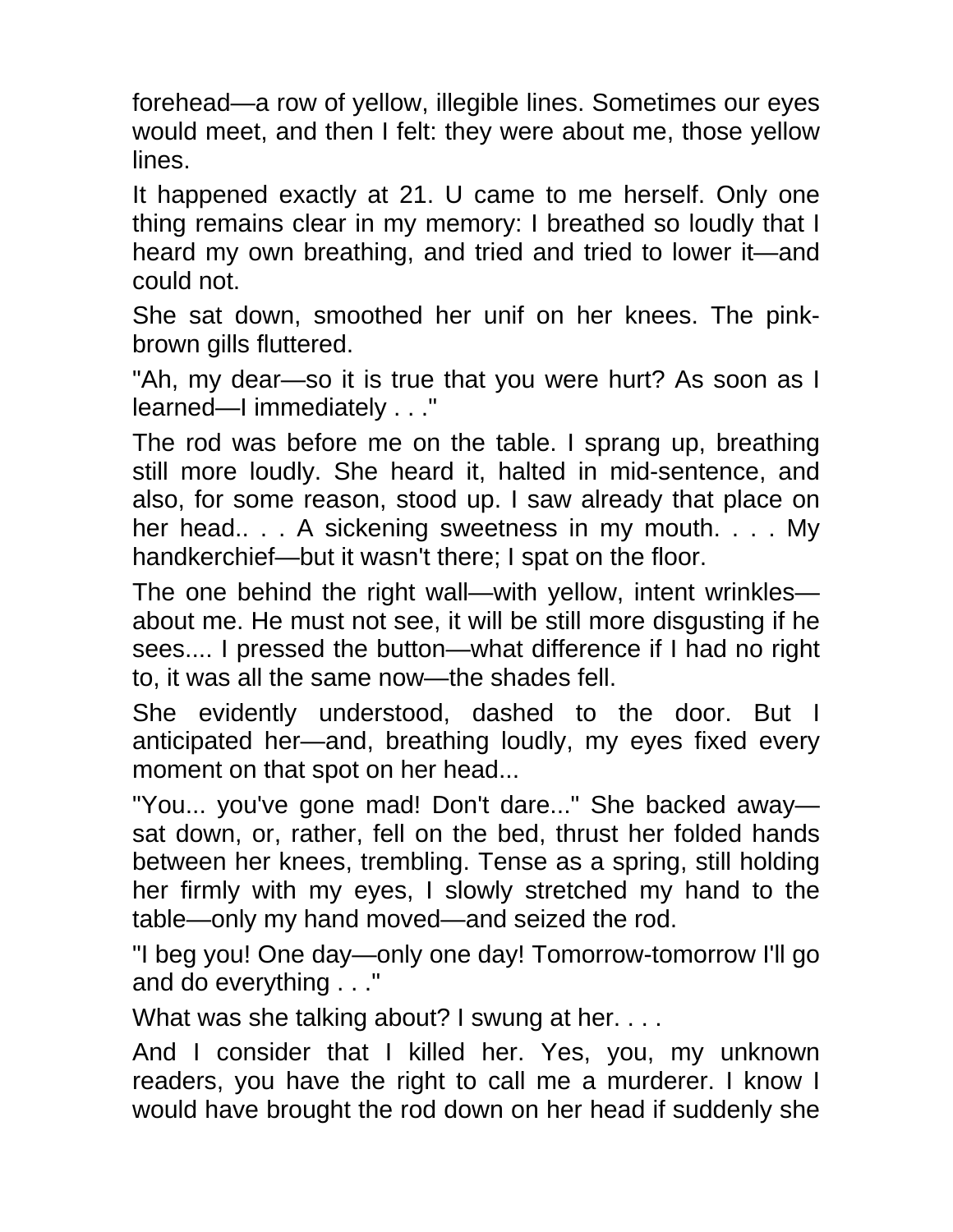had not cried, "Please . . . for the sake ... I agree—I ... in a moment"

With shaking hands she pulled off her unif. The large, yellow, flabby body fell back on the bed.... And only now I understood: she thought I had lowered the shades ... that I wanted . . .

This was so unexpected, so absurd, that I burst out laughing. At once the tigthly wound spring within me cracked, my hand hung limp, the rod clanked on the floor. And I learned from my own experience that laughter was the most potent weapon: laughter can kill everything—even murder.

I sat at the table and laughed—a desperate, final laugh—and could see no way out of this preposterous situation. I don't know how it all would have ended if it had proceeded in a normal way—but suddenly a new, external component was added: the telephone rang.

I rushed, grasped the receiver. Perhaps it was she? But an unfamiliar voice said, "Just a moment"

A tormenting, endless hum. From a distance, a heavy tread, coming nearer, more resonant, more leaden. Then "D-503? Uh-uh .. . This is the Benefactor speaking. Report to me at once!"

Clink—the receiver was down—clink.

U still lay on the bed, eyes closed, gills spread wide in a smile. I gathered up her dress from the floor, flung it at her, and, through my teeth, "Here! Quick, quick!"

She raised herself on her elbow, her breasts swished sideways, eyes round, all of her waxen.

"What?"

"Just that. Well, hurry—get dressed!"

All doubled up into a knot, clutching her dress, her voice strangled. "Turn away. . . ."

I turned, leaned my forehead against the glass. Lights, figures, sparks trembled in the black wet mirror. No, it is I, the trembling is within me. ... Why did He call me? Does He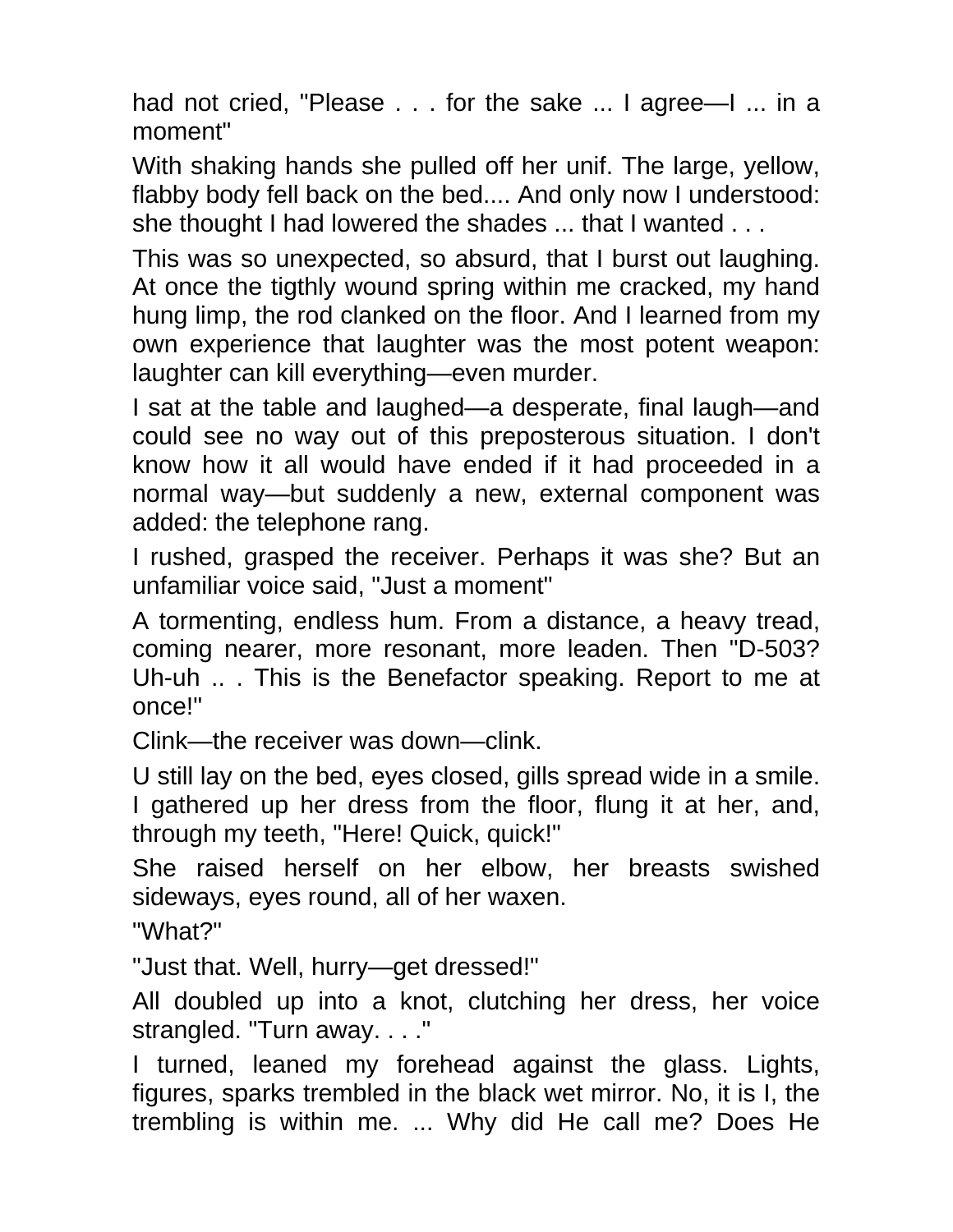already know everything about her, about me, about everything?

U, dressed, was at the door. Two steps to her, and I squeezed her hands as though expecting to squeeze out everything I needed from those hands.

"Listen . . . Her name-you know whom I mean-did you name her? No? But only the truth—I must know... I don't care—only the truth ..."

"No."

"No? But why—since you had gone there and reported..."

Her lower lip was suddenly turned out, like that boy's—and from the cheeks, down the cheeks-drops...

"Because I ... I was afraid that ... if I named her... you might... you would stop lov-... Oh, I can't—I couldn't have...."

I knew it was the truth. An absurd, ridiculous, human truth! I opened the door.

## **Thirty-sixth Entry**

TOPICS: Blank Pages The Christian God About My Mother

It's strange—there seems to be a blank white page inside my head. I don't remember how I walked there, how I waited (I know I waited)—nothing, not a single sound, or face, or gesture. As if all the lines connecting me with the world were cut.

I recalled myself only when I stood before Him, and was terrified to raise my eyes: I saw only His huge, cast-iron hands upon His knees. These hands seemed to weigh down even Him, bending His knees. Slowly He moved His fingers. The face was somewhere high up, in a haze, and it seemed that His voice did not thunder, did not deafen me, was like an ordinary human voice only because it came to me from such a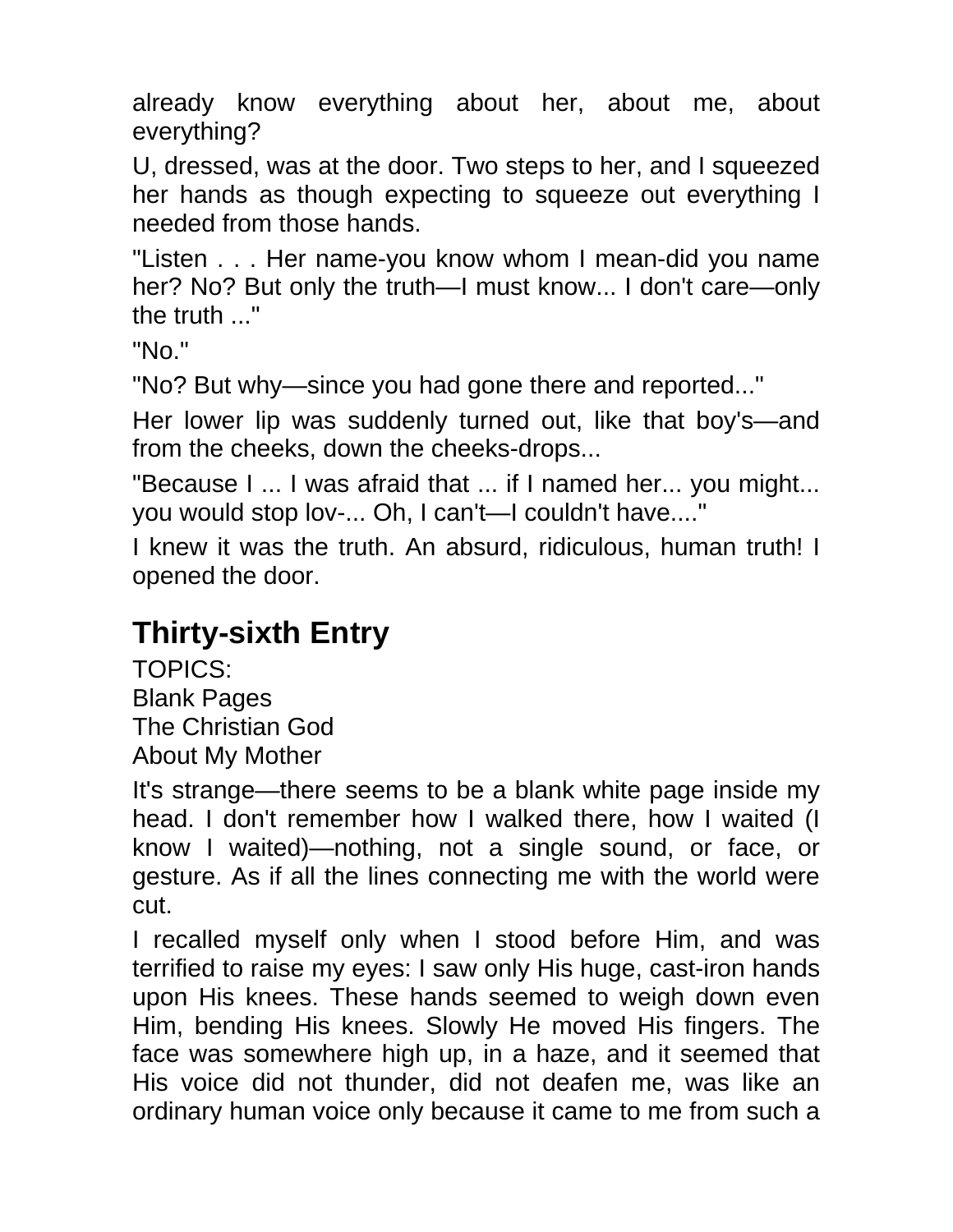height.

"And so—you too? You, the Builder of the Integral? You, who were to have become the greatest of conquistadors? You, whose name was to initiate a new, magnificent chapter in the history of the One State You?"

The blood rushed to my head, my cheeks. Again a blank page—nothing but the pulse in my temples, and the resonant voice above, but not a single word. It was only when He ceased to speak that I recovered. I saw: the hand moved with the weight of a hundred tons—crept slowly—and a finger pointed at me.

"Well? Why are you silent? Is this so, or is it not? An executioner?"

"It is so," I answered obediently. And then I clearly heard every word He spoke: 'Oh, well! You think I am afraid of this word? Have you ever tried to pull off its shell and see what is inside? I will show you.

Remember: a blue hill, a cross, a crowd. Some—above, splashed with blood, are nailing a body to a cross; others below, splashed with tears—are looking on. Does it not seem to you that the role of those above is the most difficult, the most important? If not for them, would this entire majestic tragedy have taken place? They were reviled by the ignorant crowd: but for that the author of the tragedy—God—should have rewarded them all the more generously. And what about the most merciful Christian God, slowly roasting in the fires of hell all who would not submit? Was He not an executioner? And was the number of those burned by the Christians on bonfires less than the number of burned Christians? Yet—you understand—this God was glorified for ages as the God of love. Absurd? No, on the contrary: it is testimony to the ineradicable wisdom of man, inscribed in blood. Even at that time-wild, shaggy—he understood: true, .algebraic love of humanity is inevitably inhuman; and the inevitable mark of truth is—its cruelty. Just as the inevitable mark of fire is that it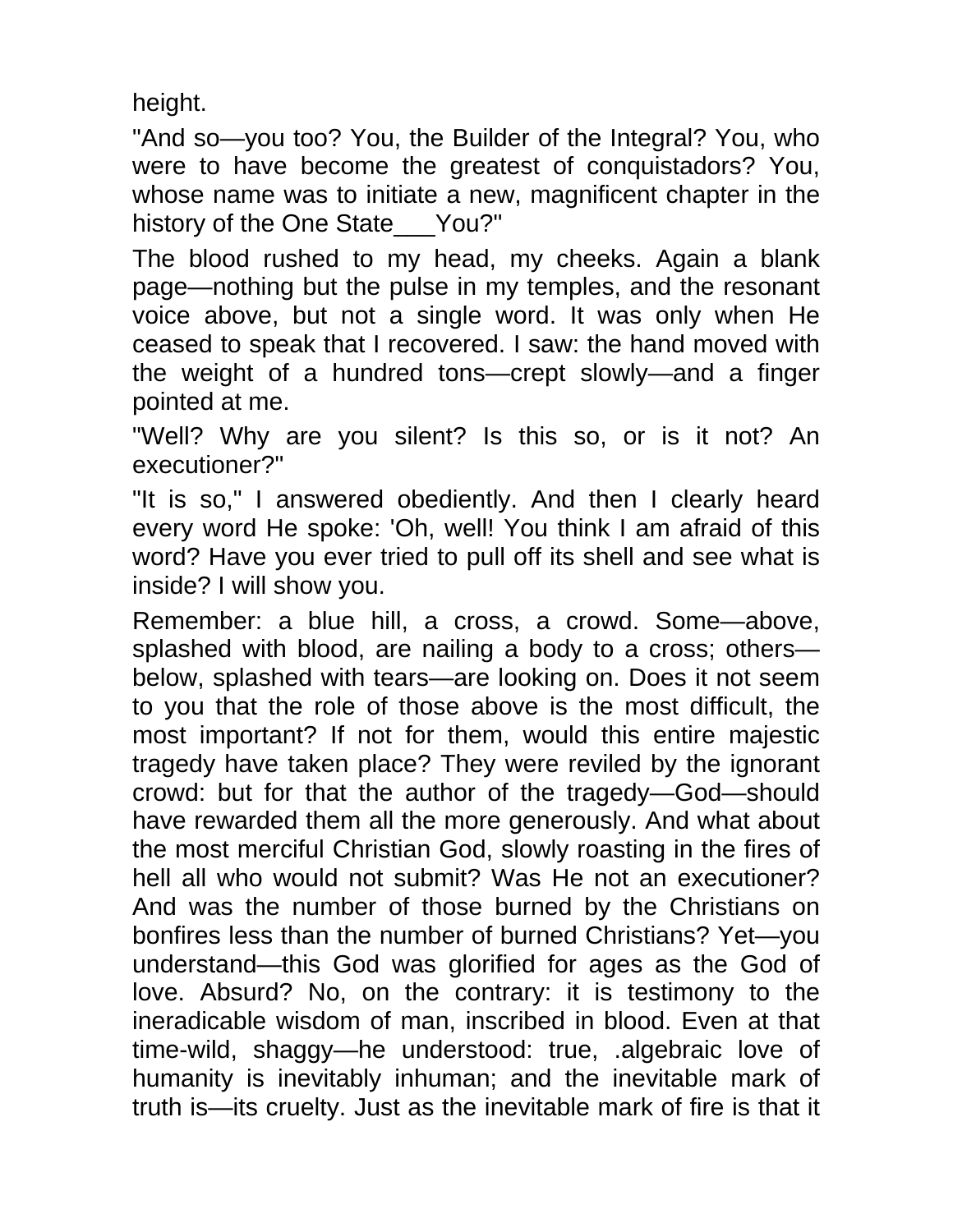burns. Show me fire that does not burn.

Well—argue with me, prove the contrary!"

How could I argue? How could I argue, when these were (formerly) my own ideas—except that I had never been able to clothe them in such brilliant, impenetrable armor? I was silent. . . .

"If this means that you agree with me, then let us talk like adults, after the children have gone to bed: let us say it all, to the very end. I ask you: what did people—from their very infancy—pray for, dream about, long for? They longed for some one to tell them, once and for all, the meaning of happiness, and then to bind them to it with a chain. What are we doing now, if not this very thing? The ancient dream of paradise . . . Remember: those in paradise no longer know desires, no longer know pity or love. There are only the blessed, with their imaginations excised (this is the only reason why they are blessed)—angels, obedient slaves of God. . . . And now, at the very moment when we have already caught up with the dream, when we have seized it so (He clenched His hand: if it had held a stone, it would have squeezed juice out of it), when all that needed to be done was to skin the quarry and divide it into shares—at this very moment you—you ..."

The cast-iron echoing voice suddenly broke off. I was red as a bar of iron on the anvil under the striking hammer. The hammer hung silently, and waiting for it was even more terrify ...

Then, suddenly: "How old are you?"

"Thirty-two."

"And your naivete is of someone half that age—someone of sixteen! Has it really never entered your head that they—we still don't know their names, but I am certain we shall learn them from you—that they needed you only as the Builder of the Integral? Only in order to use you as..."

"Don't! Don't!" I cried.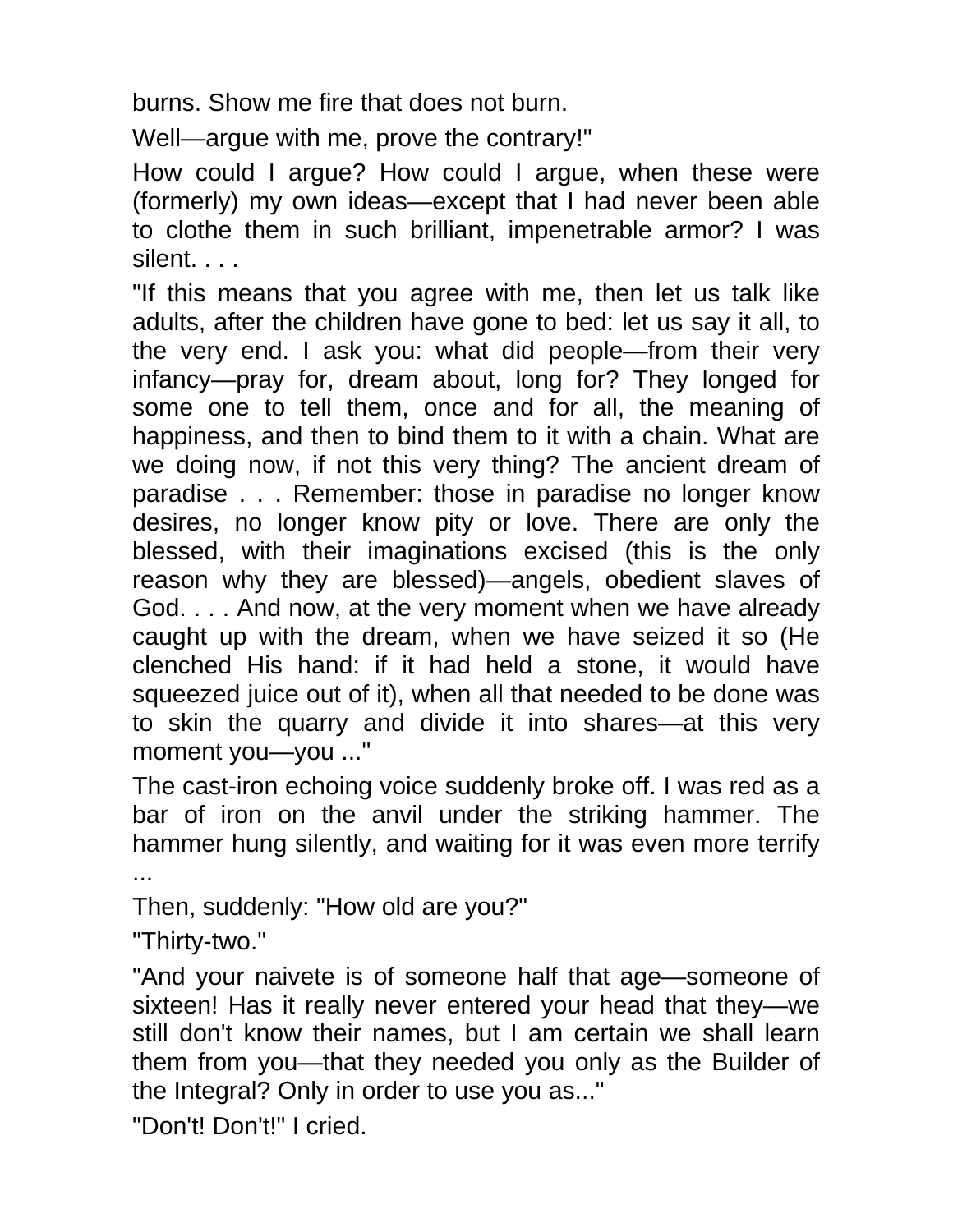It was like holding up your hands and shouting it to a bullet: you still hear your ridiculous.

"Don't," and the bullet has already gone through you, you are already writhing on the floor.

Yes, yes—the Builder of the Integral. . . Yes, yes ... and all at once—the memory of U's raging face with quivering brick-red gills—that morning, when they both were in my room ...

I clearly remember: I laughed, and raised my eyes. Before me sat a bald, Socratically bald, man, with tiny drops of sweat on his bald head.

How simple everything was. How majestically banal and ridiculously simple.

Laughter choked me, broke out in puffs. I covered my mouth with my hand and rushed out.

Stairs, wind, wet, jumping fragments of lights, faces—and, as I ran: No! To see her! Only once more—to see her!

And here again there is a blank white page. I can remember one thing only—feet. Not people-feet.

Hundreds of feet falling from somewhere down on the pavement, stamping without rhythm, a heavy rain of feet. And a gay, mischievous song, and a shout—probably to me— "Hey, Hey! Come here, to us!"

Then—a deserted square, filled to the brim with dense wind. In the middle, a dim, heavy, dreadful mass—the Benefactor's Machine. And—such a strange, seemingly incongruous echo within me: a dazzling white pillow; on the pillow, a head, thrown back, with eyes half-closed; the sharp, sweet line of teeth . . . And all of this absurdly, terrifyingly connected with the Machine—I know how, but I still refuse to see, to name it aloud—I do not want to—no.

I shut my eyes and sat down on the stairs leading up to the Machine. It must have been raining. My face was wet. Somewhere in the distance, muffled cries. But no one hears me, no one hears me cry: Save me from this—save me!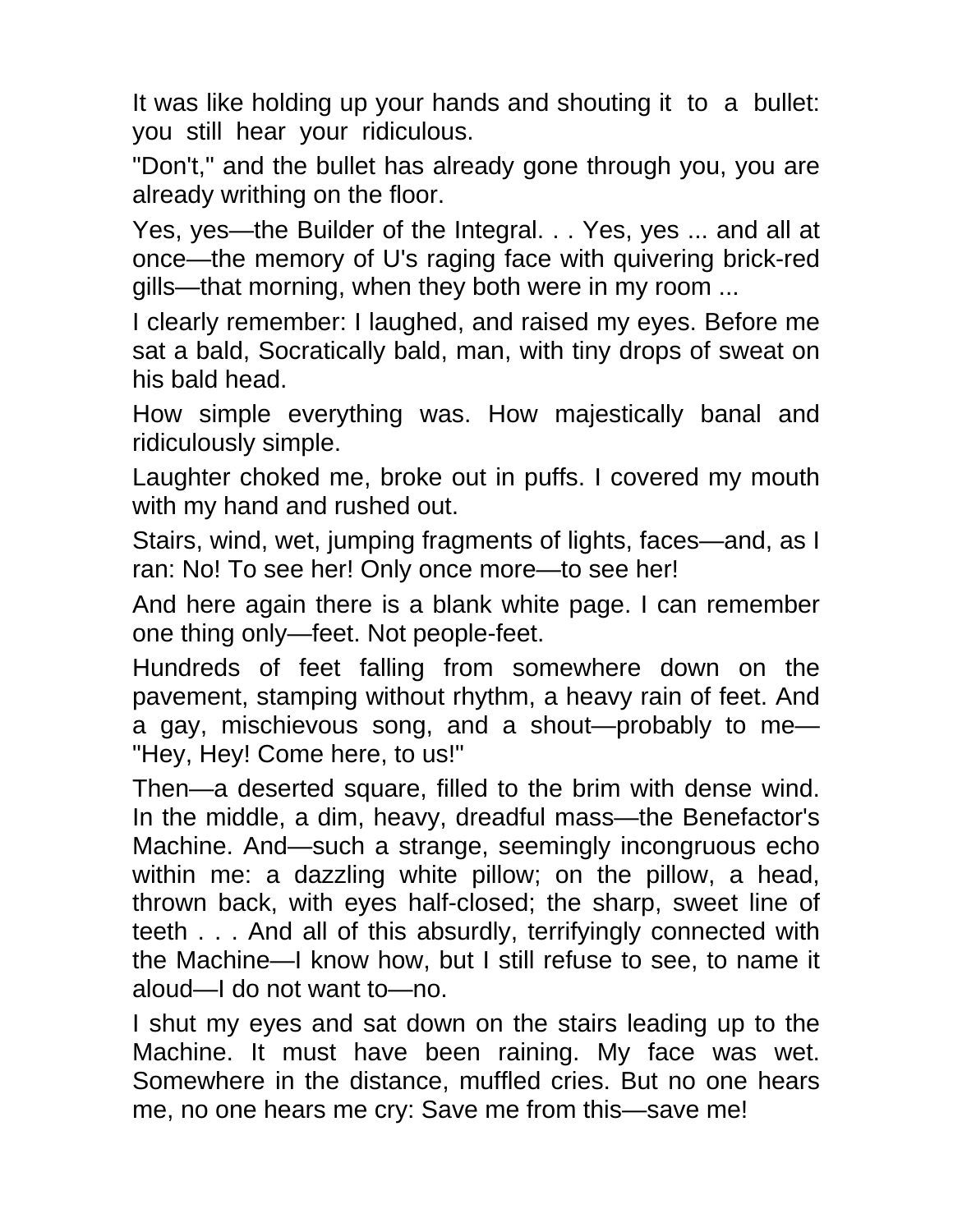If I had a mother, like the ancients: mine—yes, precisely—my mother. To whom I would be—not the Builder of the Integral, and not number D-503, and not a molecule of the One State, but a simple human being—a piece of herself, trampled, crushed, discarded. . . . And let me nail, or let me be nailed perhaps it's all the same—but so that she would hear what no one else heard, so that her old woman's mouth, drawn together, wrinkled ...

# **Thirty-seventh Entry**

TOPICS: An Infusorian End of the World Her Room

In the dining room in the morning, my neighbor on the left said to me in a frightened whisper, "Why don't you eat! They're looking at you!"

With an enormous effort, I forced myself to smile. And felt it like a crack in my face: I smiled— the edges of the crack spread wider, hurting me more and more....

Then, just as I picked up a tiny cube of food with my fork, the fork shook in my hand and clicked against the plate. And at that moment the tables, the walls, the dishes, the air itself—all shook and rang and clattered, and outside—an immense, round, iron roar, up to the sky—over heads, over buildings, slowly dying out far away in faint, small circles, like circles on the surface of water.

I saw faces instantly blanched, faded, mouths stopped in midmotion, forks frozen in the air.

Then everything was thrown into confusion, slipped off the age-old tracks. Everybody jumped up (without singing the Hymn) —chewing without rhythm, swallowing hastily, choking, grasping at each other. "What is it? What happened? What?" And, like disorderly fragments of a once harmonious, great Machine, they poured down, to the elevators, the stairs: steps,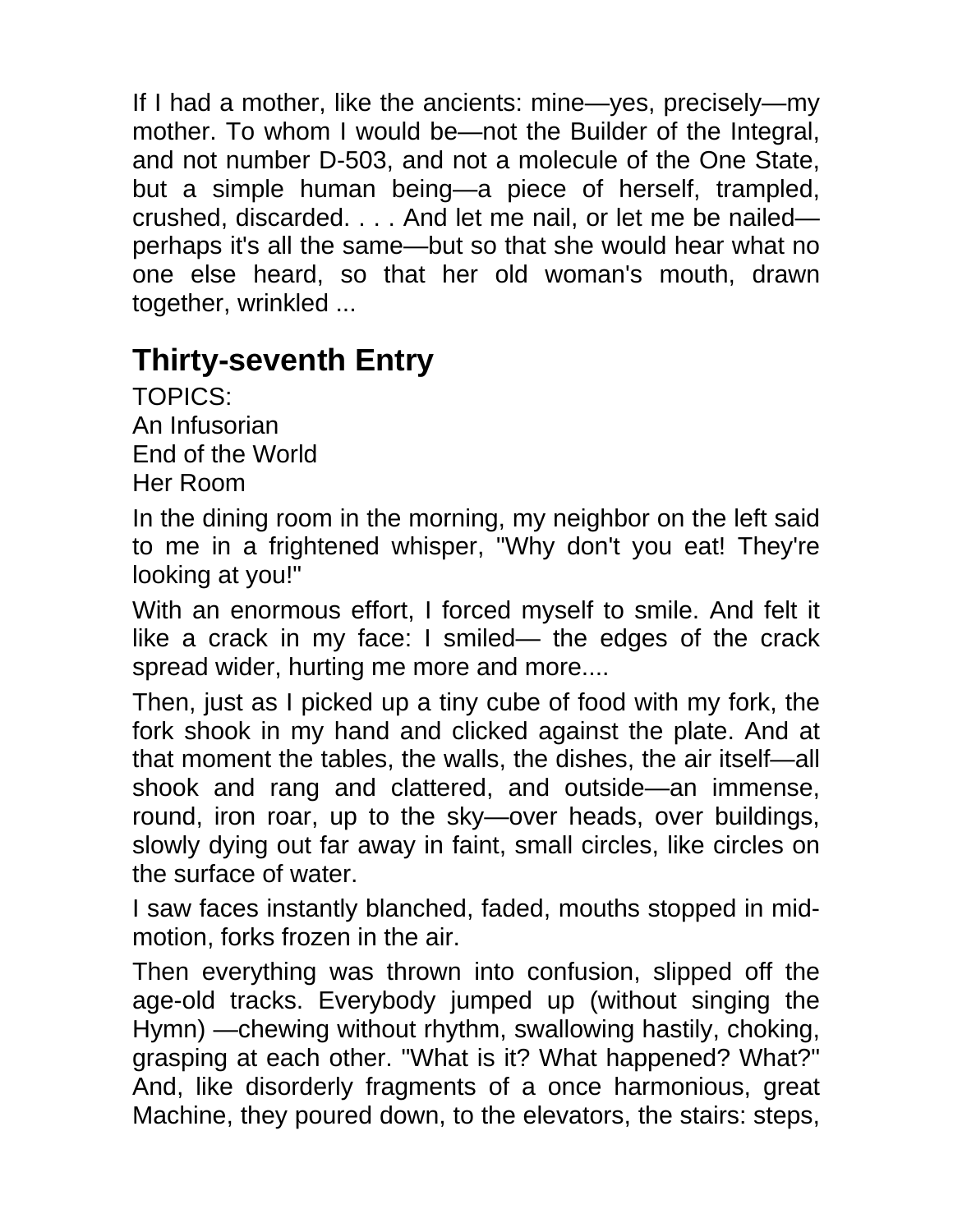thumping, parts of words-like pieces of a torn letter swept by the wind....

People were also pouring out of the other buildings, and in a minute the avenue was like a drop of water under a microscope: infusoria locked within the glasslike, transparent drop, rushing in wild confusion up, down, sideways.

"Ah-ah!" Someone's triumphant cry. Before me, the back of his neck, and a finger aimed at the sky—I remember with utmost clarity the yellowish-pink nail and at its base a white crescent, like the moon rising over the rim of the horizon. And, as if following a compass needle, hundreds of eyes turned up to the sky.

There, escaping from some invisible pursuit, clouds were flying, crushing, leaping over one another—and, shadowed by the clouds, dark aeros of the Guardians with black, suspended elephant trunks of observation tubes—and, still farther—in the west, something resembling ...

In the beginning, no one understood it. Even I, to whom (unfortunately) more had been revealed than to the rest, did not understand. It looked like an enormous swarm of black aeros: barely visible quick dots at an incredible height. Nearer and nearer; hoarse, guttural sounds from above—and finally, over our heads—birds. Their sharp, black, piercing, falling triangles filled the sky. The storm flung them down, they settled on cupolas, on roofs, on poles, on balconies.

"Ah-ah." The triumphant neck turned, and I saw that one, of the overhanging brow. But now the only thing remaining of his old self was the description; he had somehow emerged from under his eternal brow, and his face was overgrown with bright clusters of rays, like hair—around the eyes, at the lips: he was smiling.

"Do you realize it?" he cried to me through the whistling of the wind, the wings, the cawing. "Do you realize?—the Wall, the Wall was blown up! You understand?"

Past us, somewhere in the background, flashing figures—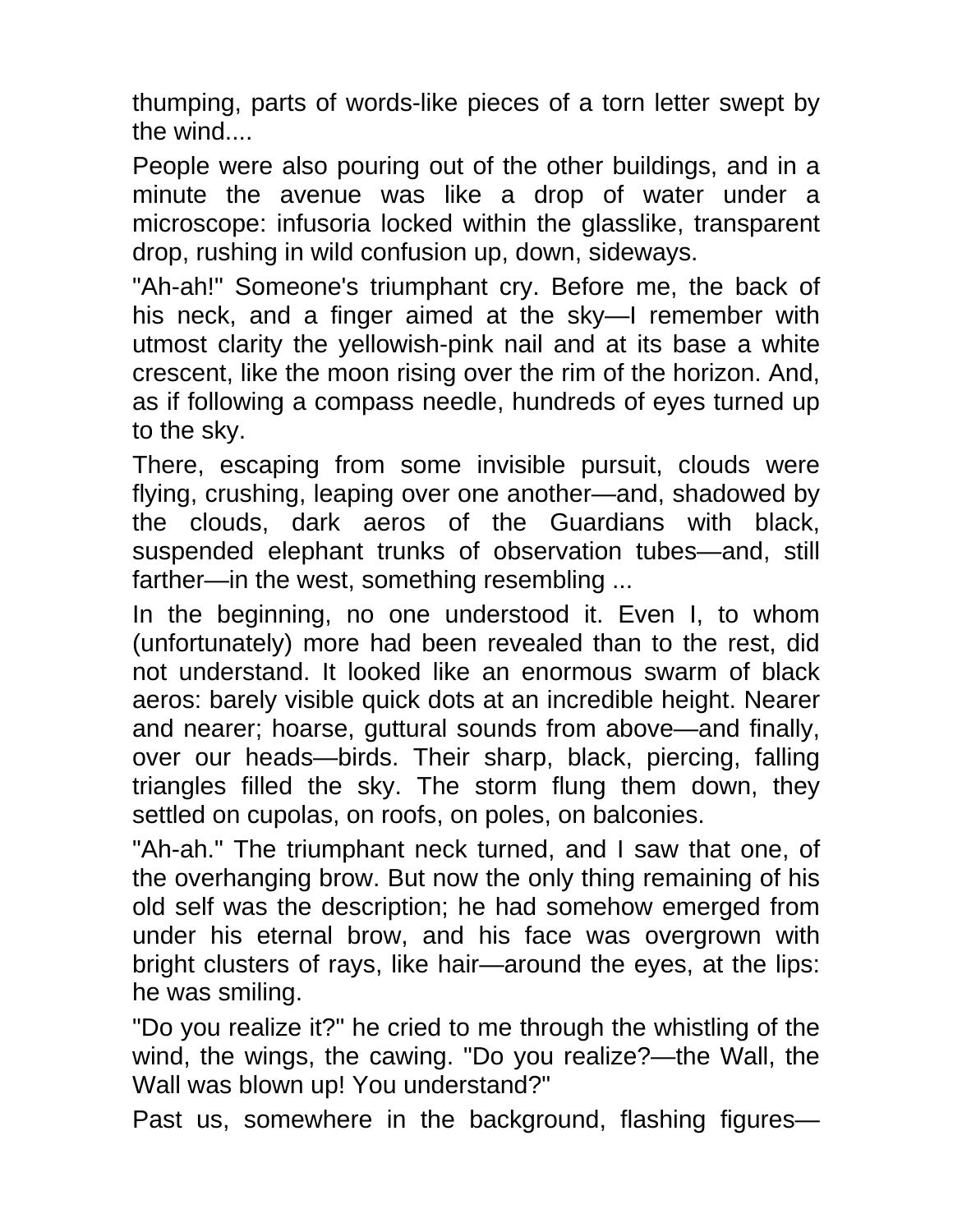heads stretched forward—running quickly inside, into the houses. In the middle of the street— a rapid, yet seemingly slow (because of their weight) avalanche of operated ones, marching westward.

Hairy clusters of rays at the lips, the eyes. I seized him by the hand. "Listen, where is she, where is I-330? Is she there, behind the Wall? Or ... I must—you hear? At once, I cannot . .  $\,$   $\,$   $\,$ 

"Here," he cried gaily, drunkenly—strong, yellow teeth ... "She's here, in the city, in action. Oh-ho— we are acting!"

Who are we? Who am I?

Near him there were some fifty like him—out from under their dark brows, loud, gay, with strong teeth. Gulping the storm with open mouths, swinging seemingly innocuous electrocutors (where did they get them?), they also moved westward, behind the operated ones, but flanking them—by the parallel Avenue Forty-eight...

I tripped against tight, wind-woven cables and ran to her. What for? I don't know. I stumbled. Empty streets, an alien, wild city, an incessant, triumphant chorus of bird cries, the end of the world. Through the glass walls of some houses I saw (it etched itself in memory) male and female numbers copulating shamelessly—without even dropping the shades, without coupons, at midday...

A house—hers. A door gaping wide in confusion. Below, at the control table—no one. The elevator was stuck somewhere in the shaft. Panting, I ran up the endless stairs. A corridor. Quick—like wheel-spokes—figures on the doors: 320, 326, 330 ... I-330, here!

Already through the glass door I saw everything in the room scattered, confused, crumpled. A chair turned over in haste, its four legs in the air, like a dead animal. The bed—pushed somehow absurdly sideways from the wall. On the floor—like trampled, fallen petals—a spray of pink coupons.

I bent down, picked up one, another, a third: all bore the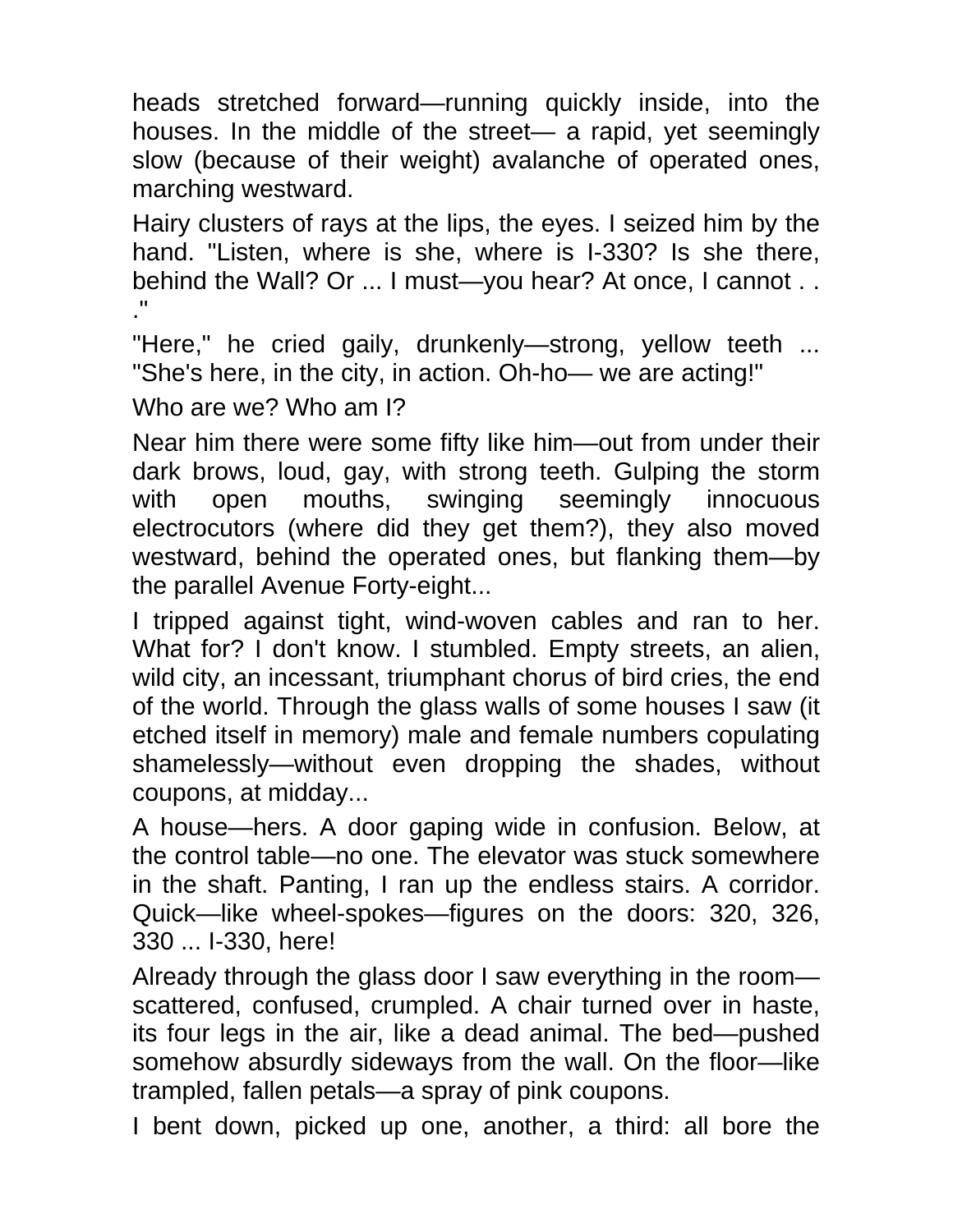number D-503. I was on each one, drops of me, molten, spilled over the brim. And this was all that remained ...

For some reason, it was impossible to leave them on the floor, to be trampled on. I gathered up another handful, put them on the table, smoothed them carefully, glanced at them, and ... laughed.

I had never known this before, but now I know it, and you know it: laughter can be of different colors. It is only an echo of a distant explosion within you. It may be festive—red, blue, and golden fireworks; or—torn fragments of a human body flying up. ...

An unfamiliar name flashed on a coupon. I do not remember the number, only the letter: F. I brushed all the coupons off the table, stepped on them—on myself—with my heel, like this, and went out....

For a long time, dumbly, I sat in the corridor near the door, waiting for something. Shuffling steps from the left. An old man: face like a punctured, empty, shrunken, creased balloon—with something transparent still dripping through the punctures, slowly trickling down. Slowly, dimly, I understood tears. And only when the old man was already far, I recalled myself and cried out, "Wait-listen, do you know? Number I-330 ..."

The old man turned, waved his hand despairingly, and hobbled on....

At dusk, I returned home. In the west, the sky contracted every second in a pale blue spasm. A dull, muffled roar came from there. The roofs were covered with black, charred pieces—birds.

I lay down on the bed—and like a heavy beast sleep weighed me down, stifled me....

### **Thirty-eighth Entry**

TOPICS: I don't know—perhaps only one: A Discarded **Cigarette**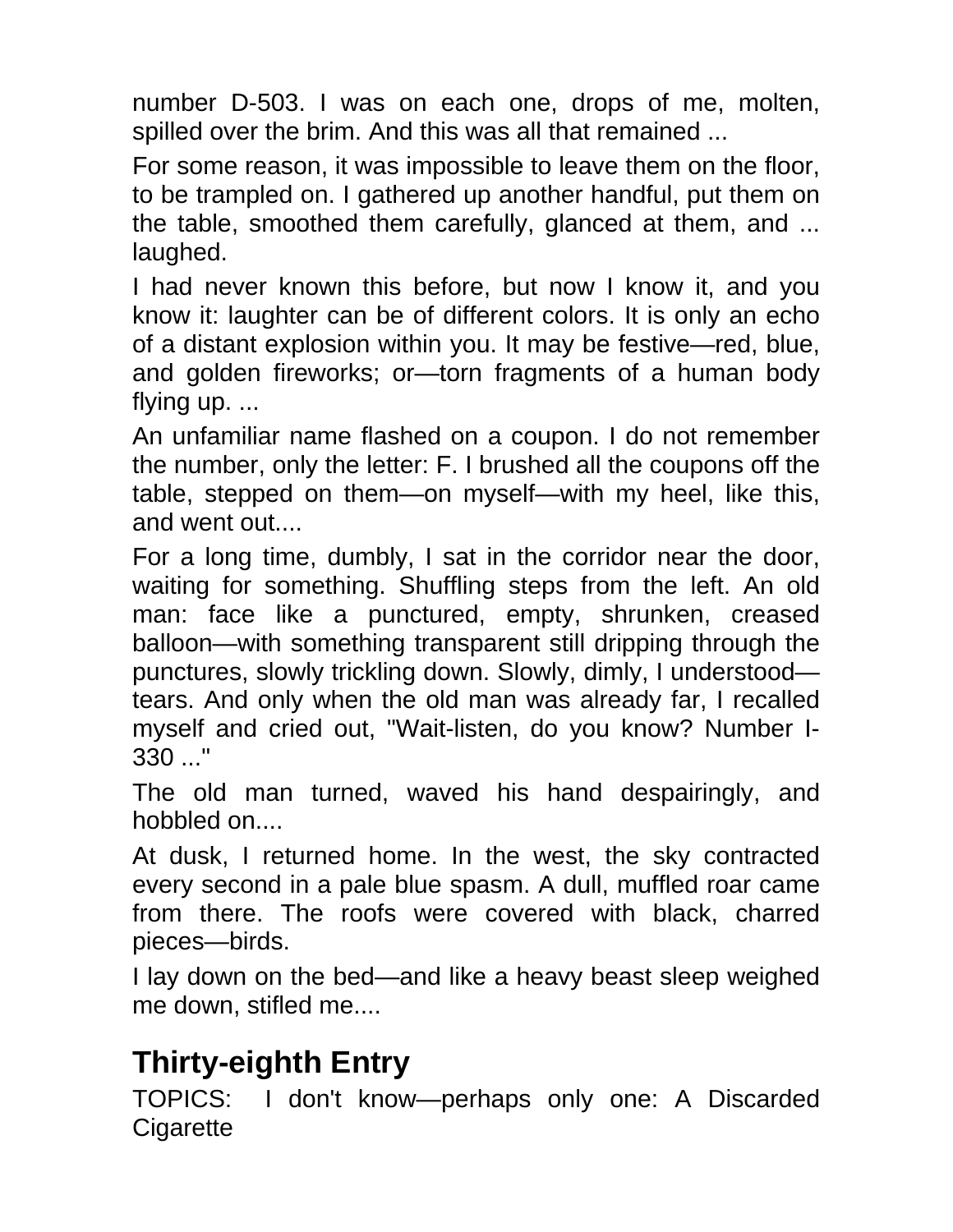When I awakened, the brightness hurt my eyes. I closed them tightly. In my head—a strange, caustic, blue haze. Everything as in a fog. And through the fog: But I didn't turn on the light! How ...

I jumped up. At the table, her chin resting on her hand, sat I-330, looking at me with a wry smile....

I am writing on this table now. Those ten or fifteen minutes, brutally twisted into the tightest spring, are long past And yet, it seems to me, the door has just swung shut behind her, and it's still possible to catch up with her, to seize her hands— and she may laugh and say...

I-330 sat at the table. I rushed to her. "You, you! I was—I saw your room—I thought you ..."

But in mid-word I tripped against the sharp, immobile spears of lashes. I stopped, remembering: this was how she looked at me that day, aboard the Integral. And yet I must now, in a single second, find a way of telling her—of making her believe—or else it will be never ...

"Listen to me—I must ... I must tell you ... everything. ... No, just a moment—I have to take a drink ..."

My mouth was dry as though lined with blotting paper. I tried to pour some water, and I couldn't. I put the glass down on the table and seized the pitcher with both hands.

Now I saw: the blue smoke was from her cigarette. She brought it to her lips, inhaled, greedily swallowed the smoke, as I the water, and said, "Don't. Be silent. It does not matter. You see, I came anyway. They are waiting for me below. And you want our last minutes to ..."

She flung the cigarette down on the floor, leaned backward with her whole body over the arm of the chair (the button was there, on the wall, and it was difficult to reach). And I remember how the chair tilted and two of its legs were lifted from the floor. Then the shades fell.

She came over, embraced me, hard. Her knees through her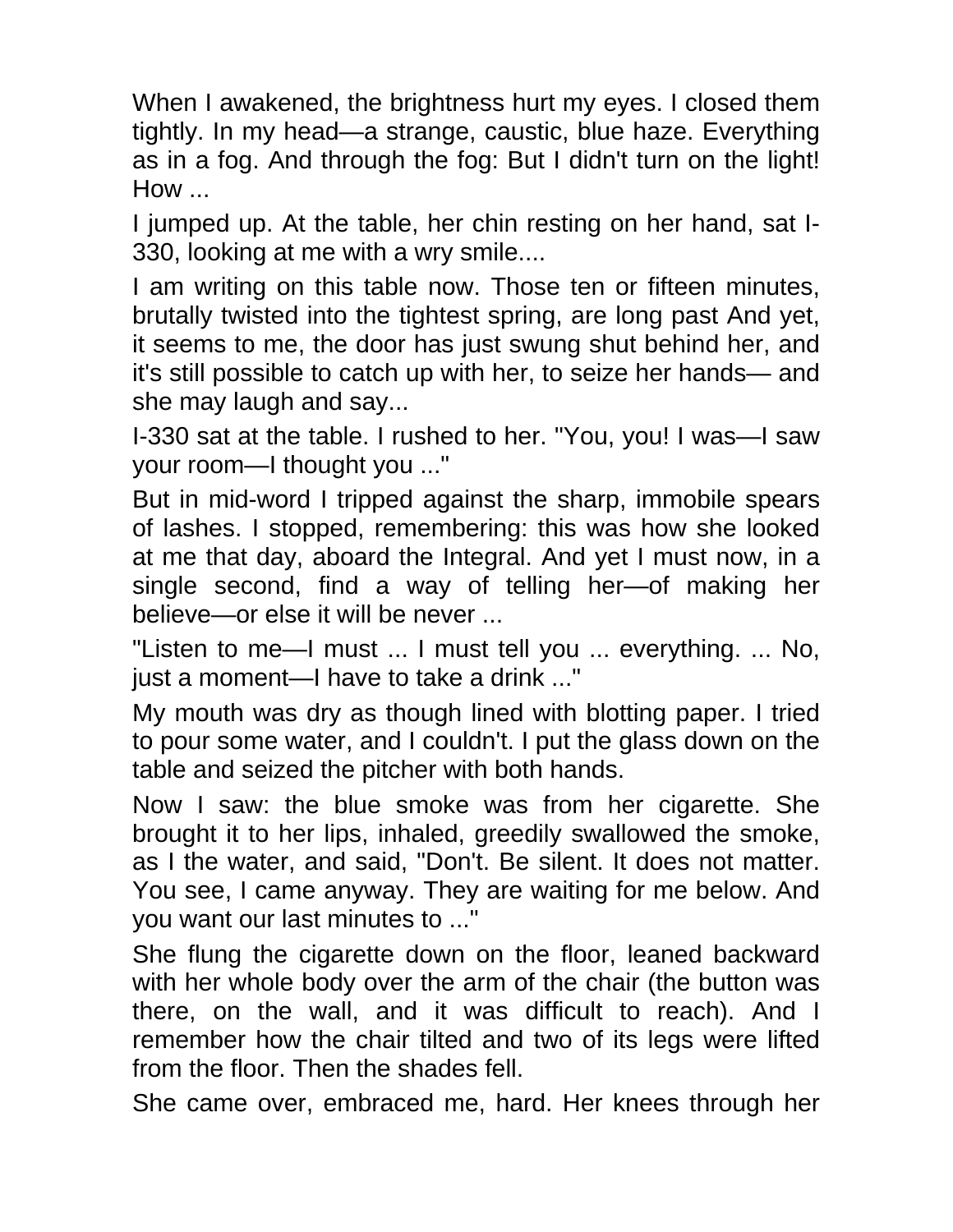dress—the slow, tender, warm, all-enveloping poison ...

Then suddenly ... It sometimes happens that you have sunk completely into a sweet, warm dream—and suddenly you're stung by something, you start, and you are wide awake. ... So now: the trampled pink coupons on the floor in her room, and on one—the letter F, and some figures. . . . They tangled within me into a single knot, and even now I don't know what the feeling was, but I crushed her so that she cried out with pain. . . .

Another minute—of those ten or fifteen on the dazzling white pillow—her head thrown back with half-closed eyes; the sharp, sweet line of teeth. And all that time, the persistent, absurd, tormenting intimation of something that must not be ... that must not be remembered now. And I press her ever more tenderly, more cruelly—the blue spots from my fingers deeper, brighter. ...

Without opening her eyes (I noticed this), she said, "I heard that you were at the Benefactor's yesterday. Is that true?"

"Yes, it is."

Then her eyes opened, wide—and I took pleasure in watching how rapidly her face paled, faded, disappeared: nothing but eyes.

I told her everything. Except—I don't know why ... No, it isn't true, I know—except for one thing— the words He had spoken at the very end, that they had needed me only ...

Gradually, like a photographic image in the developer, her face emerged: her cheeks, the white line of her teeth, her lips. She rose, went over to the mirrored closet door.

Again my mouth was dry. I poured myself some water, but it nauseated me. I put the glass back on the table and asked, "Is this what you have come for—you needed to find out?"

The sharp, mocking triangle of eyebrows raised to the temples looked at me from the mirror. She turned to say something to me, but said nothing.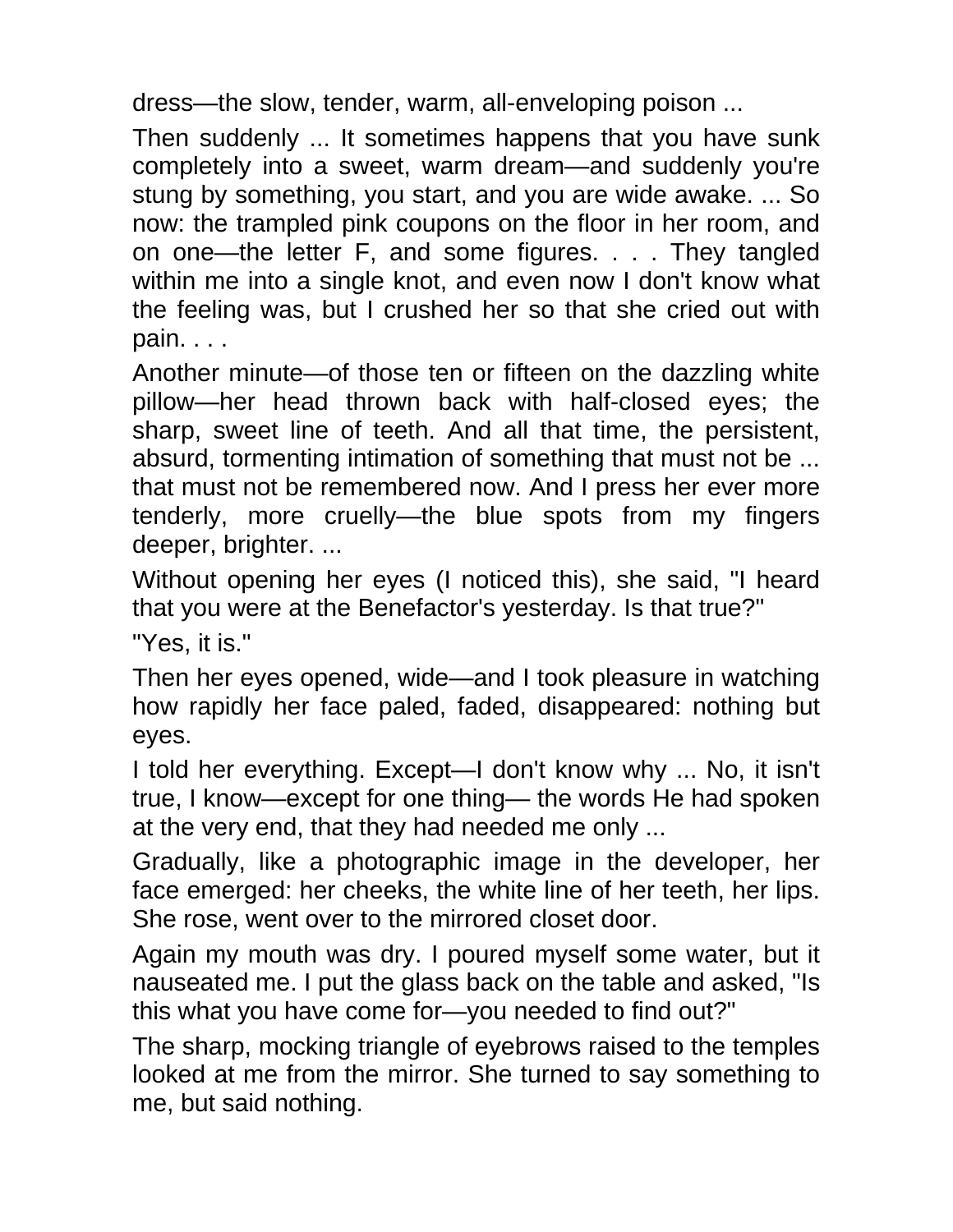There was no need. I knew.

Bid her good-by? I moved my—alien—feet, caught at the chair—it fell prone, dead, like the other one, in her room. Her lips were cold, as cold as, once upon a time, the floor here, near my bed.

And when she left, I sat down on the floor and bent down over her discarded cigarette.

I cannot write any more—I do not want to any more!

# **Thirty-ninth Entry**

TOPIC: The End

All this was like the final grain of salt dropped into a saturated solution: rapidly, bristling like needles, the crystals began to form, congeal, solidify. And it was clear to me: all is decidedtomorrow morning I shall do it. It is the same as killing myself—but perhaps this is the only way to resurrection. For only what is killed can be resurrected.

In the west, the sky shuddered every second in a blue spasm. My head burned and hammered. I sat so all night, falling asleep only at seven in the morning, when the darkness was already drawn out, turning green, and I could see the birdstrewn roofs.

I awakened at ten—there had evidently been no bell today. A glass of water—last night's—stood on the table. I gulped it down greedily and ran out: I had to do it quickly, as quickly as I could.

The sky was empty, blue, all of it eaten away by the storm. Jagged corners of shadows, everything cut out of blue autumn air—thin—too fragile to be touched, or it will snap, be pulverized to flying glass dust. And the same within me: I must not think, I must not think, I must not think, or ...

And I did not think. Perhaps I did not even see properly merely registered. There, on the pavement, branches from somewhere, their leaves green, amber, crimson. Up above,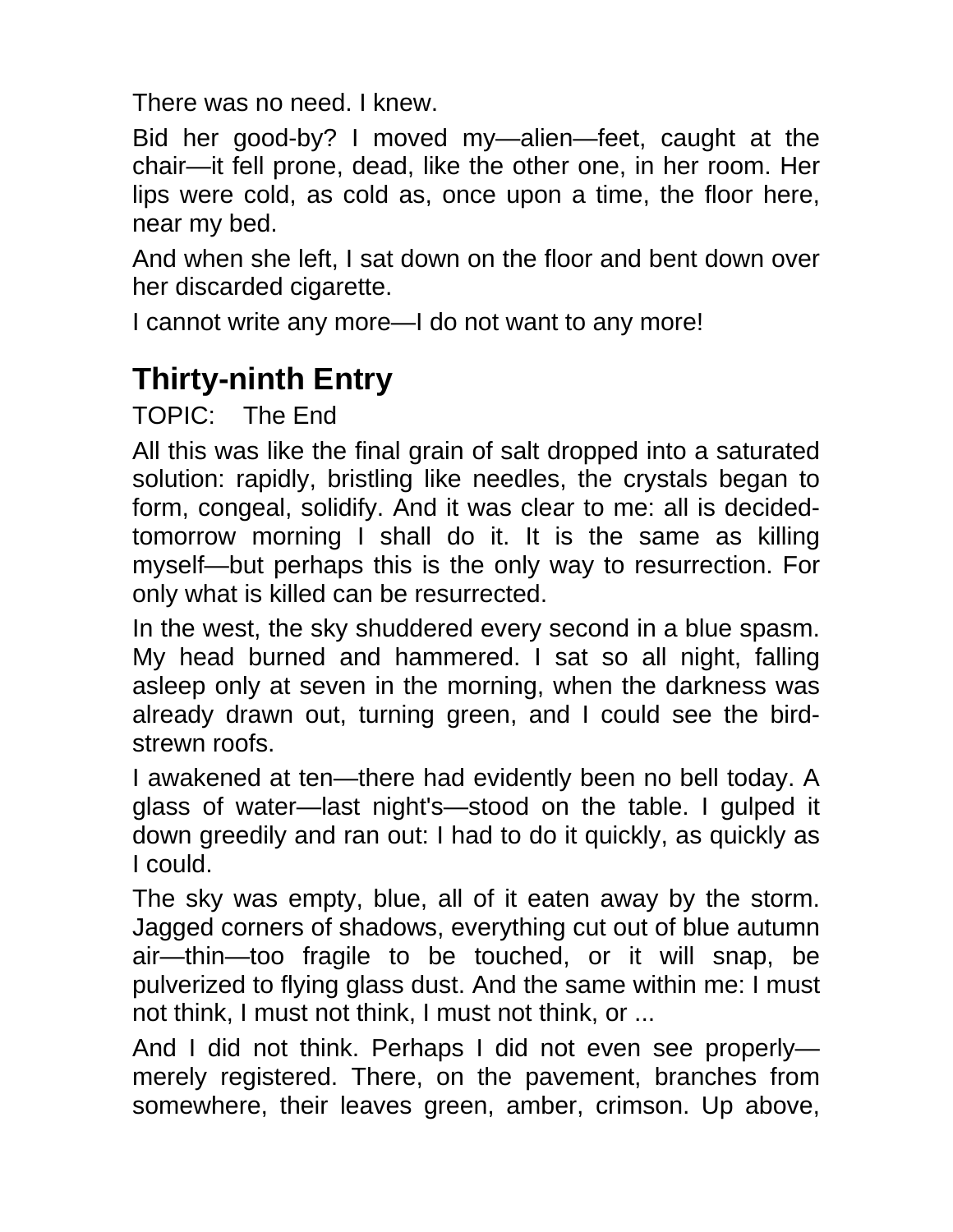crossing each other's paths, birds and aeros tossing this way and that. Here—heads, open mouths, arms waving branches. All this must have been shouting, cawing, buzzing. ...

Then empty streets—as if swept clean by plague. I remember tripping on something unbearably soft, yielding, yet motionless. I bent down—a corpse. It lay on its back, its bent legs spread apart like a woman's. The face ...

I recognized the thick, Negroid lips, which even now still seemed to spray me with laughter. With tightly shut eyes, he laughed into my face. A moment—I stepped across him and ran—because I could bear it no longer, I had to get it over with quickly, or else, I felt, I would snap, warp like an overloaded rail....

Luckily, I was already just twenty steps away— here was the sign with golden letters—OFFICE OF THE GUARDIANS. On the threshold I stopped, took a deep gulp of air—as much as I could hold—and entered.

Inside, in the corridor, there was an endless queue of numbers, some with sheets of paper, others with thick notebooks in their hands. Slowly, they would move—a step, two—then stop again.

I rushed along the queue. My head was splitting, I grabbed people by the elbow, pleaded with them as a sick man pleads to hurry, to give him something that would end his torment in a single moment of sharpest pain.

A woman with a belt drawn tightly over her unif, the bulging hemispheres of her rear end continually moving from side to side, as though she had eyes in them, snorted at me, "He has a bellyache! Take him to the toilet—there, the second door on the right..."

They laughed at me, and from this laughter something rose up in my throat, and in a moment I'd scream, or ... or ...

Suddenly, someone seized me by the elbow from behind. I turned: translucent, winglike ears. This time, though, they were not pink, as usual, but scarlet. His Adams's apple was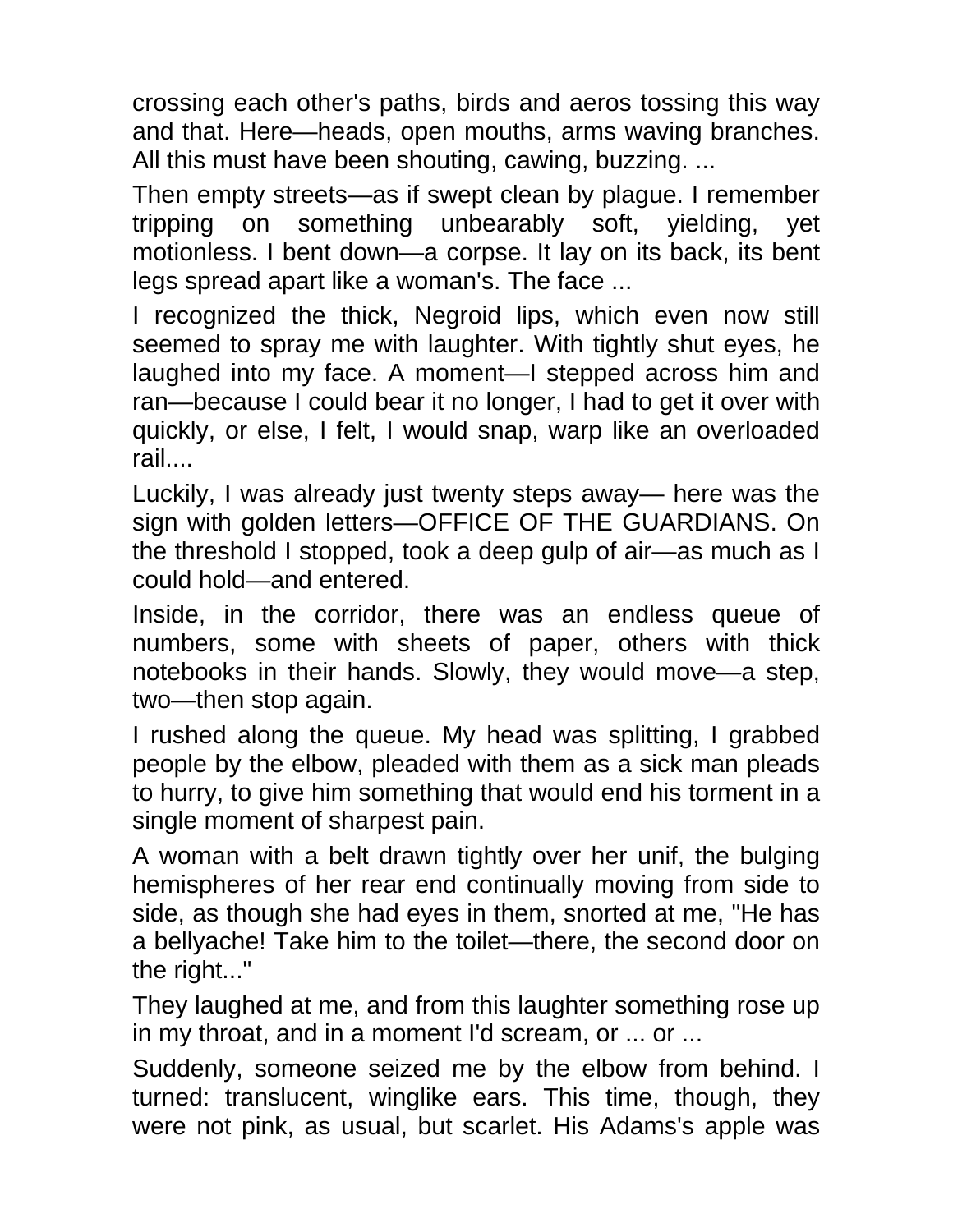jumping up and down in his throat—another second, and it would break the thin sheath of skin.

"Why are you here?" he asked, quickly boring into me.

I clutched at him. "Quick—let's go to your office ... I must ... immediately—about everything! It's good it will be you. ... It may be terrible that it has to be you, but it is good, it's good...."

He also knew her, and this made it still more agonizing for me, but perhaps he, too, would shudder when he heard, and then we would be killing her together; I would not be alone that dreadful last moment of my life....

The door slammed shut. I remember: a piece of paper stuck to the door below and scraped against the floor while it was closing. Then a strange, airless silence covered us as though a glass bell had descended on the room. If he had said a single word—no matter which, even the most trivial—I would have burst out with everything at once. But he was silent.

And, straining till my ears hummed, I said, without looking up, "It seems to me I have always hated her, from the very first. I fought against ... But no, no, don't believe me: I could and did not want to save myself, I wanted to perish—this was more precious, more desirable than anything else. ... I mean, not perish, but so that she ... And even now, even now, when I know everything. . . . You know—you know that I was summoned by the Benefactor?"

"Yes, I know."

"But the thing He told me ... You understand— it was as if ... as if the floor were to be pulled this moment from under you, and you, and all around you, all that's on this table—the paper, the ink—the ink would spurt, and everything—a shapeless blot..."

"Go on, go on! But hurry. Others are waiting outside."

And then, breathless, confused—I told him everything I've written down here. About the real me, and the shaggy me, and what she told me that day about my hands—yes, that was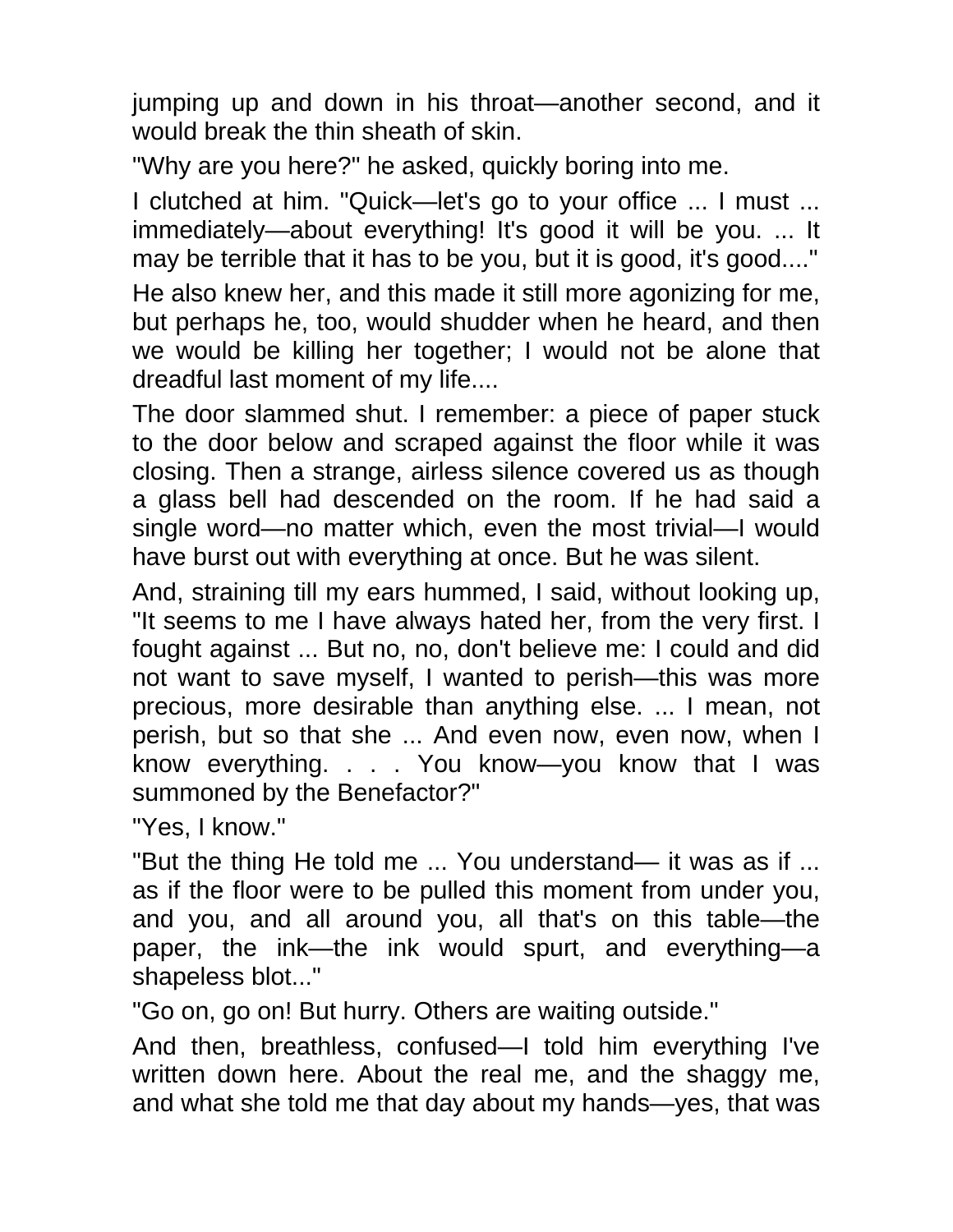when it all began ... And how I had not wanted to fulfill my duty, how I deceived myself, how she had gotten false medical certificates, and how the corrosion in me grew from day to day, and about the corridors below, and how—out there, beyond the Wall...

All this in disconnected lumps and fragments—I panted, I lacked words. The crooked, doubly curved lips offered me the needed words with a dry grin-I nodded gratefully: Yes, Yes. ... And then— what did it mean?—then he was speaking for me, and I merely listened: "Yes, and then ... That's how it was, exactly, yes, yes!"

I felt my neck, around the collar, turning cold as if from ether, and I asked with difficulty, "But how—but you couldn't have known—not this ..."

His grin—silent—more and more crooked ...

Then, "But, you know, there was something you've tried to keep from me. You named everyone you saw behind the Wall, but you've forgotten one. Do you deny it? Don't your remember—for a second—a flash—you saw ... me? Yes, yes, me."

A pause.

And suddenly, with lightning, shameless clarity, I knew: he he was also one of them. ... And all of me, all of my pain, all that, in utter exhaustion, with a final effort, I had brought here, as if performing a great feat—all this was merely as ridiculous as the ancient anecdote about Abraham and Isaac. Abraham—in a cold sweat—has already lifted the knife over his son, over himself—when suddenly there is a voice from above: "Don't bother! I was only joking. ..."

Without tearing my eyes away from the increasingly crooked grin, I pressed my hands against the edge of the table and slowly, slowly rode away, together with my chair; then suddenly—as though gathering all of myself into an armful—I dashed out blindly, past cries, stairs, mouths.

I don't remember how I got downstairs. I found myself in one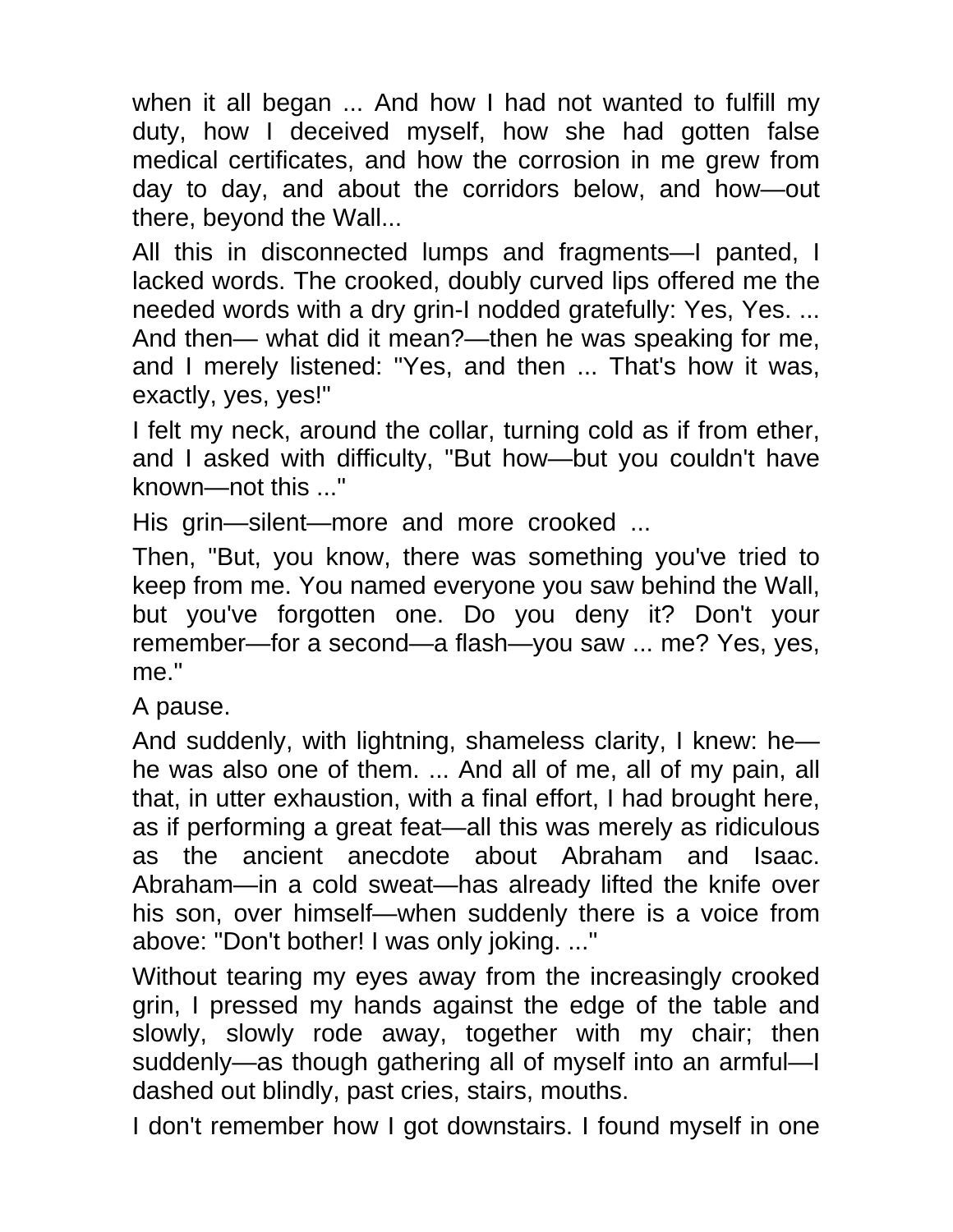of the public toilets in an underground station. Above, everything was perishing, the greatest and most rational civilization in history was collapsing, but here, by someone's irony, all was as it had been—beautiful and still. And just to think that all of it was doomed, that grass would overgrow all of it, and only "myths" would remain....

I moaned aloud. And at that moment I felt someone gently stroking my shoulder.

It was my neighbor, who occupied the seat on my left. His forehead—an enormous bald parabola; on the forehead, yellow illegible lines of wrinkles. And those lines were about me.

"I understand you, I understand you very well," he said. "Nevertheless, you must calm yourself. Don't. All of this will return, it will inevitably return. The only important thing is that everyone must learn about my discovery. You are the first to hear it: according to my calculations, there is no infinity!"

I stared at him wildly.

"Yes, yes, I am telling you: there is no infinity. If the universe were infinite, then the mean density of matter in it should equal zero. And since it is not zero—we know that!—it means that the universe is finite; it is spherical in form, and the square of the cosmic radius, Y2, equals the mean density multiplied by ... Now this is the only thing I need—to compute the digital coefficient, and then ... You understand: everything is finite, everything is simple, everything is calculable. And then we shall conquer philosophically—do you understand? And you, my dear sir, are disturbing me, you are not letting me complete my calculation, you are screaming. . . ."

I don't know what shook me more—his discovery, or his firmness at that apocalyptic hour. In his hands (it was only now that I noticed it) he had a notebook and a logarithmic table. And I realized that, even if everything should perish, it was my duty (to you, my unknown, beloved readers) to leave my notes in finished form.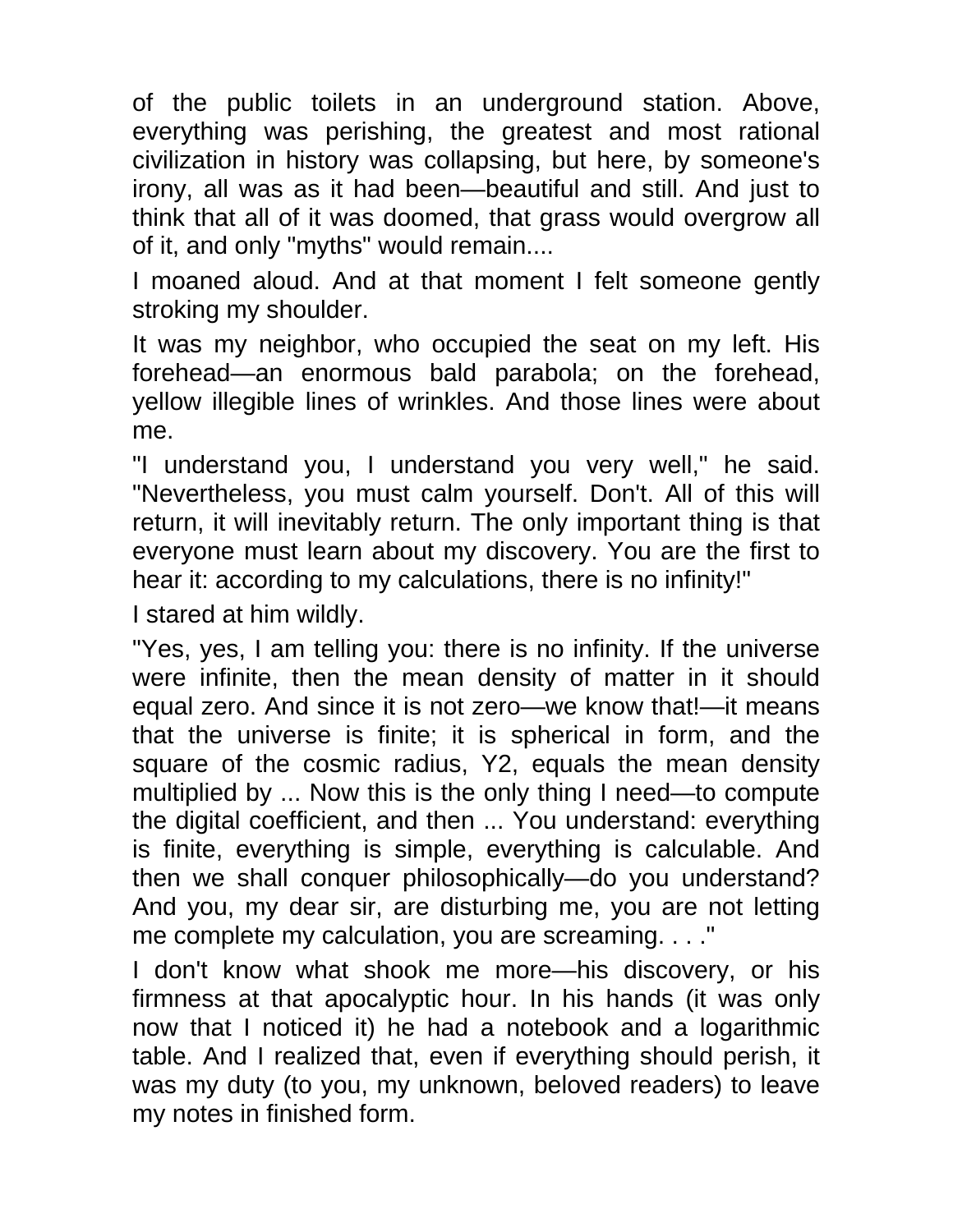I asked him for some paper—and it was there that these last lines were written ...

I was about to put the final period to these notes, just as the ancients put crosses over the pits where they had thrown their dead, when suddenly the pencil shook and dropped from my fingers.

"Listen." I tugged at my neighbor. "Just listen to me! You must—you must give me an answer: out there, where your finite universe ends! What is out there, beyond it?"

He had no time to answer. From above, down the stairs—the clatter of feet..

## **Fortieth Entry**

TOPICS: Facts The Bell I Am Certain

It is day. Bright. Barometer, 760.

Can it be true that I, D-503, have written these two hundred pages? Can it really be true that I once felt—or imagined that I felt—all this?

The handwriting is mine. And now—the same handwriting. But, fortunately, only the handwriting. No delirium, no absurd metaphors, no feelings: nothing but facts. Because I am well, I am entirely, absolutely well. I smile—I cannot help smiling: a kind of splinter was pulled out of my head, and the head feels light, empty. Or, to be more precise, not empty, but free of anything extraneous that might interfere with smiling (a smile is the normal state of a normal man).

The facts are as follows: that evening, my neighbor who had discovered the finiteness of the universe, I, and all who were with us were seized because we had no certificates to show we had been operated upon and were taken to the nearest auditorium (its number, familiar for some reason, was 112). There we were tied to the tables and subjected to the Great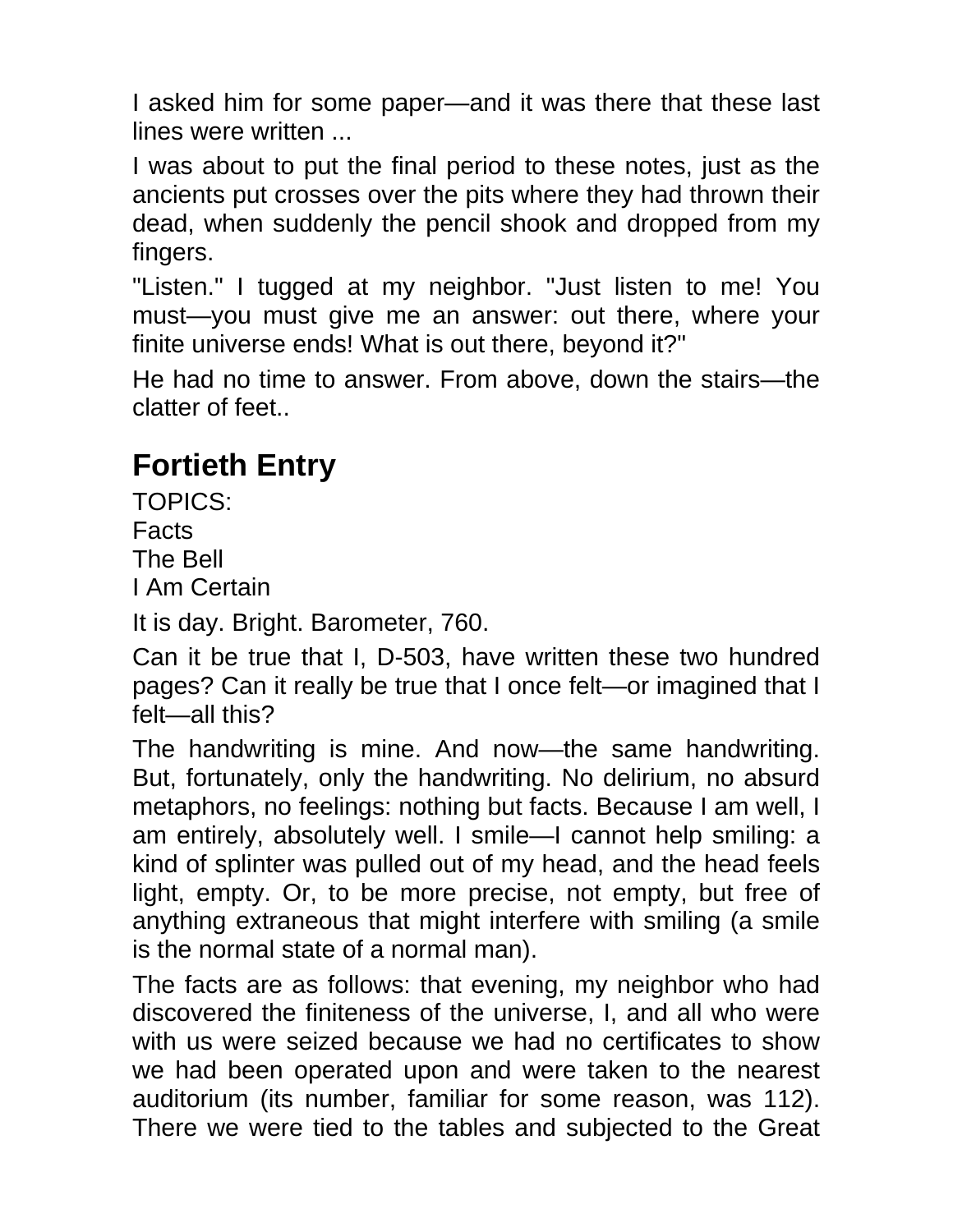Operation.

On, the following day, I, D-503, went to the Benefactor and told him everything I knew about the enemies of happiness. How could it have seemed so difficult before? Incredible. The only explanation I can think of is my former sickness (the soul).

In the evening of the same day, I sat (for the first time) at the same table with the Benefactor in the famous Gas Chamber. She was to testify in my presence. The woman smiled and was stubbornly silent. I noticed she had sharp and very white teeth, and that was pretty.

Then she was placed under the Bell. Her face became very white, and since her eyes are dark and large, it was very pretty. When they began to pump the air out of the Bell, she threw her head back, half closed her eyes; her lips were tightly shut—it reminded me of something. She looked at me, gripping hard the arms of the chair—looked until her eyes closed altogether. Then she was pulled out, quickly restored with the aid of electrodes, and placed once more under the Bell. This was repeated three times—and still she did not say a word. Others brought with that woman were more honest: many of them began to speak after the very first time. Tomorrow they will all ascend the stairs to the Benefactor's Machine.

This cannot be postponed, because in the western parts of the city there is still chaos, roaring, corpses, beasts, and unfortunately—a considerable group of numbers who have betrayed Reason.

However, on the Fortieth cross-town avenue, we have succeeded in erecting a temporary barrier of high-voltage waves. And I hope that we shall conquer. More than that—I am certain we shall conquer. Because Reason must prevail.

THE END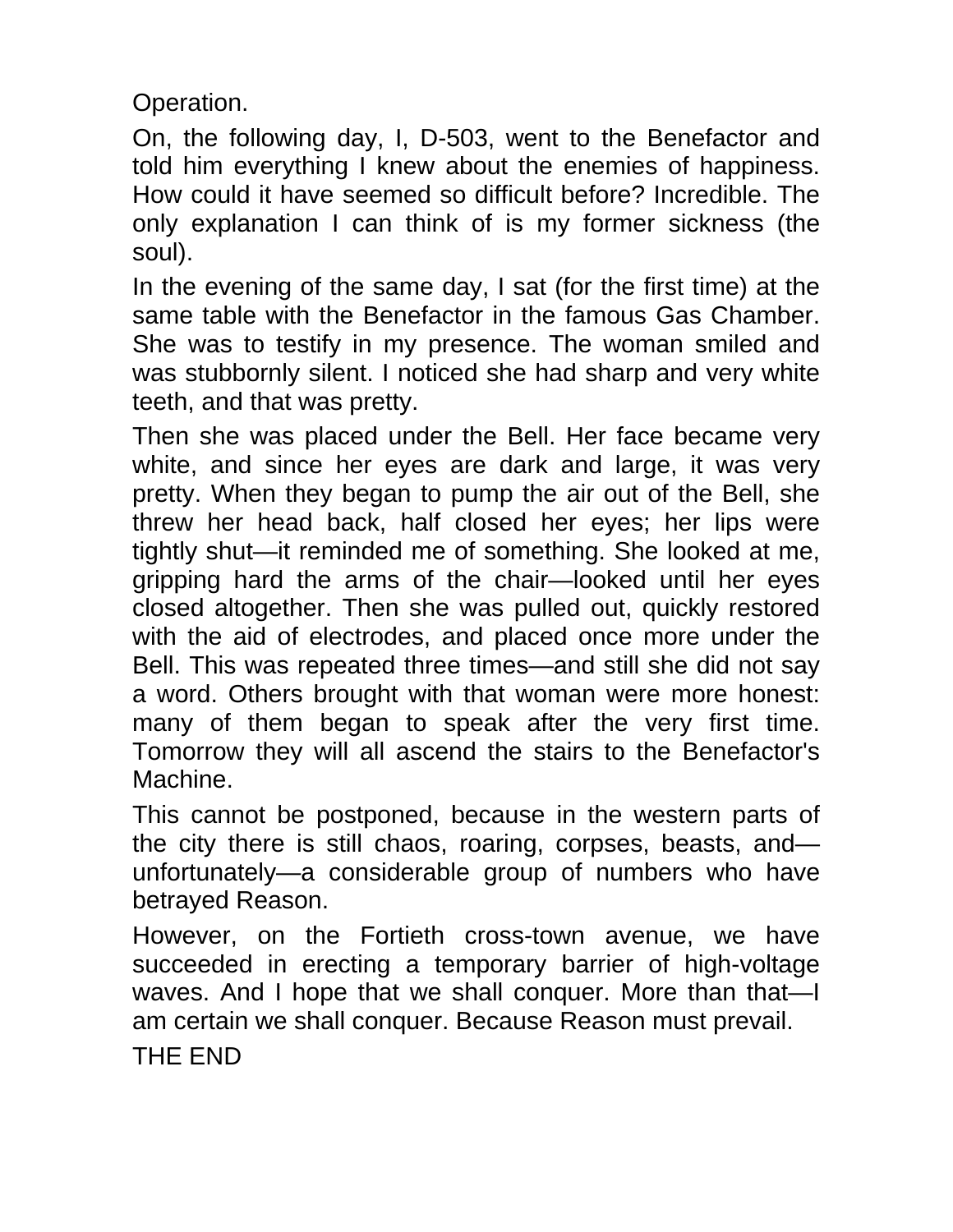(translator's introduction is at the end of this file)

## **Introduction**

We played a fateful role in Yevgeny Zamyatin's life. An epitome of his philosophy, the novel prefigured his own future and that of his country with astonishing accuracy. Zamyatin's credo is best expressed in the words of the heroine of We: "There is no final revolution. Revolutions are infinite," and, '1 do not want anyone to want for me—I want to want for myself."

These two principles—eternal change, and freedom of the individual to choose, to want, to create according to his own need and his own will-dominated both his life and his work. "We shall break down all walls—to let the green wind blow free from end to end—across the earth," says his heroine. Small wonder he was hated and hounded by those who demanded uniformity and total compliance with an outside will—the state's, the Benefactor's, the Party's.

A powerful and original writer, and an entirely modern one, Zamyatin is deeply rooted in the traditions of Russian literature. He is a direct descendant of Gogol and Dostoyevsky, the favorites of his childhood. He is also close kin to Leskov, Chekhov, Shchedrin, and his own contemporaries Alexey Remizov and Audrey Bely. Like Gogol and Dosto-yevsky, he is profoundly concerned with central moral problems; like all of them, he is a great master of satire, style, and the grotesque.

Zamyatin was born in 1884 in Lebedyan, one of the most colorful towns in the heart of die Russian black-earth belt, some two hundred miles southeast of Moscow—a region of fertile fields, of ancient churches and monasteries, of country fairs, gypsies and swindlers, nuns and innkeepers, buxom Russian beauties, and merchants who made and lost millions overnight. It was also a region that preserved a richly expressive folk speech, which Zamyatin absorbed and later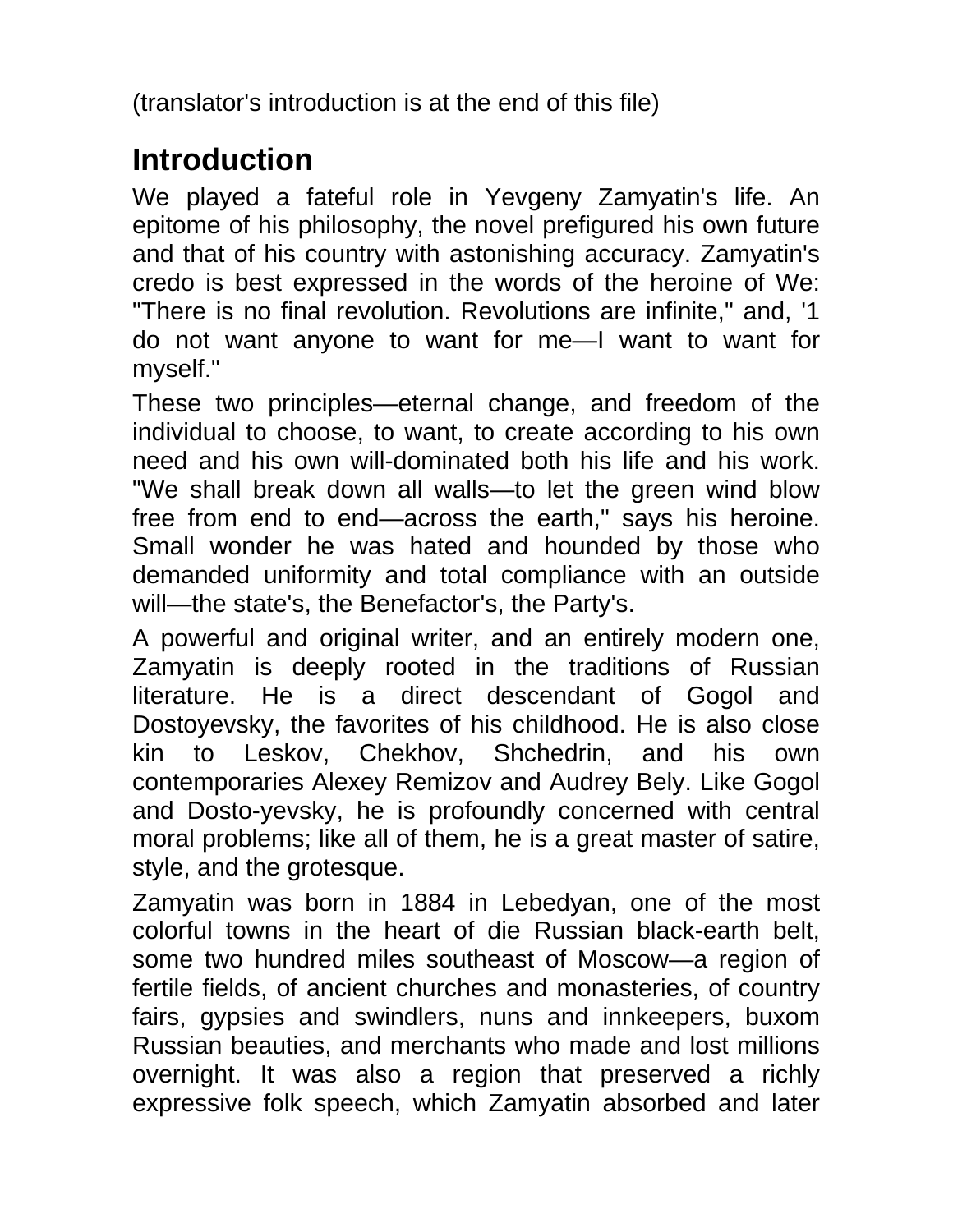used to magnificent effect in many of his stories, plays, and novellas.

His father, an Orthodox priest, taught religion at the local school. His mother was a talented pianist.

A naval engineer by training, Zamyatin early turned to literature. In 1913 he published the novella "A Provincial Tale," and in 1914 "At the World's End," satirizing army life in a remote garrison town. The journal in which the latter appeared was confiscated by the Tsarist authorities, and both the editor and the author were brought to trial for "maligning the Russian officer corps." The charges were dismissed, but this was only one of Zamyatin's lifelong clashes with constituted authority.

As a student at the St. Petersburg Polytechnical Institute during the early years of the century, Zamyatin had joined the Bolshevik faction of the Social-Democratic Party. Arrested during the revolution of 1905, he spent some months in solitary confinement and on his release was exiled from St. Petersburg. After a short stay in Lebedyan, he came back to the capital, where he lived "illegally" (and even continued his schooling) until 1911, when the police finally caught up with him and exiled him a second time. It was during this exile that he wrote "A Provincial Tale." In 1913 he was amnestied and permitted to reside in St. Petersburg.

On graduation from the Polytechnic Institute, he was invited to serve on its faculty. For some years literature was largely superseded by teaching and engineering work. During World War I, Zamyatin was sent to England to design and supervise the construction of some of the earliest Russian icebreakers. When the Revolution of 1917 broke out, he could not endure to be away from Russia and hastened back, bringing with him two tales satirizing English life, "The Islanders" and "The Fisher of Men."

In Russia, Zamyatin (no longer a Bolshevik) threw himself with tremendous energy into the great cultural and artistic upsurge that followed the revolution. This was a period of fantastic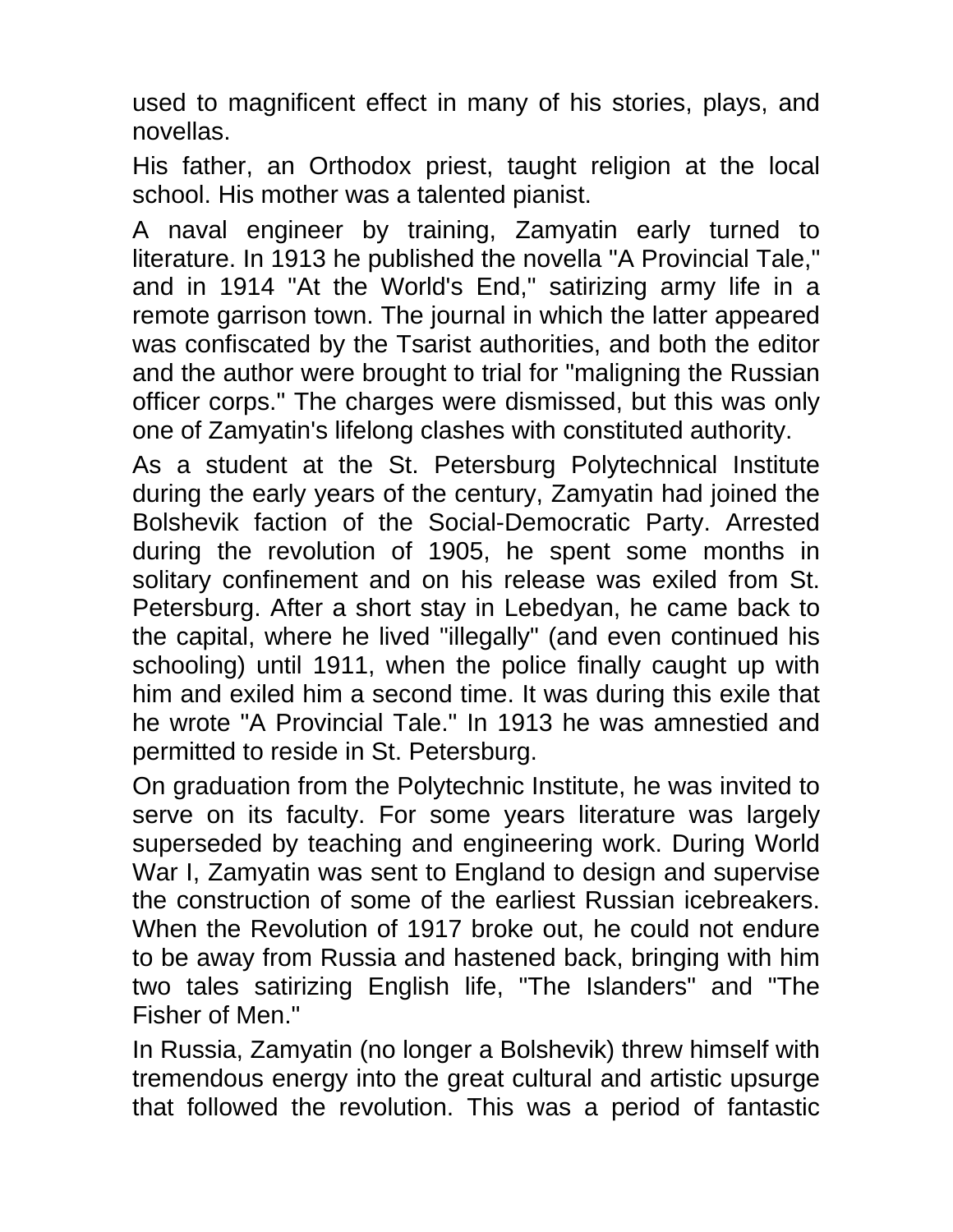contradictions. Russia lay in ruins after years of war, revolution, and continuing civil strife. Her economic life had all but wholly broken down. Transportation, communication, the food supply, the contact between city and village were in total disarray. Yet in the midst of hunger and cold, a band of dedicated spirits took it upon themselves not only to save the country's culture but to present to the hitherto deprived masses the cultural heritage of the entire world.

Initiated chiefly by Gorky, the veritable patron saint of Russian literature in those grim days, a number of organizations were formed, both to keep writers, scholars, and artists physically alive and to permit them to continue their work. In Petersburg, these included the House of the Arts, established in 1920 in the unheated former palace of the great merchant Yeliseyev, where writers were given lodgings in every available room and cubbyhole; the House of Scientists; and a number of publishing houses and literary journals (Zam-yatin served on the editorial boards of several of these). Studios were organized where young writers were taught the elements of their craft by such writers, poets, and translators as Zamyatin, Gumilyov, Lozinsky, Chukovsky, and others. Both teachers and students often had to cross die frozen city on foot and sit, in unheated rooms, dressed in old coats, sweaters, mufflers, chilled and hungry but totally absorbed in the brilliant discussions of literature.

A variety of schools and movements proliferated in all the arts, some of them continuing with renewed vigor from prewar days, others entirely new. Endless disputes raged between symbolists, futurists, constructivists, formalists, acmeists, imag-inists, neo-realists, and, of course, the increasingly powerful and vocal groups of proletarian writers and critics who regarded literature as the mere instrument of the revolution and social change. Zamyatin became the leader and teacher of the Serapion Brethren, a group that included some of the most promising and original young writers of the time—Mikhail Zoshchenko, Vsevolod Ivanov, Valentin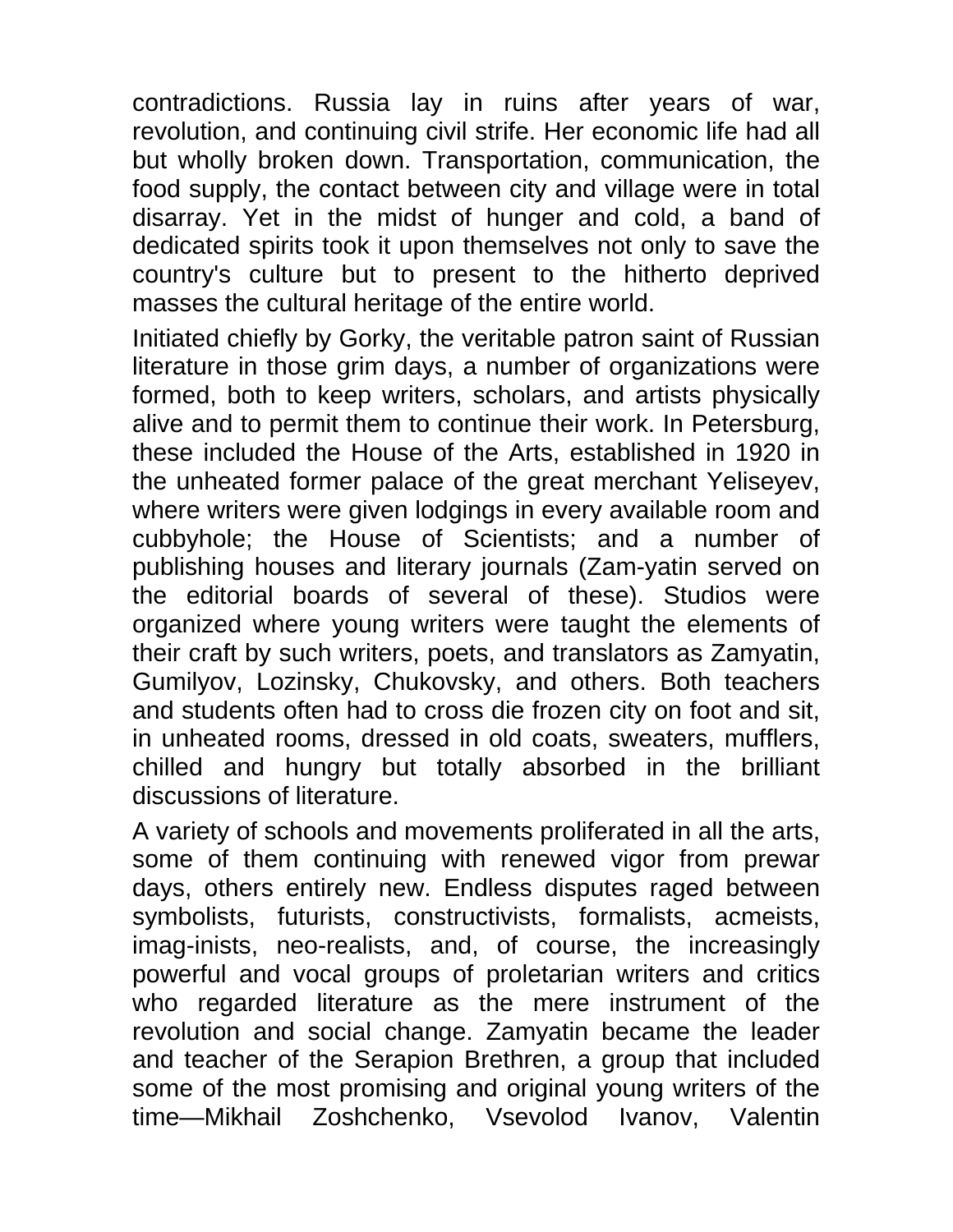Katayev, Veniamin Kaverin, Konstantin Fedin, Lev Lunts, Nikolay Tikhonov, Victor Shklov-sky, and others. Differing in temperament, method, and scope, they were united in their insistence on creative freedom, on the artist's right to pursue his own individual vision, on variety, experimentation in form, and the importance of craft.

Lev Lunts, one of the most brilliant members of the group, formulated a manifesto in which he proclaimed the complete autonomy of art "Literary chimeras," he wrote, "are a special form of reality." He rejected those on both the right and the left who cried, "If you are not with us, you are against us." "With whom are we, the Serapion Brethren?" he asked. "We are with the hermit Serapion. . . . We reject utilitarianism. We do not write for the sake of propaganda. Art is as real as life itself, and, as life itself, it has no goal or meaning, it exists because it must exist . . . Our one demand is that the writer's voice must never be false."

The Serapions rallied round Zamyatin's credo that "true literature can exist only where it is created, not by diligent and trustworthy officials, but by madmen, hermits, heretics, dreamers, rebels, and skeptics,"—a credo he proclaimed in 1921, in his essay "I Am Afraid."\* And the need for heresy, the right to say "no" to official dogma, the belief that mistakes are more useful than truths, that truths are ideas "already afflicted with arteriosclerosis" are urged again and again in Zamyatin's writings. In "Tomorrow" he wrote:

*\*This essay, as well as the others quoted here, may be found in A Soviet Heretic: Essays by Yevgeny Zamyatin (Chicago University Press, 1970).* 

He who has found his ideal today is like Lot's wife, already turned into a pillar of salt. . . . The world is kept alive only by heretics: the heretic Christ, the heretic Copernicus, the heretic Tolstoy. Our symbol of faith is heresy. . . . We call the Russian intelligentsia to the defense of man, and of human values. We appeal, not to those who reject today in the name of a return to yesterday, not to those who are hopelessly deafened by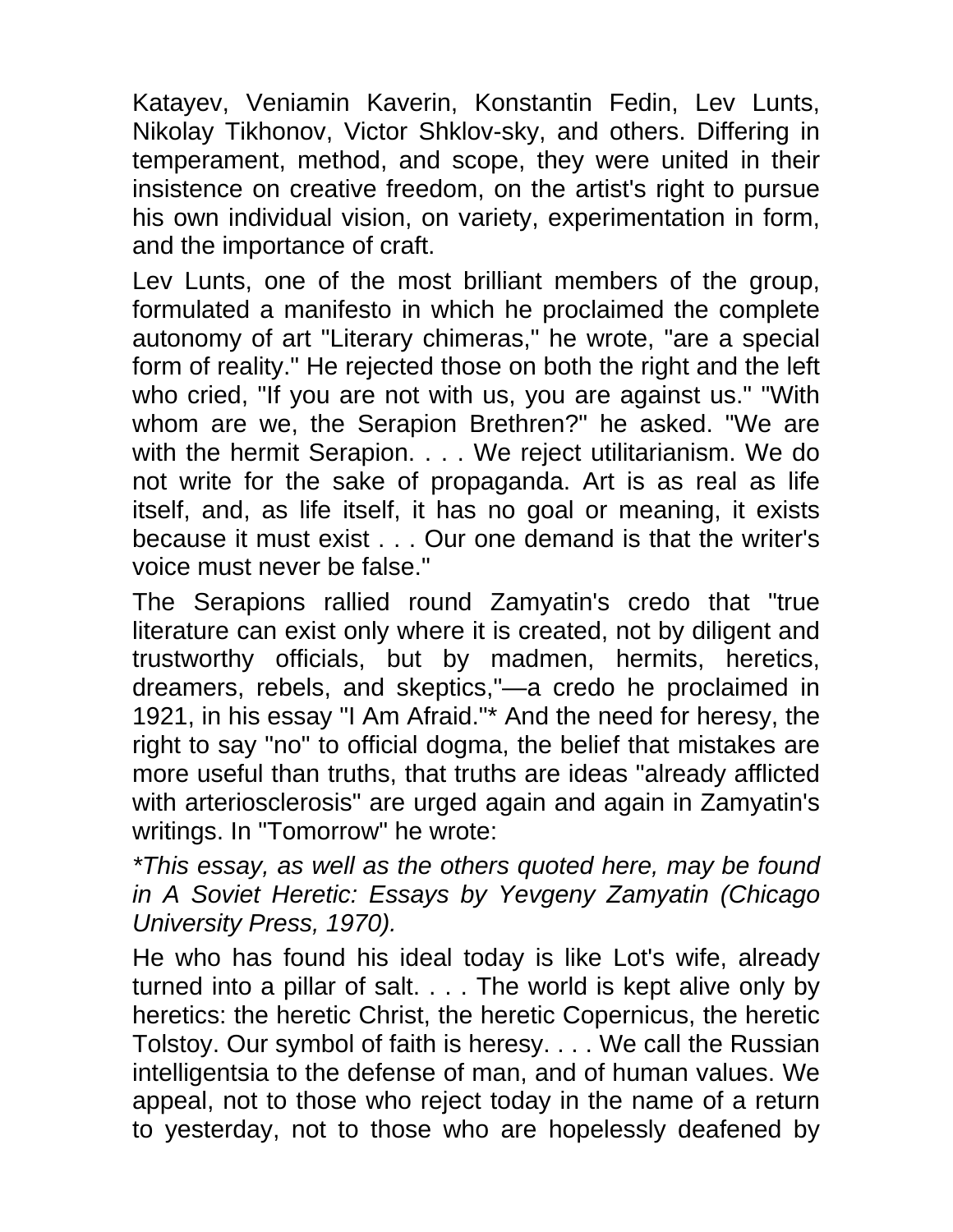today; we appeal to those who see the distant tomorrow—and judge today in the name of tomorrow, in the name of man.

In 1921, in an essay entitled "Paradise," Zamyatin again lashed out scathingly at the purveyors of unanimity, at those who pressed for total conformity:

*Much has been said by many about the imperfection of the universe ... its astonishing lack of monism: water and fire, mountains and abysses, saints and sinners. What absolute simplicity, what happiness, unclouded by any thought, there would have been if [God] had from the very first created a single firewater, if he had from the very first spared man the savage state of freedom! . .. We are unquestionably living in a cosmic era—an era of creation of a new heaven and a new earth. And naturally we will not repeat [His] mistake. There shall be no more polyphony or dissonances. There shall be only majestic, monumental, all-encompassing unanimity.* 

In "The New Russian Prose" (1923) he wrote:

Life itself today has lost its plane reality: it is projected, not *along the old fixed points, but along the dynamic coordinates of Einstein, of Revolution. In this new projection, the bestknown formulas and objects become displaced, fantastic, familiar-unfamiliar. This is why it is so logical for literature today to be drawn to the fantastic plot, or to an amalgam of reality and fantasy.* 

And in his essay "On Literature, Revolution, Entropy and Other Matters," he developed further one of the central ideas of We:

*Revolution is everywhere, in everything. It is infinite. There is no final revolution, no final number. The social revolution is only one of an infinite number of numbers. The law of revolution is not a social law, but an immeasurably greater one. It is a cosmic, universal law—like the laws of the conservation of energy and of the dissipation of energy (entropy)....* 

In the same essay he wrote: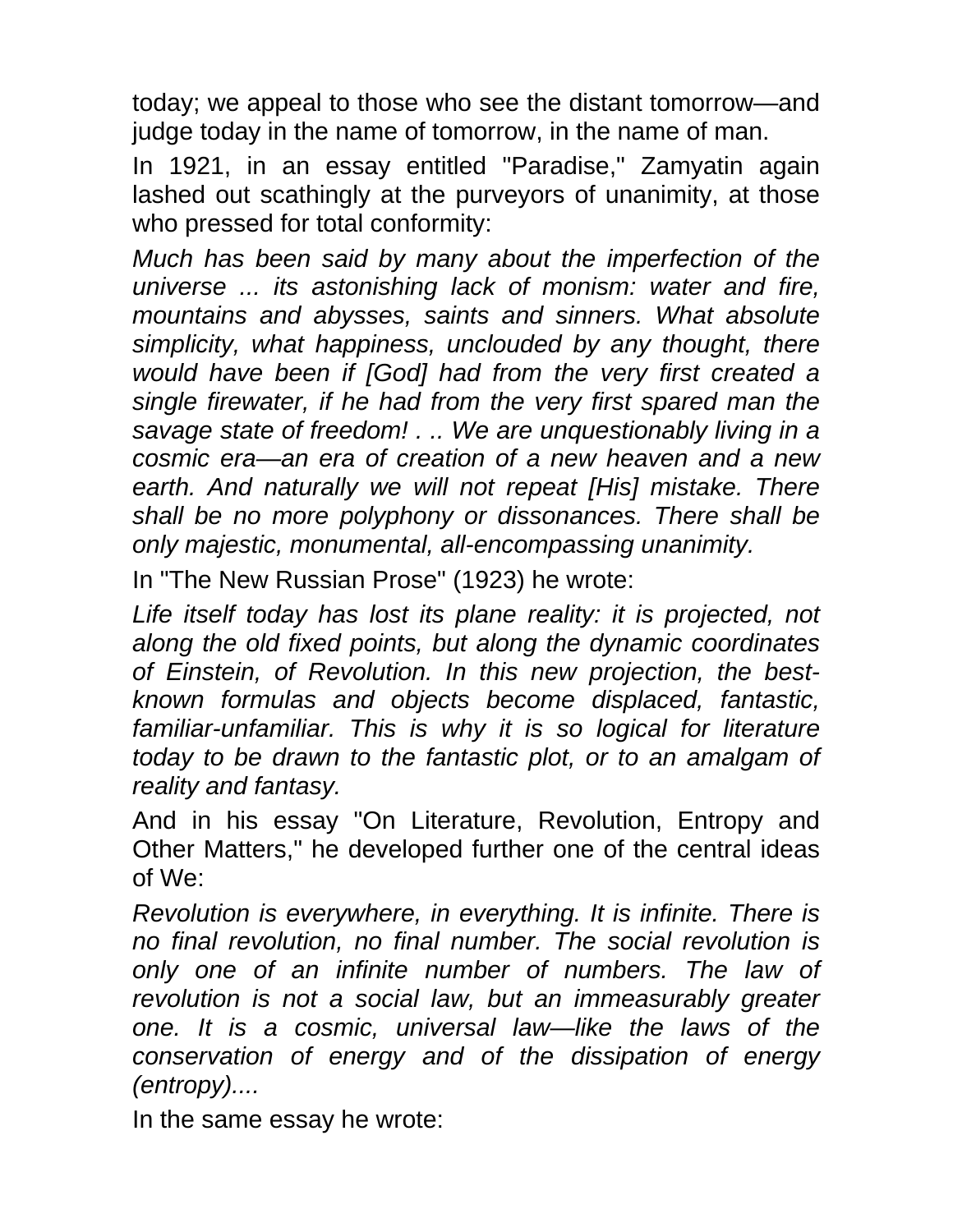*Harmful literature is more useful than useful literature, for it is antientropic, it is a means of combating calcification. ... It is Utopian, absurd. ... It is right 150 years later.* 

And, one of his most significant statements:

*What we need in literature today are vast philosophic horizons. . . . We need the most ultimate, the most fearsome, the most fearless "Why?" and "What next?"* 

In 1926, in "The Goal," Zamyatin made a frontal attack on the Communist critics who demanded of the writer total subservience to the demands of the party:

*The Revolution does not need dogs who "sit up" in expectation of a handout or because they fear the whip. Nor does it need trainers of such dogs. It needs writers who fear nothing.... It needs writers in whom the Revolution awakens a true organic echo. And it does not matter if this echo is individual... if a writer ignores such-and-such a paragraph adopted at such-and-such a conference. What matters is that*  his work be sincere, that it lead the reader forward ... that it *disturb the reader rather than reassure and lull his mind. . . . But where forward? And how far forward? The farther the better.... Reduction of prices, better sanitation in the cities ... all this is very good. ... I can imagine an excellent newspaper article on these topics (an article that will be forgotten the next*  day). But I find it difficult to imagine a wort by Lev Tolstoy or *Remain Rolland based on improvement of sanitation.* 

Inevitably, Zamyatin became one of the prime victims of the purveyors of "unanimity" and "sanitary" literature. He was attacked for "inconsonance with the revolution," for "vilification and slander" of revolutionary tenets and "achievements," for being "a cold and hostile observer" and an "internal emigre'" who played into the hands of the enemies of the Soviet regime. (It is scarcely necessary to point here to the long list of independent artists—Akhmatova, Zoshchenko, Pasternak, Brodsky, Solzhenitsyn and others—who have suffered similar treatment at the hands of the dictatorship.)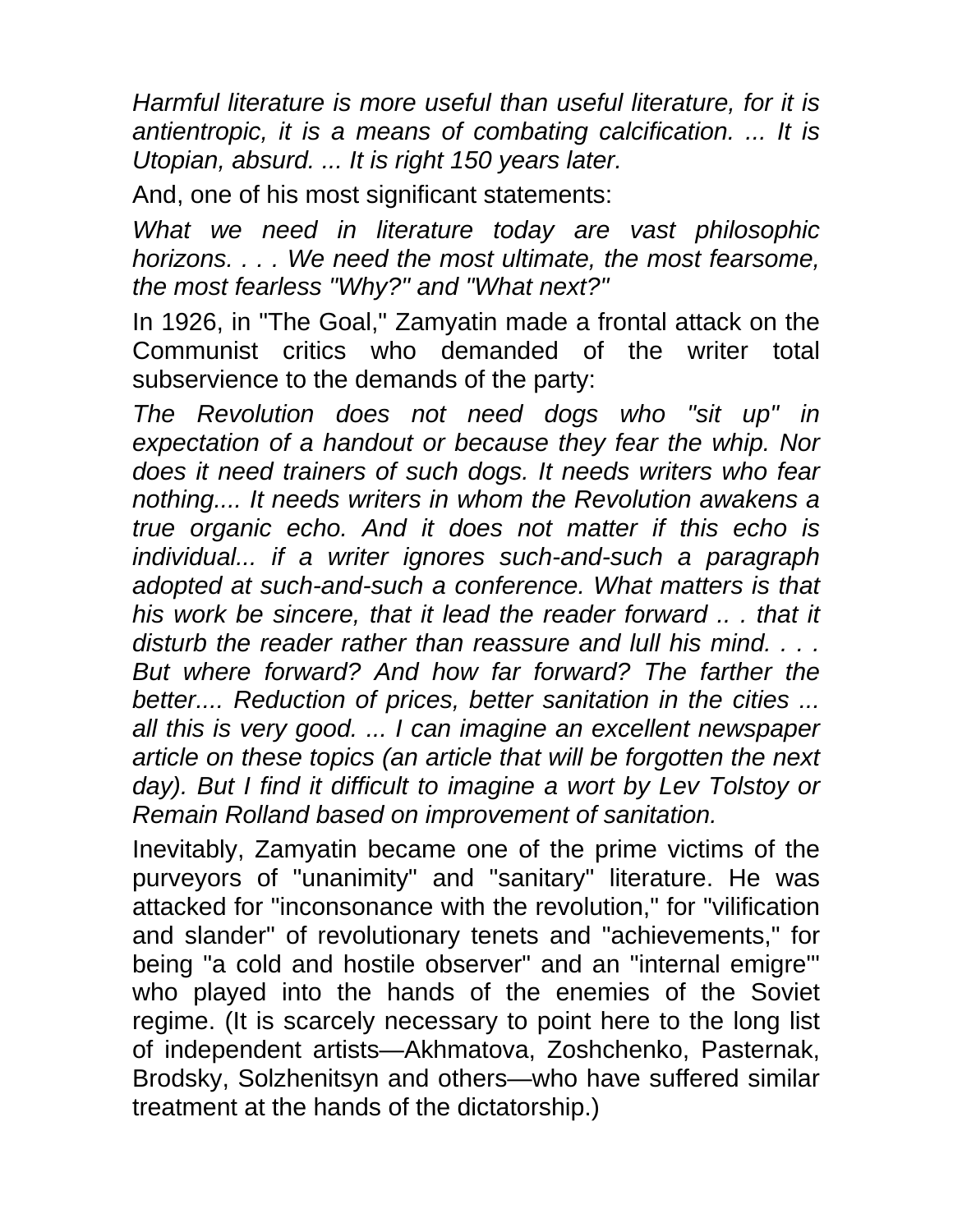During the first post-revolutionary decade it was still possible for Zamyatin to publish his works, despite the constant chorus of abuse from the guardians of orthodoxy. His works, naturally, never appeared in the officially sponsored and subsidized magazines. They were usually published in fairly short-lived journals or anthologies issued by writers' groups, or by the few private journals and publishing houses that were still allowed to exist in those early years.

With great courage and integrity, Zamyatin continued to write as he saw and felt—essays, plays, fiction—although the dead hand of the dictatorship was steadily becoming heavier. A striking light on an important facet of his character is thrown by a passage from an essay "On the Future of the Theater," written considerably later and published in French in 1932. "The most serious play," he wrote, "is the play with fate which carries in its pocket a timetable, drawn up and stamped a long time ago, and marking the day and hour of the tragic end of every one of us." Unquestionably, he knew what was to come, but went on doing what he felt he must do.

The scope and quality of his writing, under the circumstances, are astonishing. Zamyatin was not only a consummate satirist and stylist, but a master of many themes and many styles. Some of his stories\* are marvelous evocations of the almost mythical old Russia of his childhood. Some read like ballads the landscape is stark, the people and events tragic or comic on a grand scale. Still others deal with the present, often drawn in a grotesque, oblique, surrealist light, with echoing images and an extraordinary mingling of reality and irreality, mockery and grief. Others are jests, ribald inventions he called "impious tales." In addition to his other qualities, Zamyatin had an unexpected streak of irrepressible gaiety and a great sense of fun.

\* See The Dragon: 15 Stories by Yevgeny Zamyatin (Chicago University Press, 1976).

The same richness and diversity and a keen eye for the comic and grotesque infuse his plays. Many of his characters are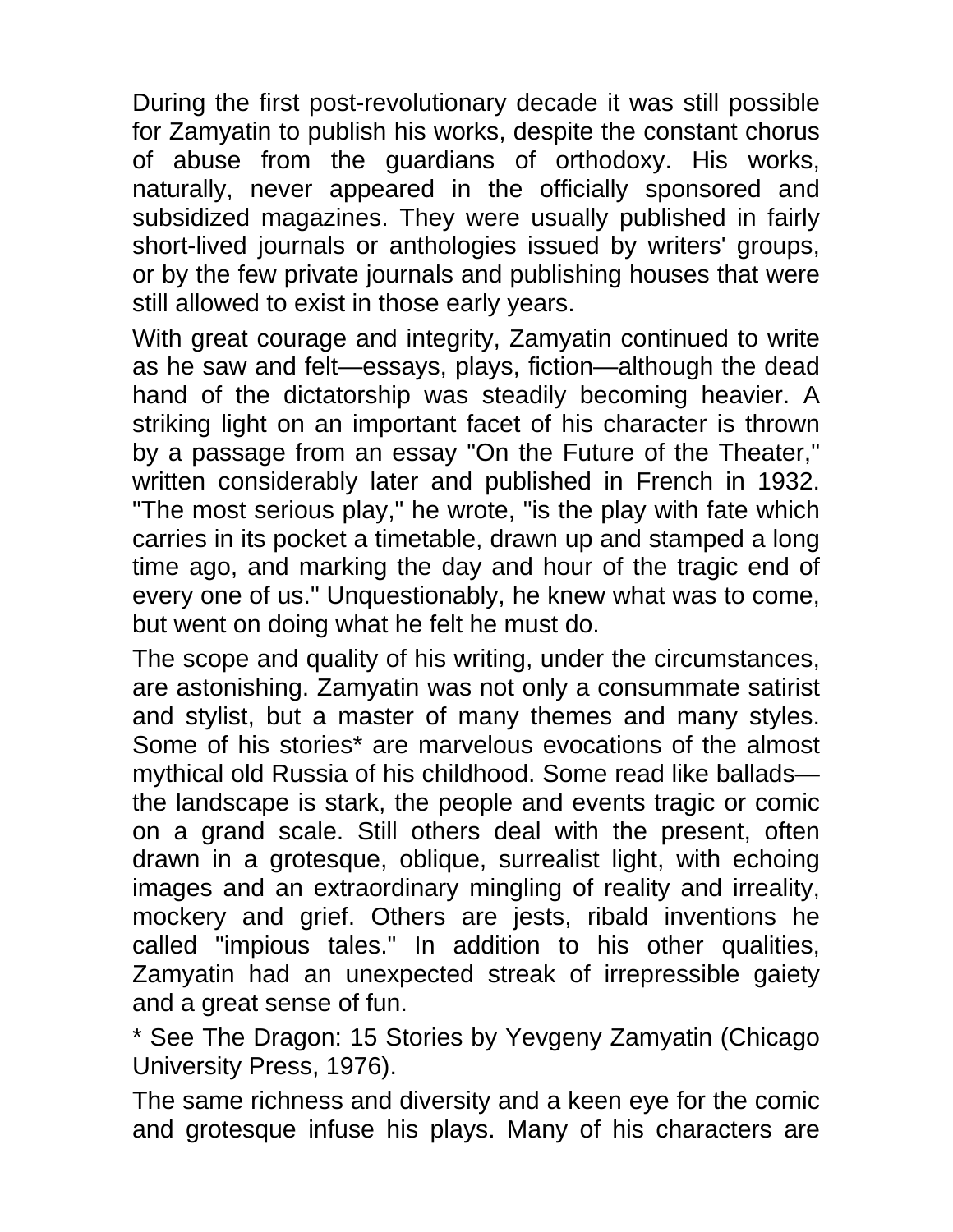marvelous caricatures. Wit, imagination, and, always, most meticulous craftsmanship are combined in much of his work with a profound sense of history and a prophetic vision. This is particularly true of We, a searing satire, among other things, on schematic—hence, necessarily, totalitarian—society, written in 1920-1921. We was not admitted to publication. Read, as the custom frequently was in those years, at a meeting of the All-Russian Writers' Union in 1923, it elicited a new wave of violent attacks from party-line critics and writers.

Zamyatin wrote this remarkably prophetic novel when the totalitarian future was just becoming discernible. Like all great satirists, he projected from present trends and intimations to an encompassing vision of the society to come. His method, as he defined it in We, was reductio ad finem—a. method later applied with powerful effect by such master satirists as William Golding (The Inheritors, Lord of the Flies) and Anthony Burgess (The Wanting Seed, A Clockwork Orange).

Poet, mocker (laughter, he wrote, is the most devastating weapon), heretical fighter for freedom and independence in art and in life, Zamyatin was a consistent enemy of all canonized ideas, all coercion, all the purveyors of "compulsory salvation." He mercilessly attacked and ridiculed the emerging totalitarianism, its fawning mediocrities, its reign of brutality, its violation and destruction of the free and creative human spirit He foresaw it all: the terror, the betrayals, the dehumanization; the ubiquitous "guardians"; the control of thought and action; the constant brainwashing which resulted either in unquestioning automatons or in hypocrites who lied for the sake of survival; the demand that everybody worship the Benefactor, with his huge hand that literally "liquidates," reduces all who dissent, all who passionately want to be themselves to a puddle of clear water. He also foresaw the subjection of the arts. His hero boasts: "We have harnessed the once wild element of poetry. Today, poetry is no longer the idle, impudent whistling of a nightingale; poetry is civic service, poetry is useful." And not only must the people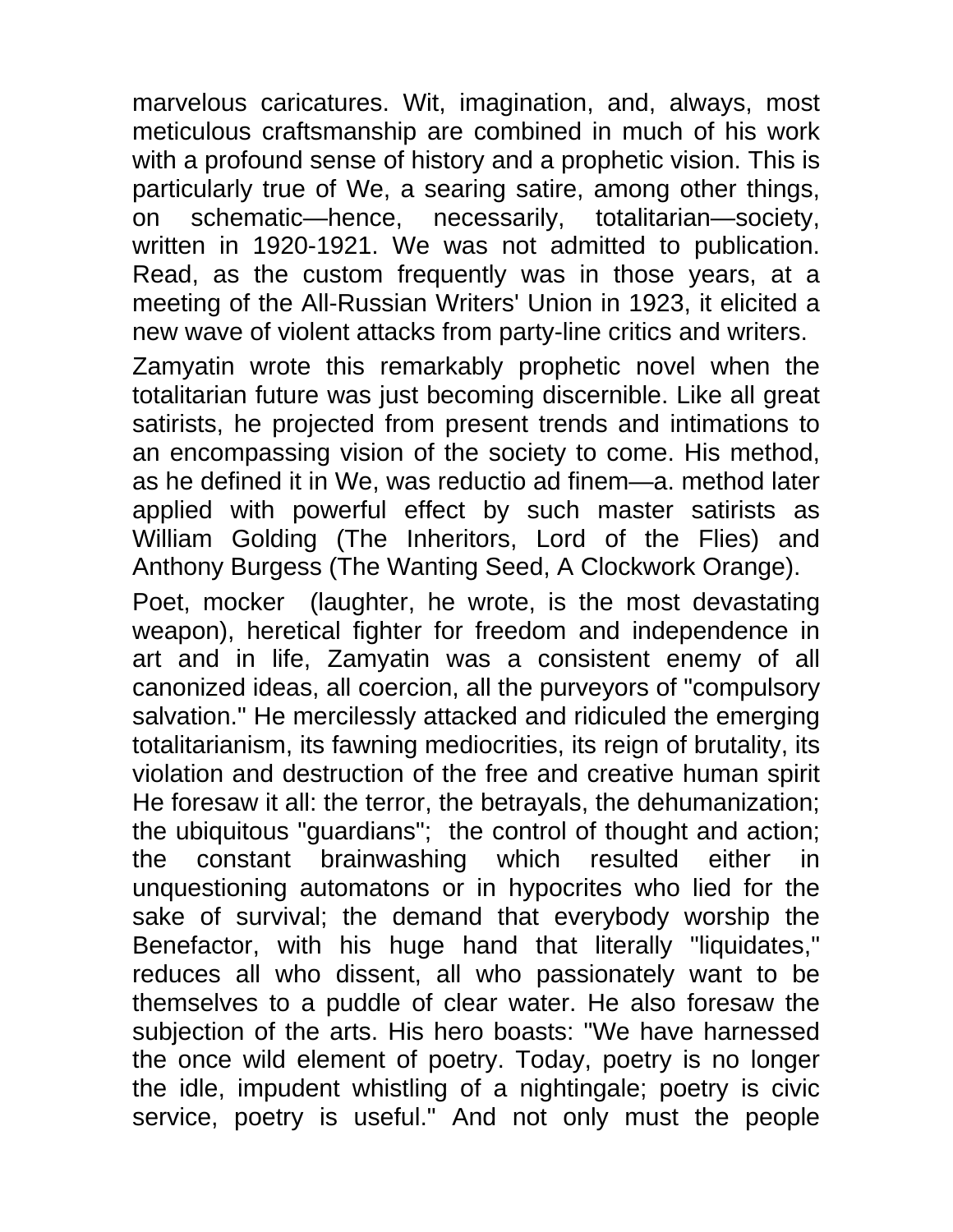("numbers") in this apocalyptic state of ritualized totalitarianism attend the gala ceremony of extermination of every heretic by the Benefactor, but a poet is obliged to recite an ode celebrating the wisdom and great justice of the executioner.

In its style, too, We is a remarkable achievement, for Zamyatin had a perfect ear and perfect taste. "The language of our epoch is sharp and rapid as a code," he wrote in 1923. In We, which is as carefully structured as a poem, the reader will find none of the slow, singing richness of his provincial stories, none of the sly laughter of his "impious tales." We, about the square state and square men, is written in a style of utmost severity and discipline—a style in perfect harmony with the author's intention, with the totally controlled society he evokes, where emotion is banished (yet survives), where every moment is lived according to schedule in a glassenclosed city of glass houses and absolute straight lines, where even lovemaking is done on scheduled days and scheduled hours.

But just as Zamyatin was much more than a keen political intellect, so We, within the astonishing discipline of its style, is much more than a political statement. It is a complex philosophical novel of endless subtlety and nuance, allusion and reflections. It is also a profoundly moving human tragedy, and a study in the variety of human loves (passion—D-503; domination—I-330; jealousy—U; tenderness, and gentle, total giving of the self— O-90). And, though the people are nameless "numbers," they are never schematic figures; each is an individual, convincingly and movingly alive.

Zamyatin's main concern in the novel is the problem of man in its multiple aspects: the relation of the individual to society and to other men; the conflict between the tempting safety of unfreedom and the will to free identity; the fear and the lure of alienation; the rift between the rational and the irrational. We is also a study of a society that claims to be based on the purely rational—and hence becomes deadly, dehumanizing,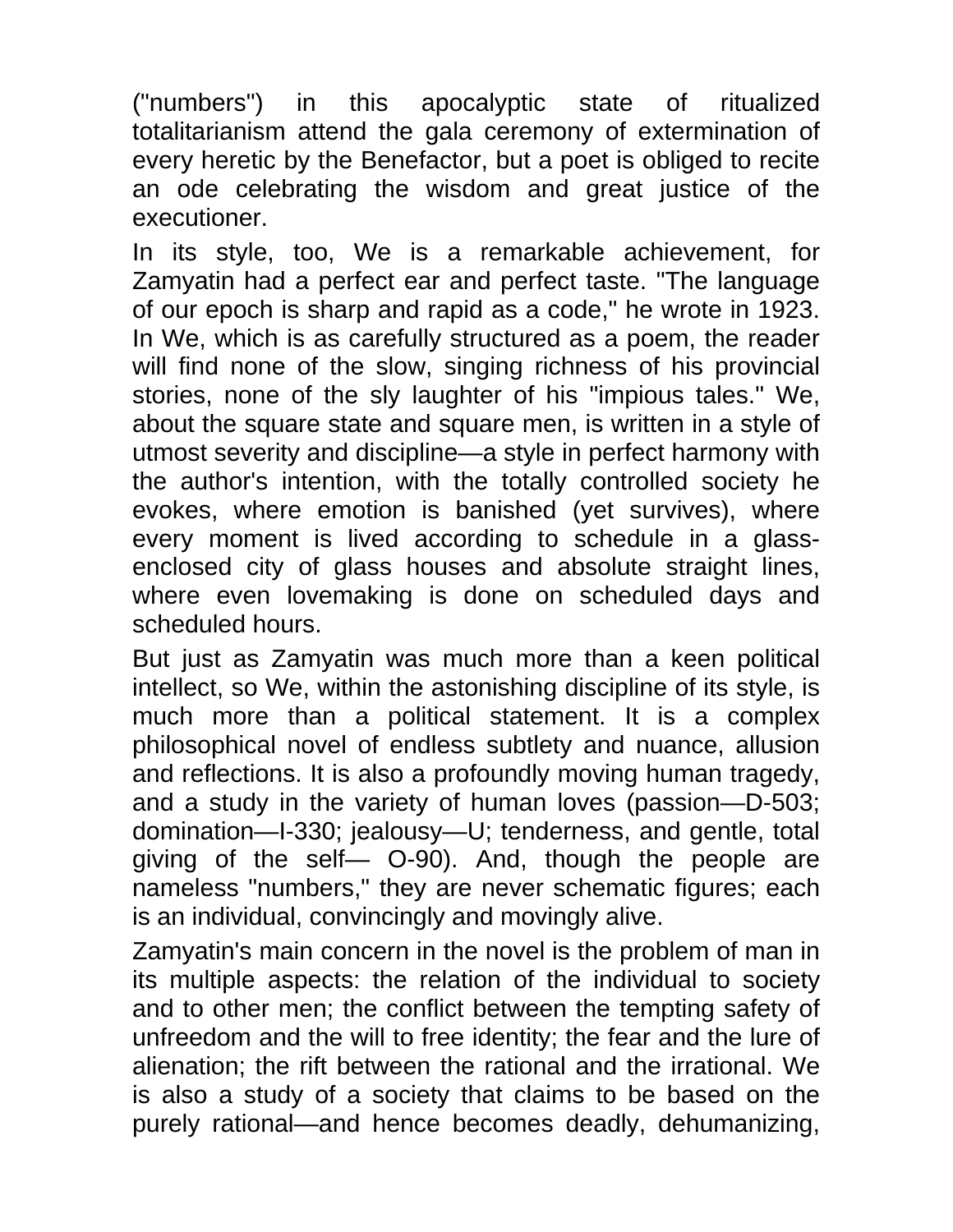absurd.

"Who are they?" the hero asks after he has seen the gentle, hairy creatures outside the Wall that encloses the One State. "The half we have lost?" The feeling half. The irrational half that lives outside of schedules and straight lines. Yet even in the One State, where nothing spontaneous is permitted, the state that is walled off from everything unstructured and alive, life and humanity assert themselves. The hero—a builder and mathematician who has been thoroughly shaped by his society, who never questions it—has atavistic "hairy hands." Seduced into violent and irrational passion, he makes a shocking discovery of an unsuspected, long-suppressed realm—the realm within, of individual identity, of self. "Who am I? What am I like?" he cries despairingly. In a supremely tragicomic scene, he visits a doctor, seeking help against this terrifying malady. The doctor gravely tells him he is seriously ill—he has developed a soul. "Is it dangerous?" he asks. "Incurable," the doctor replies. But, alas, it turns out to be curable in the end. The Benefactor's men have found a remedy for individuality, for rebellion, for humanity: a simple operation to excise the seat of all infection—imagination—and reduce all citizens of the One State to grinning semi-morons.

We is more multifaceted, less hopeless than Orwell's 1984, written more than twenty-five years later and directly influenced by Zamyatin's novel. Despite its tragic ending, We still carries a note of hope. Despite the rout of the rebellion, "there is still fighting in the western parts of the city." Many "numbers" have escaped beyond the Wall. Those who died were not destroyed as human beings—they died fighting and unsubmissive. And though the hero is reduced to an obedient automaton, certain that "Reason" and static order will prevail, though the woman he loved briefly and was forced into betraying dies (as do the poets and rebels she led), the woman who loves him, who is gentle and tender, is safe beyond the Wall. She will bear his child in freedom. And the Wall itself has been proved vulnerable after all. It has been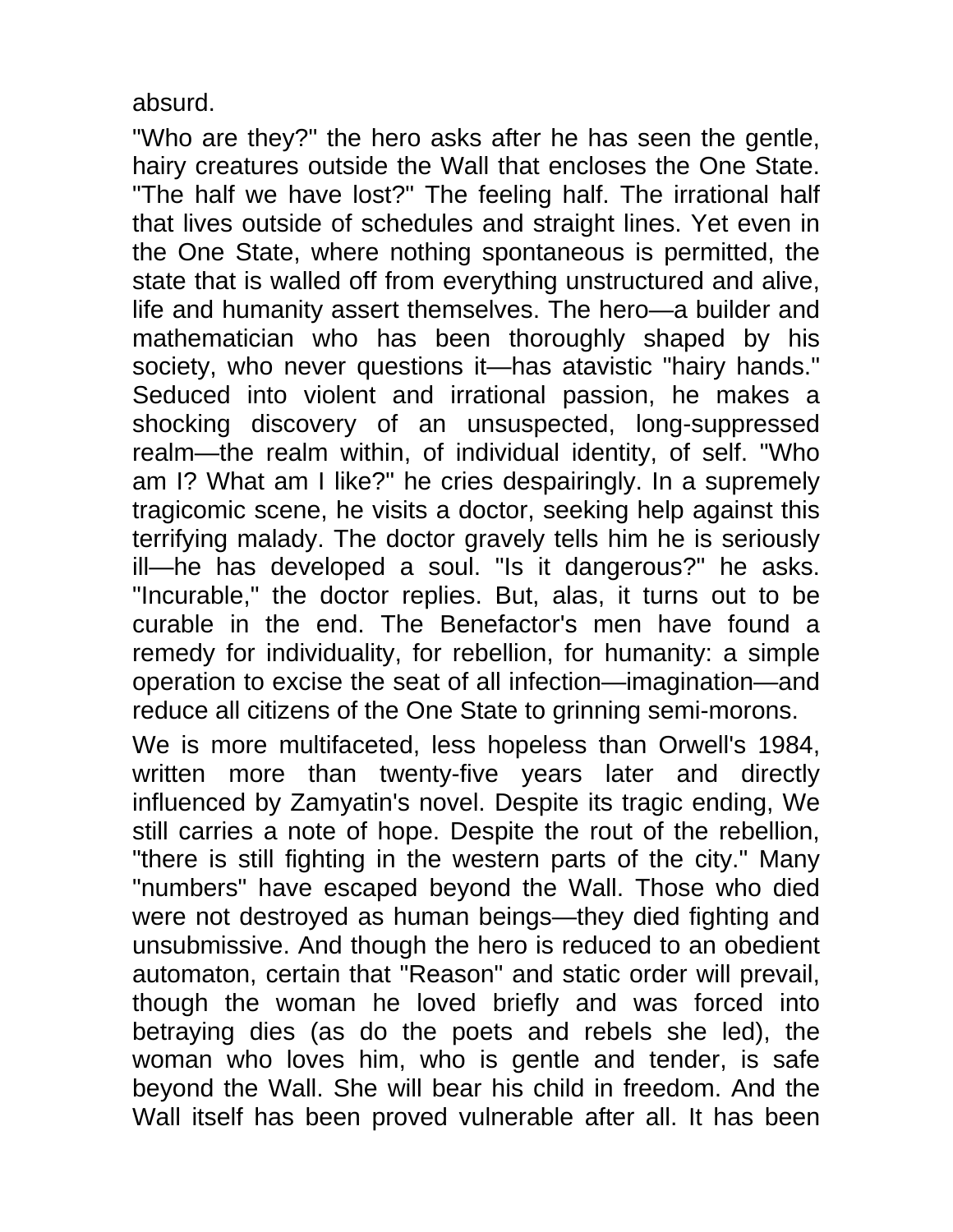breached—and surely will be breached again.

In We, Zamyatin says: This is where we are going. Stop while there is still time. Throughout the poetry and the mockery, there is great warmth— for Russia, for man—and profound grief over the particularly intense ordeals they were to suffer in our century of terror, so uncannily foreseen in the novel, and so proudly faced. For Zamyatin, himself to such an extreme degree a victim of these ordeals, is remarkable in his utter lack of cynicism or bitterness. Anger, mockery, rebellion—but no self-pity and no bitterness. He seems to be saying to all the dogmatists, all who attempt to force life into a rigid mold: You will not, you cannot prevail. Man will not be destroyed.

Zamyatin called We "my most jesting and most serious work." And, though it speaks on many levels and of many things, its political message is unmistakable. It is a warning, and a challenge, and a call to action. It is perhaps the fullest statement of Zamyatin's intellectual philosophy and emotional concerns.

Significantly enough, the hounding of Zamyatin rose to fever pitch in the late 1920s, when the present had become too uncomfortably like the prophecy, when the Benefactor and his Machine had become too recognizable as living, immediate realities. In 1929 full power in the literary field was placed in the hands of the RAPP (the Russian Association of Proletarian Writers) which became the instrument for the extirpation of all that was still independent in Russian literature. By campaigns of vilification, by pressure on journals and publishers, by calls for police methods, it sought to bend everyone to the requisite line—service to the party. The RAPP plunged into the role of executioner with gusto, and the results were quickly apparent. Many journals and publishing houses were closed. There was a wave of suicides among writers and poets. Recantations became epidemic. Endless nonparty writers, their spirits broken, publicly repented of their sins and came into the fold, repudiating and rewriting then- own works.

A particularly vicious campaign was launched against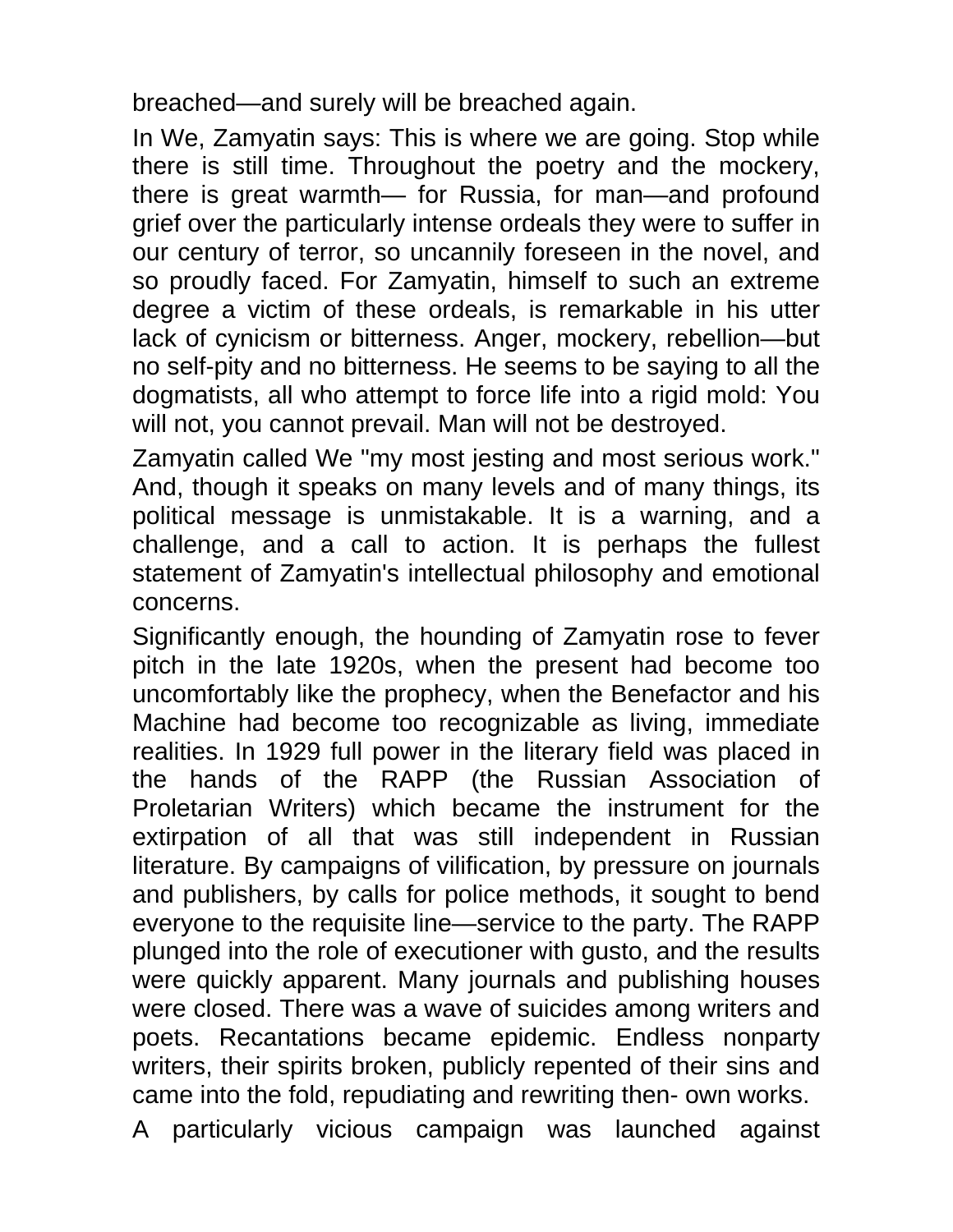Zamyatin and Pilnyak. The latter was pilloried for the publication abroad of his novel Mahogany. We, which had been written almost ten years earlier and never published in the Soviet Union, was used as the immediate pretext for Zamyatin's destruction. While its first translation into English (in 1924) and Czech (in 1927) had not provoked any noticeable response by Soviet authorities, its publication in 1927 in Volya Rossii, a Russian emigre journal published in Czechoslovakia, without the author's knowledge or consent, was used, two years later, as a convenient excuse for bringing the full weight of official pressure upon its author. The matter was discussed at a meeting of the Writers' Union in the summer of 1929, when Zamyatin was away on a summer journey. One after another, his frightened and subservient colleagues rose to denounce him. Zamyatin replied with an indignant and courageous letter, resigning from the Union. "I find it impossible," he wrote, "to belong to a literary organization which ... takes part in the persecution of a fellow member."

Pilnyak was unable to withstand the pressure and recanted. Zamyatin's former pupils and admirers—Ivanov, Katayev, Kaverin—sacrificed their talents to become hacks, manufacturing whatever was required in the shape and style demanded. Those with stronger backbones, like Isaac Babel, turned silent And only isolated giants like Zamyatin and Bulgakov refused to submit Denied access to publication, their plays withdrawn from the stage despite enormous popular success, and their books withdrawn from stores and libraries, they wrote to Stalin requesting permission to leave Russia. Both spoke of the ban on their work as a literary death sentence.

Thanks to Gorky's intercession with Stalin, Zamyatin's request was, surprisingly, granted. He left Russia in 1931 and settled in Paris. His last years were a time of great loneliness and privation. He died of heart disease in 1937, his funeral attended by a mere handful of friends, for he had not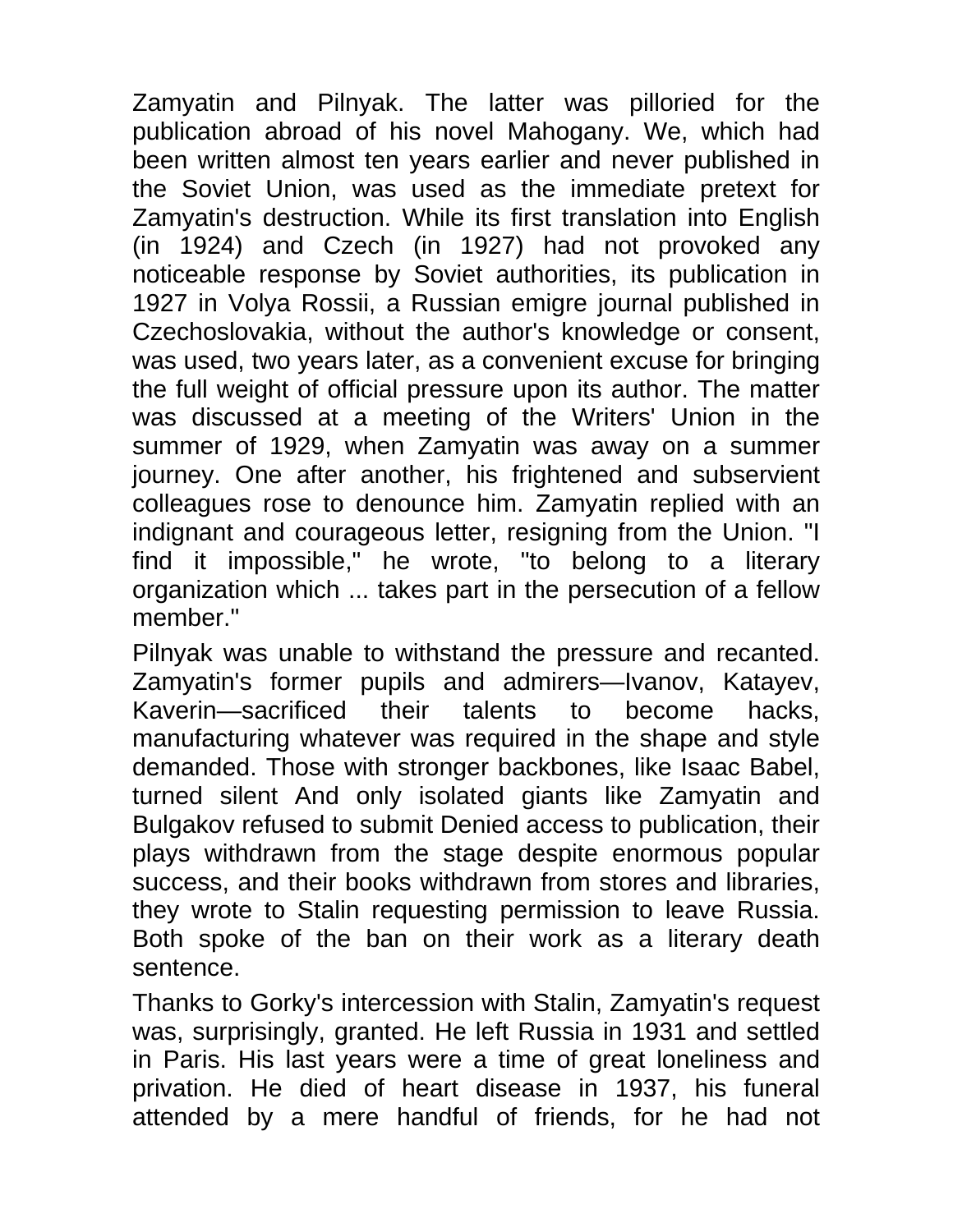accepted the emigre community as his own. To the end he regarded himself as a Soviet writer, waiting merely, as he had written in his letter to Stalin, until "it becomes possible in our country to serve great ideas without cringing before little men," until "there is at least a partial change in the prevailing view concerning the role of the literary artist." He was never to see that day. His death went umnentioned in the Soviet press. Like the rebellious poet of We, and like so many of the greatest Russian poets and writers of the twentieth century, he was literally "liquidated"—reduced to nonbeing. His name was deleted from literary histories, and for decades he has been unknown in his homeland.

And yet, he lives. As his fellow victim Bulgakov said, "manuscripts don't burn." He has been revived in the Western world. We has been translated into more than ten languages. Many of his stories, essays, and plays have been published abroad in Russian, and also in English translation. Even in Soviet Russia his name is beginning in recent years to crop up (timidly) in occasional memoirs, in occasional obscure essays on science fiction and Utopian literature. It has even been restored to literary encyclopedias—of course, with the inevitable negative comment. And although his writings are still unavailable in Soviet Russia, they have undoubtedly reached some readers, writers, and scholars in underground ways, for his influence is clear in the thinking of dissidents of the sixties and seventies. (Their fate, alas, is still much like Zamyatin's. Some are silent, others forced into exile.)

Like all major works of art, We lends itself to a multiplicity of interpretations. Numerous essays and analyses have been written on Zamyatin,<sup>\*</sup> and on We, approaching it from various points of view and within various frameworks: as a study of modern man alienated from his natural self; as a Freudian charade; as myth presenting man's dilemma in terms of archetypes and dream figures; as a religious parable with strong Dostoyevskian influences; as one of the most significant modern anti-Utopias, and so on. We is all these,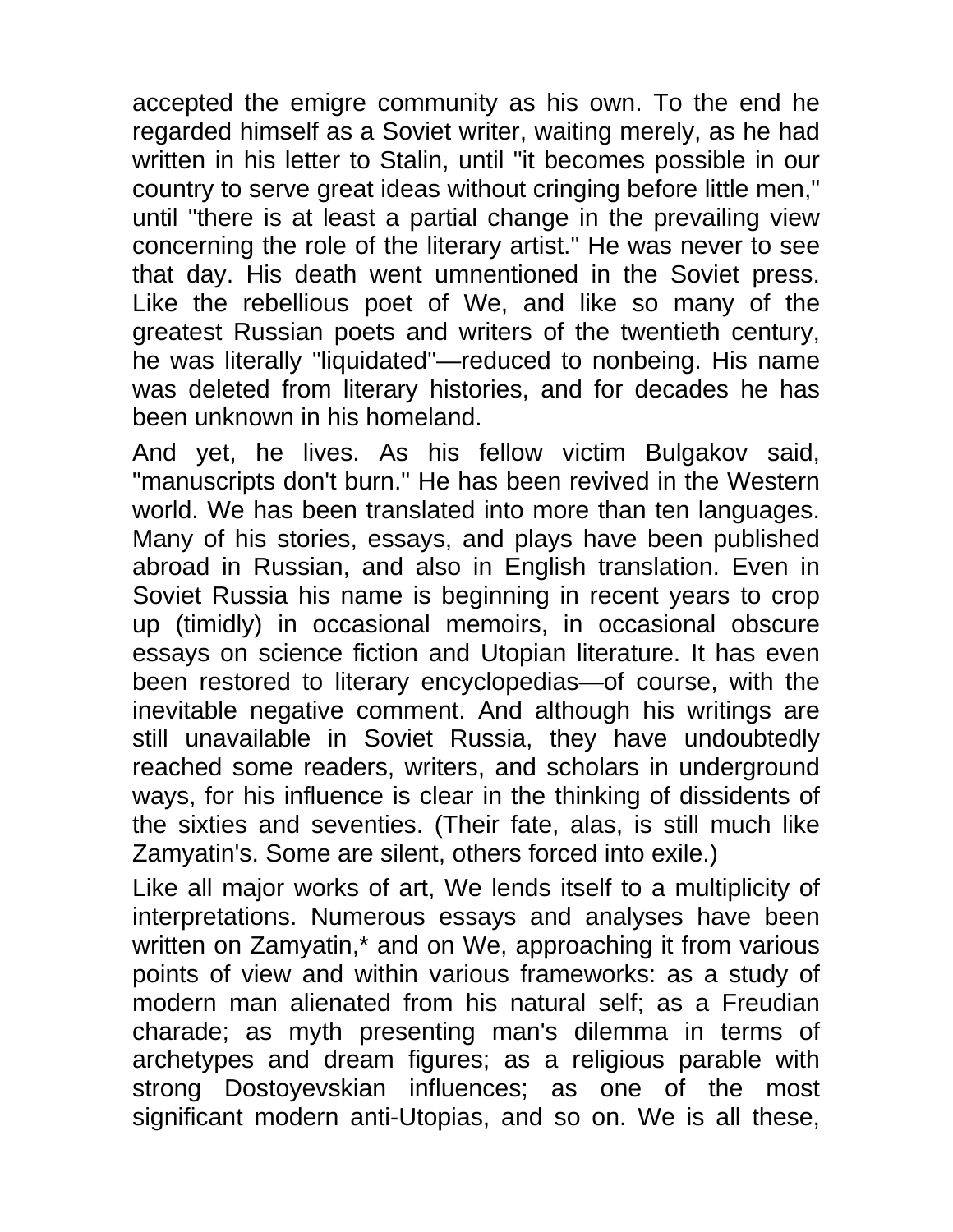and more. It is one of the great tragic novels of our time.

• A fine biographical and critical study by Alex M. Shane appeared in the United States in 1968—The Life and Works of Evgenij Zamjatin (Berkeley, 1968) containing among other things, an excellent bibliography.

But let the book speak for itself. The discerning reader will find in it far more than can be suggested in an introduction.

MlRRA GlNSBURG

## **Acknowledgments**

We was first published in Russian in book form in 1952 by the Chekhov Publishing House in New York. I wish to express my gratitude to the National Board of Young Men's Christian Associations, present owner of legal rights to books published by the Chekhov Publishing House, for permission to translate We into English.

Thanks are also due to the University of Chicago Press for permission to quote from A Soviet Heretic: Essays by Yevgeny Zamyatin, published in 1970.

AUTHOR YEVGENY ZAMYATIN

was born in Russia in 1884. Arrested during the abortive 1905 revolution, he was exiled twice from St. Petersburg, then given amnesty in 1913, by which time he was turning to a literary career. WE, composed in 1920 and 1921, was denied publication in Russia and, when read at a meeting of the Writers' Union in 1923, elicited attacks from party-line critics and writers. Nevertheless, throughout the 1920s, Zamyatin, outspoken and courageous as always, published his essays, plays and tales. In 1929, the Russian Association of Proletarian Writers launched an all-out attack against him. Denied the right to publish his work, he requested permission to leave Russia, which, surprisingly, Stalin granted in 1931. Zamyatin went to Paris, where he died in 1937.

MIRRA GINSBURG